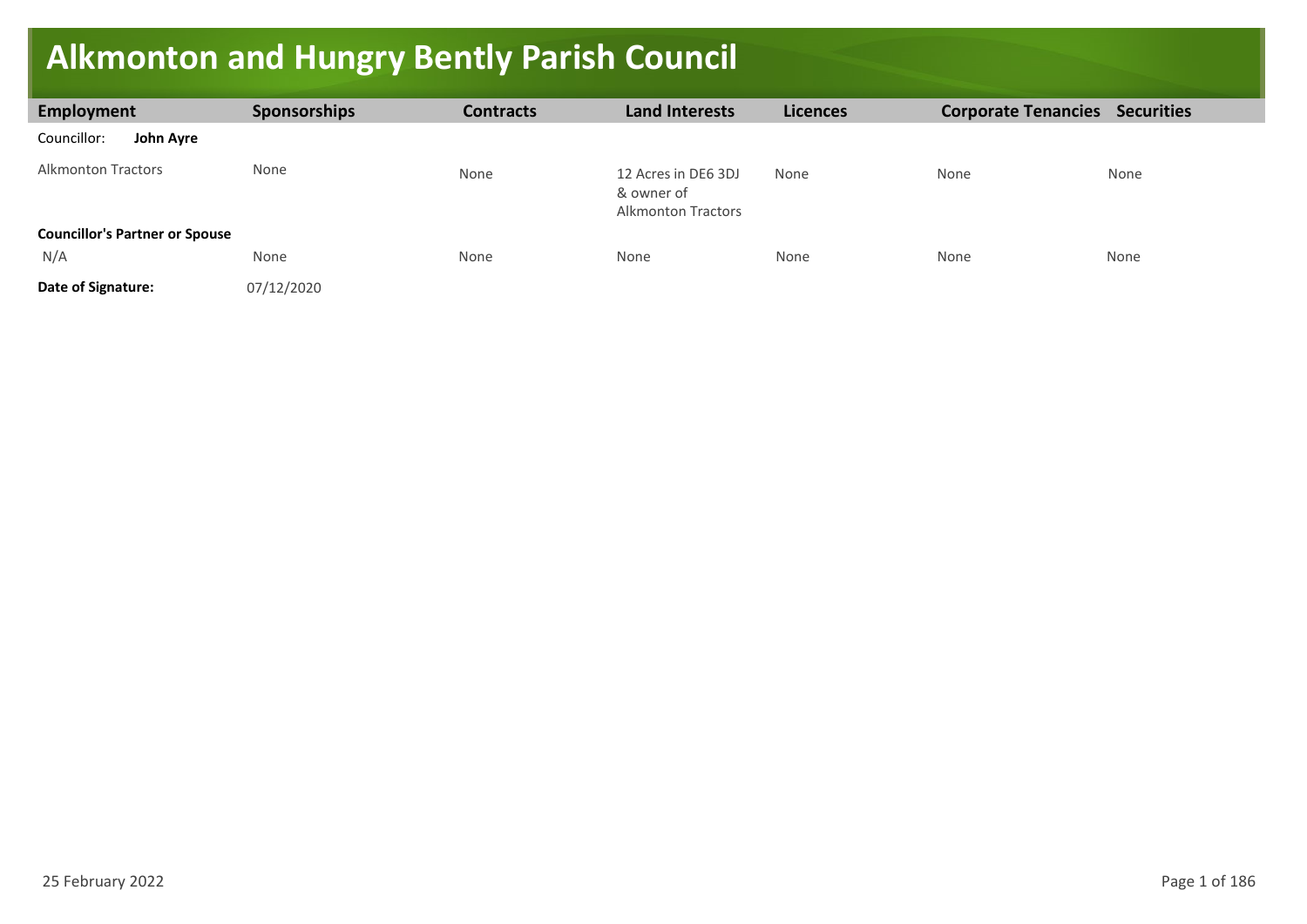## **Ashbourne Town Council**

| <b>Employment</b>                                      | <b>Sponsorships</b> | <b>Contracts</b> | <b>Land Interests</b>                 | <b>Licences</b> | <b>Corporate Tenancies Securities</b> |                   |
|--------------------------------------------------------|---------------------|------------------|---------------------------------------|-----------------|---------------------------------------|-------------------|
| Councillor:<br><b>Andrew White</b>                     |                     |                  |                                       |                 |                                       |                   |
| Ashbourne<br>Community<br>Transport. Alton<br>Towers   | Labour Party        | None             | Tenant - 49<br>Cavendish Drive        | None            | None                                  | None              |
| <b>Councillor's Partner or Spouse</b>                  |                     |                  |                                       |                 |                                       |                   |
| Retired                                                | None                | None             | Tenant - 49 Cavendish<br><b>Drive</b> | None            | None                                  | None              |
| Date of Signature:                                     | 10/05/2019          |                  |                                       |                 |                                       |                   |
| <b>Employment</b>                                      | <b>Sponsorships</b> | <b>Contracts</b> | <b>Land Interests</b>                 | <b>Licences</b> | <b>Corporate Tenancies Securities</b> |                   |
| Councillor:<br><b>Ann Smith</b>                        |                     |                  |                                       |                 |                                       |                   |
| Trainor Assessor,<br>Freedom Leisure<br>(Semi-retired) | None                | None             | 112 Park Ave,<br>Ashbourne            | None            | None                                  | None              |
| <b>Councillor's Partner or Spouse</b>                  |                     |                  |                                       |                 |                                       |                   |
| Maintenance<br>Surveyor, Derby<br>Homes                | None                | None             | 112 Park Ave,<br>Ashbourne            | None            | None                                  | None              |
| Date of Signature:                                     | 13/05/2019          |                  |                                       |                 |                                       |                   |
| <b>Employment</b>                                      | <b>Sponsorships</b> | <b>Contracts</b> | <b>Land Interests</b>                 | <b>Licences</b> | <b>Corporate Tenancies</b>            | <b>Securities</b> |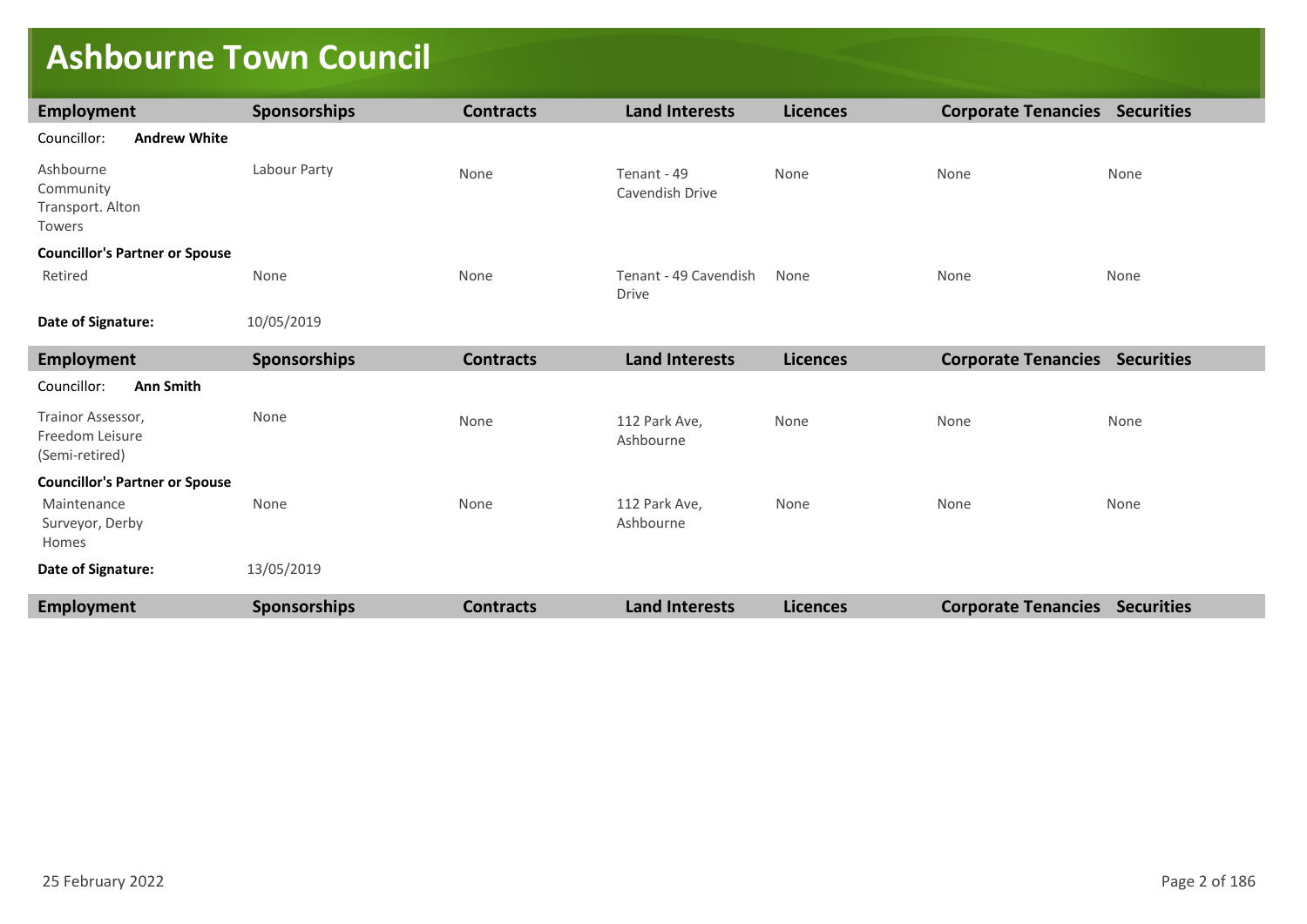| Driver & Bearer, W<br>Jones & Son, Main<br>Road, Brailsford, DE6<br>3DA                                     | None                | None             | 1 Ladyhole Cottage,<br>Yeldersley, DE6 1LR | None            | None                                  | None |
|-------------------------------------------------------------------------------------------------------------|---------------------|------------------|--------------------------------------------|-----------------|---------------------------------------|------|
| <b>Councillor's Partner or Spouse</b>                                                                       |                     |                  |                                            |                 |                                       |      |
| Machine Operator,<br>Benco Hosiery, Suite<br>3B, North Mill,<br>Bridge Foot, Belper,<br>Derbyshire, DE6 3DA | None                | None             | 1 Ladyhole Cottage,<br>Yeldersley, DE6 1LR | None            | None                                  | None |
| Date of Signature:                                                                                          | 21/05/2019          |                  |                                            |                 |                                       |      |
| Employment                                                                                                  | Sponsorships        | <b>Contracts</b> | <b>Land Interests</b>                      | <b>Licences</b> | <b>Corporate Tenancies Securities</b> |      |
| Councillor:<br><b>Caroline Cooper</b>                                                                       |                     |                  |                                            |                 |                                       |      |
| Retired                                                                                                     | None                | None             | 19 Walton Crescent,<br>Ashbourne, DE6 1FZ  | None            | None                                  | None |
| <b>Councillor's Partner or Spouse</b>                                                                       |                     |                  |                                            |                 |                                       |      |
| Retired                                                                                                     | None                | None             | 19 Walton Crescent,<br>Ashbourne, DE6 1FZ  | None            | None                                  | None |
| Date of Signature:                                                                                          | 11/05/2019          |                  |                                            |                 |                                       |      |
| <b>Employment</b>                                                                                           | <b>Sponsorships</b> | <b>Contracts</b> | <b>Land Interests</b>                      | <b>Licences</b> | <b>Corporate Tenancies Securities</b> |      |
| Councillor:<br><b>Denise Brown</b>                                                                          |                     |                  |                                            |                 |                                       |      |
| Care Co-ordinator,<br><b>DCC Social Services</b>                                                            | None                | None             | 23 Lime Grove,<br>Ashbourne, DE6 1HP       | None            | None                                  | None |
| <b>Councillor's Partner or Spouse</b>                                                                       |                     |                  |                                            |                 |                                       |      |
| N/A                                                                                                         | None                | None             | None                                       | None            | None                                  | None |
| Date of Signature:                                                                                          | 15/10/2019          |                  |                                            |                 |                                       |      |
| <b>Employment</b>                                                                                           | Sponsorships        | <b>Contracts</b> | <b>Land Interests</b>                      | <b>Licences</b> | <b>Corporate Tenancies Securities</b> |      |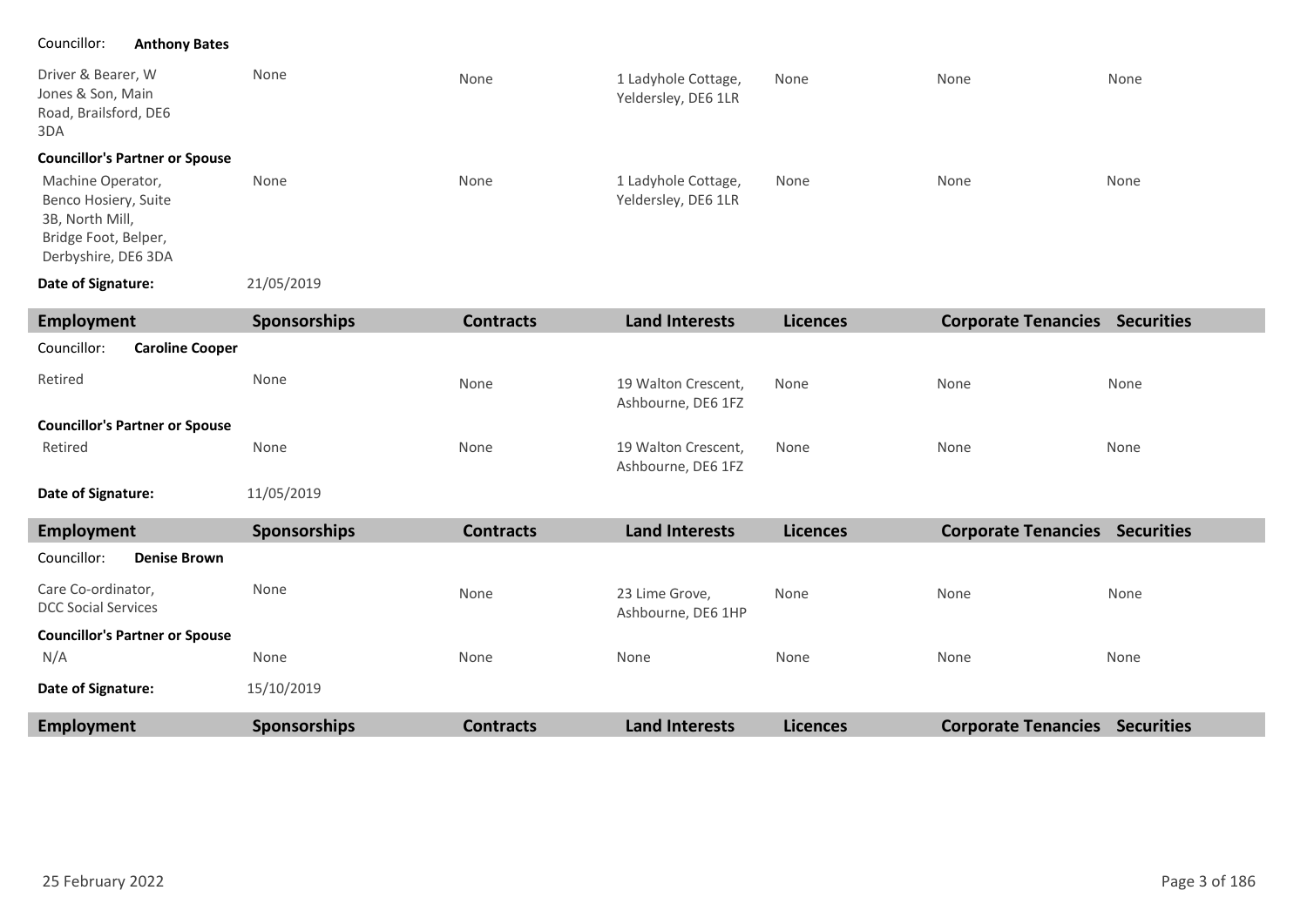#### Councillor: **Ian Bates**

| None               |                                       | None                | None             | 16 Handel Mews,<br>Asbourne, DE6 1SQ                    | None            | None                                  | None |
|--------------------|---------------------------------------|---------------------|------------------|---------------------------------------------------------|-----------------|---------------------------------------|------|
|                    | <b>Councillor's Partner or Spouse</b> |                     |                  |                                                         |                 |                                       |      |
| None               |                                       | None                | None             | 16 Handel Mews,<br>Asbourne, DE6 1SQ                    | None            | None                                  | None |
| Date of Signature: |                                       | 21/05/2019          |                  |                                                         |                 |                                       |      |
| <b>Employment</b>  |                                       | Sponsorships        | <b>Contracts</b> | <b>Land Interests</b>                                   | <b>Licences</b> | <b>Corporate Tenancies Securities</b> |      |
| Councillor:        | <b>Jane Harris</b>                    |                     |                  |                                                         |                 |                                       |      |
| Retired            |                                       | None                | None             | 1 South Street,<br>Ashbourne, DE6 1DP                   | None            | None                                  | None |
|                    | <b>Councillor's Partner or Spouse</b> |                     |                  |                                                         |                 |                                       |      |
| N/A                |                                       | None                | None             | None                                                    | None            | None                                  | None |
| Date of Signature: |                                       | 13/05/2019          |                  |                                                         |                 |                                       |      |
| <b>Employment</b>  |                                       | Sponsorships        | <b>Contracts</b> | <b>Land Interests</b>                                   | <b>Licences</b> | <b>Corporate Tenancies Securities</b> |      |
| Councillor:        | <b>Martin Spencer</b>                 |                     |                  |                                                         |                 |                                       |      |
| Retired            |                                       | None                | None             | 96 The Green Road,<br>Ashbourne,<br>Derbyshire, DE6 1EE | None            | None                                  | None |
|                    | <b>Councillor's Partner or Spouse</b> |                     |                  |                                                         |                 |                                       |      |
| Retired            |                                       | None                | None             | 96 The Green Road,<br>Ashbourne,<br>Derbyshire, DE6 1EE | None            | None                                  | None |
| Date of Signature: |                                       | 10/05/2019          |                  |                                                         |                 |                                       |      |
| <b>Employment</b>  |                                       | <b>Sponsorships</b> | <b>Contracts</b> | <b>Land Interests</b>                                   | <b>Licences</b> | <b>Corporate Tenancies Securities</b> |      |
| Councillor:        | <b>Robert Pugh</b>                    |                     |                  |                                                         |                 |                                       |      |
| Retired            |                                       | None                | None             | Stone Cottage, Green<br>Lane, Clifton, DE6 2BL          | None            | None                                  | None |
|                    | <b>Councillor's Partner or Spouse</b> |                     |                  |                                                         |                 |                                       |      |
| Retired            |                                       | None                | None             | Stone Cottage, Green<br>Lane, Clifton, DE6 2BL          | None            | None                                  | None |

09/03/2020 **Date of Signature:**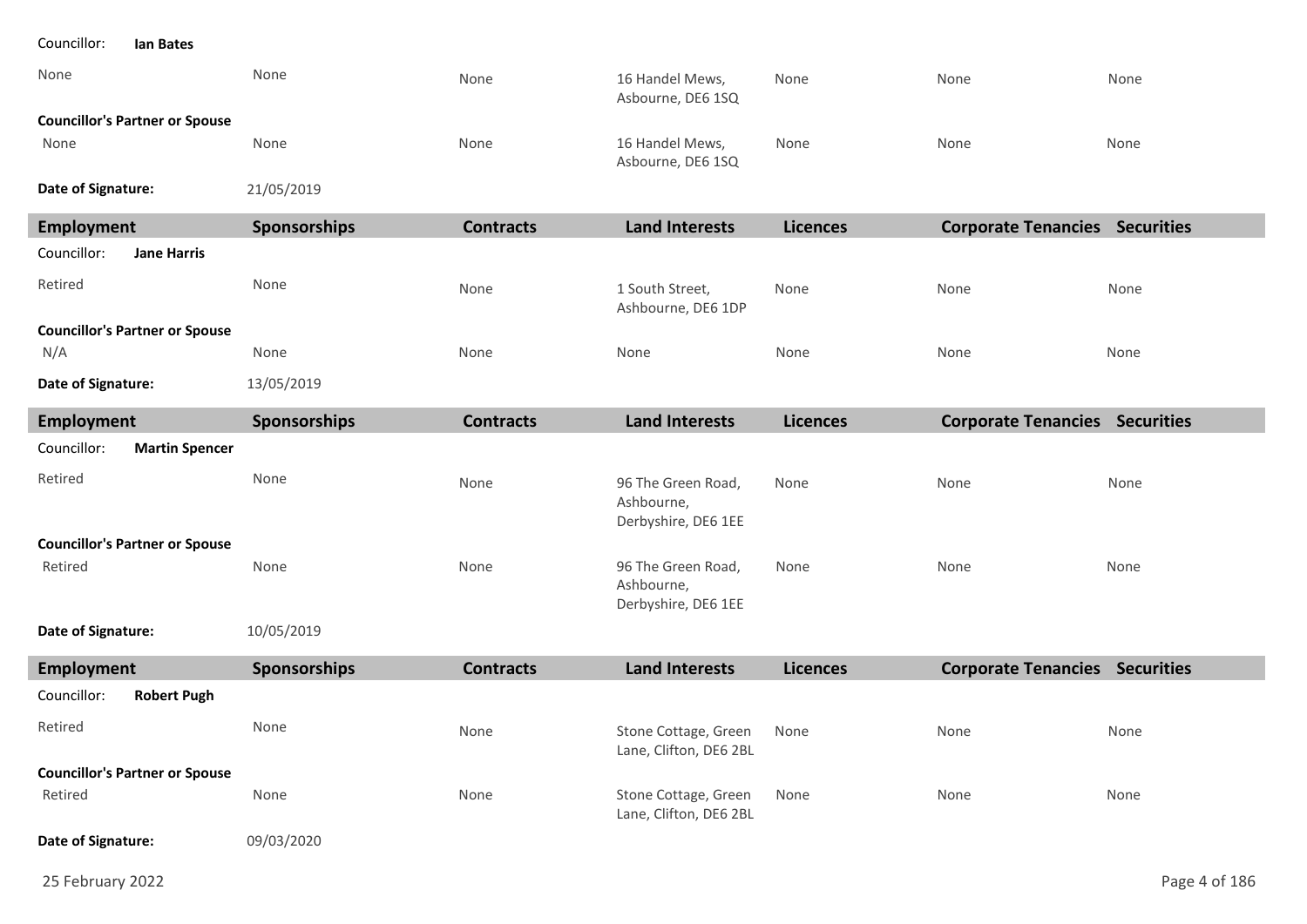| <b>Employment</b>                                                                                                     | <b>Sponsorships</b>                                                | <b>Contracts</b> | <b>Land Interests</b>                                                                 | <b>Licences</b>  | <b>Corporate Tenancies Securities</b> |                                                                  |
|-----------------------------------------------------------------------------------------------------------------------|--------------------------------------------------------------------|------------------|---------------------------------------------------------------------------------------|------------------|---------------------------------------|------------------------------------------------------------------|
| Councillor:<br><b>Sandra Spencer</b>                                                                                  |                                                                    |                  |                                                                                       |                  |                                       |                                                                  |
| Retired                                                                                                               | None                                                               | None             | 96 The Green Road,<br>Ashbourne,<br>Derbyshire, DE6 1EE                               | None             | None                                  | None                                                             |
| <b>Councillor's Partner or Spouse</b><br>Retired                                                                      | None                                                               | None             | 96 The Green Road,<br>Ashbourne,<br>Derbyshire, DE6 1EE                               | None             | None                                  | None                                                             |
| Date of Signature:                                                                                                    | 10/05/2019                                                         |                  |                                                                                       |                  |                                       |                                                                  |
| <b>Employment</b>                                                                                                     | <b>Sponsorships</b>                                                | <b>Contracts</b> | <b>Land Interests</b>                                                                 | <b>Licences</b>  | <b>Corporate Tenancies Securities</b> |                                                                  |
| Councillor:<br><b>Sean Clayton</b>                                                                                    |                                                                    |                  |                                                                                       |                  |                                       |                                                                  |
| Sealant Applicator,<br><b>Finishing Touch</b><br>Sealant                                                              | None                                                               | None             | 49 Walton Crescent,<br>Ashbourne, DE6 1FZ                                             | None             | None                                  | <b>Finishing Touch</b><br>Sealant, 26 Highfield<br>Rd, Ashbourne |
| <b>Councillor's Partner or Spouse</b>                                                                                 |                                                                    |                  |                                                                                       |                  |                                       |                                                                  |
| Assistant, Roger<br>Silcox Ltd                                                                                        | None                                                               | None             | 49 Walton Crescent,<br>Ashbourne, DE6 1FZ                                             | None             | None                                  | None                                                             |
| Date of Signature:                                                                                                    | 23/09/2019                                                         |                  |                                                                                       |                  |                                       |                                                                  |
| <b>Employment</b>                                                                                                     | <b>Sponsorships</b>                                                | <b>Contracts</b> | <b>Land Interests</b>                                                                 | <b>Licences</b>  | <b>Corporate Tenancies Securities</b> |                                                                  |
| Councillor:<br><b>Susan Bull</b>                                                                                      |                                                                    |                  |                                                                                       |                  |                                       |                                                                  |
| Director of Bully's Ltd<br>(Wheel Inn Public<br>House). DDDC<br>Member, Chair of<br>G&R                               | Party donation for<br><b>DDDC Election 2019</b><br>(none for town) | None             | 53 Greenway,<br>Ashbourne, DE6 1EF.<br>Wheel Inn, 3<br>Compton,<br>Ashbourne, DE6 1BX | Personal Licence | None                                  | Home address. Work<br>address                                    |
| <b>Councillor's Partner or Spouse</b>                                                                                 |                                                                    |                  |                                                                                       |                  |                                       |                                                                  |
| Director of Bully's<br>Ltd. County Council<br>Representative on<br>Derbyshire Fire<br>Authority, SCAPE,<br><b>NCT</b> | Party donation for<br>DCC Election 2017                            | None             | 53 Greenway,<br>Ashbourne, DE6 1EF.<br>Wheel Inn, 3<br>Compton, Ashbourne,<br>DE6 1BX | Personal Licence | None                                  | Home address. Work                                               |
| Date of Signature:                                                                                                    | 30/05/2019                                                         |                  |                                                                                       |                  |                                       |                                                                  |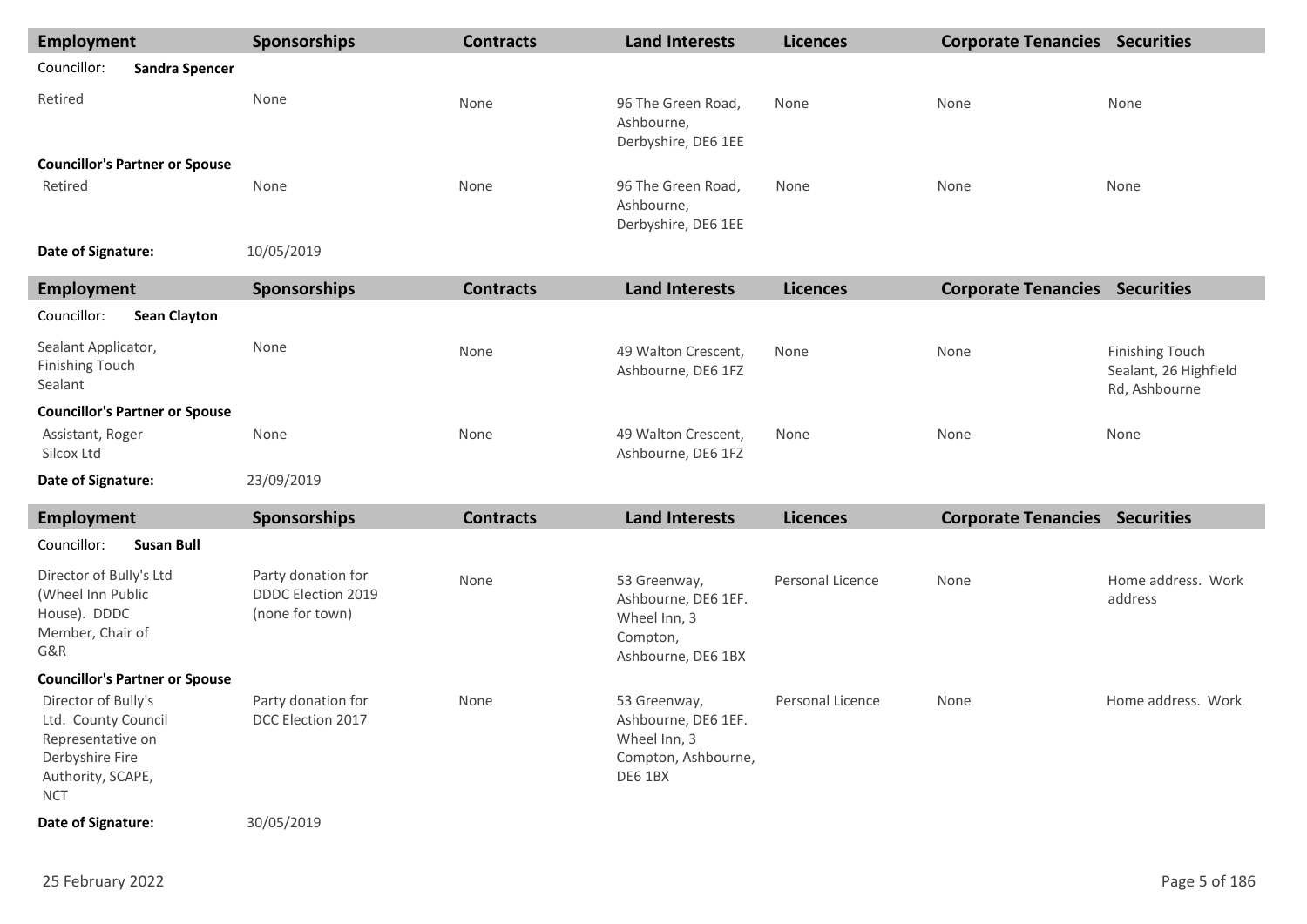| Employment                            | <b>Sponsorships</b> | <b>Contracts</b> | <b>Land Interests</b>          | <b>Licences</b> | <b>Corporate Tenancies</b> | <b>Securities</b> |
|---------------------------------------|---------------------|------------------|--------------------------------|-----------------|----------------------------|-------------------|
| Councillor:<br><b>Susan Hodgson</b>   |                     |                  |                                |                 |                            |                   |
| Retired                               | None                | None             | 41 Windmill Lane,<br>Ashbourne | None            | None                       | None              |
| <b>Councillor's Partner or Spouse</b> |                     |                  |                                |                 |                            |                   |
| Economic Consultant                   | None                | None             | 41 Windmill Lane,<br>Ashbourne | None            | None                       | None              |
| Date of Signature:                    | 30/08/2019          |                  |                                |                 |                            |                   |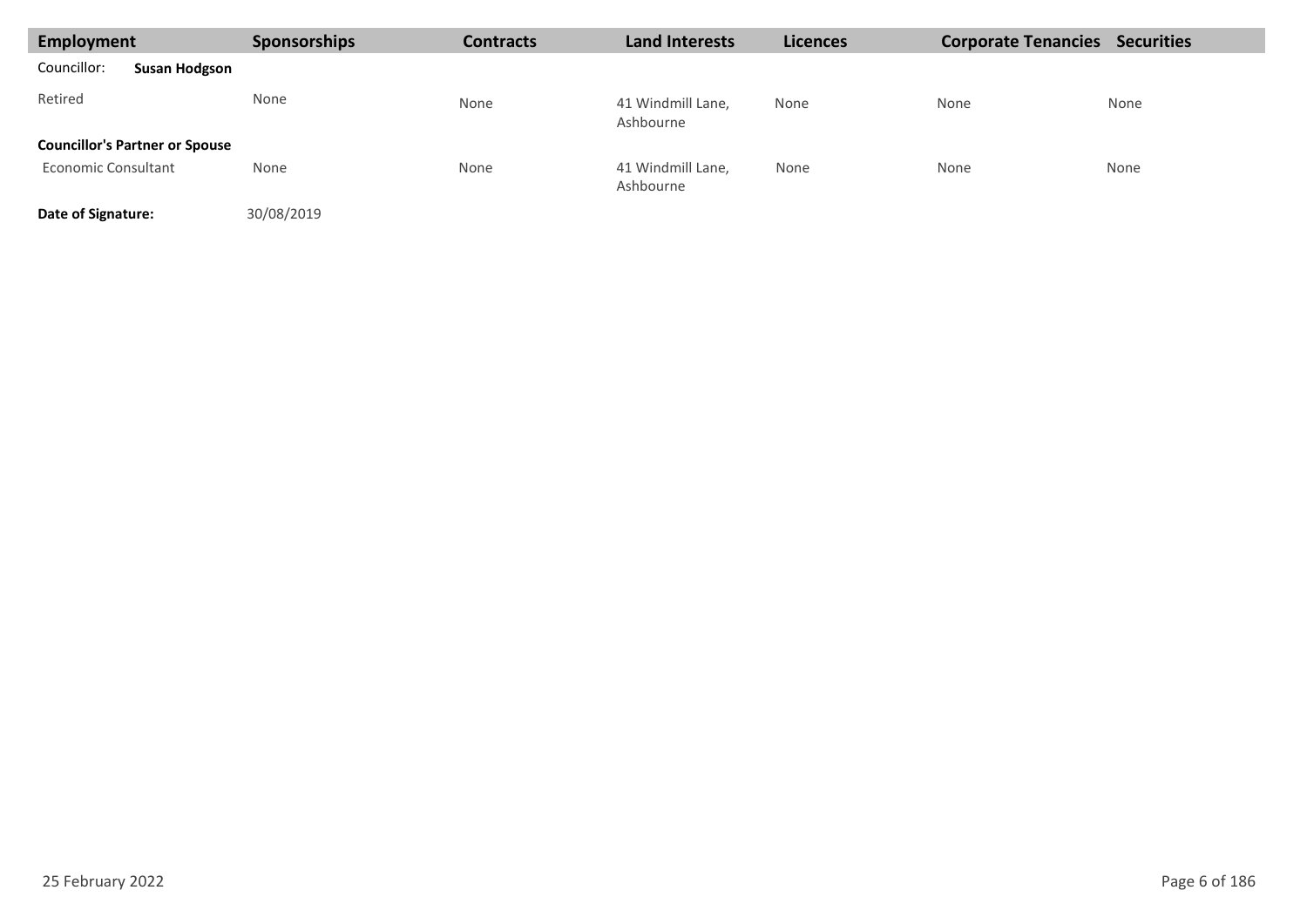### **Ashford-in-the-Water Parish Council**

| <b>Employment</b>                                | <b>Sponsorships</b> | <b>Contracts</b> | <b>Land Interests</b>                    | <b>Licences</b> | <b>Corporate Tenancies Securities</b> |      |
|--------------------------------------------------|---------------------|------------------|------------------------------------------|-----------------|---------------------------------------|------|
| Councillor:<br><b>Christopher Harrison</b>       |                     |                  |                                          |                 |                                       |      |
| Airline Pilot, Virgin<br><b>Atlantic Airways</b> | None                | None             | Property in Ashford<br>in the Water      | None            | None                                  | None |
| <b>Councillor's Partner or Spouse</b>            |                     |                  |                                          |                 |                                       |      |
| Company Secretary,<br><b>CMS Direct Mail</b>     | None                | None             | Property in Ashford in<br>the Water      | None            | None                                  | None |
| Date of Signature:                               | 10/05/2019          |                  |                                          |                 |                                       |      |
| <b>Employment</b>                                | <b>Sponsorships</b> | <b>Contracts</b> | <b>Land Interests</b>                    | <b>Licences</b> | <b>Corporate Tenancies Securities</b> |      |
| Councillor:<br><b>David Windle</b>               |                     |                  |                                          |                 |                                       |      |
| None                                             | None                | None             | 2 Highfielfd Ashford,<br><b>DE45 1QN</b> | None            | None                                  | None |
| <b>Councillor's Partner or Spouse</b>            |                     |                  |                                          |                 |                                       |      |
| N/A                                              | None                | None             | None                                     | None            | None                                  | None |
| Date of Signature:                               | 07/08/2019          |                  |                                          |                 |                                       |      |
| Employment                                       | <b>Sponsorships</b> | <b>Contracts</b> | <b>Land Interests</b>                    | <b>Licences</b> | <b>Corporate Tenancies Securities</b> |      |
| Councillor:<br><b>Robert Akeroyd</b>             |                     |                  |                                          |                 |                                       |      |
| None                                             | None                | None             | None                                     | None            | None                                  | None |
| <b>Councillor's Partner or Spouse</b>            |                     |                  |                                          |                 |                                       |      |
| None                                             | None                | None             | None                                     | None            | None                                  | None |
| Date of Signature:                               | 01/08/2019          |                  |                                          |                 |                                       |      |
| <b>Employment</b>                                | <b>Sponsorships</b> | <b>Contracts</b> | <b>Land Interests</b>                    | <b>Licences</b> | <b>Corporate Tenancies Securities</b> |      |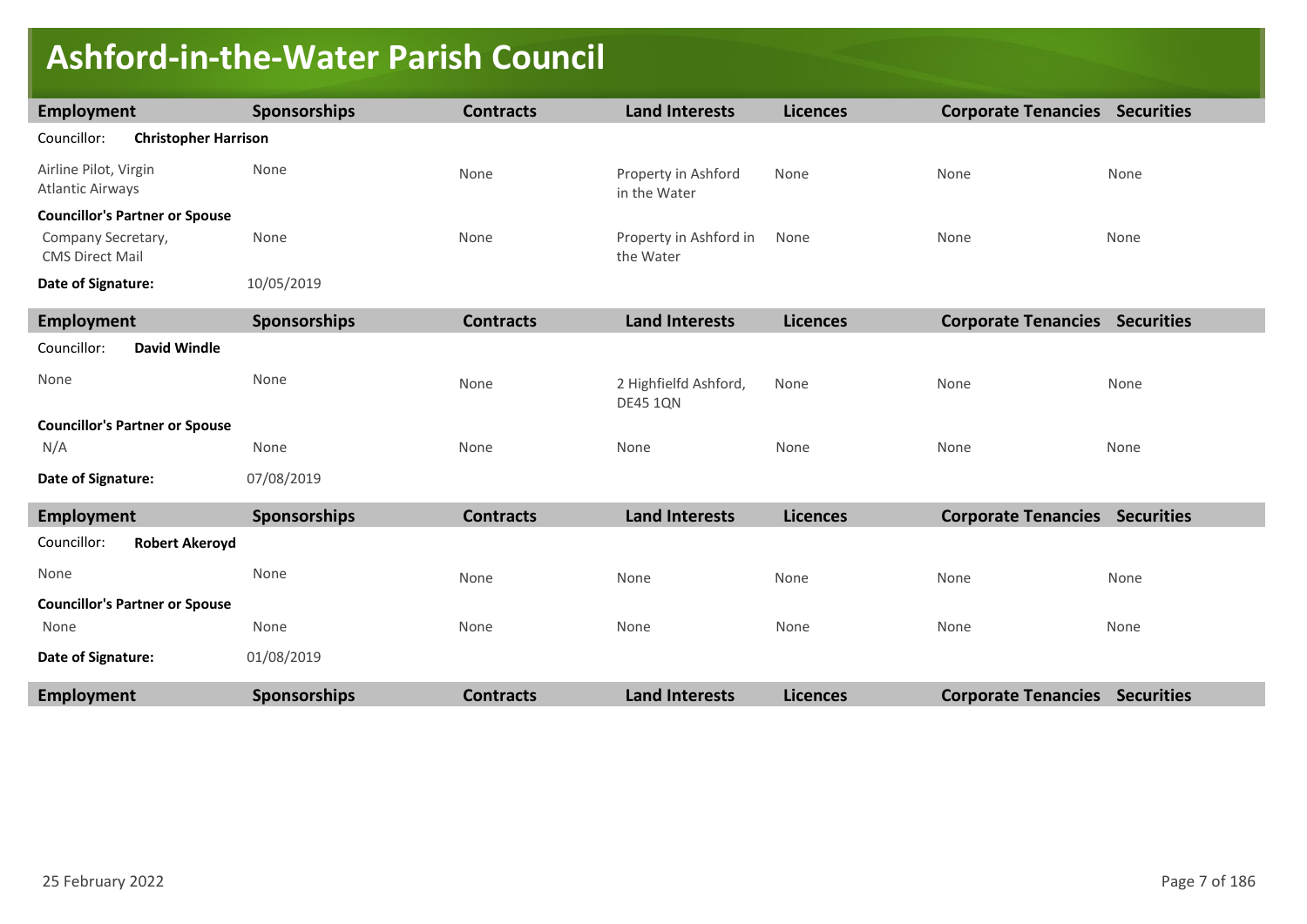Councillor: **Robert Spinks**

| Sales Representative<br>(part time)   | None | None | 5 Court Lane,<br>Ashford-in-the-<br>Water, Bakewell,<br><b>DE45 1QG</b> | None | None | None |
|---------------------------------------|------|------|-------------------------------------------------------------------------|------|------|------|
| <b>Councillor's Partner or Spouse</b> |      |      |                                                                         |      |      |      |
| Administrator, NHS                    | None | None | 5 Court Lane, Ashford-<br>in-the-Water,<br>Bakewell, DE45 1QG           | None | None | None |

30/07/2019 **Date of Signature:**

| Employment                             | <b>Sponsorships</b> | <b>Contracts</b> | <b>Land Interests</b>                                                                                          | <b>Licences</b> | <b>Corporate Tenancies Securities</b> |      |
|----------------------------------------|---------------------|------------------|----------------------------------------------------------------------------------------------------------------|-----------------|---------------------------------------|------|
| Councillor:<br><b>Terence Williams</b> |                     |                  |                                                                                                                |                 |                                       |      |
| Retired                                | None                | None             | None                                                                                                           | None            | None                                  | None |
| <b>Councillor's Partner or Spouse</b>  |                     |                  |                                                                                                                |                 |                                       |      |
| Retired                                | None                | None             | None                                                                                                           | None            | None                                  | None |
| Date of Signature:                     | 18/01/2021          |                  |                                                                                                                |                 |                                       |      |
| <b>Employment</b>                      | Sponsorships        | <b>Contracts</b> | <b>Land Interests</b>                                                                                          | <b>Licences</b> | <b>Corporate Tenancies Securities</b> |      |
| Councillor:<br><b>Valerie Sidery</b>   |                     |                  |                                                                                                                |                 |                                       |      |
| None                                   | None                | None             | 16 Fennel Street,<br>Ashford-in-the-<br>Water, Bakewell,<br>DE45 1QF plus small<br>plot to rear for<br>parking | None            | None                                  | None |
| <b>Councillor's Partner or Spouse</b>  |                     |                  |                                                                                                                |                 |                                       |      |
| None                                   | None                | None             | None                                                                                                           | None            | None                                  | None |
| Date of Signature:                     | 30/07/2019          |                  |                                                                                                                |                 |                                       |      |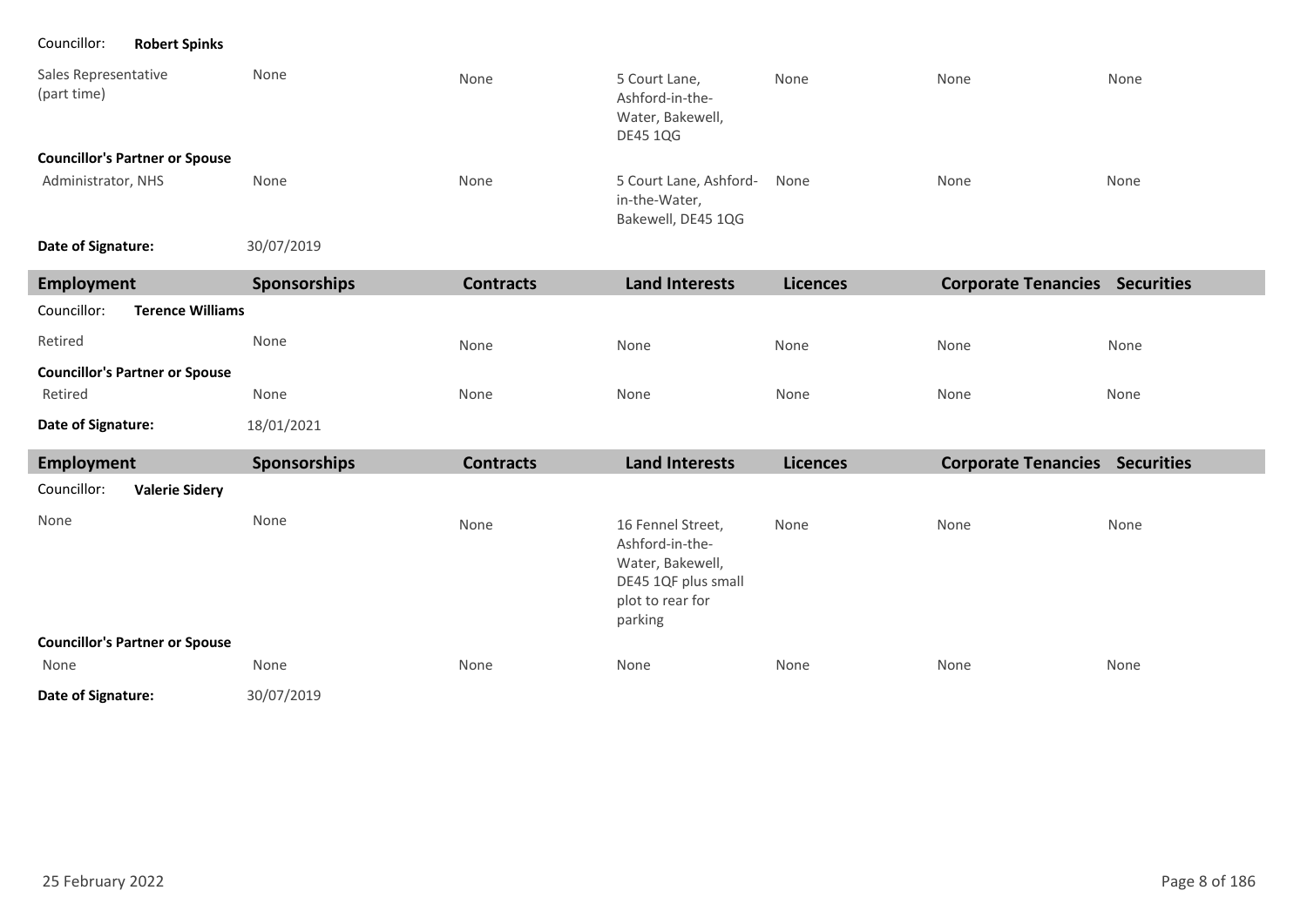## **Bakewell Town Council**

| Employment                                                          | Sponsorships        | <b>Contracts</b> | <b>Land Interests</b>                                          | <b>Licences</b> | <b>Corporate Tenancies Securities</b> |      |
|---------------------------------------------------------------------|---------------------|------------------|----------------------------------------------------------------|-----------------|---------------------------------------|------|
| Councillor:<br><b>Adele Eyre</b>                                    |                     |                  |                                                                |                 |                                       |      |
| Finance Assistant,<br>Thornbridge<br>Brewery, Bakewell              | None                | None             | Pickford House,<br>Monyash Road,<br>Bakewell, DE45 1FG         | None            | None                                  | None |
| <b>Councillor's Partner or Spouse</b>                               |                     |                  |                                                                |                 |                                       |      |
| <b>Selling Plants</b>                                               | None                | None             | None                                                           | None            | None                                  | None |
| Date of Signature:                                                  | 21/09/2020          |                  |                                                                |                 |                                       |      |
| <b>Employment</b>                                                   | <b>Sponsorships</b> | <b>Contracts</b> | <b>Land Interests</b>                                          | <b>Licences</b> | <b>Corporate Tenancies Securities</b> |      |
| Councillor:<br><b>Alyson Hill</b>                                   |                     |                  |                                                                |                 |                                       |      |
| <b>Bakewell Veterinary</b><br>Clinic. Derbyshire<br>Fire and Rescue | None                | None             | None                                                           | None            | None                                  | None |
| <b>Councillor's Partner or Spouse</b>                               |                     |                  |                                                                |                 |                                       |      |
| None                                                                | None                | None             | None                                                           | None            | None                                  | None |
| Date of Signature:                                                  | 15/05/2019          |                  |                                                                |                 |                                       |      |
| <b>Employment</b>                                                   | <b>Sponsorships</b> | <b>Contracts</b> | <b>Land Interests</b>                                          | <b>Licences</b> | <b>Corporate Tenancies Securities</b> |      |
| Councillor:<br><b>Hilary Young</b>                                  |                     |                  |                                                                |                 |                                       |      |
| Retired                                                             | None                | None             | The Old Cottage,<br>South Church Street,<br>Bakewell, DE45 1FD | None            | None                                  | None |
| <b>Councillor's Partner or Spouse</b>                               |                     |                  |                                                                |                 |                                       |      |
| N/A                                                                 | None                | None             | None                                                           | None            | None                                  | None |
| Date of Signature:                                                  | 18/02/2021          |                  |                                                                |                 |                                       |      |
| <b>Employment</b>                                                   | Sponsorships        | <b>Contracts</b> | <b>Land Interests</b>                                          | <b>Licences</b> | <b>Corporate Tenancies Securities</b> |      |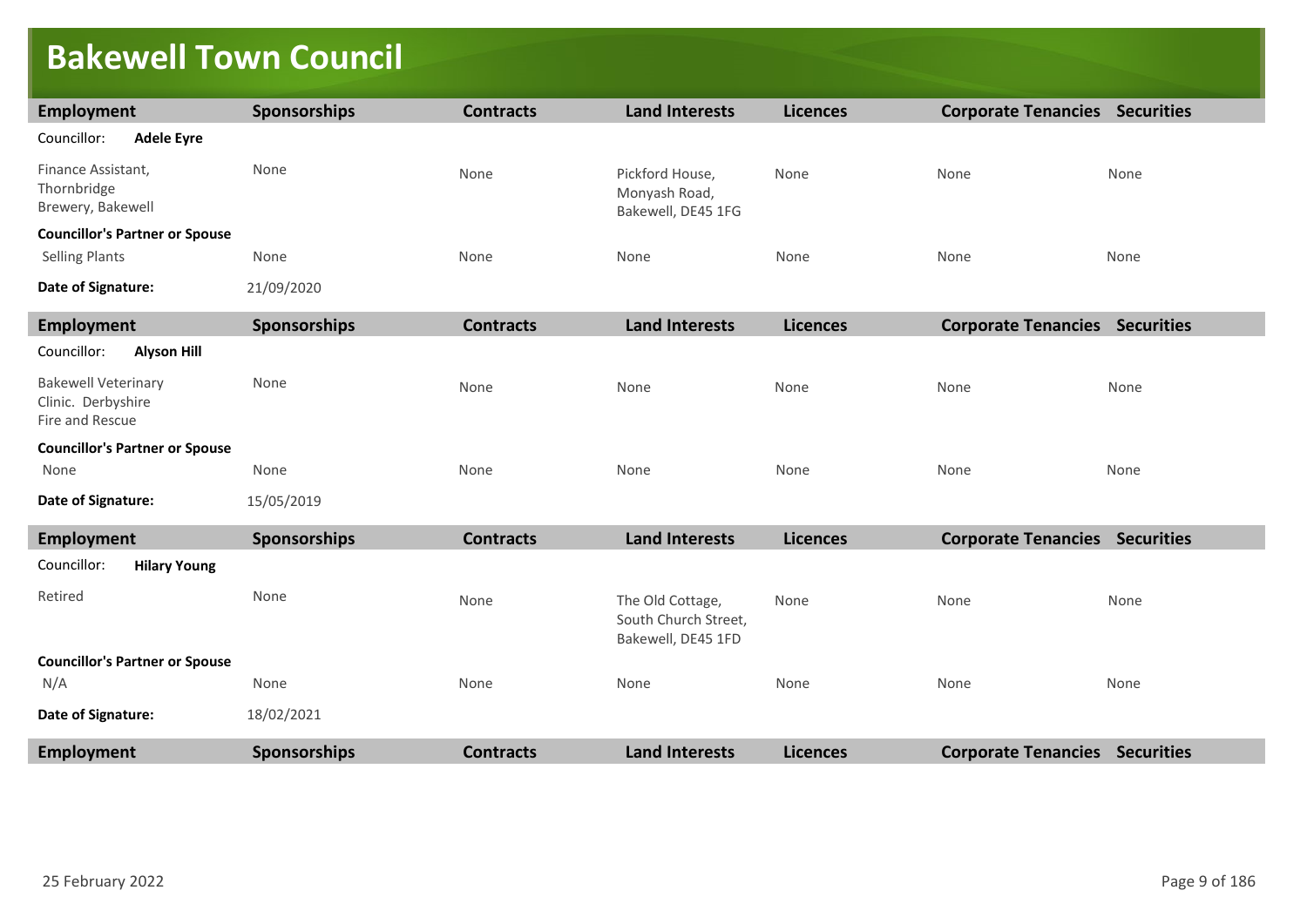Councillor: **John Boyle**

| Retired                               | None         | None             | Moorland View,<br>Stanedge Road,<br>Bakewell, DE45 1DG.<br>Private Tenancy:<br>Pickworth Stanedge<br>Road, Bakewell,<br><b>DE45 1DG</b> | None            | None                                  | None |
|---------------------------------------|--------------|------------------|-----------------------------------------------------------------------------------------------------------------------------------------|-----------------|---------------------------------------|------|
| <b>Councillor's Partner or Spouse</b> |              |                  |                                                                                                                                         |                 |                                       |      |
| Retired                               | None         | None             | Moorland View,<br>Stanedge Road,<br>Bakewell, DE45 1DG.<br>Private Tenancy:<br>Pickworth Stanedge<br>Road, Bakewell, DE45<br>1DG        | None            | None                                  | None |
| Date of Signature:                    | 15/05/2019   |                  |                                                                                                                                         |                 |                                       |      |
| <b>Employment</b>                     | Sponsorships | <b>Contracts</b> | <b>Land Interests</b>                                                                                                                   | <b>Licences</b> | <b>Corporate Tenancies Securities</b> |      |
| <b>Mark Wakeman</b><br>Councillor:    |              |                  |                                                                                                                                         |                 |                                       |      |
| Self Employed                         | None         | None             | 16 Stanton View,<br>Bakewell, DE45 1FS                                                                                                  | None            | None                                  | None |
| <b>Councillor's Partner or Spouse</b> |              |                  |                                                                                                                                         |                 |                                       |      |
| Self Employed                         | None         | None             | 16 Stanton View,<br>Bakewell, DE45 1FS                                                                                                  | None            | None                                  | None |
|                                       |              |                  |                                                                                                                                         |                 |                                       |      |
| Date of Signature:                    | 11/09/2021   |                  |                                                                                                                                         |                 |                                       |      |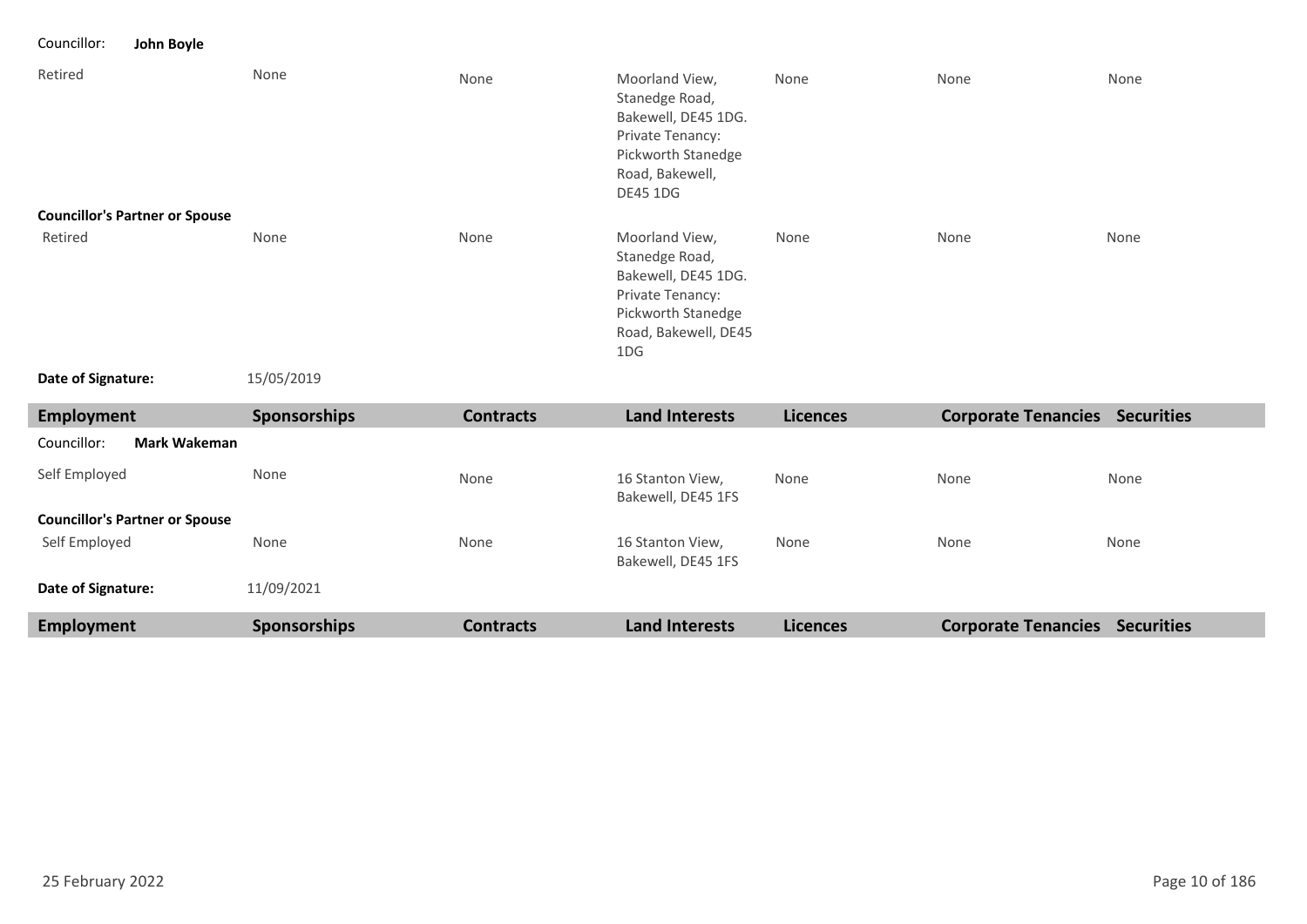Councillor: **Paul Miller**

| Self-employed Builder<br><b>Councillor's Partner or Spouse</b> | None                | None             | Cherry Trees, 10 Wye<br>Bank Grove,<br>Bakewell, DE45 1BJ.<br>30 Wyedale<br>Crescent, Bakewell,<br><b>DE45 1BE</b> | None            | None                       | None              |
|----------------------------------------------------------------|---------------------|------------------|--------------------------------------------------------------------------------------------------------------------|-----------------|----------------------------|-------------------|
| Marketing Manager,<br>Polaris Group                            | None                | None             | Cherry Trees, 10 Wye<br>Bank Grove, Bakewell,<br>DE45 1BJ. 30 Wyedale<br>Crescent, Bakewell,<br><b>DE45 1BE</b>    | None            | None                       | None              |
| Date of Signature:                                             | 15/05/2019          |                  |                                                                                                                    |                 |                            |                   |
| Employment                                                     | <b>Sponsorships</b> | <b>Contracts</b> | <b>Land Interests</b>                                                                                              | <b>Licences</b> | <b>Corporate Tenancies</b> | <b>Securities</b> |
| Councillor:<br><b>Paul Morgans</b>                             |                     |                  |                                                                                                                    |                 |                            |                   |

| Freelance Film Maker<br>and Photographer | None | None | Spire House, North<br>Church Street,<br>Bakewell, DE45 1DB | None | None | None |
|------------------------------------------|------|------|------------------------------------------------------------|------|------|------|
| <b>Councillor's Partner or Spouse</b>    |      |      |                                                            |      |      |      |
| Writer/Journalist                        | None | None | Spire House, North<br>Church Street,<br>Bakewell, DE45 1DB | None | None | None |

#### 28/05/2019 **Date of Signature:**

| Employment                                            | <b>Sponsorships</b> | <b>Contracts</b> | <b>Land Interests</b>                       | <b>Licences</b> | <b>Corporate Tenancies</b> | <b>Securities</b> |
|-------------------------------------------------------|---------------------|------------------|---------------------------------------------|-----------------|----------------------------|-------------------|
| Councillor:<br><b>Stephen Edwards</b>                 |                     |                  |                                             |                 |                            |                   |
| Retired & Part Time<br>Chatsworth<br>Settlement Trust | None                | None             | 4 Riverside Crescent.<br>Bakewell, DE45 1HF | None            | None                       | None              |
| <b>Councillor's Partner or Spouse</b>                 |                     |                  |                                             |                 |                            |                   |
| Solicitor                                             | None                | None             | 4 Riverside Crescent,<br>Bakewell, DE45 1HF | None            | None                       | None              |
| Date of Signature:                                    | 15/05/2019          |                  |                                             |                 |                            |                   |
| Employment                                            | <b>Sponsorships</b> | <b>Contracts</b> | <b>Land Interests</b>                       | <b>Licences</b> | <b>Corporate Tenancies</b> | <b>Securities</b> |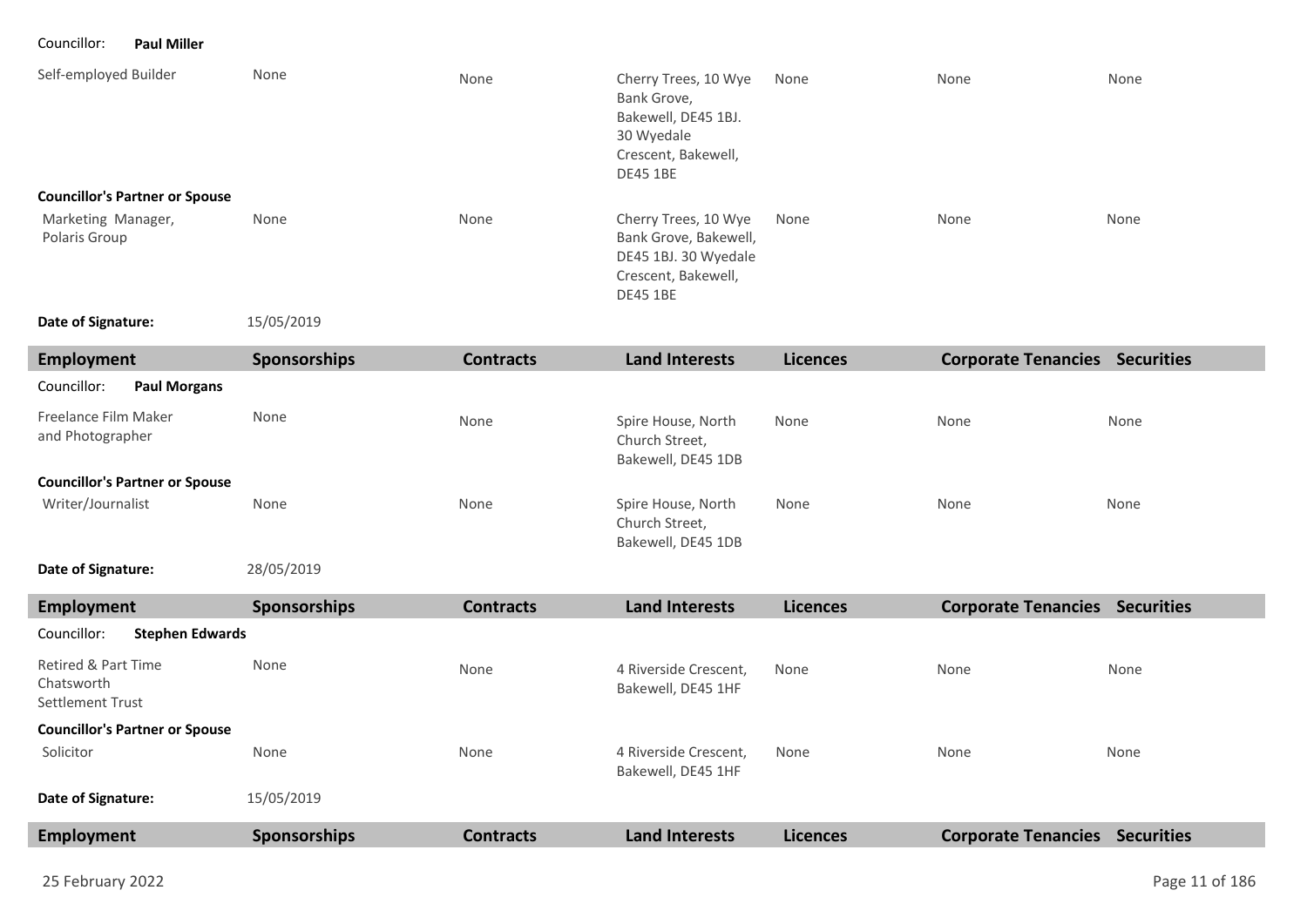| Councillor:                                      | <b>William Storey</b> |      |                                                                                                     |      |      |      |
|--------------------------------------------------|-----------------------|------|-----------------------------------------------------------------------------------------------------|------|------|------|
| Retired                                          | None                  | None | 2 Wye Bank,<br>Bakewell, DE45 1BH.<br>Grassland on<br>Stanedge Road and<br>Sheldon Lane<br>Bakewell | None | None | None |
| <b>Councillor's Partner or Spouse</b>            |                       |      |                                                                                                     |      |      |      |
| Classroom Assistant,<br><b>Taddington School</b> | None                  | None | 2 Wye Bank,<br>Bakewell, DE45 1BH.<br>Grassland on<br>Stanedge Road and<br>Sheldon Lane             | None | None | None |
| Date of Signature:                               | 15/05/2019            |      |                                                                                                     |      |      |      |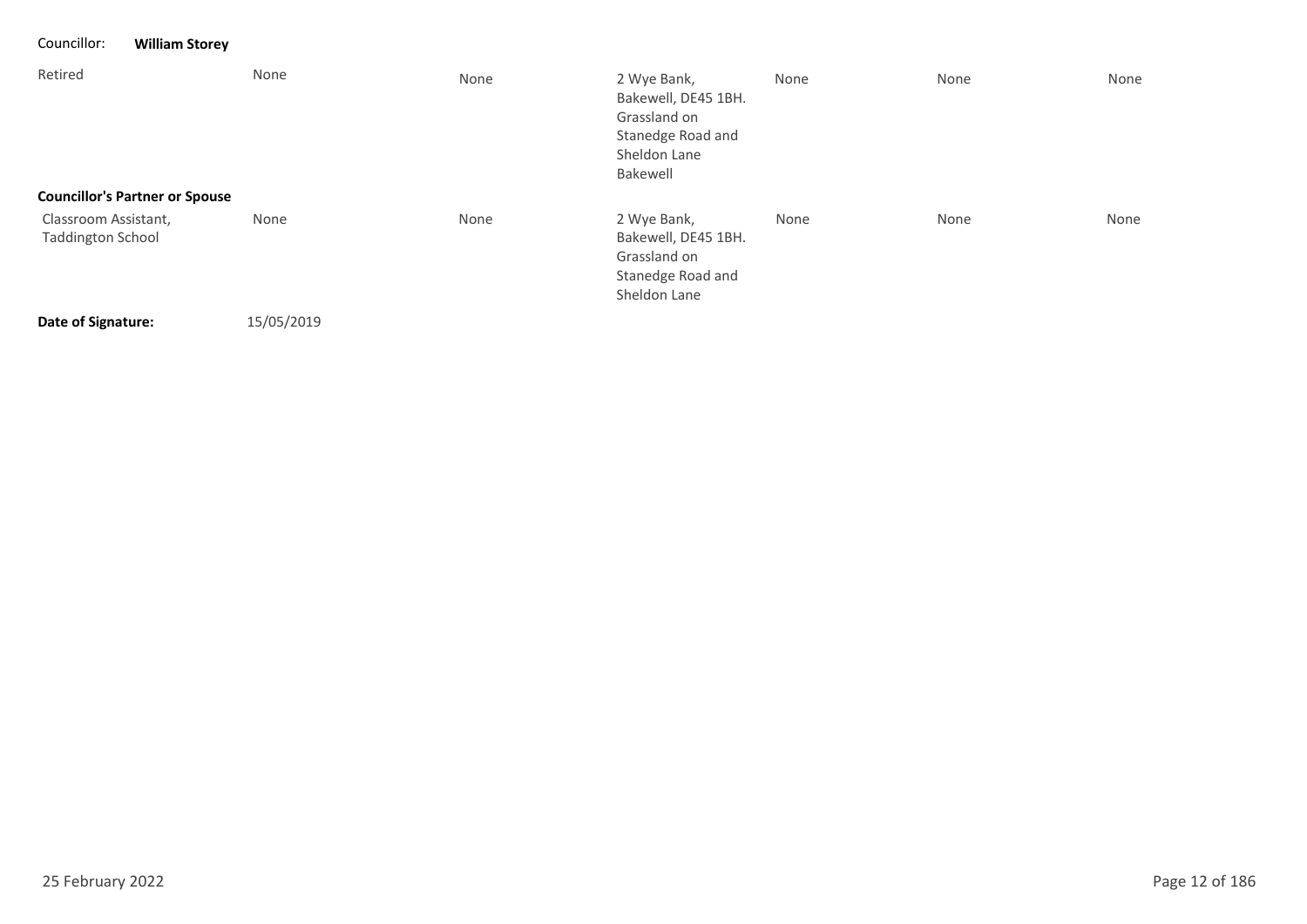#### **Baslow and Bubnell Parish Council**

| <b>Employment</b>          |                                       | <b>Sponsorships</b> | <b>Contracts</b> | <b>Land Interests</b>                              | <b>Licences</b> | <b>Corporate Tenancies Securities</b> |                                                                                |
|----------------------------|---------------------------------------|---------------------|------------------|----------------------------------------------------|-----------------|---------------------------------------|--------------------------------------------------------------------------------|
| Councillor:                | <b>Andrew Keen</b>                    |                     |                  |                                                    |                 |                                       |                                                                                |
| Software Developer         |                                       | None                | None             | Tithe Pastures, Eaton<br>Mill, Baslow, DE45<br>1SB | None            | None                                  | None                                                                           |
|                            | <b>Councillor's Partner or Spouse</b> |                     |                  |                                                    |                 |                                       |                                                                                |
| Finance Officer            |                                       | None                | None             | Tithe Pastures, Eaton<br>Mill, Baslow, DE45 1SB    | None            | None                                  | None                                                                           |
| Date of Signature:         |                                       | 14/10/2019          |                  |                                                    |                 |                                       |                                                                                |
| <b>Employment</b>          |                                       | Sponsorships        | <b>Contracts</b> | <b>Land Interests</b>                              | <b>Licences</b> | <b>Corporate Tenancies Securities</b> |                                                                                |
| Councillor:                | <b>Christopher Brown</b>              |                     |                  |                                                    |                 |                                       |                                                                                |
| Insolvency<br>Practitioner |                                       | None                | None             | Holmcroft, Over<br>Lane, Baslow, DE45<br>1SA       | None            | None                                  | <b>RCB Business</b><br>Services Ltd. Brown<br><b>Brothers Property</b><br>Ltd. |
|                            | <b>Councillor's Partner or Spouse</b> |                     |                  |                                                    |                 |                                       |                                                                                |
| Bookkeeper                 |                                       | None                | None             | Holmcroft, Over Lane,<br>Baslow, DE45 1SA          | None            | None                                  | None                                                                           |
| Date of Signature:         |                                       | 21/05/2019          |                  |                                                    |                 |                                       |                                                                                |
| <b>Employment</b>          |                                       | Sponsorships        | <b>Contracts</b> | <b>Land Interests</b>                              | <b>Licences</b> | <b>Corporate Tenancies Securities</b> |                                                                                |
| Councillor:                | <b>David Dalrymple Smith</b>          |                     |                  |                                                    |                 |                                       |                                                                                |
| Retired                    |                                       | None                | None             | Ashenfell House,<br>Church Lane, Baslow            | None            | None                                  | None                                                                           |
|                            | <b>Councillor's Partner or Spouse</b> |                     |                  |                                                    |                 |                                       |                                                                                |
| Retired                    |                                       | None                | None             | Ashenfell House,<br>Church Lane, Baslow            | None            | None                                  | None                                                                           |
| Date of Signature:         |                                       | 18/06/2019          |                  |                                                    |                 |                                       |                                                                                |
| <b>Employment</b>          |                                       | <b>Sponsorships</b> | <b>Contracts</b> | <b>Land Interests</b>                              | <b>Licences</b> | <b>Corporate Tenancies Securities</b> |                                                                                |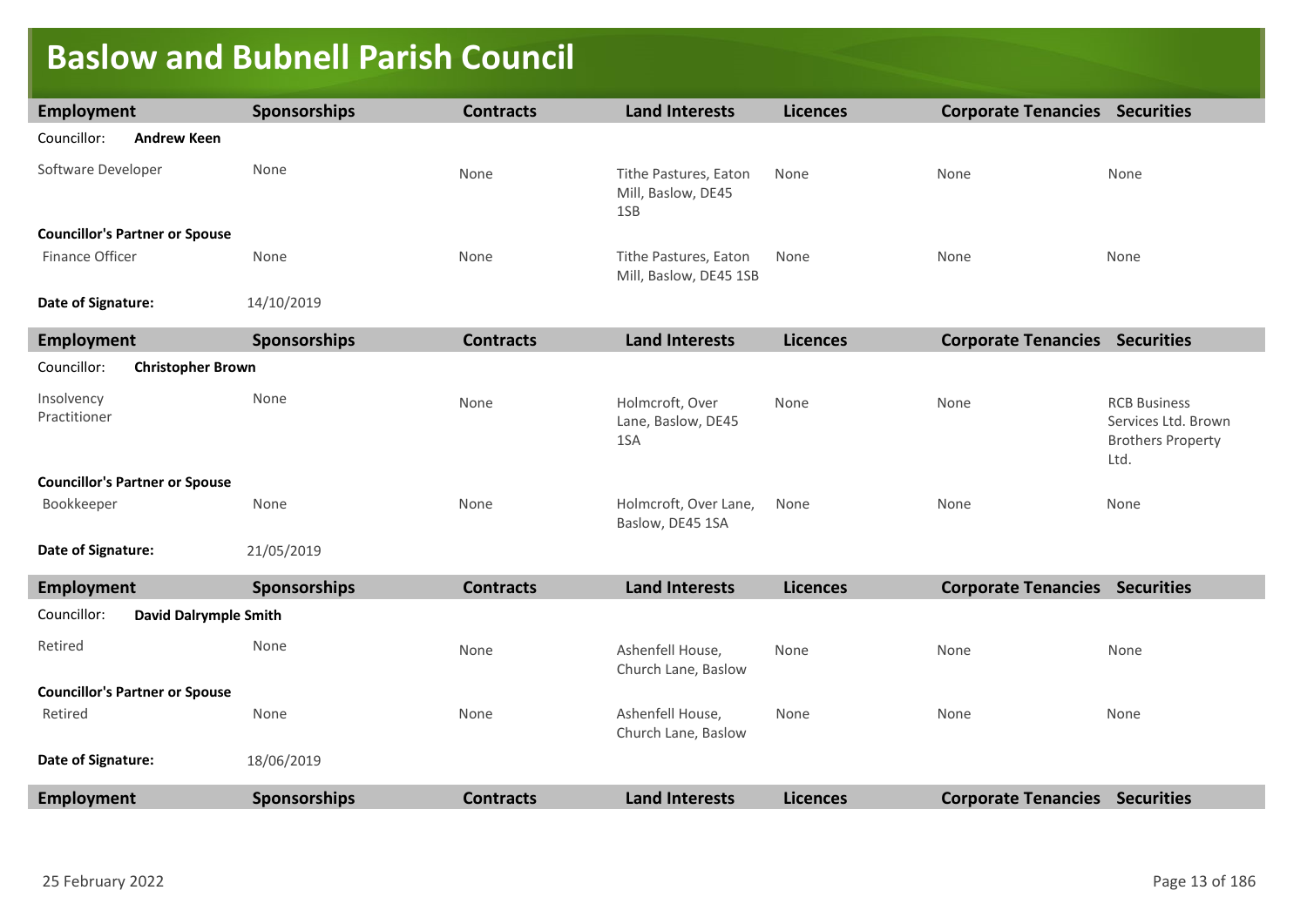#### Councillor: **David Dawson**

| Retired Physician                     | None | None | Howard Cottage,<br>Eaton Hill, Baslow,<br>DE45 1SB        | None | None | None |
|---------------------------------------|------|------|-----------------------------------------------------------|------|------|------|
| <b>Councillor's Partner or Spouse</b> |      |      |                                                           |      |      |      |
| <b>Retired Computer</b><br>Programmer | None | None | Howard Cottage,<br>Eaton Hill, Baslow,<br><b>DE45 1SB</b> | None | None | None |
|                                       | .    |      |                                                           |      |      |      |

08/05/2019 **Date of Signature:**

| Employment                                   | <b>Sponsorships</b> | <b>Contracts</b> | <b>Land Interests</b>                                                   | <b>Licences</b> | <b>Corporate Tenancies</b> | <b>Securities</b> |
|----------------------------------------------|---------------------|------------------|-------------------------------------------------------------------------|-----------------|----------------------------|-------------------|
| Councillor:<br><b>Gabriele Di Vitantonio</b> |                     |                  |                                                                         |                 |                            |                   |
| Company Director, Il<br>Lupo Ltd Restaurant  | None                | None             | Il Lupo Restaurant,<br>The Bungalow, Eaton<br>Hill, Baslow, DE45<br>1SB | None            | None                       | None              |
| <b>Councillor's Partner or Spouse</b>        |                     |                  |                                                                         |                 |                            |                   |
| Housewife                                    | None                | None             | None                                                                    | None            | None                       | None              |
| Date of Signature:                           | 15/10/2019          |                  |                                                                         |                 |                            |                   |

| Employment                                                   | <b>Sponsorships</b> | <b>Contracts</b> | <b>Land Interests</b> | <b>Licences</b> | <b>Corporate Tenancies</b> | <b>Securities</b> |
|--------------------------------------------------------------|---------------------|------------------|-----------------------|-----------------|----------------------------|-------------------|
| Councillor:<br>Jayne Rawlinson                               |                     |                  |                       |                 |                            |                   |
| Sales Associate, Orvis<br>Fishing Retail Store,<br>Bakewwell | None                | None             | None                  | None            | None                       | None              |
| <b>Councillor's Partner or Spouse</b>                        |                     |                  |                       |                 |                            |                   |
| None                                                         | None                | None             | None                  | None            | None                       | None              |
| Date of Signature:                                           | 04/10/2021          |                  |                       |                 |                            |                   |
| <b>Employment</b>                                            | <b>Sponsorships</b> | <b>Contracts</b> | <b>Land Interests</b> | <b>Licences</b> | <b>Corporate Tenancies</b> | <b>Securities</b> |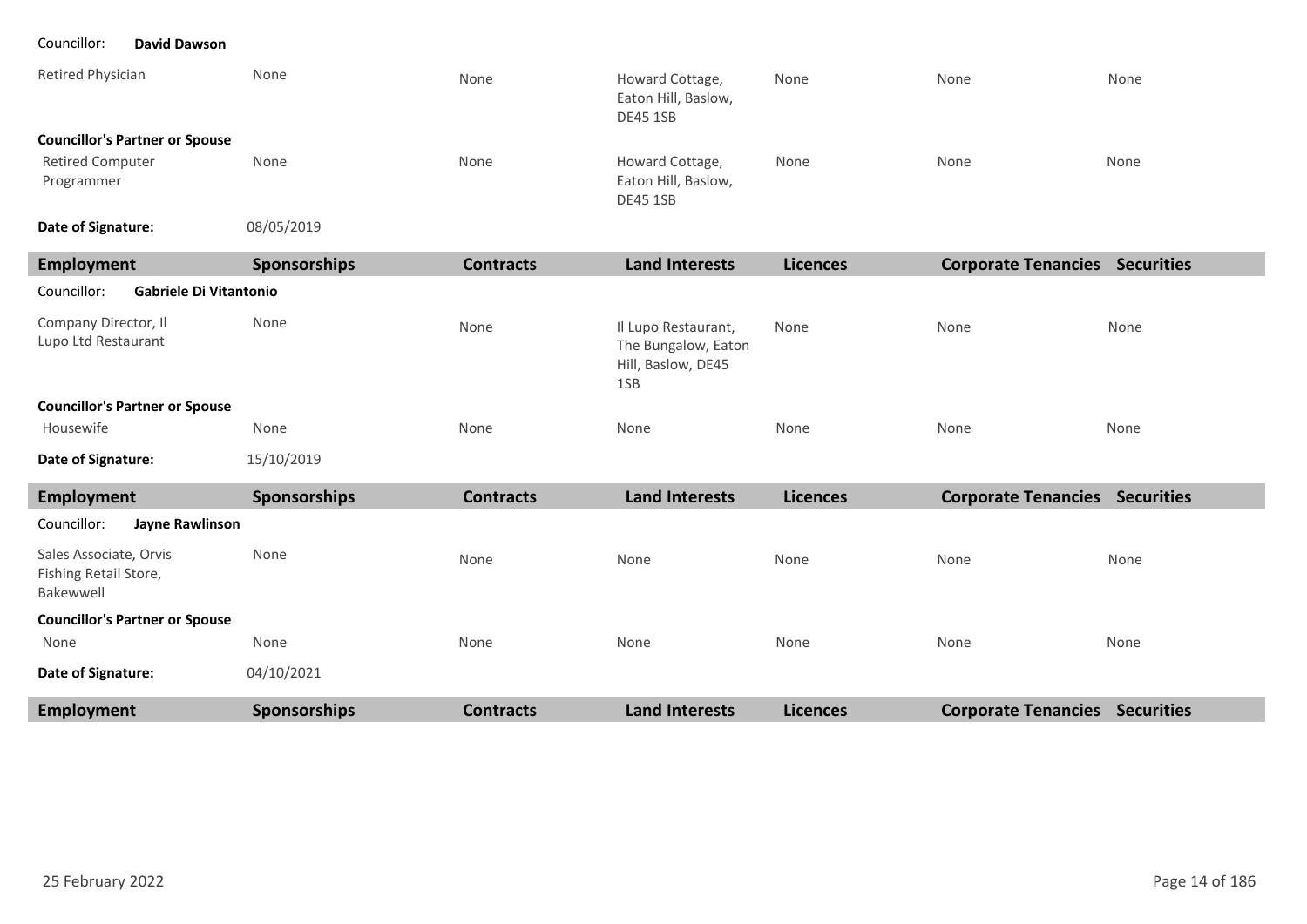#### Councillor: **Jonathan Holsgrove**

| Barrister - Self<br>emploved          | None | None | 15 Church View<br>Drive, Baslow | None | None | None |
|---------------------------------------|------|------|---------------------------------|------|------|------|
| <b>Councillor's Partner or Spouse</b> |      |      |                                 |      |      |      |
| None                                  | None | None | 15 Church View Drive,<br>Baslow | None | None | None |

**Date of Signature:**

11/01/2021

| <b>Employment</b>                     | <b>Sponsorships</b> | <b>Contracts</b> | <b>Land Interests</b>                                     | <b>Licences</b> | <b>Corporate Tenancies Securities</b> |      |
|---------------------------------------|---------------------|------------------|-----------------------------------------------------------|-----------------|---------------------------------------|------|
| Councillor:<br><b>Martin Watson</b>   |                     |                  |                                                           |                 |                                       |      |
| Retired                               | None                | None             | Nether Cottage,<br>Eaton Hill, Baslow,<br><b>DE45 1SB</b> | None            | None                                  | None |
| <b>Councillor's Partner or Spouse</b> |                     |                  |                                                           |                 |                                       |      |
| Retired                               | None                | None             | None                                                      | None            | None                                  | None |
| Date of Signature:                    | 10/07/2021          |                  |                                                           |                 |                                       |      |
| <b>Employment</b>                     | <b>Sponsorships</b> | <b>Contracts</b> | <b>Land Interests</b>                                     | <b>Licences</b> | <b>Corporate Tenancies Securities</b> |      |
| <b>Richard Clark</b><br>Councillor:   |                     |                  |                                                           |                 |                                       |      |
| Chartered Surveyor                    | None                | None             | Rowans, Calver Road,<br>Baslow, DE45 1RR                  | None            | None                                  | None |
| <b>Councillor's Partner or Spouse</b> |                     |                  |                                                           |                 |                                       |      |
| None                                  | None                | None             | Rowans, Calver Road,<br>Baslow, DE45 1RR                  | None            | None                                  | None |
| Date of Signature:                    | 08/05/2019          |                  |                                                           |                 |                                       |      |
| <b>Employment</b>                     | <b>Sponsorships</b> | <b>Contracts</b> | <b>Land Interests</b>                                     | <b>Licences</b> | <b>Corporate Tenancies Securities</b> |      |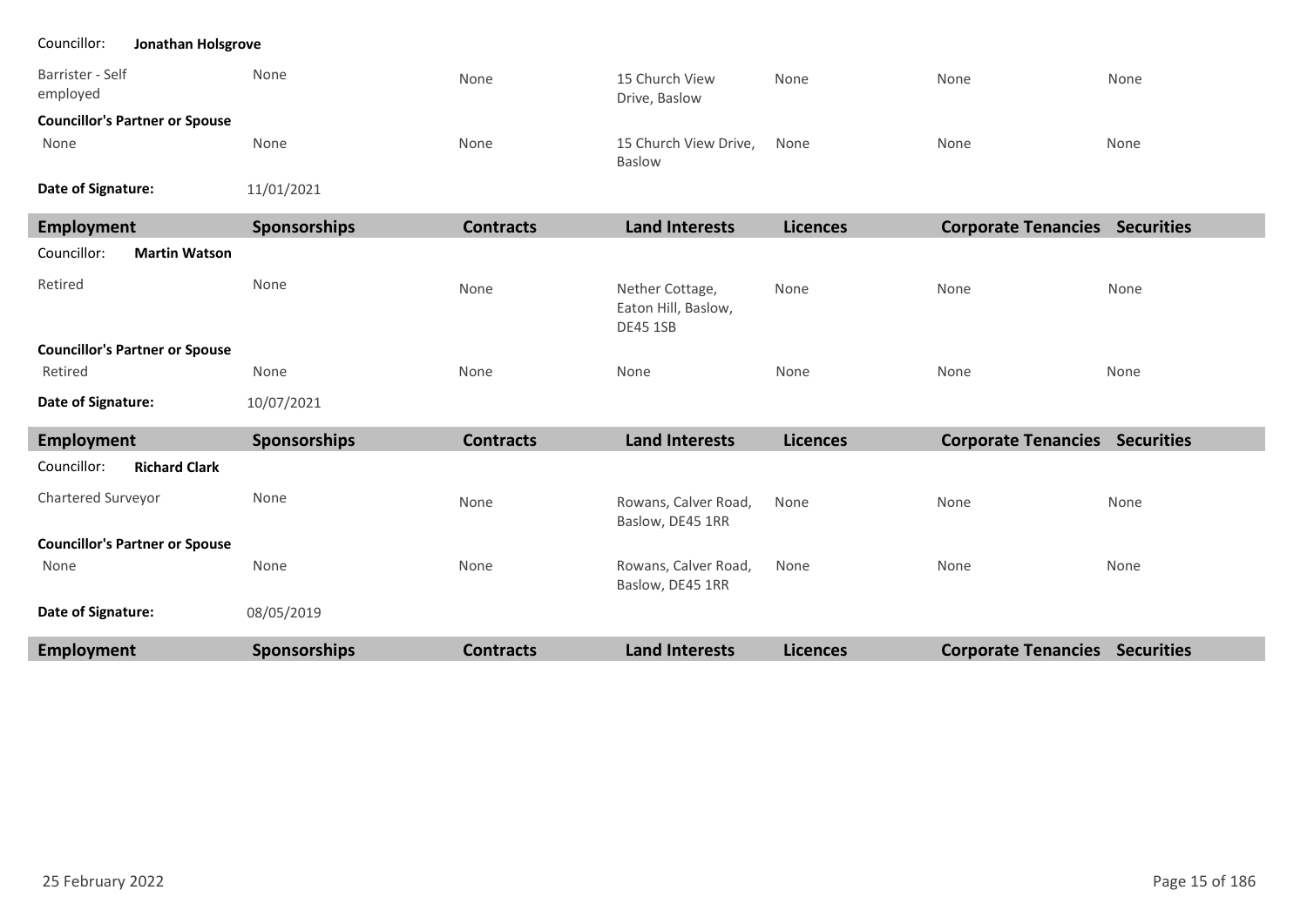#### Councillor: **Sheila Buckham**

| None                                                     | None         | None             | Hydro Cottage, Bar<br>Road, Baslow. Brook<br>Cottage, Nether End,<br>Baslow | None            | None                                  | None |
|----------------------------------------------------------|--------------|------------------|-----------------------------------------------------------------------------|-----------------|---------------------------------------|------|
| <b>Councillor's Partner or Spouse</b>                    |              |                  |                                                                             |                 |                                       |      |
| Non Executive<br>Director, Sheffield<br><b>NHS Trust</b> | None         | None             | Hydro Cottage, Bar<br>Road, Baslow. Brook<br>Cottage, Nether End,<br>Baslow | None            | None                                  | None |
|                                                          | 21/05/2019   |                  |                                                                             |                 |                                       |      |
| Date of Signature:                                       |              |                  |                                                                             |                 |                                       |      |
| <b>Employment</b>                                        | Sponsorships | <b>Contracts</b> | <b>Land Interests</b>                                                       | <b>Licences</b> | <b>Corporate Tenancies Securities</b> |      |
| Councillor:<br><b>Tim Tucker</b>                         |              |                  |                                                                             |                 |                                       |      |
| None                                                     | None         | None             | Tanyard, Calver<br>Road, Baslow                                             | None            | None                                  | None |
| <b>Councillor's Partner or Spouse</b>                    |              |                  |                                                                             |                 |                                       |      |

**Date of Signature:**

18/06/2019

T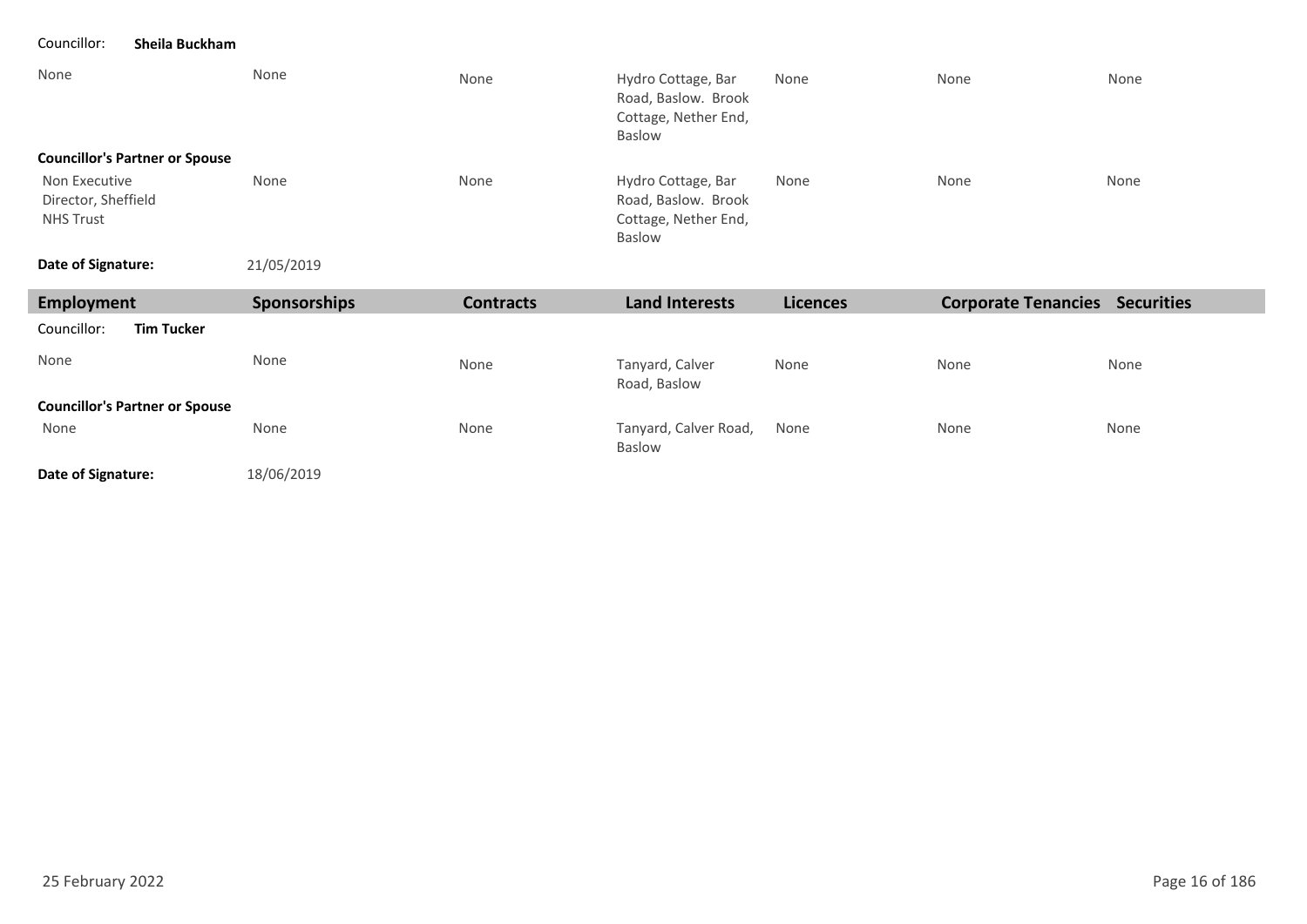# **Beeley Parish Council**

| Employment                                | <b>Sponsorships</b> | <b>Contracts</b> | <b>Land Interests</b>                                | <b>Licences</b> | <b>Corporate Tenancies Securities</b> |      |
|-------------------------------------------|---------------------|------------------|------------------------------------------------------|-----------------|---------------------------------------|------|
| Councillor:<br><b>Christopher Hornsby</b> |                     |                  |                                                      |                 |                                       |      |
| Dairy Farmer                              | None                | None             | Beeley Hill Top Farm,<br>Beeley, Matlock, DE4<br>2NW | None            | None                                  | None |
| <b>Councillor's Partner or Spouse</b>     |                     |                  |                                                      |                 |                                       |      |
| Dairy Farmer                              | None                | None             | Beeley Hill Top Farm,<br>Beeley, Matlock, DE4<br>2NW | None            | None                                  | None |
| Date of Signature:                        | 30/08/2019          |                  |                                                      |                 |                                       |      |
| <b>Employment</b>                         | <b>Sponsorships</b> | <b>Contracts</b> | <b>Land Interests</b>                                | <b>Licences</b> | <b>Corporate Tenancies Securities</b> |      |
| Councillor:<br><b>Peter Rowbotham</b>     |                     |                  |                                                      |                 |                                       |      |
| Sheep Farmer                              | None                | None             | South Oaks Farm,<br>Beeley, Matlock, DE4<br>2PS      | None            | None                                  | None |
| <b>Councillor's Partner or Spouse</b>     |                     |                  |                                                      |                 |                                       |      |
| N/A                                       | None                | None             | None                                                 | None            | None                                  | None |
| Date of Signature:                        | 25/11/2019          |                  |                                                      |                 |                                       |      |
| Employment                                | <b>Sponsorships</b> | <b>Contracts</b> | <b>Land Interests</b>                                | <b>Licences</b> | <b>Corporate Tenancies Securities</b> |      |
| Councillor:<br><b>Robert Webster</b>      |                     |                  |                                                      |                 |                                       |      |
| Retired                                   | None                | None             | None                                                 | None            | None                                  | None |
| <b>Councillor's Partner or Spouse</b>     |                     |                  |                                                      |                 |                                       |      |
| Retired                                   | None                | None             | None                                                 | None            | None                                  | None |
| Date of Signature:                        | 15/07/2019          |                  |                                                      |                 |                                       |      |
| <b>Employment</b>                         | <b>Sponsorships</b> | <b>Contracts</b> | <b>Land Interests</b>                                | <b>Licences</b> | <b>Corporate Tenancies Securities</b> |      |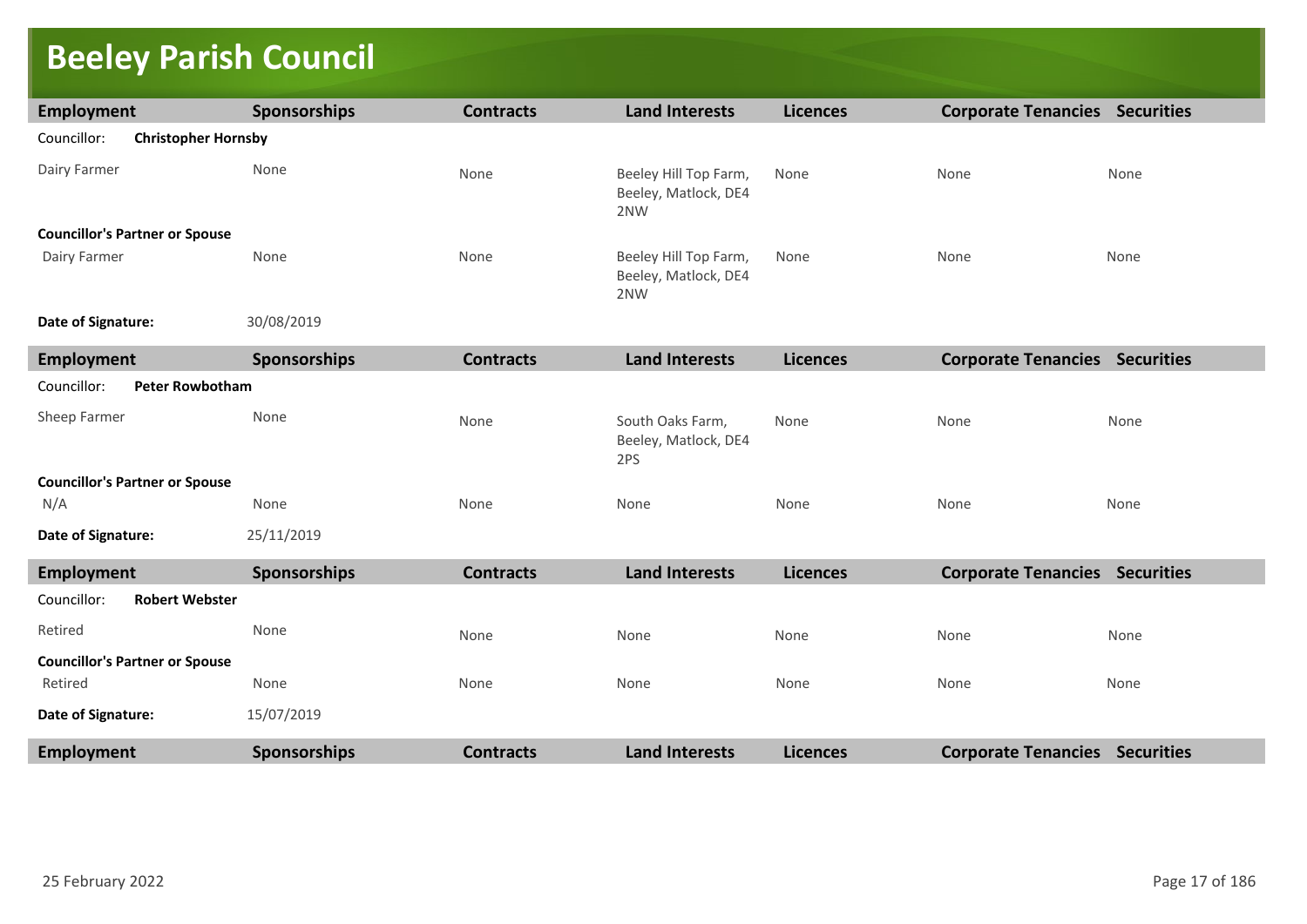| Councillor:               | <b>Siobham Spencer (MBE)</b>          |            |      |      |      |      |      |
|---------------------------|---------------------------------------|------------|------|------|------|------|------|
| Researcher                |                                       | None       | None | None | None | None | None |
|                           | <b>Councillor's Partner or Spouse</b> |            |      |      |      |      |      |
| Chatsworth House<br>Trust |                                       | None       | None | None | None | None | None |
| Date of Signature:        |                                       | 28/10/2019 |      |      |      |      |      |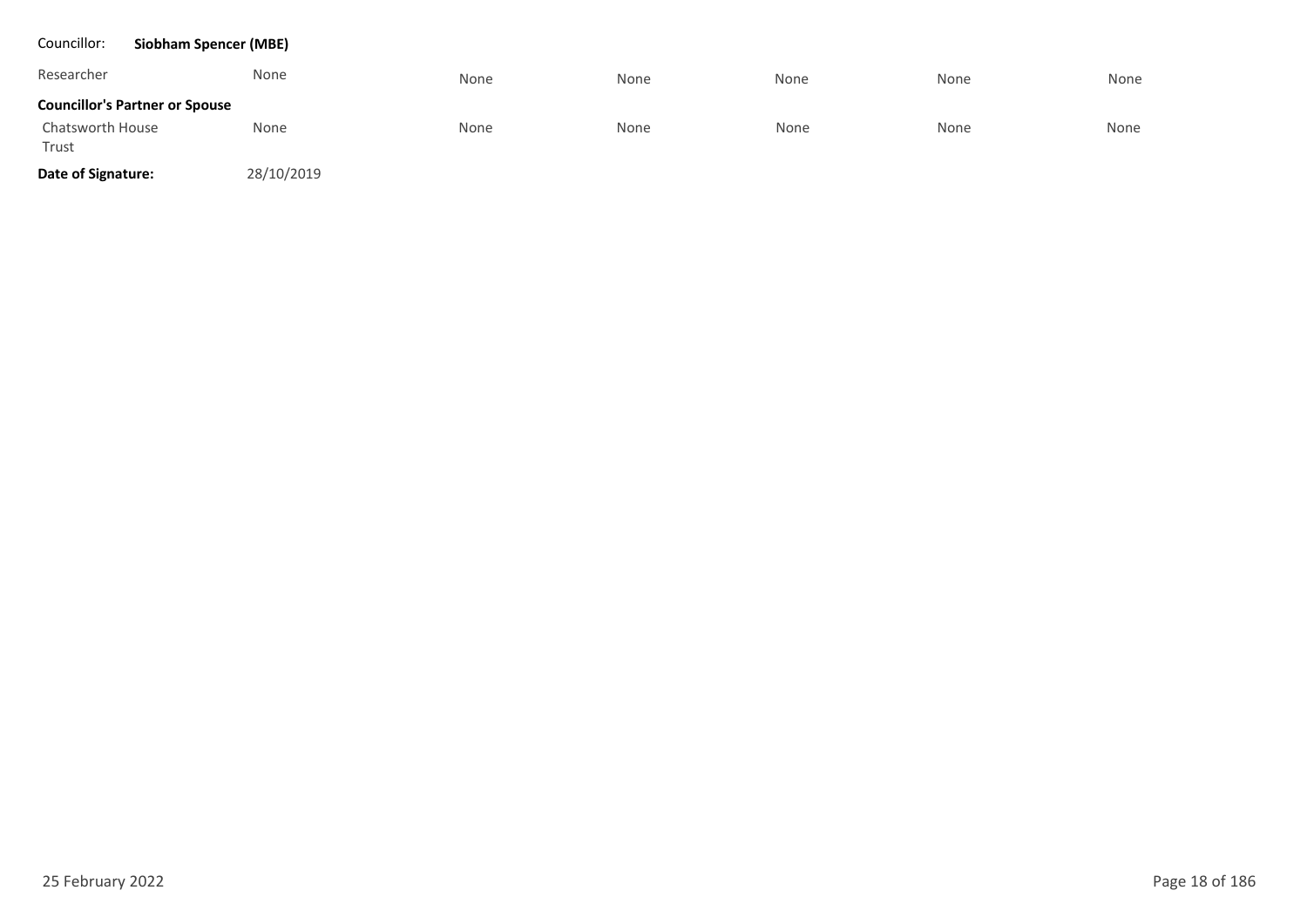### **Birchover Parish Council**

| <b>Employment</b>                                                                                 | Sponsorships | <b>Contracts</b> | <b>Land Interests</b>                                                                                                              | <b>Licences</b> | <b>Corporate Tenancies Securities</b> |      |
|---------------------------------------------------------------------------------------------------|--------------|------------------|------------------------------------------------------------------------------------------------------------------------------------|-----------------|---------------------------------------|------|
| Councillor:<br><b>Andrew Prince</b>                                                               |              |                  |                                                                                                                                    |                 |                                       |      |
| <b>Holiday Cottage</b><br>Proprietor. Private<br>Landlord. Retired<br>Local Government<br>Officer | None         | None             | Haresfield House &<br>adjoining field. Land<br>at the Miers. Eagle<br>Cottage, No. 1 Eagle<br>Terrace. No.s 2 & 3<br>Eagle Terrace | None            | None                                  | None |
| <b>Councillor's Partner or Spouse</b>                                                             |              |                  |                                                                                                                                    |                 |                                       |      |
| N/A                                                                                               | None         | None             | None                                                                                                                               | None            | None                                  | None |
| Date of Signature:                                                                                | 10/07/2019   |                  |                                                                                                                                    |                 |                                       |      |
| <b>Employment</b>                                                                                 | Sponsorships | <b>Contracts</b> | <b>Land Interests</b>                                                                                                              | <b>Licences</b> | <b>Corporate Tenancies Securities</b> |      |
| Councillor:<br><b>Linda Neale</b>                                                                 |              |                  |                                                                                                                                    |                 |                                       |      |
| None                                                                                              | None         | None             | 6 Cratcliffe View,<br>Birchover, DE4 2BQ                                                                                           | None            | None                                  | None |
| <b>Councillor's Partner or Spouse</b>                                                             |              |                  |                                                                                                                                    |                 |                                       |      |
| None                                                                                              | None         | None             | 6 Cratcliffe View,<br>Birchover, DE4 2BQ                                                                                           | None            | None                                  | None |
| Date of Signature:                                                                                | 05/09/2019   |                  |                                                                                                                                    |                 |                                       |      |
| <b>Employment</b>                                                                                 | Sponsorships | <b>Contracts</b> | <b>Land Interests</b>                                                                                                              | <b>Licences</b> | <b>Corporate Tenancies Securities</b> |      |
| <b>Philip Bennett</b><br>Councillor:                                                              |              |                  |                                                                                                                                    |                 |                                       |      |
| Claims Handler, CEVA<br>ogistics Ltd, Ashby-<br>de-la-Zouch                                       | None         | None             | 5 Keeling Terrace,<br>Keeling Lane,<br>Birchover, DE4 2BS                                                                          | None            | None                                  | None |
| <b>Councillor's Partner or Spouse</b>                                                             |              |                  |                                                                                                                                    |                 |                                       |      |
| Dental Nurse,<br>Diamond Court<br>Dental Prctice,<br>Bakewell                                     | None         | None             | 5 Keeling Terrace,<br>Keeling Lane,<br>Birchover, DE4 2BS                                                                          | None            | None                                  | None |
| Date of Signature:                                                                                | 28/03/2020   |                  |                                                                                                                                    |                 |                                       |      |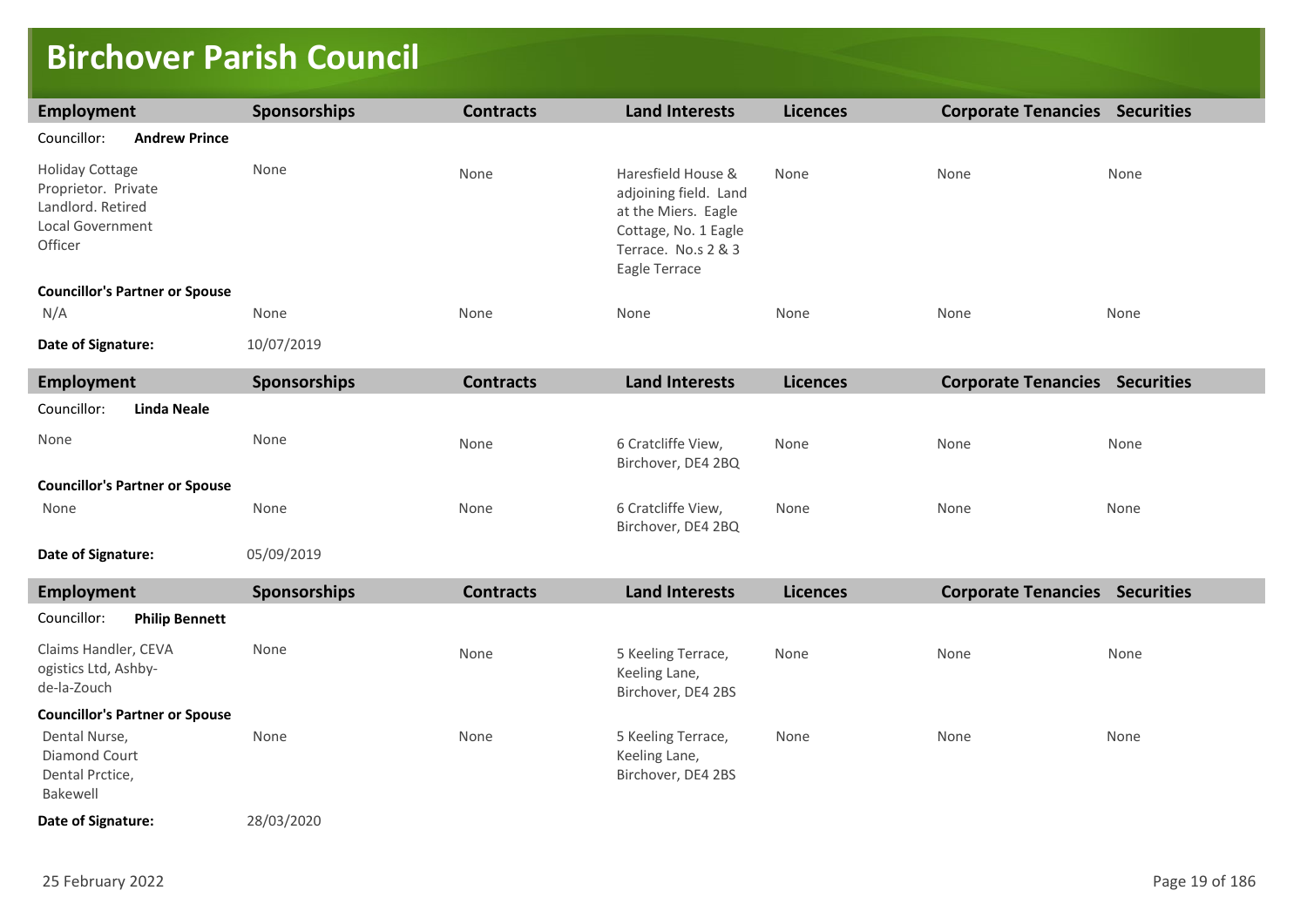| Employment                                                                 | <b>Sponsorships</b> | <b>Contracts</b> | <b>Land Interests</b>                   | <b>Licences</b> | <b>Corporate Tenancies</b> | <b>Securities</b> |
|----------------------------------------------------------------------------|---------------------|------------------|-----------------------------------------|-----------------|----------------------------|-------------------|
| Councillor:<br><b>Richard Pawley</b>                                       |                     |                  |                                         |                 |                            |                   |
| Taxi Driver, Licensed<br>by DDDC                                           | None                | None             | 10 Bradley Close,<br>Birchover, DE4 2BG | None            | None                       | None              |
| <b>Councillor's Partner or Spouse</b>                                      |                     |                  |                                         |                 |                            |                   |
| After School Club<br>Manager & Relief<br>Teaching Assistant,<br><b>DCC</b> | None                | None             | 10 Bradley Close,<br>Birchover, DE4 2BG | None            | None                       | None              |
| Date of Signature:                                                         | 24/08/2019          |                  |                                         |                 |                            |                   |

| Employment                            | <b>Sponsorships</b> | <b>Contracts</b> | <b>Land Interests</b>                           | <b>Licences</b> | <b>Corporate Tenancies</b> | <b>Securities</b> |
|---------------------------------------|---------------------|------------------|-------------------------------------------------|-----------------|----------------------------|-------------------|
| Councillor:<br><b>William Elliott</b> |                     |                  |                                                 |                 |                            |                   |
| None                                  | None                | None             | 30 Acres of land at<br>Green Farm,<br>Birchover | None            | None                       | None              |
| <b>Councillor's Partner or Spouse</b> |                     |                  |                                                 |                 |                            |                   |
| None                                  | None                | None             | None                                            | None            | None                       | None              |
| Date of Signature:                    | 07/06/2019          |                  |                                                 |                 |                            |                   |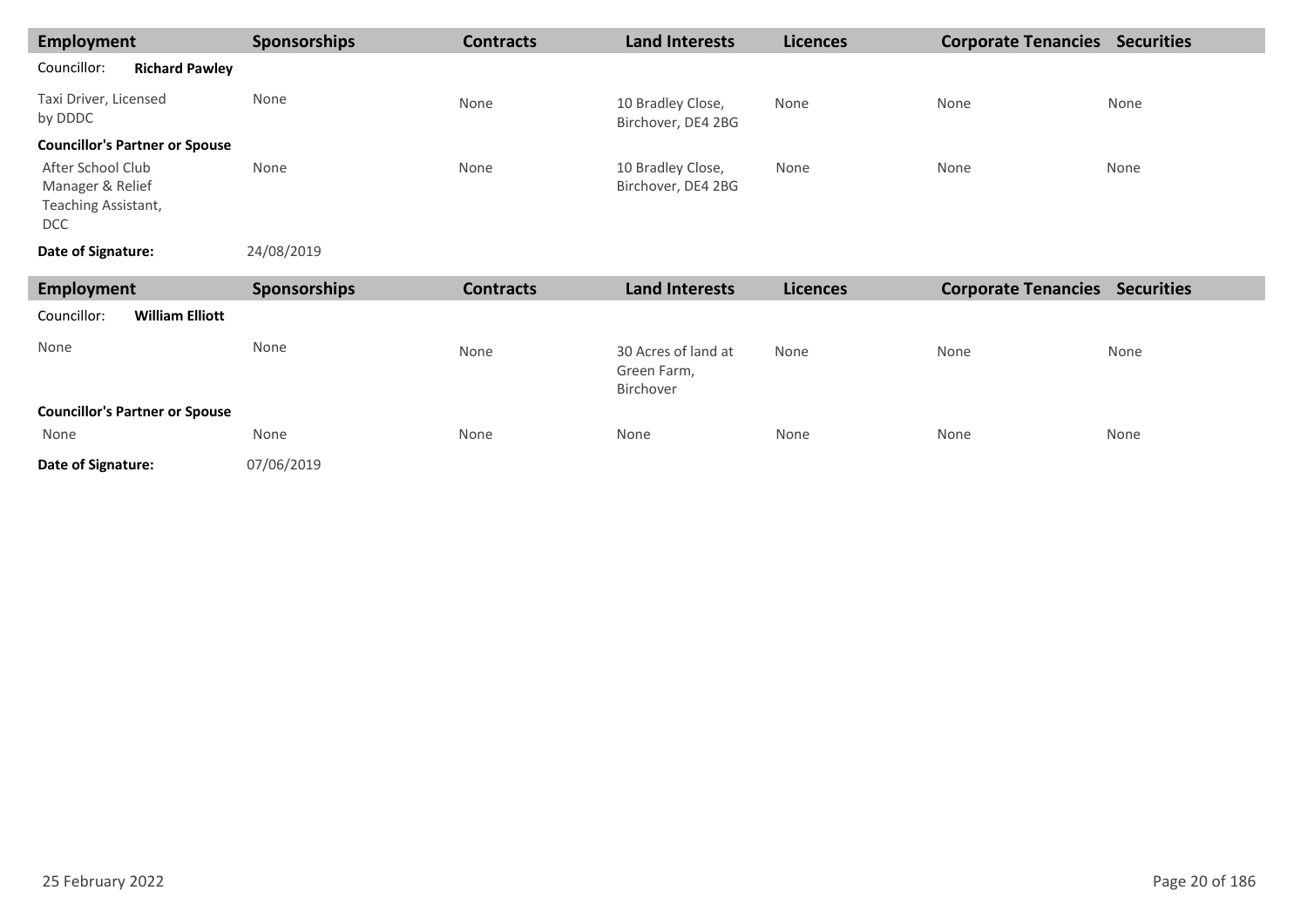### **Bonsall Parish Council**

| Employment                                               | <b>Sponsorships</b> | <b>Contracts</b> | <b>Land Interests</b>                                                         | <b>Licences</b> | <b>Corporate Tenancies Securities</b> |                   |
|----------------------------------------------------------|---------------------|------------------|-------------------------------------------------------------------------------|-----------------|---------------------------------------|-------------------|
| Councillor:<br><b>Jacqueline Smith</b>                   |                     |                  |                                                                               |                 |                                       |                   |
| Company director,<br><b>SJS Technical Support</b><br>Ltd | None                | None             | 49 Church Street,<br>Bonsall, DE4 2AE. 55<br>and 57 Yeoman<br>Street, Bonsall | None            | None                                  | None              |
| <b>Councillor's Partner or Spouse</b>                    |                     |                  |                                                                               |                 |                                       |                   |
| Company director,<br><b>SJS Technical Support</b><br>Ltd | None                | None             | 49 Church Street,<br>Bonsall, DE4 2AE. 55<br>and 57 Yeoman<br>Street, Bonsall | None            | None                                  | None              |
| Date of Signature:                                       | 17/07/2019          |                  |                                                                               |                 |                                       |                   |
| <b>Employment</b>                                        | <b>Sponsorships</b> | <b>Contracts</b> | <b>Land Interests</b>                                                         | <b>Licences</b> | <b>Corporate Tenancies Securities</b> |                   |
| Councillor:<br><b>Jon Barry</b>                          |                     |                  |                                                                               |                 |                                       |                   |
| Very occasional part<br>time for Derby<br>College Group  | None                | None             | Ivy Cottage, Bell<br>Lane, Bonsall, DE4<br>2AU                                | None            | None                                  | None              |
| <b>Councillor's Partner or Spouse</b>                    |                     |                  |                                                                               |                 |                                       |                   |
| None                                                     | None                | None             | Ivy Cottage, Bell Lane,<br>Bonsall, DE4 2AU                                   | None            | None                                  | None              |
| Date of Signature:                                       | 21/05/2019          |                  |                                                                               |                 |                                       |                   |
| Employment                                               | Sponsorships        | <b>Contracts</b> | <b>Land Interests</b>                                                         | <b>Licences</b> | <b>Corporate Tenancies</b>            | <b>Securities</b> |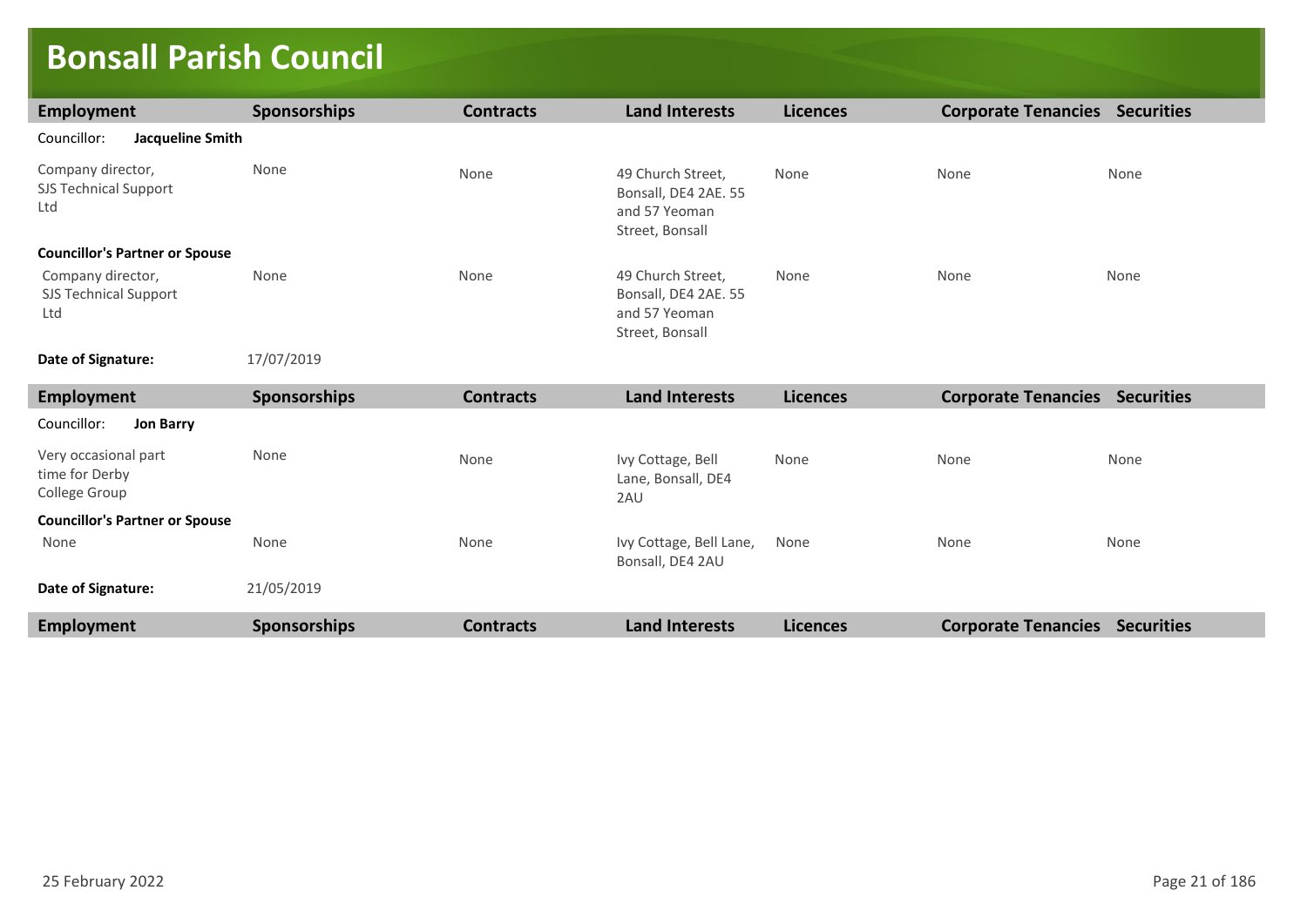Councillor: **Mark Harris**

| <b>Bank Covid</b><br>Vaccinator, NHS  | None                | None             | Stepping Lodge, Bell<br>Lane, Uppertown,<br>Bonsal plus 1 acre of<br>arable land | None            | None                                  | None |
|---------------------------------------|---------------------|------------------|----------------------------------------------------------------------------------|-----------------|---------------------------------------|------|
| <b>Councillor's Partner or Spouse</b> |                     |                  |                                                                                  |                 |                                       |      |
| None                                  | None                | None             | Stepping Lodge, Bell<br>Lane, Uppertown,<br>Bonsal plus 1 acre of<br>arable land | None            | None                                  | None |
| Date of Signature:                    | 21/05/2019          |                  |                                                                                  |                 |                                       |      |
| <b>Employment</b>                     | Sponsorships        | <b>Contracts</b> | <b>Land Interests</b>                                                            | <b>Licences</b> | <b>Corporate Tenancies Securities</b> |      |
| Councillor:<br><b>Philip Addis</b>    |                     |                  |                                                                                  |                 |                                       |      |
| None                                  | None                | None             | Dale House, The<br>Dale, Bonsall, DE4<br>2AY                                     | None            | None                                  | None |
| <b>Councillor's Partner or Spouse</b> |                     |                  |                                                                                  |                 |                                       |      |
| None                                  | None                | None             | Dale House, The Dale,<br>Bonsall, DE4 2AY                                        | None            | None                                  | None |
| Date of Signature:                    | 21/05/2019          |                  |                                                                                  |                 |                                       |      |
| <b>Employment</b>                     | <b>Sponsorships</b> | <b>Contracts</b> | <b>Land Interests</b>                                                            | <b>Licences</b> | <b>Corporate Tenancies Securities</b> |      |
| Councillor:<br><b>Richard Grover</b>  |                     |                  |                                                                                  |                 |                                       |      |
| None                                  | None                | None             | Nethergreen House,<br>Clatterway, Bonsall                                        | None            | None                                  | None |
| <b>Councillor's Partner or Spouse</b> |                     |                  |                                                                                  |                 |                                       |      |
| None                                  | None                | None             | Nethergreen House,<br>Clatterway, Bonsall                                        | None            | None                                  | None |
| Date of Signature:                    | 21/05/2019          |                  |                                                                                  |                 |                                       |      |
| Employment                            | <b>Sponsorships</b> | <b>Contracts</b> | <b>Land Interests</b>                                                            | <b>Licences</b> | <b>Corporate Tenancies Securities</b> |      |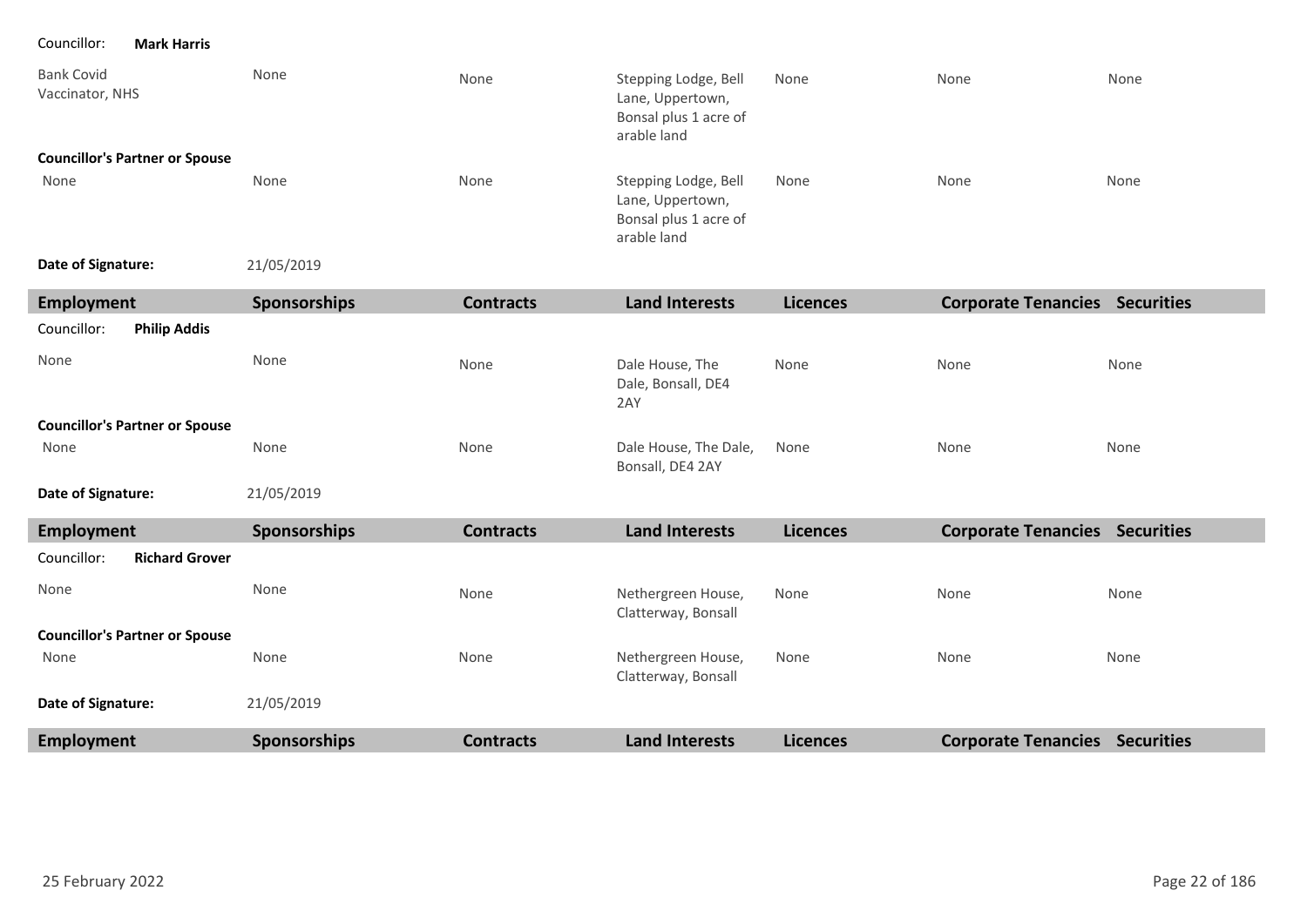| Councillor:        | <b>Stephen Smith</b>                  |      |                                                                               |      |      |      |
|--------------------|---------------------------------------|------|-------------------------------------------------------------------------------|------|------|------|
| None               | None                                  | None | 49 Church Street,<br>Bonsall, DE4 2AE. 55<br>and 57 Yeoman<br>Street, Bonsall | None | None | None |
|                    | <b>Councillor's Partner or Spouse</b> |      |                                                                               |      |      |      |
| None               | None                                  | None | 49 Church Street,<br>Bonsall, DE4 2AE. 55<br>and 57 Yeoman<br>Street, Bonsall | None | None | None |
| Date of Signature: | 17/07/2019                            |      |                                                                               |      |      |      |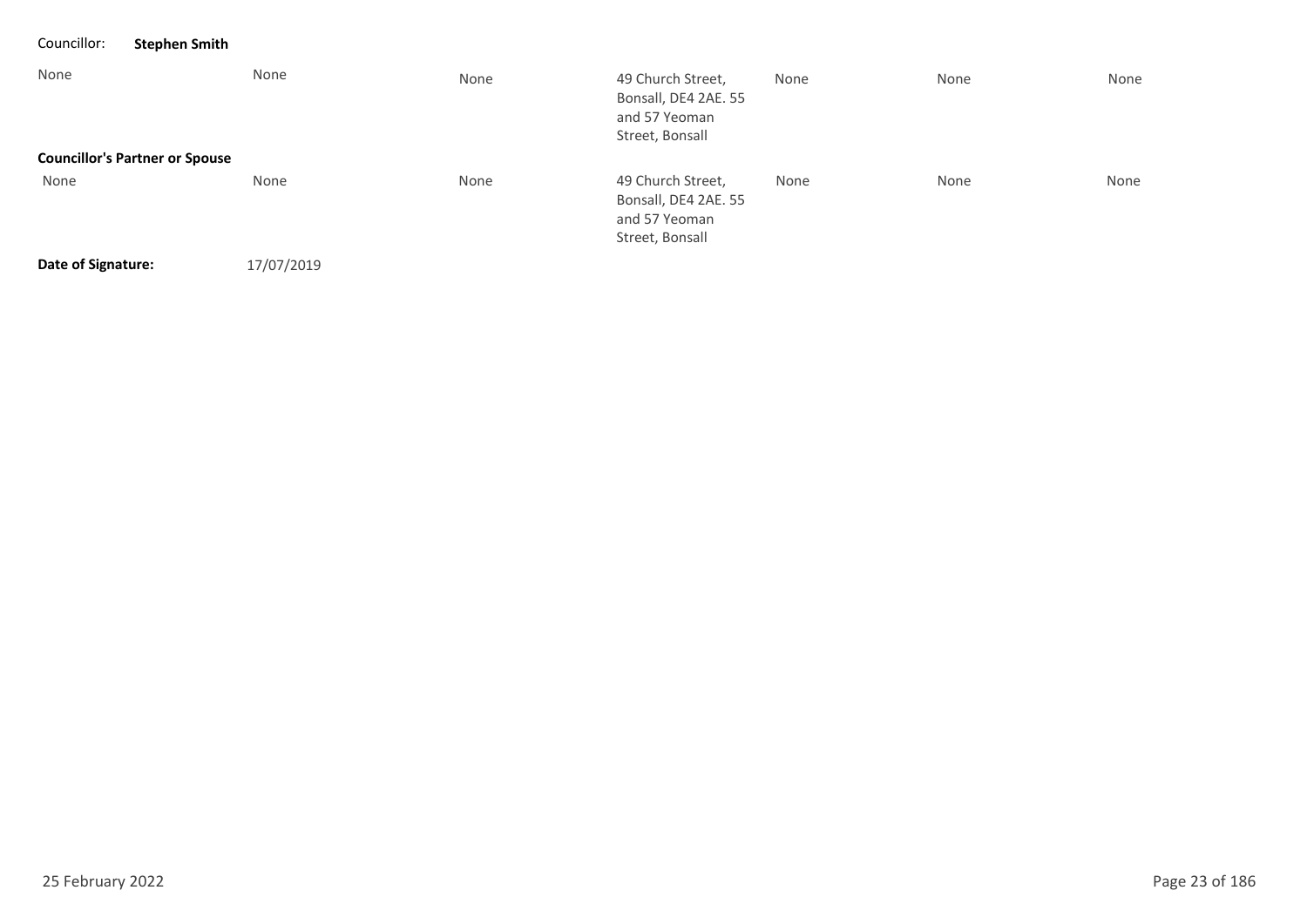# **Boylestone Parish Council**

| <b>Employment</b>                     | Sponsorships        | <b>Contracts</b> | <b>Land Interests</b>                               | <b>Licences</b> | <b>Corporate Tenancies Securities</b> |      |
|---------------------------------------|---------------------|------------------|-----------------------------------------------------|-----------------|---------------------------------------|------|
| Councillor:<br><b>Derek Watkins</b>   |                     |                  |                                                     |                 |                                       |      |
| Retired                               | None                | None             | Rose Cottage, The<br>Square, Boylestone,<br>DE6 5AB | None            | None                                  | None |
| <b>Councillor's Partner or Spouse</b> |                     |                  |                                                     |                 |                                       |      |
| Retired                               | None                | None             | Rose Cottage, The<br>Square, Boylestone,<br>DE6 5AB | None            | None                                  | None |
| Date of Signature:                    | 23/06/2019          |                  |                                                     |                 |                                       |      |
| <b>Employment</b>                     | <b>Sponsorships</b> | <b>Contracts</b> | <b>Land Interests</b>                               | <b>Licences</b> | <b>Corporate Tenancies Securities</b> |      |
| Councillor:<br><b>Matthew Moore</b>   |                     |                  |                                                     |                 |                                       |      |
| Self employed steel<br>fabricator     | None                | None             | House off House<br>Lane, Boylestone                 | None            | None                                  | None |
| <b>Councillor's Partner or Spouse</b> |                     |                  |                                                     |                 |                                       |      |
| Credit Manager                        | None                | None             | House off House<br>Lane, Boylestone                 | None            | None                                  | None |
| Date of Signature:                    | 30/06/2019          |                  |                                                     |                 |                                       |      |
| <b>Employment</b>                     | <b>Sponsorships</b> | <b>Contracts</b> | <b>Land Interests</b>                               | <b>Licences</b> | <b>Corporate Tenancies Securities</b> |      |
| <b>Peter Wilkins</b><br>Councillor:   |                     |                  |                                                     |                 |                                       |      |
| Part time Book<br>keeper              | None                | None             | Little Hassett,<br>Boylestone, DE6 5AB              | None            | None                                  | None |
| <b>Councillor's Partner or Spouse</b> |                     |                  |                                                     |                 |                                       |      |
| None                                  | None                | None             | Little Hassett,<br>Boylestone, DE6 5AB              | None            | None                                  | None |
| Date of Signature:                    | 23/06/2019          |                  |                                                     |                 |                                       |      |
| <b>Employment</b>                     | <b>Sponsorships</b> | <b>Contracts</b> | <b>Land Interests</b>                               | <b>Licences</b> | <b>Corporate Tenancies Securities</b> |      |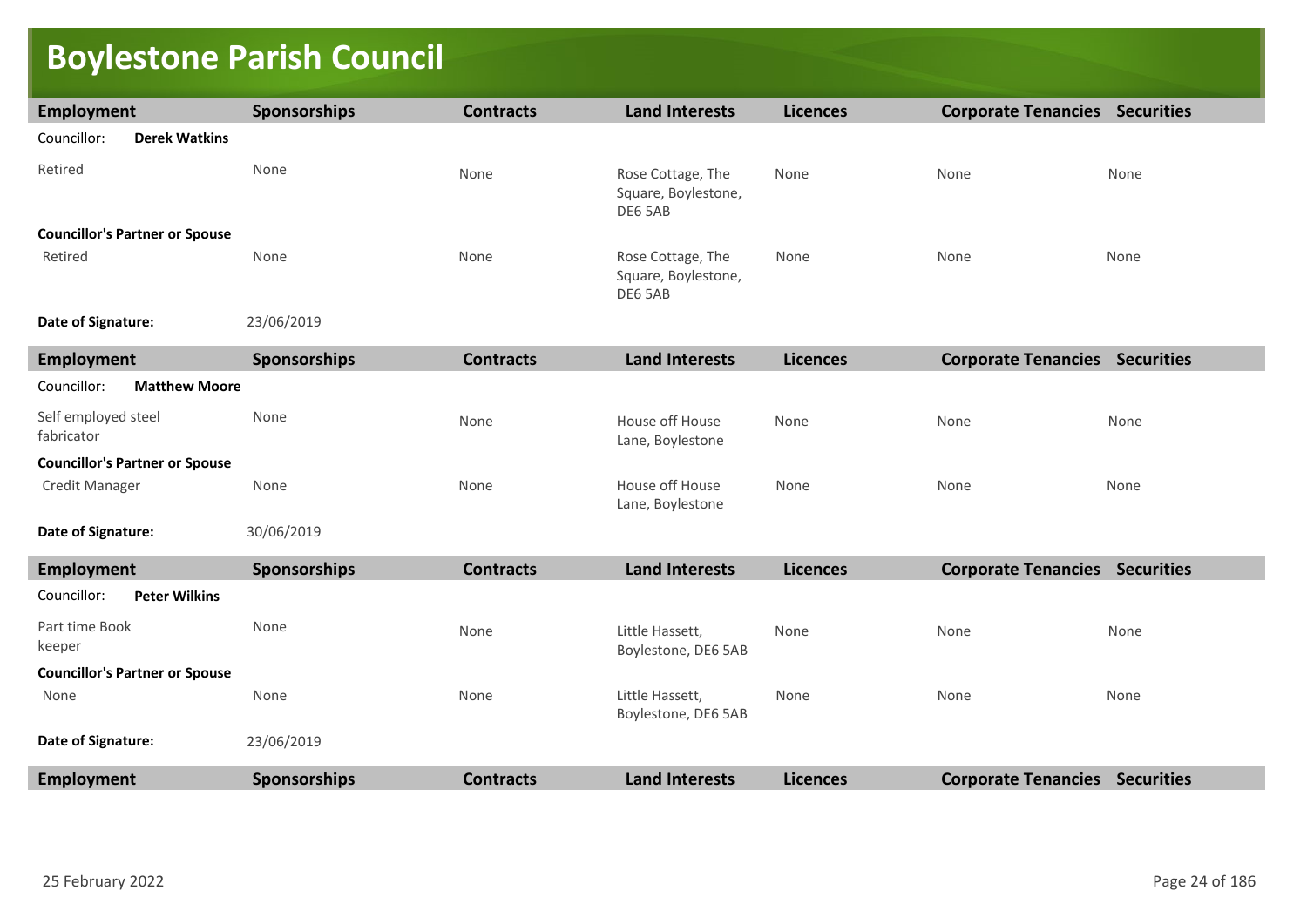#### Councillor: **Robert Watson**

| Retired                               | None       | None | Field and Residence<br>on Audishaw Lane,<br>Boylestoe, DE6 5AE | None | None | None |
|---------------------------------------|------------|------|----------------------------------------------------------------|------|------|------|
| <b>Councillor's Partner or Spouse</b> |            |      |                                                                |      |      |      |
| NHS Clerical Officer                  | None       | None | Field and Residence<br>on Audishaw Lane,<br>Boylestoe, DE6 5AE | None | None | None |
| Date of Signature:                    | 29/10/2019 |      |                                                                |      |      |      |

| Employment                                                                       | <b>Sponsorships</b> | <b>Contracts</b> | <b>Land Interests</b>   | <b>Licences</b> | <b>Corporate Tenancies</b> | <b>Securities</b> |
|----------------------------------------------------------------------------------|---------------------|------------------|-------------------------|-----------------|----------------------------|-------------------|
| Councillor:<br><b>Sarah Leese</b>                                                |                     |                  |                         |                 |                            |                   |
| Clothesmaid Ltd,<br>Unit 2 Lakes Court,<br>Lancaster Park,<br>Needwood, DE13 9PD | None                | None             | <b>Holloway Pringle</b> | None            | None                       | None              |
| <b>Councillor's Partner or Spouse</b><br>N/A                                     | None                | None             | None                    | None            | None                       | None              |
| Date of Signature:                                                               | 30/06/2019          |                  |                         |                 |                            |                   |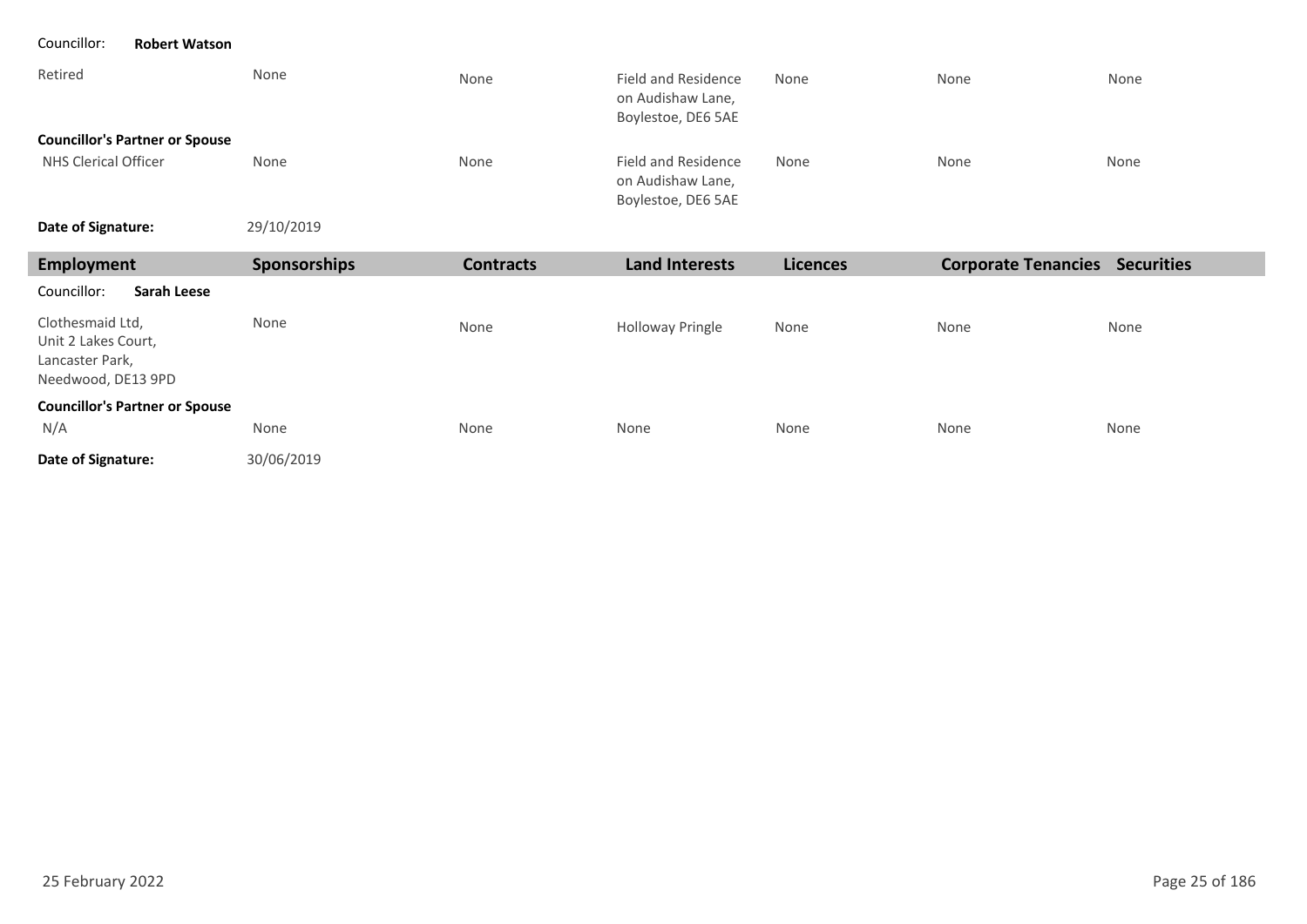### **Bradbourne and Ballidon Parish Council**

| <b>Employment</b>                       | Sponsorships        | <b>Contracts</b> | <b>Land Interests</b>                                                           | <b>Licences</b> | <b>Corporate Tenancies Securities</b> |      |
|-----------------------------------------|---------------------|------------------|---------------------------------------------------------------------------------|-----------------|---------------------------------------|------|
| Councillor:<br><b>Christopher Watts</b> |                     |                  |                                                                                 |                 |                                       |      |
| Retired                                 | None                | None             | The Old Parsonage,<br>Bradbourne, DE6 1PA                                       | None            | None                                  | None |
| <b>Councillor's Partner or Spouse</b>   |                     |                  |                                                                                 |                 |                                       |      |
| Retired                                 | None                | None             | None                                                                            | None            | None                                  | None |
| Date of Signature:                      | 01/10/2019          |                  |                                                                                 |                 |                                       |      |
| <b>Employment</b>                       | Sponsorships        | <b>Contracts</b> | <b>Land Interests</b>                                                           | <b>Licences</b> | <b>Corporate Tenancies Securities</b> |      |
| Councillor:<br><b>David Wright</b>      |                     |                  |                                                                                 |                 |                                       |      |
| Farmer/Electrician                      | None                | None             | Dulands Farm, Bush<br>Cottage, Dove<br>Cottage, Hill View,<br><b>Hill Crest</b> | None            | None                                  | None |
| <b>Councillor's Partner or Spouse</b>   |                     |                  |                                                                                 |                 |                                       |      |
| Housewife                               | None                | None             | None                                                                            | None            | None                                  | None |
| Date of Signature:                      | 29/09/2019          |                  |                                                                                 |                 |                                       |      |
| <b>Employment</b>                       | Sponsorships        | <b>Contracts</b> | <b>Land Interests</b>                                                           | <b>Licences</b> | <b>Corporate Tenancies Securities</b> |      |
| Councillor:<br><b>Jean Castledine</b>   |                     |                  |                                                                                 |                 |                                       |      |
| Retired                                 | None                | None             | Havendale House,<br>Mill Lane,<br>Bradbourne                                    | None            | None                                  | None |
| <b>Councillor's Partner or Spouse</b>   |                     |                  |                                                                                 |                 |                                       |      |
| <b>Estate Manager</b>                   | None                | None             | Havendale House,<br>Mill Lane, Bradbourne                                       | None            | None                                  | None |
| Date of Signature:                      | 10/07/2019          |                  |                                                                                 |                 |                                       |      |
| <b>Employment</b>                       | <b>Sponsorships</b> | <b>Contracts</b> | <b>Land Interests</b>                                                           | <b>Licences</b> | <b>Corporate Tenancies Securities</b> |      |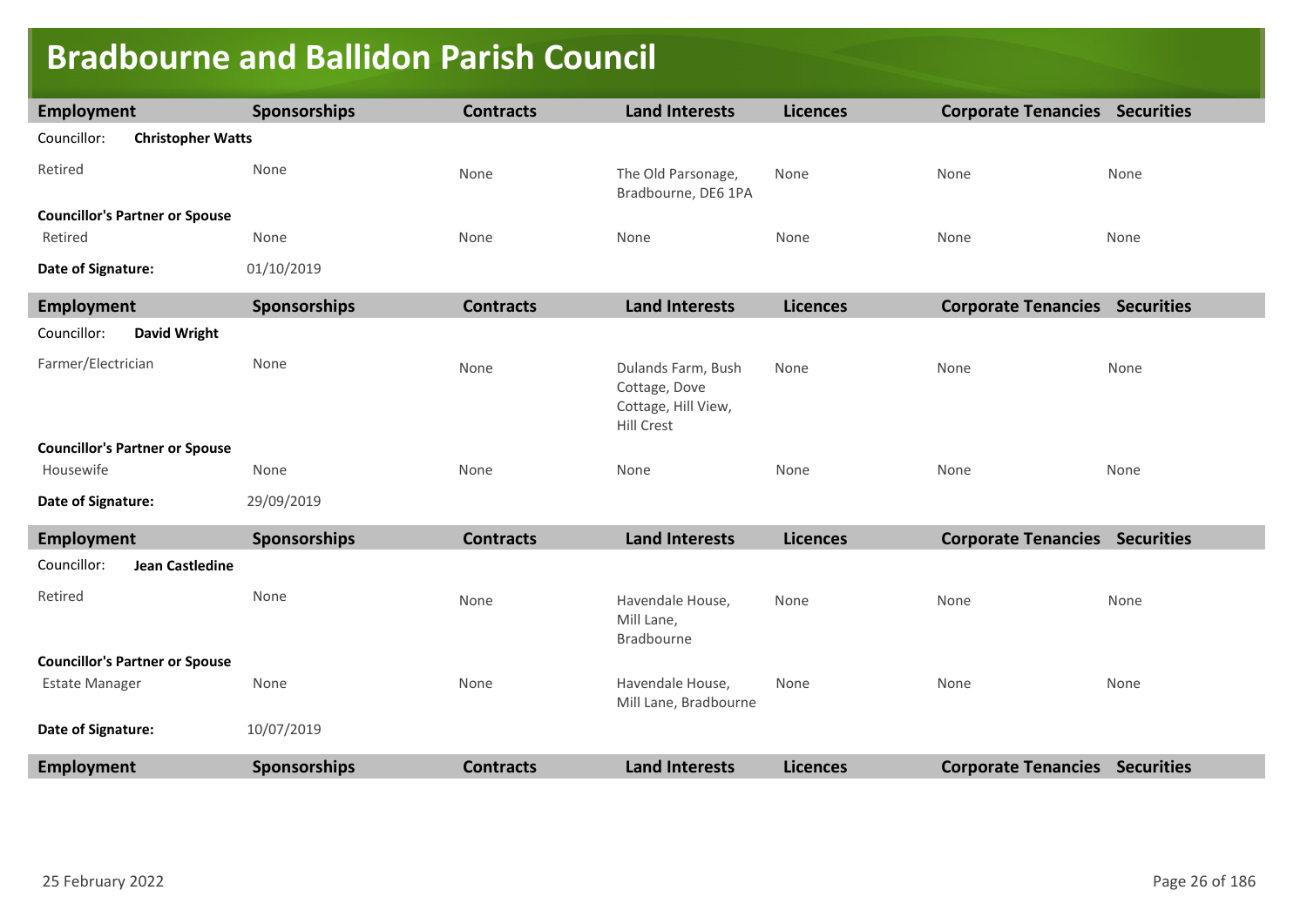| None                                  | None         | None             | Land and property at<br>Bryn Hall Farm,<br>Bradbourne, DE6 1PD | None            | None                       | None              |  |  |
|---------------------------------------|--------------|------------------|----------------------------------------------------------------|-----------------|----------------------------|-------------------|--|--|
| <b>Councillor's Partner or Spouse</b> |              |                  |                                                                |                 |                            |                   |  |  |
| N/A                                   | None         | None             | None                                                           | None            | None                       | None              |  |  |
| Date of Signature:                    | 10/07/2019   |                  |                                                                |                 |                            |                   |  |  |
| Employment                            | Sponsorships | <b>Contracts</b> | <b>Land Interests</b>                                          | <b>Licences</b> | <b>Corporate Tenancies</b> | <b>Securities</b> |  |  |
| Councillor:<br><b>Timothy Kelly</b>   |              |                  |                                                                |                 |                            |                   |  |  |
| Medi-Kelsey Ltd                       | None         | None             | Haven Grange,<br>Bradbourne                                    | None            | None                       | Medi-Kelsey Ltd   |  |  |
| <b>Councillor's Partner or Spouse</b> |              |                  |                                                                |                 |                            |                   |  |  |
| Medi-Kelsey Ltd                       | None         | None             | Haven Grange,<br>Bradbourne                                    | None            | None                       | Medi-Kelsey Ltd   |  |  |
| Date of Signature:                    | 10/07/2019   |                  |                                                                |                 |                            |                   |  |  |

Councillor: **Steve Cooper**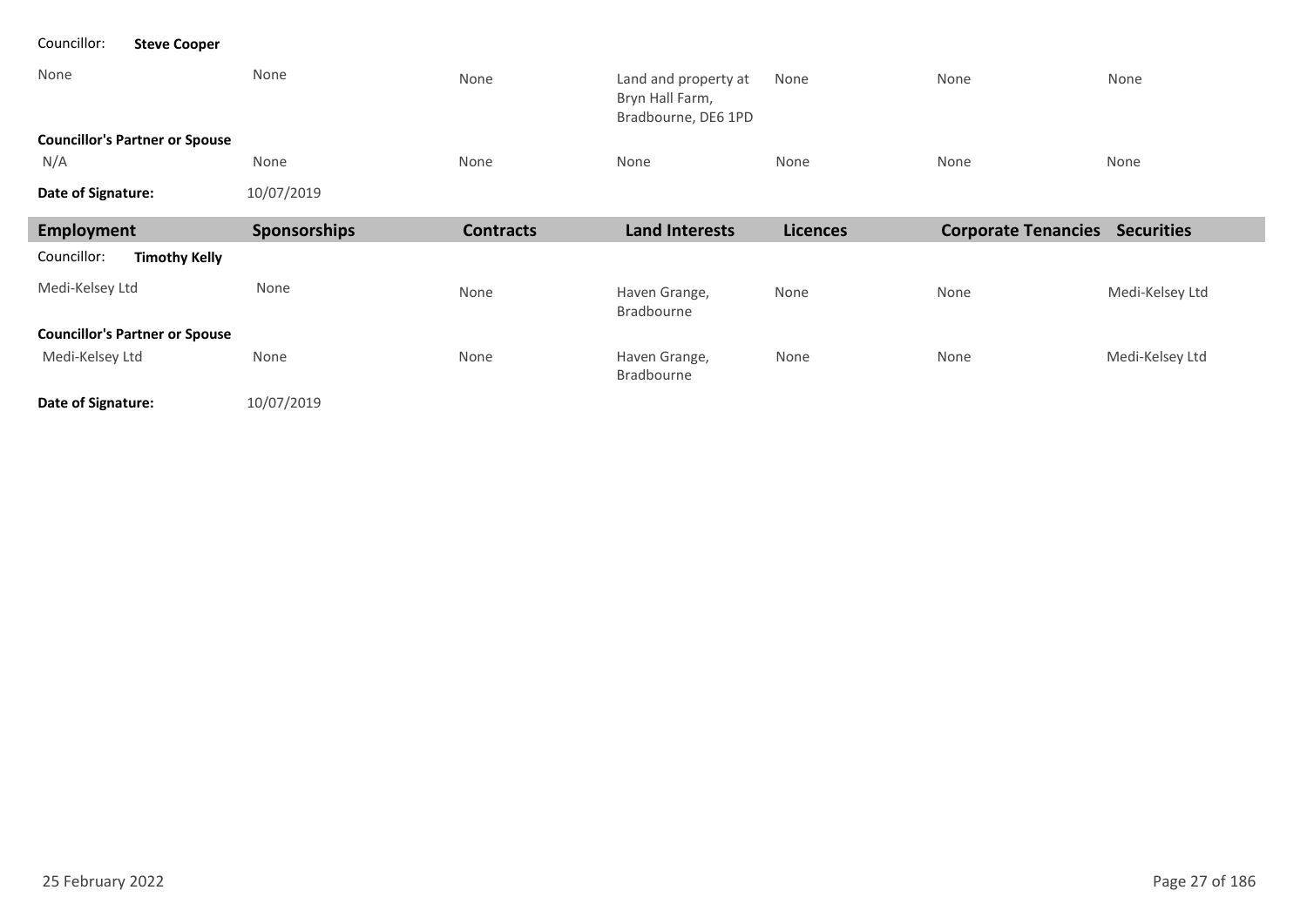## **Bradley Parish Council**

| <b>Employment</b>                                                                                   | <b>Sponsorships</b> | <b>Contracts</b> | <b>Land Interests</b>                                                                                                                                               | <b>Licences</b> | <b>Corporate Tenancies Securities</b> |      |
|-----------------------------------------------------------------------------------------------------|---------------------|------------------|---------------------------------------------------------------------------------------------------------------------------------------------------------------------|-----------------|---------------------------------------|------|
| Councillor:<br>E. Mitchell                                                                          |                     |                  |                                                                                                                                                                     |                 |                                       |      |
| None                                                                                                | None                | None             | The Willow, Yew<br>Street Lane, Bradley,<br>Ashbourne, DE6 1PG                                                                                                      | None            | None                                  | None |
| <b>Councillor's Partner or Spouse</b>                                                               |                     |                  |                                                                                                                                                                     |                 |                                       |      |
| None                                                                                                | None                | None             | The Willow, Yew<br>Street Lane, Bradley,<br>Ashbourne, DE6 1PG                                                                                                      | None            | None                                  | None |
| Date of Signature:                                                                                  | 28/05/2019          |                  |                                                                                                                                                                     |                 |                                       |      |
| Employment                                                                                          | Sponsorships        | <b>Contracts</b> | <b>Land Interests</b>                                                                                                                                               | <b>Licences</b> | <b>Corporate Tenancies Securities</b> |      |
| Councillor:<br><b>George Dutton</b>                                                                 |                     |                  |                                                                                                                                                                     |                 |                                       |      |
| Director, Commercial<br>Property Company<br>and Civil Engineering<br>Company                        | None                | None             | George Dutton<br>Business Park,<br>Airfield Industrial<br>Estate, Ednaston<br><b>Business Centre,</b><br>Spinneyfold Bradley,<br>Knoll Lodge, Bradley               | None            | None                                  | None |
| <b>Councillor's Partner or Spouse</b>                                                               |                     |                  |                                                                                                                                                                     |                 |                                       |      |
| Company Secretary,<br><b>Commercial Property</b><br>Company and Civil<br><b>Engineering Company</b> | None                | None             | George Dutton<br><b>Business Park, Airfield</b><br>Industrial Estate,<br><b>Ednaston Business</b><br>Centre, Spinneyfold<br>Bradley, Knoll Lodge,<br><b>Bradley</b> | None            | None                                  | None |
| Date of Signature:                                                                                  | 17/05/2019          |                  |                                                                                                                                                                     |                 |                                       |      |
| <b>Employment</b>                                                                                   | Sponsorships        | <b>Contracts</b> | <b>Land Interests</b>                                                                                                                                               | <b>Licences</b> | <b>Corporate Tenancies Securities</b> |      |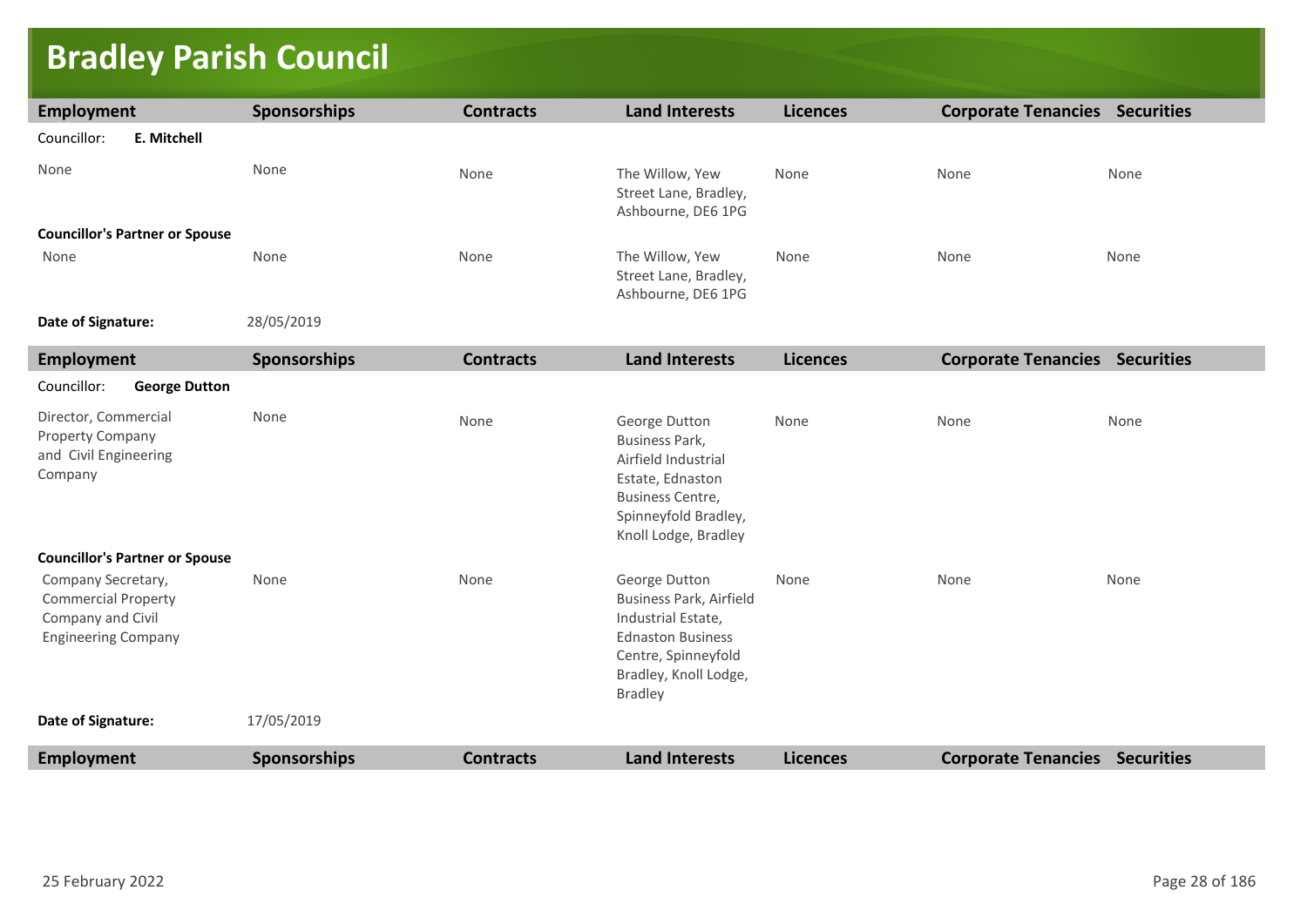Councillor: **Stewart Archer**

| Farmer, RE Archer<br>Farms            | None       | None | Hall Farm, Yew Tree<br>Lane, Bradley,<br>Ashbourne | Rented Land<br>attached to Hall<br>Farm and Bradley<br>Pastures     | None | RE Archer (Farms) Ltd |
|---------------------------------------|------------|------|----------------------------------------------------|---------------------------------------------------------------------|------|-----------------------|
| <b>Councillor's Partner or Spouse</b> |            |      |                                                    |                                                                     |      |                       |
| Farmer, RE Archer<br>Farms            | None       | None | Hall Farm, Yew Tree<br>Lane, Bradley,<br>Ashbourne | Rented Land attached<br>to Hall Farm and<br><b>Bradley Pastures</b> | None | RE Archer (Farms) Ltd |
| Date of Signature:                    | 10/06/2019 |      |                                                    |                                                                     |      |                       |

| Employment                               | <b>Sponsorships</b> | <b>Contracts</b> | <b>Land Interests</b>                                          | <b>Licences</b> | <b>Corporate Tenancies</b> | <b>Securities</b> |
|------------------------------------------|---------------------|------------------|----------------------------------------------------------------|-----------------|----------------------------|-------------------|
| Councillor:<br><b>Timothy Illsley</b>    |                     |                  |                                                                |                 |                            |                   |
| Illsley Tree and<br>Countryside Services | None                | None             | Silver Birches, Hadley<br>Lane, Bradley,<br>Ashbourne, DE6 1LQ | None            | None                       | None              |
| <b>Councillor's Partner or Spouse</b>    |                     |                  |                                                                |                 |                            |                   |
| Ashbourne Hilltop<br>School              | None                | None             | Silver Birches, Hadley<br>Lane, Bradley,<br>Ashbourne, DE6 1LQ | None            | None                       | None              |

**Date of Signature:**

21/11/2019

| Employment                                              | <b>Sponsorships</b> | <b>Contracts</b> | <b>Land Interests</b>      | <b>Licences</b> | <b>Corporate Tenancies</b> | <b>Securities</b> |
|---------------------------------------------------------|---------------------|------------------|----------------------------|-----------------|----------------------------|-------------------|
| Councillor:<br><b>Tom Lawton</b>                        |                     |                  |                            |                 |                            |                   |
| Retired                                                 | None                | None             | Holly Meadows Farm         | None            | None                       | None              |
| <b>Councillor's Partner or Spouse</b><br>2 Bedrooms B&B | None                | None             | Grooms Cottage<br>Ednaston | None            | None                       | None              |

28/05/2019 **Date of Signature:**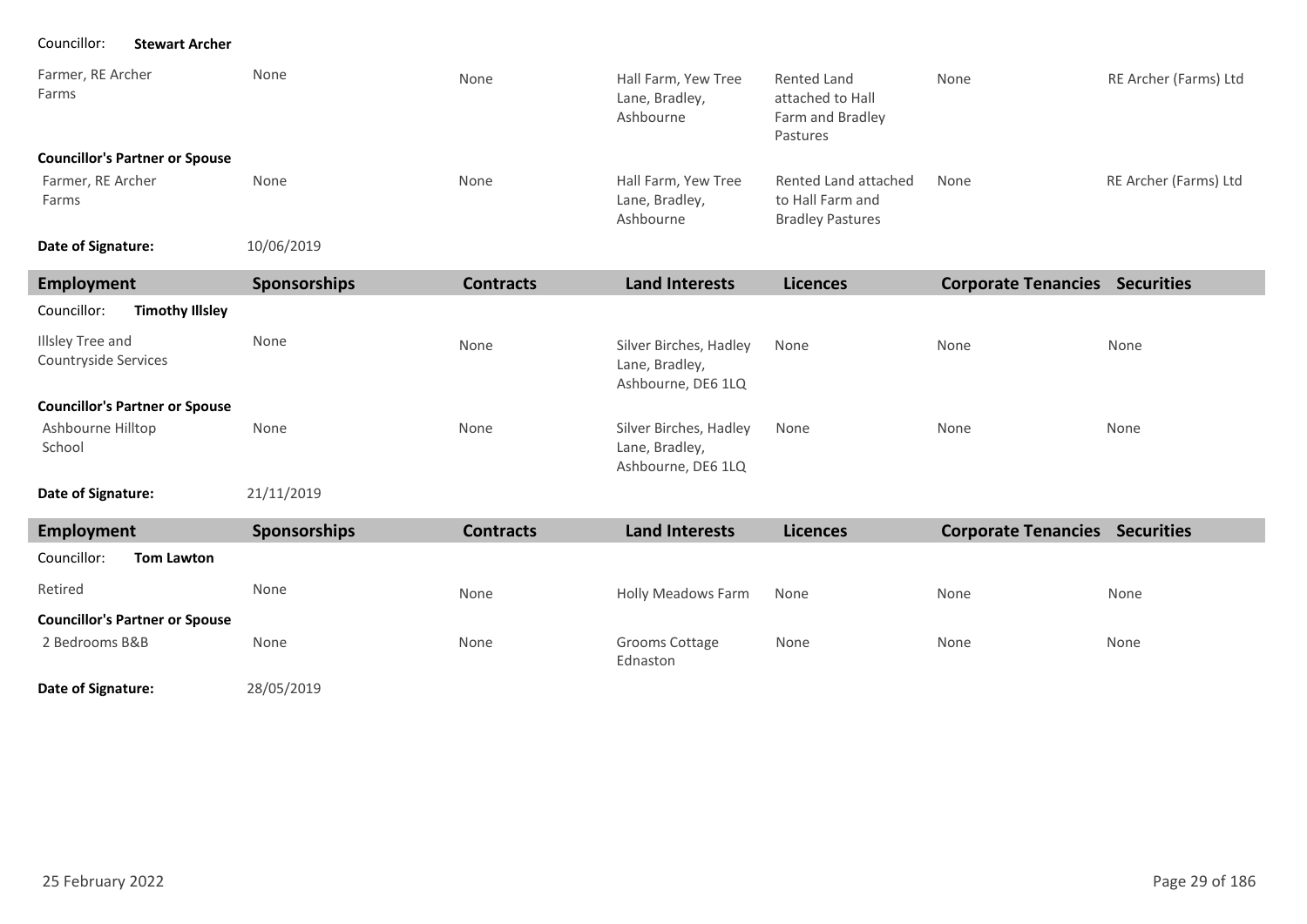### **Bradwell Parish Council**

| Employment                                                                | <b>Sponsorships</b> | <b>Contracts</b> | <b>Land Interests</b>                                                                                                                                                                                                     | <b>Licences</b> | <b>Corporate Tenancies Securities</b> |      |
|---------------------------------------------------------------------------|---------------------|------------------|---------------------------------------------------------------------------------------------------------------------------------------------------------------------------------------------------------------------------|-----------------|---------------------------------------|------|
| Councillor:<br><b>Alison Taylor</b>                                       |                     |                  |                                                                                                                                                                                                                           |                 |                                       |      |
| Doctor - General<br>Medical<br>Practitioner - (Self<br>Employed Locum GP) | None                | None             | Home - 2 Dale View,<br>The Hills, Bradwell,<br>S33 9GZ                                                                                                                                                                    | None            | None                                  | None |
| <b>Councillor's Partner or Spouse</b>                                     |                     |                  |                                                                                                                                                                                                                           |                 |                                       |      |
| Retired                                                                   | None                | None             | (a) Edgeside Cottage,<br>The Hills, Bradwell,<br>Hope Valley, S33 9GZ,<br>(b) Elmswell,<br>Hollowgate, Bradwell,<br>Hope Valley, S33 9JA<br>(c) Part owner of the<br>Holmes, Land off<br>Softwater Lane,<br>Bradwell, S33 | None            | None                                  | None |

```
Date of Signature:
```
05/03/2021

| Employment                            | <b>Sponsorships</b> | <b>Contracts</b> | <b>Land Interests</b>                       | <b>Licences</b> | <b>Corporate Tenancies</b> | <b>Securities</b> |
|---------------------------------------|---------------------|------------------|---------------------------------------------|-----------------|----------------------------|-------------------|
| Councillor:<br><b>Andrew Nash</b>     |                     |                  |                                             |                 |                            |                   |
| None                                  | None                | None             | Hills View, Farr Hill,<br>Bradwell, S33 9HR | None            | None                       | None              |
| <b>Councillor's Partner or Spouse</b> |                     |                  |                                             |                 |                            |                   |
| None                                  | None                | None             | Hills View, Farr Hill,<br>Bradwell, S33 9HR | None            | None                       | None              |
| Date of Signature:                    | 15/05/2019          |                  |                                             |                 |                            |                   |
| Employment                            | <b>Sponsorships</b> | <b>Contracts</b> | <b>Land Interests</b>                       | <b>Licences</b> | <b>Corporate Tenancies</b> | <b>Securities</b> |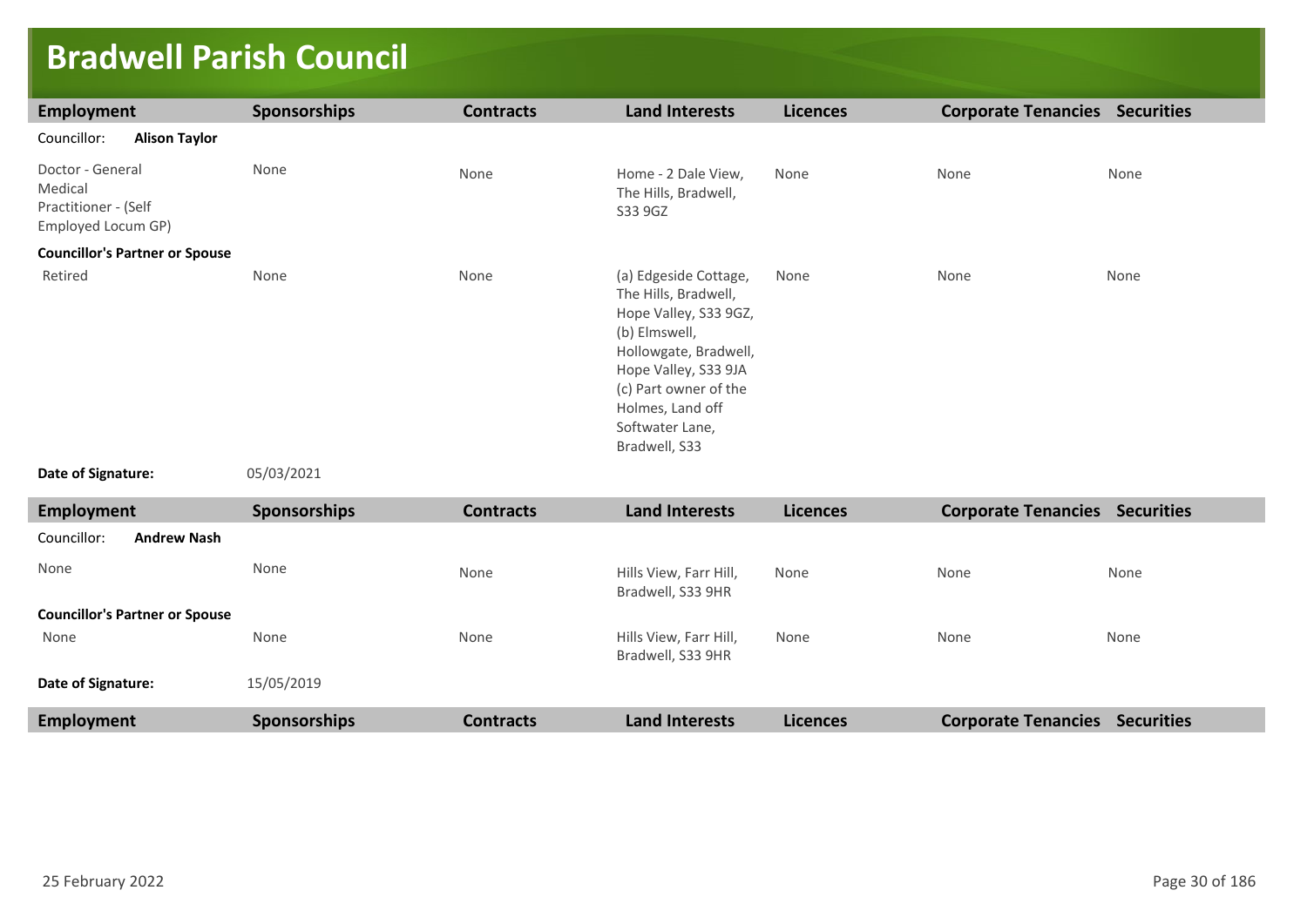#### Councillor: **Brian Salisbury**

| Retired, partner in a<br>specialised metal<br>machining business<br>in Banbury (Oxon) | None       | None | Willowbrook House,<br>Softwater Lane,<br>Bradwell | None | None | None |  |
|---------------------------------------------------------------------------------------|------------|------|---------------------------------------------------|------|------|------|--|
| <b>Councillor's Partner or Spouse</b>                                                 |            |      |                                                   |      |      |      |  |
| Retired                                                                               | None       | None | Willowbrook House,<br>Softwater Lane,<br>Bradwell | None | None | None |  |
| Date of Signature:                                                                    | 08/05/2019 |      |                                                   |      |      |      |  |

**Date of Signature:**

| Employment                                  | Sponsorships | <b>Contracts</b> | <b>Land Interests</b>                                                                                                                                             | <b>Licences</b> | <b>Corporate Tenancies Securities</b> |      |
|---------------------------------------------|--------------|------------------|-------------------------------------------------------------------------------------------------------------------------------------------------------------------|-----------------|---------------------------------------|------|
| <b>Linda Granger</b><br>Councillor:         |              |                  |                                                                                                                                                                   |                 |                                       |      |
| Retired                                     | None         | None             | Netherside House,<br>Netherside,<br>Bradwell, S33 9JL.<br>1895 Cottage, Hill<br>Head, S33 9HY.<br>Upnorth, Hill Head,<br>S33 9HY. The Barn,<br>Hill Head, S33 9HY | None            | None                                  | None |
| <b>Councillor's Partner or Spouse</b>       |              |                  |                                                                                                                                                                   |                 |                                       |      |
| N/A                                         | None         | None             | None                                                                                                                                                              | None            | None                                  | None |
| Date of Signature:                          | 18/05/2019   |                  |                                                                                                                                                                   |                 |                                       |      |
| Employment                                  | Sponsorships | <b>Contracts</b> | <b>Land Interests</b>                                                                                                                                             | <b>Licences</b> | <b>Corporate Tenancies Securities</b> |      |
| Councillor:<br><b>Martin Salvage</b>        |              |                  |                                                                                                                                                                   |                 |                                       |      |
| Self-employed<br><b>Building Consultant</b> | None         | None             | Corner Cottage,<br>Town End,<br>Netherside,<br>Bradwell, S33 9JW                                                                                                  | None            | None                                  | None |
| <b>Councillor's Partner or Spouse</b>       |              |                  |                                                                                                                                                                   |                 |                                       |      |
| N/A                                         | None         | None             | None                                                                                                                                                              | None            | None                                  | None |
| Date of Signature:                          | 25/05/2019   |                  |                                                                                                                                                                   |                 |                                       |      |
| <b>Employment</b>                           | Sponsorships | <b>Contracts</b> | <b>Land Interests</b>                                                                                                                                             | <b>Licences</b> | <b>Corporate Tenancies Securities</b> |      |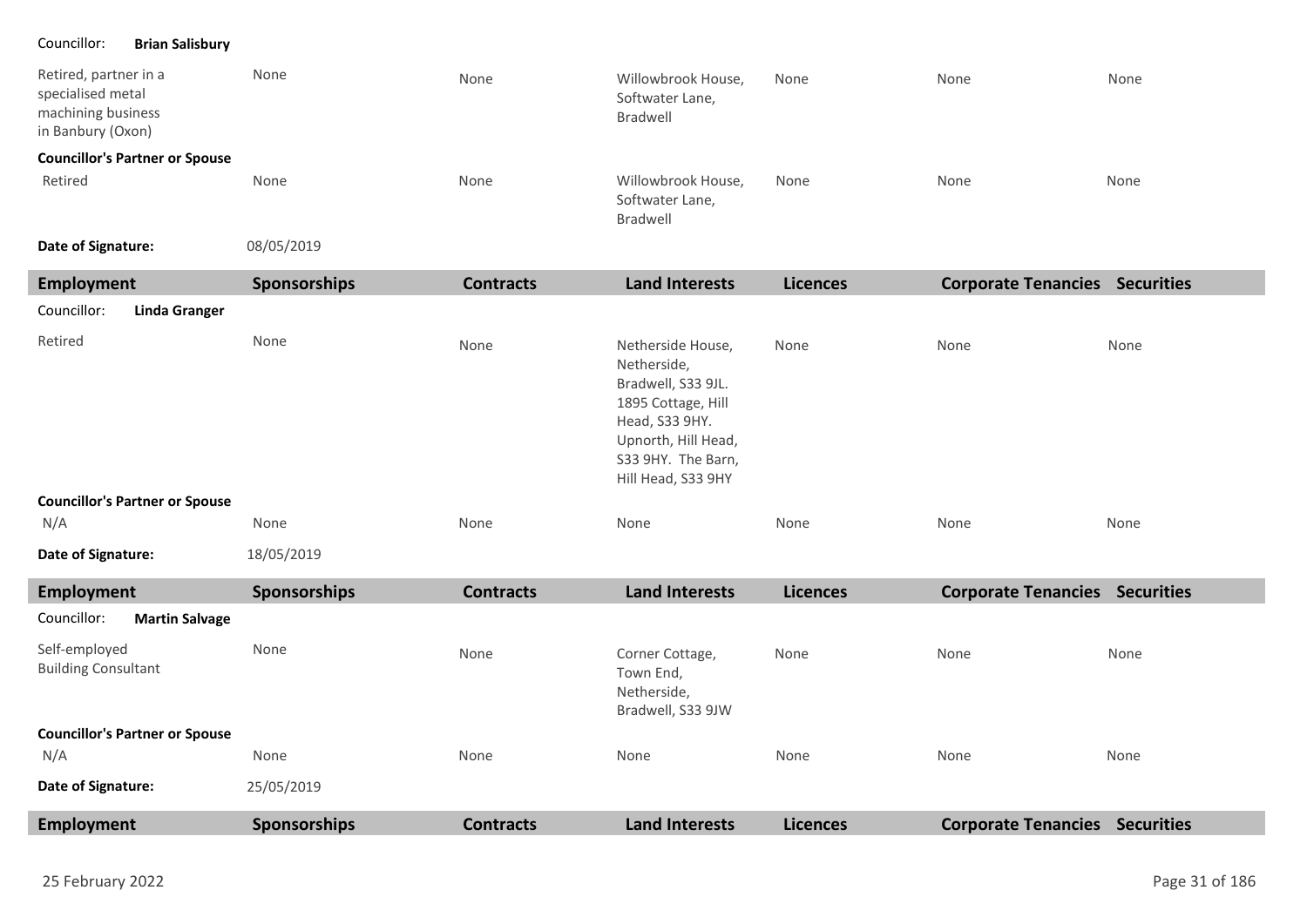Councillor: **Michael Joseph**

| Self-employed IT<br>Project Manager   | None | None | Tor Top & Tor Top<br>Cottage, Hungry<br>Lane, Bradwell, S33<br>9JD | None | None | None |
|---------------------------------------|------|------|--------------------------------------------------------------------|------|------|------|
| <b>Councillor's Partner or Spouse</b> |      |      |                                                                    |      |      |      |
| Engineer                              | None | None | Tor Top & Tor Top<br>Cottage, Hungry Lane,<br>Bradwell, S33 9JD    | None | None | None |

24/03/2020 **Date of Signature:**

| <b>Employment</b>                                                  | Sponsorships | <b>Contracts</b> | <b>Land Interests</b>                                                                                                                                                               | <b>Licences</b> | <b>Corporate Tenancies Securities</b> |      |
|--------------------------------------------------------------------|--------------|------------------|-------------------------------------------------------------------------------------------------------------------------------------------------------------------------------------|-----------------|---------------------------------------|------|
| Councillor:<br><b>Paul Downing</b>                                 |              |                  |                                                                                                                                                                                     |                 |                                       |      |
| Retired, Trustee of<br>Bradwell War<br><b>Memorial Hall</b>        | None         | None             | Shared Ownership of<br>personal home<br>Meadow Grange,<br>Bessie Lane, Bradwell.                                                                                                    | None            | None                                  | None |
| <b>Councillor's Partner or Spouse</b>                              |              |                  |                                                                                                                                                                                     |                 |                                       |      |
| Self-employed<br><b>Nutritional Therapist</b><br>and Reflexologist | None         | None             | Sahred Ownership of<br>Meadow Grange,<br>Bessie Lane, Bradwell.<br>Part owner of a water<br>meadow known as<br>The Holmes, Part<br>owner of the Holmes<br>Water Meadow,<br>Bradwell | None            | None                                  | None |

```
08/05/2019
Date of Signature:
```

| Employment                            | <b>Sponsorships</b> | <b>Contracts</b> | <b>Land Interests</b>          | <b>Licences</b> | <b>Corporate Tenancies</b> | <b>Securities</b> |
|---------------------------------------|---------------------|------------------|--------------------------------|-----------------|----------------------------|-------------------|
| Councillor:<br><b>Peter Higgs</b>     |                     |                  |                                |                 |                            |                   |
| None                                  | None                | None             | Jenwood Brookside,<br>Bradwell | None            | None                       | None              |
| <b>Councillor's Partner or Spouse</b> |                     |                  |                                |                 |                            |                   |
| None                                  | None                | None             | Jenwood Brookside,<br>Bradwell | None            | None                       | None              |
| Date of Signature:                    | 10/06/2019          |                  |                                |                 |                            |                   |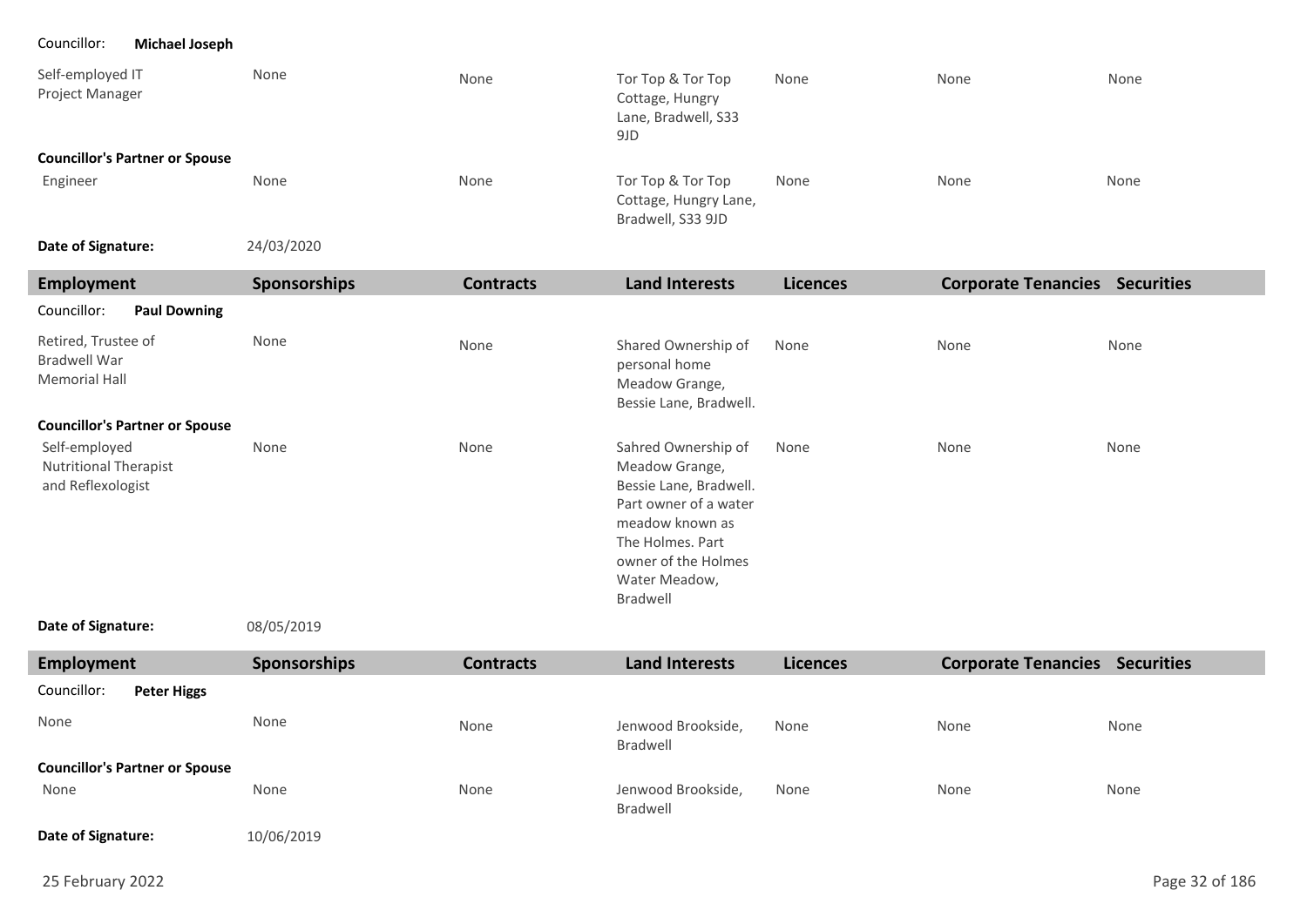| <b>Employment</b>    |                                       | Sponsorships | <b>Contracts</b> | <b>Land Interests</b>                                                                                                                                                          | <b>Licences</b> | <b>Corporate Tenancies Securities</b> |           |
|----------------------|---------------------------------------|--------------|------------------|--------------------------------------------------------------------------------------------------------------------------------------------------------------------------------|-----------------|---------------------------------------|-----------|
| Councillor:          | <b>Ruth Katrina Lancaster</b>         |              |                  |                                                                                                                                                                                |                 |                                       |           |
| Director, MyPAYE Ltd |                                       | None         | None             | 2 East View, Bessie<br>Lane, The Hills,<br>Bradwell, S33 9HZ<br>and A one-third<br>share of land to the<br>north east of<br>softwater lane,<br>Bradwell known as<br>The Holmes | None            | None                                  | None      |
|                      | <b>Councillor's Partner or Spouse</b> |              |                  |                                                                                                                                                                                |                 |                                       |           |
| Director, MyPAYE Ltd |                                       | None         | None             | 2 East View, Bessie<br>Lane, The Hills,<br>Bradwell, S33 9HZ                                                                                                                   | None            | None                                  | None      |
| Date of Signature:   |                                       | 14/05/2019   |                  |                                                                                                                                                                                |                 |                                       |           |
| <b>Employment</b>    |                                       | Sponsorships | <b>Contracts</b> | <b>Land Interests</b>                                                                                                                                                          | <b>Licences</b> | <b>Corporate Tenancies Securities</b> |           |
| Councillor:          | Zach Harrison                         |              |                  |                                                                                                                                                                                |                 |                                       |           |
| None                 |                                       | None         | None             | Half own Moor Brook<br>Field - Taking over<br>renting holmes at a<br>later date                                                                                                | None            | Holmes                                | Moorbrook |
|                      | <b>Councillor's Partner or Spouse</b> |              |                  |                                                                                                                                                                                |                 |                                       |           |
| None                 |                                       | None         | None             | None                                                                                                                                                                           | None            | None                                  | None      |
| Date of Signature:   |                                       | 14/10/2021   |                  |                                                                                                                                                                                |                 |                                       |           |

I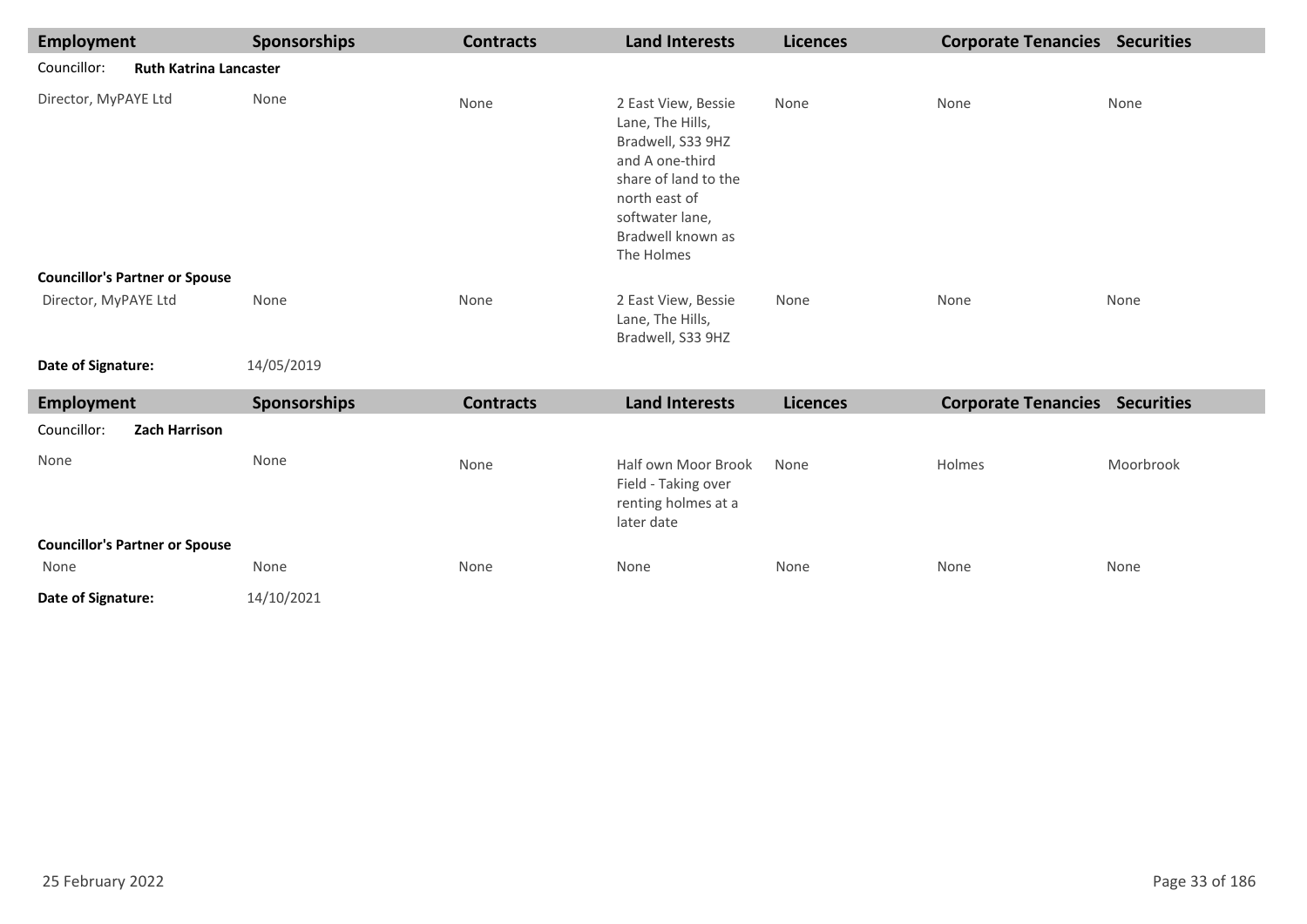## **Brailsford and Ednaston Parish Council**

| Employment                                                                     | <b>Sponsorships</b> | <b>Contracts</b> | <b>Land Interests</b>                                                                                  | <b>Licences</b> | <b>Corporate Tenancies</b> | <b>Securities</b> |
|--------------------------------------------------------------------------------|---------------------|------------------|--------------------------------------------------------------------------------------------------------|-----------------|----------------------------|-------------------|
| Councillor:<br><b>Donald Cragg</b>                                             |                     |                  |                                                                                                        |                 |                            |                   |
| Sub Post Master,<br>Brailsford Stores PO,<br>Main Road,<br>Brailsford, DE6 3DA | None                | None             | 5 The Spinney, Luke<br>Lane, Brailsford.<br>Brailsford Stores &<br>PO, Main Roadm<br><b>Brailsford</b> | None            | None                       | None              |
| <b>Councillor's Partner or Spouse</b>                                          |                     |                  |                                                                                                        |                 |                            |                   |
| Retail Manager,<br>Dorothy Perkins, St<br>John's St., Ashbourne                | None                | None             | 5 The Spinney, Luke<br>Lane, Brailsford.<br>Brailsford Stores &<br>PO, Main Roadm<br><b>Brailsford</b> | None            | None                       | None              |

**Date of Signature:**

08/05/2019

| <b>Employment</b>                     | <b>Sponsorships</b> | <b>Contracts</b> | <b>Land Interests</b>                           | <b>Licences</b> | <b>Corporate Tenancies</b> | <b>Securities</b> |
|---------------------------------------|---------------------|------------------|-------------------------------------------------|-----------------|----------------------------|-------------------|
| Councillor:<br><b>Emma Tice</b>       |                     |                  |                                                 |                 |                            |                   |
| Geldards LLP                          | None                | None             | Birch Garth,<br>Ednaston,<br>Ashbourne, DE6 3AE | None            | None                       | None              |
| <b>Councillor's Partner or Spouse</b> |                     |                  |                                                 |                 |                            |                   |
| Barron McCann                         | None                | None             | Birch Garth,<br>Ednaston, Ashbourne,<br>DE6 3AE | None            | None                       | None              |
| Date of Signature:                    | 04/03/2020          |                  |                                                 |                 |                            |                   |
| <b>Employment</b>                     | <b>Sponsorships</b> | <b>Contracts</b> | <b>Land Interests</b>                           | <b>Licences</b> | <b>Corporate Tenancies</b> | <b>Securities</b> |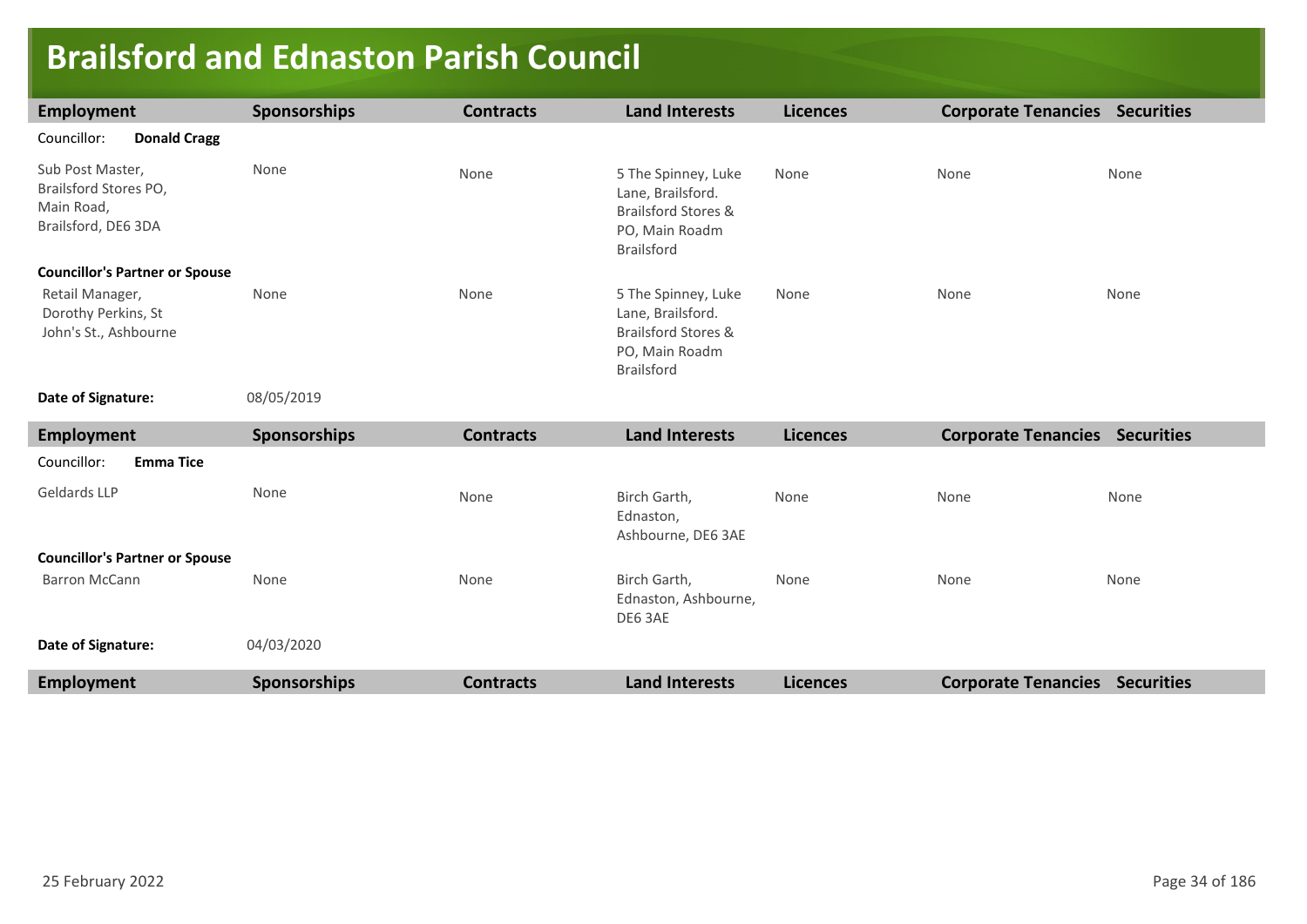#### Councillor: **Gillian Woodhouse**

| Retired                               | None       | None | 28 Sycamore Way,<br>Brailsford,<br>Ashbourne, DE6 3GX | None | None | None |
|---------------------------------------|------------|------|-------------------------------------------------------|------|------|------|
| <b>Councillor's Partner or Spouse</b> |            |      |                                                       |      |      |      |
| Retired                               | None       | None | 28 Sycamore Way,<br>Brailsford,<br>Ashbourne, DE6 3GX | None | None | None |
| Date of Signature:                    | 18/09/2021 |      |                                                       |      |      |      |

| <b>Employment</b>                                       | <b>Sponsorships</b> | <b>Contracts</b> | <b>Land Interests</b>                                   | <b>Licences</b> | <b>Corporate Tenancies Securities</b> |      |
|---------------------------------------------------------|---------------------|------------------|---------------------------------------------------------|-----------------|---------------------------------------|------|
| Councillor:<br><b>Katie Kerr</b>                        |                     |                  |                                                         |                 |                                       |      |
| None                                                    | None                | None             | None                                                    | None            | None                                  | None |
| <b>Councillor's Partner or Spouse</b>                   |                     |                  |                                                         |                 |                                       |      |
| None                                                    | None                | None             | None                                                    | None            | None                                  | None |
| Date of Signature:                                      | 05/05/2021          |                  |                                                         |                 |                                       |      |
| <b>Employment</b>                                       | <b>Sponsorships</b> | <b>Contracts</b> | <b>Land Interests</b>                                   | <b>Licences</b> | <b>Corporate Tenancies Securities</b> |      |
| Councillor:<br><b>Lucy Thompson</b>                     |                     |                  |                                                         |                 |                                       |      |
| Farmer.Employed:<br><b>Culland Capital</b><br>Advisors  | None                | None             | Culland Hall Farm,<br>Brailsford,<br>Ashbourne, DE6 3BW | None            | None                                  | None |
| <b>Councillor's Partner or Spouse</b>                   |                     |                  |                                                         |                 |                                       |      |
| Farmer. Employed:<br><b>Culland Capital</b><br>Advisors | None                | None             | Culland Hall Farm,<br>Brailsford,<br>Ashbourne, DE6 3BW | None            | None                                  | None |
| Date of Signature:                                      | 08/05/2019          |                  |                                                         |                 |                                       |      |
| <b>Employment</b>                                       | <b>Sponsorships</b> | <b>Contracts</b> | <b>Land Interests</b>                                   | <b>Licences</b> | <b>Corporate Tenancies Securities</b> |      |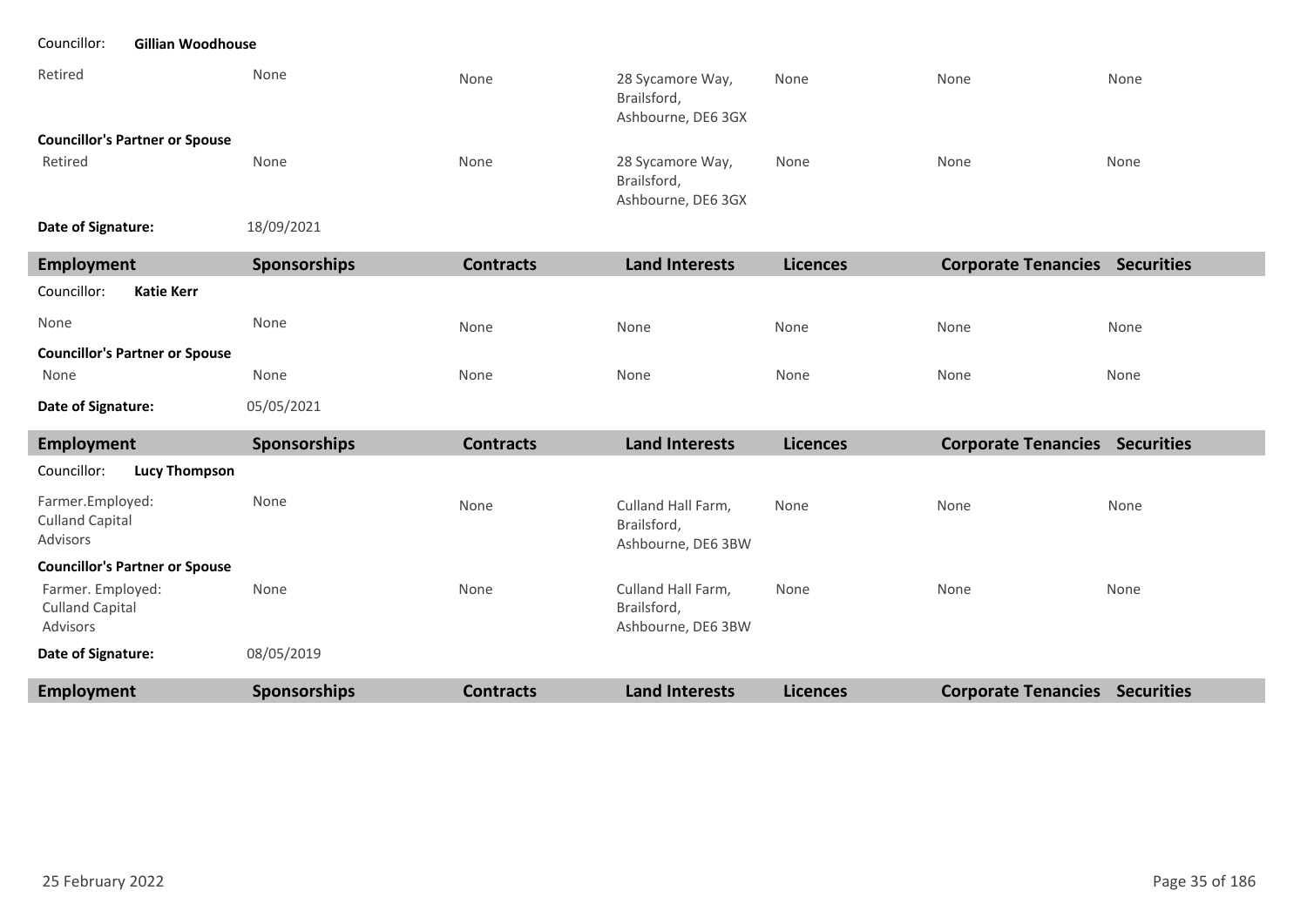#### Councillor: **Patricia Laughlin**

٠

л J

| Self employed<br>Researcher/Consultan<br>t | None         | None             | The Lawns,<br>Ednaston, DE6 3BA                          | None            | None                                  | None |
|--------------------------------------------|--------------|------------------|----------------------------------------------------------|-----------------|---------------------------------------|------|
| <b>Councillor's Partner or Spouse</b>      |              |                  |                                                          |                 |                                       |      |
| Engineer                                   | None         | None             | The Lawns, Ednaston,<br>DE6 3BA                          | None            | None                                  | None |
| Date of Signature:                         | 08/05/2019   |                  |                                                          |                 |                                       |      |
| <b>Employment</b>                          | Sponsorships | <b>Contracts</b> | <b>Land Interests</b>                                    | <b>Licences</b> | <b>Corporate Tenancies Securities</b> |      |
| Councillor:<br><b>Simon Thompson</b>       |              |                  |                                                          |                 |                                       |      |
| Farmer                                     | None         | None             | Culland Hall Farm,<br><b>Brailsford</b>                  | None            | None                                  | None |
| <b>Councillor's Partner or Spouse</b>      |              |                  |                                                          |                 |                                       |      |
| None                                       | None         | None             | Culland Hall Farm,<br><b>Brailsford</b>                  | None            | None                                  | None |
| Date of Signature:                         | 08/05/2019   |                  |                                                          |                 |                                       |      |
| <b>Employment</b>                          | Sponsorships | <b>Contracts</b> | <b>Land Interests</b>                                    | <b>Licences</b> | <b>Corporate Tenancies Securities</b> |      |
| Councillor:<br><b>Sue Cowdery</b>          |              |                  |                                                          |                 |                                       |      |
| None                                       | None         | None             | 9 Thostle Nest Way,<br>brailsford,<br>Ashbourne, DE6 3DB | None            | None                                  | None |
| <b>Councillor's Partner or Spouse</b>      |              |                  |                                                          |                 |                                       |      |
| None                                       | None         | None             | 9 Thostle Nest Way,<br>brailsford,                       | None            | None                                  | None |

Ashbourne, DE6 3DB

05/06/2019 **Date of Signature:**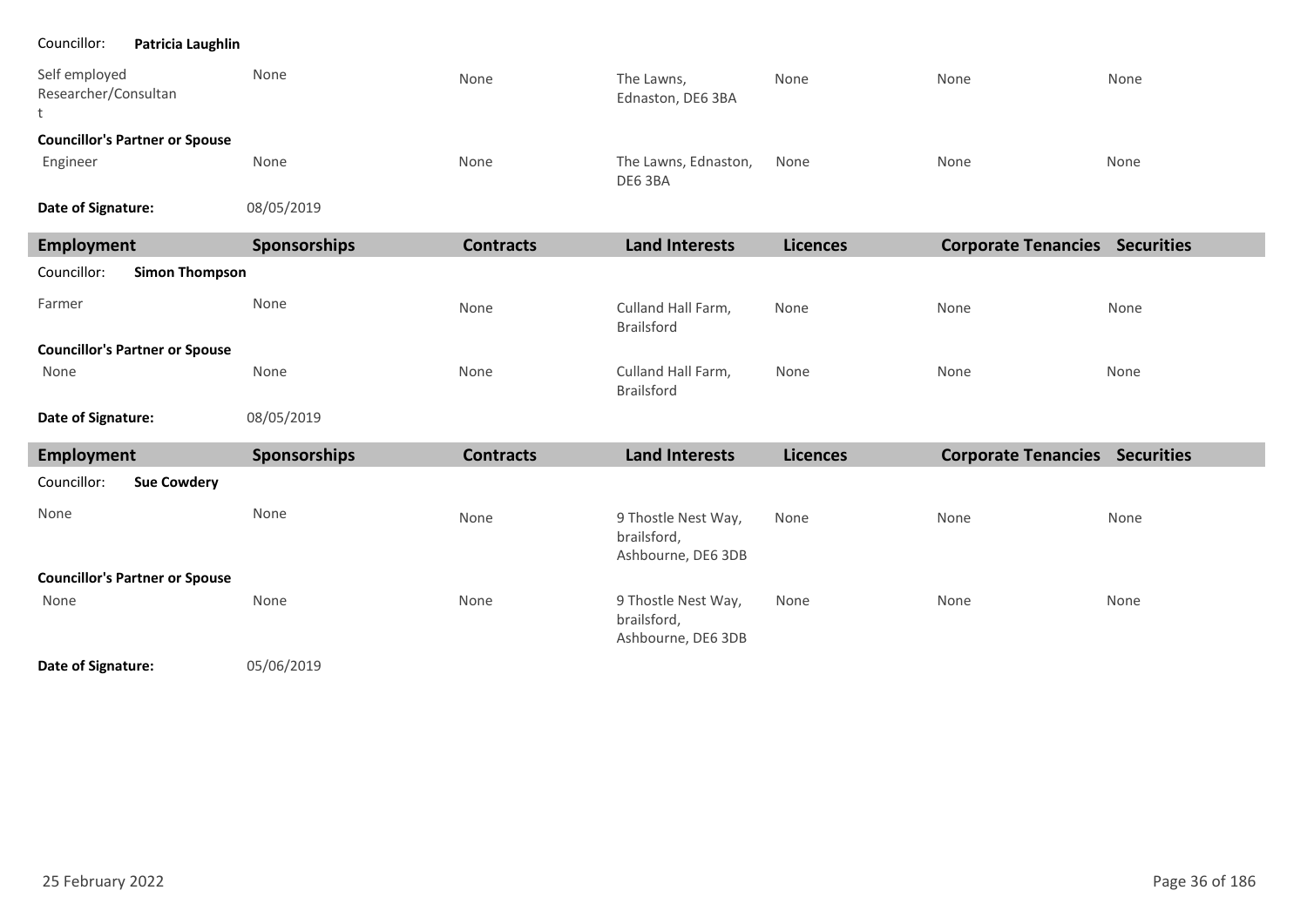# **Brassington Parish Council**

| Employment                                                               | Sponsorships        | <b>Contracts</b> | <b>Land Interests</b>                                               | <b>Licences</b> | <b>Corporate Tenancies Securities</b> |      |
|--------------------------------------------------------------------------|---------------------|------------------|---------------------------------------------------------------------|-----------------|---------------------------------------|------|
| Councillor:<br><b>Alan Maier</b>                                         |                     |                  |                                                                     |                 |                                       |      |
| Self-employed Farmer                                                     | None                | None             | Walton House Farm.<br>Land to South of<br>Many Stones Lane          | None            | None                                  | None |
| <b>Councillor's Partner or Spouse</b>                                    |                     |                  |                                                                     |                 |                                       |      |
| Employed by<br>Longcliffe Quarries                                       | None                | None             | None                                                                | None            | None                                  | None |
| Date of Signature:                                                       | 30/05/2019          |                  |                                                                     |                 |                                       |      |
| <b>Employment</b>                                                        | <b>Sponsorships</b> | <b>Contracts</b> | <b>Land Interests</b>                                               | <b>Licences</b> | <b>Corporate Tenancies Securities</b> |      |
| Councillor:<br><b>Darren Rippon</b>                                      |                     |                  |                                                                     |                 |                                       |      |
| Excavator Operator,<br>Ben Bennet Inc. Ltd.,<br><b>Grangemill Quarry</b> | None                | None             | 10 Greenway,<br>Brassington, DE4 4HD                                | None            | None                                  | None |
| <b>Councillor's Partner or Spouse</b>                                    |                     |                  |                                                                     |                 |                                       |      |
| Care Assistant,<br>Brassington                                           | None                | None             | 10 Greenway,<br>Brassington, DE4 4HD                                | None            | None                                  | None |
| Date of Signature:                                                       | 20/06/2020          |                  |                                                                     |                 |                                       |      |
| <b>Employment</b>                                                        | <b>Sponsorships</b> | <b>Contracts</b> | <b>Land Interests</b>                                               | <b>Licences</b> | <b>Corporate Tenancies Securities</b> |      |
| Councillor:<br>Deborah Wain                                              |                     |                  |                                                                     |                 |                                       |      |
| Office Administrator,<br>Bagshaws LLP,<br>Bakewell                       | None                | None             | 16 Greenway,<br>Brassington. Land at<br>Wester Lane,<br>Brassington | None            | None                                  | None |
| <b>Councillor's Partner or Spouse</b>                                    |                     |                  |                                                                     |                 |                                       |      |
| N/A                                                                      | None                | None             | None                                                                | None            | None                                  | None |
| Date of Signature:                                                       | 11/05/2019          |                  |                                                                     |                 |                                       |      |
| <b>Employment</b>                                                        | <b>Sponsorships</b> | <b>Contracts</b> | <b>Land Interests</b>                                               | <b>Licences</b> | <b>Corporate Tenancies Securities</b> |      |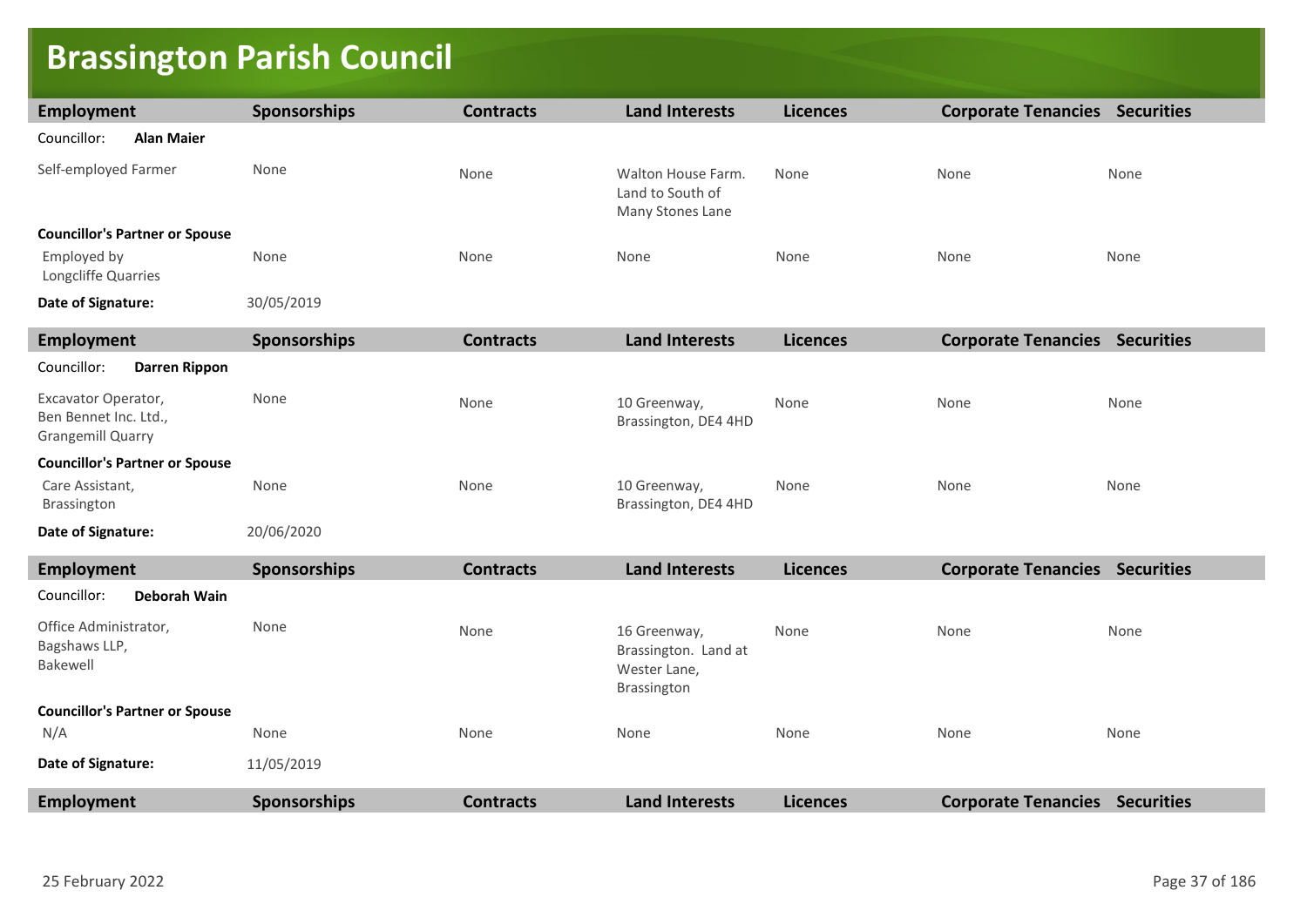#### Councillor: **John Hedger**

| Insolvency<br>Practioner, Seneca IP<br>Ltd                                             | None         | None             | Miners Field Barn,<br>Middle Lane,<br>Brassington | None            | None                       | None              |  |  |
|----------------------------------------------------------------------------------------|--------------|------------------|---------------------------------------------------|-----------------|----------------------------|-------------------|--|--|
| <b>Councillor's Partner or Spouse</b>                                                  |              |                  |                                                   |                 |                            |                   |  |  |
| N/A                                                                                    | None         | None             | None                                              | None            | None                       | None              |  |  |
| Date of Signature:                                                                     | 09/05/2019   |                  |                                                   |                 |                            |                   |  |  |
| <b>Employment</b>                                                                      | Sponsorships | <b>Contracts</b> | <b>Land Interests</b>                             | <b>Licences</b> | <b>Corporate Tenancies</b> | <b>Securities</b> |  |  |
| Johnathan Heath<br>Councillor:                                                         |              |                  |                                                   |                 |                            |                   |  |  |
| Commercial<br>Manager, Oracle<br><b>Solutions Asbestos</b><br>Ltd,<br>Northamptonshire | None         | None             | Jubilee Barn, Middle<br>Lane, Brassington         | None            | None                       | None              |  |  |
| <b>Councillor's Partner or Spouse</b><br>Police Officer,<br>Derbyshire<br>Constabulary | None         | None             | Jubilee Barn, Middle<br>Lane, Brassington         | None            | None                       | None              |  |  |
| Date of Signature:                                                                     | 23/05/2019   |                  |                                                   |                 |                            |                   |  |  |

**Employment Sponsorships Contracts Land Interests Licences Corporate Tenancies Securities** None None None Palm Tree Cottage, Hillside Lane, Brassington, DE4 4HL Palm Tree Cottage, Hillside Lane, Brassington, DE4 4HL None None None None None None None None 07/01/2021 **Councillor's Partner or Spouse Date of Signature:** Councillor: **Patrick Carlin** None **Employment Sponsorships Contracts Land Interests Licences Corporate Tenancies Securities**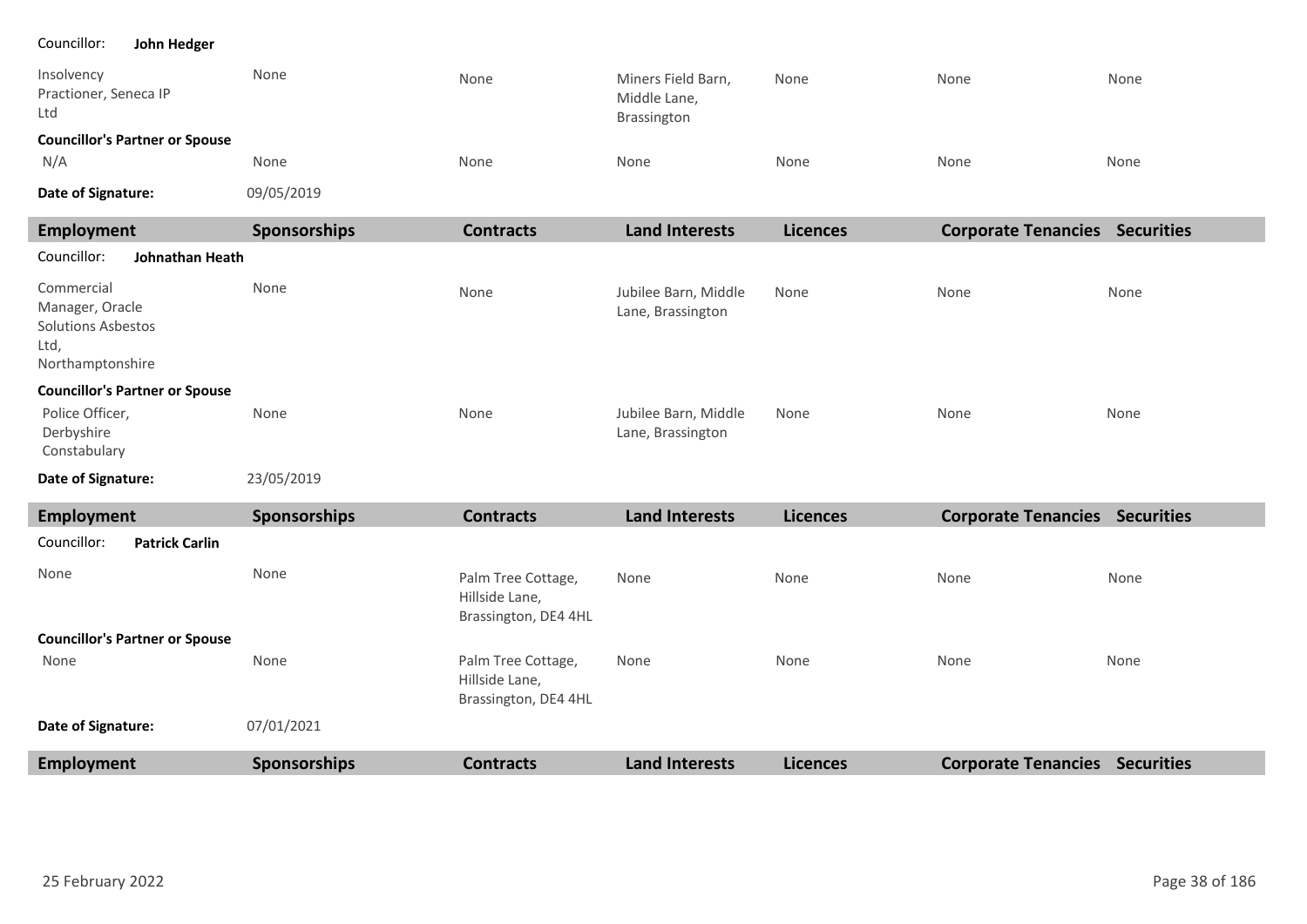### Councillor: **Timothy Pope**

| Pope Machinery Ltd,<br>Unit 3 Eagle Park,<br>Alfreton Road, DE21<br>4AY | None       | None | East View, Town<br>Street, Brassington,<br>DE4 4HB | None | None | None |
|-------------------------------------------------------------------------|------------|------|----------------------------------------------------|------|------|------|
| <b>Councillor's Partner or Spouse</b>                                   |            |      |                                                    |      |      |      |
| Pope Machinery Ltd,<br>Unit 3 Eagle Park,<br>Alfreton Road, DE21<br>4AY | None       | None | East View, Town<br>Street, Brassington,<br>DE44HB  | None | None | None |
| Date of Signature:                                                      | 15/06/2020 |      |                                                    |      |      |      |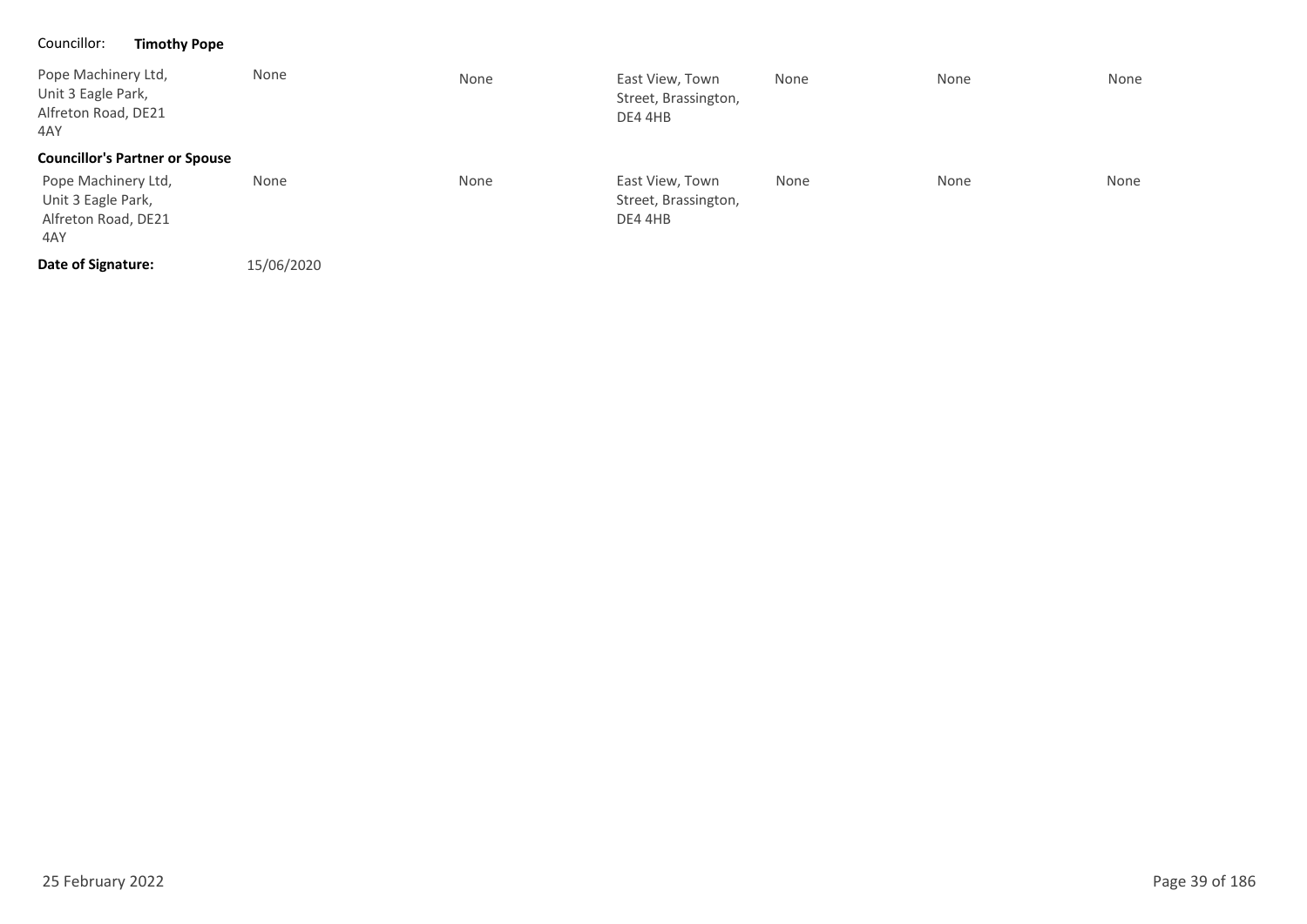# **Calver Parish Council**

| <b>Employment</b>                                                               | Sponsorships        | <b>Contracts</b> | <b>Land Interests</b>                                     | <b>Licences</b> | <b>Corporate Tenancies Securities</b> |      |
|---------------------------------------------------------------------------------|---------------------|------------------|-----------------------------------------------------------|-----------------|---------------------------------------|------|
| Councillor:<br><b>Amanda Mundy</b>                                              |                     |                  |                                                           |                 |                                       |      |
| Self-employed Salon<br>Owner, Alive Health<br>& Beauty, Calver<br>Mill, S32 3XA | None                | None             | 8 Green Close,<br>Curbar, Hope Valley,<br>S32 3YG         | None            | None                                  | None |
| <b>Councillor's Partner or Spouse</b>                                           |                     |                  |                                                           |                 |                                       |      |
| Company Director,<br>James Mundy,<br>RMBD, Bakewell                             | None                | None             | 8 Green Close,<br>Curbar, Hope Valley,<br>S32 3YG         | None            | None                                  | None |
| Date of Signature:                                                              | 17/02/2022          |                  |                                                           |                 |                                       |      |
| <b>Employment</b>                                                               | Sponsorships        | <b>Contracts</b> | <b>Land Interests</b>                                     | <b>Licences</b> | <b>Corporate Tenancies Securities</b> |      |
| Councillor:<br><b>Beatrice Carman</b>                                           |                     |                  |                                                           |                 |                                       |      |
| None                                                                            | None                | None             | Carnita, Sough Lane,<br>Calver                            | None            | None                                  | None |
| <b>Councillor's Partner or Spouse</b>                                           |                     |                  |                                                           |                 |                                       |      |
| N/A                                                                             | None                | None             | None                                                      | None            | None                                  | None |
| Date of Signature:                                                              | 14/05/2019          |                  |                                                           |                 |                                       |      |
| <b>Employment</b>                                                               | <b>Sponsorships</b> | <b>Contracts</b> | <b>Land Interests</b>                                     | <b>Licences</b> | <b>Corporate Tenancies Securities</b> |      |
| Councillor:<br><b>David Douglas</b>                                             |                     |                  |                                                           |                 |                                       |      |
| None                                                                            | None                | None             | Folds Head Farm,<br>Folds Head, Calver,<br><b>S32 3XJ</b> | None            | None                                  | None |
| <b>Councillor's Partner or Spouse</b>                                           |                     |                  |                                                           |                 |                                       |      |
| None                                                                            | None                | None             | Folds Head Farm,<br>Folds Head, Calver,<br><b>S32 3XJ</b> | None            | None                                  | None |
| Date of Signature:                                                              | 19/06/2019          |                  |                                                           |                 |                                       |      |
| Employment                                                                      | Sponsorships        | <b>Contracts</b> | <b>Land Interests</b>                                     | <b>Licences</b> | <b>Corporate Tenancies Securities</b> |      |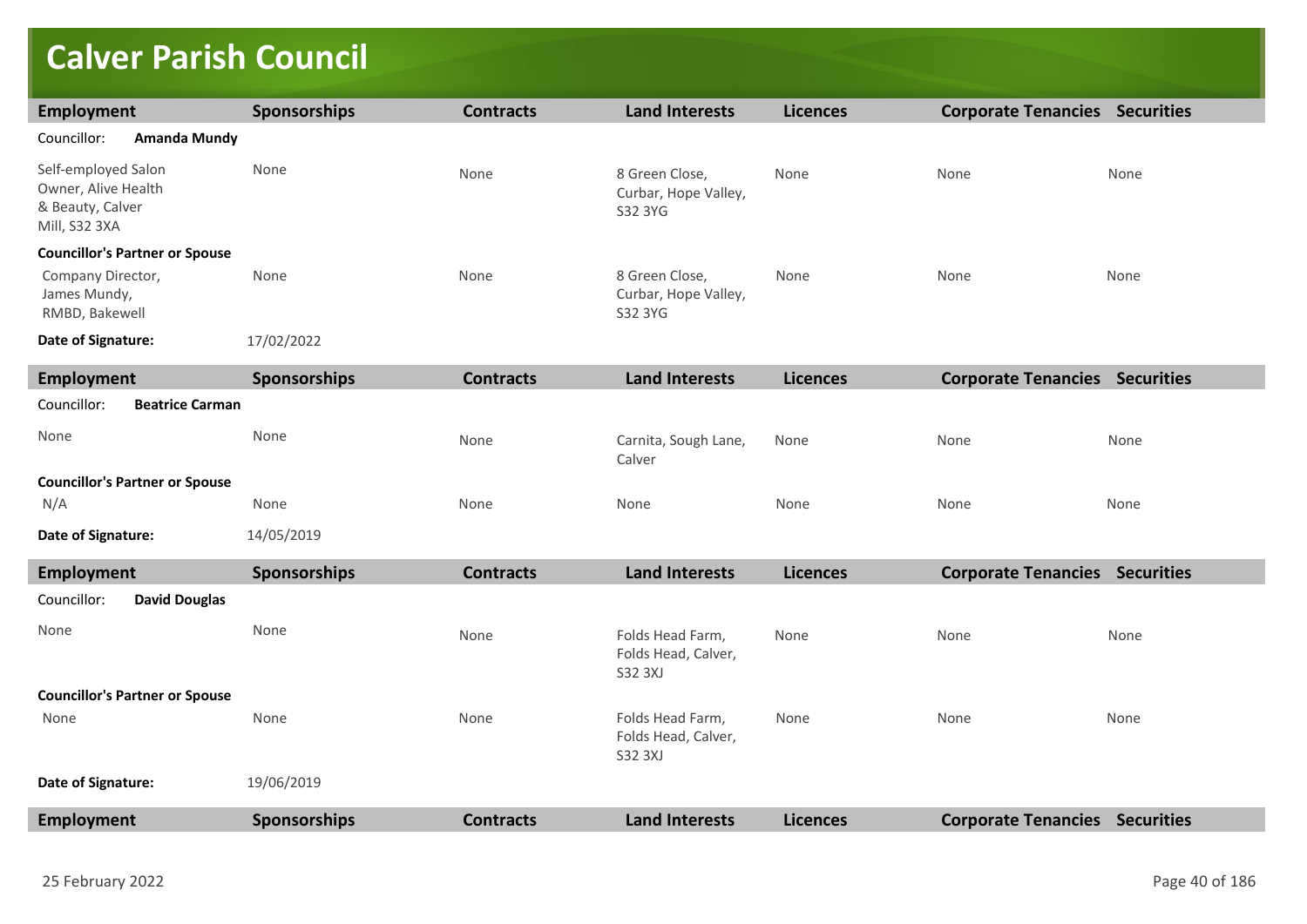| Councillor:<br><b>Derek Ballard</b>    |                     |                                                             |                                             |                                        |                                       |      |
|----------------------------------------|---------------------|-------------------------------------------------------------|---------------------------------------------|----------------------------------------|---------------------------------------|------|
| None                                   | None                | None                                                        | 36 Smithy Knoll Rd,<br>Calver, S32 3XW      | None                                   | None                                  | None |
| <b>Councillor's Partner or Spouse</b>  |                     |                                                             |                                             |                                        |                                       |      |
| None                                   | None                | None                                                        | 36 Smithy Knoll Rd,<br>Calver, S32 3XW      | None                                   | None                                  | None |
| Date of Signature:                     | 09/05/2019          |                                                             |                                             |                                        |                                       |      |
| <b>Employment</b>                      | Sponsorships        | <b>Contracts</b>                                            | <b>Land Interests</b>                       | <b>Licences</b>                        | <b>Corporate Tenancies Securities</b> |      |
| <b>Harry White</b><br>Councillor:      |                     |                                                             |                                             |                                        |                                       |      |
| Self-employed Plant<br>Hire Contractor | None                | Snowclearing/Snowpl<br>ough Contracted to<br>Parish Council | Hollycroft, Calver,<br>Hope Valley, S32 3XH | None                                   | None                                  | None |
| <b>Councillor's Partner or Spouse</b>  |                     |                                                             |                                             |                                        |                                       |      |
| N/A                                    | None                | None                                                        | None                                        | None                                   | None                                  | None |
| Date of Signature:                     | 16/05/2019          |                                                             |                                             |                                        |                                       |      |
| <b>Employment</b>                      | <b>Sponsorships</b> | <b>Contracts</b>                                            | <b>Land Interests</b>                       | <b>Licences</b>                        | <b>Corporate Tenancies Securities</b> |      |
| Councillor:<br><b>Jonathan Harris</b>  |                     |                                                             |                                             |                                        |                                       |      |
| <b>Retired Pharmacist</b>              | None                | None                                                        | 9 Cornmill Close,<br>Calver, S32 3XZ        | Rented Allotment at<br>Mill Farm Close | None                                  | None |
| <b>Councillor's Partner or Spouse</b>  |                     |                                                             |                                             |                                        |                                       |      |
| <b>Retired Pharmacy</b><br>Technician  | None                | None                                                        | 9 Cornmill Close,<br>Calver, S32 3XZ        | Rented Allotment at<br>Mill Farm Close | None                                  | None |
| Date of Signature:                     | 16/05/2019          |                                                             |                                             |                                        |                                       |      |
| <b>Employment</b>                      | Sponsorships        | <b>Contracts</b>                                            | <b>Land Interests</b>                       | <b>Licences</b>                        | <b>Corporate Tenancies Securities</b> |      |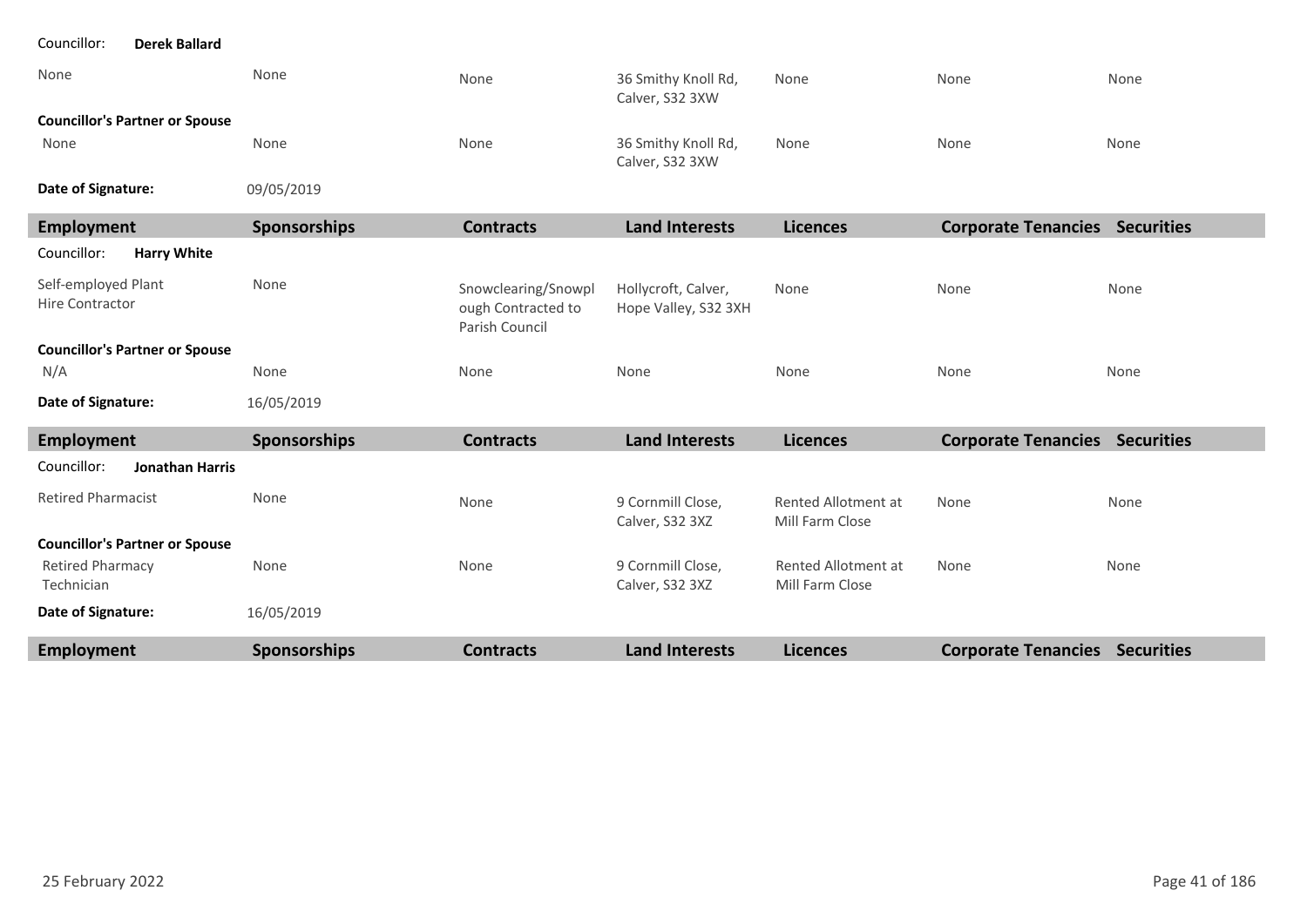### Councillor: **Katarena Keogh**

| Derwentwater Arms,<br>Calver - Owner  | None | None | Derwentwater Arms,<br>Calver, Hope Valley,<br>S32 3XQ | None | None | None |
|---------------------------------------|------|------|-------------------------------------------------------|------|------|------|
| <b>Councillor's Partner or Spouse</b> |      |      |                                                       |      |      |      |
| Derwentwater Arms,<br>Calver - Owner  | None | None | Derwentwater Arms,<br>Calver, Hope Valley,<br>S32 3XQ | None | None | None |

14/05/2019 **Date of Signature:**

| Employment                                                           | <b>Sponsorships</b> | <b>Contracts</b> | <b>Land Interests</b>                            | <b>Licences</b> | <b>Corporate Tenancies</b> | <b>Securities</b> |
|----------------------------------------------------------------------|---------------------|------------------|--------------------------------------------------|-----------------|----------------------------|-------------------|
| Councillor:<br><b>Ryan Cobley</b>                                    |                     |                  |                                                  |                 |                            |                   |
| <b>Regional Training</b><br>Manager,<br>Micheldever Tyer<br>Services | None                | None             | Muse Cottage, Main<br>Street, Calver, S32<br>3XR | None            | None                       | None              |
| <b>Councillor's Partner or Spouse</b>                                |                     |                  |                                                  |                 |                            |                   |
| Occupational<br>Therapist, NHS                                       | None                | None             | Muse Cottage, Main<br>Street, Calver, S32 3XR    | None            | None                       | None              |
| Date of Signature:                                                   | 25/03/2021          |                  |                                                  |                 |                            |                   |

| Employment                            | <b>Sponsorships</b> | <b>Contracts</b> | <b>Land Interests</b>                                  | <b>Licences</b> | <b>Corporate Tenancies</b> | <b>Securities</b> |
|---------------------------------------|---------------------|------------------|--------------------------------------------------------|-----------------|----------------------------|-------------------|
| Councillor:<br><b>Thomas Keogh</b>    |                     |                  |                                                        |                 |                            |                   |
| The Derwentwater<br>Arms, Calver      | None                | None             | The Derwentwater<br>Arms, Longside,<br>Calver, S32 3XQ | None            | None                       | None              |
| <b>Councillor's Partner or Spouse</b> |                     |                  |                                                        |                 |                            |                   |
| The Derwentwater<br>Arms, Calver      | None                | None             | The Derwentwater<br>Arms, Longside,<br>Calver, S32 3XQ | None            | None                       | None              |

14/05/2019 **Date of Signature:**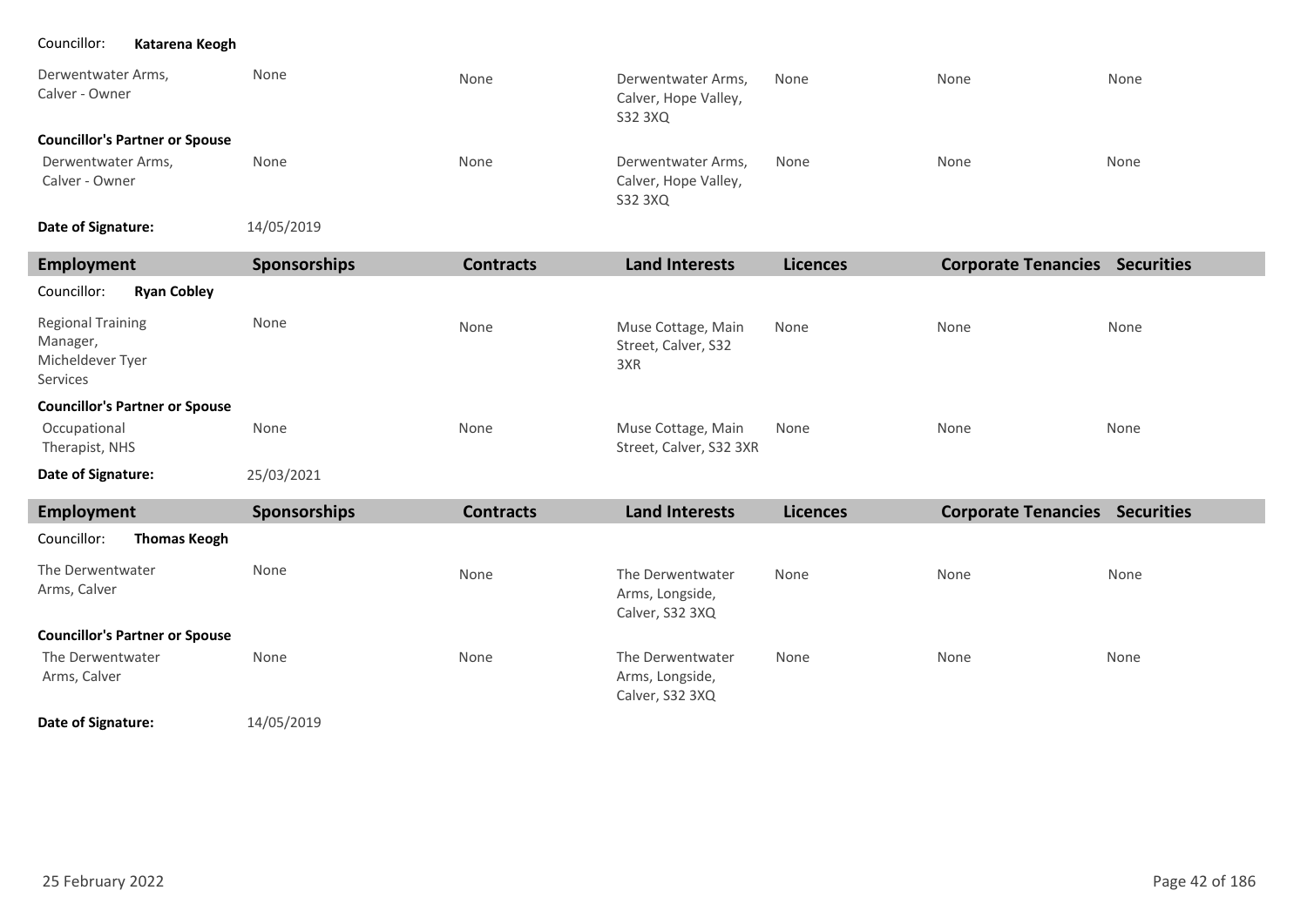# **Carsington and Hopton Parish Council**

| <b>Employment</b>                                                                       | <b>Sponsorships</b> | <b>Contracts</b> | <b>Land Interests</b>                                          | <b>Licences</b> | <b>Corporate Tenancies Securities</b> |      |
|-----------------------------------------------------------------------------------------|---------------------|------------------|----------------------------------------------------------------|-----------------|---------------------------------------|------|
| Councillor:<br><b>Helen Corbett</b>                                                     |                     |                  |                                                                |                 |                                       |      |
| Solicitor, Nigel Davis<br>Solicitors, Spire<br>House, Waterside,<br>Ashbourne, DE6 1DG  | None                | None             | Land close to<br>Summer Lane,<br>Stainsborough Lane,<br>Hopton | None            | None                                  | None |
| <b>Councillor's Partner or Spouse</b>                                                   |                     |                  |                                                                |                 |                                       |      |
| Director of own<br>company, JTP<br>Heating Ltd,<br>Ocertown Farm,<br>Hognaston, DE6 1NR | None                | None             | None                                                           | None            | None                                  | None |
| Date of Signature:                                                                      | 09/05/2019          |                  |                                                                |                 |                                       |      |
| <b>Employment</b>                                                                       | Sponsorships        | <b>Contracts</b> | <b>Land Interests</b>                                          | <b>Licences</b> | <b>Corporate Tenancies Securities</b> |      |
| <b>Michelle Wilson</b><br>Councillor:                                                   |                     |                  |                                                                |                 |                                       |      |
| Self-employed<br>Breach Farm Holiday<br>Cottages                                        | None                | None             | Breach Farm,<br>Carsington                                     | None            | None                                  | None |
| <b>Councillor's Partner or Spouse</b>                                                   |                     |                  |                                                                |                 |                                       |      |
| Tunneling                                                                               | None                | None             | Breach Farm,<br>Carsington                                     | None            | None                                  | None |
| Date of Signature:                                                                      | 27/10/2020          |                  |                                                                |                 |                                       |      |
| <b>Employment</b>                                                                       | <b>Sponsorships</b> | <b>Contracts</b> | <b>Land Interests</b>                                          | <b>Licences</b> | <b>Corporate Tenancies Securities</b> |      |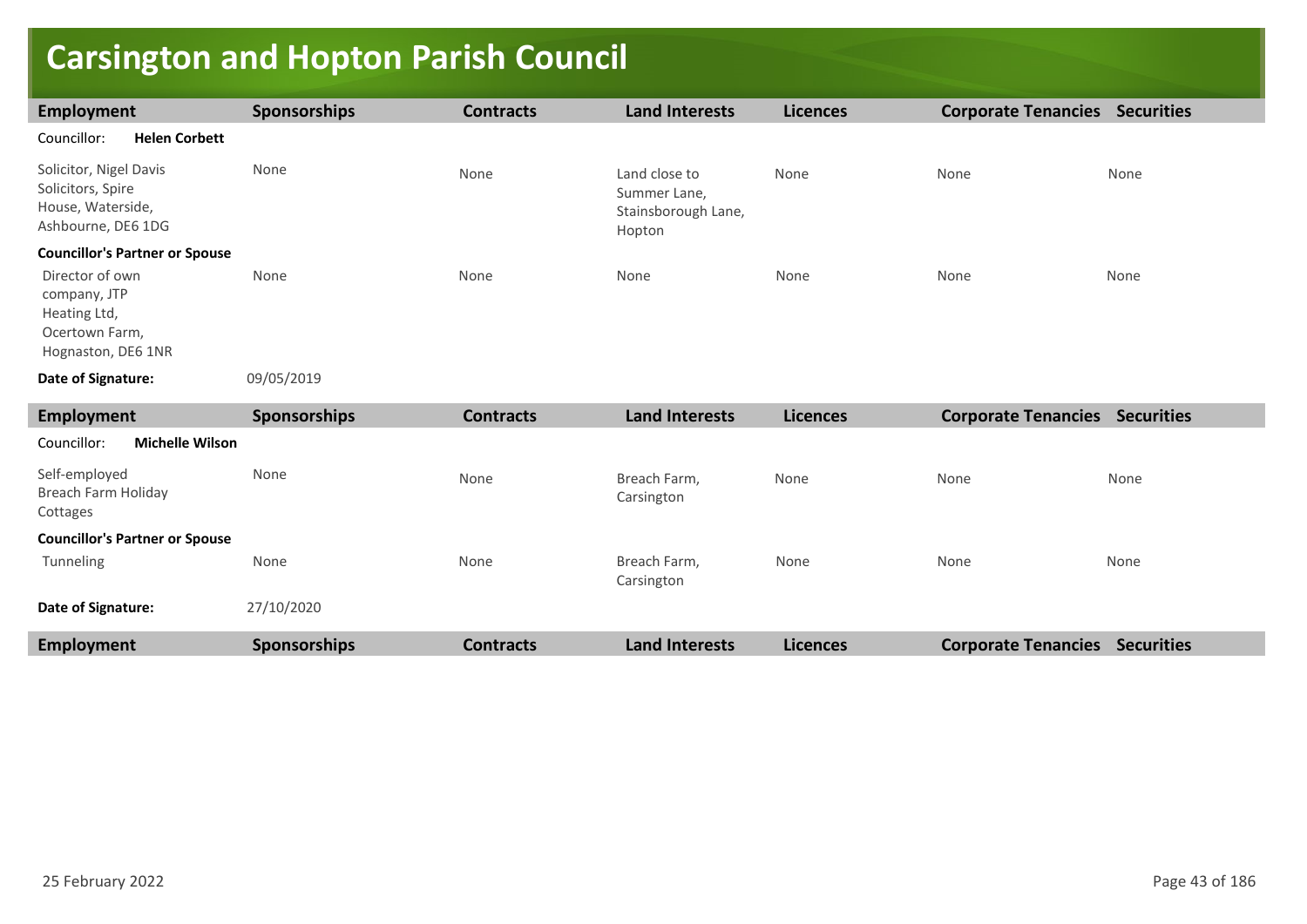### Councillor: **Neil Edmiston**

| Property Landlord,<br>income from flat in<br>Warwickshire | None       | None | None | None | None | None |
|-----------------------------------------------------------|------------|------|------|------|------|------|
| <b>Councillor's Partner or Spouse</b>                     |            |      |      |      |      |      |
| Property Landlord,<br>income from flat in<br>Warwickshire | None       | None | None | None | None | None |
| Date of Signature:                                        | 18/01/2021 |      |      |      |      |      |

| Employment                            | <b>Sponsorships</b> | <b>Contracts</b> | <b>Land Interests</b>                         | <b>Licences</b> | <b>Corporate Tenancies</b> | <b>Securities</b> |
|---------------------------------------|---------------------|------------------|-----------------------------------------------|-----------------|----------------------------|-------------------|
| Councillor:<br><b>Ruth Miles</b>      |                     |                  |                                               |                 |                            |                   |
| <b>IT Consultant</b>                  | None                | None             | The Forge, Main<br>Street, Hopton, DE4<br>4DF | None            | None                       | None              |
| <b>Councillor's Partner or Spouse</b> |                     |                  |                                               |                 |                            |                   |
| Company Director                      | None                | None             | The Forge, Main<br>Street, Hopton, DE4<br>4DF | None            | None                       | None              |

#### 09/05/2019 **Date of Signature:**

| Employment                             | <b>Sponsorships</b> | <b>Contracts</b> | <b>Land Interests</b> | <b>Licences</b> | <b>Corporate Tenancies</b> | <b>Securities</b> |
|----------------------------------------|---------------------|------------------|-----------------------|-----------------|----------------------------|-------------------|
| Councillor:<br><b>Simon Mitchell</b>   |                     |                  |                       |                 |                            |                   |
| <b>Test and Validation</b><br>Engineer | None                | None             | None                  | None            | None                       | None              |
| <b>Councillor's Partner or Spouse</b>  |                     |                  |                       |                 |                            |                   |
| Management<br>Accountant               | None                | None             | None                  | None            | None                       | None              |
| Date of Signature:                     | 24/11/2021          |                  |                       |                 |                            |                   |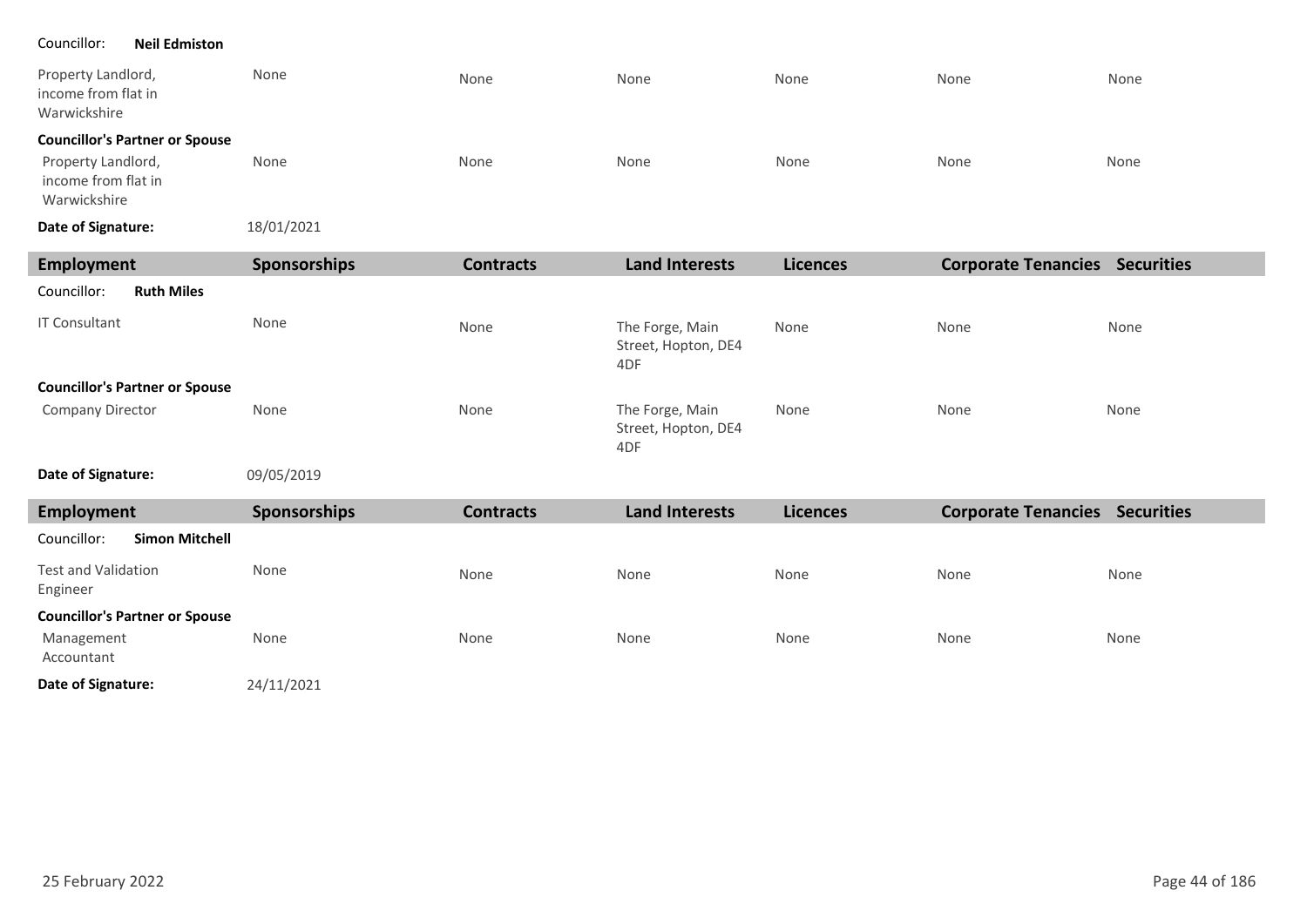### **Chelmorton Parish Council**

| <b>Employment</b>                     | Sponsorships        | <b>Contracts</b> | <b>Land Interests</b>                                         | <b>Licences</b> | <b>Corporate Tenancies Securities</b> |      |
|---------------------------------------|---------------------|------------------|---------------------------------------------------------------|-----------------|---------------------------------------|------|
| Councillor:<br><b>Harry Mayo</b>      |                     |                  |                                                               |                 |                                       |      |
| None                                  | None                | None             | The Homestead,<br>Main Street,<br>Chelmorton, SK17<br>9SH     | None            | None                                  | None |
| <b>Councillor's Partner or Spouse</b> |                     |                  |                                                               |                 |                                       |      |
| None                                  | None                | None             | The Homestead, Main<br>Street, Chelmorton,<br><b>SK17 9SH</b> | None            | None                                  | None |
| Date of Signature:                    | 14/05/2019          |                  |                                                               |                 |                                       |      |
| <b>Employment</b>                     | Sponsorships        | <b>Contracts</b> | <b>Land Interests</b>                                         | <b>Licences</b> | <b>Corporate Tenancies Securities</b> |      |
| <b>James Skidmore</b><br>Councillor:  |                     |                  |                                                               |                 |                                       |      |
| None                                  | None                | None             | Rock House Farm,<br>Chelmorton, Buxton,<br><b>SK17 9SL</b>    | None            | None                                  | None |
| <b>Councillor's Partner or Spouse</b> |                     |                  |                                                               |                 |                                       |      |
| None                                  | None                | None             | Rock House Farm,<br>Chelmorton, Buxton,<br><b>SK17 9SL</b>    | None            | None                                  | None |
| Date of Signature:                    | 14/05/2019          |                  |                                                               |                 |                                       |      |
| <b>Employment</b>                     | <b>Sponsorships</b> | <b>Contracts</b> | <b>Land Interests</b>                                         | <b>Licences</b> | <b>Corporate Tenancies Securities</b> |      |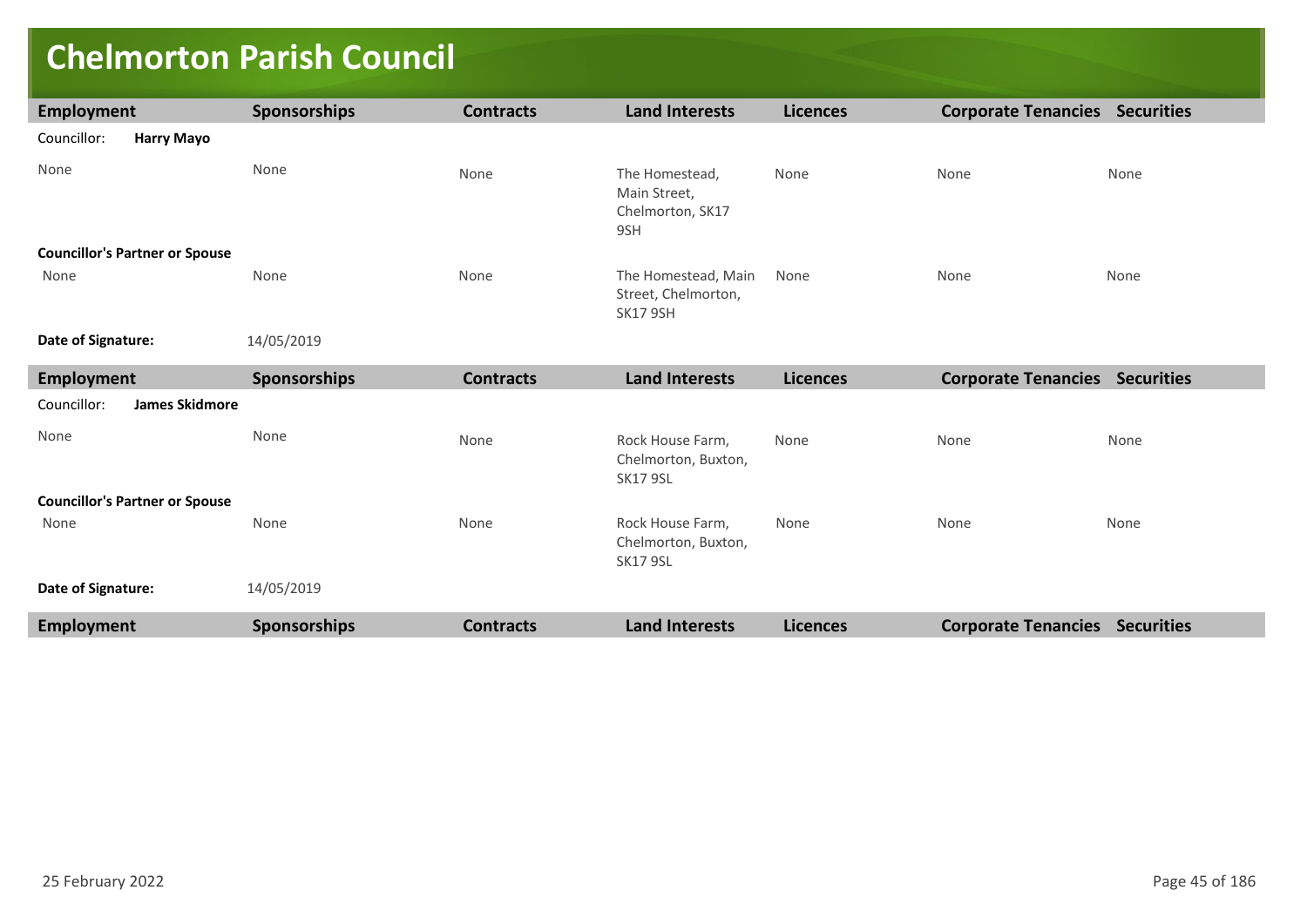### Councillor: **Kirsty Duncan**

| Physiotherapist,<br>currently a specialist<br>visiting/ssociate<br>physiotherapy<br>lecturer with<br>Sheffield Hallam<br>University. In recent<br>past (pre-covid) and<br>likely to resume<br>offering B&B<br>accommodation in<br>home (via Airbnb) | None                | None             | Ditch House, The<br>Ditch, Chelmorton,<br><b>SK17 9SG</b> | None            | None                                  | None |
|-----------------------------------------------------------------------------------------------------------------------------------------------------------------------------------------------------------------------------------------------------|---------------------|------------------|-----------------------------------------------------------|-----------------|---------------------------------------|------|
| <b>Councillor's Partner or Spouse</b><br>Senior Lecturer<br>(Physiotherapy) with<br>Sheffield Hallam<br>University<br>Date of Signature:                                                                                                            | None<br>09/03/2021  | None             | Ditch House, The<br>Ditch, Chelmorton,<br><b>SK17 9SG</b> | None            | None                                  | None |
|                                                                                                                                                                                                                                                     |                     |                  |                                                           |                 |                                       |      |
| <b>Employment</b>                                                                                                                                                                                                                                   | <b>Sponsorships</b> | <b>Contracts</b> | <b>Land Interests</b>                                     | <b>Licences</b> | <b>Corporate Tenancies Securities</b> |      |
| <b>Moira Wheeldon</b><br>Councillor:                                                                                                                                                                                                                |                     |                  |                                                           |                 |                                       |      |

| None<br><b>Councillor's Partner or Spouse</b> | None                | None             | Dale Grange Farm,<br>Old Coalpit Lane,<br>Chelmortin, Buxton<br><b>SK17 9FW.</b> | None            | Land known as<br><b>Bullhey</b> | None              |
|-----------------------------------------------|---------------------|------------------|----------------------------------------------------------------------------------|-----------------|---------------------------------|-------------------|
|                                               |                     |                  |                                                                                  |                 |                                 |                   |
| N/A                                           | None                | None             | None                                                                             | None            | None                            | None              |
| Date of Signature:                            | 14/05/2019          |                  |                                                                                  |                 |                                 |                   |
| Employment                                    | <b>Sponsorships</b> | <b>Contracts</b> | <b>Land Interests</b>                                                            | <b>Licences</b> | <b>Corporate Tenancies</b>      | <b>Securities</b> |

٠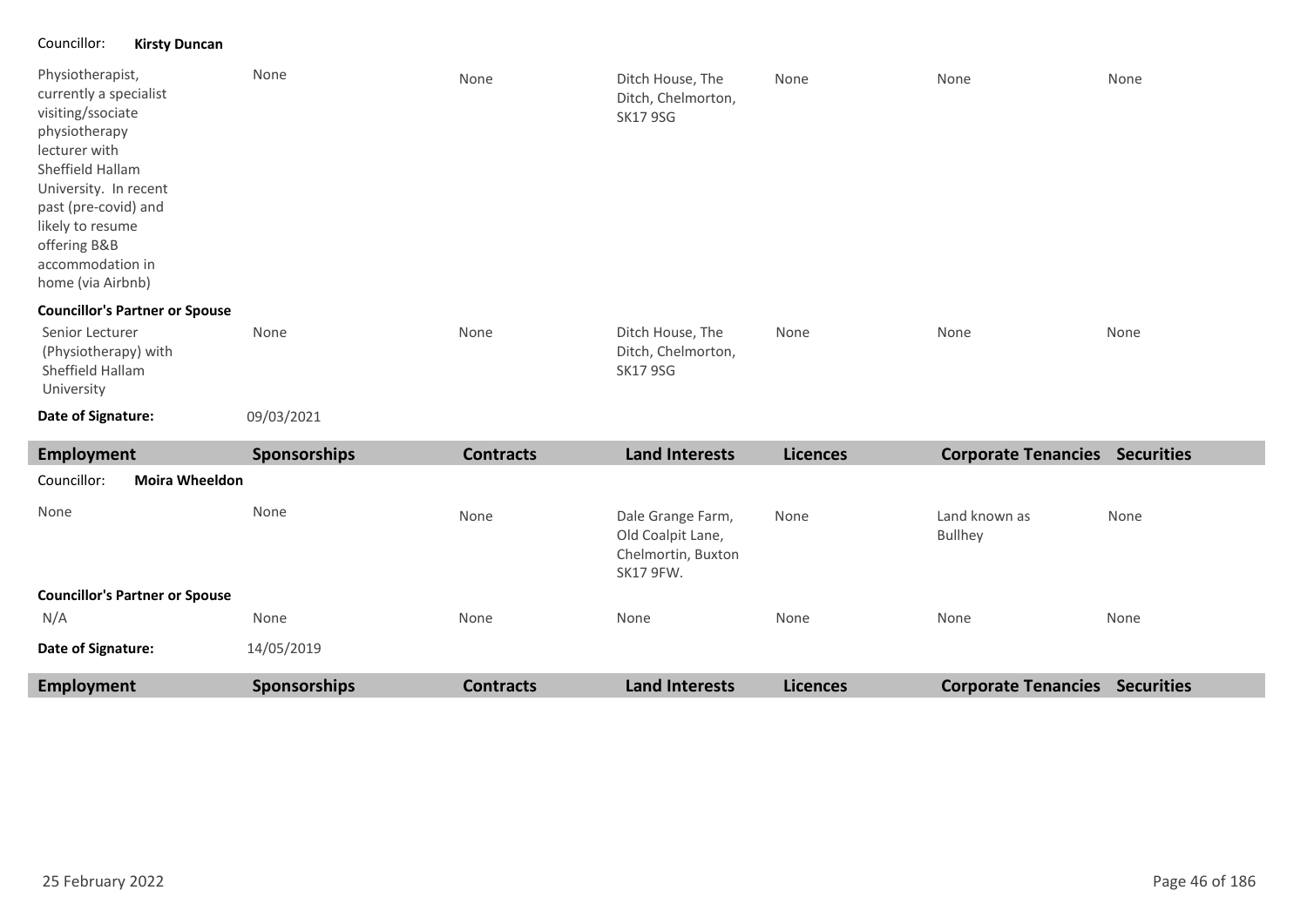| Councillor:        | <b>Richard Molyneux Jones</b>         |      |                                                              |      |      |      |
|--------------------|---------------------------------------|------|--------------------------------------------------------------|------|------|------|
| Retired            | None                                  | None | Wagtail Barn, Main<br>Street, Chelmorton,<br><b>SK17 9SH</b> | None | None | None |
|                    | <b>Councillor's Partner or Spouse</b> |      |                                                              |      |      |      |
| Retired            | None                                  | None | Wagtail Barn, Main<br>Street, Chelmorton,<br><b>SK17 9SH</b> | None | None | None |
| Date of Signature: | 08/05/2019                            |      |                                                              |      |      |      |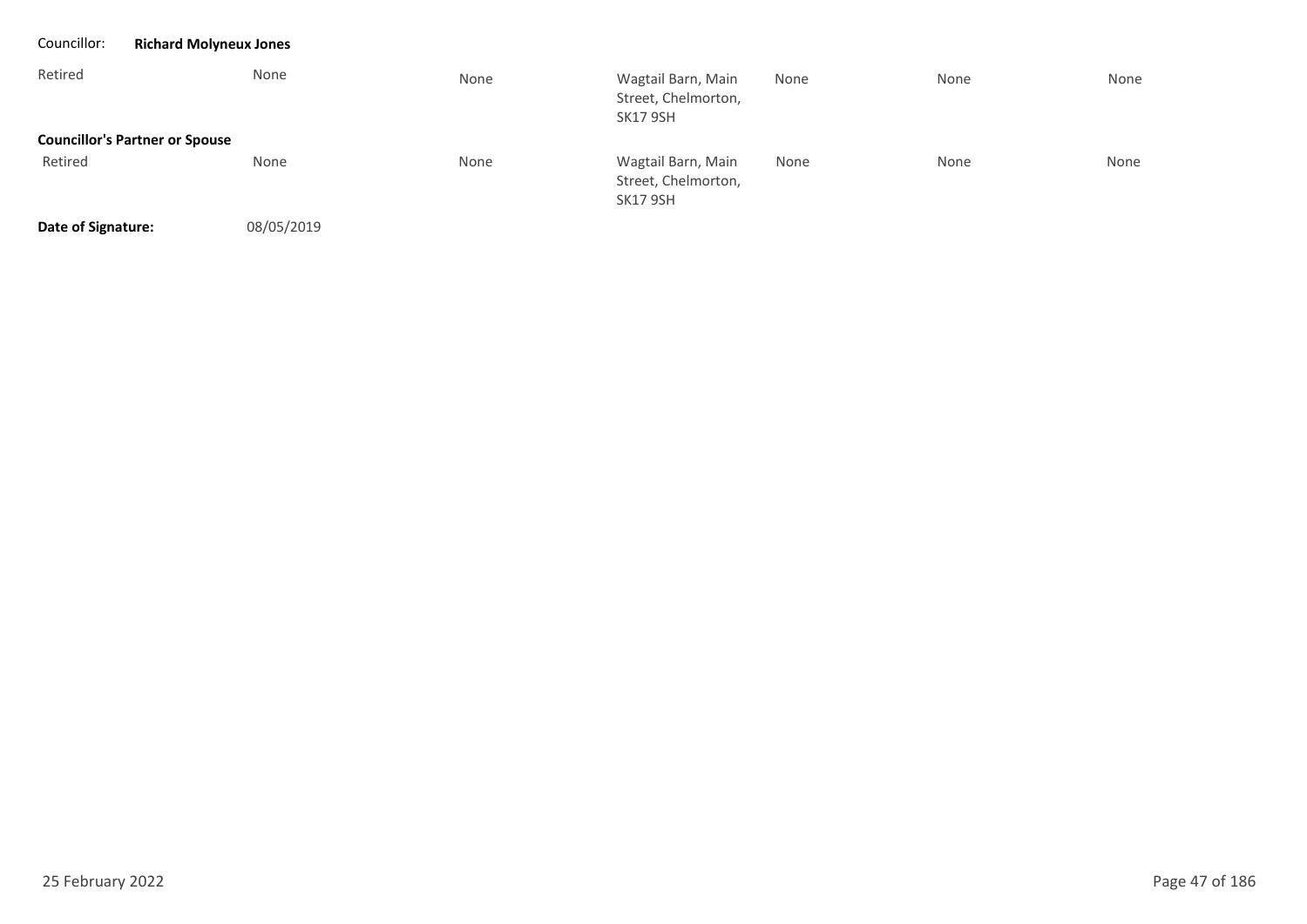# **Clifton and Compton Parish Council**

| <b>Employment</b>                                                                                               | <b>Sponsorships</b> | <b>Contracts</b> | <b>Land Interests</b>                                     | <b>Licences</b> | <b>Corporate Tenancies Securities</b> |      |
|-----------------------------------------------------------------------------------------------------------------|---------------------|------------------|-----------------------------------------------------------|-----------------|---------------------------------------|------|
| <b>Bob Nicholson</b><br>Councillor:                                                                             |                     |                  |                                                           |                 |                                       |      |
| None                                                                                                            | None                | None             | Tarn Hows, Chapel<br>Lane, Clifton,<br>Ashbourne, DE6 2GL | None            | None                                  | None |
| <b>Councillor's Partner or Spouse</b>                                                                           |                     |                  |                                                           |                 |                                       |      |
| None                                                                                                            | None                | None             | Tarn Hows, Chapel<br>Lane, Clifton,<br>Ashbourne, DE6 2GL | None            | None                                  | None |
| Date of Signature:                                                                                              | 15/05/2019          |                  |                                                           |                 |                                       |      |
| <b>Employment</b>                                                                                               | <b>Sponsorships</b> | <b>Contracts</b> | <b>Land Interests</b>                                     | <b>Licences</b> | <b>Corporate Tenancies Securities</b> |      |
| Councillor:<br>James Cadman                                                                                     |                     |                  |                                                           |                 |                                       |      |
| Building Work,<br><b>Sustainable Building</b><br>Control Solutions, 6<br>Old Bridge, Whaley<br>Bridge, SK23 7HR | None                | None             | Darlee, Chapel Lane,<br>Clifton, Ashbourne,<br>DE6 2GL    | None            | None                                  | None |
| <b>Councillor's Partner or Spouse</b>                                                                           |                     |                  |                                                           |                 |                                       |      |
| Physiotherapist,<br>NHS, St Oswalds<br>Hospital, Clifton<br>Road, Ashbourne                                     | None                | None             | Darlee, Chapel Lane,<br>Clifton, Ashbourne,<br>DE6 2GL    | None            | None                                  | None |
| Date of Signature:                                                                                              | 09/05/2019          |                  |                                                           |                 |                                       |      |
| <b>Employment</b>                                                                                               | <b>Sponsorships</b> | <b>Contracts</b> | <b>Land Interests</b>                                     | <b>Licences</b> | <b>Corporate Tenancies Securities</b> |      |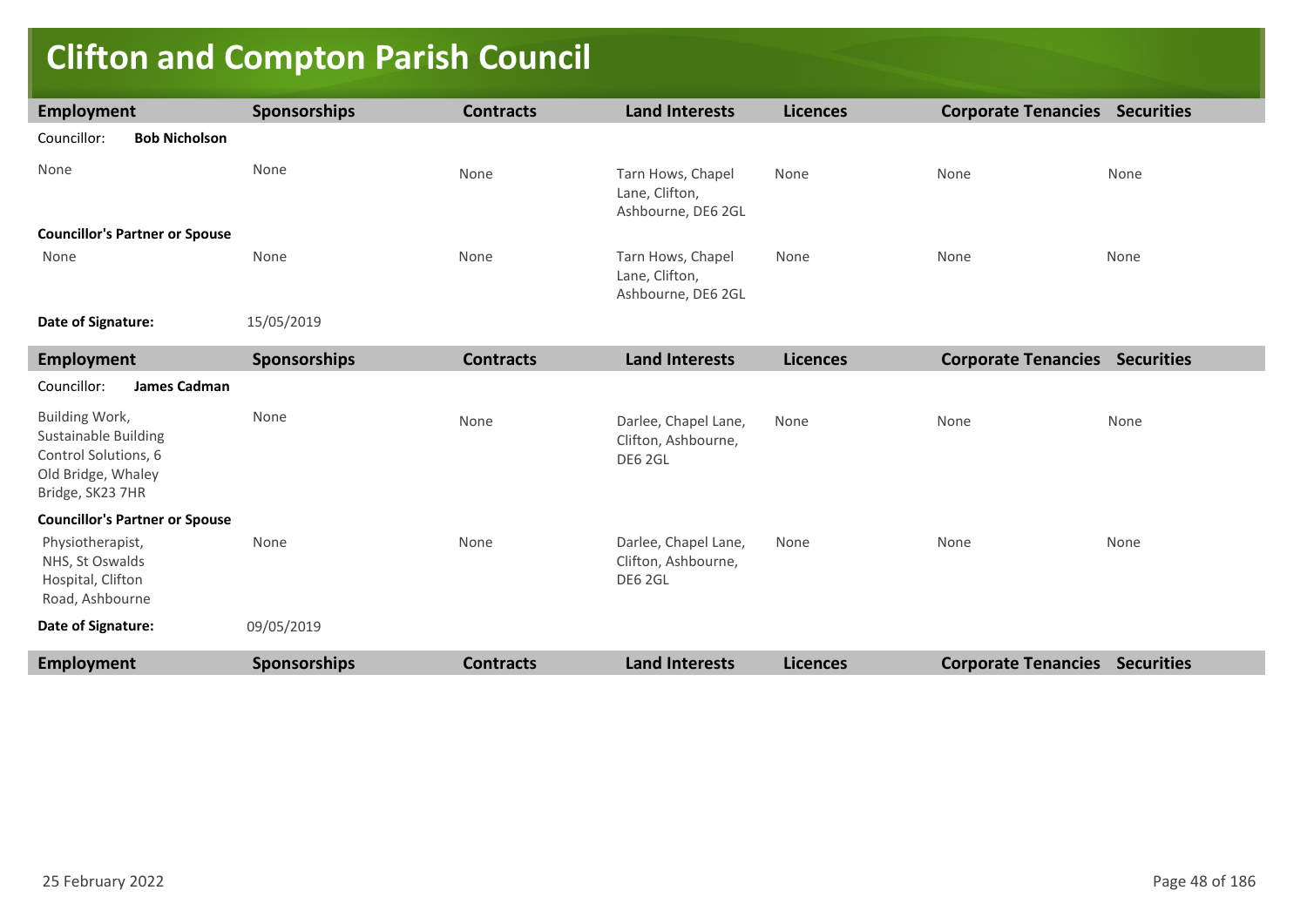#### Councillor: **Joanne Harrison**

| Accountant. Property<br>Director                             | None                | None             | Town End Farm,<br>Clifton | None            | None                       | <b>FW Harrison</b><br><b>Commercials Ltd</b> |
|--------------------------------------------------------------|---------------------|------------------|---------------------------|-----------------|----------------------------|----------------------------------------------|
| <b>Councillor's Partner or Spouse</b>                        |                     |                  |                           |                 |                            |                                              |
| Managing Director,<br>Wickstead Park,<br>Kettering, NN15 6NJ | None                | None             | None                      | None            | None                       | None                                         |
| Date of Signature:                                           | 14/05/2019          |                  |                           |                 |                            |                                              |
| <b>Employment</b>                                            | <b>Sponsorships</b> | <b>Contracts</b> | <b>Land Interests</b>     | <b>Licences</b> | <b>Corporate Tenancies</b> | <b>Securities</b>                            |
| <b>Paul Siddall</b><br>Councillor:                           |                     |                  |                           |                 |                            |                                              |
| <b>Intellectual Property</b><br>Adminictrator                | None                | None             | 1 Cross Side, Clifton,    | None            | None                       | None                                         |

| Administrator                         |              |      | Ashbourne, DE6 2GJ                           |      |      |      |
|---------------------------------------|--------------|------|----------------------------------------------|------|------|------|
| <b>Councillor's Partner or Spouse</b> |              |      |                                              |      |      |      |
| Housewife                             | None         | None | 1 Cross Side, Clifton,<br>Ashbourne, DE6 2GJ | None | None | None |
| Data of Clangtings                    | $24/05/2010$ |      |                                              |      |      |      |

24/05/2019 **Date of Signature:**

| <b>Employment</b>                     | <b>Sponsorships</b> | <b>Contracts</b> | <b>Land Interests</b>                                     | <b>Licences</b> | <b>Corporate Tenancies</b> | <b>Securities</b> |
|---------------------------------------|---------------------|------------------|-----------------------------------------------------------|-----------------|----------------------------|-------------------|
| Councillor:<br><b>Ronald Taylor</b>   |                     |                  |                                                           |                 |                            |                   |
| None                                  | None                | None             | 16 The Fairways,<br>Clifton, Ashbourne,<br><b>DE6 2GG</b> | None            | None                       | None              |
| <b>Councillor's Partner or Spouse</b> |                     |                  |                                                           |                 |                            |                   |
| None                                  | None                | None             | 16 The Fairways,<br>Clifton, Ashbourne,<br><b>DE6 2GG</b> | None            | None                       | None              |
| Date of Signature:                    | 10/05/2019          |                  |                                                           |                 |                            |                   |
| <b>Employment</b>                     | <b>Sponsorships</b> | <b>Contracts</b> | <b>Land Interests</b>                                     | <b>Licences</b> | <b>Corporate Tenancies</b> | <b>Securities</b> |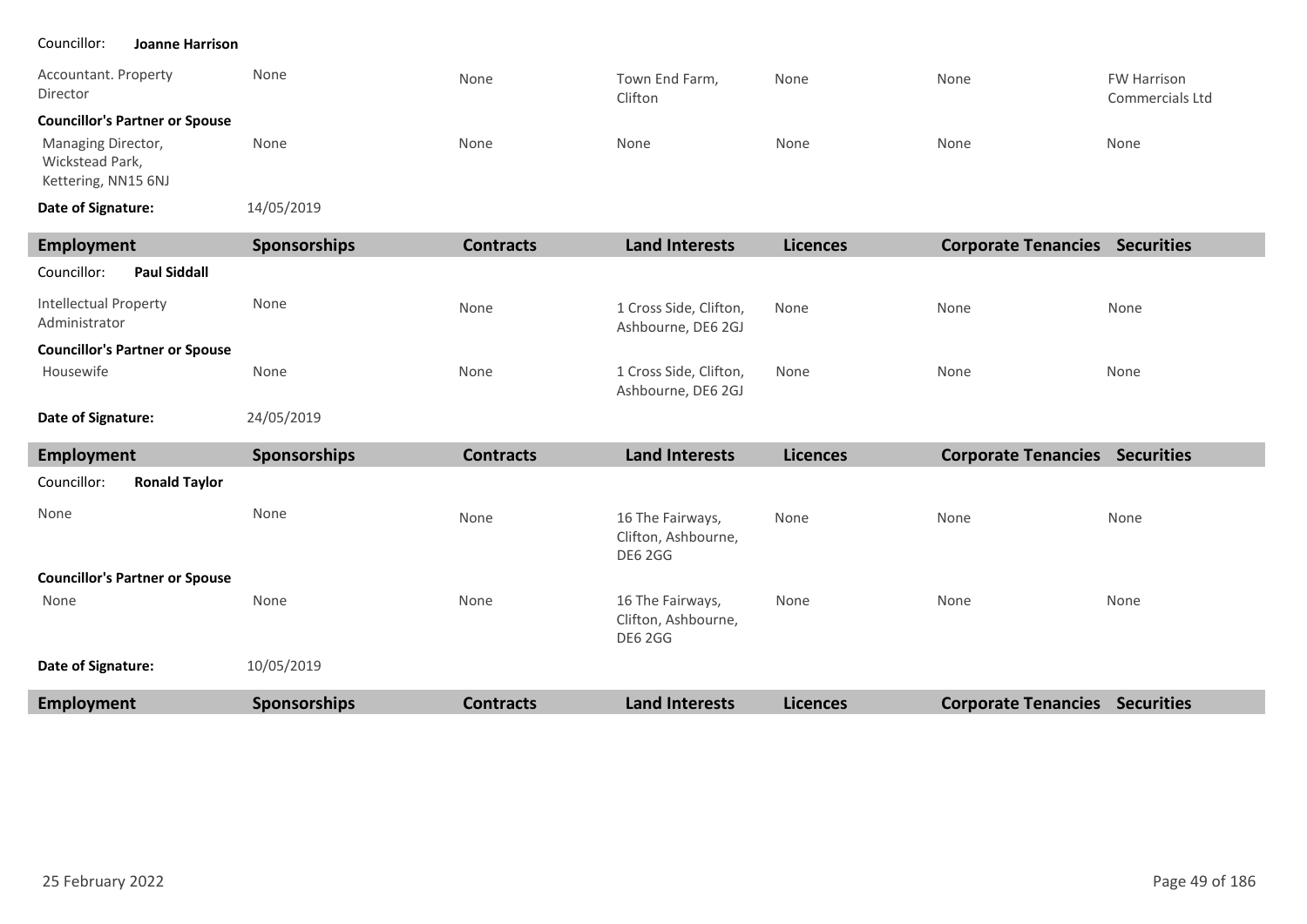| Councillor:        | <b>Ruth Pugh</b>                      |            |      |                                                              |      |      |      |
|--------------------|---------------------------------------|------------|------|--------------------------------------------------------------|------|------|------|
| None               |                                       | None       | None | Stone Cottage, Green<br>Lane, Clifton,<br>Ashbourne, DE6 2BL | None | None | None |
|                    | <b>Councillor's Partner or Spouse</b> |            |      |                                                              |      |      |      |
| None               |                                       | None       | None | Stone Cottage, Green<br>Lane, Clifton,<br>Ashbourne, DE6 2BL | None | None | None |
| Date of Signature: |                                       | 20/05/2021 |      |                                                              |      |      |      |

25 February 2022 Page 50 of 186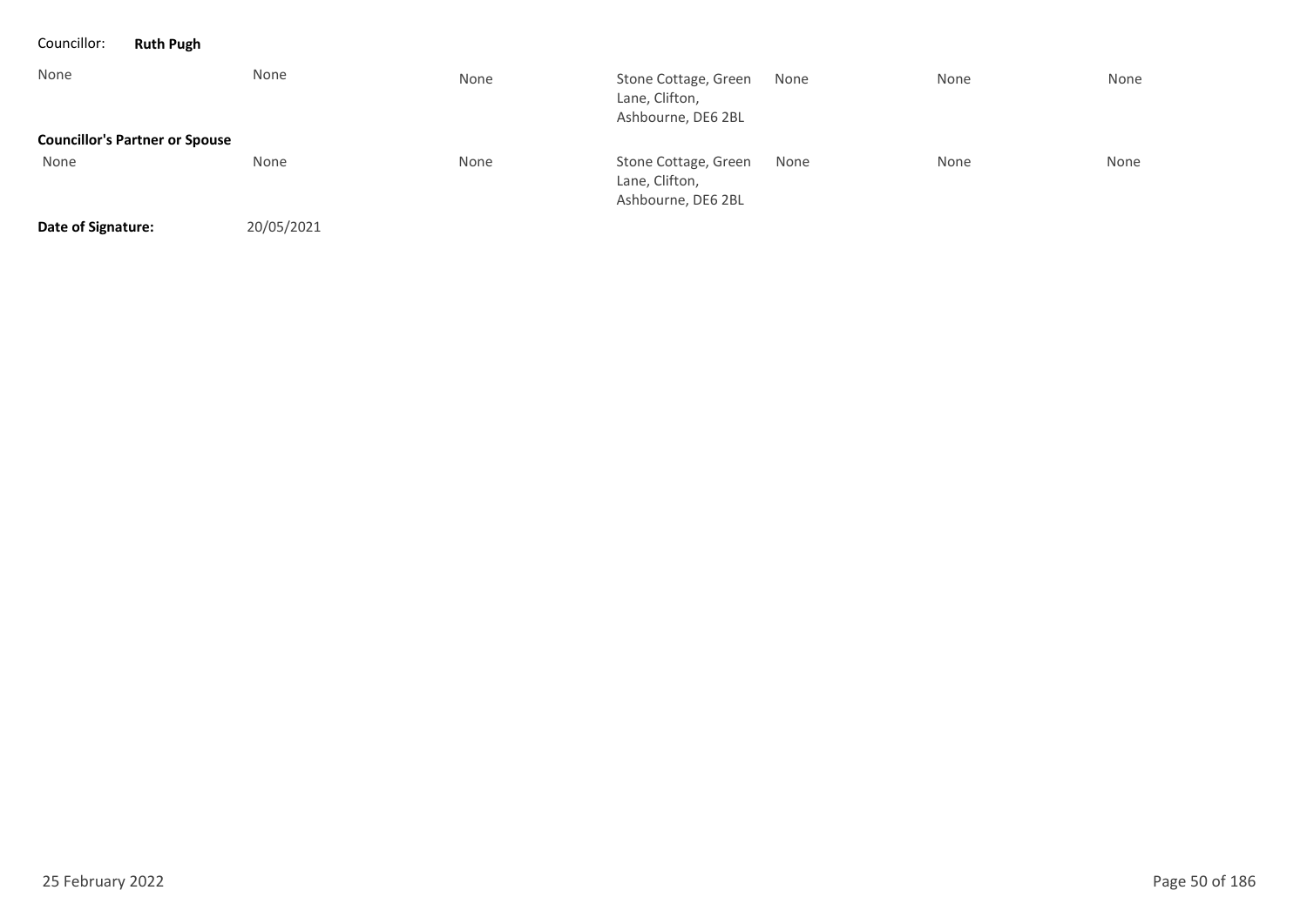### **Cromford Parish Council**

| Employment                                                                                   | Sponsorships        | <b>Contracts</b> | <b>Land Interests</b>                                                                | <b>Licences</b>                                                                                                                                                                                                            | <b>Corporate Tenancies Securities</b>            |      |
|----------------------------------------------------------------------------------------------|---------------------|------------------|--------------------------------------------------------------------------------------|----------------------------------------------------------------------------------------------------------------------------------------------------------------------------------------------------------------------------|--------------------------------------------------|------|
| Councillor:<br><b>Alistair Fraser</b>                                                        |                     |                  |                                                                                      |                                                                                                                                                                                                                            |                                                  |      |
| Tutor/assessor in<br>Land-based studios/<br><b>Horticulture Training</b><br>14-18 years olds | None                | None             | 94/96 The Hill,<br>Cromford, Matlock,<br>DE4 3QN                                     | None                                                                                                                                                                                                                       | 94/96 The Hill,<br>Cromford, Matlock,<br>DE4 3QN | None |
| <b>Councillor's Partner or Spouse</b>                                                        |                     |                  |                                                                                      |                                                                                                                                                                                                                            |                                                  |      |
| None                                                                                         | None                | None             | None                                                                                 | None                                                                                                                                                                                                                       | None                                             | None |
| Date of Signature:                                                                           | 01/09/2019          |                  |                                                                                      |                                                                                                                                                                                                                            |                                                  |      |
| Employment                                                                                   | Sponsorships        | <b>Contracts</b> | <b>Land Interests</b>                                                                | <b>Licences</b>                                                                                                                                                                                                            | <b>Corporate Tenancies Securities</b>            |      |
| Councillor:<br><b>Barbara Bowman</b>                                                         |                     |                  |                                                                                      |                                                                                                                                                                                                                            |                                                  |      |
| Retired                                                                                      | None                | None             | Sunnybrae, Scarthin,<br>Cromford. Trustee of<br>The Institute, The<br>Hill, Cromford | Allotment land<br>between North<br>Street and The Hill<br>belonging to<br>Landmark Trust.<br>Allotment land<br>between The Hill and<br>school playing area<br>belonging to Mr &<br>Mrs White, c/o 13<br>The Hill, Cromford | None                                             | None |
| <b>Councillor's Partner or Spouse</b>                                                        |                     |                  |                                                                                      |                                                                                                                                                                                                                            |                                                  |      |
| Retired                                                                                      | None                | None             | Sunnybae, Scarthin,<br>Cromford                                                      | None                                                                                                                                                                                                                       | None                                             | None |
| Date of Signature:                                                                           | 24/05/2019          |                  |                                                                                      |                                                                                                                                                                                                                            |                                                  |      |
| <b>Employment</b>                                                                            | <b>Sponsorships</b> | <b>Contracts</b> | <b>Land Interests</b>                                                                | <b>Licences</b>                                                                                                                                                                                                            | <b>Corporate Tenancies Securities</b>            |      |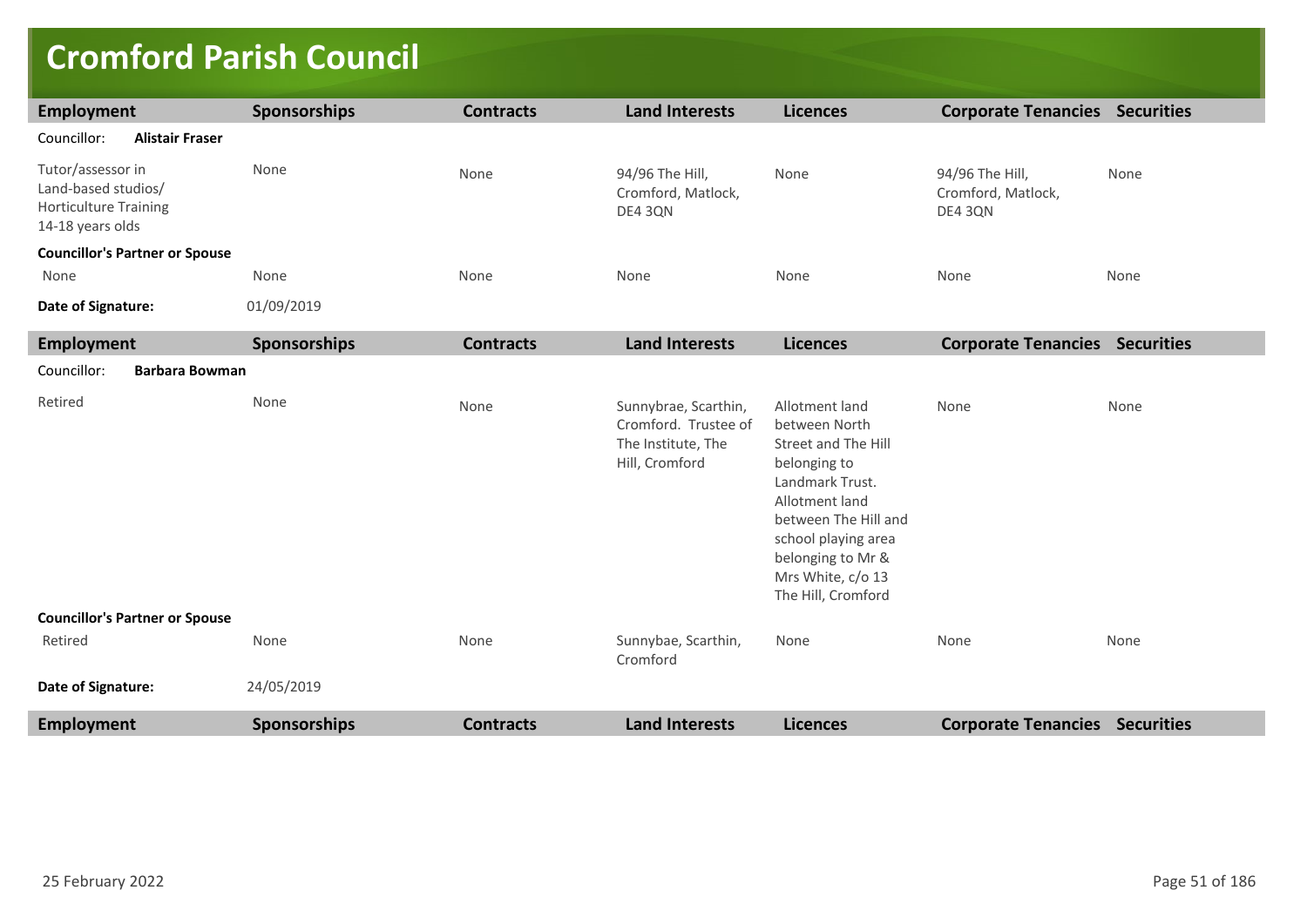| None                                             | None         | None             | 16 North St,<br>Cromford                          | None            | None                                  | None |
|--------------------------------------------------|--------------|------------------|---------------------------------------------------|-----------------|---------------------------------------|------|
| <b>Councillor's Partner or Spouse</b>            |              |                  |                                                   |                 |                                       |      |
| N/A                                              | None         | None             | None                                              | None            | None                                  | None |
| Date of Signature:                               | 19/09/2019   |                  |                                                   |                 |                                       |      |
| <b>Employment</b>                                | Sponsorships | <b>Contracts</b> | <b>Land Interests</b>                             | <b>Licences</b> | <b>Corporate Tenancies Securities</b> |      |
| <b>Jeremy Beckett</b><br>Councillor:             |              |                  |                                                   |                 |                                       |      |
| <b>Retired Advisory</b><br>Teacher               | None         | None             | 43 Market Place,<br>Cromford, Matlock,<br>DE4 3RE | None            | None                                  | None |
| <b>Councillor's Partner or Spouse</b>            |              |                  |                                                   |                 |                                       |      |
| <b>Retired Assistant</b><br><b>Head Teacher</b>  | None         | None             | 43 Market Place,<br>Cromford, Matlock,<br>DE4 3RE | None            | None                                  | None |
| Date of Signature:                               | 10/05/2019   |                  |                                                   |                 |                                       |      |
| <b>Employment</b>                                | Sponsorships | <b>Contracts</b> | <b>Land Interests</b>                             | <b>Licences</b> | <b>Corporate Tenancies Securities</b> |      |
| <b>Kate Wakefield</b><br>Councillor:             |              |                  |                                                   |                 |                                       |      |
| Retired                                          | None         | None             | None                                              | None            | None                                  | None |
| <b>Councillor's Partner or Spouse</b><br>Retired | None         | None             | None                                              | None            | None                                  | None |
| Date of Signature:                               | 15/01/2021   |                  |                                                   |                 |                                       |      |
| <b>Employment</b>                                | Sponsorships | <b>Contracts</b> | <b>Land Interests</b>                             | <b>Licences</b> | <b>Corporate Tenancies Securities</b> |      |

п

Councillor: **Jennifer March**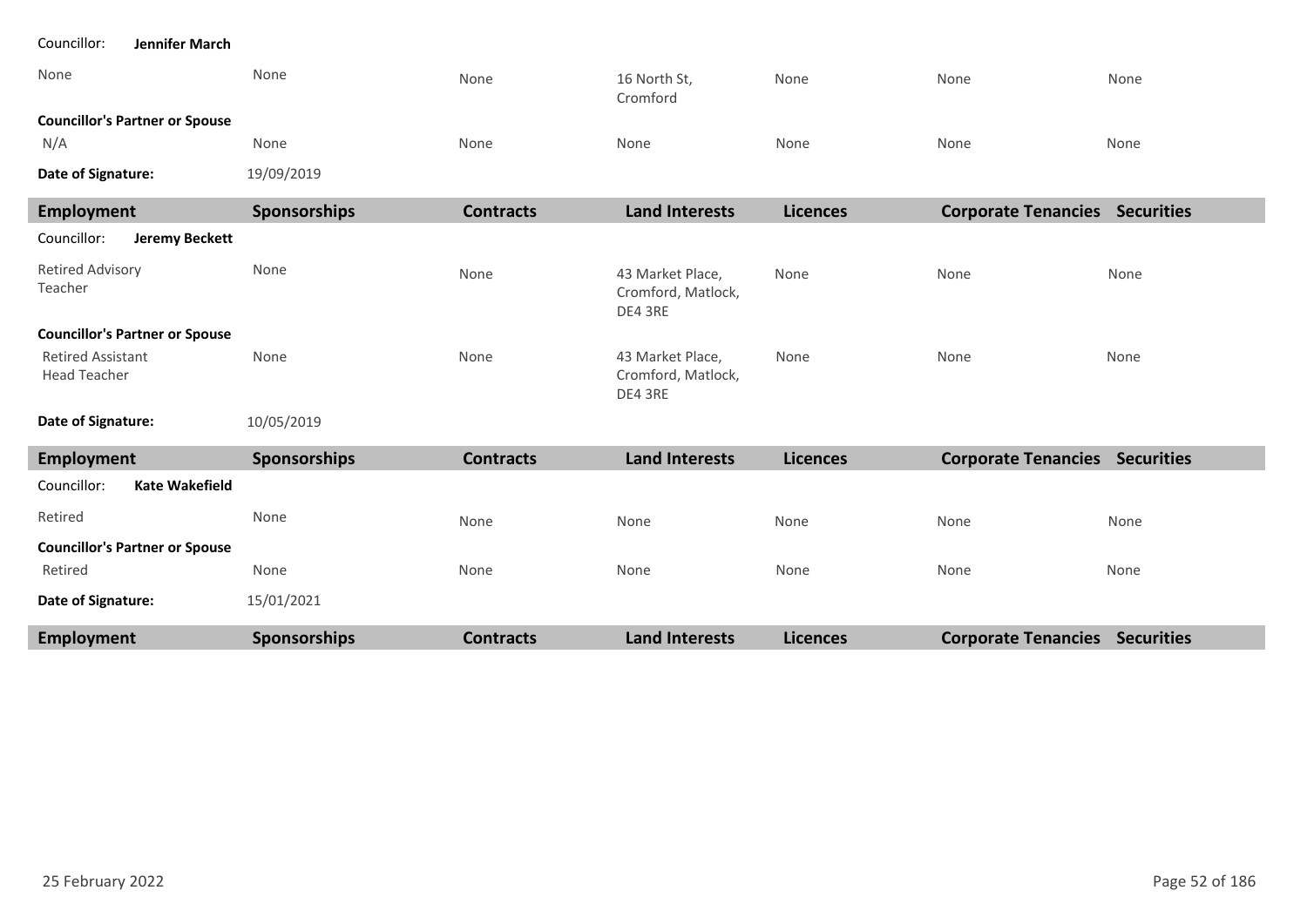### Councillor: **Russ Boyack**

| None<br><b>Councillor's Partner or Spouse</b> | None         | None             | 12 Beech Walk,<br>Cromford                              | Allotment situate<br>between The Hill and<br>North Street,<br>Cromford | None                                  | None |
|-----------------------------------------------|--------------|------------------|---------------------------------------------------------|------------------------------------------------------------------------|---------------------------------------|------|
| None                                          | None         | None             | 12 Beech Walk,<br>Cromford                              | None                                                                   | None                                  | None |
| Date of Signature:                            | 09/05/2019   |                  |                                                         |                                                                        |                                       |      |
| Employment                                    | Sponsorships | <b>Contracts</b> | <b>Land Interests</b>                                   | <b>Licences</b>                                                        | <b>Corporate Tenancies Securities</b> |      |
| <b>Sue Mosley</b><br>Councillor:              |              |                  |                                                         |                                                                        |                                       |      |
| Retired                                       | None         | None             | 2 Bakehouse<br>Cottages, Scarthin,<br>Cromford, DE4 3QF | None                                                                   | None                                  | None |
| <b>Councillor's Partner or Spouse</b>         |              |                  |                                                         |                                                                        |                                       |      |
| N/A                                           | None         | None             | None                                                    | None                                                                   | None                                  | None |
| Date of Signature:                            | 22/01/2021   |                  |                                                         |                                                                        |                                       |      |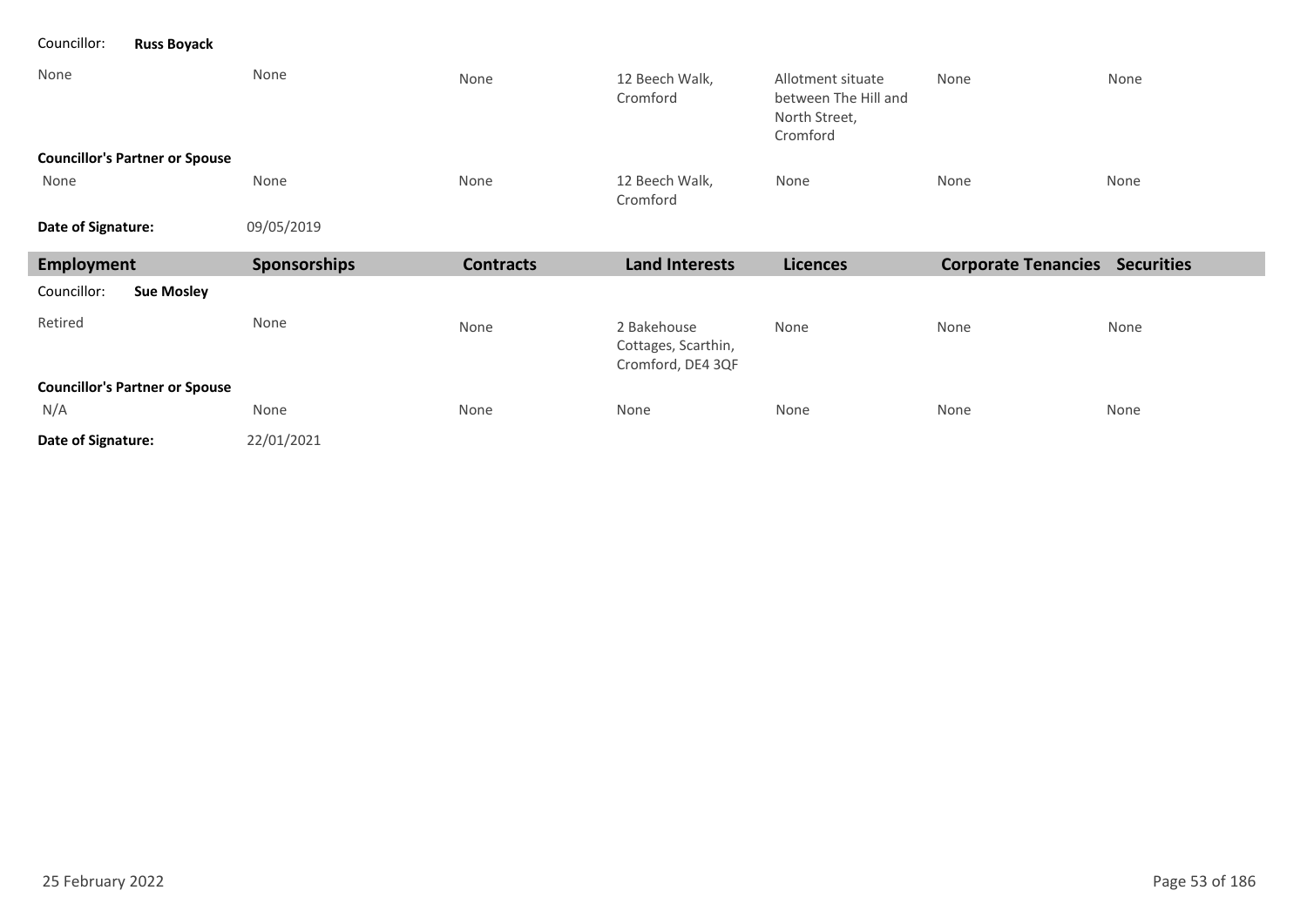# **Cubley Parish Council**

| <b>Employment</b>                         | <b>Sponsorships</b> | <b>Contracts</b> | <b>Land Interests</b>                                           | <b>Licences</b> | <b>Corporate Tenancies Securities</b> |      |
|-------------------------------------------|---------------------|------------------|-----------------------------------------------------------------|-----------------|---------------------------------------|------|
| Councillor:<br><b>Anne Bradley-Seddon</b> |                     |                  |                                                                 |                 |                                       |      |
| <b>Tenant Farmer</b>                      | None                | None             | Cubley Common<br>Farm, Cubley<br>Commong,<br>Ashbourne, DE6 2EX | None            | None                                  | None |
| <b>Councillor's Partner or Spouse</b>     |                     |                  |                                                                 |                 |                                       |      |
| <b>Tenant Farmer</b>                      | None                | None             | Cubley Common<br>Farm, Cubley<br>Commong,<br>Ashbourne, DE6 2EX | None            | None                                  | None |
| Date of Signature:                        | 08/07/2019          |                  |                                                                 |                 |                                       |      |
| <b>Employment</b>                         | <b>Sponsorships</b> | <b>Contracts</b> | <b>Land Interests</b>                                           | <b>Licences</b> | <b>Corporate Tenancies Securities</b> |      |
| Councillor:<br><b>David Goodier</b>       |                     |                  |                                                                 |                 |                                       |      |
| <b>Contracts Director</b>                 | None                | None             | Acorn House, Church<br>Lane, Cubley                             | None            | None                                  | None |
| <b>Councillor's Partner or Spouse</b>     |                     |                  |                                                                 |                 |                                       |      |
| None                                      | None                | None             | None                                                            | None            | None                                  | None |
| Date of Signature:                        | 13/05/2019          |                  |                                                                 |                 |                                       |      |
| <b>Employment</b>                         | Sponsorships        | <b>Contracts</b> | <b>Land Interests</b>                                           | <b>Licences</b> | <b>Corporate Tenancies Securities</b> |      |
| Councillor:<br><b>Donald Cox</b>          |                     |                  |                                                                 |                 |                                       |      |
| Environmental<br>Health Officer           | None                | None             | 4 The Row, Cubley,<br>DE6 2EY                                   | None            | None                                  | None |
| <b>Councillor's Partner or Spouse</b>     |                     |                  |                                                                 |                 |                                       |      |
| Environmental<br><b>Health Officer</b>    | None                | None             | 4 The Row, Cubley,<br>DE6 2EY                                   | None            | None                                  | None |
| Date of Signature:                        | 13/05/2019          |                  |                                                                 |                 |                                       |      |
| <b>Employment</b>                         | Sponsorships        | <b>Contracts</b> | <b>Land Interests</b>                                           | <b>Licences</b> | <b>Corporate Tenancies Securities</b> |      |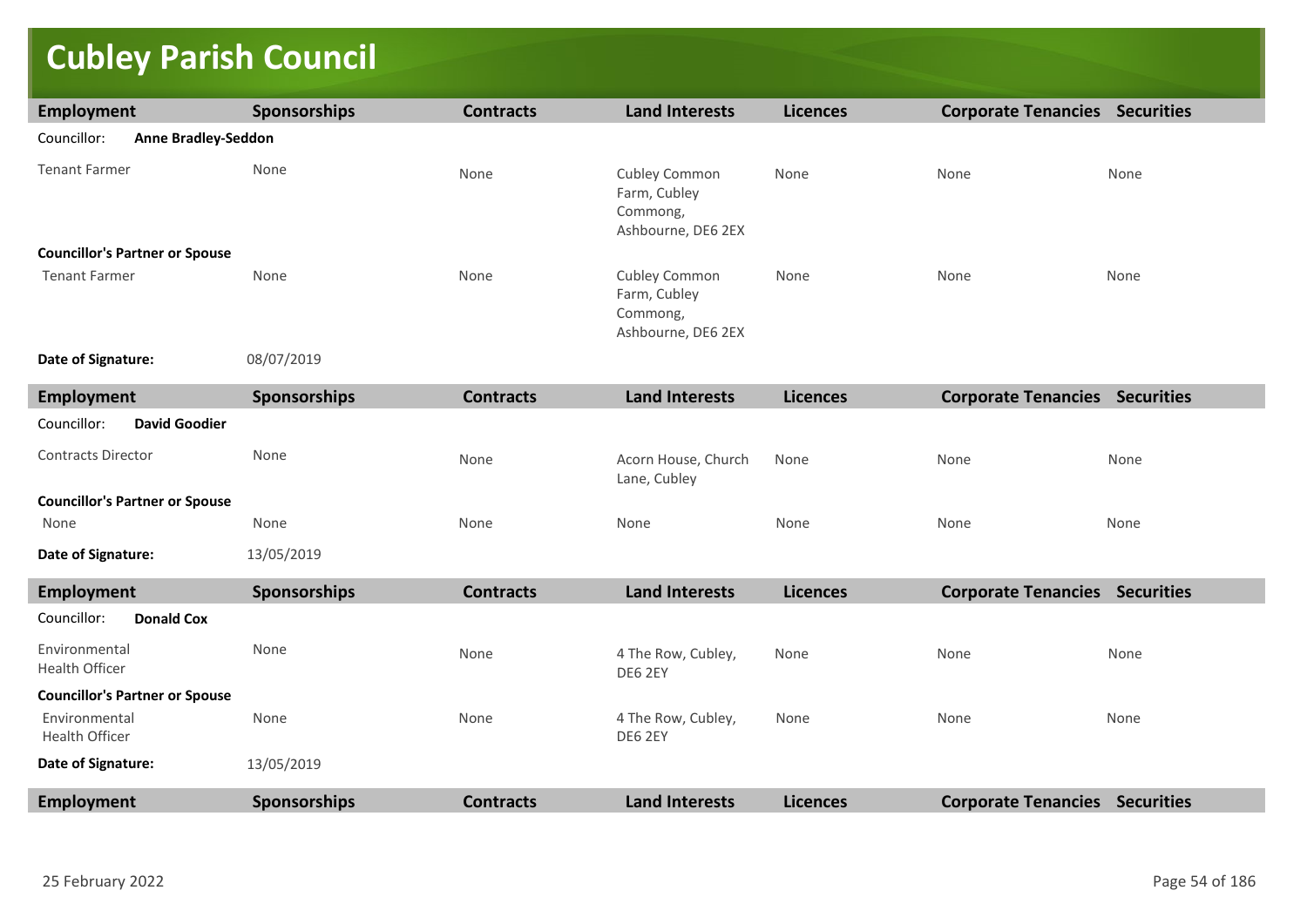| Councillor:<br><b>Iain Panton</b>     |                     |                  |                                          |                 |                                       |      |
|---------------------------------------|---------------------|------------------|------------------------------------------|-----------------|---------------------------------------|------|
| Accountant                            | None                | None             | Old School House,<br>Cubley              | None            | None                                  | None |
| <b>Councillor's Partner or Spouse</b> |                     |                  |                                          |                 |                                       |      |
| <b>HR Director</b>                    | None                | None             | Old School House,<br>Cubley              | None            | None                                  | None |
| Date of Signature:                    | 13/05/2019          |                  |                                          |                 |                                       |      |
| Employment                            | <b>Sponsorships</b> | <b>Contracts</b> | <b>Land Interests</b>                    | <b>Licences</b> | <b>Corporate Tenancies Securities</b> |      |
| <b>Kevin Jones</b><br>Councillor:     |                     |                  |                                          |                 |                                       |      |
|                                       |                     |                  |                                          |                 |                                       |      |
| None                                  | None                | None             | The Old Forge, Little<br>Cubley, DE6 2FB | None            | None                                  | None |
| <b>Councillor's Partner or Spouse</b> |                     |                  |                                          |                 |                                       |      |
| None                                  | None                | None             | The Old Forge, Little<br>Cubley, DE6 2FB | None            | None                                  | None |

25 February 2022 Page 55 of 186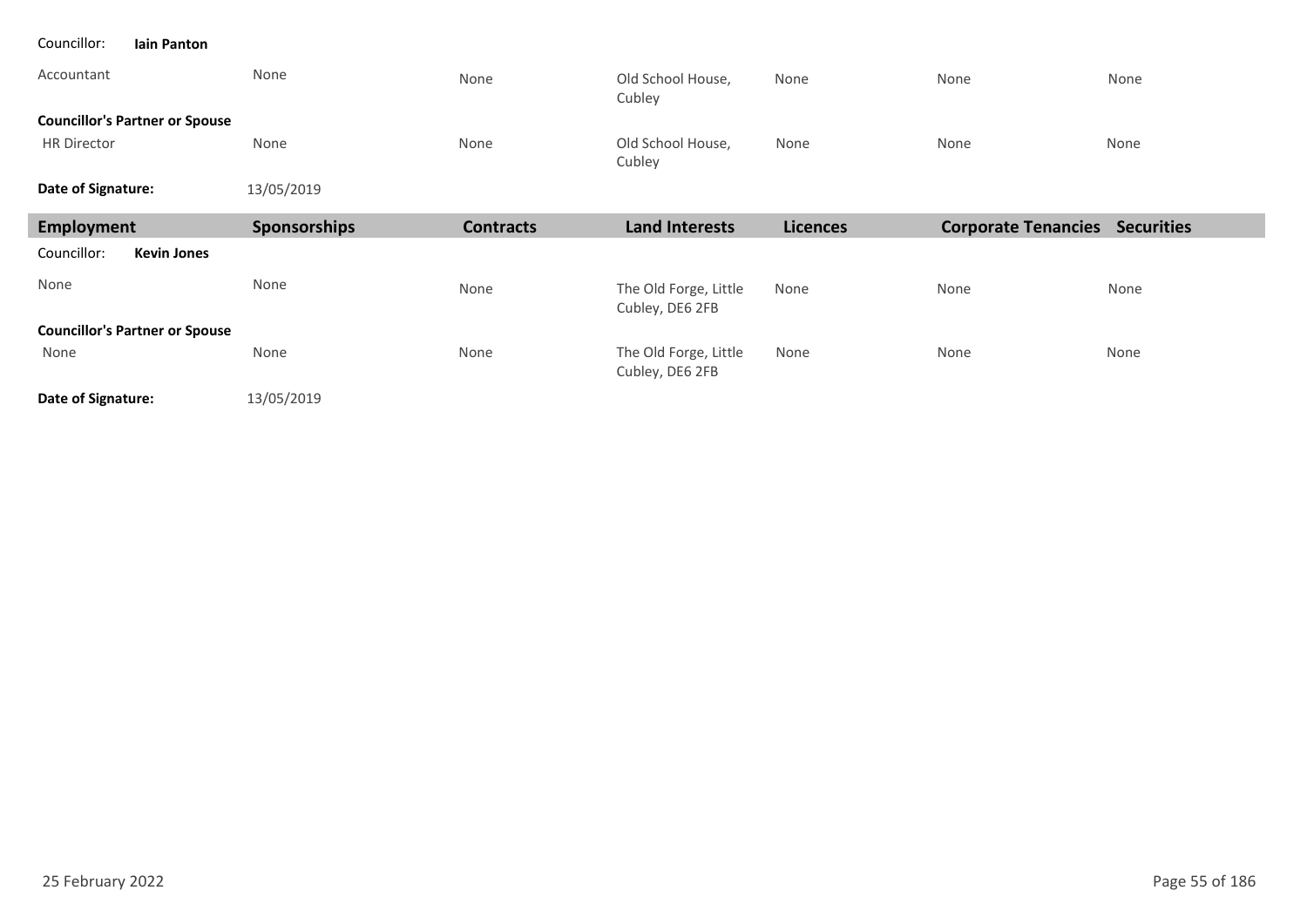# **Curbar Parish Council**

| <b>Employment</b>                                                                                                                                                        | <b>Sponsorships</b> | <b>Contracts</b> | <b>Land Interests</b>                                                                                          | <b>Licences</b> | <b>Corporate Tenancies Securities</b> |                                                           |
|--------------------------------------------------------------------------------------------------------------------------------------------------------------------------|---------------------|------------------|----------------------------------------------------------------------------------------------------------------|-----------------|---------------------------------------|-----------------------------------------------------------|
| Councillor:<br><b>Caralyn Denver</b>                                                                                                                                     |                     |                  |                                                                                                                |                 |                                       |                                                           |
| <b>Retired Teacher</b>                                                                                                                                                   | None                | None             | Grose Cottage, Bar<br>Road, Curbar, S32<br>3YB. Holiday let:<br>Pine Door, 2 The<br>Causeway, Eyam, S32<br>5QF | None            | None                                  | None                                                      |
| <b>Councillor's Partner or Spouse</b>                                                                                                                                    |                     |                  |                                                                                                                |                 |                                       |                                                           |
| N/A                                                                                                                                                                      | None                | None             |                                                                                                                | None            | None                                  | None                                                      |
| Date of Signature:                                                                                                                                                       | 14/05/2019          |                  |                                                                                                                |                 |                                       |                                                           |
| <b>Employment</b>                                                                                                                                                        | <b>Sponsorships</b> | <b>Contracts</b> | <b>Land Interests</b>                                                                                          | <b>Licences</b> | <b>Corporate Tenancies Securities</b> |                                                           |
| Councillor:<br><b>Charlotte Cooper</b>                                                                                                                                   |                     |                  |                                                                                                                |                 |                                       |                                                           |
| Freelance Journalist<br>working for the<br>Counctryside<br>Alliance, Avchant<br>Publications and<br>other publications on<br>an ad hoc basis. Free<br>range egg business | None                | None             | Rocklands Farm, The<br>Bent, Curbar<br>including 10 acres of<br>farmland                                       | None            | None                                  | 50% share in Peak<br>Media Ltd, 50%<br>share in Peak Pure |
| <b>Councillor's Partner or Spouse</b>                                                                                                                                    |                     |                  |                                                                                                                |                 |                                       |                                                           |
| Freelance journalism<br>for Privacy, Laws and<br>Business and part-<br>time emplyoment by<br>Civica. Free range<br>egg business                                          | None                | None             | Rocklands Farm, The<br>Bent, Curbar including<br>10 acres of farmland                                          | None            | None                                  | 50% share in Peak Me                                      |
| Date of Signature:                                                                                                                                                       | 15/01/2020          |                  |                                                                                                                |                 |                                       |                                                           |
| <b>Employment</b>                                                                                                                                                        | <b>Sponsorships</b> | <b>Contracts</b> | <b>Land Interests</b>                                                                                          | <b>Licences</b> | <b>Corporate Tenancies Securities</b> |                                                           |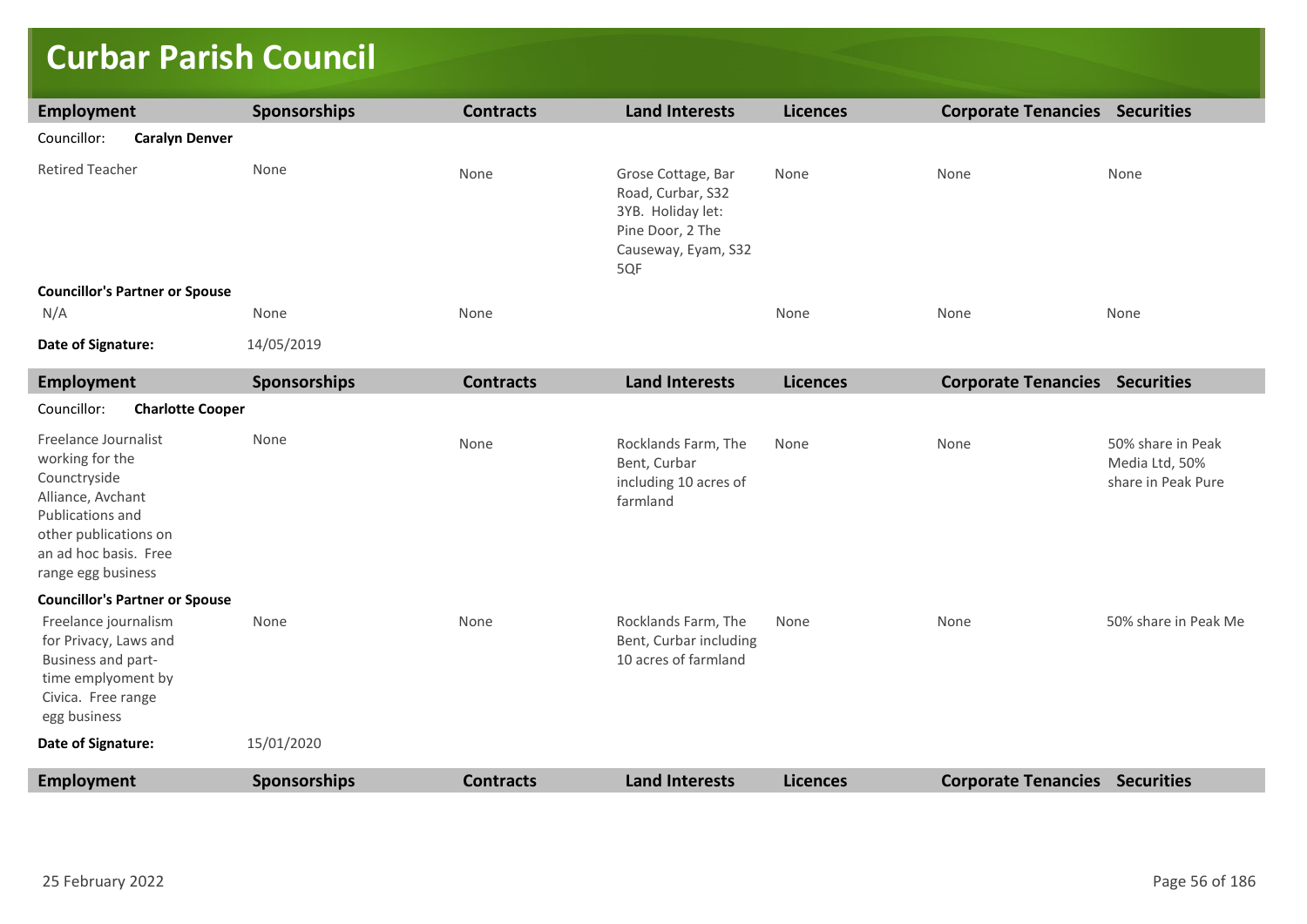| <b>B&amp;B Owner</b>                                                                                            | None         | None             | Hillside, Dukes Drive,<br>Curbar, S32 3YP                                 | None            | None                                  | None           |
|-----------------------------------------------------------------------------------------------------------------|--------------|------------------|---------------------------------------------------------------------------|-----------------|---------------------------------------|----------------|
| <b>Councillor's Partner or Spouse</b>                                                                           |              |                  |                                                                           |                 |                                       |                |
| Senior Fundraiser,<br><b>Endeavour Charity</b>                                                                  | None         | None             | Hillside, Dukes Drive,<br>Curbar, S32 3YP                                 | None            | None                                  | None           |
| Date of Signature:                                                                                              | 07/05/2019   |                  |                                                                           |                 |                                       |                |
| <b>Employment</b>                                                                                               | Sponsorships | <b>Contracts</b> | <b>Land Interests</b>                                                     | <b>Licences</b> | <b>Corporate Tenancies Securities</b> |                |
| Councillor:<br><b>Martyn Games</b>                                                                              |              |                  |                                                                           |                 |                                       |                |
| Retired                                                                                                         | None         | None             | Sycamore Cottage,<br>The Green, Curbar,<br>Calver, Hoe Valley,<br>S32 3YH | None            | None                                  | None           |
| <b>Councillor's Partner or Spouse</b>                                                                           |              |                  |                                                                           |                 |                                       |                |
| Retired                                                                                                         | None         | None             | Sycamore Cottage,<br>The Green, Curbar,<br>Calver, Hoe Valley,<br>S32 3YH | None            | None                                  | None           |
| Date of Signature:                                                                                              | 09/05/2019   |                  |                                                                           |                 |                                       |                |
| <b>Employment</b>                                                                                               | Sponsorships | <b>Contracts</b> | <b>Land Interests</b>                                                     | <b>Licences</b> | <b>Corporate Tenancies Securities</b> |                |
| Councillor:<br><b>Robert Scott</b>                                                                              |              |                  |                                                                           |                 |                                       |                |
| Senior Project<br>Manager,<br>Information<br>Technology<br>Directorate, Royal<br>Mail Group                     | None         | None             | 1 Green Close, Curbar                                                     | None            | None                                  | None           |
| <b>Councillor's Partner or Spouse</b>                                                                           |              |                  |                                                                           |                 |                                       |                |
| Head of Youth<br>Engagement &<br>Participation, Service<br>Delivery Directorate,<br><b>Teenage Cancer Trust</b> | None         | None             | 1 Green Close, Curbar                                                     | None            | None                                  | None           |
| Date of Signature:                                                                                              | 17/01/2022   |                  |                                                                           |                 |                                       |                |
| <b>Employment</b>                                                                                               | Sponsorships | <b>Contracts</b> | <b>Land Interests</b>                                                     | <b>Licences</b> | <b>Corporate Tenancies Securities</b> |                |
| 25 February 2022                                                                                                |              |                  |                                                                           |                 |                                       | Page 57 of 186 |

Councillor: **Mark Carroll**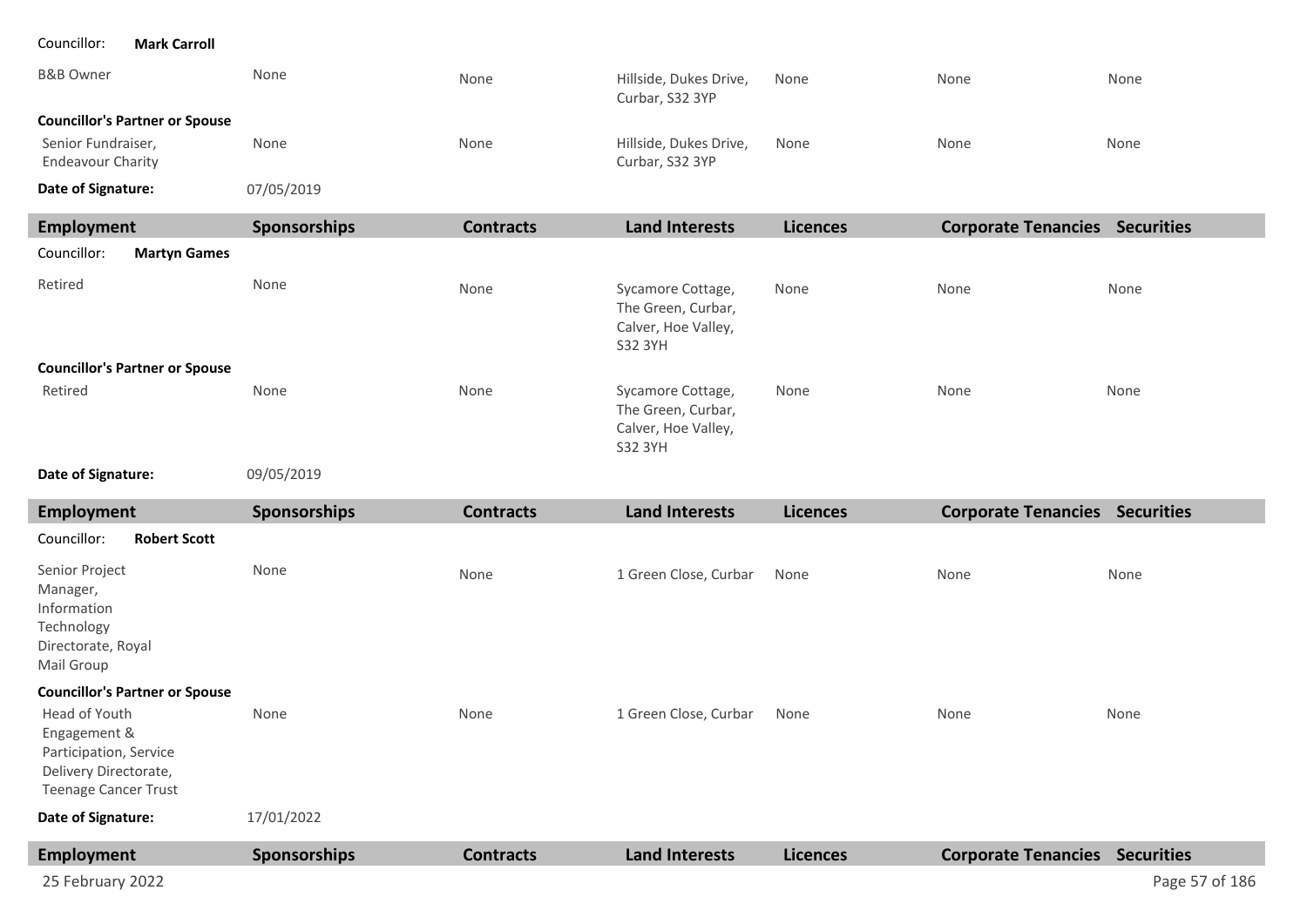### Councillor: **Tony Crook**

| 1. Emeritus Professor<br>& former Pro Vice<br>Chancellor,<br>University of<br>Sheffield. 2. Privy<br>Council lay<br>appointee, Architects<br>Registration Board.<br>3. Scottish<br>Government. 4.<br>OECD, Paris. Plus 8<br>more provided                     | None | None | Own home | None | None | None |
|---------------------------------------------------------------------------------------------------------------------------------------------------------------------------------------------------------------------------------------------------------------|------|------|----------|------|------|------|
| <b>Councillor's Partner or Spouse</b>                                                                                                                                                                                                                         |      |      |          |      |      |      |
| 1. Occasional<br>Research fees. 2. Per<br>diem stipend. 3.<br>Research Grant (in<br>collaboration with<br>LSE) Fee for<br>compiling UK<br>contribution to land<br>values compendium.<br>4. Annual payment<br>for policy briefings.<br>PLUS 6 more<br>provided | None | None | Own home | None | None | None |

16/11/2020 **Date of Signature:**

25 February 2022 Page 58 of 186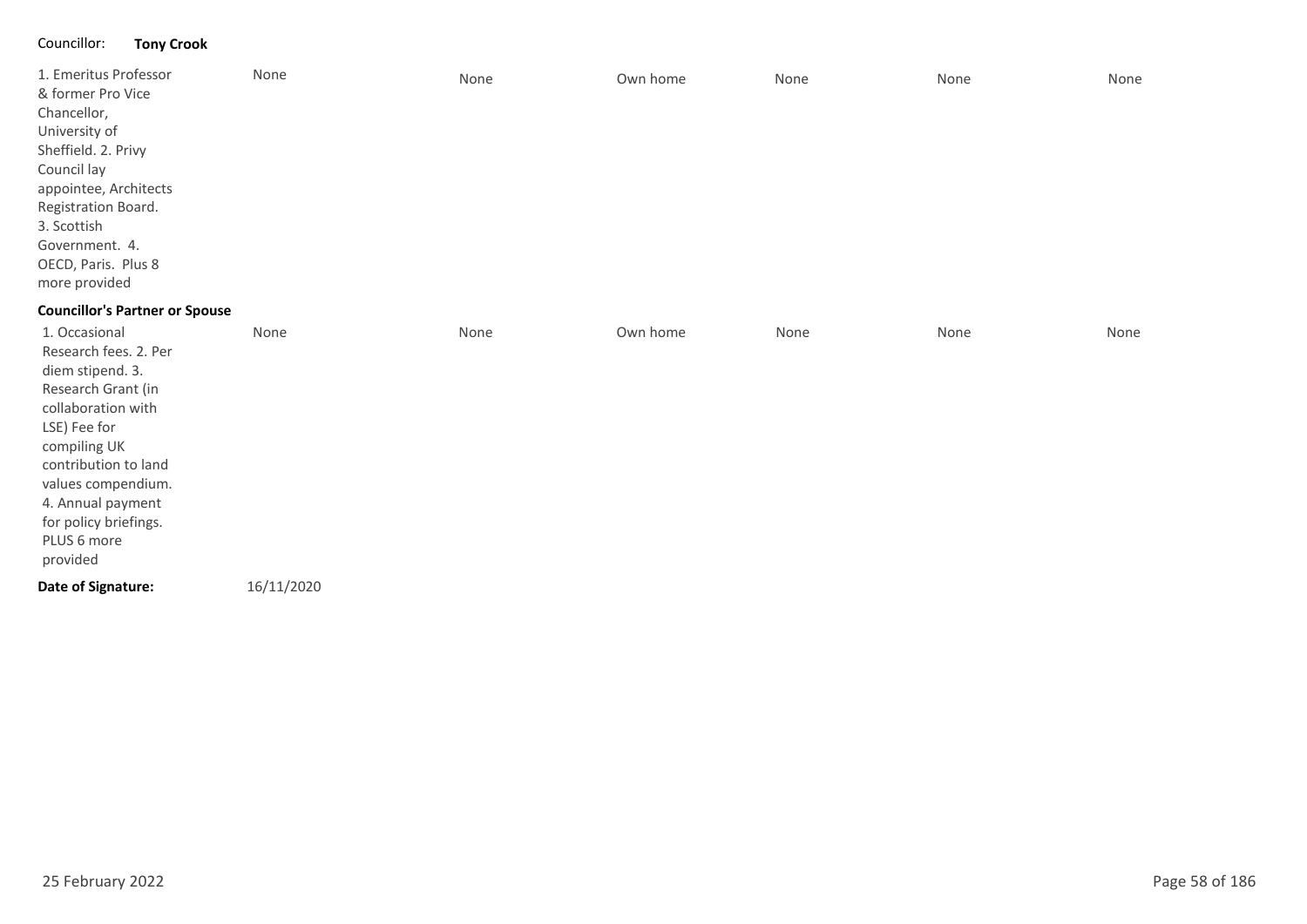# **Darley Dale Town Council**

| <b>Employment</b>                                                                             | Sponsorships | <b>Contracts</b> | <b>Land Interests</b>                                                                                           | <b>Licences</b> | <b>Corporate Tenancies Securities</b> |                   |
|-----------------------------------------------------------------------------------------------|--------------|------------------|-----------------------------------------------------------------------------------------------------------------|-----------------|---------------------------------------|-------------------|
| Councillor:<br><b>Alan Long</b>                                                               |              |                  |                                                                                                                 |                 |                                       |                   |
| Board Director,<br>Mears Group,<br><b>Gloucester Business</b><br>Park, Gloucester, GL3<br>4AH | None         | None             | Milford House,<br>Chesterfield Road,<br>Two Dales, DE4 2EL                                                      | None            | None                                  | None              |
| <b>Councillor's Partner or Spouse</b>                                                         |              |                  |                                                                                                                 |                 |                                       |                   |
| None                                                                                          | None         | None             | Milford House,<br>Chesterfield Road,<br>Two Dales, DE4 2EL                                                      | None            | None                                  | None              |
| Date of Signature:                                                                            | 16/05/2019   |                  |                                                                                                                 |                 |                                       |                   |
| <b>Employment</b>                                                                             | Sponsorships | <b>Contracts</b> | <b>Land Interests</b>                                                                                           | <b>Licences</b> | <b>Corporate Tenancies Securities</b> |                   |
| Councillor:<br><b>Carolyn Curtis</b>                                                          |              |                  |                                                                                                                 |                 |                                       |                   |
| 9 Sydnope Hall,<br>Sydnope Hill, Two<br>Dales, Matlock, DE4<br>2FN                            | None         | None             | House rented to<br>tenants: Bramble<br>Cottage, The Green,<br>Church Lane,<br>Brailsford,<br>Ashbourne, DE6 3BX | None            | None                                  | None              |
| <b>Councillor's Partner or Spouse</b>                                                         |              |                  |                                                                                                                 |                 |                                       |                   |
| N/A                                                                                           | None         | None             | None                                                                                                            | None            | None                                  | None              |
| Date of Signature:                                                                            | 16/05/2019   |                  |                                                                                                                 |                 |                                       |                   |
| <b>Employment</b>                                                                             | Sponsorships | <b>Contracts</b> | <b>Land Interests</b>                                                                                           | <b>Licences</b> | <b>Corporate Tenancies</b>            | <b>Securities</b> |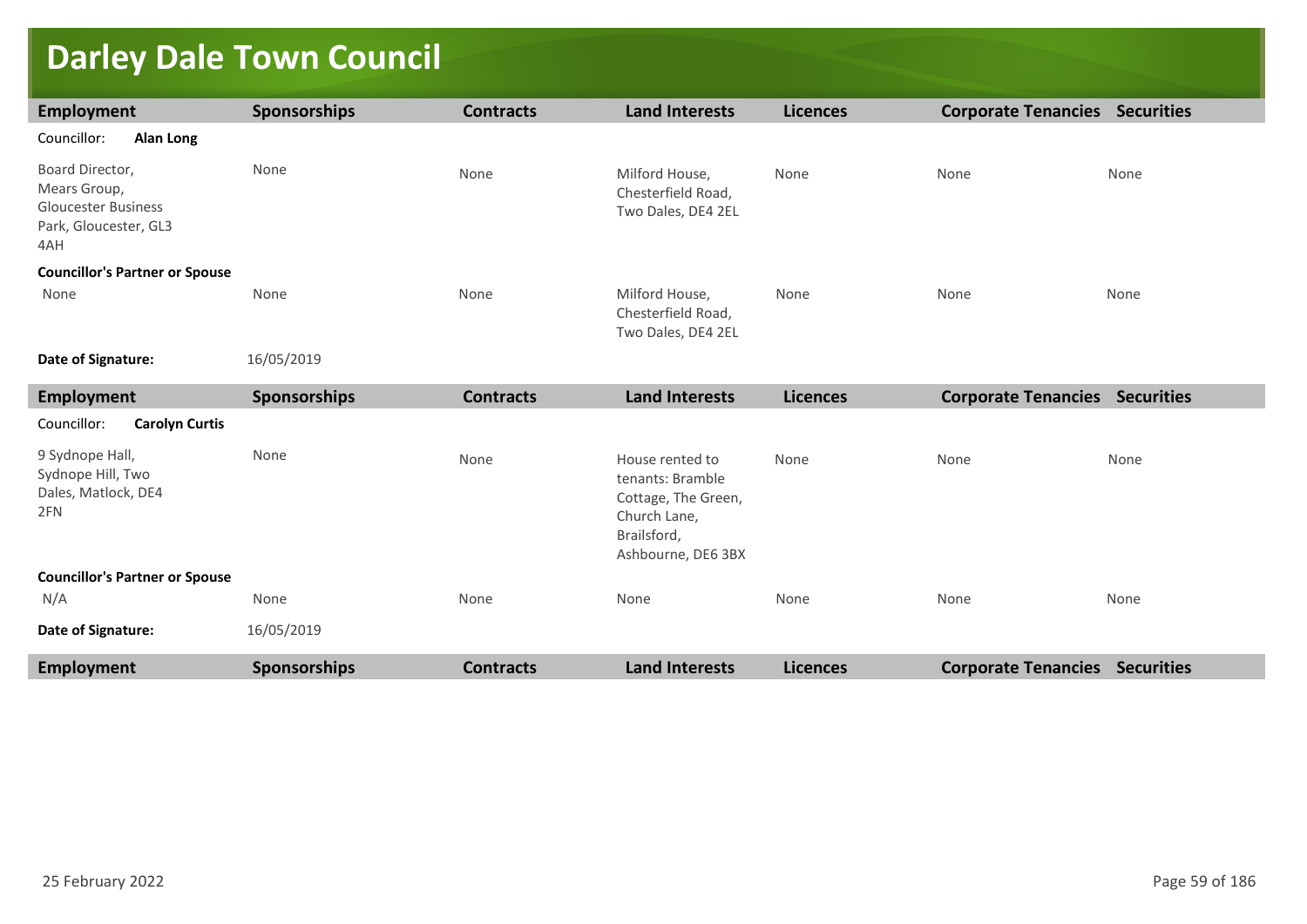### Councillor: **David Oakley**

| P/t Sales Manager,<br>DLS UK Ltd, Water<br>Lane, Wirksworth | None | None | 19 Sir Joseph Lane,<br>Darley Dale, Matlcok,<br>DE4 2EY | None | None | None |
|-------------------------------------------------------------|------|------|---------------------------------------------------------|------|------|------|
| <b>Councillor's Partner or Spouse</b>                       |      |      |                                                         |      |      |      |
| Chef, Lily Bank Care<br>Home, Matlock                       | None | None | 19 Sir Joseph Lane,<br>Darley Dale, Matlcok,<br>DE4 2EY | None | None | None |

19/12/2019 **Date of Signature:**

| Employment                            | Sponsorships  | <b>Contracts</b> | <b>Land Interests</b>                | <b>Licences</b> | <b>Corporate Tenancies Securities</b> |      |
|---------------------------------------|---------------|------------------|--------------------------------------|-----------------|---------------------------------------|------|
| Councillor:<br>Dawn Ward              |               |                  |                                      |                 |                                       |      |
| Housewife                             | None          | None             | 11 Oker Ave, Darley<br>Dale, DE4 2GN | None            | None                                  | None |
| <b>Councillor's Partner or Spouse</b> |               |                  |                                      |                 |                                       |      |
| Driver                                | None          | None             | 11 Oker Ave, Darley<br>Dale, DE4 2GN | None            | None                                  | None |
| _ _ _ _ _                             | $\frac{1}{2}$ |                  |                                      |                 |                                       |      |

16/05/2019 **Date of Signature:**

| Employment                            | <b>Sponsorships</b> | <b>Contracts</b> | <b>Land Interests</b> | <b>Licences</b> | <b>Corporate Tenancies</b> | <b>Securities</b> |
|---------------------------------------|---------------------|------------------|-----------------------|-----------------|----------------------------|-------------------|
| Councillor:<br><b>Gordon Gardner</b>  |                     |                  |                       |                 |                            |                   |
| None                                  | None                | None             | None                  | None            | None                       | None              |
| <b>Councillor's Partner or Spouse</b> |                     |                  |                       |                 |                            |                   |
| None                                  | None                | None             | None                  | None            | None                       | None              |
| Date of Signature:                    | 23/02/2021          |                  |                       |                 |                            |                   |

| <b>Employment</b>                          | <b>Sponsorships</b> | <b>Contracts</b> | <b>Land Interests</b>               | <b>Licences</b>                     | <b>Corporate Tenancies</b> | <b>Securities</b> |
|--------------------------------------------|---------------------|------------------|-------------------------------------|-------------------------------------|----------------------------|-------------------|
| Councillor:<br><b>James Dowling</b>        |                     |                  |                                     |                                     |                            |                   |
| UK Sales Manager,<br>Carrs Tool Steels Ltd | None                | None             | Chapel View, Grove<br>Lane, Matlock | Chapel View, Grove<br>Lane, Matlock | None                       | None              |
| <b>Councillor's Partner or Spouse</b>      |                     |                  |                                     |                                     |                            |                   |
| N/A                                        | None                | None             | None                                | None                                | None                       | None              |
| Date of Signature:                         | 16/05/2019          |                  |                                     |                                     |                            |                   |
| <b>Employment</b>                          | <b>Sponsorships</b> | <b>Contracts</b> | <b>Land Interests</b>               | <b>Licences</b>                     | <b>Corporate Tenancies</b> | <b>Securities</b> |
|                                            |                     |                  |                                     |                                     |                            |                   |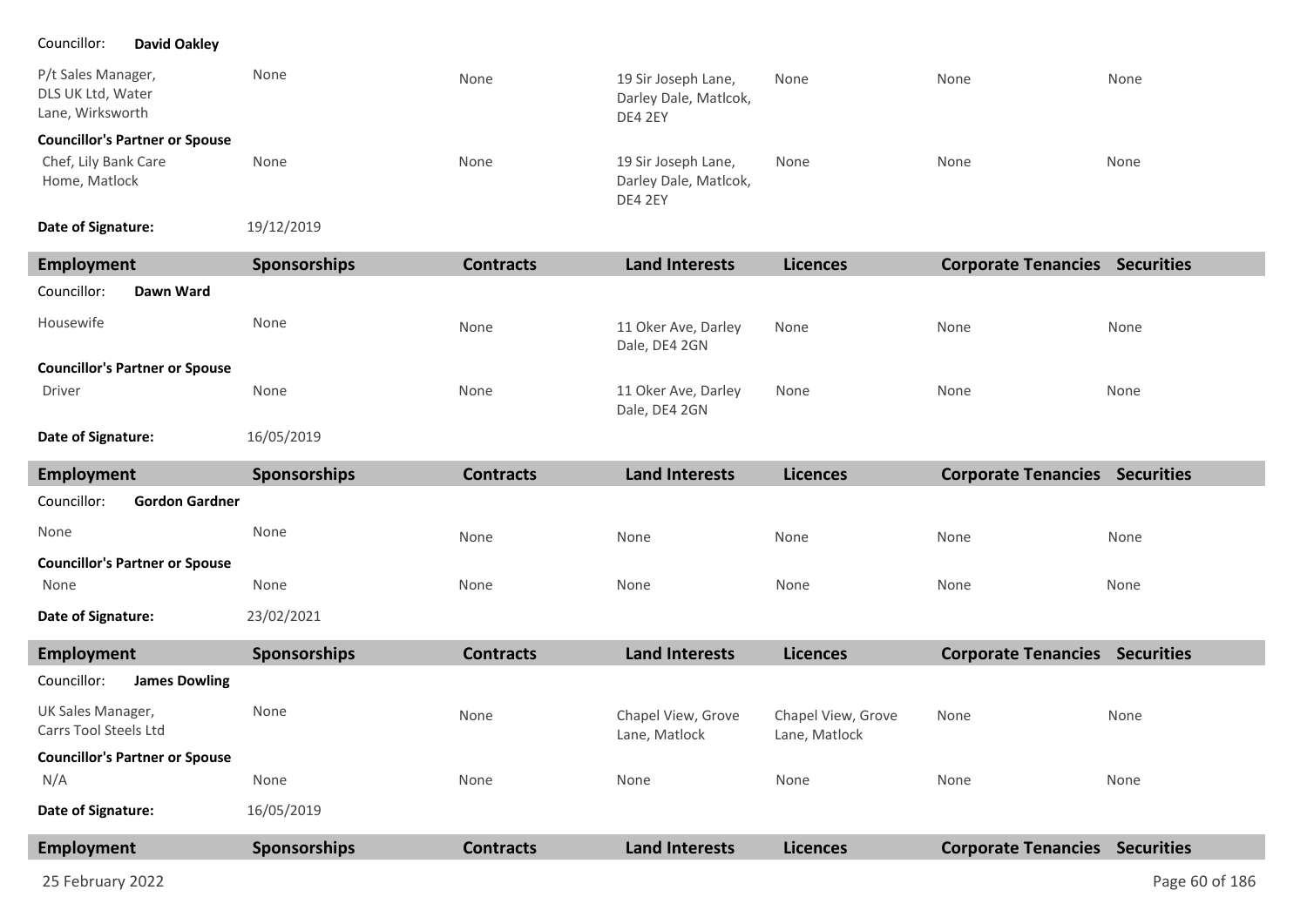#### Councillor: **Jason Farmer**

| C. Farmer ltd, 27<br>Causway Lane,<br>matlock, DE4 3AR | None | None | Murfu, Farleyhill,<br>Matlock, DE4 5LT | None                                                                           | None | None |
|--------------------------------------------------------|------|------|----------------------------------------|--------------------------------------------------------------------------------|------|------|
| <b>Councillor's Partner or Spouse</b>                  |      |      |                                        |                                                                                |      |      |
| Farmer Itd, 27<br>Causway Lane,<br>matlock, DE4 3AR    | None | None | None                                   | 8 acres of land<br>attached to Mount<br>Pleasant Farm, Farley<br>Hill, DE4 3LL | None | None |

#### 27/08/2020 **Date of Signature:**

| <b>Employment</b>                                                         | <b>Sponsorships</b> | <b>Contracts</b> | <b>Land Interests</b>                                                            | <b>Licences</b> | <b>Corporate Tenancies</b> | <b>Securities</b> |
|---------------------------------------------------------------------------|---------------------|------------------|----------------------------------------------------------------------------------|-----------------|----------------------------|-------------------|
| Councillor:<br>Jeanette Welch                                             |                     |                  |                                                                                  |                 |                            |                   |
| Eco Schools Officer,<br>Waste Management,<br>Derbyshire County<br>Council | None                | None             | 1 Peveril Close,<br>Darley Dale, DE4<br>2TZ. Rented fields in<br>Elton & Winster | None            | None                       | None              |
| <b>Councillor's Partner or Spouse</b>                                     |                     |                  |                                                                                  |                 |                            |                   |
| None                                                                      | None                | None             | None                                                                             | None            | None                       | None              |
| Date of Signature:                                                        | 16/05/2019          |                  |                                                                                  |                 |                            |                   |
| <b>Employment</b>                                                         | Sponsorships        | <b>Contracts</b> | <b>Land Interests</b>                                                            | <b>Licences</b> | <b>Corporate Tenancies</b> | <b>Securities</b> |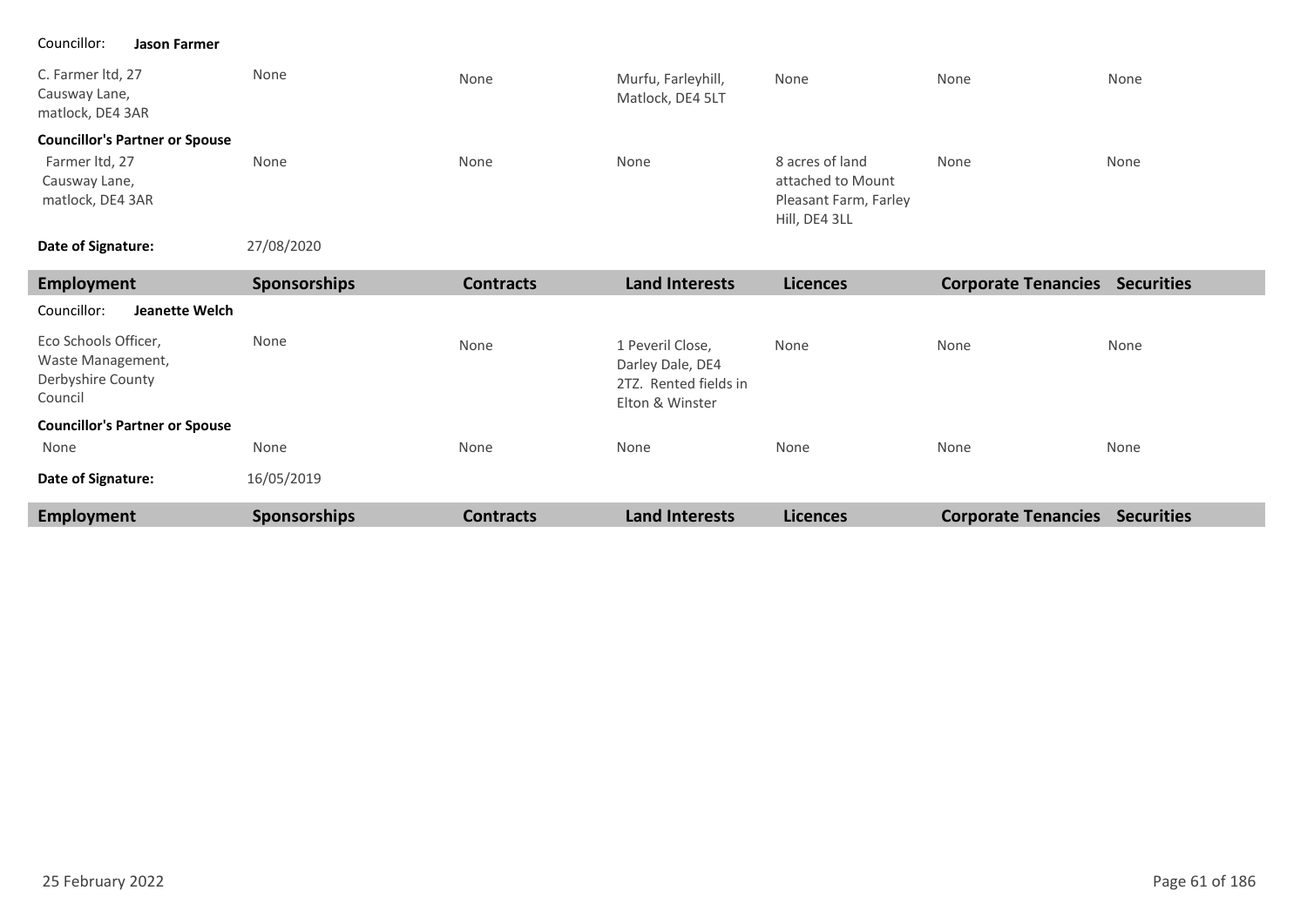### Councillor: **Stephen Chrystal**

| <b>C&amp;S Home Services</b><br>Ltd (T/A C&S Solar).<br><b>Orbit Home Services</b><br>Ltd (T/A Orbit Solar),<br>Solar Repairs &<br>Maintenance<br>Services Ltd. SRJC Ltd | None       | None | St Katherines, Grove<br>Lane, Hackney,<br>Matlock, DE4 2QF | St Katherines, Grove<br>Lane, Hackney,<br>Matlock, DE4 2QF | None | None |
|--------------------------------------------------------------------------------------------------------------------------------------------------------------------------|------------|------|------------------------------------------------------------|------------------------------------------------------------|------|------|
| <b>Councillor's Partner or Spouse</b>                                                                                                                                    |            |      |                                                            |                                                            |      |      |
| <b>C&amp;S Home Services</b><br>Ltd (T/A C&S Solar).<br><b>Orbit Home Services</b><br>Ltd (T/A Orbit Solar),<br>Solar Repairs &<br>Maintenance<br>Services Ltd. SRJC Ltd | None       | None | St Katherines, Grove<br>Lane, Hackney,<br>Matlock, DE4 2QF | St Katherines, Grove<br>Lane, Hackney,<br>Matlock, DE4 2QF | None | None |
| Date of Signature:                                                                                                                                                       | 17/05/2019 |      |                                                            |                                                            |      |      |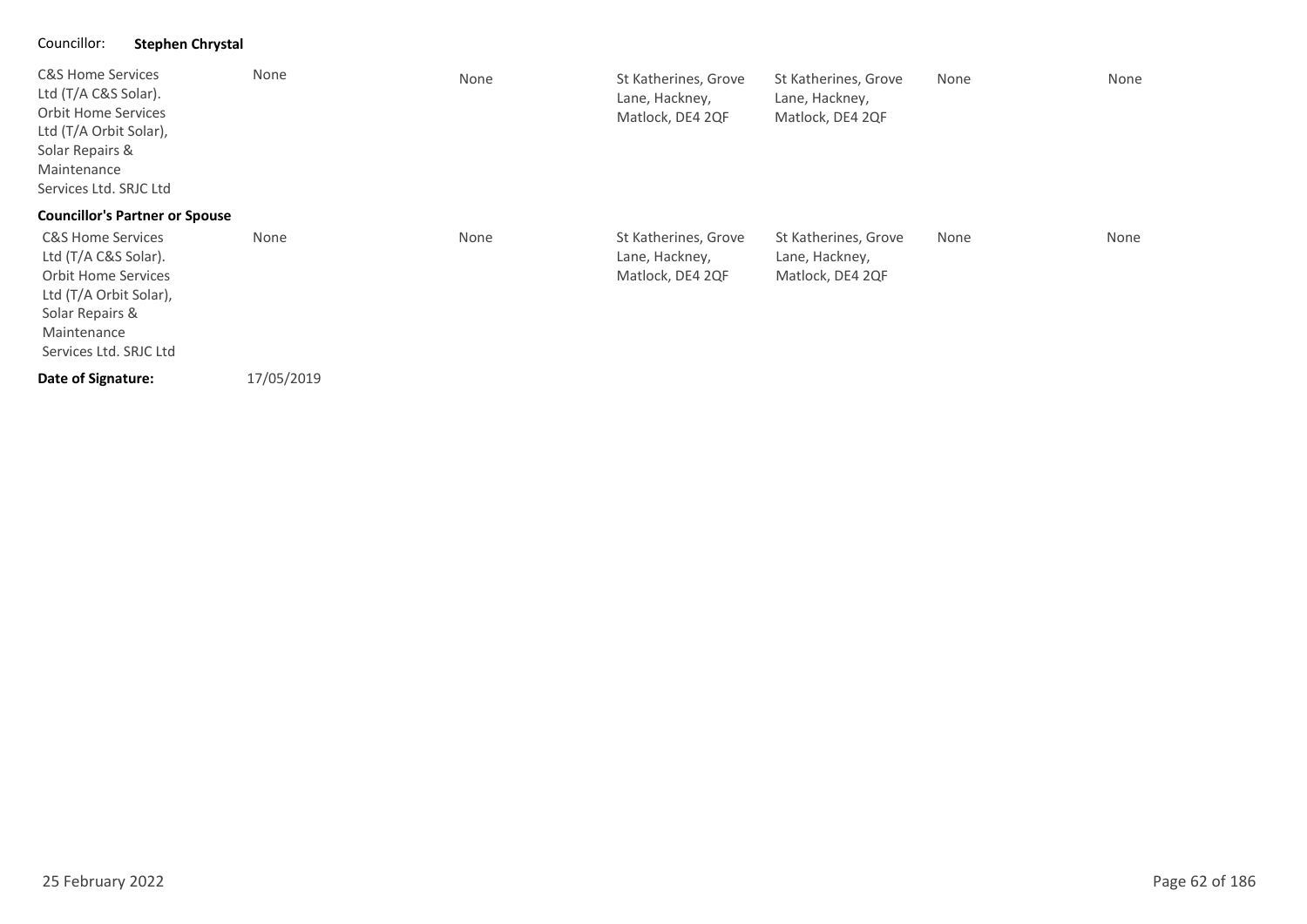# **Doveridge Parish Council**

| Employment                                                        | <b>Sponsorships</b> | <b>Contracts</b> | <b>Land Interests</b>                               | <b>Licences</b> | <b>Corporate Tenancies Securities</b> |                                                            |
|-------------------------------------------------------------------|---------------------|------------------|-----------------------------------------------------|-----------------|---------------------------------------|------------------------------------------------------------|
| Councillor:<br>Geoff Buck (Dr)                                    |                     |                  |                                                     |                 |                                       |                                                            |
| ConsultingEnvironme<br>ntal Scientist, Aspen<br>Environmental Ltd | None                | None             | 36 Park Crescent,<br>Doveridge, DE6 5NE             | None            | None                                  | Aspen Environmental<br>Ltd (operates from<br>home address) |
| <b>Councillor's Partner or Spouse</b>                             |                     |                  |                                                     |                 |                                       |                                                            |
| N/A                                                               | None                | None             | None                                                | None            | None                                  | None                                                       |
| Date of Signature:                                                | 05/05/2019          |                  |                                                     |                 |                                       |                                                            |
| <b>Employment</b>                                                 | Sponsorships        | <b>Contracts</b> | <b>Land Interests</b>                               | <b>Licences</b> | <b>Corporate Tenancies Securities</b> |                                                            |
| Councillor:<br><b>James Mason</b>                                 |                     |                  |                                                     |                 |                                       |                                                            |
| Retired                                                           | None                | None             | 9 West Drive,<br>Doveridge, DE6 5NG                 | None            | None                                  | None                                                       |
| <b>Councillor's Partner or Spouse</b>                             |                     |                  |                                                     |                 |                                       |                                                            |
| N/A                                                               | None                | None             | None                                                | None            | None                                  | None                                                       |
| Date of Signature:                                                | 07/05/2019          |                  |                                                     |                 |                                       |                                                            |
| Employment                                                        | Sponsorships        | <b>Contracts</b> | <b>Land Interests</b>                               | <b>Licences</b> | <b>Corporate Tenancies Securities</b> |                                                            |
| Councillor:<br><b>Joanna Ewing</b>                                |                     |                  |                                                     |                 |                                       |                                                            |
| None                                                              | None                | None             | Deffrick, 6 PickLeys<br>Lane, Doveridge, DE6<br>5NT | None            | None                                  | None                                                       |
| <b>Councillor's Partner or Spouse</b>                             |                     |                  |                                                     |                 |                                       |                                                            |
| None                                                              | None                | None             | Deffrick, 6 PickLeys<br>Lane, Doveridge, DE6<br>5NT | None            | None                                  | None                                                       |
| Date of Signature:                                                | 26/02/2021          |                  |                                                     |                 |                                       |                                                            |
| <b>Employment</b>                                                 | Sponsorships        | <b>Contracts</b> | <b>Land Interests</b>                               | <b>Licences</b> | <b>Corporate Tenancies Securities</b> |                                                            |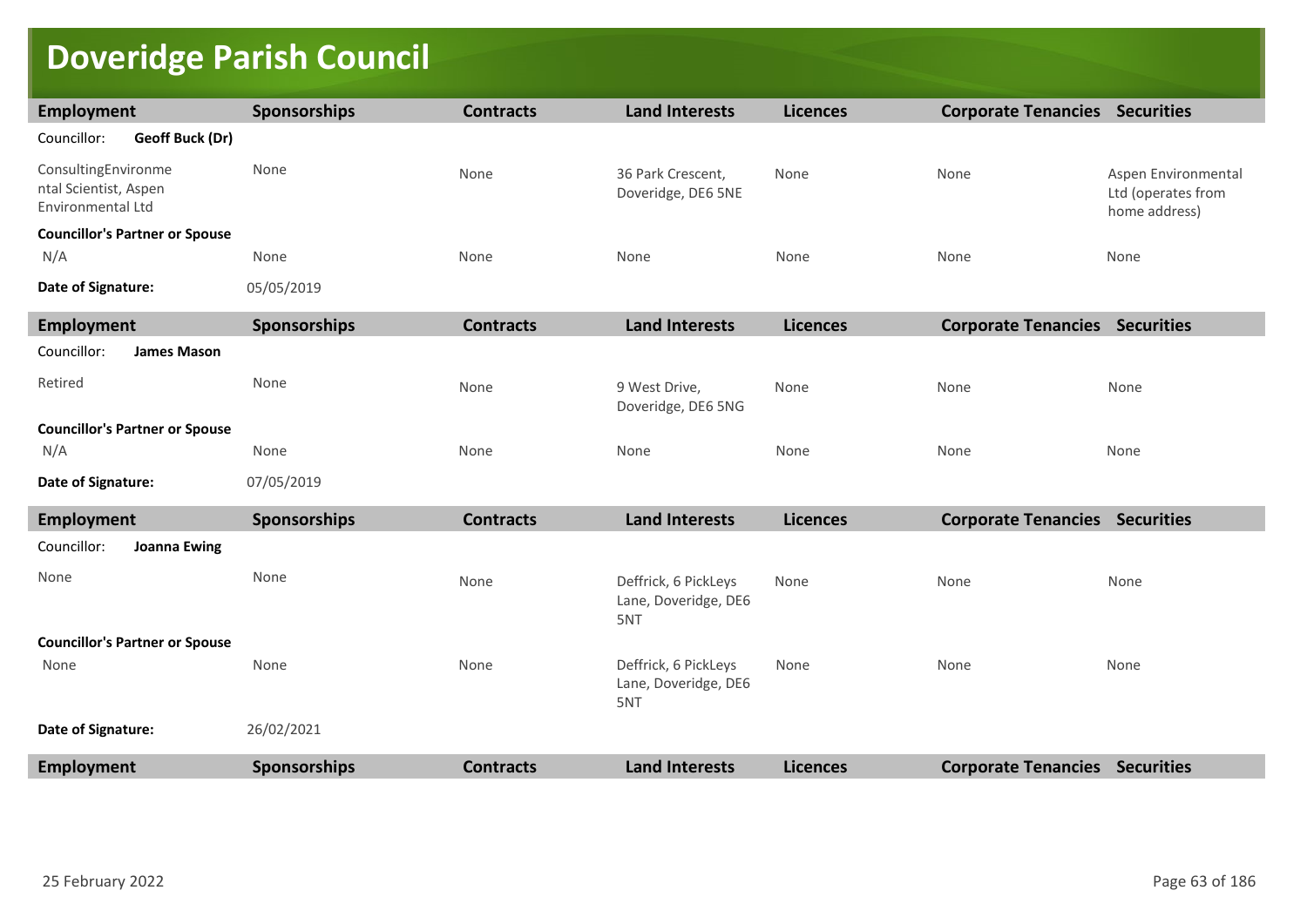Councillor: **John Banner**

| Part time Exam<br>Invigilator<br><b>Councillor's Partner or Spouse</b> | None                | None                                                                                                                   | Jessamine Cottage,<br>29 Alms Road,<br>Doveridge,<br>Ashbourne, DE6 5JZ                                    | None            | None                                  | None |
|------------------------------------------------------------------------|---------------------|------------------------------------------------------------------------------------------------------------------------|------------------------------------------------------------------------------------------------------------|-----------------|---------------------------------------|------|
| Police Officer                                                         | None                | None                                                                                                                   | Jessamine Cottage, 29<br>Alms Road,<br>Doveridge,<br>Ashbourne, DE6 5JZ                                    | None            | None                                  | None |
| Date of Signature:                                                     | 07/05/2019          |                                                                                                                        |                                                                                                            |                 |                                       |      |
| <b>Employment</b>                                                      | <b>Sponsorships</b> | <b>Contracts</b>                                                                                                       | <b>Land Interests</b>                                                                                      | <b>Licences</b> | <b>Corporate Tenancies Securities</b> |      |
| Councillor:<br><b>John Bointon</b>                                     |                     |                                                                                                                        |                                                                                                            |                 |                                       |      |
| Gardening/Caretaker,<br>JB Mowing &<br>General Garden<br>Mainenance    | None                | Grass cutting and<br>minor maintenance<br>of Sand Lane Playing<br>Fields, Doveridge and<br>local footpaths<br>(Tender) | Inshore, Cook Lane,<br>Doveridge,<br>Ashbourne, DE6 5NB.<br>15 St Cuthberts<br>Road, Doveridge,<br>DE6 5PJ | None            | None                                  | None |
| <b>Councillor's Partner or Spouse</b>                                  |                     |                                                                                                                        |                                                                                                            |                 |                                       |      |
| <b>Health Care</b><br>Assistant, Balance<br><b>Street Practice</b>     | None                | None                                                                                                                   | Inshore, Cook Lane,<br>Doveridge,<br>Ashbourne, DE6 5NB.                                                   | None            | None                                  | None |
| Date of Signature:                                                     | 07/05/2019          |                                                                                                                        |                                                                                                            |                 |                                       |      |
| <b>Employment</b>                                                      | <b>Sponsorships</b> | <b>Contracts</b>                                                                                                       | <b>Land Interests</b>                                                                                      | <b>Licences</b> | <b>Corporate Tenancies Securities</b> |      |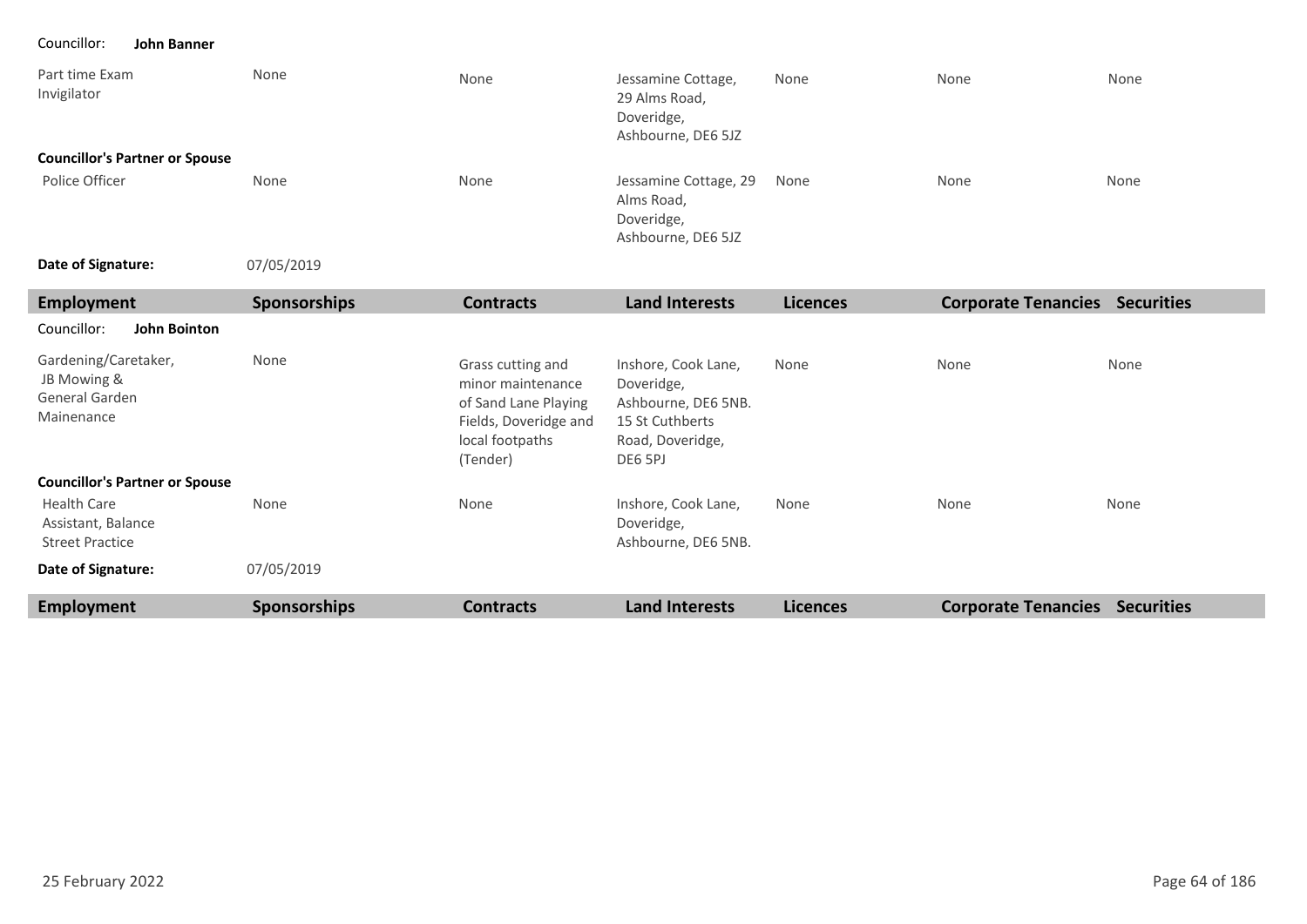Councillor: **Michael Lyon**

| <b>Engineering Directory</b>          | None                | None             | 1 East Lodge,<br>Cavendish Close,<br>Doveridge, DE6 5LB.<br>Trustee for 2 East<br>Lodge, Cavendish<br>Close, Doveridge | None            | None                                  | None |
|---------------------------------------|---------------------|------------------|------------------------------------------------------------------------------------------------------------------------|-----------------|---------------------------------------|------|
| <b>Councillor's Partner or Spouse</b> |                     |                  |                                                                                                                        |                 |                                       |      |
| <b>Business Analyst</b>               | None                | None             | 1 East Lodge,<br>Cavendish Close,<br>Doveridge, DE6 5LB                                                                | None            | None                                  | None |
| Date of Signature:                    | 07/05/2019          |                  |                                                                                                                        |                 |                                       |      |
| <b>Employment</b>                     | Sponsorships        | <b>Contracts</b> | <b>Land Interests</b>                                                                                                  | <b>Licences</b> | <b>Corporate Tenancies Securities</b> |      |
| Councillor:<br><b>Peter Goulden</b>   |                     |                  |                                                                                                                        |                 |                                       |      |
| Firefighter                           | None                | None             | 7 West Drive,<br>Doveridge                                                                                             | None            | None                                  | None |
| <b>Councillor's Partner or Spouse</b> |                     |                  |                                                                                                                        |                 |                                       |      |
| N/A                                   | None                | None             | None                                                                                                                   | None            | None                                  | None |
| Date of Signature:                    | 07/05/2019          |                  |                                                                                                                        |                 |                                       |      |
| Employment                            | Sponsorships        | <b>Contracts</b> | <b>Land Interests</b>                                                                                                  | <b>Licences</b> | <b>Corporate Tenancies Securities</b> |      |
| Councillor:<br><b>Simon Ogram</b>     |                     |                  |                                                                                                                        |                 |                                       |      |
| None                                  | None                | None             | The Chapel, Chapel<br>Green, Doveridge                                                                                 | None            | None                                  | None |
| <b>Councillor's Partner or Spouse</b> |                     |                  |                                                                                                                        |                 |                                       |      |
| None                                  | None                | None             | The Chapel, Chapel<br>Green, Doveridge                                                                                 | None            | None                                  | None |
| Date of Signature:                    | 01/03/2021          |                  |                                                                                                                        |                 |                                       |      |
| <b>Employment</b>                     | <b>Sponsorships</b> | <b>Contracts</b> | <b>Land Interests</b>                                                                                                  | <b>Licences</b> | <b>Corporate Tenancies Securities</b> |      |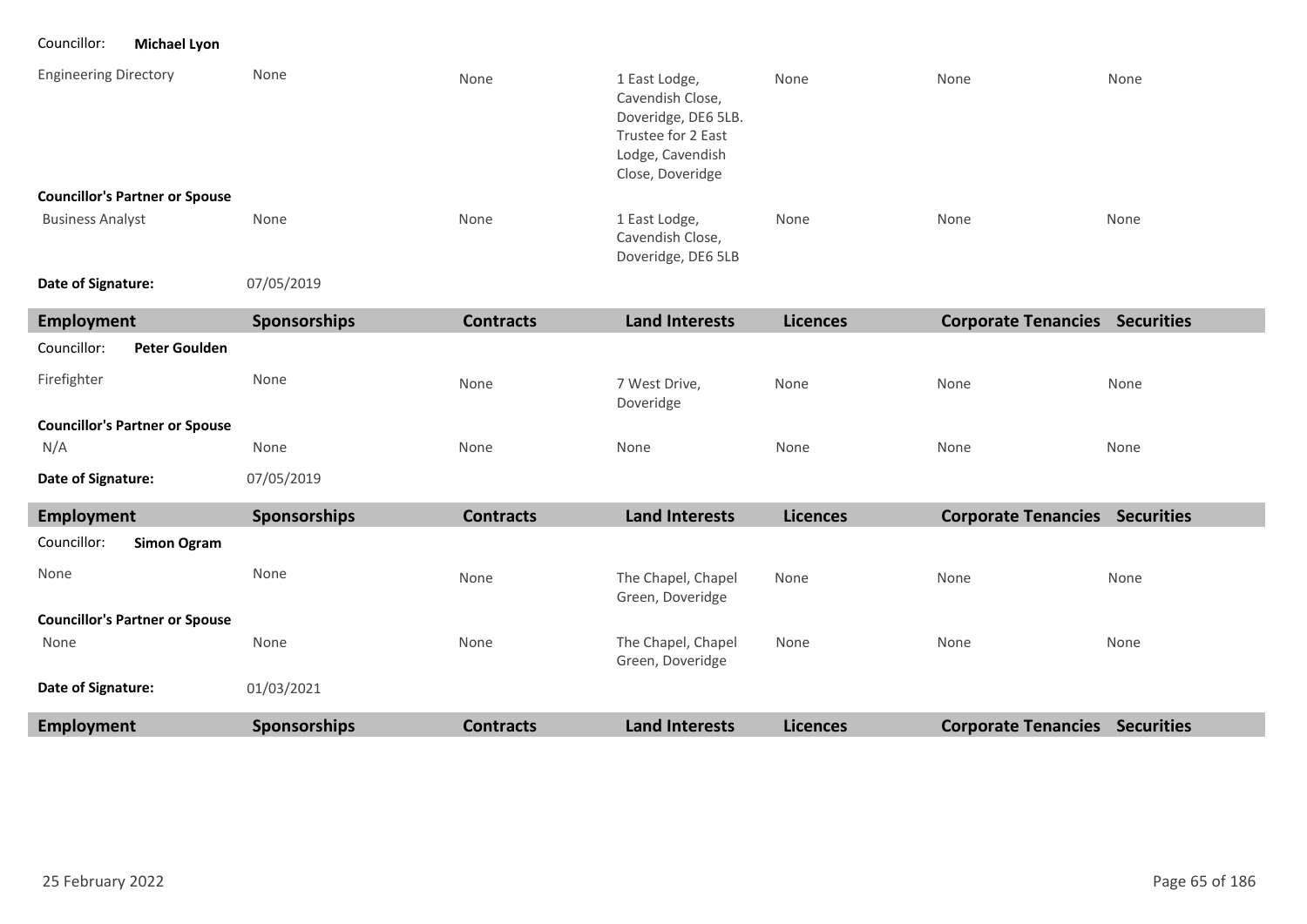| Councillor:          | <b>Susan Dews</b>                     |            |      |                                                       |      |      |      |
|----------------------|---------------------------------------|------------|------|-------------------------------------------------------|------|------|------|
| None                 |                                       | None       | None | 7-9 Chapel Green,<br>Doveridge,<br>Ashbourne, DE6 5JY | None | None | None |
|                      | <b>Councillor's Partner or Spouse</b> |            |      |                                                       |      |      |      |
| <b>IT Consultant</b> |                                       | None       | None | 7-9 Chapel Green,<br>Doveridge,<br>Ashbourne, DE6 5JY | None | None | None |
| Date of Signature:   |                                       | 07/05/2019 |      |                                                       |      |      |      |

25 February 2022 Page 66 of 186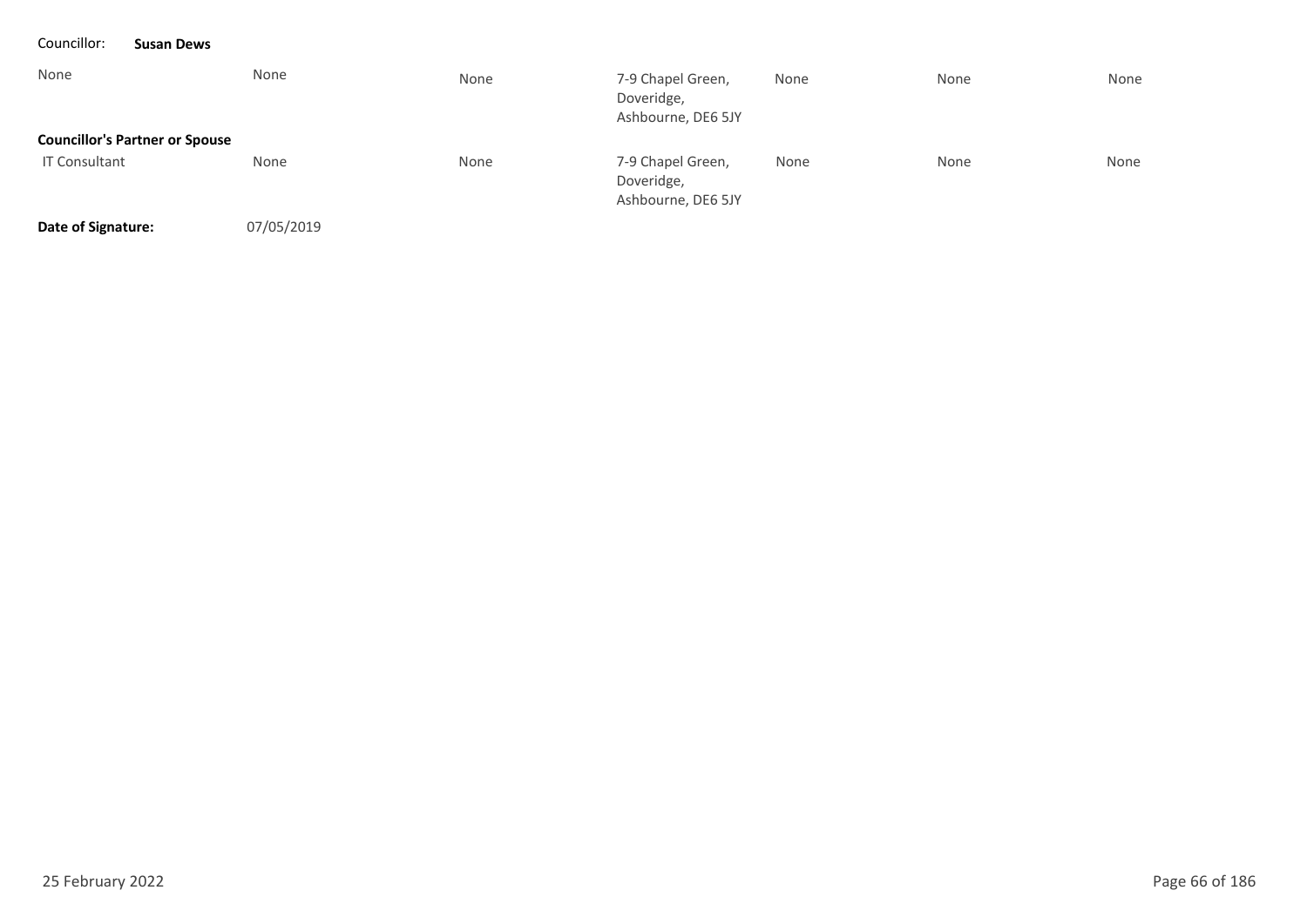# **Eaton, Alsop and Newton Grange Parish Council**

| <b>Employment</b>                            | <b>Sponsorships</b> | <b>Contracts</b> | <b>Land Interests</b>                                  | <b>Licences</b>           | <b>Corporate Tenancies Securities</b> |      |
|----------------------------------------------|---------------------|------------------|--------------------------------------------------------|---------------------------|---------------------------------------|------|
| Councillor:<br><b>Christopher Duffell</b>    |                     |                  |                                                        |                           |                                       |      |
| <b>Retired Chartered</b><br>Engineer. Farmer | None                | None             | Church Farm,<br>Alsopen le Dale,<br>Ashbourne, DE6 1QP | Land in Parwich<br>Parish | None                                  | None |
| <b>Councillor's Partner or Spouse</b>        |                     |                  |                                                        |                           |                                       |      |
| <b>Holiday Cottage</b><br>Proprietor         | None                | None             | Church Farm, Alsopen<br>le Dale, Ashbourne,<br>DE6 1QP | Land in Parwich Parish    | None                                  | None |
| Date of Signature:                           | 20/05/2019          |                  |                                                        |                           |                                       |      |
| <b>Employment</b>                            | <b>Sponsorships</b> | <b>Contracts</b> | <b>Land Interests</b>                                  | <b>Licences</b>           | <b>Corporate Tenancies Securities</b> |      |
| Councillor:<br>David Wainwright              |                     |                  |                                                        |                           |                                       |      |
| Self-employed Farmer                         | None                | None             | Dove Top Farm,<br>Coldeaton                            | None                      | None                                  | None |
| <b>Councillor's Partner or Spouse</b>        |                     |                  |                                                        |                           |                                       |      |
| Self-employed Farmer                         | None                | None             | Dove Top Farm,<br>Coldeaton                            | None                      | None                                  | None |
| Date of Signature:                           | 26/05/2019          |                  |                                                        |                           |                                       |      |
| <b>Employment</b>                            | <b>Sponsorships</b> | <b>Contracts</b> | <b>Land Interests</b>                                  | <b>Licences</b>           | <b>Corporate Tenancies Securities</b> |      |
| Councillor:<br><b>Linda Bonsall</b>          |                     |                  |                                                        |                           |                                       |      |
| Farmer, Holiday Let<br><b>Business</b>       | None                | None             | New Hanson Grange                                      | None                      | None                                  | None |
| <b>Councillor's Partner or Spouse</b>        |                     |                  |                                                        |                           |                                       |      |
| Farmer, Holiday Let<br><b>Business</b>       | None                | None             | New Hanson Grange                                      | None                      | <b>National Trust</b>                 | None |
| Date of Signature:                           | 10/05/2019          |                  |                                                        |                           |                                       |      |
| <b>Employment</b>                            | <b>Sponsorships</b> | <b>Contracts</b> | <b>Land Interests</b>                                  | <b>Licences</b>           | <b>Corporate Tenancies Securities</b> |      |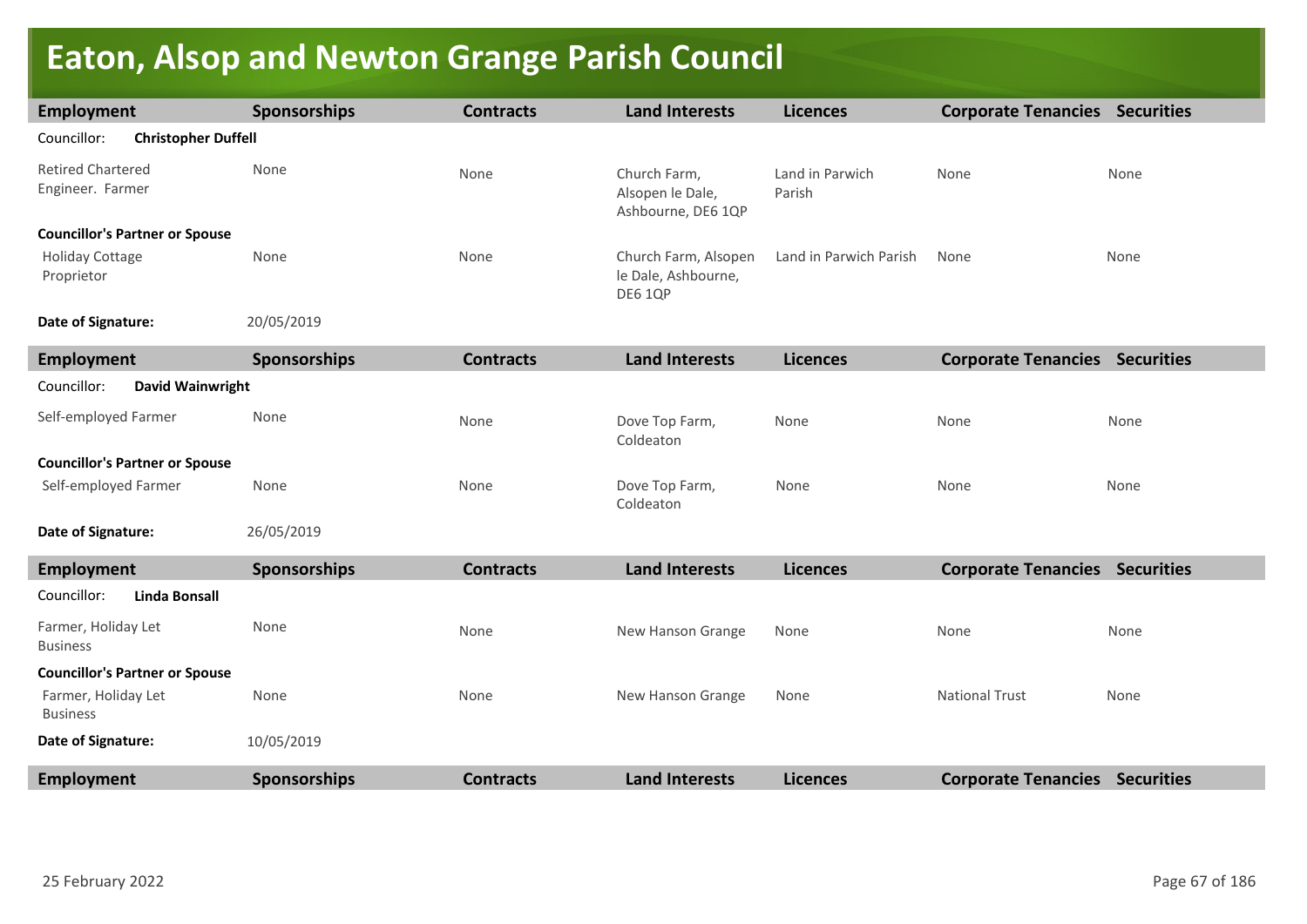| Councillor:<br><b>Peter Wildgoose</b> |              |                  |                                         |                                              |                                       |      |  |  |  |
|---------------------------------------|--------------|------------------|-----------------------------------------|----------------------------------------------|---------------------------------------|------|--|--|--|
| Farmer                                | None         | None             | Newton Grange<br>Farm, Newton Grange    | Land at Alsop owned<br>by National Trust     | None                                  | None |  |  |  |
| <b>Councillor's Partner or Spouse</b> |              |                  |                                         |                                              |                                       |      |  |  |  |
| <b>Practice Nurse</b>                 | None         | None             | Newton Grange Farm,<br>Newton Grange    | None                                         | None                                  | None |  |  |  |
| Date of Signature:                    | 20/05/2019   |                  |                                         |                                              |                                       |      |  |  |  |
| Employment                            | Sponsorships | <b>Contracts</b> | <b>Land Interests</b>                   | <b>Licences</b>                              | <b>Corporate Tenancies Securities</b> |      |  |  |  |
| Councillor:<br><b>William Bunting</b> |              |                  |                                         |                                              |                                       |      |  |  |  |
| Farmer                                | None         | None             | Crosslow Bank Farm,<br>Alsop En-le Dale | Land at Oxdales<br>Farm, Alsop En-le<br>Dale | None                                  | None |  |  |  |
| <b>Councillor's Partner or Spouse</b> |              |                  |                                         |                                              |                                       |      |  |  |  |
| None                                  | None         | None             | None                                    | None                                         | None                                  | None |  |  |  |
| Date of Signature:                    | 20/05/2019   |                  |                                         |                                              |                                       |      |  |  |  |

п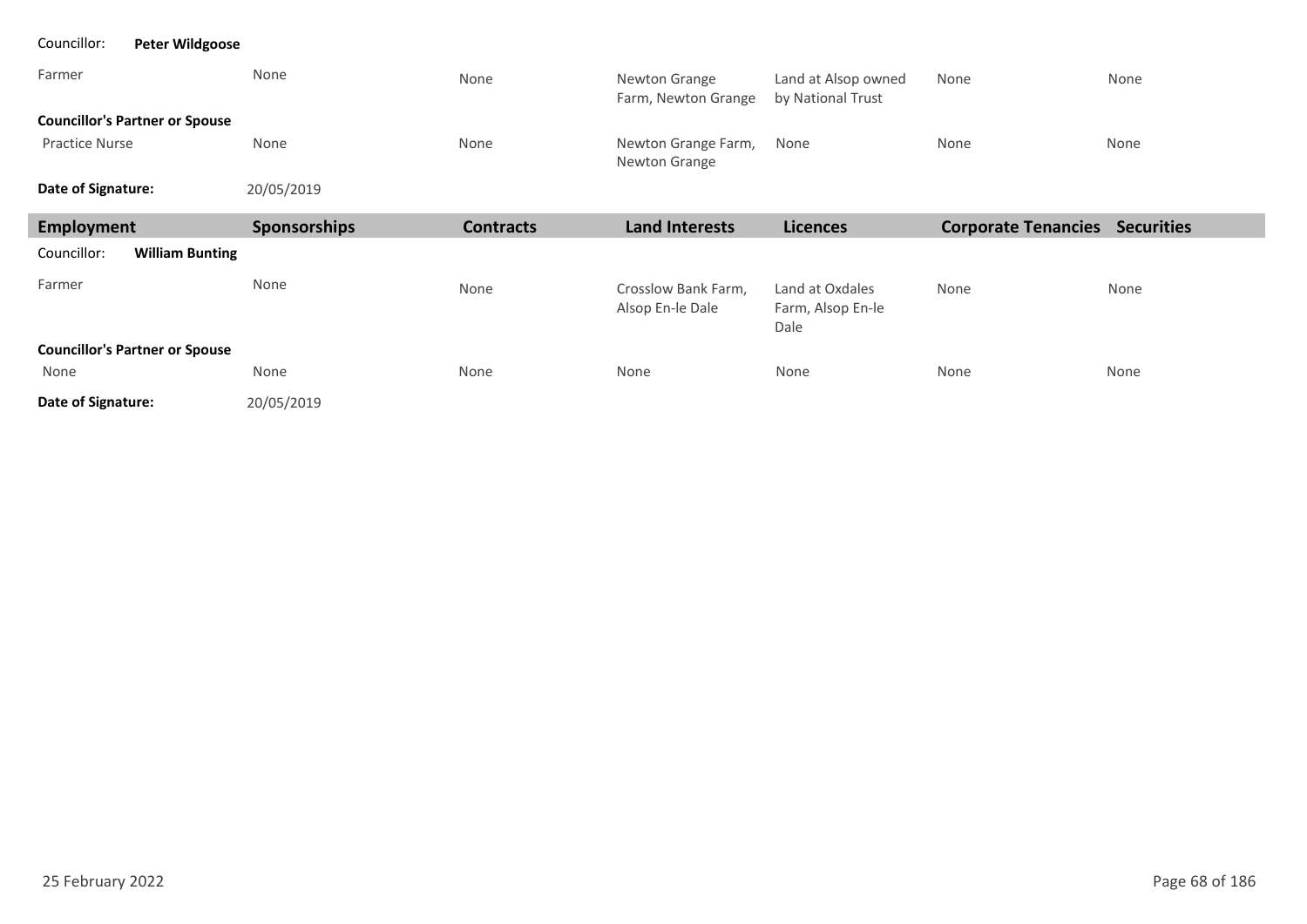# **Edlaston and Wyaston Parish Council**

| <b>Employment</b>                                                                     | <b>Sponsorships</b> | <b>Contracts</b> | <b>Land Interests</b>                             | <b>Licences</b> | <b>Corporate Tenancies Securities</b> |      |
|---------------------------------------------------------------------------------------|---------------------|------------------|---------------------------------------------------|-----------------|---------------------------------------|------|
| Councillor:<br><b>Andrew Cross</b>                                                    |                     |                  |                                                   |                 |                                       |      |
|                                                                                       |                     |                  |                                                   |                 |                                       |      |
| Aecom Ltd                                                                             | None                | None             | The White Cottage,<br>Wyaston                     | None            | None                                  | None |
| <b>Councillor's Partner or Spouse</b>                                                 |                     |                  |                                                   |                 |                                       |      |
| Rolls-Royce Plc                                                                       | None                | None             | The White Cottage,<br>Wyaston                     | None            | None                                  | None |
| Date of Signature:                                                                    | 28/11/2019          |                  |                                                   |                 |                                       |      |
| <b>Employment</b>                                                                     | <b>Sponsorships</b> | <b>Contracts</b> | <b>Land Interests</b>                             | <b>Licences</b> | <b>Corporate Tenancies Securities</b> |      |
| Councillor:<br><b>Angela Harrison</b>                                                 |                     |                  |                                                   |                 |                                       |      |
| Self-employed Cook,<br><b>Osmaston Estate</b>                                         | None                | None             | The Old Chapel,<br>Wyaston,<br>Ashbourne, DE6 2DR | None            | None                                  | None |
| <b>Councillor's Partner or Spouse</b>                                                 |                     |                  |                                                   |                 |                                       |      |
| Retired                                                                               | None                | None             | The Old Chapel,<br>Wyaston, Ashbourne,<br>DE6 2DR | None            | None                                  | None |
| Date of Signature:                                                                    | 08/10/2019          |                  |                                                   |                 |                                       |      |
| <b>Employment</b>                                                                     | <b>Sponsorships</b> | <b>Contracts</b> | <b>Land Interests</b>                             | <b>Licences</b> | <b>Corporate Tenancies Securities</b> |      |
| Councillor:<br><b>Margaret Taylor</b>                                                 |                     |                  |                                                   |                 |                                       |      |
| Various; Looks after<br>ex race hourses,<br>house sits, help with<br>shoot in season. | None                | None             | Lower Grange                                      | None            | None                                  | None |

Lambing in spring, Pektron Ltd

### **Councillor's Partner or Spouse**

| <b>Business</b>     | None | None | Lower Grange | None | None | None |  |  |
|---------------------|------|------|--------------|------|------|------|--|--|
| Development         |      |      |              |      |      |      |  |  |
| Manager, Getinge UK |      |      |              |      |      |      |  |  |
|                     |      |      |              |      |      |      |  |  |

28/11/2019 **Date of Signature:**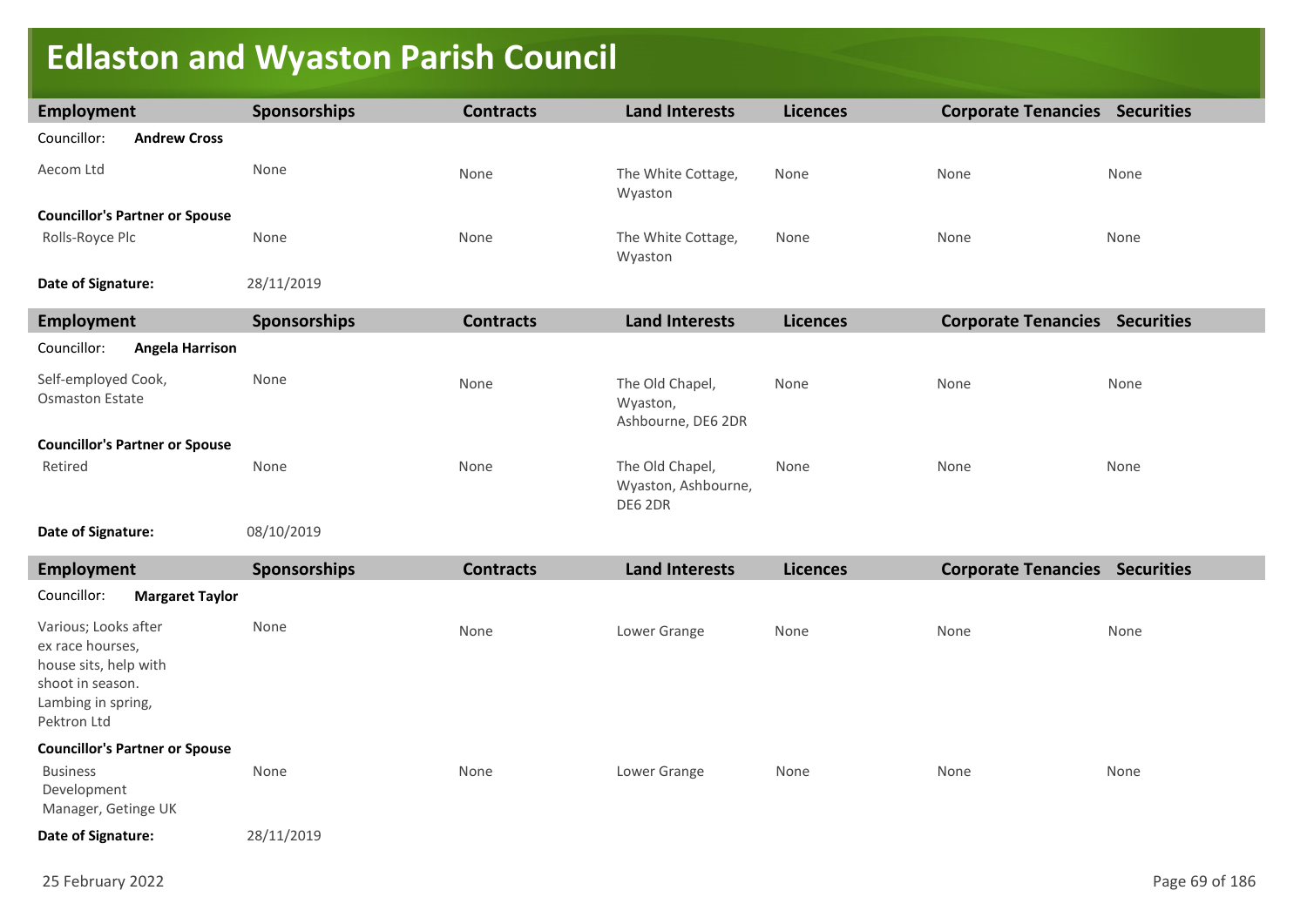| Employment                                                                                                             | <b>Sponsorships</b> | <b>Contracts</b> | <b>Land Interests</b>                                                | <b>Licences</b> | <b>Corporate Tenancies</b> | <b>Securities</b> |
|------------------------------------------------------------------------------------------------------------------------|---------------------|------------------|----------------------------------------------------------------------|-----------------|----------------------------|-------------------|
| Councillor:<br><b>Matthew Taylor</b>                                                                                   |                     |                  |                                                                      |                 |                            |                   |
| <b>Business</b><br>Development<br>Manager, Getinge Uk<br>Ltd                                                           | None                | None             | House & Field; Lower<br>Grange, Orchard<br>Lane, Wyaston, DE6<br>2DR | None            | None                       | None              |
| <b>Councillor's Partner or Spouse</b>                                                                                  |                     |                  |                                                                      |                 |                            |                   |
| Various; Looks after<br>ex racehorses, house<br>sits, helps with shoot<br>in season, lambing in<br>spring, Pektron Ltd | None                | None             | House & Field; Lower<br>Grange, Orchard<br>Lane, Wyaston, DE6<br>2DR | None            | None                       | None              |
| Date of Signature:                                                                                                     | 28/11/2019          |                  |                                                                      |                 |                            |                   |
| <b>Employment</b>                                                                                                      | <b>Sponsorships</b> | <b>Contracts</b> | <b>Land Interests</b>                                                | <b>Licences</b> | <b>Corporate Tenancies</b> | <b>Securities</b> |

| Employment                                    | <b>Sponsorships</b> | <b>Contracts</b> | <b>Land Interests</b>        | <b>Licences</b> | <b>Corporate Tenancies</b> | <b>Securities</b> |
|-----------------------------------------------|---------------------|------------------|------------------------------|-----------------|----------------------------|-------------------|
| Councillor:<br><b>Peter Rosser</b>            |                     |                  |                              |                 |                            |                   |
| None                                          | None                | None             | The Old Rectory,<br>Edlaston | None            | None                       | None              |
| <b>Councillor's Partner or Spouse</b><br>None | None                | None             | The Old Rectory,<br>Edlaston | None            | None                       | None              |

**Date of Signature:**

04/06/2019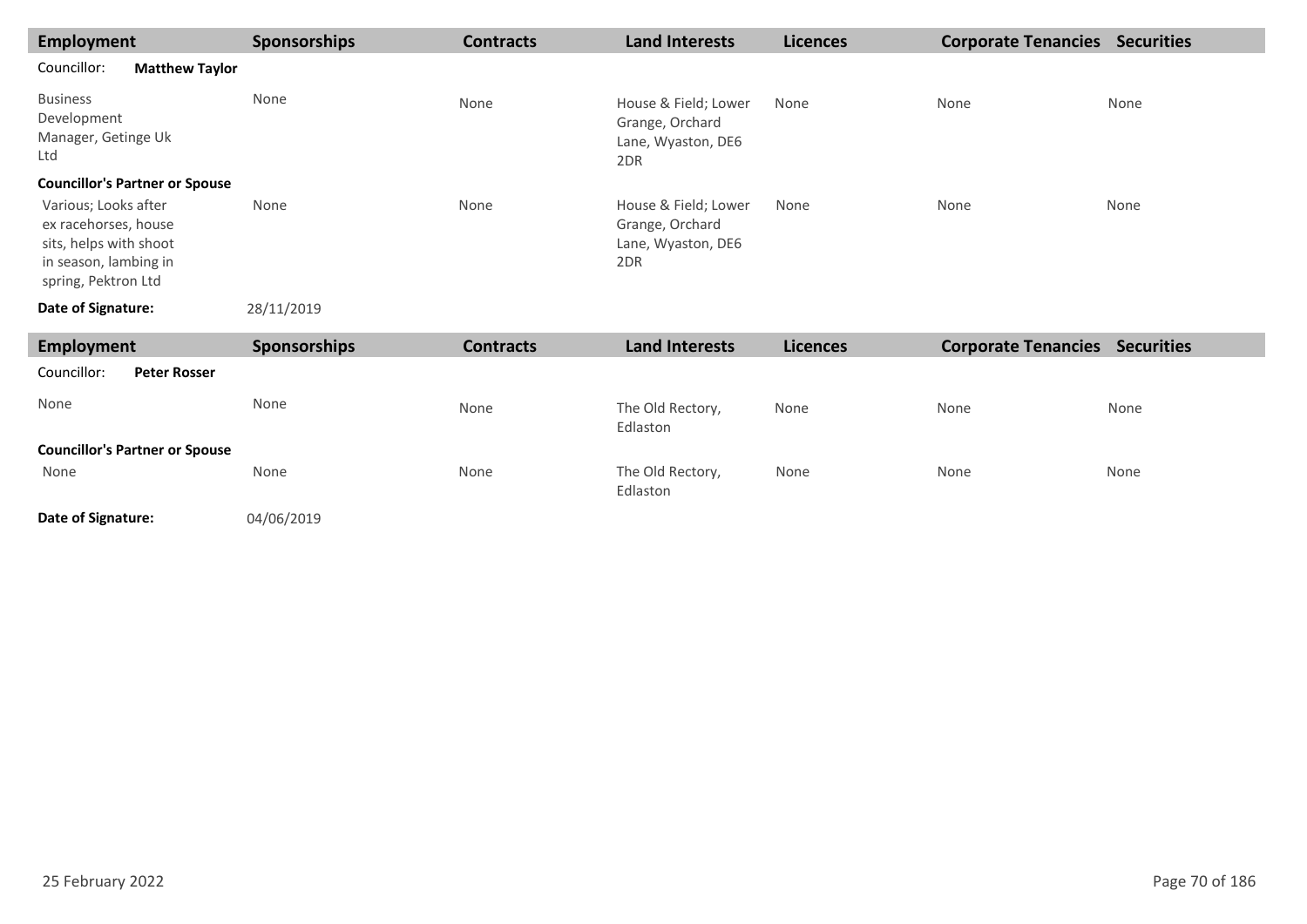### **Elton Parish Council**

| <b>Employment</b>                                         | <b>Sponsorships</b> | <b>Contracts</b> | <b>Land Interests</b>                                        | <b>Licences</b> | <b>Corporate Tenancies Securities</b> |      |
|-----------------------------------------------------------|---------------------|------------------|--------------------------------------------------------------|-----------------|---------------------------------------|------|
| Councillor:<br><b>Clare Jackson</b>                       |                     |                  |                                                              |                 |                                       |      |
| Stewarts of Bakewell,<br>Bridge Street, DE45<br>1Ds       | None                | None             | Glen Cottage, Elton,<br>DE4 2BF                              | None            | None                                  | None |
| <b>Councillor's Partner or Spouse</b>                     |                     |                  |                                                              |                 |                                       |      |
| Sainsburys,<br>Ashbourne                                  | None                | None             | Glen Cottage, Elton,<br>DE4 2BF                              | None            | None                                  | None |
| Date of Signature:                                        | 08/05/2019          |                  |                                                              |                 |                                       |      |
| <b>Employment</b>                                         | <b>Sponsorships</b> | <b>Contracts</b> | <b>Land Interests</b>                                        | <b>Licences</b> | <b>Corporate Tenancies Securities</b> |      |
| Councillor:<br><b>Colin Swindell</b>                      |                     |                  |                                                              |                 |                                       |      |
| Postman, Royal Mail,<br><b>Matlock Delivery</b><br>Office | None                | None             | Laburnum Cottage,<br>Well Street, Elton,<br>Matlock, DE4 2BY | None            | None                                  | None |
| <b>Councillor's Partner or Spouse</b>                     |                     |                  |                                                              |                 |                                       |      |
| Shop Assistant, CW<br>Sellors, Matlock                    | None                | None             | Laburnum Cottage,<br>Well Street, Elton,<br>Matlock, DE4 2BY | None            | None                                  | None |
| Date of Signature:                                        | 08/05/2019          |                  |                                                              |                 |                                       |      |

| <b>Employment</b>                                                                     | <b>Sponsorships</b> | <b>Contracts</b> | <b>Land Interests</b>                                                                | <b>Licences</b>                          | <b>Corporate Tenancies Securities</b> |      |
|---------------------------------------------------------------------------------------|---------------------|------------------|--------------------------------------------------------------------------------------|------------------------------------------|---------------------------------------|------|
| <b>Edward Moseley</b><br>Councillor:                                                  |                     |                  |                                                                                      |                                          |                                       |      |
| Farmer: Ivy House<br>Farm, Elton. Adviser:<br>National Trust, Peak<br>District Estate | None                | None             | Land and buildings<br>associated with: Ivy<br>House Farm, Elton,<br>Matlock. DE4 2BX | FBT of land at Elton<br>of Derby Diocese | None                                  | None |
| <b>Councillor's Partner or Spouse</b>                                                 |                     |                  |                                                                                      |                                          |                                       |      |
| Environmental<br>Auditor, EQM CIC, Ivy<br>House Farm, Elton,<br>DE4 2BX               | None                | None             | Land and buildings<br>associated with: Ivy<br>House Farm, Elton,<br>Matlock, DE4 2BX | FBT of land at Elton of<br>Derby Diocese | None                                  | None |
| Date of Signature:                                                                    | 28/08/2019          |                  |                                                                                      |                                          |                                       |      |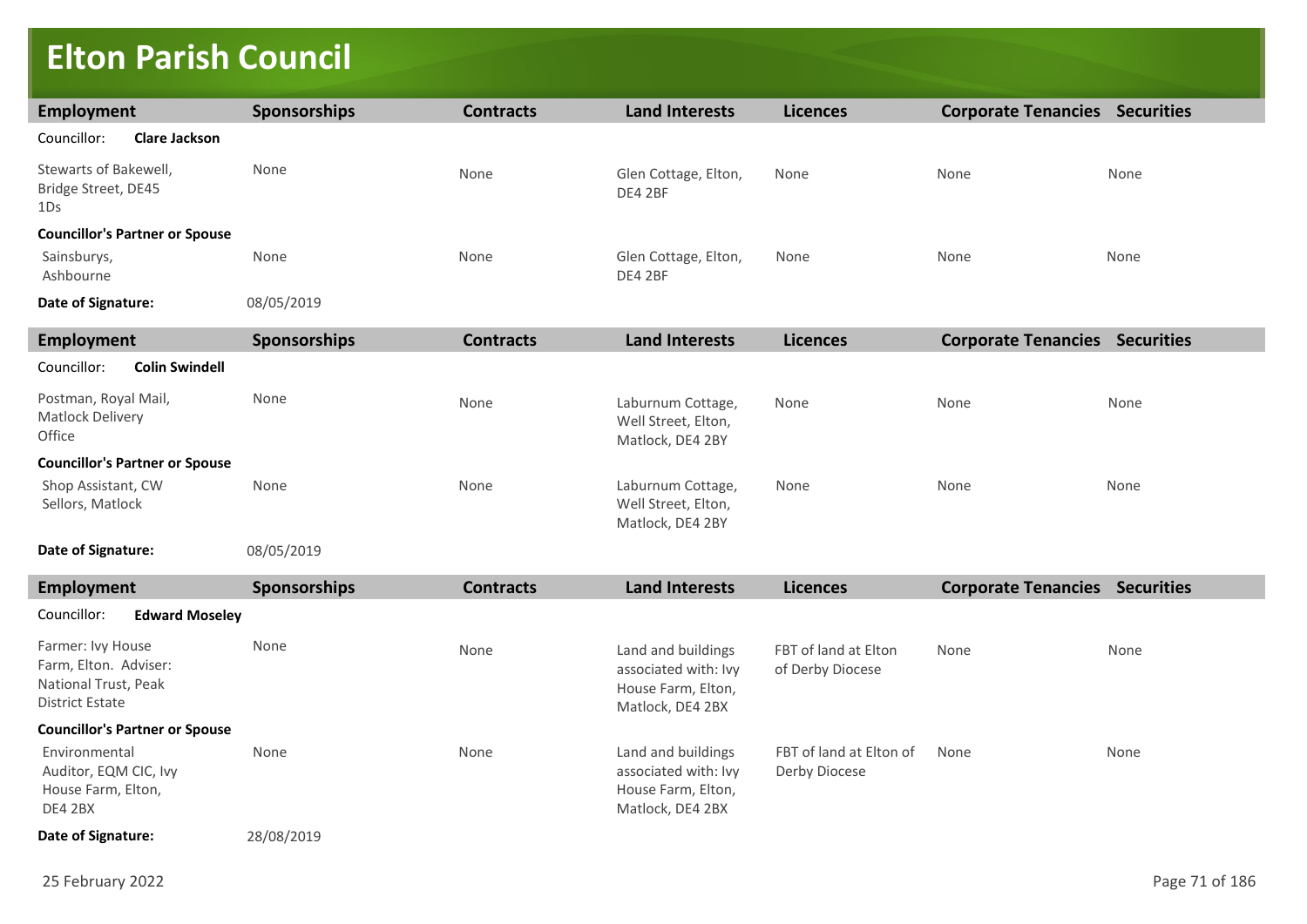| <b>Employment</b>                                                                  |                                       | <b>Sponsorships</b> | <b>Contracts</b>                                       | <b>Land Interests</b>                      | <b>Licences</b> | <b>Corporate Tenancies Securities</b> |      |  |  |  |
|------------------------------------------------------------------------------------|---------------------------------------|---------------------|--------------------------------------------------------|--------------------------------------------|-----------------|---------------------------------------|------|--|--|--|
| Councillor:<br>John Spreadborough                                                  |                                       |                     |                                                        |                                            |                 |                                       |      |  |  |  |
| None                                                                               |                                       | None                | 8 Alice's Cottages,<br>Winster Lane, Elton,<br>DE4 2AL | None                                       | None            | None                                  | None |  |  |  |
|                                                                                    | <b>Councillor's Partner or Spouse</b> |                     |                                                        |                                            |                 |                                       |      |  |  |  |
| None                                                                               |                                       | None                | None                                                   | None                                       | None            | None                                  | None |  |  |  |
| Date of Signature:                                                                 |                                       | 01/10/2019          |                                                        |                                            |                 |                                       |      |  |  |  |
| <b>Employment</b>                                                                  |                                       | Sponsorships        | <b>Contracts</b>                                       | <b>Land Interests</b>                      | <b>Licences</b> | <b>Corporate Tenancies Securities</b> |      |  |  |  |
| Councillor:                                                                        | <b>Maralyn Marsden</b>                |                     |                                                        |                                            |                 |                                       |      |  |  |  |
| None                                                                               |                                       | None                | None                                                   | Pine Cottage, Back<br>Lane, Elton, DE4 2DB | None            | None                                  | None |  |  |  |
| <b>Councillor's Partner or Spouse</b>                                              |                                       |                     |                                                        |                                            |                 |                                       |      |  |  |  |
| None                                                                               |                                       | None                | None                                                   | Pine Cottage, Back<br>Lane, Elton, DE4 2DB | None            | None                                  | None |  |  |  |
| Date of Signature:                                                                 |                                       | 26/06/2019          |                                                        |                                            |                 |                                       |      |  |  |  |
| <b>Employment</b>                                                                  |                                       | Sponsorships        | <b>Contracts</b>                                       | <b>Land Interests</b>                      | <b>Licences</b> | <b>Corporate Tenancies Securities</b> |      |  |  |  |
| Councillor:                                                                        | <b>Nigel Mason</b>                    |                     |                                                        |                                            |                 |                                       |      |  |  |  |
| Technology<br>Consultant, PV<br>Consulting Ltd.<br>Director, Sinnalba<br>Group Ltd |                                       | None                | None                                                   | Holmedene Farm,<br>Elton                   | None            | None                                  | None |  |  |  |
|                                                                                    | <b>Councillor's Partner or Spouse</b> |                     |                                                        |                                            |                 |                                       |      |  |  |  |
| Company<br>Secretary/Director,<br>PV Consulting Ltd                                |                                       | None                | None                                                   | Holmedene Farm,<br>Elton                   | None            | None                                  | None |  |  |  |
| Date of Signature:                                                                 |                                       | 10/05/2019          |                                                        |                                            |                 |                                       |      |  |  |  |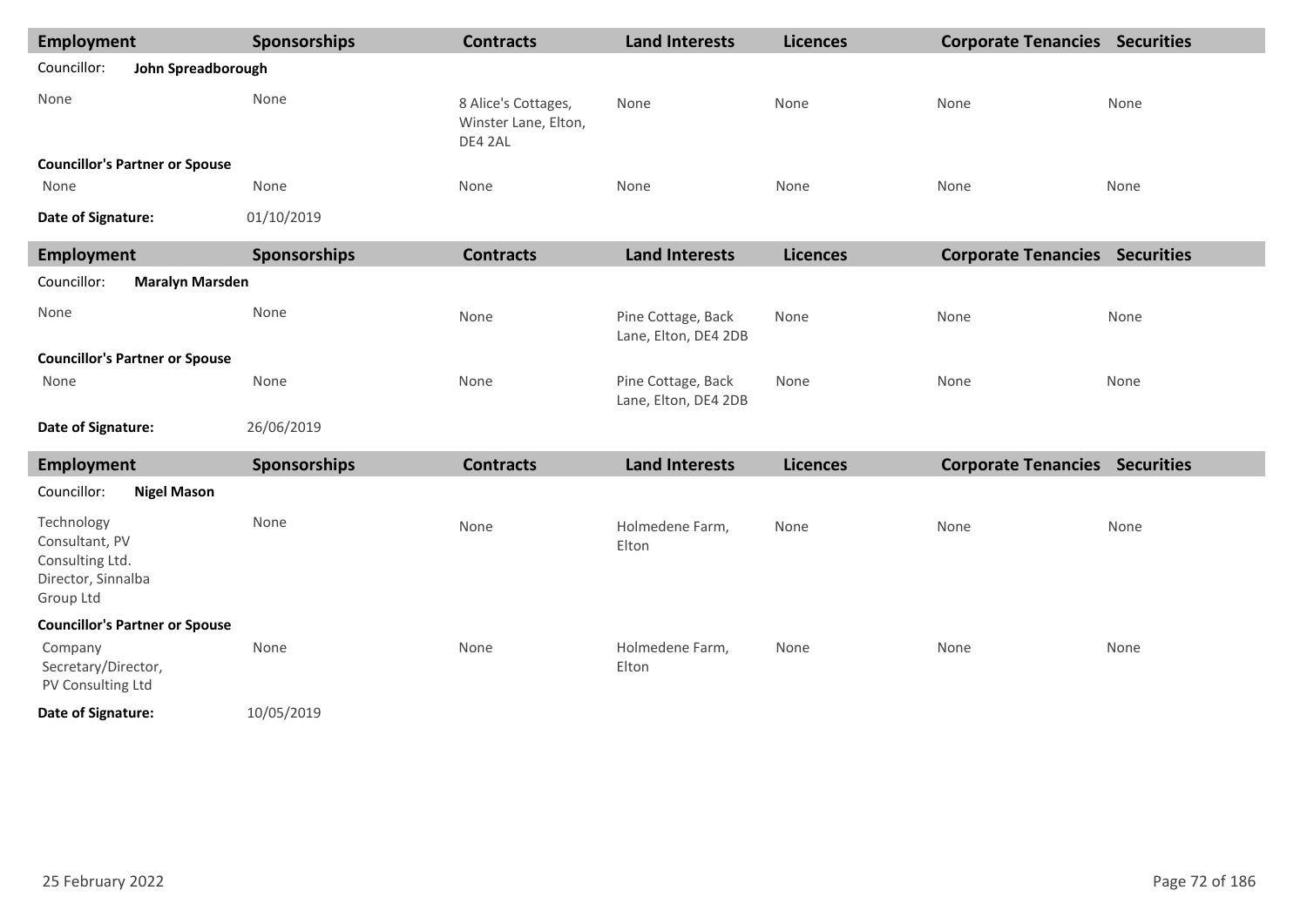# **Eyam Parish Council**

| Employment                                                                                  | <b>Sponsorships</b> | <b>Contracts</b> | <b>Land Interests</b> | <b>Licences</b> | <b>Corporate Tenancies</b> | <b>Securities</b> |
|---------------------------------------------------------------------------------------------|---------------------|------------------|-----------------------|-----------------|----------------------------|-------------------|
| Councillor:<br><b>Carol Duncan</b>                                                          |                     |                  |                       |                 |                            |                   |
| Adult Social Working,<br>Derbyshire County<br>Council                                       | None                | None             | None                  | None            | None                       | None              |
| <b>Councillor's Partner or Spouse</b>                                                       |                     |                  |                       |                 |                            |                   |
| Self-Employed,<br>Grraham Duncan<br>Gardning Services.<br>Baslow Church (1 day<br>per week) | None                | None             | None                  | None            | None                       | None              |
| Date of Signature:                                                                          | 27/04/2021          |                  |                       |                 |                            |                   |
| Employment                                                                                  | <b>Sponsorships</b> | <b>Contracts</b> | <b>Land Interests</b> | <b>Licences</b> | <b>Corporate Tenancies</b> | <b>Securities</b> |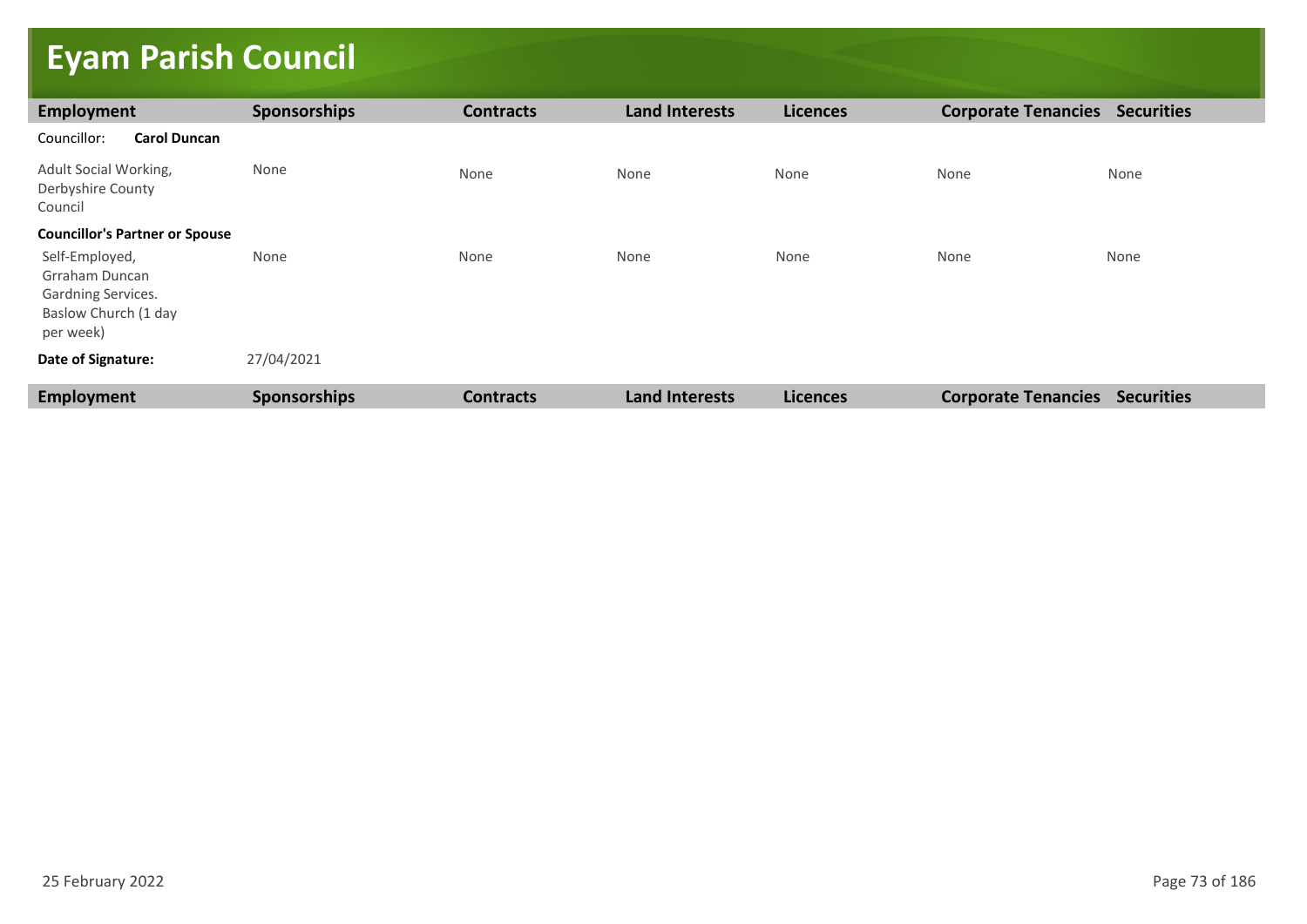### Councillor: **Jeremy Wright**

| SEO Consultant.<br><b>Wedding and Events</b><br>Organiser.<br><b>Residential Landlord</b><br><b>Councillor's Partner or Spouse</b> | None                | None             | 2 Church Ave, Eyam.<br>Eyam Hall, Eyam<br>(and surrounding<br>land). Also help<br>mother run her<br>estate, comprising of<br>a large amount of<br>land in and around<br>Eyam. Including the<br>car park on Hawkhill<br>which is leased to<br>the Parish Council.<br>This includes all of<br>the sports fields<br>minus the football<br>pitch which is leased<br>to Eyam sports<br>association. I do not<br>receive any payment<br>of any form for this. | None            | None                       | Partner in Eyam Hall<br>Weddings |
|------------------------------------------------------------------------------------------------------------------------------------|---------------------|------------------|---------------------------------------------------------------------------------------------------------------------------------------------------------------------------------------------------------------------------------------------------------------------------------------------------------------------------------------------------------------------------------------------------------------------------------------------------------|-----------------|----------------------------|----------------------------------|
| <b>Florist and Event</b>                                                                                                           | None                | None             | 2 Church Ave, Eyam.                                                                                                                                                                                                                                                                                                                                                                                                                                     | None            | None                       | Partner in Eyam Hall             |
| Stylist. Wedding and<br>Events Organiser.<br><b>Residential Landlord</b>                                                           |                     |                  | Eyam Hall, Eyam (and<br>surrounding land).                                                                                                                                                                                                                                                                                                                                                                                                              |                 |                            |                                  |
| Date of Signature:                                                                                                                 | 13/02/2021          |                  |                                                                                                                                                                                                                                                                                                                                                                                                                                                         |                 |                            |                                  |
| <b>Employment</b>                                                                                                                  | <b>Sponsorships</b> | <b>Contracts</b> | <b>Land Interests</b>                                                                                                                                                                                                                                                                                                                                                                                                                                   | <b>Licences</b> | <b>Corporate Tenancies</b> | <b>Securities</b>                |

| Leslie Spittle<br>Councillor:                               |              |                  |                                         |                 |                            |                   |
|-------------------------------------------------------------|--------------|------------------|-----------------------------------------|-----------------|----------------------------|-------------------|
| Judicial Panel Chair,<br>Parole Board of<br>England & Wales | None         | None             | Croft Cottage, 2<br>Church Street, Eyam | None            | None                       | None              |
| <b>Councillor's Partner or Spouse</b>                       |              |                  |                                         |                 |                            |                   |
| None                                                        | None         | None             | Croft Cottage, 2<br>Church Street, Eyam | None            | None                       | None              |
| Date of Signature:                                          | 22/05/2019   |                  |                                         |                 |                            |                   |
| <b>Employment</b>                                           | Sponsorships | <b>Contracts</b> | <b>Land Interests</b>                   | <b>Licences</b> | <b>Corporate Tenancies</b> | <b>Securities</b> |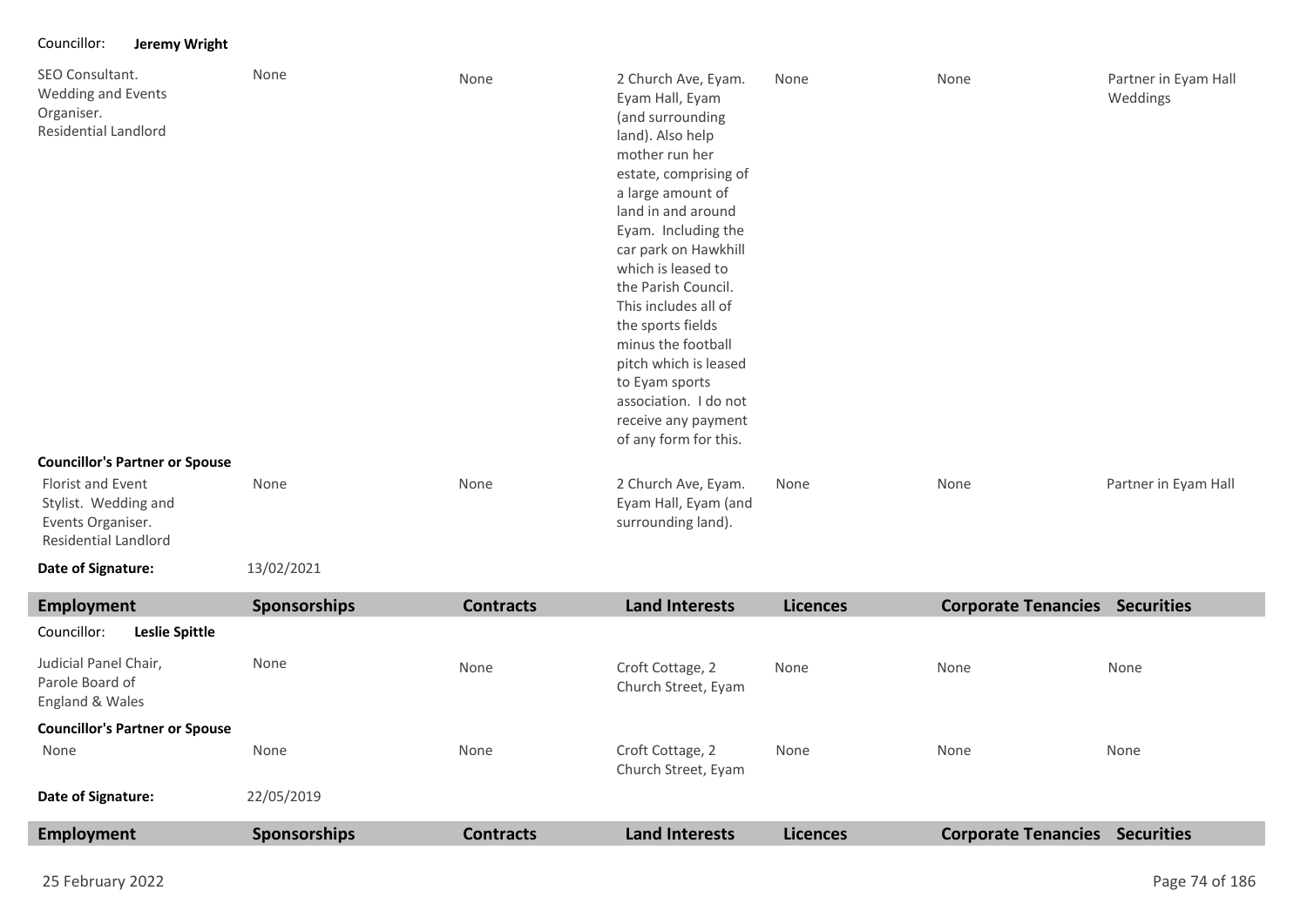#### Councillor: **Marie Brown**

| Doctor's receptionist                 | None       | None | None | None | None | None |
|---------------------------------------|------------|------|------|------|------|------|
| <b>Councillor's Partner or Spouse</b> |            |      |      |      |      |      |
| Retired                               | None       | None | None | None | None | None |
| Date of Signature:                    | 29/07/2019 |      |      |      |      |      |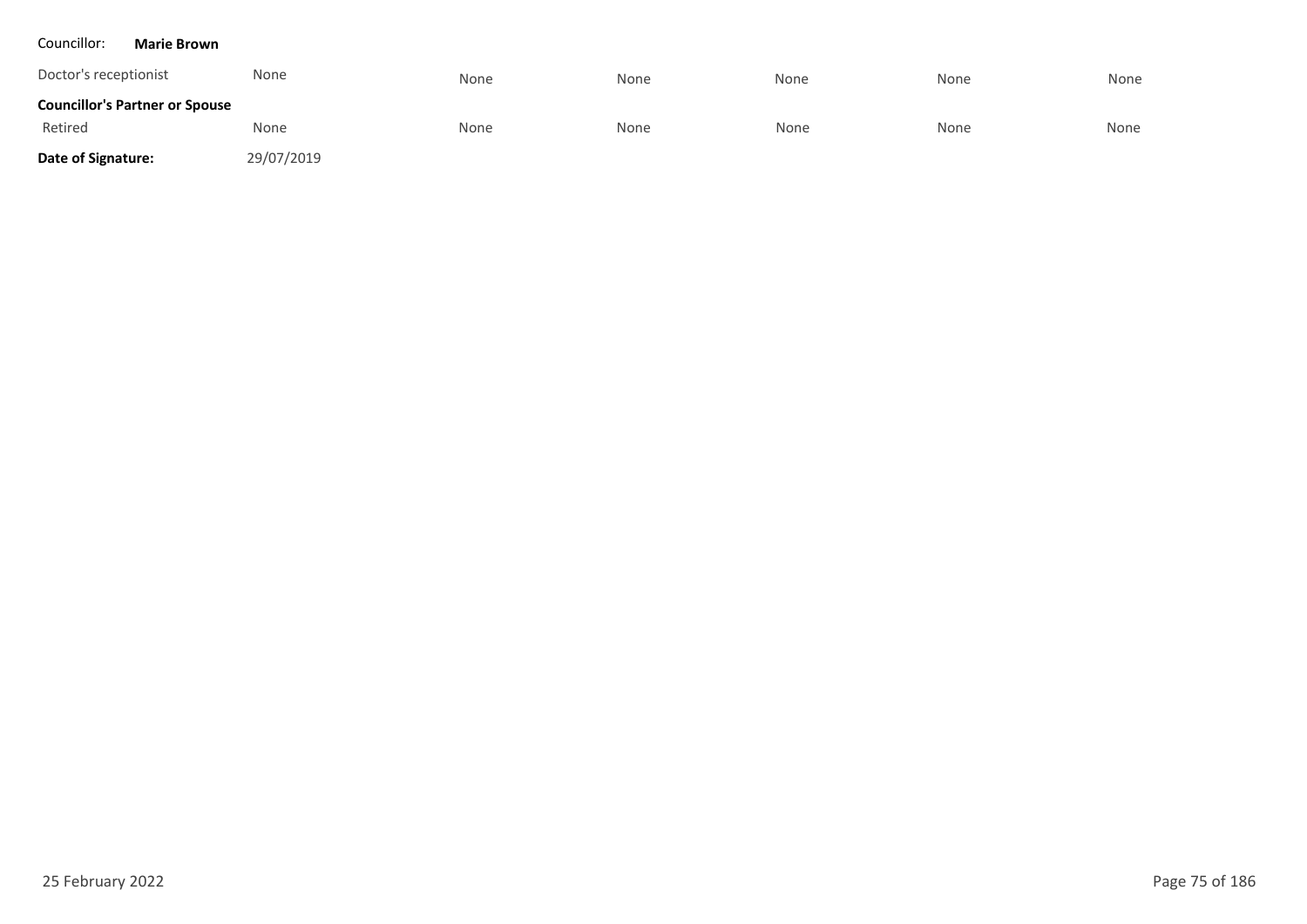## **Fenny Bentley Parish Council**

| <b>Employment</b>                                                                                           | Sponsorships | <b>Contracts</b> | <b>Land Interests</b>                  | <b>Licences</b> | <b>Corporate Tenancies Securities</b> |      |
|-------------------------------------------------------------------------------------------------------------|--------------|------------------|----------------------------------------|-----------------|---------------------------------------|------|
| Councillor:<br><b>Amanda Everitt</b>                                                                        |              |                  |                                        |                 |                                       |      |
| Self employed House<br>Keeper                                                                               | None         | None             | None                                   | None            | None                                  | None |
| <b>Councillor's Partner or Spouse</b><br>Self employed<br>Landscape Gardener                                | None         | None             | None                                   | None            | None                                  | None |
| Date of Signature:                                                                                          | 30/11/2019   |                  |                                        |                 |                                       |      |
| <b>Employment</b>                                                                                           | Sponsorships | <b>Contracts</b> | <b>Land Interests</b>                  | <b>Licences</b> | <b>Corporate Tenancies Securities</b> |      |
| Councillor:<br><b>Charlotte Miller</b>                                                                      |              |                  |                                        |                 |                                       |      |
| <b>School Business</b><br>Assistant & Clerk to<br>Governors, The<br>Fitzherbert CofE (VA)<br>Primary School | None         | None             | None                                   | None            | None                                  | None |
| <b>Councillor's Partner or Spouse</b>                                                                       |              |                  |                                        |                 |                                       |      |
| N/A                                                                                                         | None         | None             | None                                   | None            | None                                  | None |
| Date of Signature:                                                                                          | 10/05/2019   |                  |                                        |                 |                                       |      |
| <b>Employment</b>                                                                                           | Sponsorships | <b>Contracts</b> | <b>Land Interests</b>                  | <b>Licences</b> | <b>Corporate Tenancies Securities</b> |      |
| Councillor:<br><b>Dennis Stone</b>                                                                          |              |                  |                                        |                 |                                       |      |
| None                                                                                                        | None         | None             | Valley View, Fenny<br>Bentley, DE6 1LA | None            | None                                  | None |
| <b>Councillor's Partner or Spouse</b>                                                                       |              |                  |                                        |                 |                                       |      |
| None                                                                                                        | None         | None             | Valley View, Fenny<br>Bentley, DE6 1LA | None            | None                                  | None |
| Date of Signature:                                                                                          | 18/05/2019   |                  |                                        |                 |                                       |      |
| <b>Employment</b>                                                                                           | Sponsorships | <b>Contracts</b> | <b>Land Interests</b>                  | <b>Licences</b> | <b>Corporate Tenancies Securities</b> |      |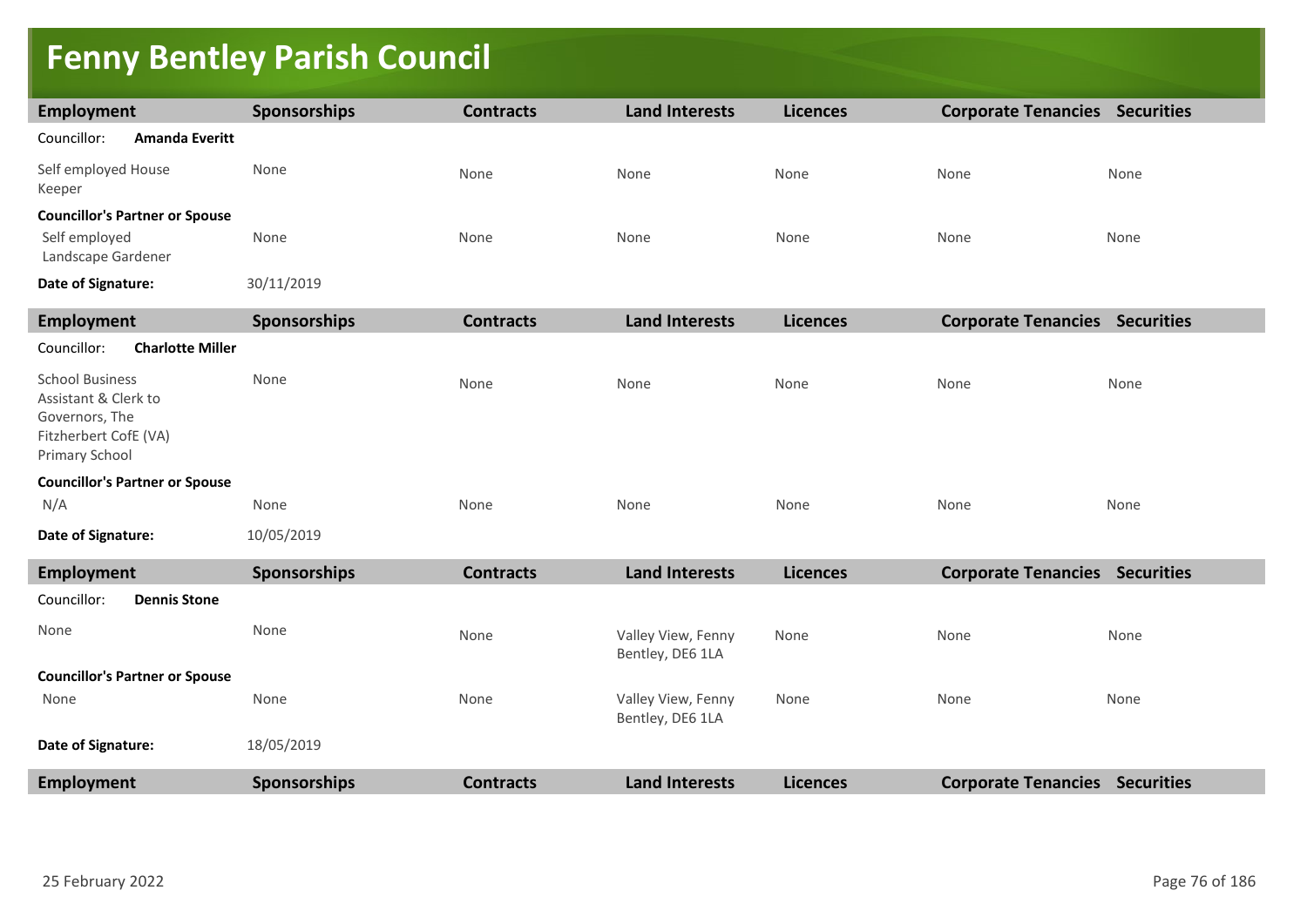Councillor: **Kenneth Croft**

| Engineer, Carbulite<br>Ltd, Hope, Derbyshire<br><b>Councillor's Partner or Spouse</b> | None                | None             | Croft Cottage, Main<br>Road, Fenny Bentley,<br>DE6 1LB. Pony<br>padock at Ashes<br>Farm, Fenny Bentley | None            | None                       | None              |
|---------------------------------------------------------------------------------------|---------------------|------------------|--------------------------------------------------------------------------------------------------------|-----------------|----------------------------|-------------------|
| Programme<br>Manager, Rolls<br>Royce, Derby                                           | None                | None             | Croft Cottage, Main<br>Road, Fenny Bentley,<br>DE6 1LB. Pony padock<br>at Ashes Farm, Fenny<br>Bentley | None            | None                       | None              |
| Date of Signature:                                                                    | 19/11/2019          |                  |                                                                                                        |                 |                            |                   |
| <b>Employment</b>                                                                     | <b>Sponsorships</b> | <b>Contracts</b> | <b>Land Interests</b>                                                                                  | <b>Licences</b> | <b>Corporate Tenancies</b> | <b>Securities</b> |
| Councillor:<br><b>Steven Wright</b>                                                   |                     |                  |                                                                                                        |                 |                            |                   |

| Construction<br><b>Contract Manager</b> | None | None | 1 Ashes Lane, Fenny<br>Bentley, Ashbourne,<br>DE6 1LD. Land to the<br>rear of the Bentley<br>Brook Inn (5 acres) | None | None | None |
|-----------------------------------------|------|------|------------------------------------------------------------------------------------------------------------------|------|------|------|
| <b>Councillor's Partner or Spouse</b>   |      |      |                                                                                                                  |      |      |      |
| Pre School Deputy<br>Teacher            | None | None | 1 Ashes Lane, Fenny<br>Bentley, Ashbourne,<br>DE6 1LD. Land to the<br>rear of the Bentley<br>Brook Inn (5 acres) | None | None | None |

**Date of Signature:**

06/01/2020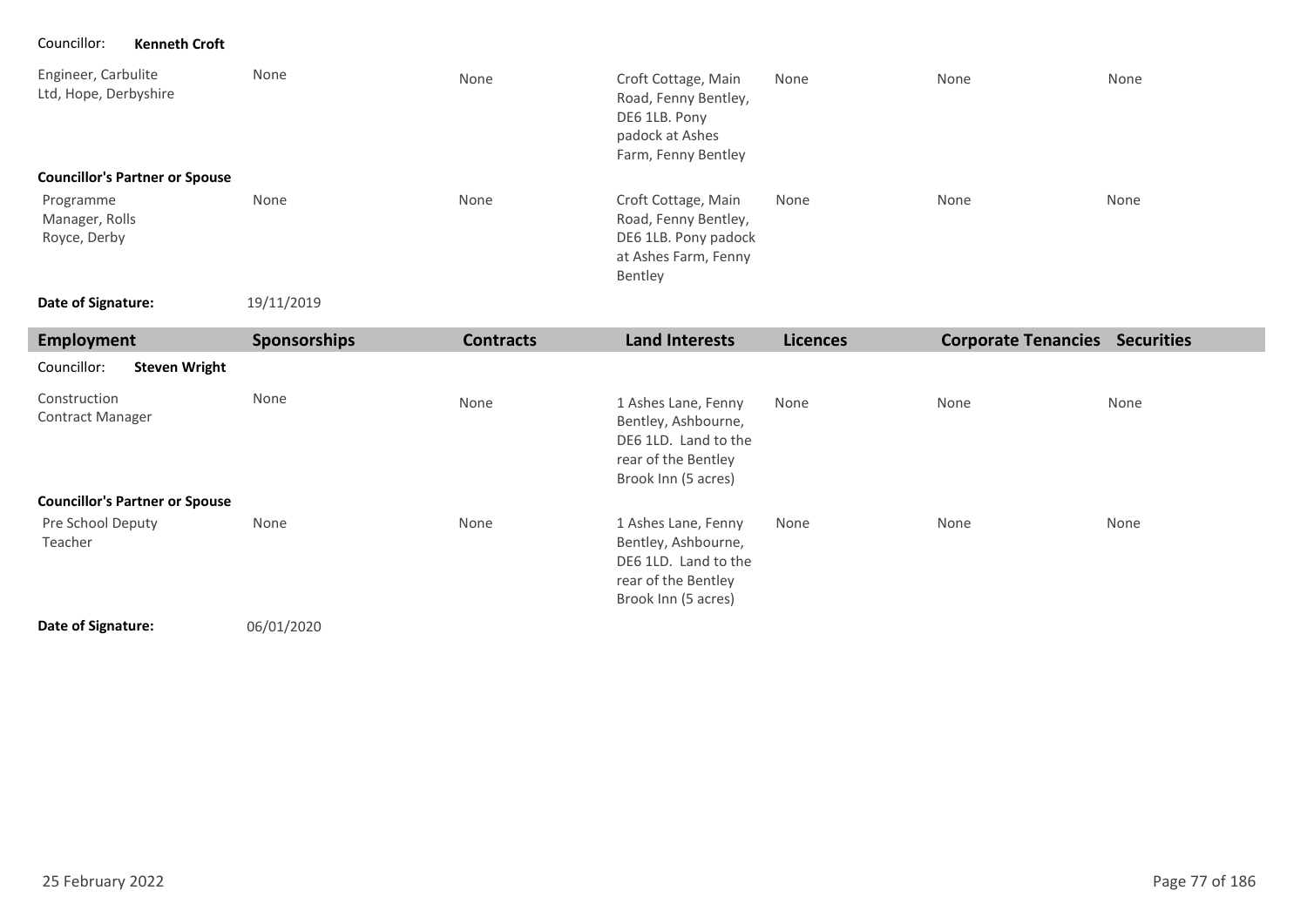# **Flagg Parish Council**

| <b>Employment</b>                     | Sponsorships | <b>Contracts</b> | <b>Land Interests</b>                   | <b>Licences</b>                                       | <b>Corporate Tenancies Securities</b> |                          |  |  |
|---------------------------------------|--------------|------------------|-----------------------------------------|-------------------------------------------------------|---------------------------------------|--------------------------|--|--|
| Councillor:<br><b>Andrew Mycock</b>   |              |                  |                                         |                                                       |                                       |                          |  |  |
| Dairy Farmer                          | None         | None             | Flagg Hall Farm,<br>Flagg (230 acres)   | <b>Farm Business</b><br>tenancy of Flagg<br>Moor Farm | Flagg Moor Farm                       | <b>Rusty Farming Ltd</b> |  |  |
| <b>Councillor's Partner or Spouse</b> |              |                  |                                         |                                                       |                                       |                          |  |  |
| Dairy Farmer                          | None         | None             | None                                    | None                                                  | None                                  | None                     |  |  |
| Date of Signature:                    | 06/03/2020   |                  |                                         |                                                       |                                       |                          |  |  |
| <b>Employment</b>                     | Sponsorships | <b>Contracts</b> | <b>Land Interests</b>                   | <b>Licences</b>                                       | <b>Corporate Tenancies Securities</b> |                          |  |  |
| Councillor:<br>Jonathan Morgan        |              |                  |                                         |                                                       |                                       |                          |  |  |
| Technical Consultant,<br>Accountancy  | None         | None             | Old Unitarian Chael,<br>Flagg, SK17 9QT | None                                                  | None                                  | None                     |  |  |
| <b>Councillor's Partner or Spouse</b> |              |                  |                                         |                                                       |                                       |                          |  |  |
| Housekeeper, Private<br>House         | None         | None             | Old Unitarian Chael,<br>Flagg, SK17 9QT | None                                                  | None                                  | None                     |  |  |
| Date of Signature:                    | 04/03/2021   |                  |                                         |                                                       |                                       |                          |  |  |
| <b>Employment</b>                     | Sponsorships | <b>Contracts</b> | <b>Land Interests</b>                   | <b>Licences</b>                                       | <b>Corporate Tenancies Securities</b> |                          |  |  |
| Councillor:<br><b>Susan Waldron</b>   |              |                  |                                         |                                                       |                                       |                          |  |  |
| <b>School Business</b><br>Manager     | None         | None             | None                                    | None                                                  | None                                  | None                     |  |  |
| <b>Councillor's Partner or Spouse</b> |              |                  |                                         |                                                       |                                       |                          |  |  |
| Postal Worker                         | None         | None             | None                                    | None                                                  | None                                  | None                     |  |  |
| Date of Signature:                    | 04/03/2020   |                  |                                         |                                                       |                                       |                          |  |  |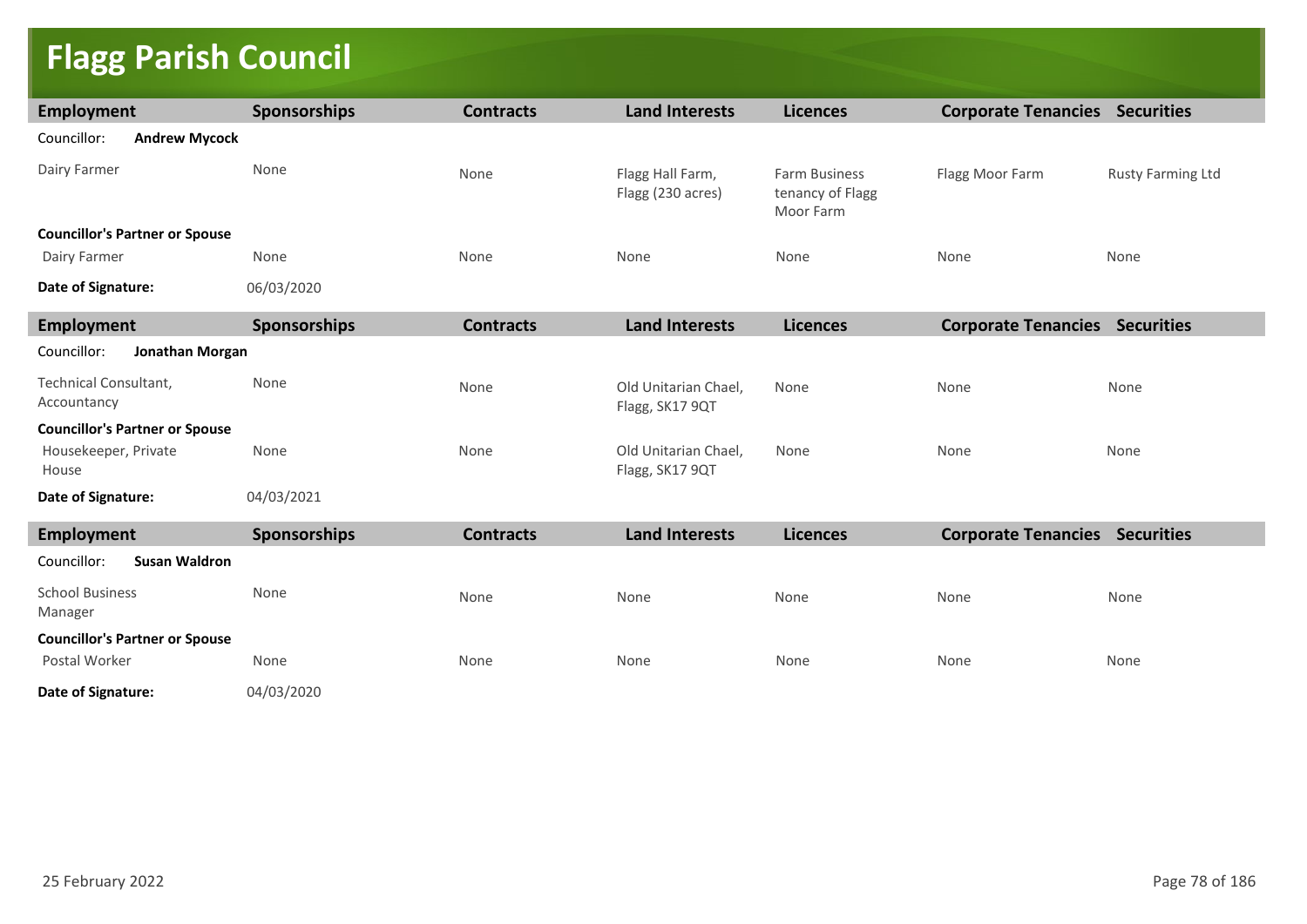# **Great Hucklow, Little Hucklow and Grindlow P.C.**

| Employment                                                       | Sponsorships        | <b>Contracts</b>                                          | <b>Land Interests</b>                                     | <b>Licences</b> | <b>Corporate Tenancies Securities</b> |      |
|------------------------------------------------------------------|---------------------|-----------------------------------------------------------|-----------------------------------------------------------|-----------------|---------------------------------------|------|
| Councillor:<br><b>Carol Bradshaw</b>                             |                     |                                                           |                                                           |                 |                                       |      |
| None                                                             | None                | None                                                      | Home Farm, Little<br>Hucklow, Buxton,<br><b>SK17 8RT</b>  | None            | None                                  | None |
| <b>Councillor's Partner or Spouse</b>                            |                     |                                                           |                                                           |                 |                                       |      |
| None                                                             | None                | None                                                      | Green End, Little<br>Hucklow, Buxton,<br><b>SK17 8RT</b>  | None            | None                                  | None |
| Date of Signature:                                               | 20/05/2019          |                                                           |                                                           |                 |                                       |      |
| <b>Employment</b>                                                | Sponsorships        | <b>Contracts</b>                                          | <b>Land Interests</b>                                     | <b>Licences</b> | <b>Corporate Tenancies Securities</b> |      |
| Councillor:<br>Jamie Ollerenshaw                                 |                     |                                                           |                                                           |                 |                                       |      |
| <b>Special Educational</b><br><b>Needs Teaching</b><br>Assistant | None                | Contract of<br>Employment with<br>Esteem Academy<br>Trust | None                                                      | None            | None                                  | None |
| <b>Councillor's Partner or Spouse</b>                            |                     |                                                           |                                                           |                 |                                       |      |
| N/A                                                              | None                | None                                                      | None                                                      | None            | None                                  | None |
| Date of Signature:                                               | 20/05/2019          |                                                           |                                                           |                 |                                       |      |
| Employment                                                       | <b>Sponsorships</b> | <b>Contracts</b>                                          | <b>Land Interests</b>                                     | <b>Licences</b> | <b>Corporate Tenancies Securities</b> |      |
| Councillor:<br><b>Martin Beer</b>                                |                     |                                                           |                                                           |                 |                                       |      |
| Retired                                                          | None                | None                                                      | Windmill Cottage,<br>Windmill, Buxton,<br><b>SK17 8RE</b> | None            | None                                  | None |
| <b>Councillor's Partner or Spouse</b>                            |                     |                                                           |                                                           |                 |                                       |      |
| Project Manager,<br>Universtiy of<br>Manchester                  | None                | None                                                      | Windmill Cottage,<br>Windmill, Buxton,<br><b>SK17 8RE</b> | None            | None                                  | None |
| Date of Signature:                                               | 20/05/2019          |                                                           |                                                           |                 |                                       |      |
| Employment                                                       | Sponsorships        | <b>Contracts</b>                                          | <b>Land Interests</b>                                     | <b>Licences</b> | <b>Corporate Tenancies Securities</b> |      |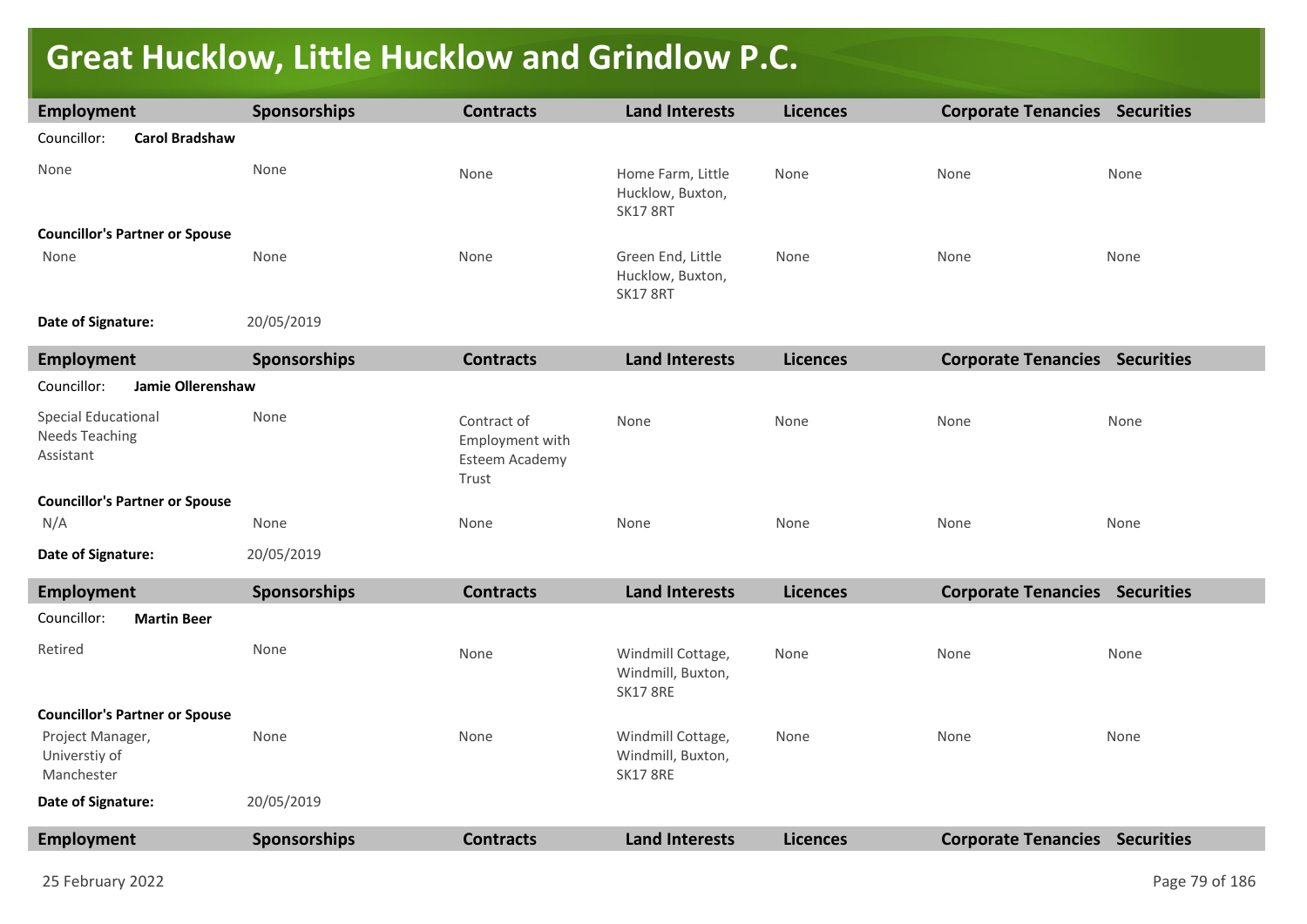### Councillor: **Nicholas Williams**

| Company Director &<br>Owner, Conformance<br>Ltd, The Old<br>Methdist Chapel,<br><b>Great Hucklow SK17</b><br>8RG | None         | None             | Farmland at Stanley<br>Moor Grindlow<br>(Approx 28 Acres of<br>Grassland)                | Rental of Hall Barn,<br>Great Hucklow,<br>Buxton, SK17 8RG                                                                       | None                                  | None |
|------------------------------------------------------------------------------------------------------------------|--------------|------------------|------------------------------------------------------------------------------------------|----------------------------------------------------------------------------------------------------------------------------------|---------------------------------------|------|
| <b>Councillor's Partner or Spouse</b>                                                                            |              |                  |                                                                                          |                                                                                                                                  |                                       |      |
| None                                                                                                             | None         | None             | The Old Mthodist<br>Chapel, Great<br>Hucklow, Buxton,<br>SK17 8RG (Business<br>Premises) | Rental of Unit 3,<br>Cartledge Farm<br><b>Business Centre,</b><br>Great Hucklow, SK17<br>8RG (Agricultural &<br>Industrial Unit) | None                                  | None |
| Date of Signature:                                                                                               | 20/05/2019   |                  |                                                                                          |                                                                                                                                  |                                       |      |
| <b>Employment</b>                                                                                                | Sponsorships | <b>Contracts</b> | <b>Land Interests</b>                                                                    | <b>Licences</b>                                                                                                                  | <b>Corporate Tenancies Securities</b> |      |
| Councillor:<br><b>Tracey Tudor Jones</b>                                                                         |              |                  |                                                                                          |                                                                                                                                  |                                       |      |
| Foster Carer,<br>Derbyshire County<br>Council                                                                    | None         | None             | Low Cottage,<br>Grindlow, Great<br>Hucklow, SK17 8RJ                                     | None                                                                                                                             | None                                  | None |
| <b>Councillor's Partner or Spouse</b>                                                                            |              |                  |                                                                                          |                                                                                                                                  |                                       |      |
| <b>Chief Operating</b><br>Officer, Derbyshire<br>Community Health<br><b>Foundation Trust</b><br>(DCHS)           | None         | None             | Low Cottage,<br>Grindlow, Great<br>Hucklow, SK17 8RJ                                     | None                                                                                                                             | None                                  | None |
|                                                                                                                  |              |                  |                                                                                          |                                                                                                                                  |                                       |      |

٠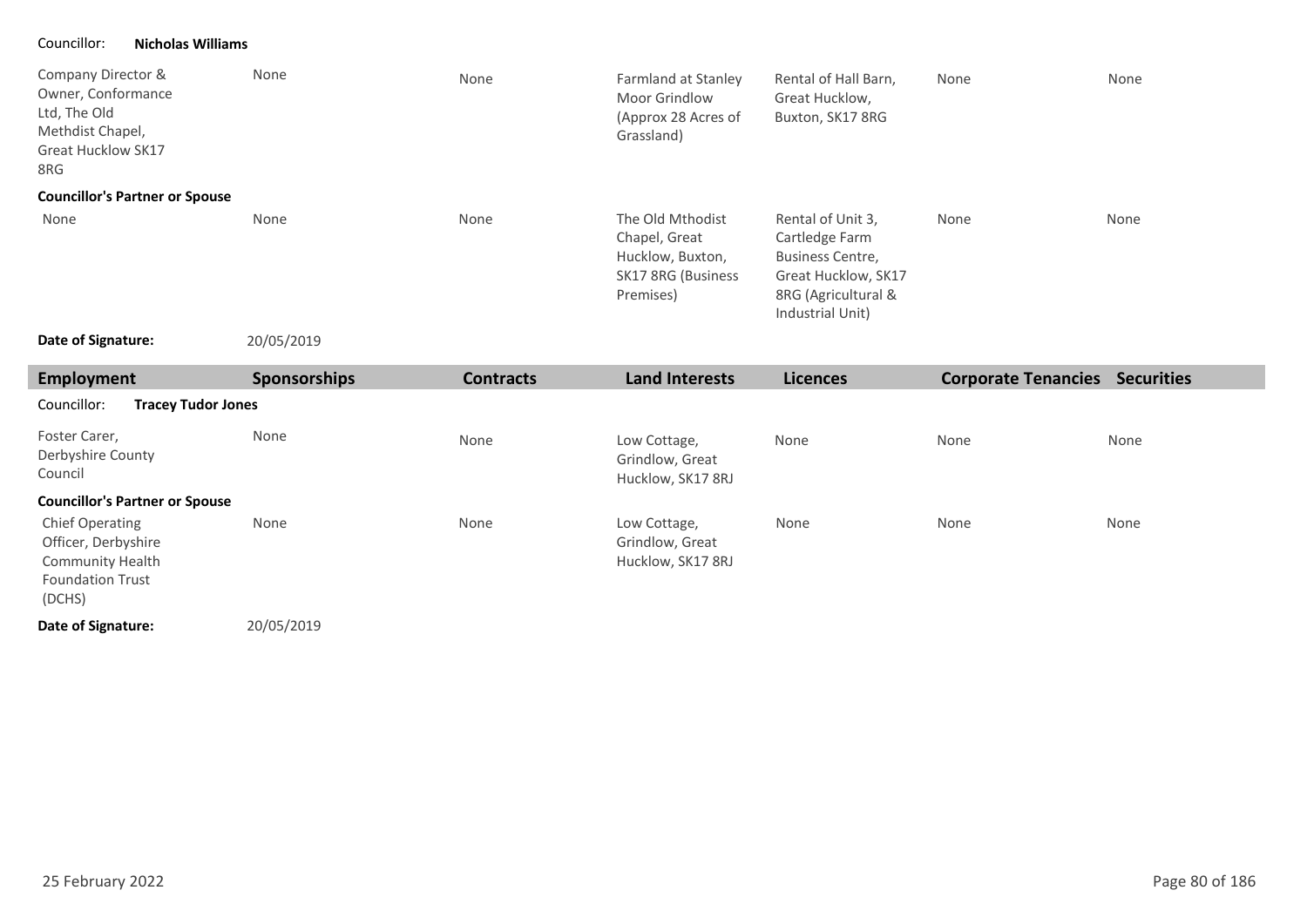## **Great Longstone Parish Council**

| <b>Employment</b>                          | <b>Sponsorships</b> | <b>Contracts</b> | <b>Land Interests</b>                             | <b>Licences</b> | <b>Corporate Tenancies Securities</b> |      |
|--------------------------------------------|---------------------|------------------|---------------------------------------------------|-----------------|---------------------------------------|------|
| Councillor:<br><b>Caroline Briggs</b>      |                     |                  |                                                   |                 |                                       |      |
| <b>Window Cleaner</b>                      | None                | None             | None                                              | None            | None                                  | None |
| <b>Councillor's Partner or Spouse</b>      |                     |                  |                                                   |                 |                                       |      |
| Music Teacher                              | None                | None             | None                                              | None            | None                                  | None |
| Date of Signature:                         | 29/06/2021          |                  |                                                   |                 |                                       |      |
| <b>Employment</b>                          | <b>Sponsorships</b> | <b>Contracts</b> | <b>Land Interests</b>                             | <b>Licences</b> | <b>Corporate Tenancies Securities</b> |      |
| <b>Daniel Cox</b><br>Councillor:           |                     |                  |                                                   |                 |                                       |      |
| Farmer and Partner<br>at Church Lane Farm, | None                | None             | Church Lane Farm,<br>Great Longstone              | None            | None                                  | None |
| Great Longstone                            |                     |                  |                                                   |                 |                                       |      |
| <b>Councillor's Partner or Spouse</b>      |                     |                  |                                                   |                 |                                       |      |
| Housewife                                  | None                | None             | Church Lane Farm,<br>Great Longstone              | None            | None                                  | None |
| Date of Signature:                         | 15/05/2019          |                  |                                                   |                 |                                       |      |
| <b>Employment</b>                          | Sponsorships        | <b>Contracts</b> | <b>Land Interests</b>                             | <b>Licences</b> | <b>Corporate Tenancies Securities</b> |      |
| Councillor:<br><b>James Cox</b>            |                     |                  |                                                   |                 |                                       |      |
| TW Cox Builders,<br>Great Longstone        | None                | None             | Occupier of property<br>within Great<br>Longstone | None            | None                                  | None |
| <b>Councillor's Partner or Spouse</b>      |                     |                  |                                                   |                 |                                       |      |
| None                                       | None                | None             | Occupier of property<br>within Great<br>Longstone | None            | None                                  | None |
| Date of Signature:                         | 15/05/2019          |                  |                                                   |                 |                                       |      |
| <b>Employment</b>                          | Sponsorships        | <b>Contracts</b> | <b>Land Interests</b>                             | <b>Licences</b> | <b>Corporate Tenancies Securities</b> |      |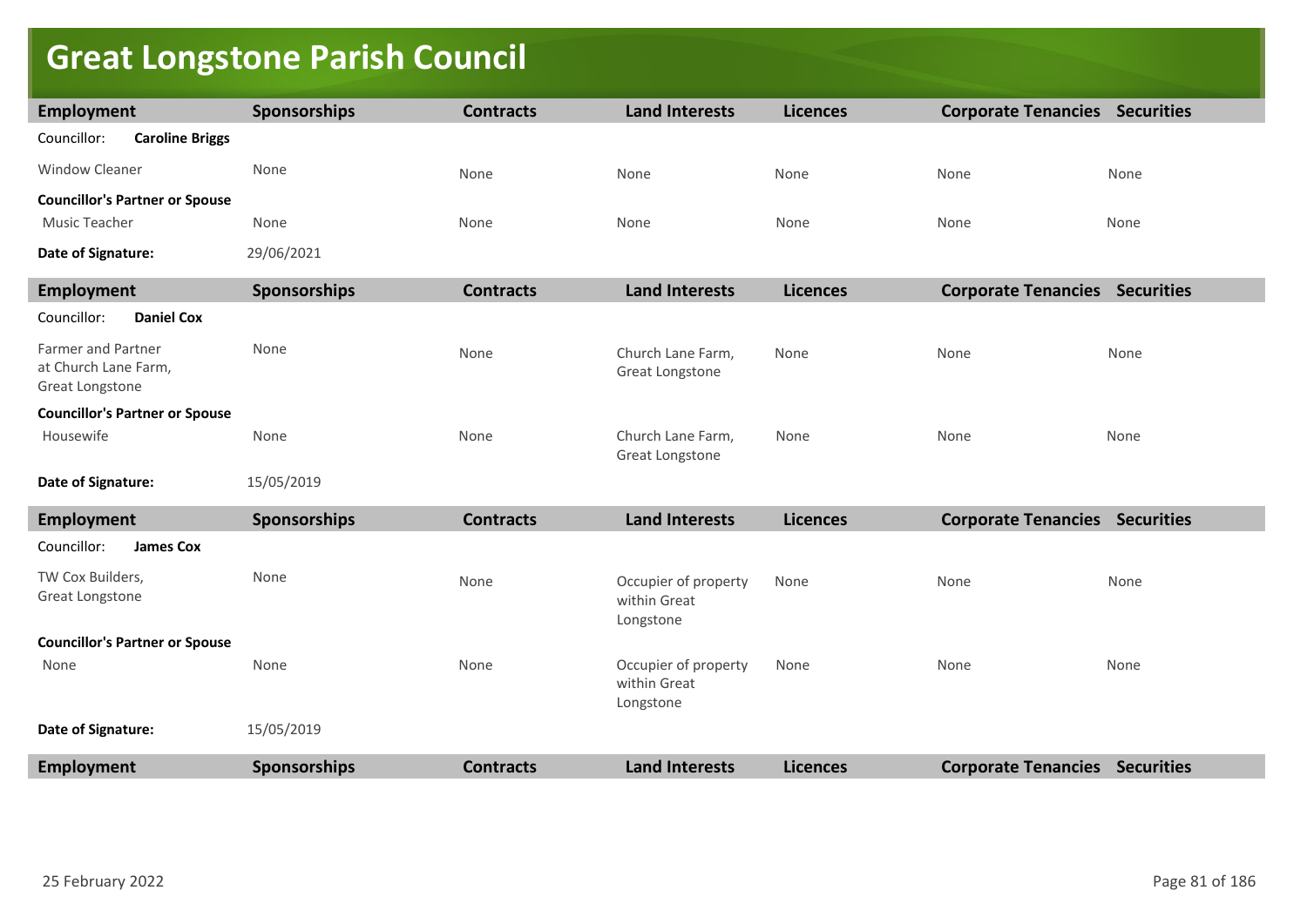Councillor: **Philip Barrett**

| Teacher, Lady<br><b>Manners School</b>                  | None                | None             | White Cottage, The<br>Mires, Great<br>Longstone, Bakewell,<br><b>DE45 1TE</b> | None                                                  | None                                  | None |
|---------------------------------------------------------|---------------------|------------------|-------------------------------------------------------------------------------|-------------------------------------------------------|---------------------------------------|------|
| <b>Councillor's Partner or Spouse</b>                   |                     |                  |                                                                               |                                                       |                                       |      |
| Conservation Officer,<br>Natural England                | None                | None             | White Cottage, The<br>Mires, Great<br>Longstone, Bakewell,<br><b>DE45 1TE</b> | None                                                  | None                                  | None |
| Date of Signature:                                      | 15/05/2019          |                  |                                                                               |                                                       |                                       |      |
| <b>Employment</b>                                       | <b>Sponsorships</b> | <b>Contracts</b> | <b>Land Interests</b>                                                         | <b>Licences</b>                                       | <b>Corporate Tenancies Securities</b> |      |
| Councillor:<br><b>Rick Gooch</b>                        |                     |                  |                                                                               |                                                       |                                       |      |
| Practice Manager,<br>GP Surgery                         | None                | None             | Montana, Furnall<br>Avenue, Great<br>Longstone, DE45 1TX                      | None                                                  | None                                  | None |
| <b>Councillor's Partner or Spouse</b>                   |                     |                  |                                                                               |                                                       |                                       |      |
| Principle Crime and<br>Intelligence Analyst<br>(Police) | None                | None             | Montana, Furnall<br>Avenue, Great<br>Longstone, DE45 1TX                      | None                                                  | None                                  | None |
| Date of Signature:                                      | 15/05/2019          |                  |                                                                               |                                                       |                                       |      |
| <b>Employment</b>                                       | <b>Sponsorships</b> | <b>Contracts</b> | <b>Land Interests</b>                                                         | <b>Licences</b>                                       | <b>Corporate Tenancies Securities</b> |      |
| Councillor:<br><b>Simon Headington</b>                  |                     |                  |                                                                               |                                                       |                                       |      |
| Company Director -<br>Retired                           | None                | None             | Heath Bank, Main<br>Street, Great<br>Longstone                                | Storage Unit, Unit 17<br>Top Yard, Great<br>Longstone | None                                  | None |
| <b>Councillor's Partner or Spouse</b>                   |                     |                  |                                                                               |                                                       |                                       |      |
| N/A                                                     | None                | None             | None                                                                          | None                                                  | None                                  | None |
| Date of Signature:                                      | 14/07/2021          |                  |                                                                               |                                                       |                                       |      |
| <b>Employment</b>                                       | <b>Sponsorships</b> | <b>Contracts</b> | <b>Land Interests</b>                                                         | <b>Licences</b>                                       | <b>Corporate Tenancies Securities</b> |      |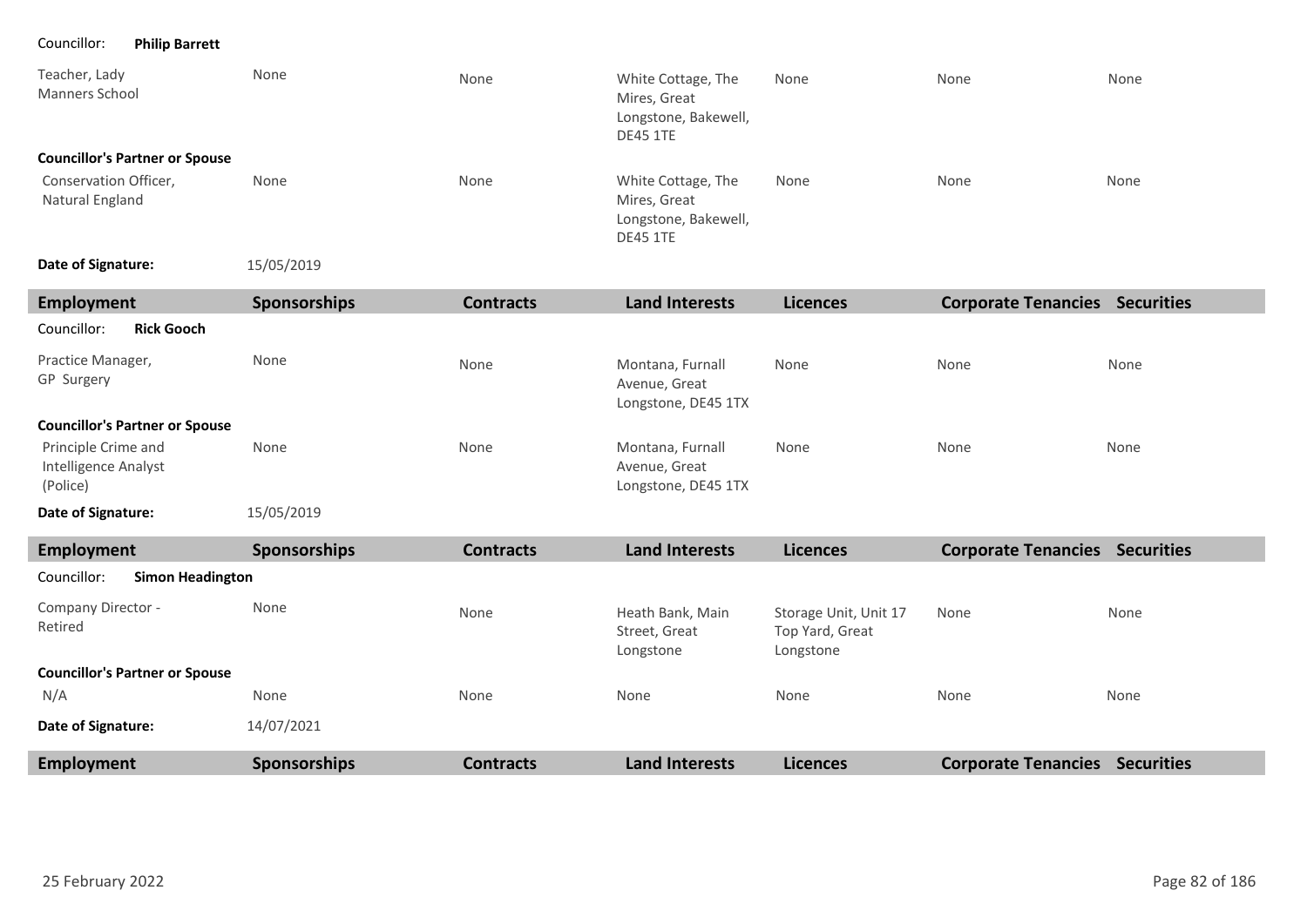### Councillor: **Wendy Long**

| Co Director and<br>Company Secretary, J<br>W Long Engineering<br>Ltd | None       | None | The Old Workshop,<br>Grisdale Road, Great<br>Longstone, DE45 1TU | None | None | None |
|----------------------------------------------------------------------|------------|------|------------------------------------------------------------------|------|------|------|
| <b>Councillor's Partner or Spouse</b>                                |            |      |                                                                  |      |      |      |
| Director, J W Long<br><b>Engineering Ltd</b>                         | None       | None | The Old Workshop,<br>Grisdale Road, Great<br>Longstone, DE45 1TU | None | None | None |
| Date of Signature:                                                   | 15/05/2019 |      |                                                                  |      |      |      |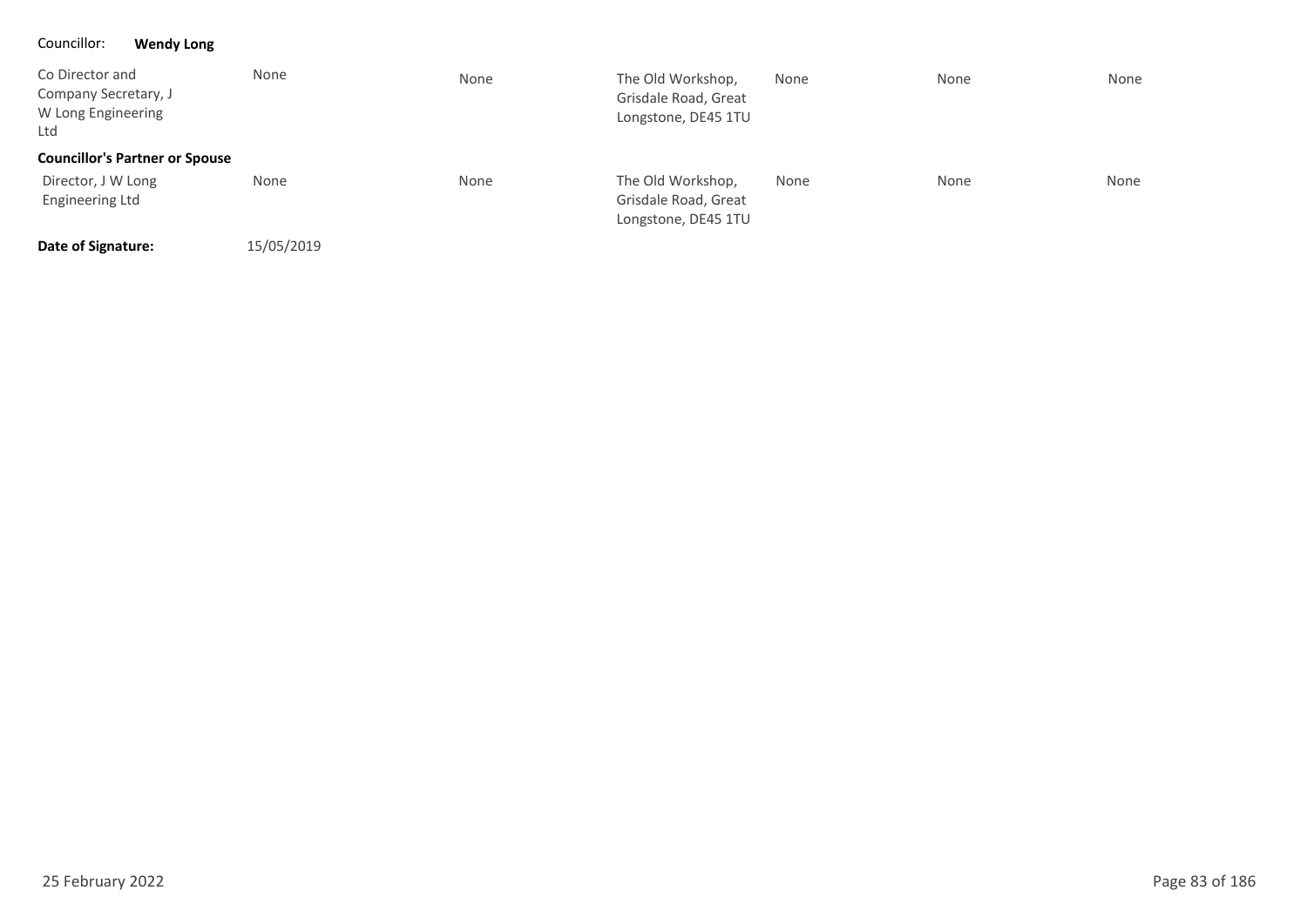## **Grindleford Parish Council**

| <b>Employment</b>                                                                                 | <b>Sponsorships</b> | <b>Contracts</b> | <b>Land Interests</b>                                           | <b>Licences</b> | <b>Corporate Tenancies Securities</b> |      |
|---------------------------------------------------------------------------------------------------|---------------------|------------------|-----------------------------------------------------------------|-----------------|---------------------------------------|------|
| Councillor:<br><b>Andrew Battarbee</b>                                                            |                     |                  |                                                                 |                 |                                       |      |
| None                                                                                              | None                | None             | Over Grindle, Sir<br>William Hill Road,<br>Grindleford, S32 2HS | None            | None                                  | None |
| <b>Councillor's Partner or Spouse</b>                                                             |                     |                  |                                                                 |                 |                                       |      |
| None                                                                                              | None                | None             | Over Grindle, Sir<br>William Hill Road,<br>Grindleford, S32 2HS | None            | None                                  | None |
| Date of Signature:                                                                                | 06/06/2019          |                  |                                                                 |                 |                                       |      |
| <b>Employment</b>                                                                                 | Sponsorships        | <b>Contracts</b> | <b>Land Interests</b>                                           | <b>Licences</b> | <b>Corporate Tenancies Securities</b> |      |
| Councillor:<br><b>Elizabeth Coe</b>                                                               |                     |                  |                                                                 |                 |                                       |      |
| None                                                                                              | None                | None             | 4 Derwent Avenue,<br>Grindleford, Hope<br>Valley, S32 2HB       | None            | None                                  | None |
| <b>Councillor's Partner or Spouse</b>                                                             |                     |                  |                                                                 |                 |                                       |      |
| N/A                                                                                               | None                | None             | None                                                            | None            | None                                  | None |
| Date of Signature:                                                                                | 06/06/2019          |                  |                                                                 |                 |                                       |      |
| <b>Employment</b>                                                                                 | Sponsorships        | <b>Contracts</b> | <b>Land Interests</b>                                           | <b>Licences</b> | <b>Corporate Tenancies Securities</b> |      |
| Councillor:<br><b>Hilary Hart</b>                                                                 |                     |                  |                                                                 |                 |                                       |      |
| <b>Cleansing Service</b><br>Group (family<br>representative on a<br>variety of company<br>forums) | None                | None             | None                                                            | None            | None                                  | None |
| <b>Councillor's Partner or Spouse</b>                                                             |                     |                  |                                                                 |                 |                                       |      |
| N/A                                                                                               | None                | None             | None                                                            | None            | None                                  | None |
| Date of Signature:                                                                                | 09/07/2019          |                  |                                                                 |                 |                                       |      |
| Employment                                                                                        | Sponsorships        | <b>Contracts</b> | <b>Land Interests</b>                                           | <b>Licences</b> | <b>Corporate Tenancies Securities</b> |      |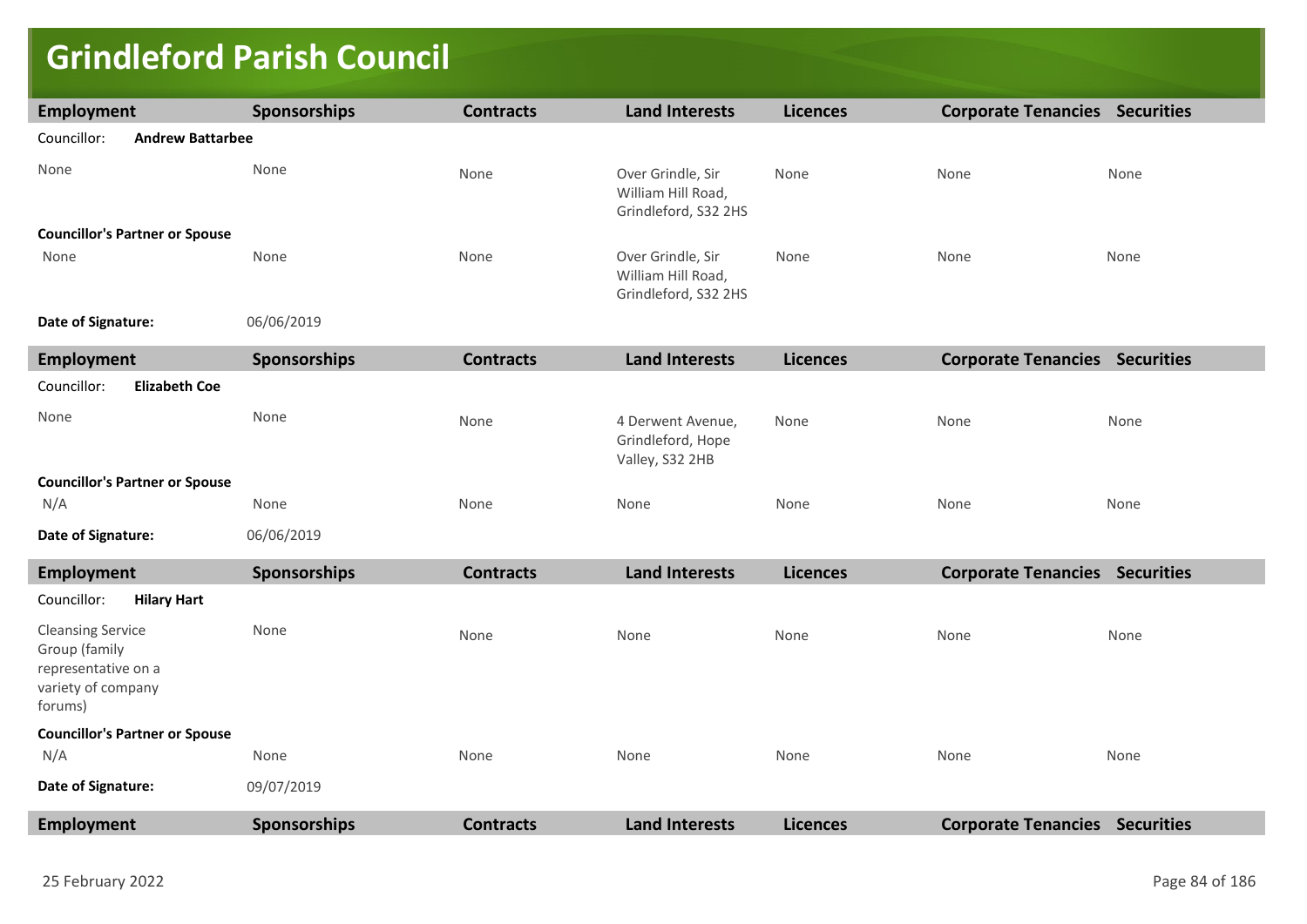| Councillor: |  | <b>John Morton</b> |  |
|-------------|--|--------------------|--|
|-------------|--|--------------------|--|

| None                                       | None                | None             | The Old Post Office,<br>Main Road,<br>Grindleford, S32 2AA  | None            | None                                  | None |
|--------------------------------------------|---------------------|------------------|-------------------------------------------------------------|-----------------|---------------------------------------|------|
| <b>Councillor's Partner or Spouse</b>      |                     |                  |                                                             |                 |                                       |      |
| None                                       | None                | None             | None                                                        | None            | None                                  | None |
| Date of Signature:                         | 06/06/2019          |                  |                                                             |                 |                                       |      |
| Employment                                 | <b>Sponsorships</b> | <b>Contracts</b> | <b>Land Interests</b>                                       | <b>Licences</b> | <b>Corporate Tenancies Securities</b> |      |
| <b>John Mottershaw</b><br>Councillor:      |                     |                  |                                                             |                 |                                       |      |
| Self-employed<br>Photographer              | None                | None             | 2 Commercial Road,<br>Grindleford, S32 2HA                  | None            | None                                  | None |
| <b>Councillor's Partner or Spouse</b>      |                     |                  |                                                             |                 |                                       |      |
| Orders Assistant, Cliff<br>College, Calver | None                | None             | 2 Commercial Road,<br>Grindleford, S32 2HA                  | None            | None                                  | None |
| Date of Signature:                         | 06/06/2019          |                  |                                                             |                 |                                       |      |
| <b>Employment</b>                          | <b>Sponsorships</b> | <b>Contracts</b> | <b>Land Interests</b>                                       | <b>Licences</b> | <b>Corporate Tenancies Securities</b> |      |
| Councillor:<br><b>Peter O'Brien</b>        |                     |                  |                                                             |                 |                                       |      |
| None                                       | None                | None             | Rosedene, Sir<br>William Hill Road,<br>Grindleford, S32 2HS | None            | None                                  | None |
| <b>Councillor's Partner or Spouse</b>      |                     |                  |                                                             |                 |                                       |      |
| None                                       | None                | None             | Rosedene, Sir William<br>Hill Road, Grindleford,<br>S32 2HS | None            | None                                  | None |
| Date of Signature:                         | 21/05/2019          |                  |                                                             |                 |                                       |      |
| Employment                                 | <b>Sponsorships</b> | <b>Contracts</b> | <b>Land Interests</b>                                       | <b>Licences</b> | <b>Corporate Tenancies Securities</b> |      |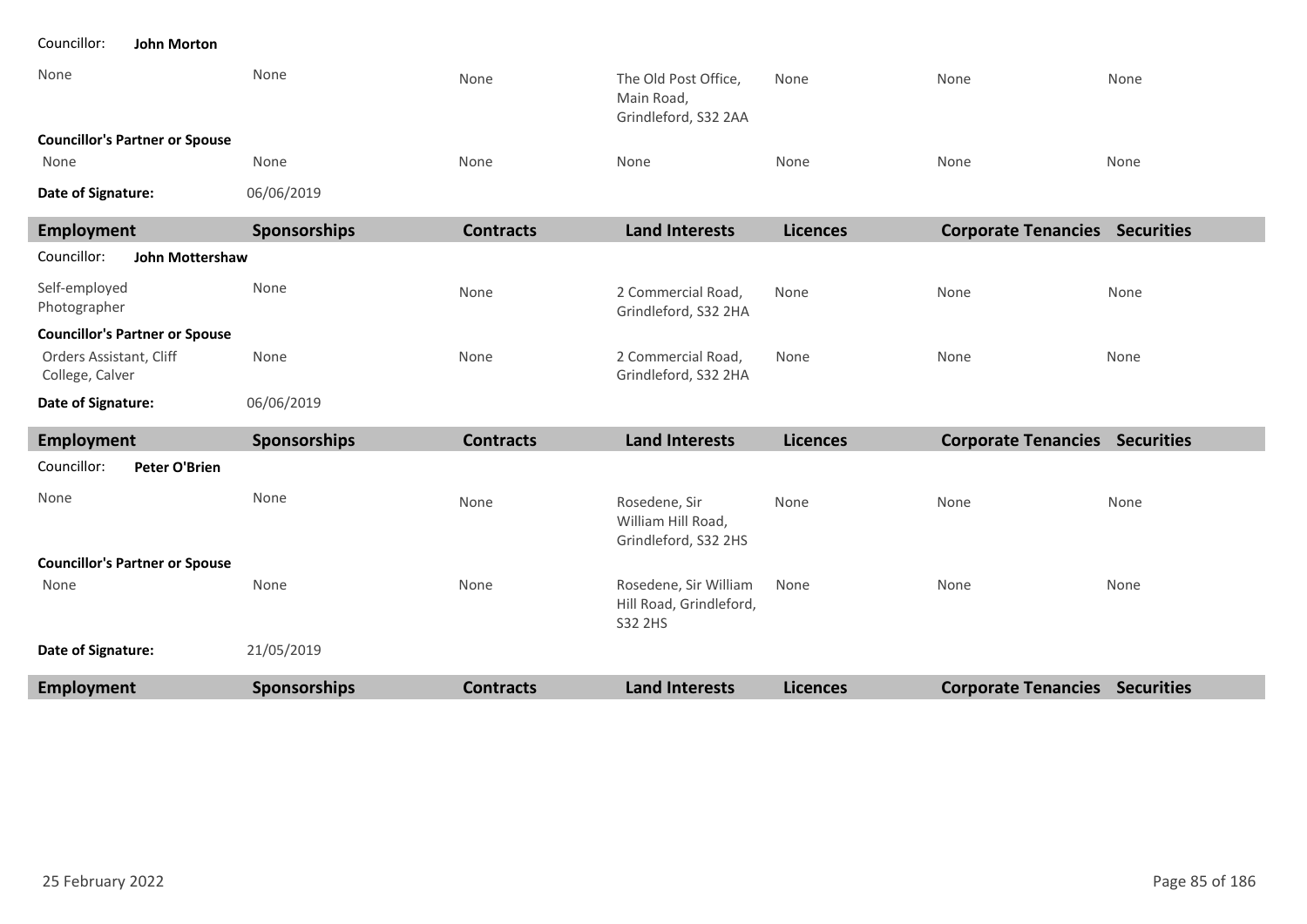| Councillor:<br><b>Raymond Whiteley</b> |              |                  |                                                     |                 |      |                                       |
|----------------------------------------|--------------|------------------|-----------------------------------------------------|-----------------|------|---------------------------------------|
| None                                   | None         | None             | 2 The Green,<br>Grindleford, S32 2HH                | None            | None | None                                  |
| <b>Councillor's Partner or Spouse</b>  |              |                  |                                                     |                 |      |                                       |
| None                                   | None         | None             | 2 The Green,<br>Grindleford, S32 2HH                | None            | None | None                                  |
| Date of Signature:                     | 06/06/2019   |                  |                                                     |                 |      |                                       |
| <b>Employment</b>                      | Sponsorships | <b>Contracts</b> | <b>Land Interests</b>                               | <b>Licences</b> |      | <b>Corporate Tenancies Securities</b> |
| Councillor:<br><b>Robert Tamlyn</b>    |              |                  |                                                     |                 |      |                                       |
| Retired                                | None         | None             | Roundhills, Upper<br>Padley, Gindleford,<br>S32 2JA | None            | None | None                                  |
| <b>Councillor's Partner or Spouse</b>  |              |                  |                                                     |                 |      |                                       |
| Retired                                | None         | None             | Roundhills, Upper<br>Padley, Gindleford,<br>S32 2JA | None            | None | None                                  |
| Date of Signature:                     | 05/06/2019   |                  |                                                     |                 |      |                                       |
| <b>Employment</b>                      | Sponsorships | <b>Contracts</b> | <b>Land Interests</b>                               | <b>Licences</b> |      | <b>Corporate Tenancies Securities</b> |
| Councillor:<br><b>Robert Wilson</b>    |              |                  |                                                     |                 |      |                                       |
| None                                   | None         | None             | 7 Eyam Woodlands,<br>Grindleford, S32 2HF           | None            | None | None                                  |
| <b>Councillor's Partner or Spouse</b>  |              |                  |                                                     |                 |      |                                       |
| None                                   | None         | None             | 7 Eyam Woodlands,<br>Grindleford, S32 2HF           | None            | None | None                                  |
| Date of Signature:                     | 06/06/2019   |                  |                                                     |                 |      |                                       |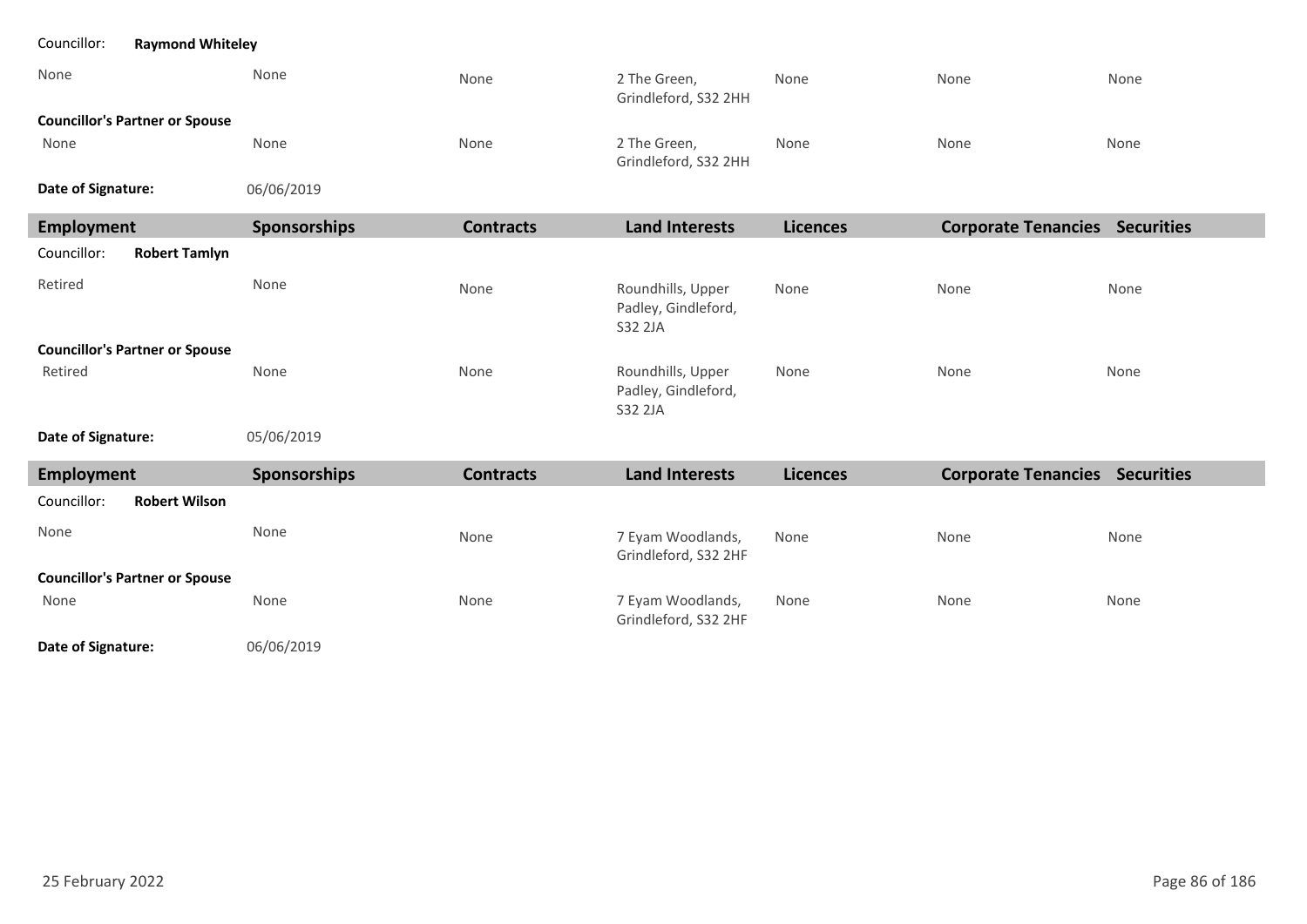## **Hartington Middle Quarter Parish Council**

| <b>Employment</b>                                 | <b>Sponsorships</b> | <b>Contracts</b> | <b>Land Interests</b>                                                                                                           | <b>Licences</b> | <b>Corporate Tenancies Securities</b> |      |
|---------------------------------------------------|---------------------|------------------|---------------------------------------------------------------------------------------------------------------------------------|-----------------|---------------------------------------|------|
| Councillor:<br><b>Alexander Holland</b>           |                     |                  |                                                                                                                                 |                 |                                       |      |
| None                                              | None                | None             | None                                                                                                                            | None            | None                                  | None |
| <b>Councillor's Partner or Spouse</b>             |                     |                  |                                                                                                                                 |                 |                                       |      |
| N/A                                               | None                | None             | None                                                                                                                            | None            | None                                  | None |
| Date of Signature:                                | 01/10/2020          |                  |                                                                                                                                 |                 |                                       |      |
| <b>Employment</b>                                 | <b>Sponsorships</b> | <b>Contracts</b> | <b>Land Interests</b>                                                                                                           | <b>Licences</b> | <b>Corporate Tenancies Securities</b> |      |
| <b>Ben Mycock</b><br>Councillor:                  |                     |                  |                                                                                                                                 |                 |                                       |      |
| Dairy farmer, WJ<br>nadin & Co, Earl<br>Sterndale | None                | None             | Hillside, Earl<br>Sterndale, SK17 0BS,<br>150 acres ar SK17<br><b>0AA Wheeldon Trees</b><br>and 150 acres at<br><b>SK17 OBS</b> | None            | None                                  | None |
| <b>Councillor's Partner or Spouse</b>             |                     |                  |                                                                                                                                 |                 |                                       |      |
| N/A                                               | None                | None             | None                                                                                                                            | None            | None                                  | None |
| Date of Signature:                                | 18/10/2020          |                  |                                                                                                                                 |                 |                                       |      |
| <b>Employment</b>                                 | <b>Sponsorships</b> | <b>Contracts</b> | <b>Land Interests</b>                                                                                                           | <b>Licences</b> | <b>Corporate Tenancies Securities</b> |      |
| Councillor:<br><b>Edward McAvoy</b>               |                     |                  |                                                                                                                                 |                 |                                       |      |
| None                                              | None                | None             | 1-2 Sycamore<br>Cottages, SK17 OBZ                                                                                              | None            | None                                  | None |
| <b>Councillor's Partner or Spouse</b>             |                     |                  |                                                                                                                                 |                 |                                       |      |
| None                                              | None                | None             | None                                                                                                                            | None            | None                                  | None |
| Date of Signature:                                | 20/11/2019          |                  |                                                                                                                                 |                 |                                       |      |
| <b>Employment</b>                                 | <b>Sponsorships</b> | <b>Contracts</b> | <b>Land Interests</b>                                                                                                           | <b>Licences</b> | <b>Corporate Tenancies Securities</b> |      |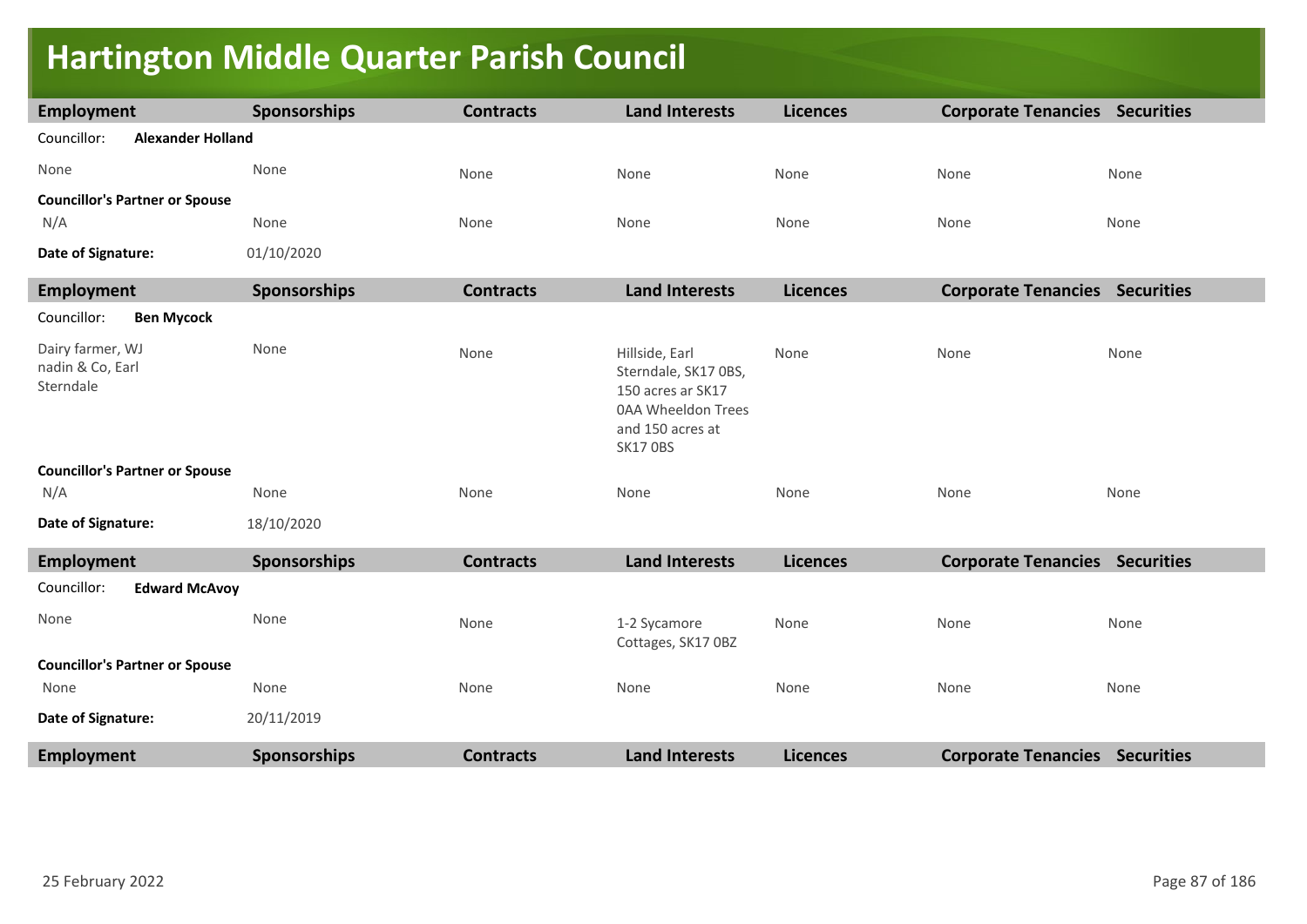| Councillor:<br>Ian Saunders                                         |                     |                  |                                                                                                         |                 |                                       |      |
|---------------------------------------------------------------------|---------------------|------------------|---------------------------------------------------------------------------------------------------------|-----------------|---------------------------------------|------|
| None                                                                | None                | None             | Hatchaway, Earl<br>Sterndale, SK17 OEP                                                                  | None            | None                                  | None |
| <b>Councillor's Partner or Spouse</b>                               |                     |                  |                                                                                                         |                 |                                       |      |
| None                                                                | None                | None             | Hatchaway, Earl<br>Sterndale, SK17 OEP                                                                  | None            | None                                  | None |
| Date of Signature:                                                  | 30/05/2019          |                  |                                                                                                         |                 |                                       |      |
| <b>Employment</b>                                                   | <b>Sponsorships</b> | <b>Contracts</b> | <b>Land Interests</b>                                                                                   | <b>Licences</b> | <b>Corporate Tenancies Securities</b> |      |
| Councillor:<br><b>Mark Hodgkinson</b>                               |                     |                  |                                                                                                         |                 |                                       |      |
| Partner in H<br>Hodgkinson & Sons,<br>Farmer                        | None                | None             | Various fields in Earl<br>Sterndale. Co-owner<br>Jericho Farm & Dale<br>View Cottage, Earl<br>Sterndale | None            | None                                  | None |
| <b>Councillor's Partner or Spouse</b>                               |                     |                  |                                                                                                         |                 |                                       |      |
| Partner in H<br>Hodgkinson & Sons,<br>Farmer and Holiday<br>Cottage | None                | None             | Owner of 1 Field in<br>Earl Sterndale. Co-<br>owner Dale View<br>Cottage, Earl<br>Sterndale             | None            | None                                  | None |
| Date of Signature:                                                  | 16/08/2019          |                  |                                                                                                         |                 |                                       |      |
| <b>Employment</b>                                                   | <b>Sponsorships</b> | <b>Contracts</b> | <b>Land Interests</b>                                                                                   | <b>Licences</b> | <b>Corporate Tenancies Securities</b> |      |
| Councillor:<br>Paula Bradbury                                       |                     |                  |                                                                                                         |                 |                                       |      |
| Self employed<br>owner, farmer,<br>partner                          | None                | None             | High Needham Farm,<br>working dairy farm,<br>250 acres                                                  | None            | None                                  | None |
| <b>Councillor's Partner or Spouse</b>                               |                     |                  |                                                                                                         |                 |                                       |      |
| Self employed<br>owner, farmer,<br>partner                          | None                | None             | High Needham Farm,<br>working dairy farm,<br>250 acres. Also<br>holiday lets on farm.                   | None            | None                                  | None |
|                                                                     |                     |                  |                                                                                                         |                 |                                       |      |

**Date of Signature:**

16/08/2019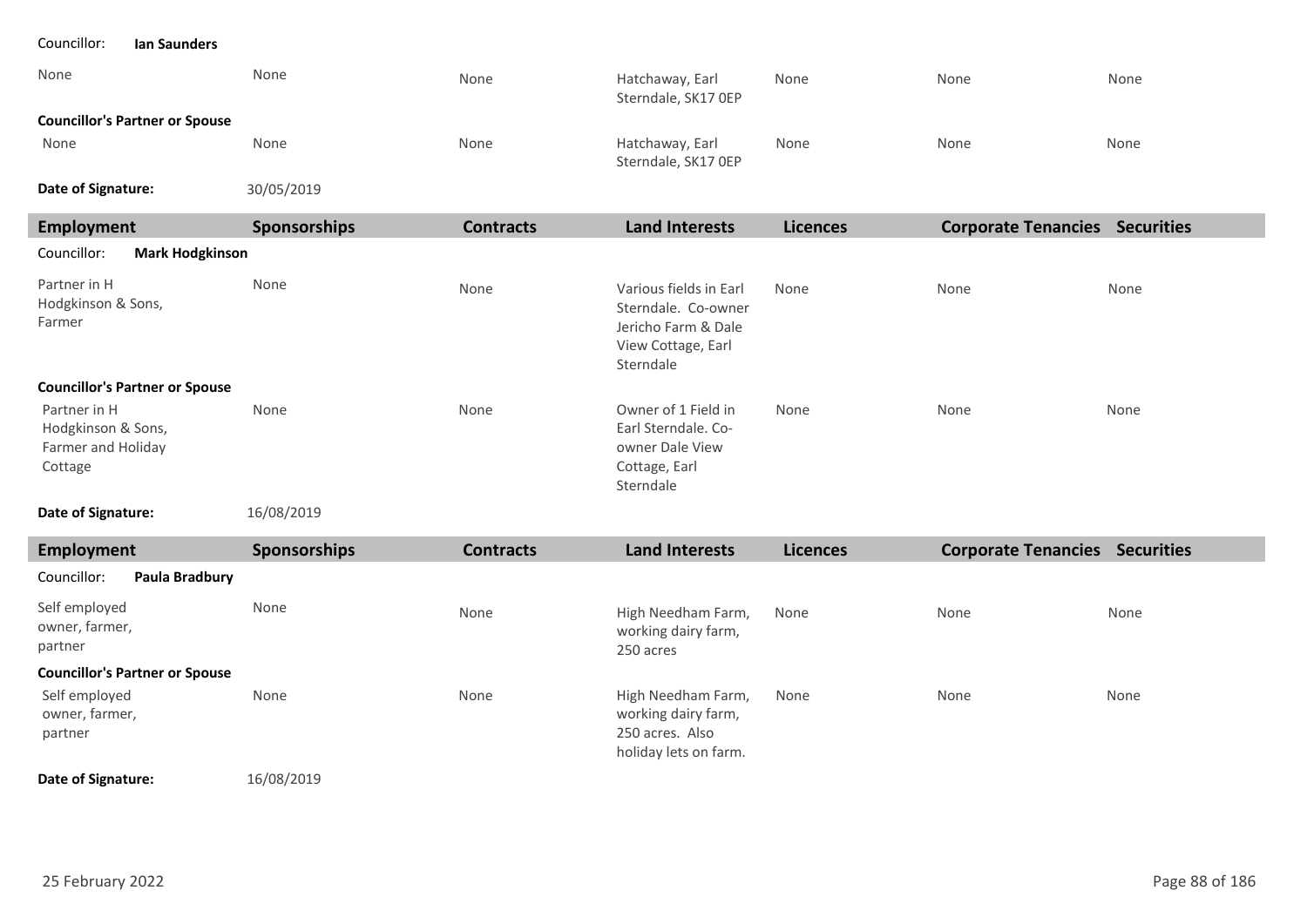## **Hartington Nether Quarter Parish Council**

| <b>Employment</b>                                                  | <b>Sponsorships</b> | <b>Contracts</b> | <b>Land Interests</b>                                            | <b>Licences</b> | <b>Corporate Tenancies Securities</b> |      |
|--------------------------------------------------------------------|---------------------|------------------|------------------------------------------------------------------|-----------------|---------------------------------------|------|
| Councillor:<br><b>Dawn Currington</b>                              |                     |                  |                                                                  |                 |                                       |      |
| Wedding Co-<br>ordinator, Tissington<br>Hall                       | None                | None             | Cherry Tree Cottage,<br>6 Drury Lane, Biggin,<br><b>SK17 ODL</b> | None            | None                                  | None |
| <b>Councillor's Partner or Spouse</b>                              |                     |                  |                                                                  |                 |                                       |      |
| Builder, MSB Building<br>Company                                   | None                | None             | Cherry Tree Cottage,<br>6 Drury Lane, Biggin,<br><b>SK17 ODL</b> | None            | None                                  | None |
| Date of Signature:                                                 | 13/05/2019          |                  |                                                                  |                 |                                       |      |
| <b>Employment</b>                                                  | <b>Sponsorships</b> | <b>Contracts</b> | <b>Land Interests</b>                                            | <b>Licences</b> | <b>Corporate Tenancies Securities</b> |      |
| Councillor:<br><b>Julie Coles</b>                                  |                     |                  |                                                                  |                 |                                       |      |
| Practice Manager,<br>Hartington Surgery,<br>Dig Street, Hartington | None                | None             | 24 Drury Lane,<br>Biggin, SK17 ODL                               | None            | None                                  | None |
| <b>Councillor's Partner or Spouse</b>                              |                     |                  |                                                                  |                 |                                       |      |
| Self-employed Dry<br>Stone Waller                                  | None                | None             | 24 Drury Lane, Biggin,<br>SK17 ODL                               | None            | None                                  | None |
| Date of Signature:                                                 | 13/05/2019          |                  |                                                                  |                 |                                       |      |
| <b>Employment</b>                                                  | <b>Sponsorships</b> | <b>Contracts</b> | <b>Land Interests</b>                                            | <b>Licences</b> | <b>Corporate Tenancies Securities</b> |      |
| Councillor:<br><b>Mark Heathcote</b>                               |                     |                  |                                                                  |                 |                                       |      |
| Farmer                                                             | None                | None             | Heathcote Hall Farm,<br>Heathcote, Buxton,<br><b>SK17 0AY</b>    | None            | None                                  | None |
| <b>Councillor's Partner or Spouse</b>                              |                     |                  |                                                                  |                 |                                       |      |
| N/A                                                                | None                | None             | None                                                             | None            | None                                  | None |
| Date of Signature:                                                 | 13/05/2019          |                  |                                                                  |                 |                                       |      |
| <b>Employment</b>                                                  | <b>Sponsorships</b> | <b>Contracts</b> | <b>Land Interests</b>                                            | <b>Licences</b> | <b>Corporate Tenancies Securities</b> |      |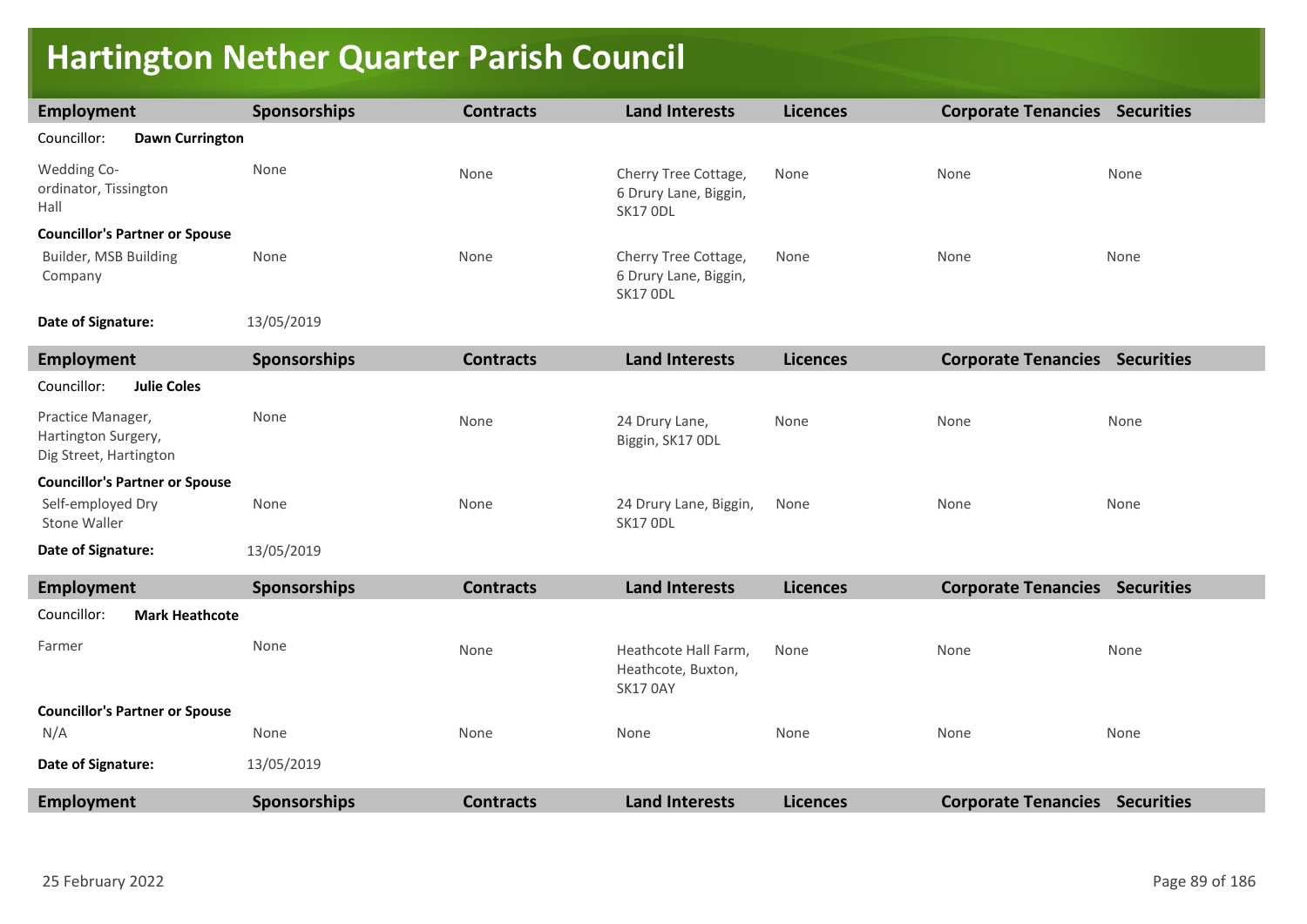| Councillor:<br><b>Peter Tapping</b>                       |              |                  |                                                                                                         |                 |                                       |      |
|-----------------------------------------------------------|--------------|------------------|---------------------------------------------------------------------------------------------------------|-----------------|---------------------------------------|------|
| Retired                                                   | None         | None             | The Laurels, Main<br>Street, Biggin, SK17<br>0DQ                                                        | None            | None                                  | None |
| <b>Councillor's Partner or Spouse</b>                     |              |                  |                                                                                                         |                 |                                       |      |
| N/A                                                       | None         | None             | None                                                                                                    | None            | None                                  | None |
| Date of Signature:                                        | 13/05/2019   |                  |                                                                                                         |                 |                                       |      |
| <b>Employment</b>                                         | Sponsorships | <b>Contracts</b> | <b>Land Interests</b>                                                                                   | <b>Licences</b> | <b>Corporate Tenancies Securities</b> |      |
| Councillor:<br><b>Sandra McCurrach</b>                    |              |                  |                                                                                                         |                 |                                       |      |
| Senior HR<br>Consultant,<br>Derbyshire Councty<br>Council | None         | None             | Stanleyville, 4 Drury<br>Lane, Biggin, SK17<br>0DL                                                      | None            | None                                  | None |
| <b>Councillor's Partner or Spouse</b>                     |              |                  |                                                                                                         |                 |                                       |      |
| <b>Special Projects</b><br>Manager, Dawson<br>Group       | None         | None             | Stanleyville, 4 Drury<br>Lane, Biggin, SK17 ODL                                                         | None            | None                                  | None |
| Date of Signature:                                        | 13/05/2019   |                  |                                                                                                         |                 |                                       |      |
| Employment                                                | Sponsorships | <b>Contracts</b> | <b>Land Interests</b>                                                                                   | <b>Licences</b> | <b>Corporate Tenancies Securities</b> |      |
| <b>Steven Griffiths</b><br>Councillor:                    |              |                  |                                                                                                         |                 |                                       |      |
| Tarmac, Ballidon<br>Quarry, Ballidon                      | None         | None             | 1 The Homestead,<br>Main Street, Biggin,<br>SK17 ODH. Caravan<br>Site, Main Street,<br>Biggin, SK17 ODH | None            | None                                  | None |
| <b>Councillor's Partner or Spouse</b>                     |              |                  |                                                                                                         |                 |                                       |      |
| Caravan Site Owner,<br>Main Street, Biggin                | None         | None             | 1 The Homestead,<br>Main Street, Biggin,<br>SK17 ODH. Caravan<br>Site, Main Street,<br>Biggin, SK17 ODH | None            | None                                  | None |

### **Date of Signature:**

13/05/2019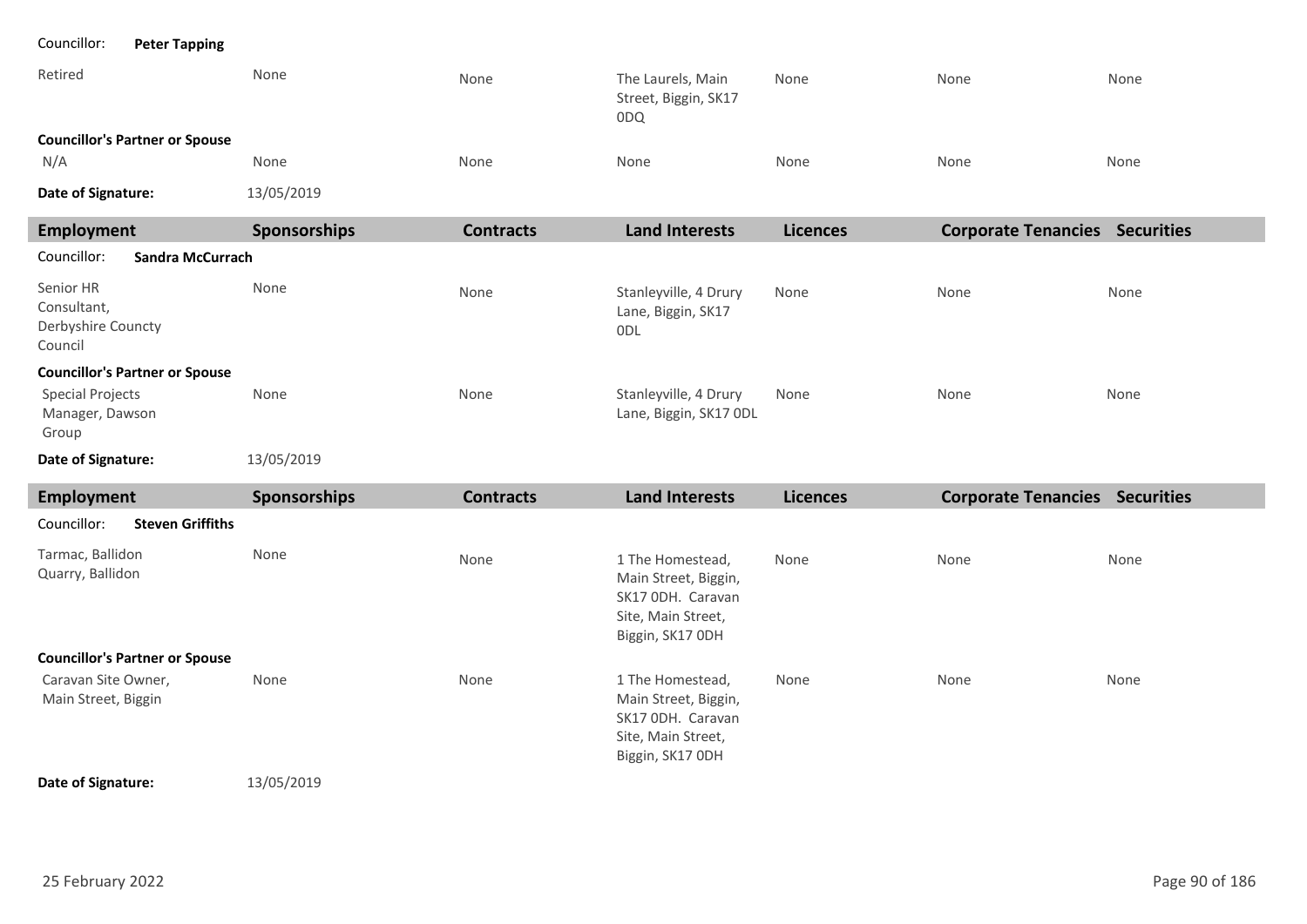## **Hartington Town Quarter Parish Council**

| <b>Employment</b>                             | Sponsorships        | <b>Contracts</b> | <b>Land Interests</b>                                         | <b>Licences</b> | <b>Corporate Tenancies Securities</b> |      |
|-----------------------------------------------|---------------------|------------------|---------------------------------------------------------------|-----------------|---------------------------------------|------|
| Councillor:<br><b>Alan Grindey</b>            |                     |                  |                                                               |                 |                                       |      |
| Farmer, G M Grindey<br>and Sons               | None                | None             | Mill Lane Farm,<br>Hartington, Buxton,<br>SK17 OAN            | None            | None                                  | None |
| <b>Councillor's Partner or Spouse</b>         |                     |                  |                                                               |                 |                                       |      |
| N/A                                           | None                | None             | None                                                          | None            | None                                  | None |
| Date of Signature:                            | 08/05/2019          |                  |                                                               |                 |                                       |      |
| <b>Employment</b>                             | Sponsorships        | <b>Contracts</b> | <b>Land Interests</b>                                         | <b>Licences</b> | <b>Corporate Tenancies Securities</b> |      |
| Councillor:<br><b>David Annat</b>             |                     |                  |                                                               |                 |                                       |      |
| Retired                                       | None                | None             | Watergap Farm, Dig<br>Street, Hartington,,<br><b>SK17 0AQ</b> | None            | None                                  | None |
| <b>Councillor's Partner or Spouse</b>         |                     |                  |                                                               |                 |                                       |      |
| Retired                                       | None                | None             | Watergap Farm, Dig<br>Street, Hartington,,<br><b>SK17 0AQ</b> | None            | None                                  | None |
| Date of Signature:                            | 08/05/2019          |                  |                                                               |                 |                                       |      |
| <b>Employment</b>                             | <b>Sponsorships</b> | <b>Contracts</b> | <b>Land Interests</b>                                         | <b>Licences</b> | <b>Corporate Tenancies Securities</b> |      |
| Councillor:<br><b>Elizabeth Broomhead MBE</b> |                     |                  |                                                               |                 |                                       |      |
| Retired                                       | None                | None             | Yew Treee Cottage,<br>Hall Bank,<br>Hartington, SK17 0AT      | None            | None                                  | None |
| <b>Councillor's Partner or Spouse</b>         |                     |                  |                                                               |                 |                                       |      |
| Retired                                       | None                | None             | Yew Treee Cottage,<br>Hall Bank, Hartington,<br>SK17 OAT      | None            | None                                  | None |
| Date of Signature:                            | 08/05/2019          |                  |                                                               |                 |                                       |      |
| <b>Employment</b>                             | <b>Sponsorships</b> | <b>Contracts</b> | <b>Land Interests</b>                                         | <b>Licences</b> | <b>Corporate Tenancies Securities</b> |      |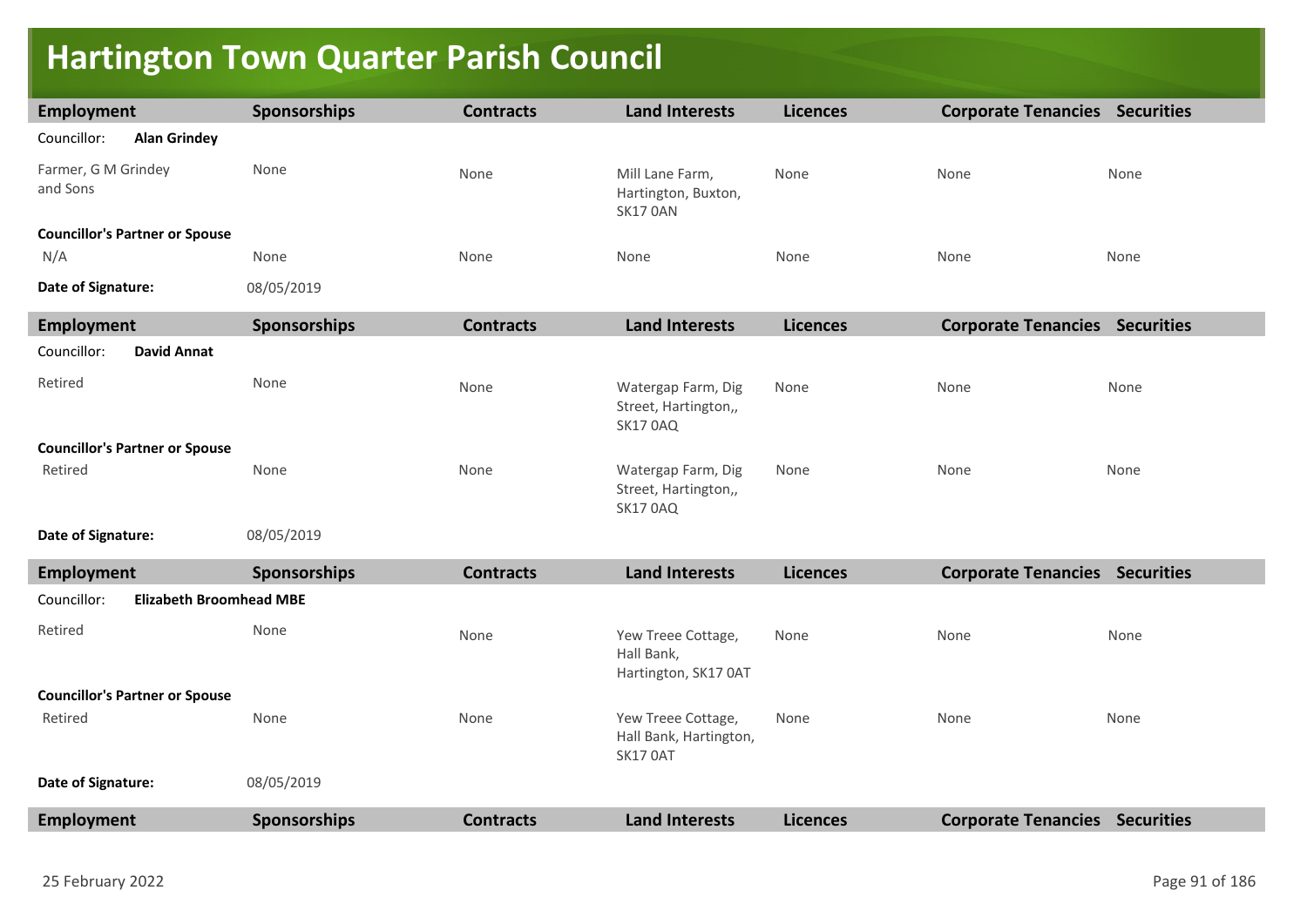### Councillor: **Richard Sherratt**

| Farmer                                | None       | None | Hartington Hall<br>Farm, Hall Bank,<br>Hartington, SK17 0AT       | None | None | None |
|---------------------------------------|------------|------|-------------------------------------------------------------------|------|------|------|
| <b>Councillor's Partner or Spouse</b> |            |      |                                                                   |      |      |      |
| None                                  | None       | None | artington Hall Farm,<br>Hall Bank, Hartington,<br><b>SK17 0AT</b> | None | None | None |
| Date of Signature:                    | 08/05/2019 |      |                                                                   |      |      |      |

| te of Signature: | 08/05/ |
|------------------|--------|
|------------------|--------|

| Employment                                                                               | Sponsorships | <b>Contracts</b> | <b>Land Interests</b>                                                                                                 | <b>Licences</b> | <b>Corporate Tenancies Securities</b> |      |
|------------------------------------------------------------------------------------------|--------------|------------------|-----------------------------------------------------------------------------------------------------------------------|-----------------|---------------------------------------|------|
| Councillor:<br><b>Scott Wager</b>                                                        |              |                  |                                                                                                                       |                 |                                       |      |
| Self-employed<br>Builder,<br>Groundworker,.<br>Equine and<br><b>Agricultural Housing</b> | None         | None             | The Croft, Longdale,<br>Hartington, Buxton,<br><b>SK17 ODF</b>                                                        | None            | None                                  | None |
| <b>Councillor's Partner or Spouse</b>                                                    |              |                  |                                                                                                                       |                 |                                       |      |
| Head of<br>Housekeeping                                                                  | None         | None             | The Croft, Longdale,<br>Hartington, Buxton,<br><b>SK17 ODF</b>                                                        | None            | None                                  | None |
| Date of Signature:                                                                       | 03/02/2020   |                  |                                                                                                                       |                 |                                       |      |
| <b>Employment</b>                                                                        | Sponsorships | <b>Contracts</b> | <b>Land Interests</b>                                                                                                 | <b>Licences</b> | <b>Corporate Tenancies Securities</b> |      |
| Councillor:<br><b>Susan Bruce</b>                                                        |              |                  |                                                                                                                       |                 |                                       |      |
| Post Mistress.<br>Owner of Tea Room                                                      | None         | None             | 3 Stonewell Lane,<br>Hartington, Buxton,<br>SK17 0AH. Beresford<br>Tea Room, Market<br>Place, Hartington,<br>SK17 OAL | None            | None                                  | None |
| <b>Councillor's Partner or Spouse</b>                                                    |              |                  |                                                                                                                       |                 |                                       |      |

| Retired | None | None | 3 Stonewell Lane,   | None | None | None |
|---------|------|------|---------------------|------|------|------|
|         |      |      | Hartington, Buxton, |      |      |      |
|         |      |      | <b>SK17 0AH</b>     |      |      |      |
|         |      |      |                     |      |      |      |

08/05/2019 **Date of Signature:**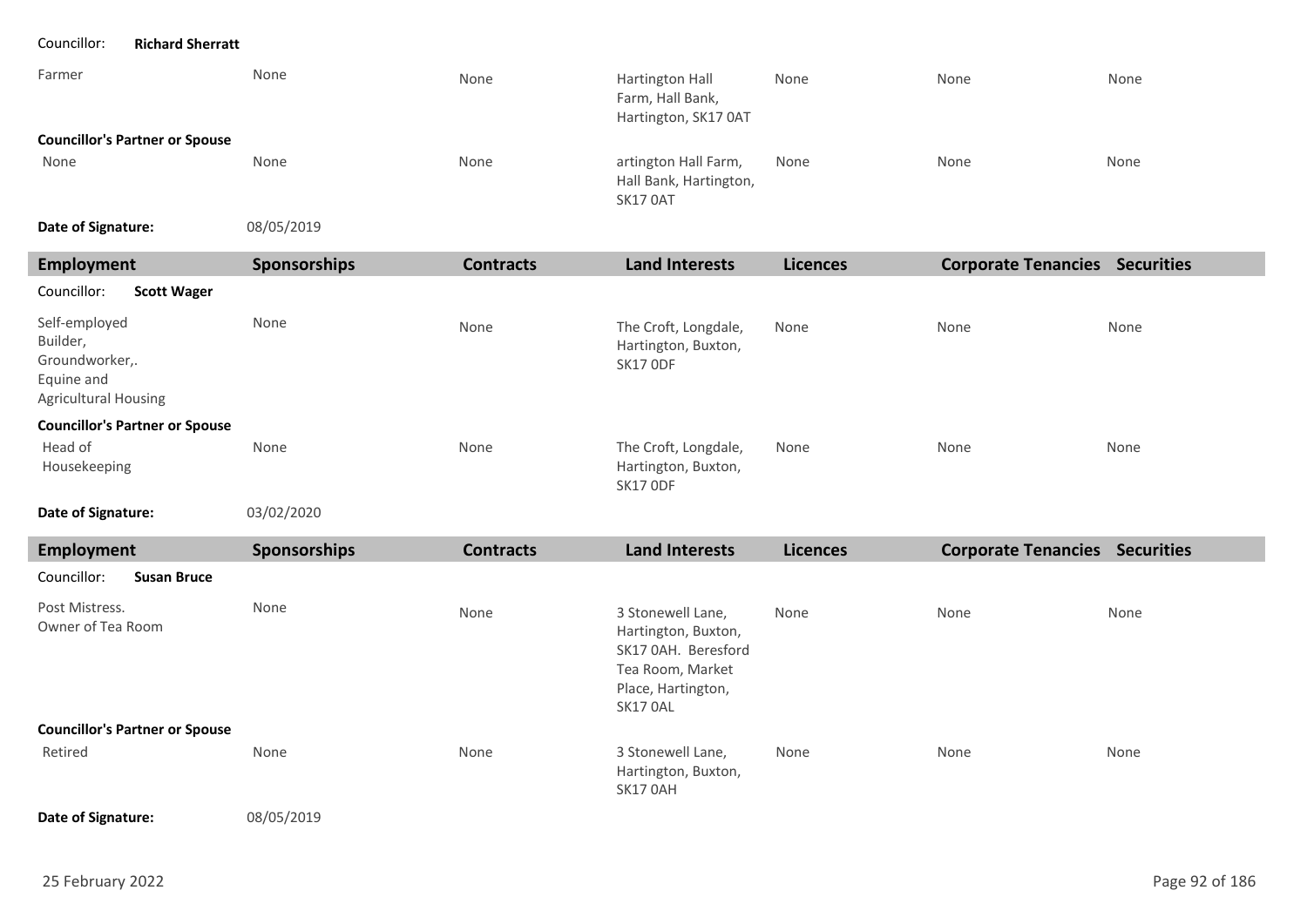### **Hathersage Parish Council**

| <b>Employment</b>                                                  | <b>Sponsorships</b> | <b>Contracts</b> | <b>Land Interests</b>                              | <b>Licences</b> | <b>Corporate Tenancies Securities</b> |      |
|--------------------------------------------------------------------|---------------------|------------------|----------------------------------------------------|-----------------|---------------------------------------|------|
| Councillor:<br><b>Bill Hanley</b>                                  |                     |                  |                                                    |                 |                                       |      |
| Environmental &<br><b>Outdoor Education</b><br>Advisor (part time) | None                | None             | High View, Coggers<br>Lane, Hathersage             | None            | None                                  | None |
| <b>Councillor's Partner or Spouse</b>                              |                     |                  |                                                    |                 |                                       |      |
| Headteacher, Litton<br>CofE Primary School                         | None                | None             | High View, Coggers<br>Lane, Hathersage             | None            | None                                  | None |
| Date of Signature:                                                 | 06/06/2019          |                  |                                                    |                 |                                       |      |
| Employment                                                         | <b>Sponsorships</b> | <b>Contracts</b> | <b>Land Interests</b>                              | <b>Licences</b> | <b>Corporate Tenancies Securities</b> |      |
| <b>Bridget Hanley</b><br>Councillor:                               |                     |                  |                                                    |                 |                                       |      |
| Headteacher, Litton<br>CofE Primary School                         | None                | None             | High View, Coggers<br>Lane, Hathersage,<br>S32 1AL | None            | None                                  | None |
| <b>Councillor's Partner or Spouse</b>                              |                     |                  |                                                    |                 |                                       |      |
| None                                                               | None                | None             | High View, Coggers<br>Lane, Hathersage, S32<br>1AL | None            | None                                  | None |
| _ _ _ _                                                            | $1.19 - 10.010$     |                  |                                                    |                 |                                       |      |

14/05/2019 **Date of Signature:**

**Employment Sponsorships Contracts Land Interests Licences Corporate Tenancies Securities** Solicitor, Keebles LLP, Commercial House, Commercial Street, Sheffield, S1 None None None None 35 Moorland Road 35 Moorland Road None None None None None None 12/04/2021 **Councillor's Partner or Spouse Date of Signature:** Councillor: **Emily Abbey** Civil Engineer (railway), Network Rail **Employment Sponsorships Contracts Land Interests Licences Corporate Tenancies Securities**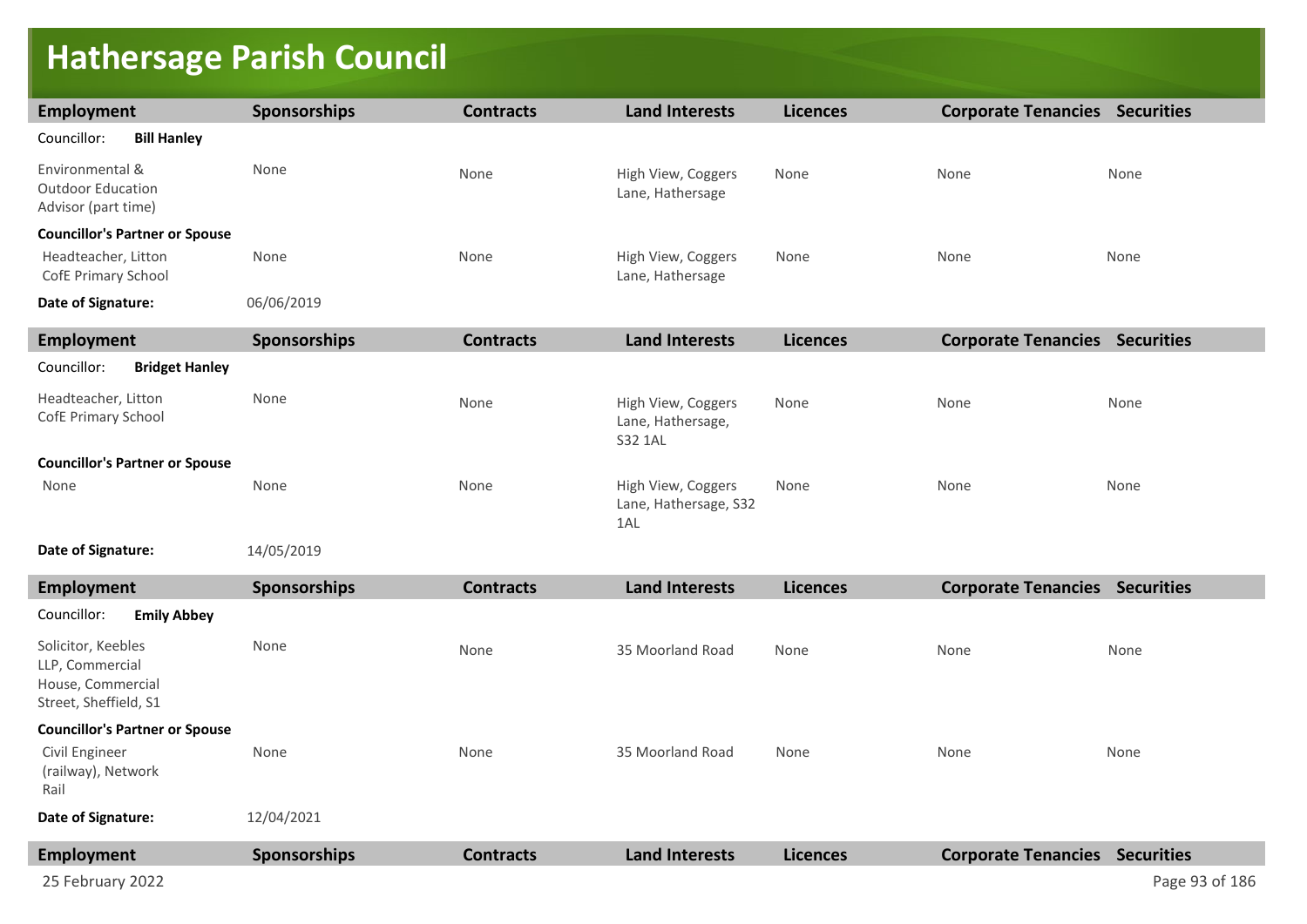Councillor: **Heather Rodgers**

| Landlord, 3 JB<br>Botsons Croft, Retired | None                | None             | 2 Mayfield Terrace,<br>Hathersage. 3<br>Mayfield Terrace,<br>Hathersage (part). 3<br>Ibbotsons Croft,<br>Hathersage (part). 1<br>Surprise Villas,<br>Hathersage (part) | None            | None                       | None              |
|------------------------------------------|---------------------|------------------|------------------------------------------------------------------------------------------------------------------------------------------------------------------------|-----------------|----------------------------|-------------------|
| <b>Councillor's Partner or Spouse</b>    |                     |                  |                                                                                                                                                                        |                 |                            |                   |
| N/A                                      | None                | None             | None                                                                                                                                                                   | None            | None                       | None              |
| Date of Signature:                       | 14/05/2019          |                  |                                                                                                                                                                        |                 |                            |                   |
| Employment                               | <b>Sponsorships</b> | <b>Contracts</b> | <b>Land Interests</b>                                                                                                                                                  | <b>Licences</b> | <b>Corporate Tenancies</b> | <b>Securities</b> |
| Councillor:<br><b>James Marsden</b>      |                     |                  |                                                                                                                                                                        |                 |                            |                   |

| <b>Employment</b>                                    | <b>Sponsorships</b> | <b>Contracts</b> | <b>Land Interests</b>                                                                                        | <b>Licences</b> | <b>Corporate Tenancies</b> | <b>Securities</b>               |
|------------------------------------------------------|---------------------|------------------|--------------------------------------------------------------------------------------------------------------|-----------------|----------------------------|---------------------------------|
| Date of Signature:                                   | 14/05/2019          |                  |                                                                                                              |                 |                            |                                 |
| Nurse                                                | None                | None             | None                                                                                                         | None            | None                       | Hope Valley Farm Prod           |
| <b>Councillor's Partner or Spouse</b>                |                     |                  |                                                                                                              |                 |                            |                                 |
| Farm Manager, Ice<br>Cream Manufacture,<br>Log Sales | None                | None             | Meadowbrook,<br>Hathersage, Hope<br>Valley, S32 1BQ.<br>King Georges Field,<br>Trustee Charity No.<br>216960 | None            | None                       | Hope Valley Farm<br>Produce Ltd |
| www.com<br>JAIIICJ IVIAI JUCII                       |                     |                  |                                                                                                              |                 |                            |                                 |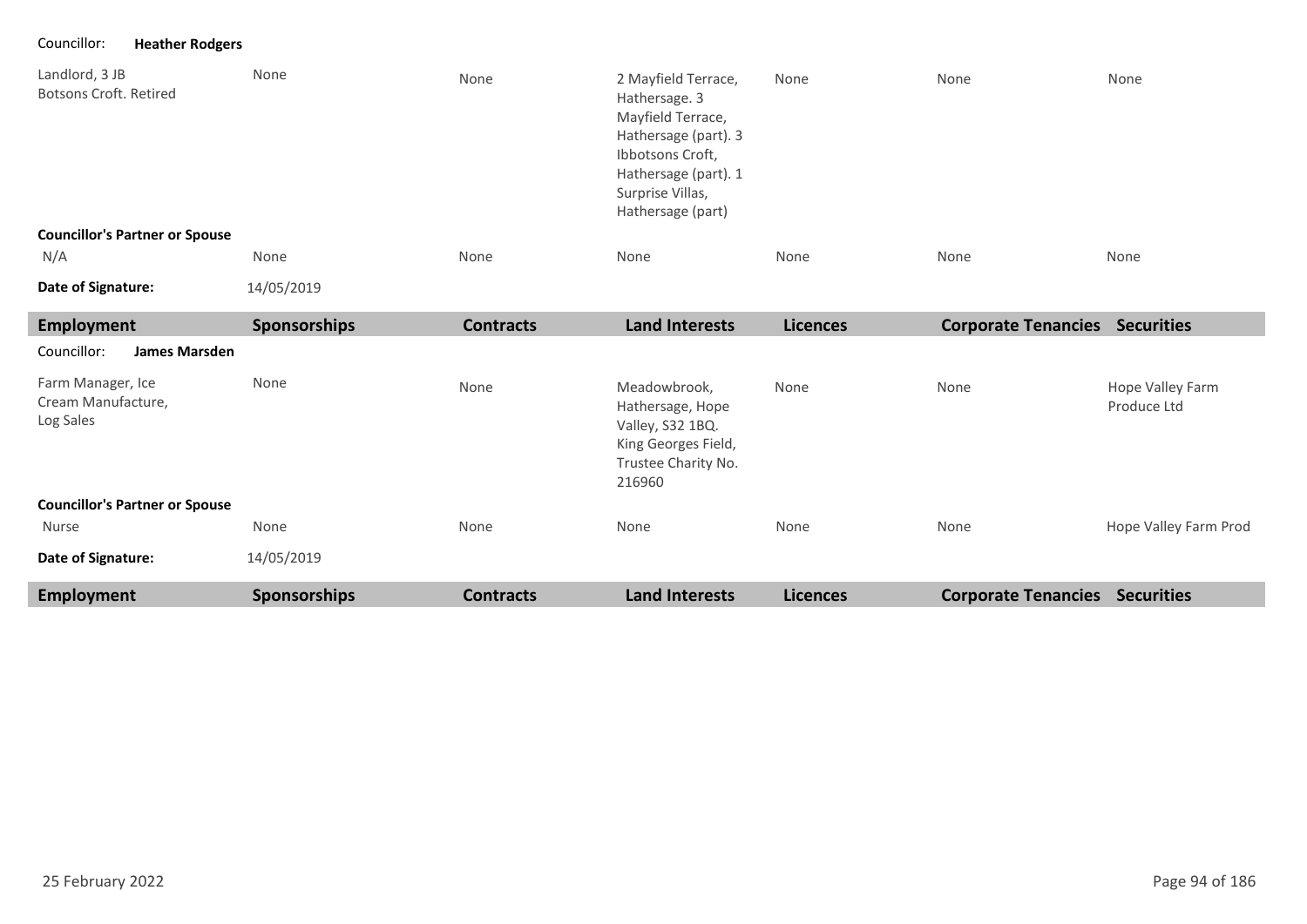### Councillor: **James Shuttleworth**

| <b>Employment</b>                                                                             | <b>Sponsorships</b> | <b>Contracts</b> | <b>Land Interests</b>                                                                                              | <b>Licences</b>                                                          | <b>Corporate Tenancies Securities</b> |                                                                                             |
|-----------------------------------------------------------------------------------------------|---------------------|------------------|--------------------------------------------------------------------------------------------------------------------|--------------------------------------------------------------------------|---------------------------------------|---------------------------------------------------------------------------------------------|
| Date of Signature:                                                                            | 11/05/2019          |                  |                                                                                                                    |                                                                          |                                       |                                                                                             |
| Farmer and<br>Accommodation<br>Provider                                                       | None                | None             | Thorpe Farm, S32<br>1BQ. Thorpe Farm<br><b>Bunkhouses</b>                                                          | Cunliffe Land,<br>Castleton Road,<br>Hathersage.<br><b>Westlowe Bank</b> | None                                  | Hope Valley Farm Prod                                                                       |
| <b>Councillor's Partner or Spouse</b>                                                         |                     |                  |                                                                                                                    |                                                                          |                                       |                                                                                             |
| Farmer,<br>Accommodation<br>Provider, Ice Cream<br>Manufacture                                | None                | None             | Thorpe Farm, S32<br>1BQ. Thorpe Farm<br>Bunkhouses. King<br>Georges Field<br>Trustee for HPC<br>Charity No. 216960 | Cunliffe Land,<br>Castleton Road,<br>Hathersage.<br><b>Westlowe Bank</b> | None                                  | Hope Valley Farm<br>Produce Ltd                                                             |
| Councillor:<br><b>Jane Marsden</b>                                                            |                     |                  |                                                                                                                    |                                                                          |                                       |                                                                                             |
| <b>Employment</b>                                                                             | <b>Sponsorships</b> | <b>Contracts</b> | <b>Land Interests</b>                                                                                              | <b>Licences</b>                                                          | <b>Corporate Tenancies Securities</b> |                                                                                             |
| Date of Signature:                                                                            | 14/05/2019          |                  |                                                                                                                    |                                                                          |                                       |                                                                                             |
| <b>Councillor's Partner or Spouse</b><br><b>Supply Teacher</b>                                | None                | None             | None                                                                                                               | None                                                                     | None                                  | None                                                                                        |
|                                                                                               |                     |                  | of Shuttleworth<br>Estate                                                                                          |                                                                          |                                       |                                                                                             |
| Commercial<br>Manager, West Coast<br>Renting Company.<br>Director, Hathersage<br>Developments | None                | None             | Property at School<br>Lane, Hathersage.<br>Director, Hathersage<br>Developments.<br>Beneficiary, Trustee           | None                                                                     | None                                  | Director, Hathersage<br>Developments.<br>Beneficiary, Trustee<br>of Shuttleworth<br>Estates |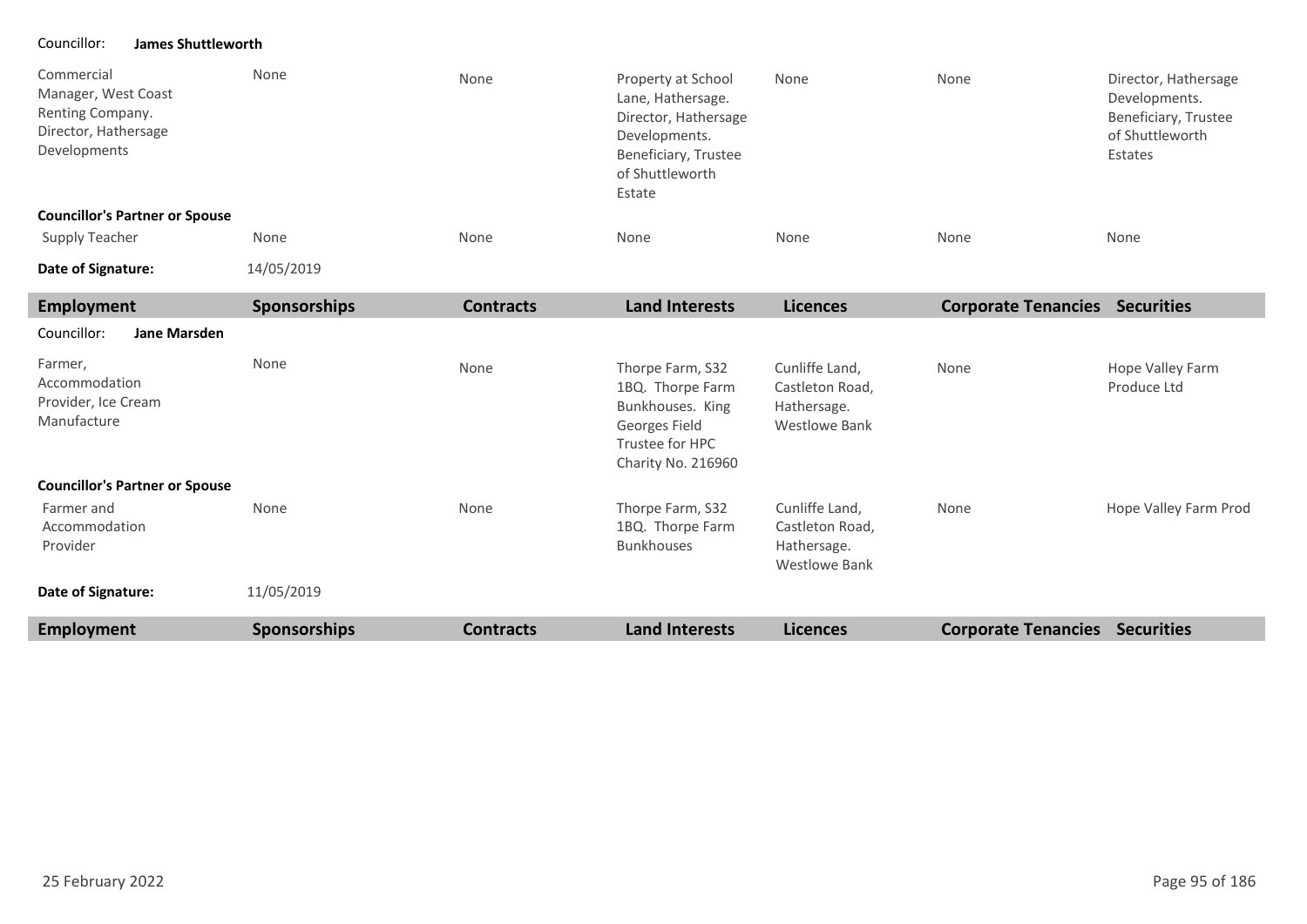Councillor: **Kirsty Kirkham**

| <b>Employed Private</b><br><b>Ecology Consultancy</b>                       | None                | None             | Greenfell, Derwent<br>Lane, Hathersage,<br>S32 1AS   | None            | None                       | Place of employment<br>based in Hathersage.<br>Unit 3 Brunel House,<br>Station Approach,<br>Hathersage, S32 1DP |
|-----------------------------------------------------------------------------|---------------------|------------------|------------------------------------------------------|-----------------|----------------------------|-----------------------------------------------------------------------------------------------------------------|
| <b>Councillor's Partner or Spouse</b>                                       |                     |                  |                                                      |                 |                            |                                                                                                                 |
| <b>Employed by HSBC</b>                                                     | None                | None             | Greenfell, Derwent<br>Lane, Hathersage, S32<br>1AS   | None            | None                       | None                                                                                                            |
| Date of Signature:                                                          | 29/05/2019          |                  |                                                      |                 |                            |                                                                                                                 |
| <b>Employment</b>                                                           | Sponsorships        | <b>Contracts</b> | <b>Land Interests</b>                                | <b>Licences</b> | <b>Corporate Tenancies</b> | <b>Securities</b>                                                                                               |
| Councillor:<br><b>Martin Bloor</b>                                          |                     |                  |                                                      |                 |                            |                                                                                                                 |
| Retired / Ex<br>Company Director,<br>Real Estate (Resigned<br>Directorship) | None                | None             | Ash Cottage, Jaggers<br>Lane, Hathersage,<br>S32 1AZ | None            | None                       | None                                                                                                            |
| <b>Councillor's Partner or Spouse</b>                                       |                     |                  |                                                      |                 |                            |                                                                                                                 |
| Nursery School<br>Teacher, Nethermoor<br>Nursery, Fulwood                   | None                | None             | Ash Cottage, Jaggers<br>Lane, Hathersage, S32<br>1AZ | None            | None                       | None                                                                                                            |
| Date of Signature:                                                          | 12/04/2021          |                  |                                                      |                 |                            |                                                                                                                 |
| <b>Employment</b>                                                           | <b>Sponsorships</b> | <b>Contracts</b> | <b>Land Interests</b>                                | <b>Licences</b> | <b>Corporate Tenancies</b> | <b>Securities</b>                                                                                               |

| Councillor:                           | <b>Nicholas Williams</b> |                     |                  |                                                                                          |                 |                                       |                |
|---------------------------------------|--------------------------|---------------------|------------------|------------------------------------------------------------------------------------------|-----------------|---------------------------------------|----------------|
| Retired                               |                          | None                | None             | Cunliffe House,<br>Hathersage. S32 1EG.<br>Plus 20 acres land.<br>Cunliffe Cottage (FHL) | None            | None                                  | None           |
| <b>Councillor's Partner or Spouse</b> |                          |                     |                  |                                                                                          |                 |                                       |                |
| Sole trader Furnished<br>Holiday Let  |                          | None                | None             | Cunliffe House,<br>Hathersage. S32 1EG.<br>Plus 20 acres land.<br>Cunliffe Cottage (FHL) | None            | None                                  | None           |
| Date of Signature:                    |                          | 06/04/2021          |                  |                                                                                          |                 |                                       |                |
| Employment                            |                          | <b>Sponsorships</b> | <b>Contracts</b> | <b>Land Interests</b>                                                                    | <b>Licences</b> | <b>Corporate Tenancies Securities</b> |                |
| 25 February 2022                      |                          |                     |                  |                                                                                          |                 |                                       | Page 96 of 186 |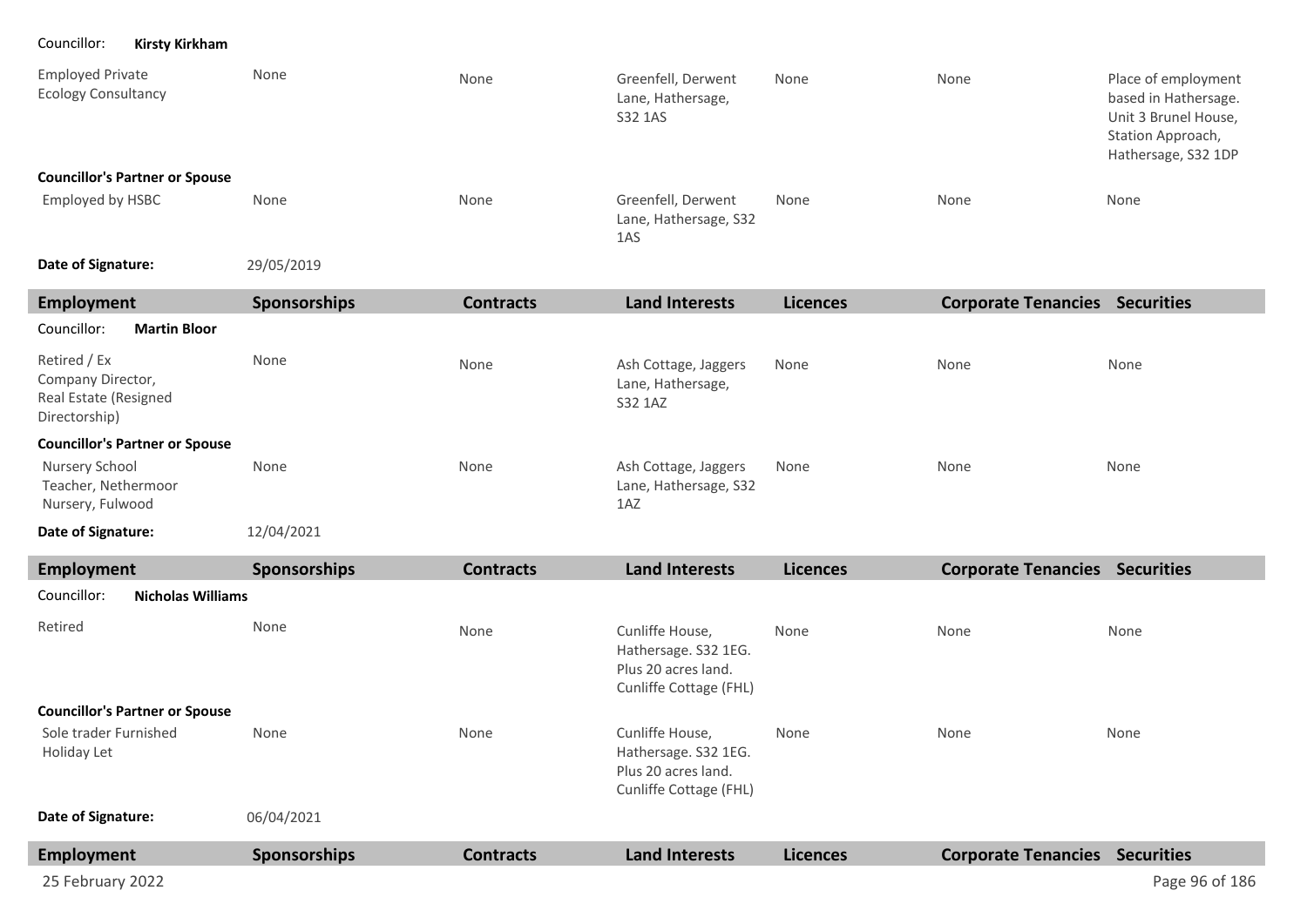### Councillor: **Peter Rowland**

| Management<br>Consultant,<br><b>Eddistone Consulting</b><br>Ltd, 5 Brunel House,<br>Heather Lane,<br>Hathersage, S32 1DP | None | None | 16 Ladybower Drive,<br>Hathersage, S32 1DR | None | None | None |
|--------------------------------------------------------------------------------------------------------------------------|------|------|--------------------------------------------|------|------|------|
| <b>Councillor's Partner or Spouse</b>                                                                                    |      |      |                                            |      |      |      |
| None                                                                                                                     | None | None | None                                       | None | None | None |

```
13/11/2019
Date of Signature:
```

| <b>Employment</b>                                                                                  | Sponsorships | <b>Contracts</b> | <b>Land Interests</b>                   | <b>Licences</b> | <b>Corporate Tenancies Securities</b> |      |
|----------------------------------------------------------------------------------------------------|--------------|------------------|-----------------------------------------|-----------------|---------------------------------------|------|
| Councillor:<br><b>Rosemary Olle</b>                                                                |              |                  |                                         |                 |                                       |      |
| Monitoring and<br>Enforcement Officer,<br>Peak District NPA,<br>Aldem House,<br>Bakewell, DE45 1AE | None         | None             | 4 Cannon Fields,<br>Hathersage, S32 1AG | None            | None                                  | None |
| <b>Councillor's Partner or Spouse</b>                                                              |              |                  |                                         |                 |                                       |      |
| None                                                                                               | None         | None             | 4 Cannon Fields,<br>Hathersage, S32 1AG | None            | None                                  | None |
| Date of Signature:                                                                                 | 17/05/2019   |                  |                                         |                 |                                       |      |
|                                                                                                    |              |                  |                                         |                 |                                       |      |
| <b>Employment</b>                                                                                  | Sponsorships | <b>Contracts</b> | <b>Land Interests</b>                   | <b>Licences</b> | <b>Corporate Tenancies Securities</b> |      |
| Councillor:<br><b>Sara Furness</b>                                                                 |              |                  |                                         |                 |                                       |      |
| NOCN Group -<br><b>Education - Senior</b><br>Qualification<br>Developer                            | None         | None             | None                                    | None            | None                                  | None |
| <b>Councillor's Partner or Spouse</b>                                                              |              |                  |                                         |                 |                                       |      |
| N/A                                                                                                | None         | None             | None                                    | None            | None                                  | None |
| Date of Signature:                                                                                 | 16/03/2021   |                  |                                         |                 |                                       |      |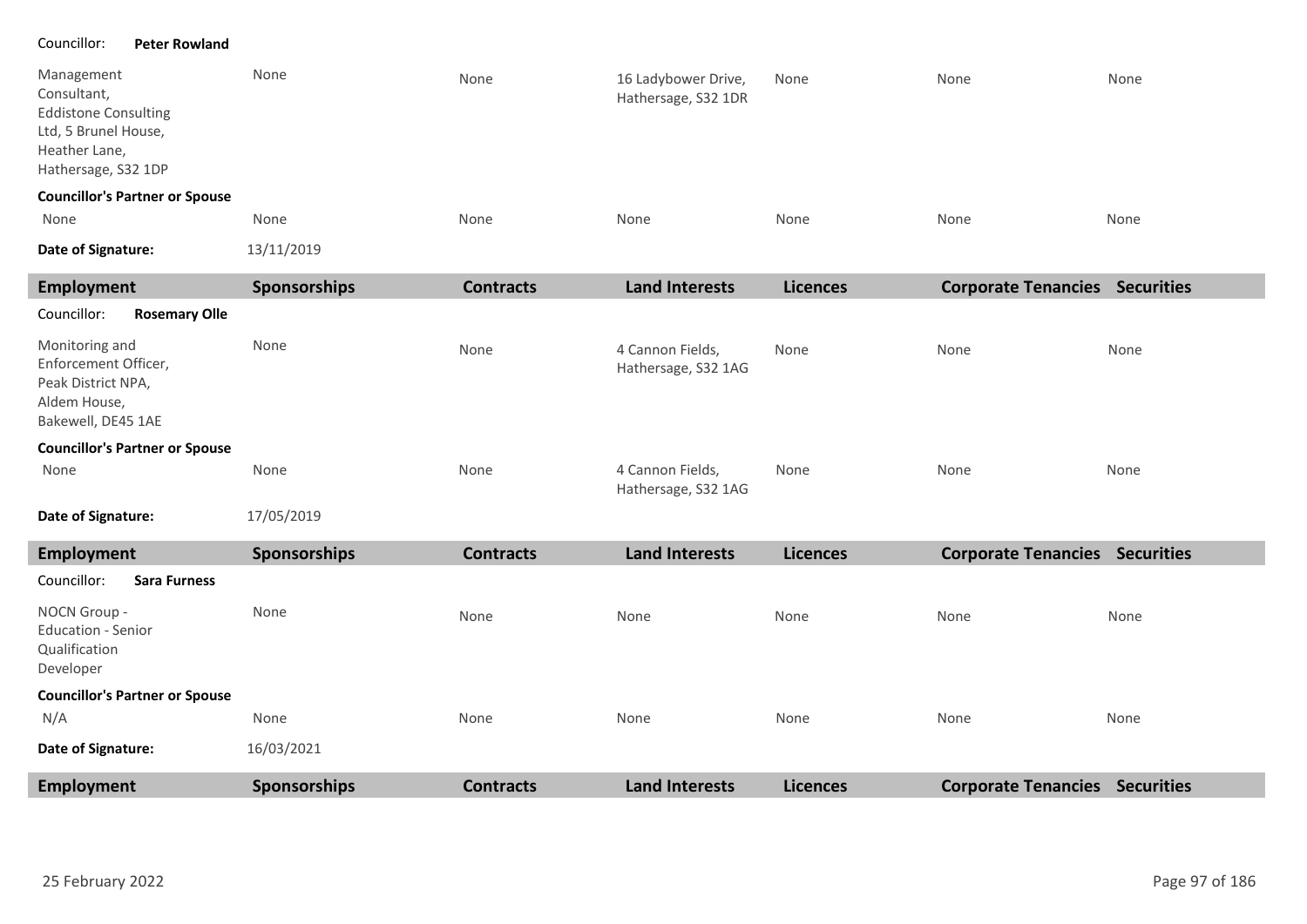### Councillor: **Stuart Turner**

| Parks Manager,<br>Sheffiled City Council | None       | None | 4 Crossland Villas,<br>Back Lane,<br>Hathersage, S32 1AR | None | None | None |
|------------------------------------------|------------|------|----------------------------------------------------------|------|------|------|
| <b>Councillor's Partner or Spouse</b>    |            |      |                                                          |      |      |      |
| International                            | None       | None | 4 Crossland Villas,<br>Back Lane,                        | None | None | None |
| Development                              |            |      | Hathersage, S32 1AR                                      |      |      |      |
| Date of Signature:                       | 14/05/2019 |      |                                                          |      |      |      |

| Employment                            | <b>Sponsorships</b> | <b>Contracts</b> | <b>Land Interests</b>                               | <b>Licences</b> | <b>Corporate Tenancies</b> | <b>Securities</b> |
|---------------------------------------|---------------------|------------------|-----------------------------------------------------|-----------------|----------------------------|-------------------|
| Councillor:<br><b>Timothy Hill</b>    |                     |                  |                                                     |                 |                            |                   |
| None                                  | None                | None             | Odd House,<br>Oddfellows Rd,<br>Hathersage, S32 1DU | None            | None                       | None              |
| <b>Councillor's Partner or Spouse</b> |                     |                  |                                                     |                 |                            |                   |
| None                                  | None                | None             | Odd House,<br>Oddfellows Rd,<br>Hathersage, S32 1DU | None            | None                       | None              |

**Date of Signature:**

07/11/2019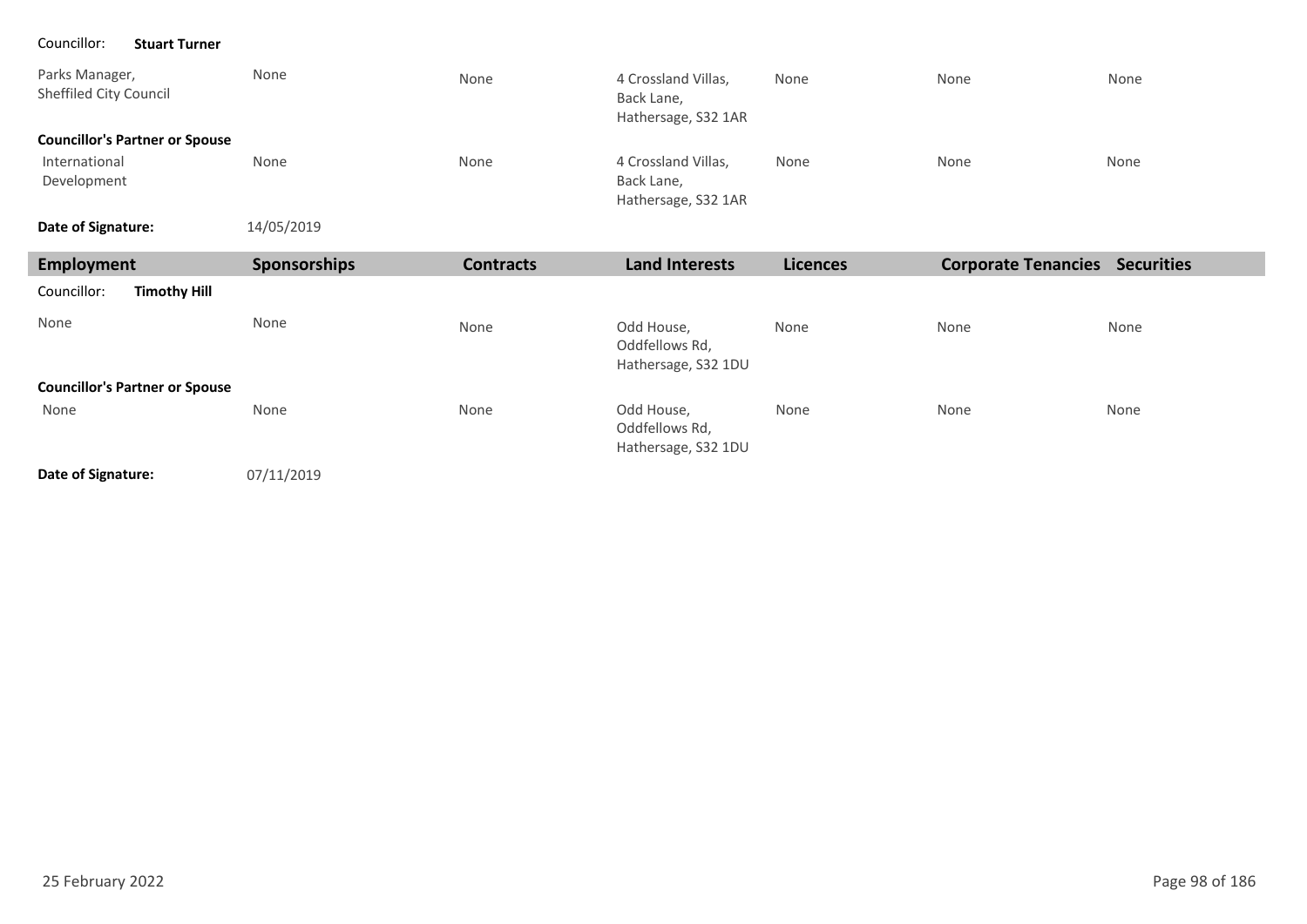# **Hognaston Parish Council**

| <b>Employment</b>                                                   | Sponsorships        | <b>Contracts</b> | <b>Land Interests</b>                                                   | <b>Licences</b> | <b>Corporate Tenancies Securities</b> |      |
|---------------------------------------------------------------------|---------------------|------------------|-------------------------------------------------------------------------|-----------------|---------------------------------------|------|
| Councillor:<br><b>Caroline Wheeler</b>                              |                     |                  |                                                                         |                 |                                       |      |
| None                                                                | None                | None             | Overtown<br>Farmhouse,<br>Overtown,<br>Hognaston,<br>Ashbourne, DE6 1NR | None            | None                                  | None |
| <b>Councillor's Partner or Spouse</b>                               |                     |                  |                                                                         |                 |                                       |      |
| Owns a small<br>business in Bakewell<br>selling outdoor<br>clothing | None                | None             | Overtown Farmhouse,<br>Overtown,<br>Hognaston,<br>Ashbourne, DE6 1NR    | None            | None                                  | None |
| Date of Signature:                                                  | 12/06/2019          |                  |                                                                         |                 |                                       |      |
| <b>Employment</b>                                                   | Sponsorships        | <b>Contracts</b> | <b>Land Interests</b>                                                   | <b>Licences</b> | <b>Corporate Tenancies Securities</b> |      |
| Councillor:<br><b>Christopher Stait</b>                             |                     |                  |                                                                         |                 |                                       |      |
| Retired                                                             | None                | None             | Turlow By Field,<br><b>Turlow Meadow</b>                                | None            | None                                  | None |
| <b>Councillor's Partner or Spouse</b>                               |                     |                  |                                                                         |                 |                                       |      |
| N/A                                                                 | None                | None             | None                                                                    | None            | None                                  | None |
| Date of Signature:                                                  | 13/05/2019          |                  |                                                                         |                 |                                       |      |
| Employment                                                          | Sponsorships        | <b>Contracts</b> | <b>Land Interests</b>                                                   | <b>Licences</b> | <b>Corporate Tenancies Securities</b> |      |
| Councillor:<br><b>Julie Lewis</b>                                   |                     |                  |                                                                         |                 |                                       |      |
| None                                                                | None                | None             | Strathmore, Mills<br>Croft, Hognaston                                   | None            | None                                  | None |
| <b>Councillor's Partner or Spouse</b>                               |                     |                  |                                                                         |                 |                                       |      |
| None                                                                | None                | None             | Strathmore, Mills<br>Croft, Hognaston                                   | None            | None                                  | None |
| Date of Signature:                                                  | 13/06/2019          |                  |                                                                         |                 |                                       |      |
| Employment                                                          | <b>Sponsorships</b> | <b>Contracts</b> | <b>Land Interests</b>                                                   | <b>Licences</b> | <b>Corporate Tenancies Securities</b> |      |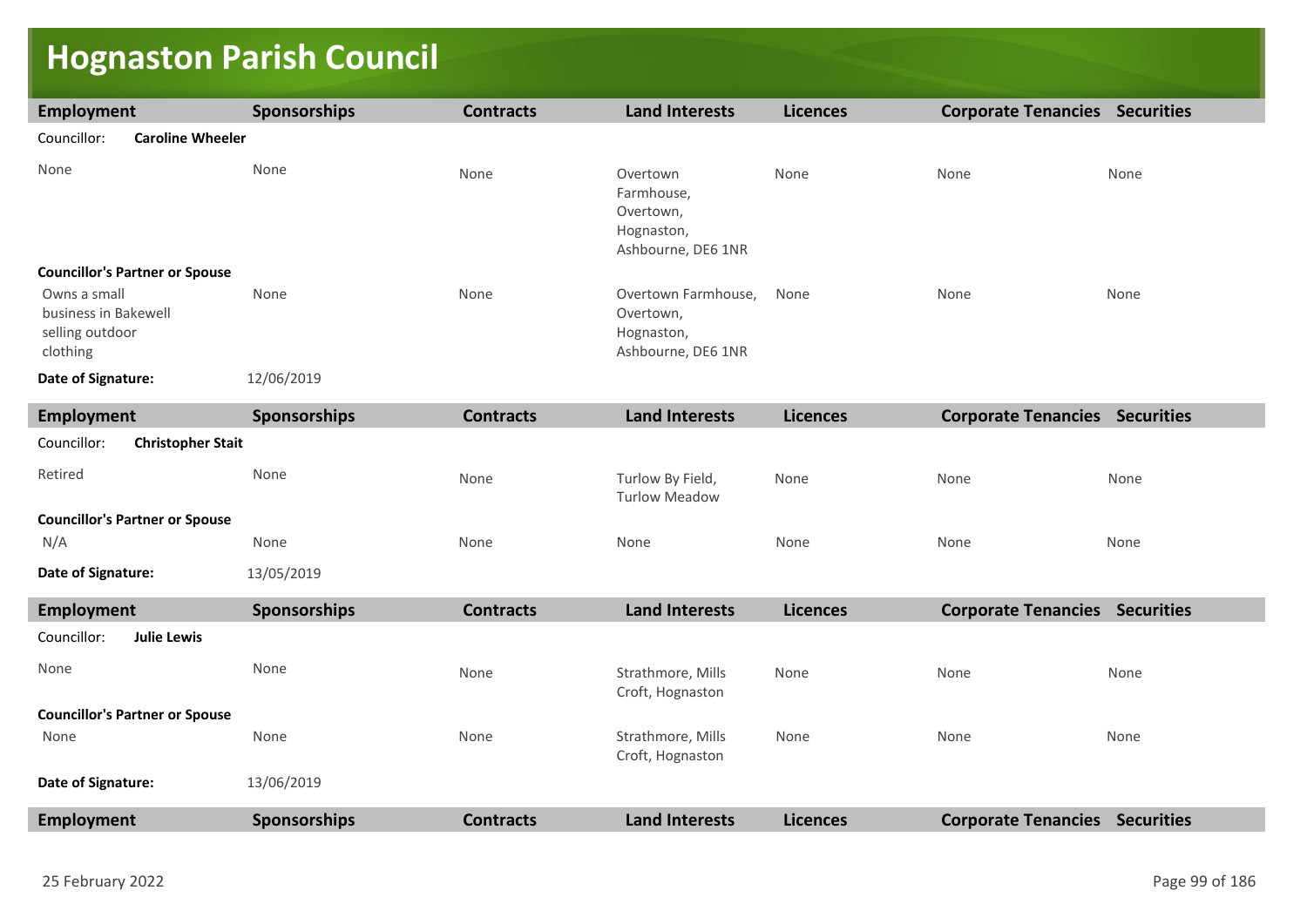### Councillor: **Natalie Banks-Siddons**

| Finance Director,<br>Thermoform Ltd,<br>Ashbourne                       | None       | None | 3.5 acres field, The<br>Dimples, Hognaston | None | None | None |
|-------------------------------------------------------------------------|------------|------|--------------------------------------------|------|------|------|
| <b>Councillor's Partner or Spouse</b>                                   |            |      |                                            |      |      |      |
| <b>Technical Production</b><br>Manager,<br>Thermoform Ltd,<br>Ashbourne | None       | None | None                                       | None | None | None |
| Date of Signature:                                                      | 08/07/2019 |      |                                            |      |      |      |

| Employment                                                        | <b>Sponsorships</b> | <b>Contracts</b> | <b>Land Interests</b>                                                                                           | <b>Licences</b> | <b>Corporate Tenancies</b> | <b>Securities</b> |
|-------------------------------------------------------------------|---------------------|------------------|-----------------------------------------------------------------------------------------------------------------|-----------------|----------------------------|-------------------|
| Councillor:<br><b>Rachel Webster</b>                              |                     |                  |                                                                                                                 |                 |                            |                   |
| <b>Occupational Health</b><br>Nurse, Derbyshire<br>County Council | None                | None             | Malden Cottage, 95<br>The Green Rd,<br>Ashbourne, DE6 1EE.<br>Orchard View,<br>Hognaston,<br>Ashbourne, DE6 1PR | None            | None                       | None              |
| <b>Councillor's Partner or Spouse</b>                             |                     |                  |                                                                                                                 |                 |                            |                   |
| N/A                                                               | None                | None             | None                                                                                                            | None            | None                       | None              |
| Date of Signature:                                                | 08/07/2019          |                  |                                                                                                                 |                 |                            |                   |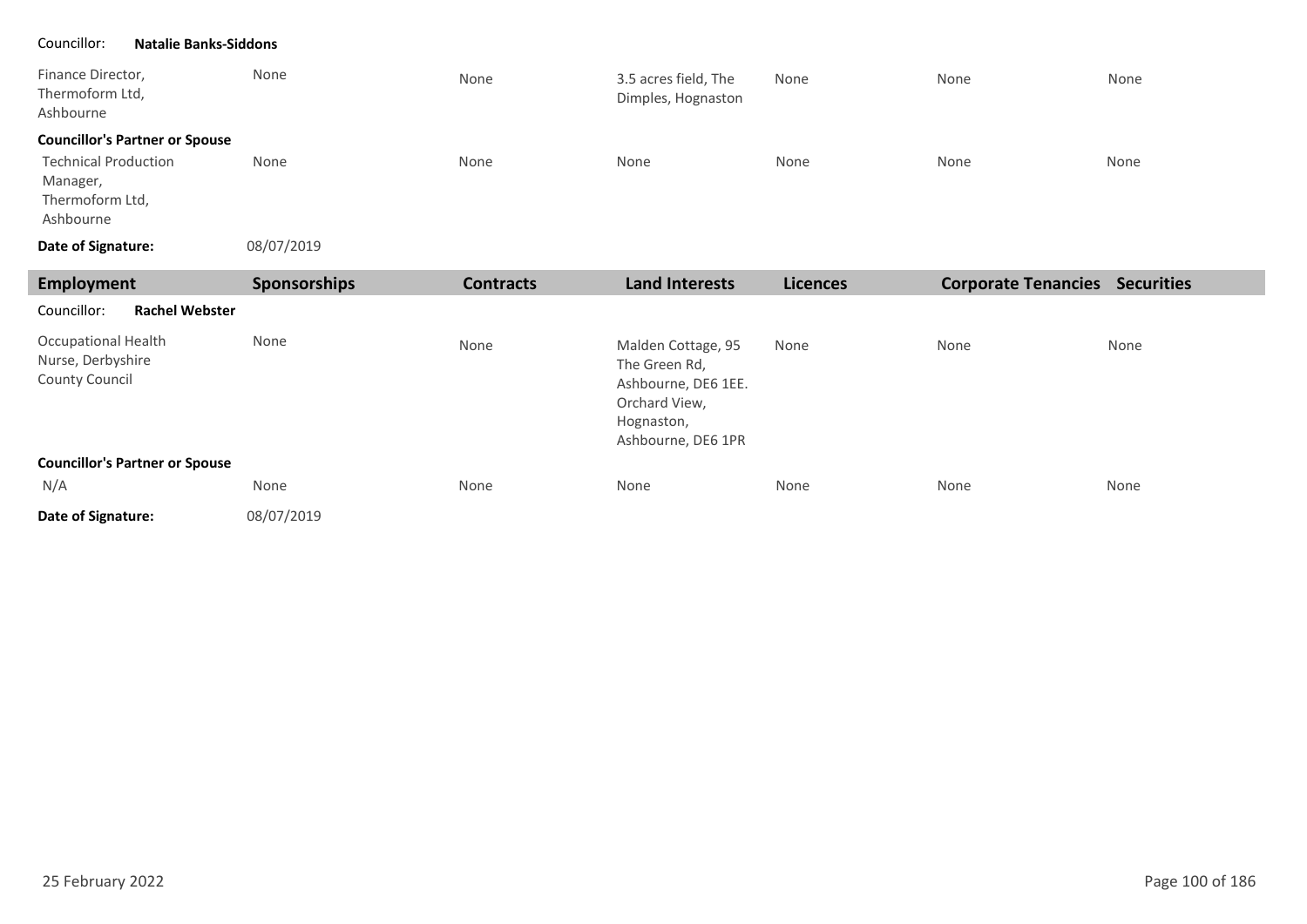## **Hollington Parish Council**

| Employment                                                     | <b>Sponsorships</b> | <b>Contracts</b> | <b>Land Interests</b>                                                                                                      | <b>Licences</b>                      | <b>Corporate Tenancies Securities</b> |      |  |  |
|----------------------------------------------------------------|---------------------|------------------|----------------------------------------------------------------------------------------------------------------------------|--------------------------------------|---------------------------------------|------|--|--|
| Councillor:<br><b>Christopher Roome</b>                        |                     |                  |                                                                                                                            |                                      |                                       |      |  |  |
| Mental Health Nurse,<br>Therapist                              | None                | None             | Avalon Cottage,<br>Hoargate Lane,<br>Hollington, DE6 3AG                                                                   | None                                 | None                                  | None |  |  |
| <b>Councillor's Partner or Spouse</b>                          |                     |                  |                                                                                                                            |                                      |                                       |      |  |  |
| <b>Safeguarding Nursing</b><br>Lead                            | None                | None             | Avalon Cottage,<br>Hoargate Lane,<br>Hollington, DE6 3AG                                                                   | None                                 | None                                  | None |  |  |
| Date of Signature:                                             | 16/06/2019          |                  |                                                                                                                            |                                      |                                       |      |  |  |
| <b>Employment</b>                                              | <b>Sponsorships</b> | <b>Contracts</b> | <b>Land Interests</b>                                                                                                      | <b>Licences</b>                      | <b>Corporate Tenancies Securities</b> |      |  |  |
| Councillor:<br><b>Christopher Ward</b>                         |                     |                  |                                                                                                                            |                                      |                                       |      |  |  |
| Quality Manager, JCB<br><b>Excavators Ltd</b>                  | None                | None             | Freehold ownership<br>of field associated to<br>Piccadilly Cottage,<br>Main St, Hollington,<br>DE6 3HA (approx 2<br>acres) | None except for that<br>stated above | None                                  | None |  |  |
| <b>Councillor's Partner or Spouse</b>                          |                     |                  |                                                                                                                            |                                      |                                       |      |  |  |
| Speech & Language<br>Therapist, Derbyshire<br><b>NHS Trust</b> | None                | None             | Freehold ownership<br>of field associated to<br>Piccadilly Cottage,<br>Main St, Hollington,<br>DE6 3HA (approx 2<br>acres) | None except for that<br>stated above | None                                  | None |  |  |
| Date of Signature:                                             | 16/06/2019          |                  |                                                                                                                            |                                      |                                       |      |  |  |
| <b>Employment</b>                                              | <b>Sponsorships</b> | <b>Contracts</b> | <b>Land Interests</b>                                                                                                      | <b>Licences</b>                      | <b>Corporate Tenancies Securities</b> |      |  |  |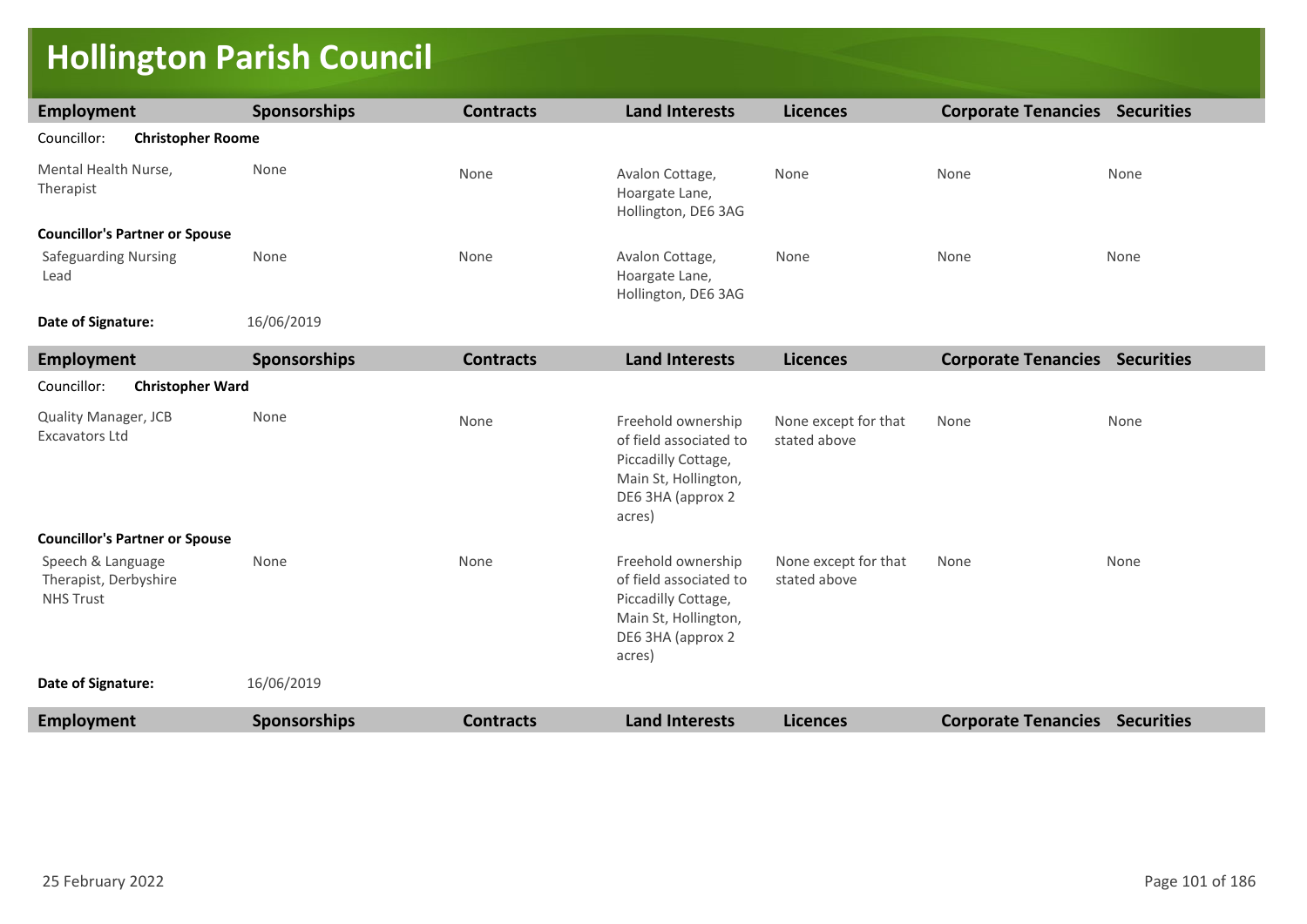### Councillor: **Jacqueline Simpson**

| Supply Teacher,<br>Derbyshire Dales<br><b>Education Stockport</b><br>Education | None | None | Hollycroft,<br>Hollington,<br>Ashbourne, DE6 3GB | None | None | None |
|--------------------------------------------------------------------------------|------|------|--------------------------------------------------|------|------|------|
| <b>Councillor's Partner or Spouse</b>                                          |      |      |                                                  |      |      |      |
| Football Coach,<br>English FA, St                                              | None | None | Hollycroft, Hollington,<br>Ashbourne, DE6 3GB    | None | None | None |

13/06/2019 **Date of Signature:**

George's Park

| Employment                            | <b>Sponsorships</b> | <b>Contracts</b> | <b>Land Interests</b>                                    | <b>Licences</b> | <b>Corporate Tenancies</b> | <b>Securities</b> |
|---------------------------------------|---------------------|------------------|----------------------------------------------------------|-----------------|----------------------------|-------------------|
| Councillor:<br><b>John Polgrass</b>   |                     |                  |                                                          |                 |                            |                   |
| None                                  | None                | None             | Belle Vue Farm,<br>Hoargate Lane,<br>Hollington, DE6 3AG | None            | None                       | None              |
| <b>Councillor's Partner or Spouse</b> |                     |                  |                                                          |                 |                            |                   |
| None                                  | None                | None             | None                                                     | None            | None                       | None              |
| Date of Signature:                    | 17/06/2019          |                  |                                                          |                 |                            |                   |

| Employment                             | <b>Sponsorships</b> | <b>Contracts</b> | <b>Land Interests</b>                         | <b>Licences</b> | <b>Corporate Tenancies</b> | <b>Securities</b> |
|----------------------------------------|---------------------|------------------|-----------------------------------------------|-----------------|----------------------------|-------------------|
| Councillor:<br><b>Jonathan Merkens</b> |                     |                  |                                               |                 |                            |                   |
| Retired                                | None                | None             | House & Field at<br>Jasmine House, DE6<br>3GD | None            | None                       | None              |
| <b>Councillor's Partner or Spouse</b>  |                     |                  |                                               |                 |                            |                   |
| Retired                                | None                | None             | House & Field at<br>Jasmine House, DE6<br>3GD | None            | None                       | None              |
| Date of Signature:                     | 27/09/2021          |                  |                                               |                 |                            |                   |
| Employment                             | <b>Sponsorships</b> | <b>Contracts</b> | <b>Land Interests</b>                         | <b>Licences</b> | <b>Corporate Tenancies</b> | <b>Securities</b> |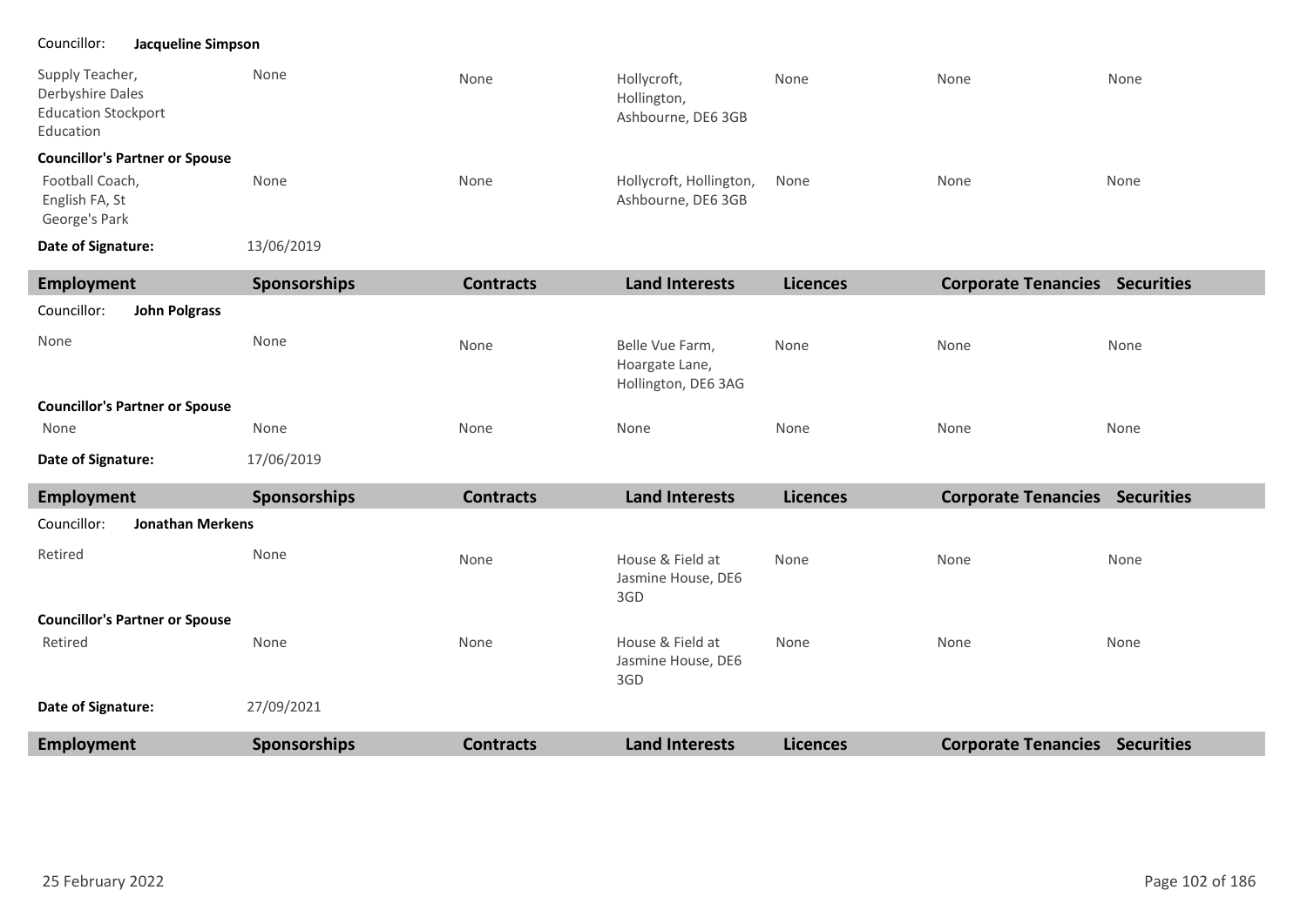### Councillor: **Matthew Burnhope**

| Engineer, J C<br><b>Bamford Excavators</b><br>Ltd | None       | None | None | None | None | None |
|---------------------------------------------------|------------|------|------|------|------|------|
| <b>Councillor's Partner or Spouse</b>             |            |      |      |      |      |      |
| N/A                                               | None       | None | None | None | None | None |
| Date of Signature:                                | 14/10/2019 |      |      |      |      |      |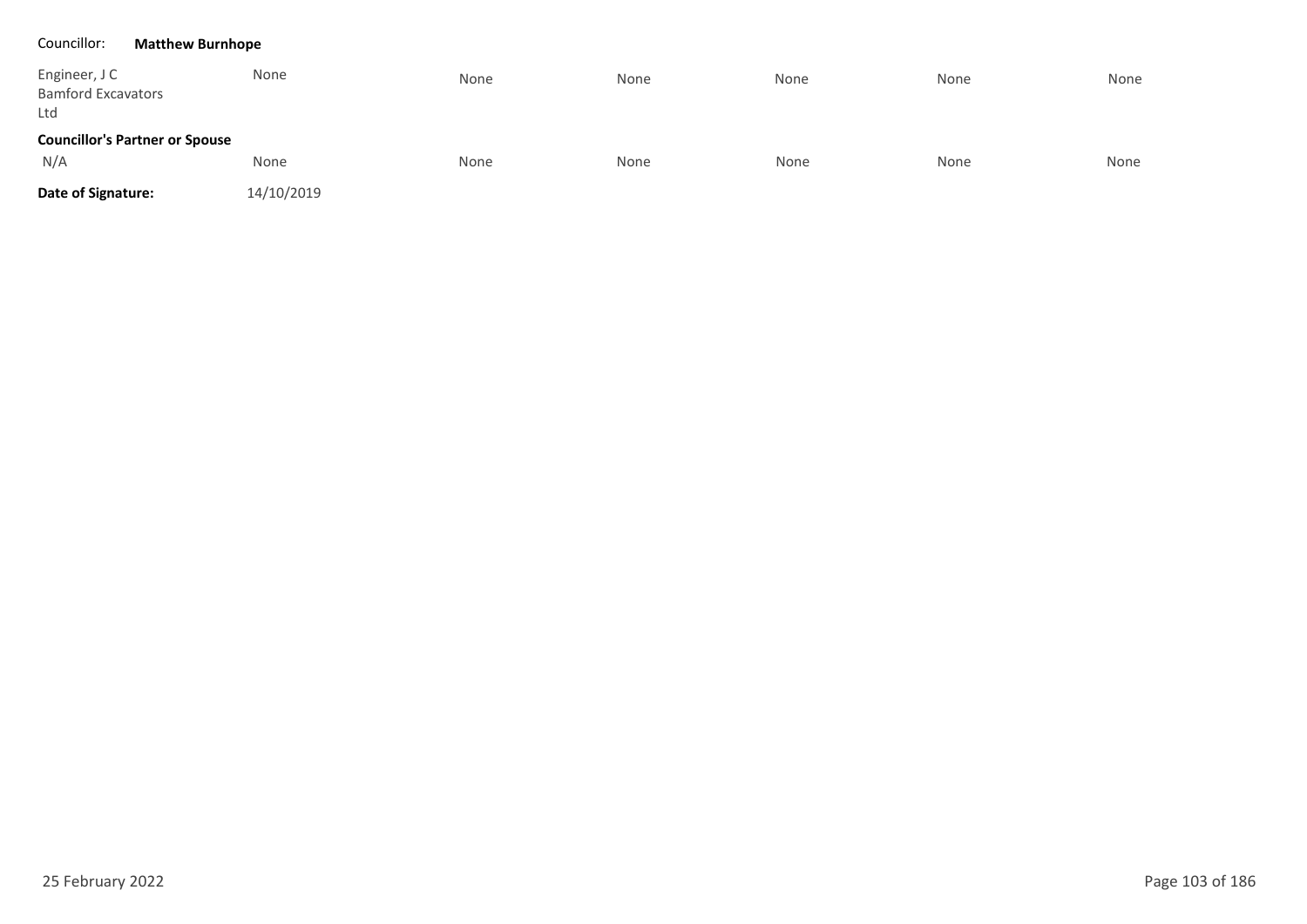## **Hulland Ward Parish Council**

| Employment                                       | Sponsorships        | <b>Contracts</b> | <b>Land Interests</b>                       | <b>Licences</b> | <b>Corporate Tenancies Securities</b> |      |
|--------------------------------------------------|---------------------|------------------|---------------------------------------------|-----------------|---------------------------------------|------|
| Councillor:<br><b>Clive New</b>                  |                     |                  |                                             |                 |                                       |      |
| Retired                                          | None                | None             | 7 Alport Close,<br>Hulland Ward, DE6<br>3FR | None            | None                                  | None |
| <b>Councillor's Partner or Spouse</b>            |                     |                  |                                             |                 |                                       |      |
| Retired                                          | None                | None             | 7 Alport Close,<br>Hulland Ward, DE6<br>3FR | None            | None                                  | None |
| Date of Signature:                               | 13/05/2019          |                  |                                             |                 |                                       |      |
| <b>Employment</b>                                | Sponsorships        | <b>Contracts</b> | <b>Land Interests</b>                       | <b>Licences</b> | <b>Corporate Tenancies Securities</b> |      |
| Councillor:<br><b>David Lewis</b>                |                     |                  |                                             |                 |                                       |      |
| Retired                                          | None                | None             | None                                        | None            | None                                  | None |
| <b>Councillor's Partner or Spouse</b><br>Retired | None                | None             | None                                        | None            | None                                  | None |
| Date of Signature:                               | 07/06/2019          |                  |                                             |                 |                                       |      |
| Employment                                       | <b>Sponsorships</b> | <b>Contracts</b> | <b>Land Interests</b>                       | <b>Licences</b> | <b>Corporate Tenancies Securities</b> |      |
| Councillor:<br>lan Gibson                        |                     |                  |                                             |                 |                                       |      |
| <b>Print Services</b><br>Manager, UNSU           | None                | None             | Rose Cottage, Dog<br>Lane, Hulland Ward     | None            | None                                  | None |
| <b>Councillor's Partner or Spouse</b>            |                     |                  |                                             |                 |                                       |      |
| early Years Senior<br>Officer, OFSTED            | None                | None             | Rose Cottage, Dog<br>Lane, Hulland Ward     | None            | None                                  | None |
| Date of Signature:                               | 09/09/2021          |                  |                                             |                 |                                       |      |
| <b>Employment</b>                                | <b>Sponsorships</b> | <b>Contracts</b> | <b>Land Interests</b>                       | <b>Licences</b> | <b>Corporate Tenancies Securities</b> |      |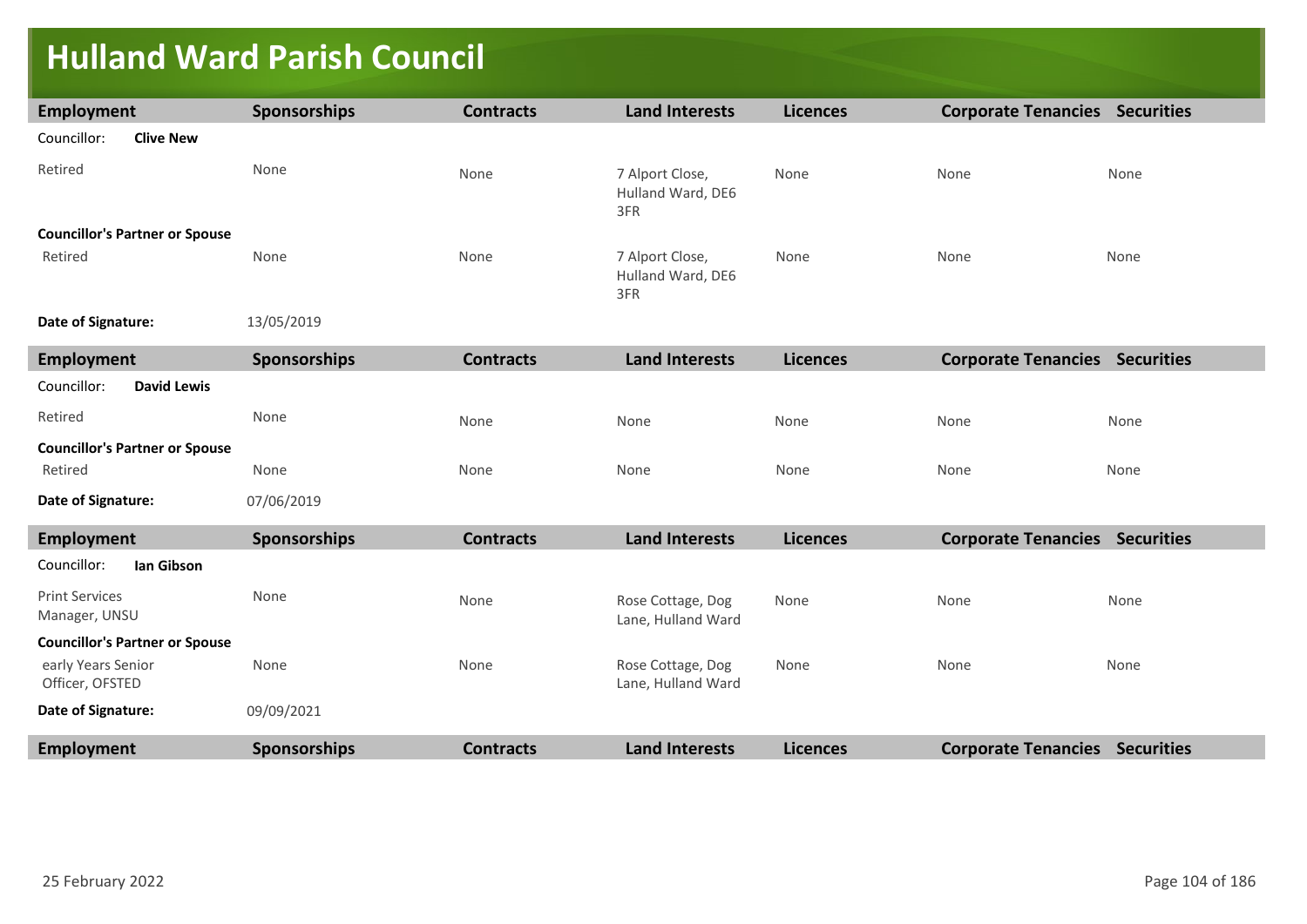| Councillor:<br>John Scott                        |                     |                  |                                                      |                 |                                       |      |
|--------------------------------------------------|---------------------|------------------|------------------------------------------------------|-----------------|---------------------------------------|------|
| Retired                                          | None                | None             | 8 Eaton Close, DE6<br>3EX                            | None            | None                                  | None |
| <b>Councillor's Partner or Spouse</b>            |                     |                  |                                                      |                 |                                       |      |
| Retired                                          | None                | None             | 8 Eaton Close, DE6<br>3EX                            | None            | None                                  | None |
| Date of Signature:                               | 05/06/2019          |                  |                                                      |                 |                                       |      |
| <b>Employment</b>                                | Sponsorships        | <b>Contracts</b> | <b>Land Interests</b>                                | <b>Licences</b> | <b>Corporate Tenancies Securities</b> |      |
| <b>Julie Morgan</b><br>Councillor:               |                     |                  |                                                      |                 |                                       |      |
| Self-employed<br>Accountant                      | None                | None             | Monsell Park,<br>Hulland Ward,<br>Ashbourne, DE6 3ER | None            | None                                  | None |
| <b>Councillor's Partner or Spouse</b>            |                     |                  |                                                      |                 |                                       |      |
| Self-employed<br>Building Engineer,<br>Chartered | None                | None             | Monsell Park, Hulland<br>Ward, Ashbourne,<br>DE6 3ER | None            | None                                  | None |
| Date of Signature:                               | 30/05/2019          |                  |                                                      |                 |                                       |      |
| Employment                                       | <b>Sponsorships</b> | <b>Contracts</b> | <b>Land Interests</b>                                | <b>Licences</b> | <b>Corporate Tenancies Securities</b> |      |
| <b>Karl Dean</b><br>Councillor:                  |                     |                  |                                                      |                 |                                       |      |
| <b>Operations Manager</b>                        | None                | None             | Wardgate Cottage,<br><b>Hulland Ward</b>             | None            | None                                  | None |
| <b>Councillor's Partner or Spouse</b>            |                     |                  |                                                      |                 |                                       |      |
| None                                             | None                | None             | Wardgate Cottage,<br><b>Hulland Ward</b>             | None            | None                                  | None |
| Date of Signature:                               | 01/08/2021          |                  |                                                      |                 |                                       |      |
| <b>Employment</b>                                | <b>Sponsorships</b> | <b>Contracts</b> | <b>Land Interests</b>                                | <b>Licences</b> | <b>Corporate Tenancies Securities</b> |      |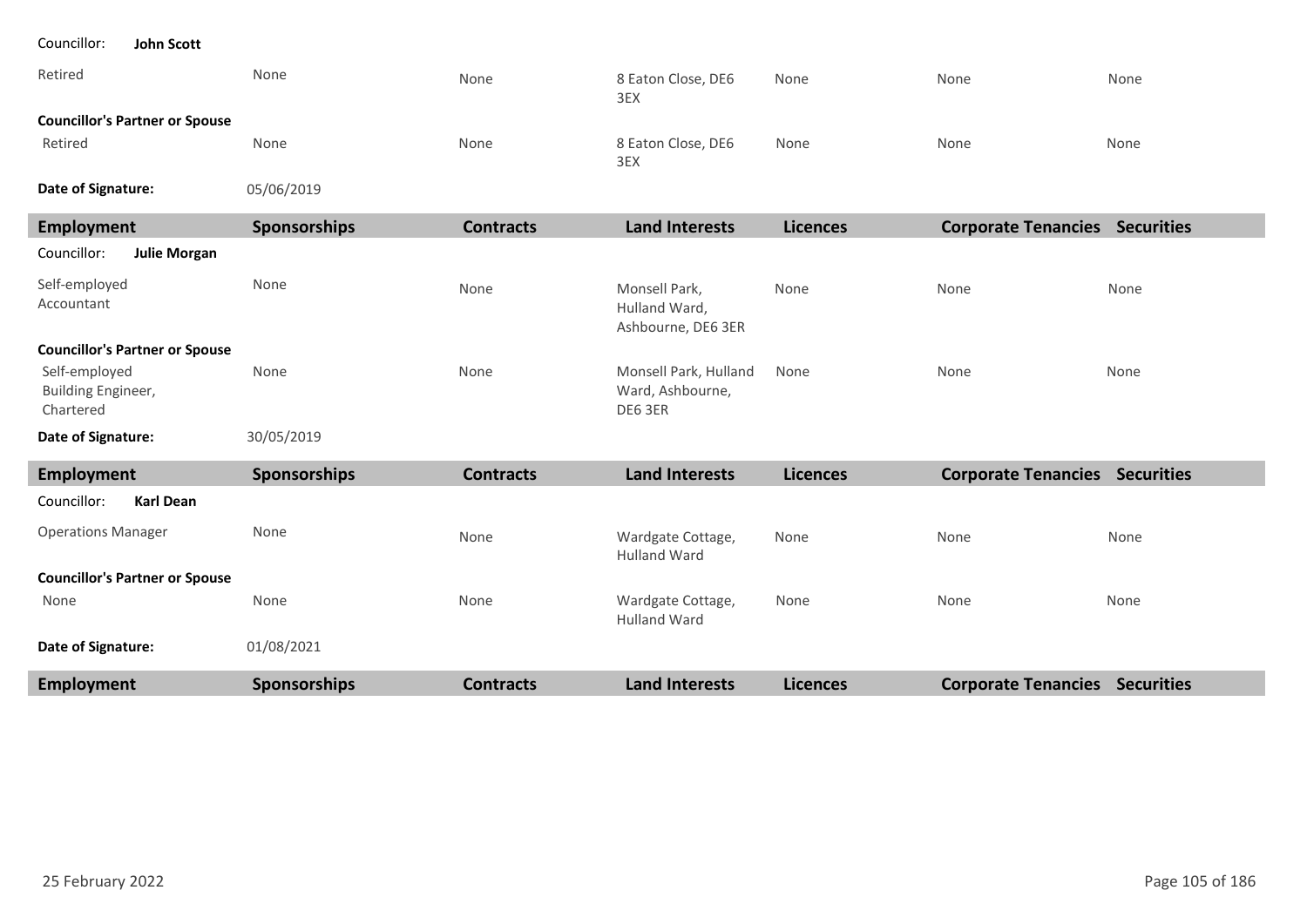### Councillor: **Maureen Atkin**

| None                                  | None       | None | 6 Alport Close,<br>Hulland Ward,<br>Ashbourne, DE6 3FR | None | None | None |
|---------------------------------------|------------|------|--------------------------------------------------------|------|------|------|
| <b>Councillor's Partner or Spouse</b> |            |      |                                                        |      |      |      |
| None                                  | None       | None | 6 Alport Close,<br>Hulland Ward,<br>Ashbourne, DE6 3FR | None | None | None |
| Date of Signature:                    | 10/07/2019 |      |                                                        |      |      |      |

| Employment                                                   | <b>Sponsorships</b> | <b>Contracts</b> | <b>Land Interests</b>                   | <b>Licences</b> | <b>Corporate Tenancies</b> | <b>Securities</b> |
|--------------------------------------------------------------|---------------------|------------------|-----------------------------------------|-----------------|----------------------------|-------------------|
| Councillor:<br><b>Peter Birkbeck</b>                         |                     |                  |                                         |                 |                            |                   |
| Textiles & Publishing<br>Consultant - Own<br><b>Business</b> | None                | None             | Hawthorne House,<br><b>Hulland Ward</b> | None            | None                       | None              |
| <b>Councillor's Partner or Spouse</b>                        |                     |                  |                                         |                 |                            |                   |
| Teacher, Ockbrook<br>School                                  | None                | None             | Hawthorne House,<br><b>Hulland Ward</b> | None            | None                       | None              |
| Date of Signature:                                           | 15/05/2019          |                  |                                         |                 |                            |                   |

| Employment                             | <b>Sponsorships</b> | <b>Contracts</b> | <b>Land Interests</b>                                      | <b>Licences</b> | <b>Corporate Tenancies</b> | <b>Securities</b> |
|----------------------------------------|---------------------|------------------|------------------------------------------------------------|-----------------|----------------------------|-------------------|
| Councillor:<br><b>Victoria Thacker</b> |                     |                  |                                                            |                 |                            |                   |
| Area<br>Communications<br>Manager      | None                | None             | Blossom Tree House,<br>Main Road, Hulland<br>Ward, DE6 3EF | None            | None                       | None              |
| <b>Councillor's Partner or Spouse</b>  |                     |                  |                                                            |                 |                            |                   |
| <b>Quality Team Leader</b>             | None                | None             | Blossom Tree House,<br>Main Road, Hulland<br>Ward, DE6 3EF | None            | None                       | None              |

01/03/2021 **Date of Signature:**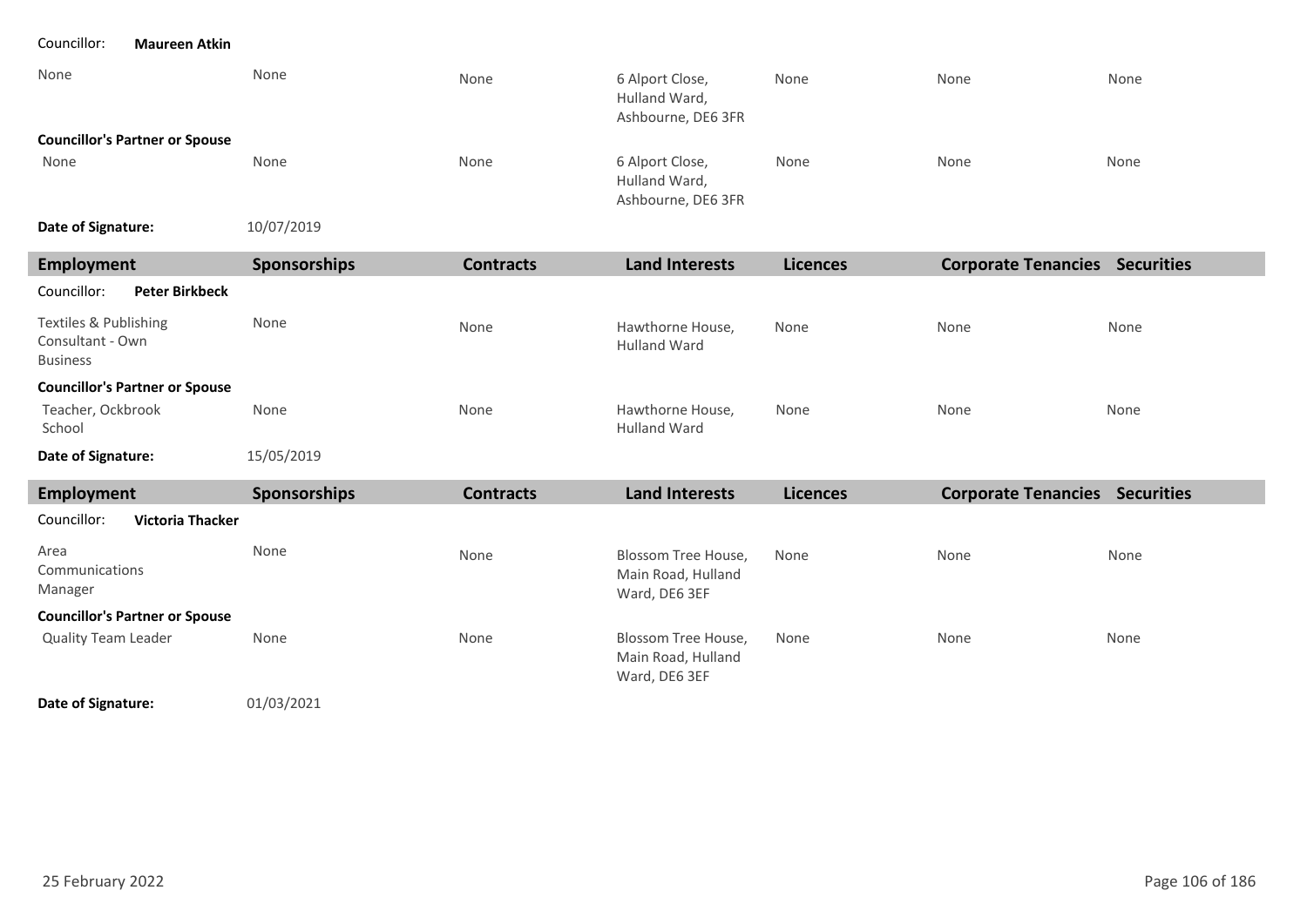## **Kirk Ireton Parish Council**

| <b>Employment</b>                                                              | Sponsorships        | <b>Contracts</b> | <b>Land Interests</b>                                                   | <b>Licences</b> | <b>Corporate Tenancies Securities</b> |      |  |
|--------------------------------------------------------------------------------|---------------------|------------------|-------------------------------------------------------------------------|-----------------|---------------------------------------|------|--|
| Councillor:<br><b>Caroline Shaw</b>                                            |                     |                  |                                                                         |                 |                                       |      |  |
| Insurable Risk<br>Manager, Rolls Royce<br>Plc                                  | None                | None             | Meadow View, The<br>Flatts, Off Coffin<br>Lane, Kirk Ireton, DE6<br>3JW | None            | None                                  | None |  |
| <b>Councillor's Partner or Spouse</b>                                          |                     |                  |                                                                         |                 |                                       |      |  |
| Daily Chemical and<br>Farm Supplies<br>Specialist, Bagley's of<br>Roliston Ltd | None                | None             | Meadow View, The<br>Flatts, Off Coffin Lane,<br>Kirk Ireton, DE6 3JW    | None            | None                                  | None |  |
| Date of Signature:                                                             | 16/08/2019          |                  |                                                                         |                 |                                       |      |  |
| <b>Employment</b>                                                              | Sponsorships        | <b>Contracts</b> | <b>Land Interests</b>                                                   | <b>Licences</b> | <b>Corporate Tenancies Securities</b> |      |  |
| Councillor:<br><b>Graham Ambrose</b>                                           |                     |                  |                                                                         |                 |                                       |      |  |
| Self-Employed<br>Management<br>Consultant                                      | None                | None             | Derwent House,<br>Main Street, Kirk<br>Ireton, DE6 3LD                  | None            | None                                  | None |  |
| <b>Councillor's Partner or Spouse</b>                                          |                     |                  |                                                                         |                 |                                       |      |  |
| None                                                                           | None                | None             | Derwent House, Main<br>Street, Kirk Ireton,<br>DE6 3LD                  | None            | None                                  | None |  |
| Date of Signature:                                                             | 15/07/2019          |                  |                                                                         |                 |                                       |      |  |
| <b>Employment</b>                                                              | <b>Sponsorships</b> | <b>Contracts</b> | <b>Land Interests</b>                                                   | <b>Licences</b> | <b>Corporate Tenancies Securities</b> |      |  |
| Councillor:<br><b>Janet Hall</b>                                               |                     |                  |                                                                         |                 |                                       |      |  |
| <b>Retired Teacher</b>                                                         | None                | None             | None                                                                    | None            | None                                  | None |  |
| <b>Councillor's Partner or Spouse</b><br>N/A                                   | None                | None             | None                                                                    | None            | None                                  | None |  |
| Date of Signature:                                                             | 12/07/2019          |                  |                                                                         |                 |                                       |      |  |
| <b>Employment</b>                                                              | Sponsorships        | <b>Contracts</b> | <b>Land Interests</b>                                                   | <b>Licences</b> | <b>Corporate Tenancies Securities</b> |      |  |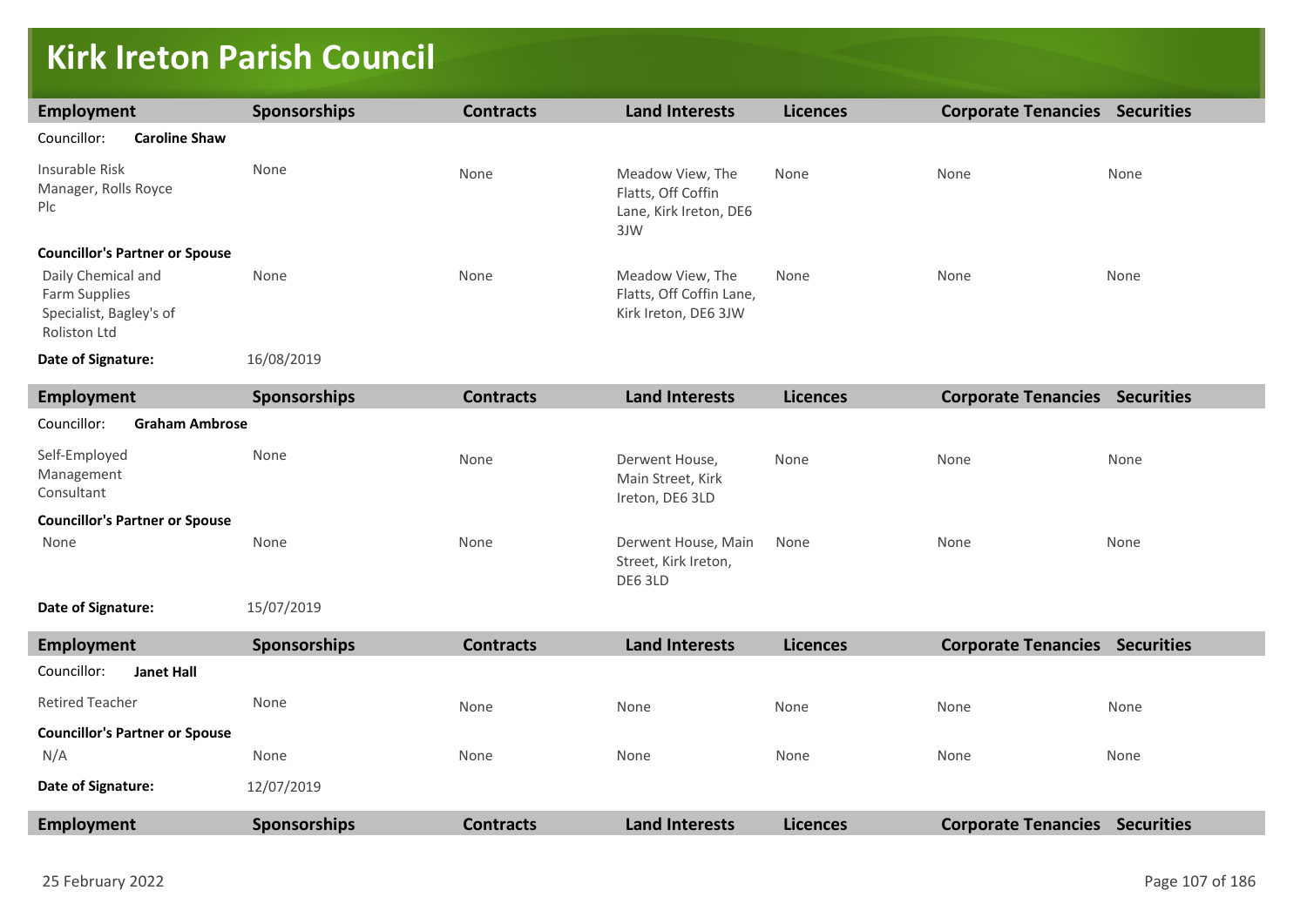### Councillor: **John Kippax**

٠

| Self-employed<br>Architect            | None         | None             | Church Farm<br>Cottage, Kirk Ireton,<br>DE6 3JX               | None            | None                       | None              |  |
|---------------------------------------|--------------|------------------|---------------------------------------------------------------|-----------------|----------------------------|-------------------|--|
| <b>Councillor's Partner or Spouse</b> |              |                  |                                                               |                 |                            |                   |  |
| None                                  | None         | None             | None                                                          | None            | None                       | None              |  |
| Date of Signature:                    | 17/07/2019   |                  |                                                               |                 |                            |                   |  |
| Employment                            | Sponsorships | <b>Contracts</b> | <b>Land Interests</b>                                         | <b>Licences</b> | <b>Corporate Tenancies</b> | <b>Securities</b> |  |
| <b>Louise Ashton</b><br>Councillor:   |              |                  |                                                               |                 |                            |                   |  |
| <b>Trading Standards</b><br>Officer   | None         | None             | Home Farm, Main<br>Street, Kirk Ireton,<br>Ashbourne, DE6 3JP | None            | None                       | None              |  |
| <b>Councillor's Partner or Spouse</b> |              |                  |                                                               |                 |                            |                   |  |
| <b>HGV Driver</b>                     | None         | None             | Home Farm, Main<br>Street, Kirk Ireton,<br>Ashbourne, DE6 3JP | None            | None                       | None              |  |
| Date of Signature:                    | 02/09/2019   |                  |                                                               |                 |                            |                   |  |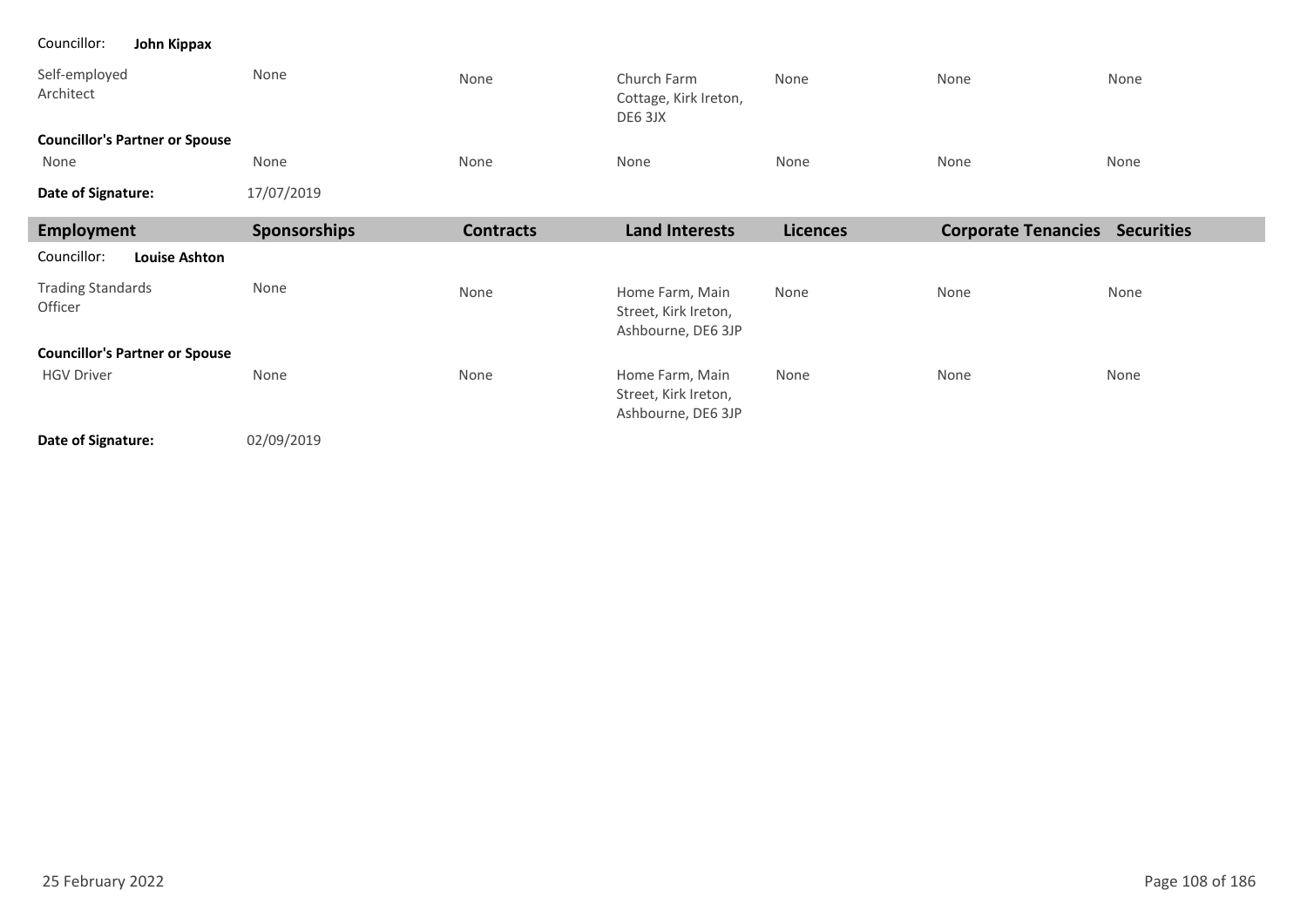### **Kniveton Parish Council**

| <b>Employment</b>                              | <b>Sponsorships</b> | <b>Contracts</b> | <b>Land Interests</b>                                   | <b>Licences</b> | <b>Corporate Tenancies Securities</b> |      |
|------------------------------------------------|---------------------|------------------|---------------------------------------------------------|-----------------|---------------------------------------|------|
| Councillor:<br><b>Douglas Simmonds</b>         |                     |                  |                                                         |                 |                                       |      |
| Very small sole<br>trader Medical<br>Equipment | None                | None             | Crofters Barn, Main<br>St, Kniveton, DE6 1JH            | None            | None                                  | None |
| <b>Councillor's Partner or Spouse</b>          |                     |                  |                                                         |                 |                                       |      |
| None                                           | None                | None             | Crofters Barn, Main<br>St, Kniveton, DE6 1JH            | None            | None                                  | None |
| Date of Signature:                             | 11/11/2020          |                  |                                                         |                 |                                       |      |
| <b>Employment</b>                              | Sponsorships        | <b>Contracts</b> | <b>Land Interests</b>                                   | <b>Licences</b> | <b>Corporate Tenancies Securities</b> |      |
| Councillor:<br><b>Gillian Bates</b>            |                     |                  |                                                         |                 |                                       |      |
| None                                           | None                | None             | Rosemarys Cottage,<br>Main Street,<br>Kniveton, DE6 1JH | None            | None                                  | None |
| <b>Councillor's Partner or Spouse</b>          |                     |                  |                                                         |                 |                                       |      |
| N/A                                            | None                | None             | None                                                    | None            | None                                  | None |
| Date of Signature:                             | 24/06/2019          |                  |                                                         |                 |                                       |      |
| <b>Employment</b>                              | Sponsorships        | <b>Contracts</b> | <b>Land Interests</b>                                   | <b>Licences</b> | <b>Corporate Tenancies Securities</b> |      |
| Councillor:<br><b>John Bradbury MBE</b>        |                     |                  |                                                         |                 |                                       |      |
| None                                           | None                | None             | Playing Field<br>Maintenance                            | None            | None                                  | None |
| <b>Councillor's Partner or Spouse</b>          |                     |                  |                                                         |                 |                                       |      |
| None                                           | None                | None             | None                                                    | None            | None                                  | None |
| Date of Signature:                             | 15/05/2019          |                  |                                                         |                 |                                       |      |
| <b>Employment</b>                              | Sponsorships        | <b>Contracts</b> | <b>Land Interests</b>                                   | <b>Licences</b> | <b>Corporate Tenancies Securities</b> |      |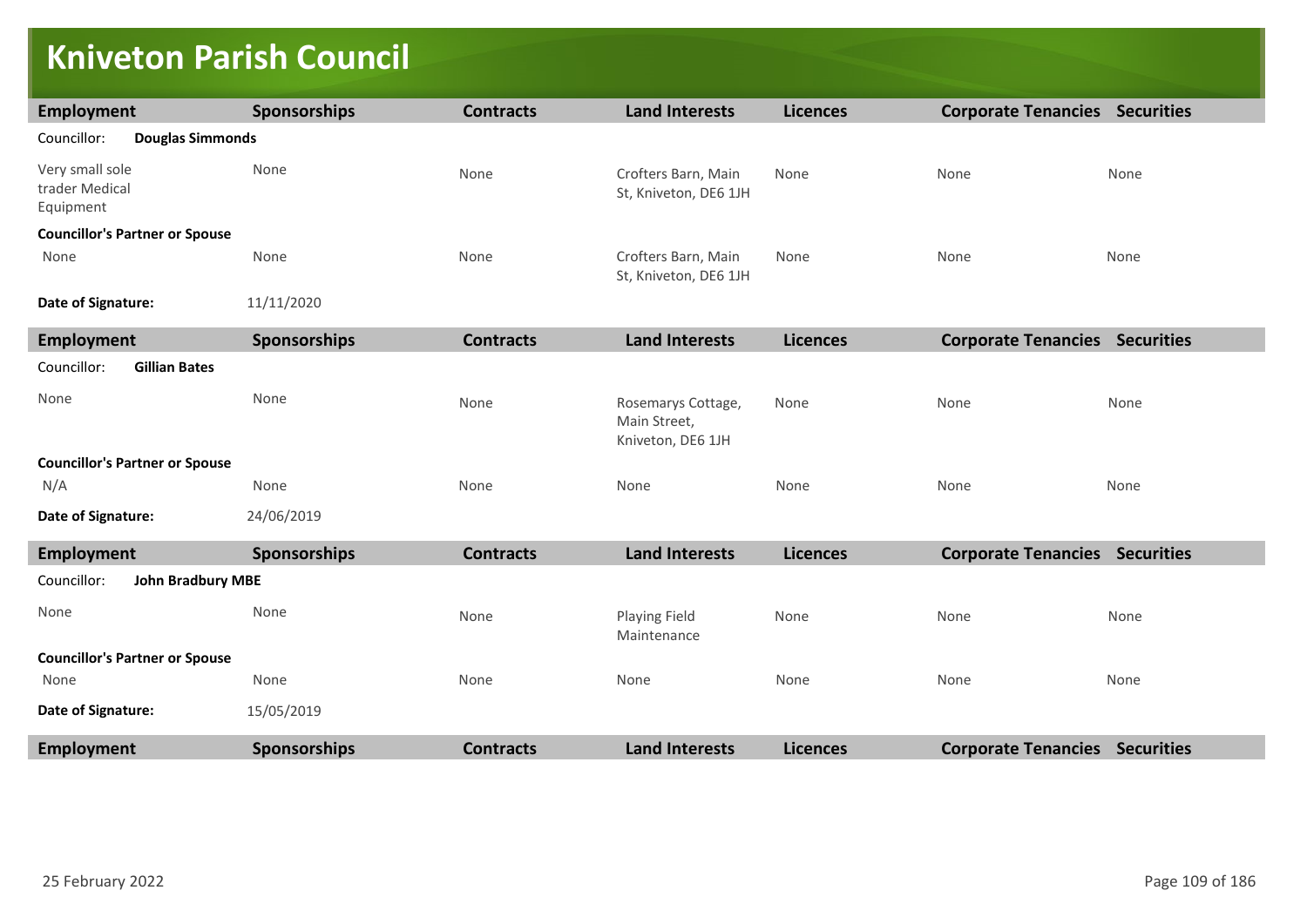#### Councillor: **Rhoda Barnett**

| Self-employed<br>Countryside Access<br>Consultant | None       | None | Birch House, Main St,<br>Kniveton, DE6 1JH | None | None | None |
|---------------------------------------------------|------------|------|--------------------------------------------|------|------|------|
| <b>Councillor's Partner or Spouse</b>             |            |      |                                            |      |      |      |
| Scientific Journal<br>Editor                      | None       | None | Birch House, Main St,<br>Kniveton, DE6 1JH | None | None | None |
| Date of Signature:                                | 12/05/2019 |      |                                            |      |      |      |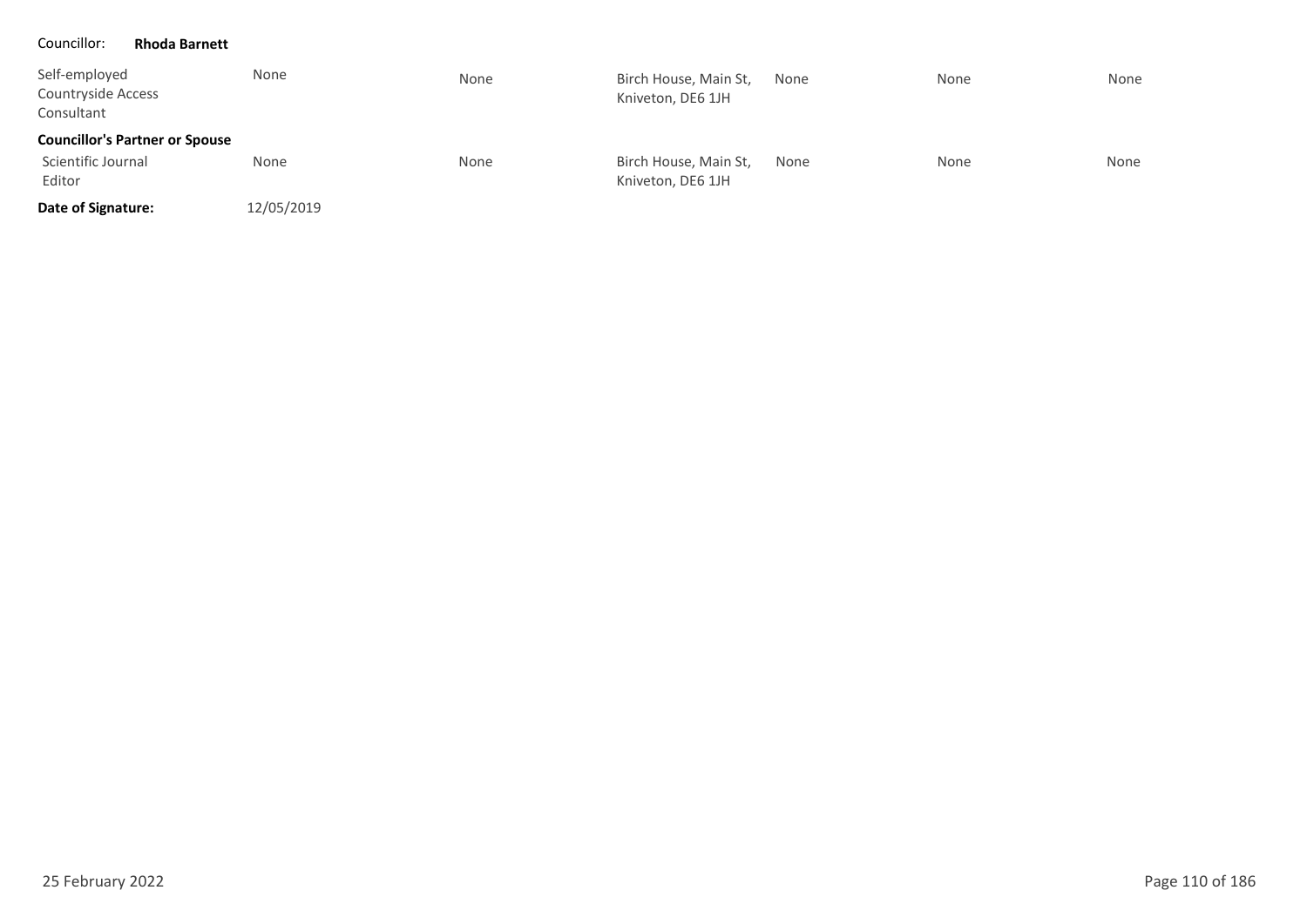### **Litton Parish Council**

| <b>Employment</b>                        | <b>Sponsorships</b> | <b>Contracts</b> | <b>Land Interests</b>                             | <b>Licences</b> | <b>Corporate Tenancies Securities</b> |      |  |
|------------------------------------------|---------------------|------------------|---------------------------------------------------|-----------------|---------------------------------------|------|--|
| Councillor:<br><b>Christine Robinson</b> |                     |                  |                                                   |                 |                                       |      |  |
| None                                     | None                | None             | Tallan Cottage,<br>Litton, Buxton, SK17<br>8QU    | None            | None                                  | None |  |
| <b>Councillor's Partner or Spouse</b>    |                     |                  |                                                   |                 |                                       |      |  |
| None                                     | None                | None             | Tallan Cottage, Litton,<br>Buxton, SK17 8QU       | None            | None                                  | None |  |
| Date of Signature:                       | 19/05/2019          |                  |                                                   |                 |                                       |      |  |
| <b>Employment</b>                        | <b>Sponsorships</b> | <b>Contracts</b> | <b>Land Interests</b>                             | <b>Licences</b> | <b>Corporate Tenancies Securities</b> |      |  |
| <b>Claire Saxby</b><br>Councillor:       |                     |                  |                                                   |                 |                                       |      |  |
| None                                     | None                | None             | Lower Anchor Farm,<br>Litton, Buxton, SK17<br>8RN | None            | None                                  | None |  |
|                                          |                     |                  |                                                   |                 |                                       |      |  |
| <b>Councillor's Partner or Spouse</b>    |                     |                  |                                                   |                 |                                       |      |  |
| None                                     | None                | None             | Lower Anchor Farm,<br>Litton, Buxton, SK17<br>8RN | None            | None                                  | None |  |

| Employment                                                          | <b>Sponsorships</b> | <b>Contracts</b> | <b>Land Interests</b>                     | <b>Licences</b> | <b>Corporate Tenancies</b> | <b>Securities</b> |  |  |
|---------------------------------------------------------------------|---------------------|------------------|-------------------------------------------|-----------------|----------------------------|-------------------|--|--|
| <b>Gordon Stansfield Rooke</b><br>Councillor:                       |                     |                  |                                           |                 |                            |                   |  |  |
| Self-employed Taxi<br>Driver                                        | None                | None             | 5 Church Lane,<br>Litton, SK17 8RA        | None            | None                       | None              |  |  |
| <b>Councillor's Partner or Spouse</b>                               |                     |                  |                                           |                 |                            |                   |  |  |
| Part-time<br>Programme<br>Development for<br><b>Adult Education</b> | None                | None             | 5 Church Lane, Litton,<br><b>SK17 8RA</b> | None            | None                       | None              |  |  |
| Date of Signature:                                                  | 12/06/2019          |                  |                                           |                 |                            |                   |  |  |
| Employment                                                          | <b>Sponsorships</b> | <b>Contracts</b> | <b>Land Interests</b>                     | <b>Licences</b> | <b>Corporate Tenancies</b> | <b>Securities</b> |  |  |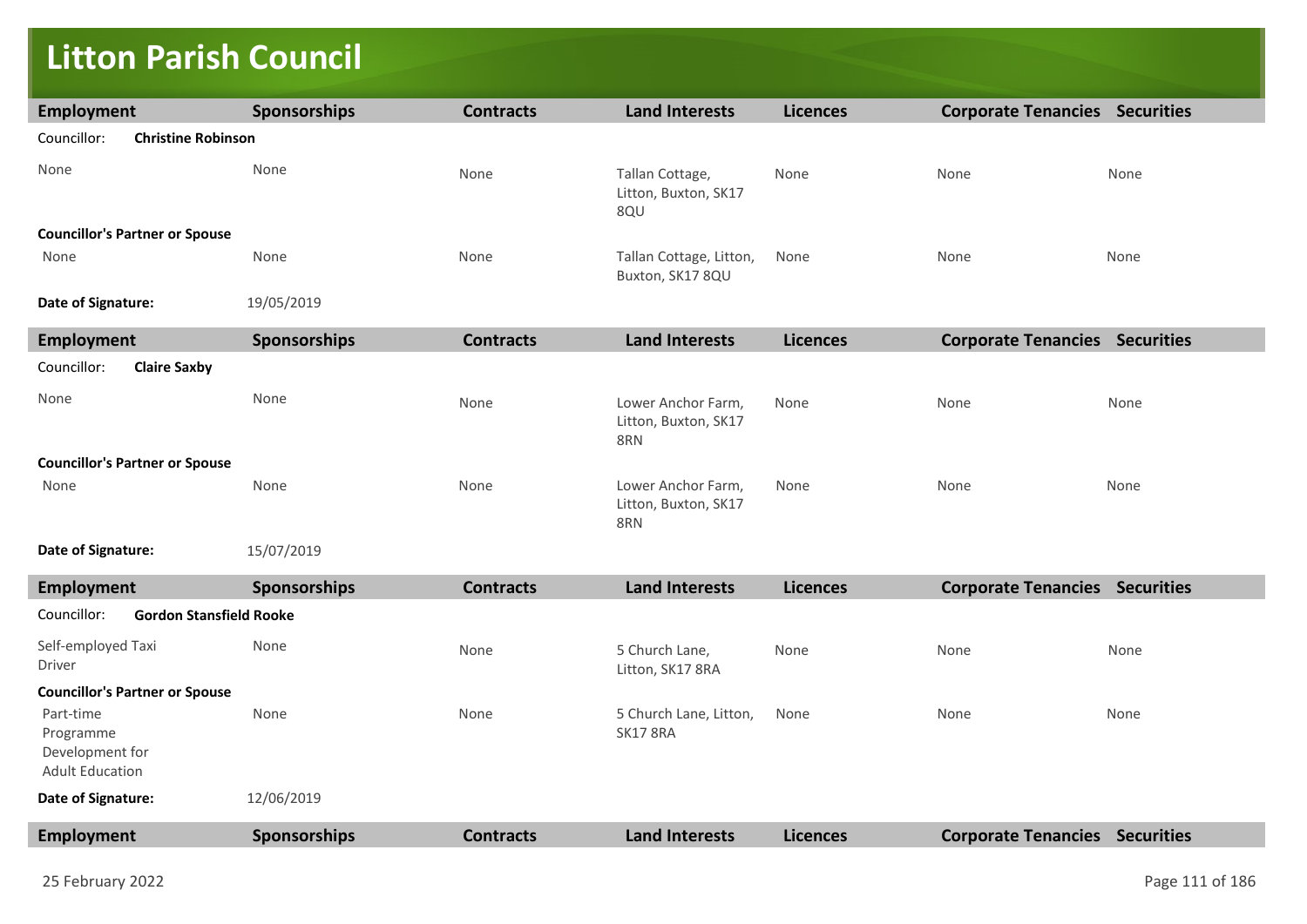### Councillor: **Jeanne Mason**

| Licensee, The Red<br>Lion, Church Lane,<br>Buxton | None | None | The Red Lion, Church<br>Lane, Buxton, SK17<br>8QU | Area of Village Green<br>in front of The Red<br>Lion used for pub<br>picnic tables | None | None |
|---------------------------------------------------|------|------|---------------------------------------------------|------------------------------------------------------------------------------------|------|------|
| <b>Councillor's Partner or Spouse</b>             |      |      |                                                   |                                                                                    |      |      |
| Stone Mason                                       | None | None | The Red Lion, Church<br>Lane, Buxton, SK17<br>8QU | None                                                                               | None | None |

16/11/2019 **Date of Signature:**

| Employment                            | <b>Sponsorships</b> | <b>Contracts</b> | Land Interests                                | <b>Licences</b> | <b>Corporate Tenancies</b> | <b>Securities</b>                  |
|---------------------------------------|---------------------|------------------|-----------------------------------------------|-----------------|----------------------------|------------------------------------|
| Councillor:<br><b>Kevin Oscroft</b>   |                     |                  |                                               |                 |                            |                                    |
| Self-employed<br>Electrician          | None                | None             | Ivy Cottage, Litton<br>Dale, Litton, SK17 8QL | None            | None                       | <b>Energise Electronics</b><br>Ltd |
| <b>Councillor's Partner or Spouse</b> |                     |                  |                                               |                 |                            |                                    |
| Retired                               | None                | None             | Ivy Cottage, Litton<br>Dale, Litton, SK17 8QL | None            | None                       | Energise Electronics Lt            |

18/05/2019 **Date of Signature:**

| Employment                            | <b>Sponsorships</b> | <b>Contracts</b> | <b>Land Interests</b>                   | <b>Licences</b> | <b>Corporate Tenancies</b> | <b>Securities</b> |
|---------------------------------------|---------------------|------------------|-----------------------------------------|-----------------|----------------------------|-------------------|
| Councillor:<br><b>Rachel Rennie</b>   |                     |                  |                                         |                 |                            |                   |
| None                                  | None                | None             | 6 Dale View, Litton,<br><b>SK17 8QW</b> | None            | None                       | None              |
| <b>Councillor's Partner or Spouse</b> |                     |                  |                                         |                 |                            |                   |
| N/A                                   | None                | None             | None                                    | None            | None                       | None              |
| Date of Signature:                    | 16/03/2020          |                  |                                         |                 |                            |                   |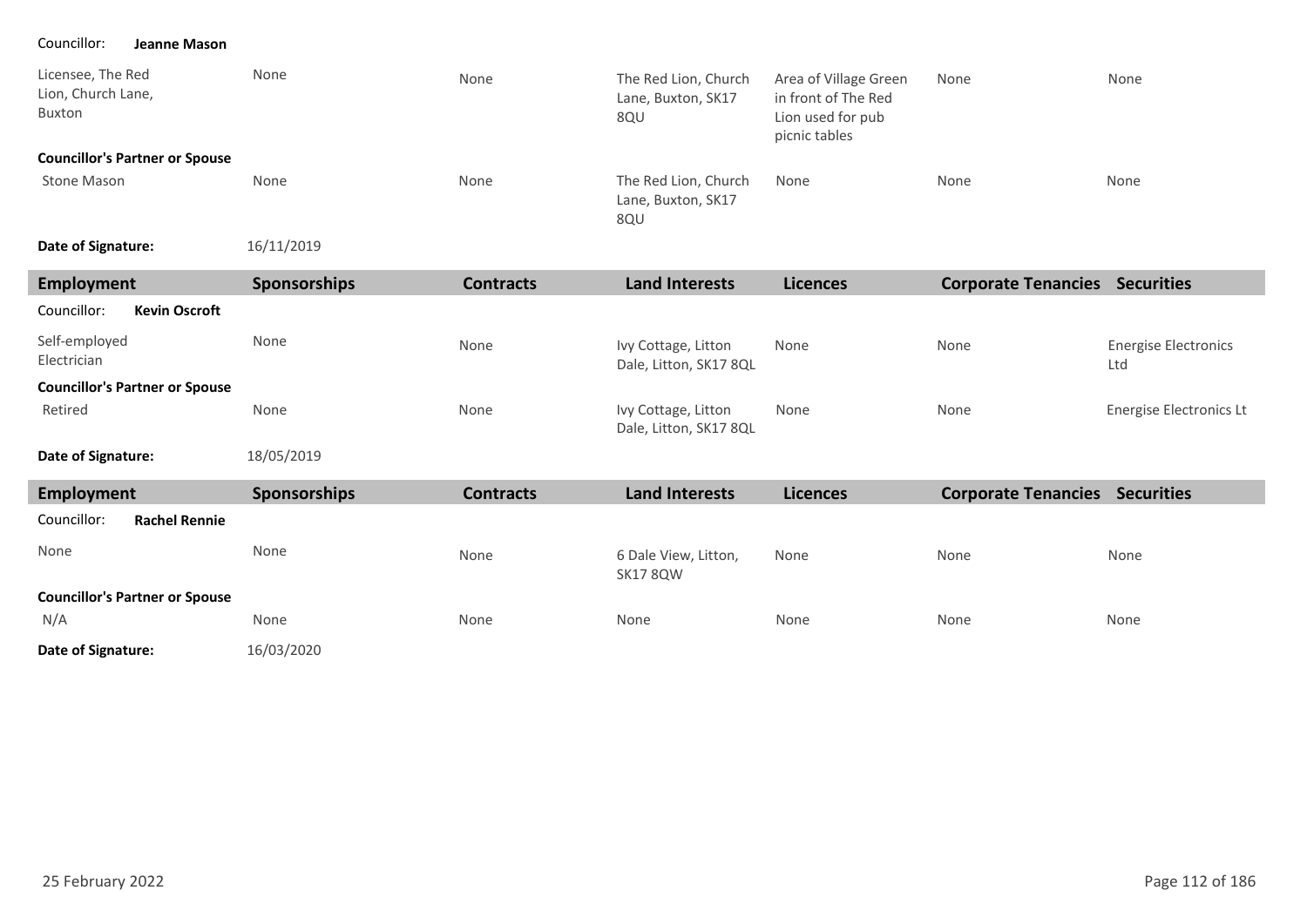# **Longford Parish Council**

| <b>Employment</b>                     | Sponsorships | <b>Contracts</b> | <b>Land Interests</b>                                 | <b>Licences</b> | <b>Corporate Tenancies Securities</b> |                 |
|---------------------------------------|--------------|------------------|-------------------------------------------------------|-----------------|---------------------------------------|-----------------|
| Councillor:<br><b>Kenneth Hail</b>    |              |                  |                                                       |                 |                                       |                 |
| None                                  | None         | None             | Rose Cottage,<br>Longford Lane,<br>Longford           | None            | None                                  | None            |
| <b>Councillor's Partner or Spouse</b> |              |                  |                                                       |                 |                                       |                 |
| None                                  | None         | None             | Rose Cottage,<br>Longford Lane,<br>Longford           | None            | None                                  | None            |
| Date of Signature:                    | 11/05/2019   |                  |                                                       |                 |                                       |                 |
| <b>Employment</b>                     | Sponsorships | <b>Contracts</b> | <b>Land Interests</b>                                 | <b>Licences</b> | <b>Corporate Tenancies Securities</b> |                 |
| Councillor:<br><b>Kevin Johnson</b>   |              |                  |                                                       |                 |                                       |                 |
| Chartered Engineer                    | None         | None             | Hill Crest, Longford<br>Lane, Longford, DE6<br>3DT    | None            | None                                  | None            |
| <b>Councillor's Partner or Spouse</b> |              |                  |                                                       |                 |                                       |                 |
| None                                  | None         | None             | Hill Crest, Longford<br>Lane, Longford, DE6<br>3DT    | None            | None                                  | None            |
| Date of Signature:                    | 03/09/2019   |                  |                                                       |                 |                                       |                 |
| <b>Employment</b>                     | Sponsorships | <b>Contracts</b> | <b>Land Interests</b>                                 | <b>Licences</b> | <b>Corporate Tenancies Securities</b> |                 |
| Councillor:<br><b>Kevin Newman</b>    |              |                  |                                                       |                 |                                       |                 |
| None                                  | None         | None             | Oakfield House,<br>Sepycoe Lane,<br>Longford, DE6 3DR | None            | None                                  | None            |
| <b>Councillor's Partner or Spouse</b> |              |                  |                                                       |                 |                                       |                 |
| None                                  | None         | None             | Oakfield House,<br>Sepycoe Lane,<br>Longford, DE6 3DR | None            | None                                  | None            |
| Date of Signature:                    | 28/05/2019   |                  |                                                       |                 |                                       |                 |
| <b>Employment</b>                     | Sponsorships | <b>Contracts</b> | <b>Land Interests</b>                                 | <b>Licences</b> | <b>Corporate Tenancies Securities</b> |                 |
| 25 February 2022                      |              |                  |                                                       |                 |                                       | Page 113 of 186 |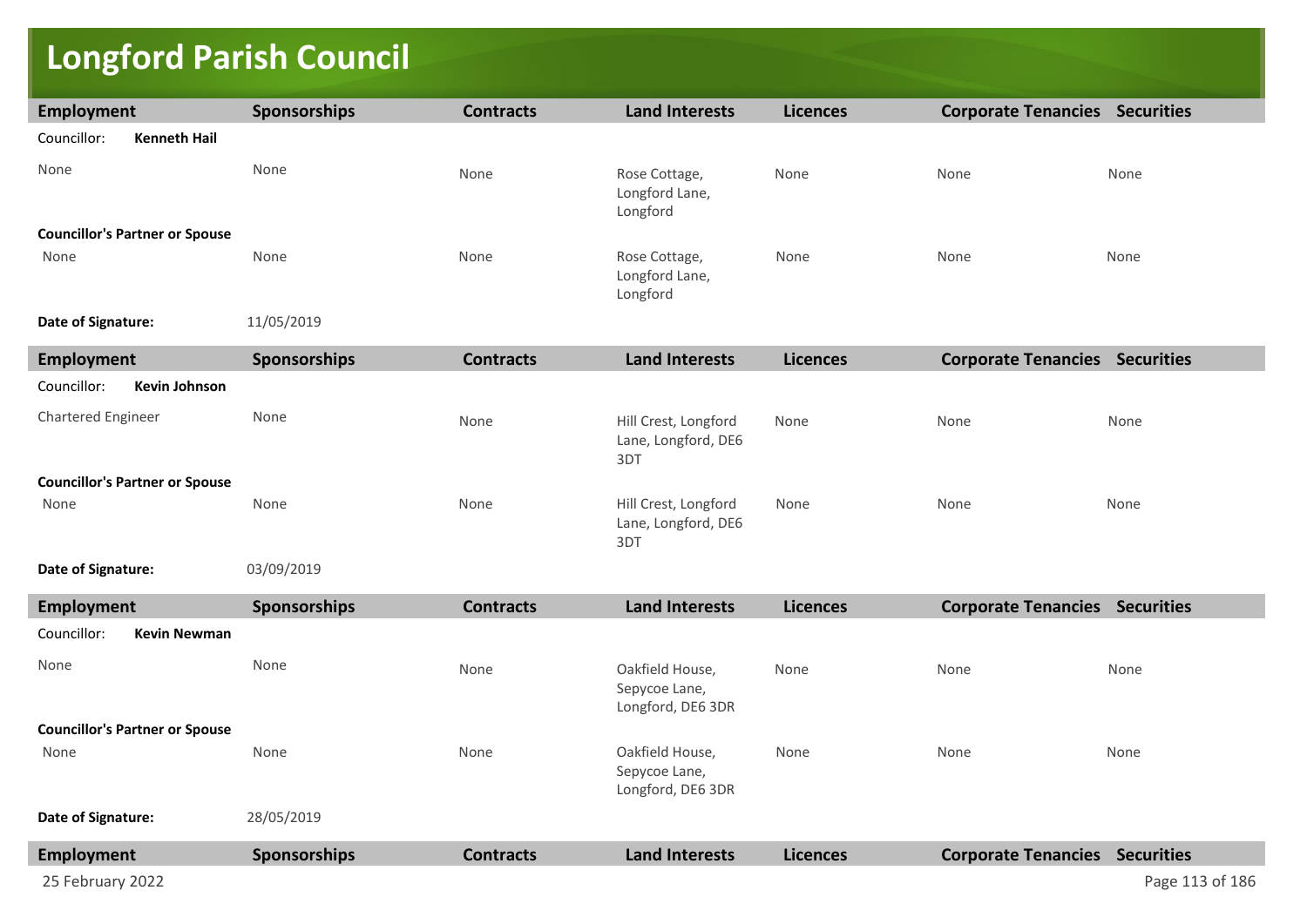### Councillor: **Lara Mosedale**

| Farmer, JR Mosedale<br>& Son, Mammerton<br>Farm, Longford, DE6<br>3DE | None | None | Mammerton Farm,<br>Longford,<br>Ashbourne, DE6 3DE | None | None | None |
|-----------------------------------------------------------------------|------|------|----------------------------------------------------|------|------|------|
| <b>Councillor's Partner or Spouse</b>                                 |      |      |                                                    |      |      |      |
| Self Employed Farmer                                                  | None | None | Mammerton Farm,<br>Longford, Ashbourne,<br>DE6 3DE | None | None | None |

15/05/2019 **Date of Signature:**

| <b>Employment</b>                      | Sponsorships | <b>Contracts</b> | <b>Land Interests</b>                                                                                                             | <b>Licences</b> | <b>Corporate Tenancies Securities</b> |      |  |  |  |
|----------------------------------------|--------------|------------------|-----------------------------------------------------------------------------------------------------------------------------------|-----------------|---------------------------------------|------|--|--|--|
| <b>Robert Wakefield</b><br>Councillor: |              |                  |                                                                                                                                   |                 |                                       |      |  |  |  |
| Haulage Contractor                     | None         | None             | Home - Southview,<br>Longford Lane,<br>Longford, DE6 3DT.<br>Trustee - Sir Robert<br>Coke Almhouses,<br>Sepycoe Lane,<br>Longford | None            | None                                  | None |  |  |  |
| <b>Councillor's Partner or Spouse</b>  |              |                  |                                                                                                                                   |                 |                                       |      |  |  |  |
| None                                   | None         | None             | None                                                                                                                              | None            | None                                  | None |  |  |  |
| Date of Signature:                     | 28/05/2019   |                  |                                                                                                                                   |                 |                                       |      |  |  |  |
| <b>Employment</b>                      | Sponsorships | <b>Contracts</b> | <b>Land Interests</b>                                                                                                             | <b>Licences</b> | <b>Corporate Tenancies Securities</b> |      |  |  |  |
| Councillor:<br>Viginia Leedham         |              |                  |                                                                                                                                   |                 |                                       |      |  |  |  |
| Retired                                | None         | None             | Mill View, Main St,<br>Longford, DE6 3DR                                                                                          | None            | None                                  | None |  |  |  |
| <b>Councillor's Partner or Spouse</b>  |              |                  |                                                                                                                                   |                 |                                       |      |  |  |  |
| HGV Driver, DNS<br>Midlands Ltd        | None         | None             | Mill View, Main St,<br>Longford, DE6 3DR                                                                                          | None            | None                                  | None |  |  |  |
| Date of Signature:                     | 30/05/2019   |                  |                                                                                                                                   |                 |                                       |      |  |  |  |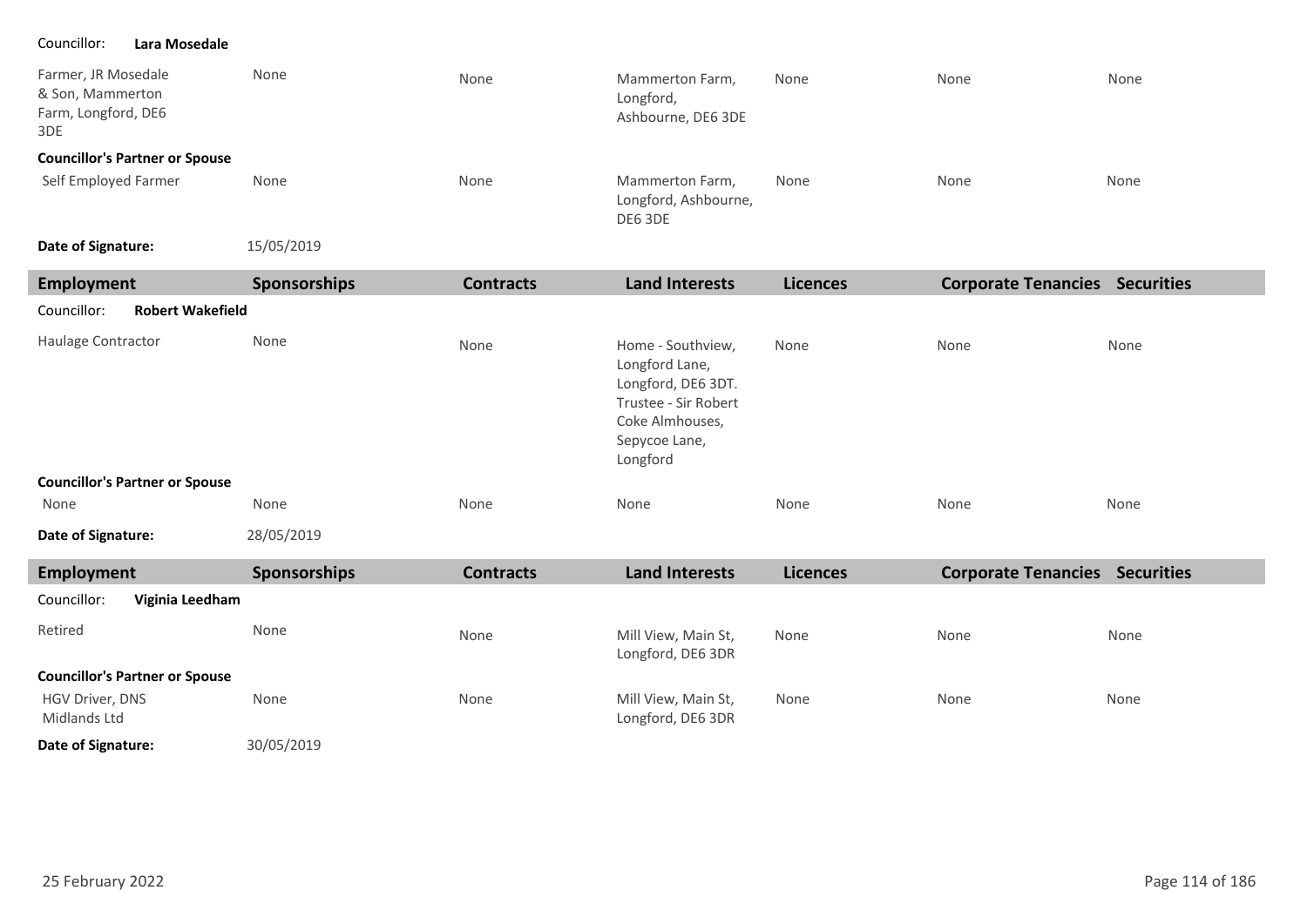# **Mappleton Parish Council**

| <b>Employment</b>                     | <b>Sponsorships</b> | <b>Contracts</b> | <b>Land Interests</b>                                | <b>Licences</b> | <b>Corporate Tenancies Securities</b> |      |
|---------------------------------------|---------------------|------------------|------------------------------------------------------|-----------------|---------------------------------------|------|
| Councillor:<br><b>GT Duckmanton</b>   |                     |                  |                                                      |                 |                                       |      |
| Retired                               | None                | None             | Wayside Cottage,<br>Main Road,<br>Mappleton, DE6 2AB | None            | None                                  | None |
| <b>Councillor's Partner or Spouse</b> |                     |                  |                                                      |                 |                                       |      |
| Retired                               | None                | None             | Wayside Cottage,<br>Main Road,<br>Mappleton, DE6 2AB | None            | None                                  | None |
| Date of Signature:                    | 16/05/2019          |                  |                                                      |                 |                                       |      |
| <b>Employment</b>                     | Sponsorships        | <b>Contracts</b> | <b>Land Interests</b>                                | <b>Licences</b> | <b>Corporate Tenancies Securities</b> |      |
| Councillor:<br><b>Julia Washer</b>    |                     |                  |                                                      |                 |                                       |      |
| Retired                               | None                | None             | 2 Callow End<br>Cottages,<br>Mappleton, DE6 2AB      | None            | None                                  | None |
| <b>Councillor's Partner or Spouse</b> |                     |                  |                                                      |                 |                                       |      |
| N/A                                   | None                | None             | None                                                 | None            | None                                  | None |
| Date of Signature:                    | 16/05/2019          |                  |                                                      |                 |                                       |      |
| <b>Employment</b>                     | <b>Sponsorships</b> | <b>Contracts</b> | <b>Land Interests</b>                                | <b>Licences</b> | <b>Corporate Tenancies Securities</b> |      |
| Councillor:<br><b>Lesley Marsh</b>    |                     |                  |                                                      |                 |                                       |      |
| Retired                               | None                | None             | None                                                 | None            | None                                  | None |
| <b>Councillor's Partner or Spouse</b> |                     |                  |                                                      |                 |                                       |      |
| N/A                                   | None                | None             | None                                                 | None            | None                                  | None |
| Date of Signature:                    | 13/09/2021          |                  |                                                      |                 |                                       |      |
| <b>Employment</b>                     | <b>Sponsorships</b> | <b>Contracts</b> | <b>Land Interests</b>                                | <b>Licences</b> | <b>Corporate Tenancies Securities</b> |      |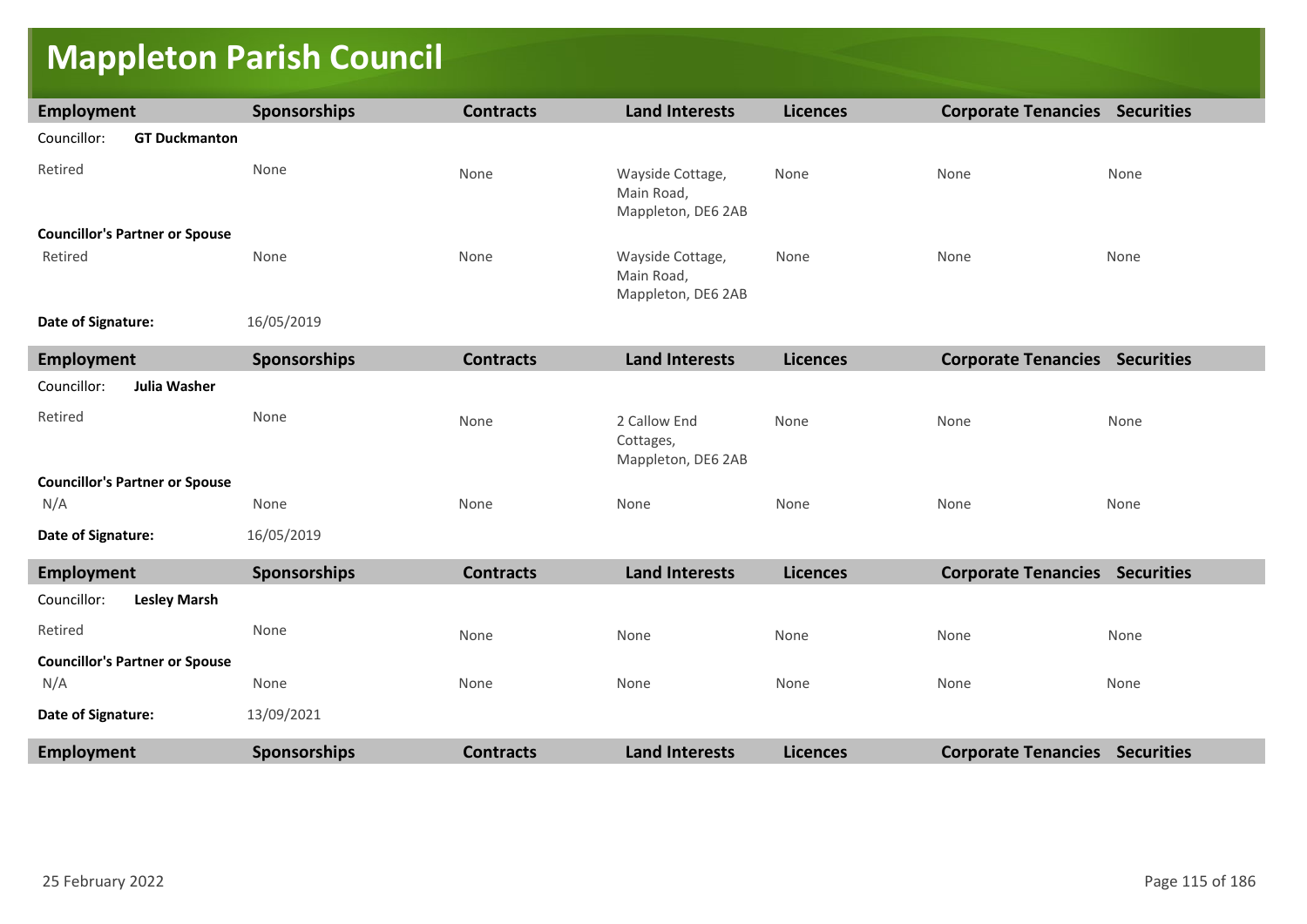#### Councillor: **Wendy Astill**

| Midbrook Enterprises                  | None       | None | None | None | None | None |
|---------------------------------------|------------|------|------|------|------|------|
| <b>Councillor's Partner or Spouse</b> |            |      |      |      |      |      |
| N/A                                   | None       | None | None | None | None | None |
| Date of Signature:                    | 13/09/2021 |      |      |      |      |      |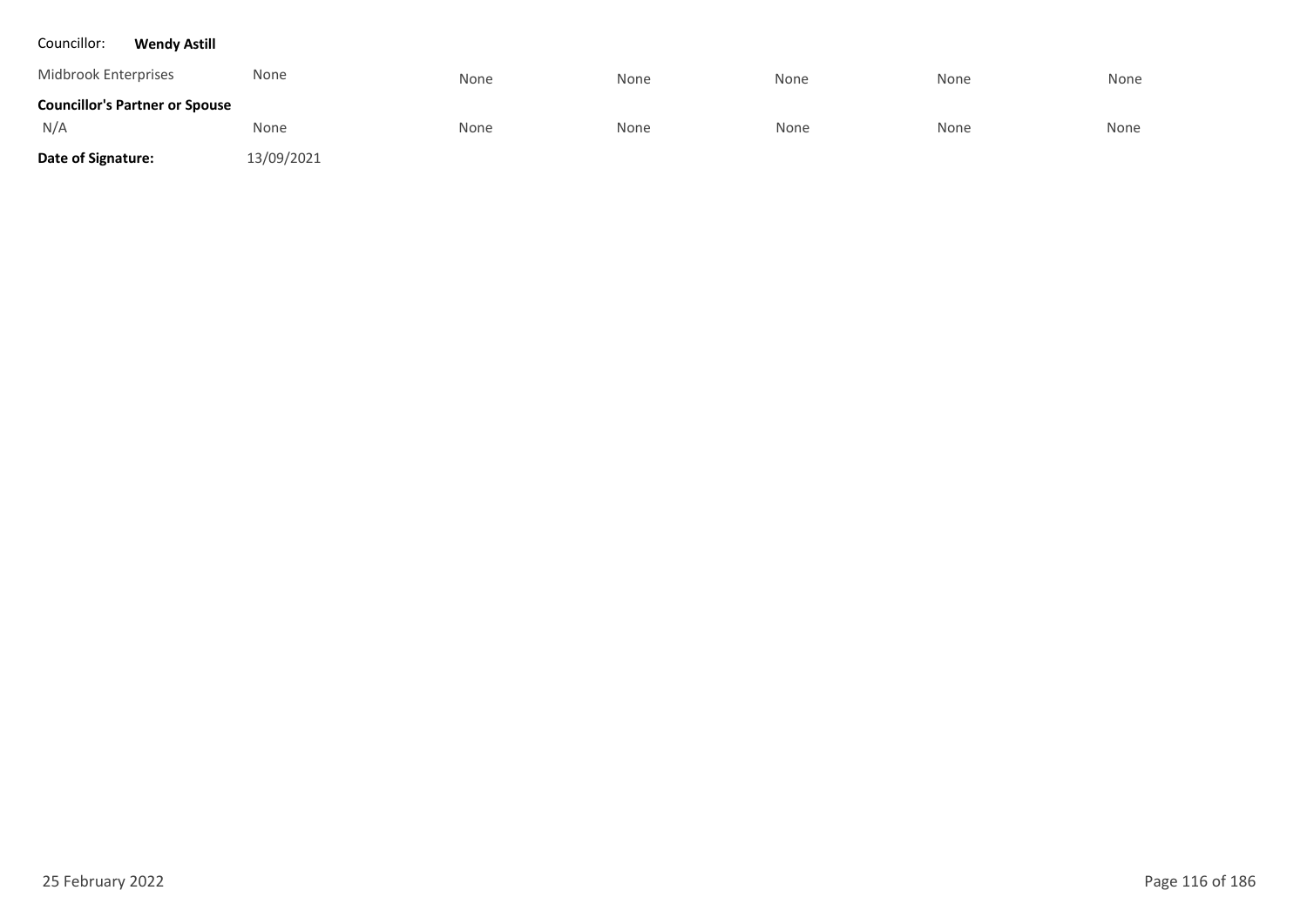# **Marston Montgomery Parish Council**

| <b>Employment</b>                                                                                                       | Sponsorships | <b>Contracts</b> | <b>Land Interests</b>                                                           | <b>Licences</b> | <b>Corporate Tenancies Securities</b> |      |
|-------------------------------------------------------------------------------------------------------------------------|--------------|------------------|---------------------------------------------------------------------------------|-----------------|---------------------------------------|------|
| Councillor:<br><b>Elizabeth Archer</b>                                                                                  |              |                  |                                                                                 |                 |                                       |      |
| None                                                                                                                    | None         | None             | None                                                                            | None            | None                                  | None |
| <b>Councillor's Partner or Spouse</b>                                                                                   |              |                  |                                                                                 |                 |                                       |      |
| None                                                                                                                    | None         | None             | None                                                                            | None            | None                                  | None |
| Date of Signature:                                                                                                      | 09/09/2019   |                  |                                                                                 |                 |                                       |      |
| <b>Employment</b>                                                                                                       | Sponsorships | <b>Contracts</b> | <b>Land Interests</b>                                                           | <b>Licences</b> | <b>Corporate Tenancies Securities</b> |      |
| Councillor:<br><b>Matthew Bates</b>                                                                                     |              |                  |                                                                                 |                 |                                       |      |
| <b>Business Intelligence</b><br>& Analytics<br>Manager - UK,<br>Molson Coors, 137<br>High Street, Burton-<br>upon-Trent | None         | None             | Parkfield House,<br>Marston Bank,<br>Rocester, Staffs, ST14<br>5BT              | None            | None                                  | None |
| <b>Councillor's Partner or Spouse</b>                                                                                   |              |                  |                                                                                 |                 |                                       |      |
| None                                                                                                                    | None         | None             | Parkfield House,<br>Marston Bank,<br>Rocester, Staffs, ST14<br>5BT              | None            | None                                  | None |
| Date of Signature:                                                                                                      | 23/05/2019   |                  |                                                                                 |                 |                                       |      |
| <b>Employment</b>                                                                                                       | Sponsorships | <b>Contracts</b> | <b>Land Interests</b>                                                           | <b>Licences</b> | <b>Corporate Tenancies Securities</b> |      |
| <b>Peter Butler</b><br>Councillor:                                                                                      |              |                  |                                                                                 |                 |                                       |      |
| None                                                                                                                    | None         | None             | 9 Thurvaston Rd,<br>Marston<br>Montgomery,<br>Ashbourne,<br>Derbyshire, DE6 2FF | None            | None                                  | None |
| <b>Councillor's Partner or Spouse</b>                                                                                   |              |                  |                                                                                 |                 |                                       |      |
| N/A                                                                                                                     | None         | None             | None                                                                            | None            | None                                  | None |
| Date of Signature:                                                                                                      | 10/05/2019   |                  |                                                                                 |                 |                                       |      |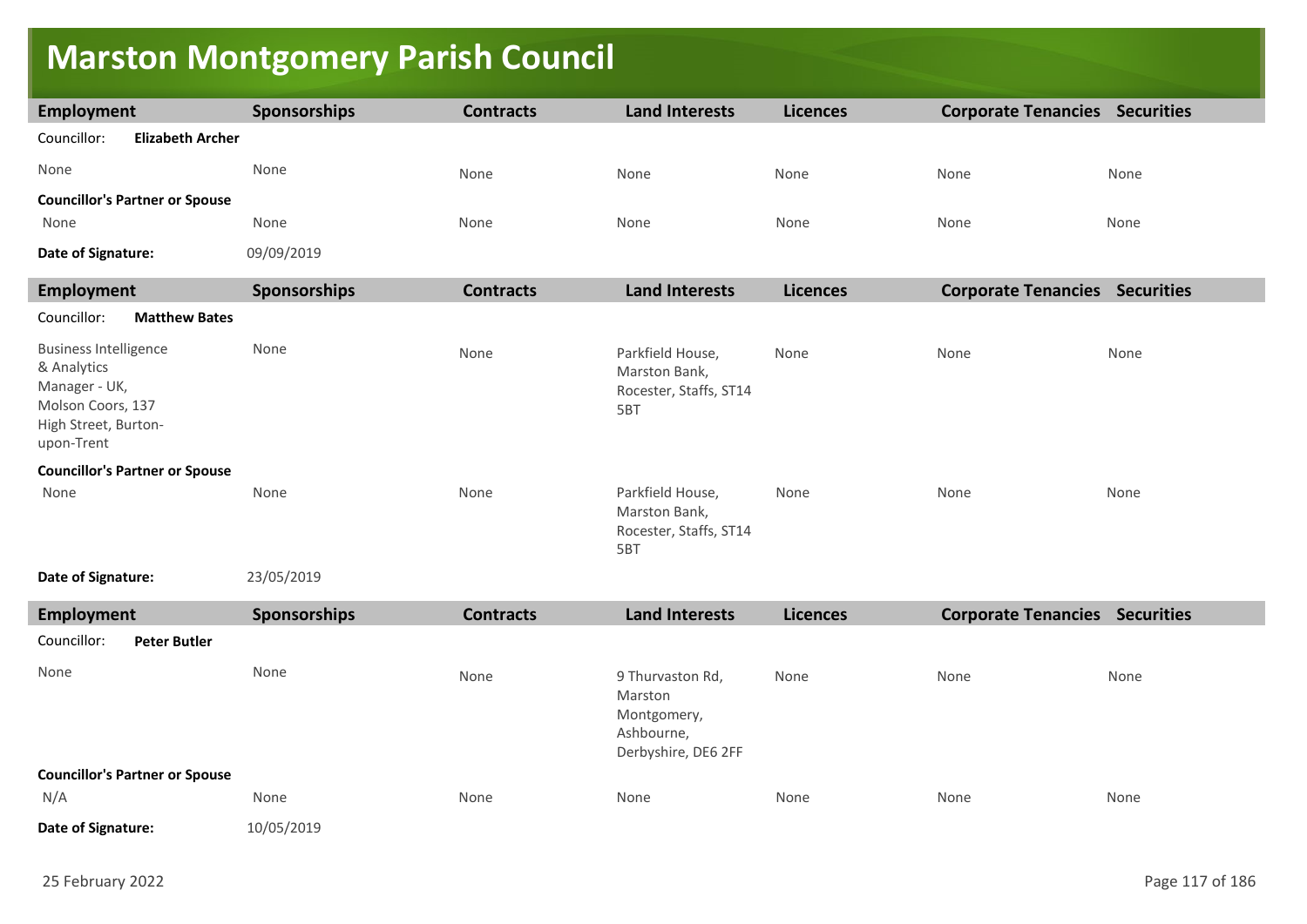| <b>Employment</b>                                |                                       | Sponsorships | <b>Contracts</b> | <b>Land Interests</b>                                                                                                                              | <b>Licences</b> | <b>Corporate Tenancies Securities</b> |      |
|--------------------------------------------------|---------------------------------------|--------------|------------------|----------------------------------------------------------------------------------------------------------------------------------------------------|-----------------|---------------------------------------|------|
| Councillor:                                      | <b>Peter Collyer</b>                  |              |                  |                                                                                                                                                    |                 |                                       |      |
| None                                             |                                       | None         | None             | Home - Parkholme,<br>Marston Bank,<br>Rocester, Uttoxeter,<br>ST14 5BU. Owner -<br>Broom Cottage, Riggs<br>Lane, Marston<br>Montgomery, DE6<br>2ED | None            | None                                  | None |
|                                                  | <b>Councillor's Partner or Spouse</b> |              |                  |                                                                                                                                                    |                 |                                       |      |
| None                                             |                                       | None         | None             | Home - Parkholme,<br>Marston Bank,<br>Rocester, Uttoxeter,<br>ST14 5BU. Owner -<br>Broom Cottage, Riggs<br>Lane, Marston<br>Montgomery, DE6 2ED    | None            | None                                  | None |
| Date of Signature:                               |                                       | 20/05/2019   |                  |                                                                                                                                                    |                 |                                       |      |
| <b>Employment</b>                                |                                       | Sponsorships | <b>Contracts</b> | <b>Land Interests</b>                                                                                                                              | <b>Licences</b> | <b>Corporate Tenancies Securities</b> |      |
| Councillor:                                      | <b>Robert Butler</b>                  |              |                  |                                                                                                                                                    |                 |                                       |      |
| Service Engineer,<br>Trucktek Ltd                |                                       | None         | None             | None                                                                                                                                               | None            | None                                  | None |
|                                                  | <b>Councillor's Partner or Spouse</b> |              |                  |                                                                                                                                                    |                 |                                       |      |
| Accountant, CPJ<br>Environmental<br>Services Ltd |                                       | None         | None             | None                                                                                                                                               | None            | None                                  | None |
| Date of Signature:                               |                                       | 09/09/2019   |                  |                                                                                                                                                    |                 |                                       |      |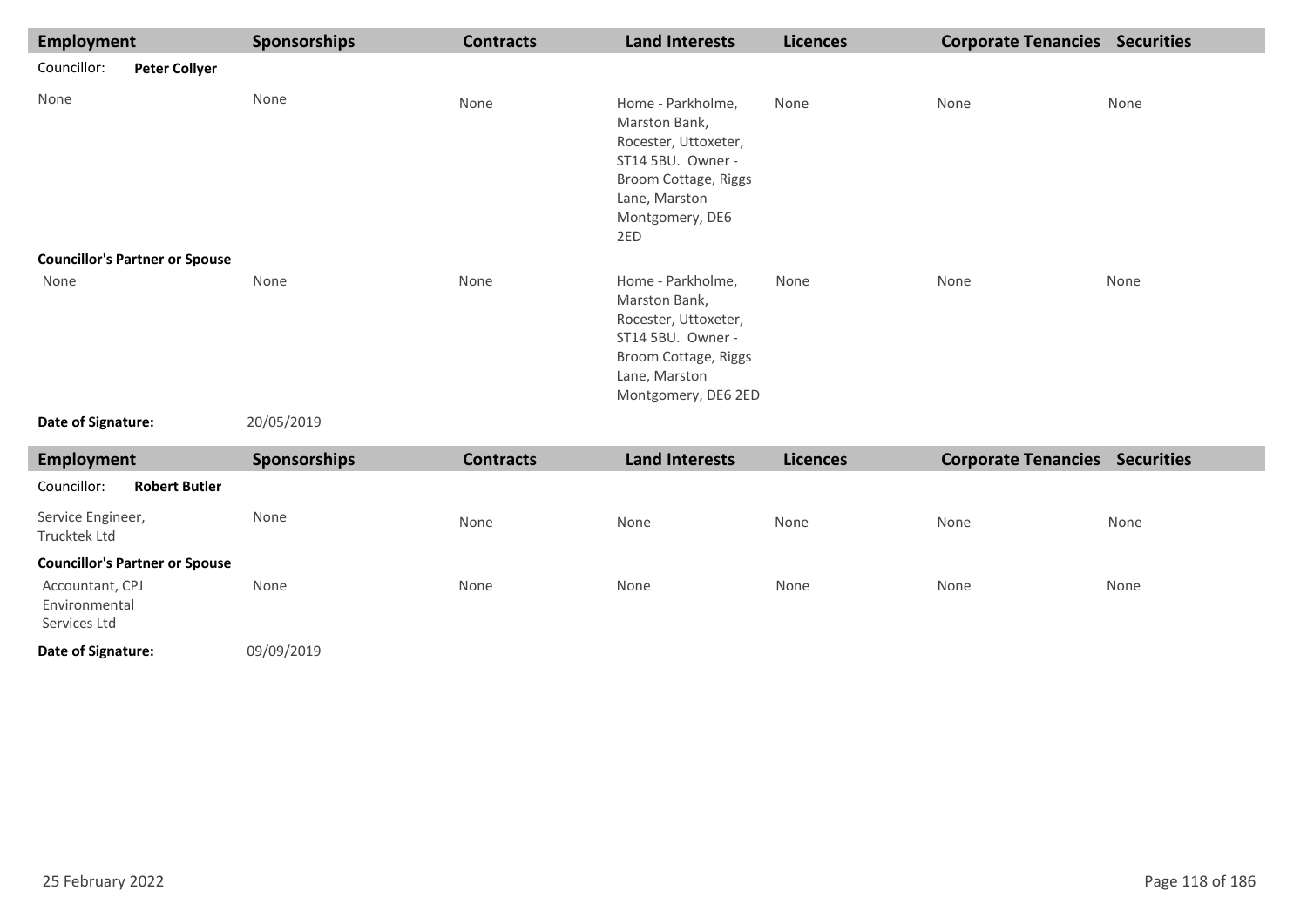### **Matlock Bath Parish Council**

| <b>Employment</b>                                                       | <b>Sponsorships</b> | <b>Contracts</b> | <b>Land Interests</b>                          | <b>Licences</b> | <b>Corporate Tenancies Securities</b> |      |
|-------------------------------------------------------------------------|---------------------|------------------|------------------------------------------------|-----------------|---------------------------------------|------|
| Councillor:<br><b>Christopher Vivian</b>                                |                     |                  |                                                |                 |                                       |      |
| <b>Education Consultant</b>                                             | None                | None             | Brae Mount,<br>Waterloo Road,<br>Matlock Bath  | None            | None                                  | None |
| <b>Councillor's Partner or Spouse</b>                                   |                     |                  |                                                |                 |                                       |      |
| <b>Education Consultant</b>                                             | None                | None             | Brae Mount,<br>Waterloo Road,<br>Matlock Bath  | None            | None                                  | None |
| Date of Signature:                                                      | 18/08/2021          |                  |                                                |                 |                                       |      |
| <b>Employment</b>                                                       | Sponsorships        | <b>Contracts</b> | <b>Land Interests</b>                          | <b>Licences</b> | <b>Corporate Tenancies Securities</b> |      |
| Councillor:<br><b>David Mowle</b>                                       |                     |                  |                                                |                 |                                       |      |
| Owner and<br><b>Construction Project</b><br>Manager, Oaken<br>Stone Ltd | None                | None             | Tree Tops,<br>Upperwood Road. 5<br>Masson Road | None            | None                                  | None |
| <b>Councillor's Partner or Spouse</b>                                   |                     |                  |                                                |                 |                                       |      |
| Police Officer,<br>Derbyshire Police                                    | None                | None             | Tree Tops,<br>Upperwood Road. 5<br>Masson Road | None            | None                                  | None |
| Date of Signature:                                                      | 15/05/2019          |                  |                                                |                 |                                       |      |
| <b>Employment</b>                                                       | <b>Sponsorships</b> | <b>Contracts</b> | <b>Land Interests</b>                          | <b>Licences</b> | <b>Corporate Tenancies Securities</b> |      |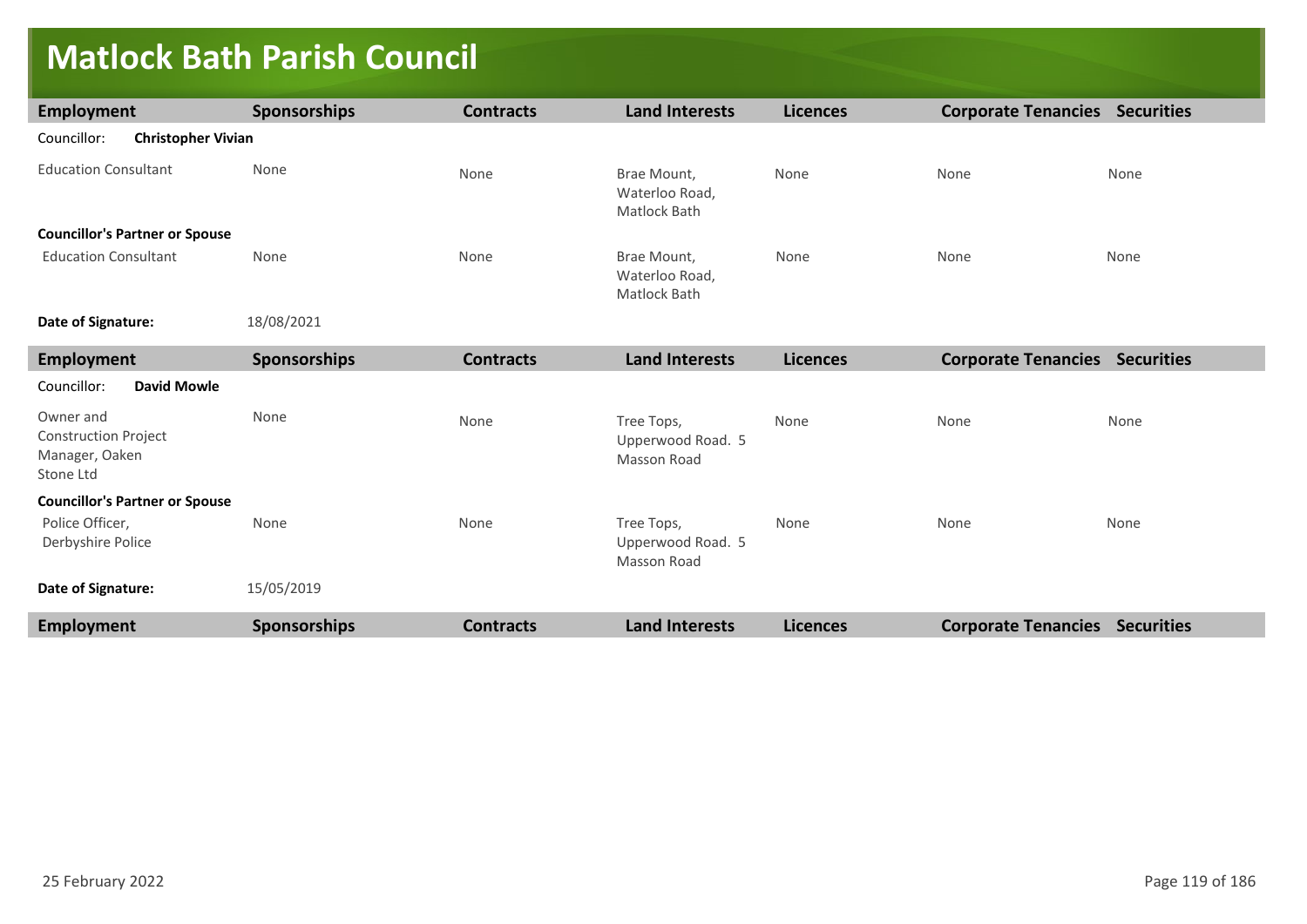Councillor: **Helen Keay**

| Civil Servant, DWP                                       | None                | None             | 1 Hope Terrace,<br>Matlock Bath, DE4<br>3NZ. Sunnybank,                                           | None            | None                                  | None |
|----------------------------------------------------------|---------------------|------------------|---------------------------------------------------------------------------------------------------|-----------------|---------------------------------------|------|
|                                                          |                     |                  | Clifton Road,<br>Matlock Bath, DE4<br>3PW                                                         |                 |                                       |      |
| <b>Councillor's Partner or Spouse</b>                    |                     |                  |                                                                                                   |                 |                                       |      |
| Civil Servant, Ofsted                                    | None                | None             | 1 Hope Terrace,<br>Matlock Bath, DE4<br>3NZ. Sunnybank,<br>Clifton Road, Matlock<br>Bath, DE4 3PW | None            | None                                  | None |
| Date of Signature:                                       | 15/05/2019          |                  |                                                                                                   |                 |                                       |      |
| <b>Employment</b>                                        | Sponsorships        | <b>Contracts</b> | <b>Land Interests</b>                                                                             | <b>Licences</b> | <b>Corporate Tenancies Securities</b> |      |
| Councillor:<br>Jacqueline Ligo                           |                     |                  |                                                                                                   |                 |                                       |      |
| None                                                     | None                | None             | Yarra Cottage,<br>Temple Walk,<br>Matlock Bath, DE4<br>3PG                                        | None            | None                                  | None |
| <b>Councillor's Partner or Spouse</b>                    |                     |                  |                                                                                                   |                 |                                       |      |
| N/A                                                      | None                | None             | None                                                                                              | None            | None                                  | None |
| Date of Signature:                                       | 23/02/2021          |                  |                                                                                                   |                 |                                       |      |
| <b>Employment</b>                                        | <b>Sponsorships</b> | <b>Contracts</b> | <b>Land Interests</b>                                                                             | <b>Licences</b> | <b>Corporate Tenancies Securities</b> |      |
| Councillor:<br>Jennifer Nettleship                       |                     |                  |                                                                                                   |                 |                                       |      |
| Tutor, Education,<br>DACES, Derbyshire<br>Councy Council | None                | None             | 2 Hope Terrace,<br>Matlock Bath, DE4<br>3NZ                                                       | None            | None                                  | None |
| <b>Councillor's Partner or Spouse</b>                    |                     |                  |                                                                                                   |                 |                                       |      |
| Care Support<br>Worker, Ceritas<br>Services              | None                | None             | 2 Hope Terrace,<br>Matlock Bath, DE4<br>3NZ                                                       | None            | None                                  | None |
| Date of Signature:                                       | 15/05/2019          |                  |                                                                                                   |                 |                                       |      |
| <b>Employment</b>                                        | <b>Sponsorships</b> | <b>Contracts</b> | <b>Land Interests</b>                                                                             | <b>Licences</b> | <b>Corporate Tenancies Securities</b> |      |

٠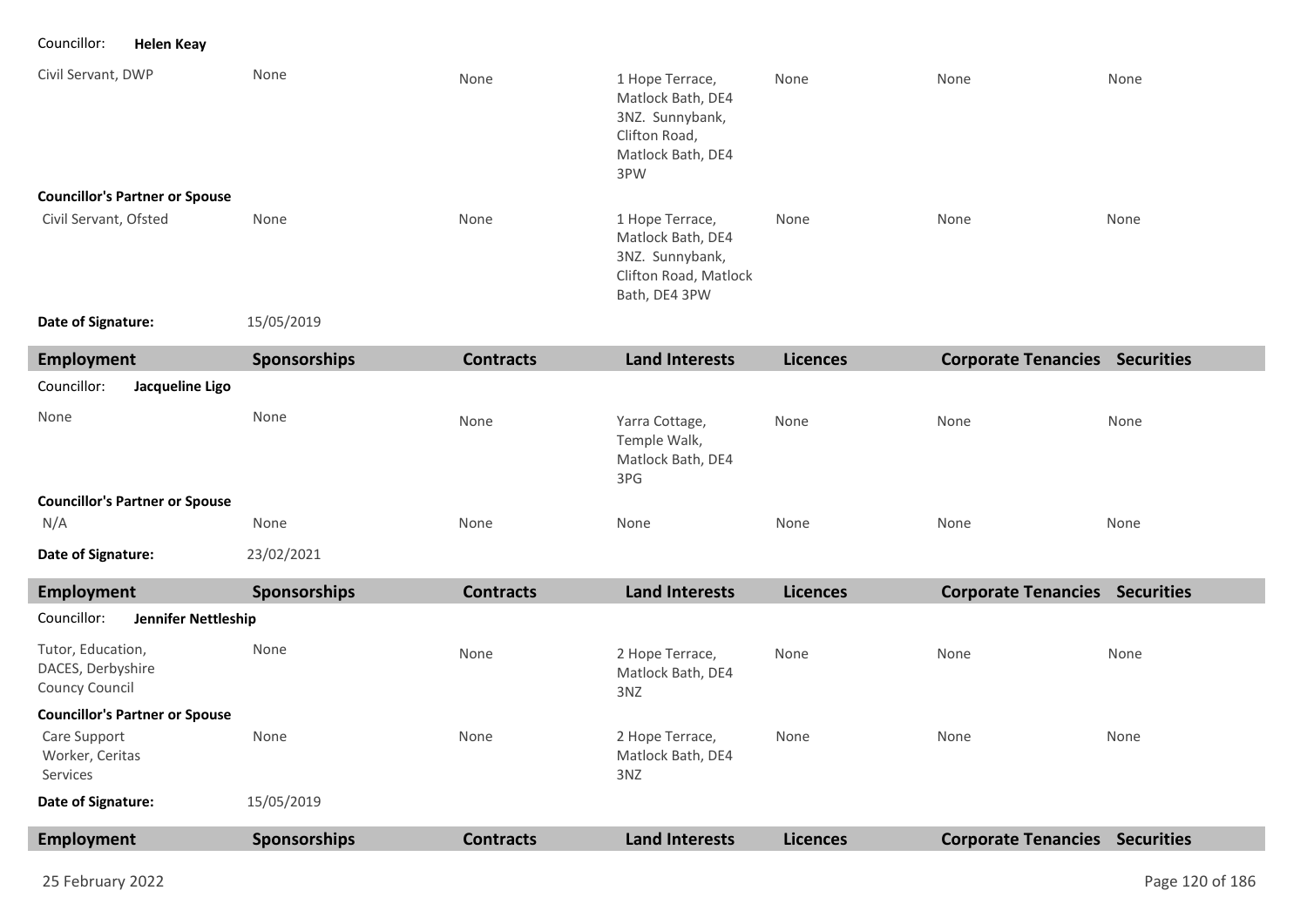| <b>Employment</b>                            | Sponsorships        | <b>Contracts</b> | <b>Land Interests</b>                                   | <b>Licences</b> | <b>Corporate Tenancies Securities</b> |      |
|----------------------------------------------|---------------------|------------------|---------------------------------------------------------|-----------------|---------------------------------------|------|
| Date of Signature:                           | 15/05/2019          |                  |                                                         |                 |                                       |      |
| Parish Clerk, Matlock<br>Bath                | None                | None             | Coppice End, Derby<br>Road, Matlock Bath                | None            | None                                  | None |
| <b>Councillor's Partner or Spouse</b>        |                     |                  |                                                         |                 |                                       |      |
| Retired                                      | None                | None             | Coppice End, Derby<br>Road, Matlock Bath                | None            | None                                  | None |
| Councillor:<br><b>Peter Baranek</b>          |                     |                  |                                                         |                 |                                       |      |
| <b>Employment</b>                            | <b>Sponsorships</b> | <b>Contracts</b> | <b>Land Interests</b>                                   | <b>Licences</b> | <b>Corporate Tenancies Securities</b> |      |
| Date of Signature:                           | 09/07/2020          |                  |                                                         |                 |                                       |      |
| <b>Medical Doctor</b>                        | None                | None             | 35 Clifton Road,<br>Matlock Bath, DE4<br>3PW            | None            | None                                  | None |
| <b>Councillor's Partner or Spouse</b>        |                     |                  |                                                         |                 |                                       |      |
| <b>Mediacl Doctor</b>                        | None                | None             | 35 Clifton Road,<br>Matlock Bath, DE4<br>3PW            | None            | None                                  | None |
| Councillor:<br><b>Louise Moran</b>           |                     |                  |                                                         |                 |                                       |      |
| <b>Employment</b>                            | Sponsorships        | <b>Contracts</b> | <b>Land Interests</b>                                   | <b>Licences</b> | <b>Corporate Tenancies Securities</b> |      |
| Date of Signature:                           | 22/02/2021          |                  |                                                         |                 |                                       |      |
| <b>Councillor's Partner or Spouse</b><br>N/A | None                | None             | None                                                    | None            | None                                  | None |
| None                                         | None                | None             | 2 Devonshire Villas,<br>Upperwood Road,<br>Matlock Bath | None            | None                                  | None |
|                                              |                     |                  |                                                         |                 |                                       |      |

Councillor: **Leisha Martin**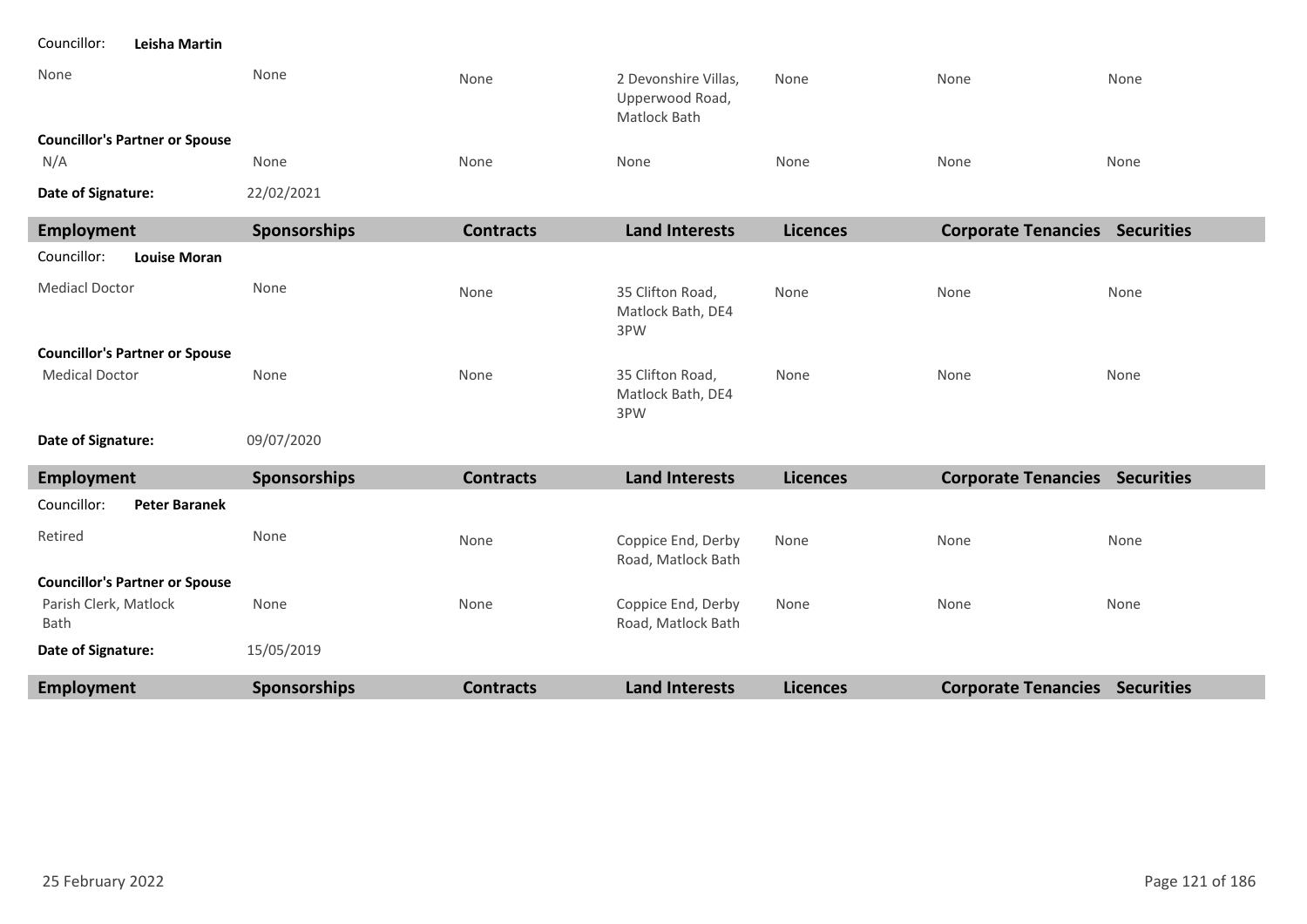### Councillor: **Spencer Wiltshire**

| Ntional Crime Agency                  | None | None | None                                                | None | None | None |
|---------------------------------------|------|------|-----------------------------------------------------|------|------|------|
| <b>Councillor's Partner or Spouse</b> |      |      |                                                     |      |      |      |
| HM Revenue &<br>Customs               | None | None | Ranmoor, Waterloo<br>Road, Matlock Bath,<br>DE4 3PH | None | None | None |

**Date of Signature:**

08/02/2022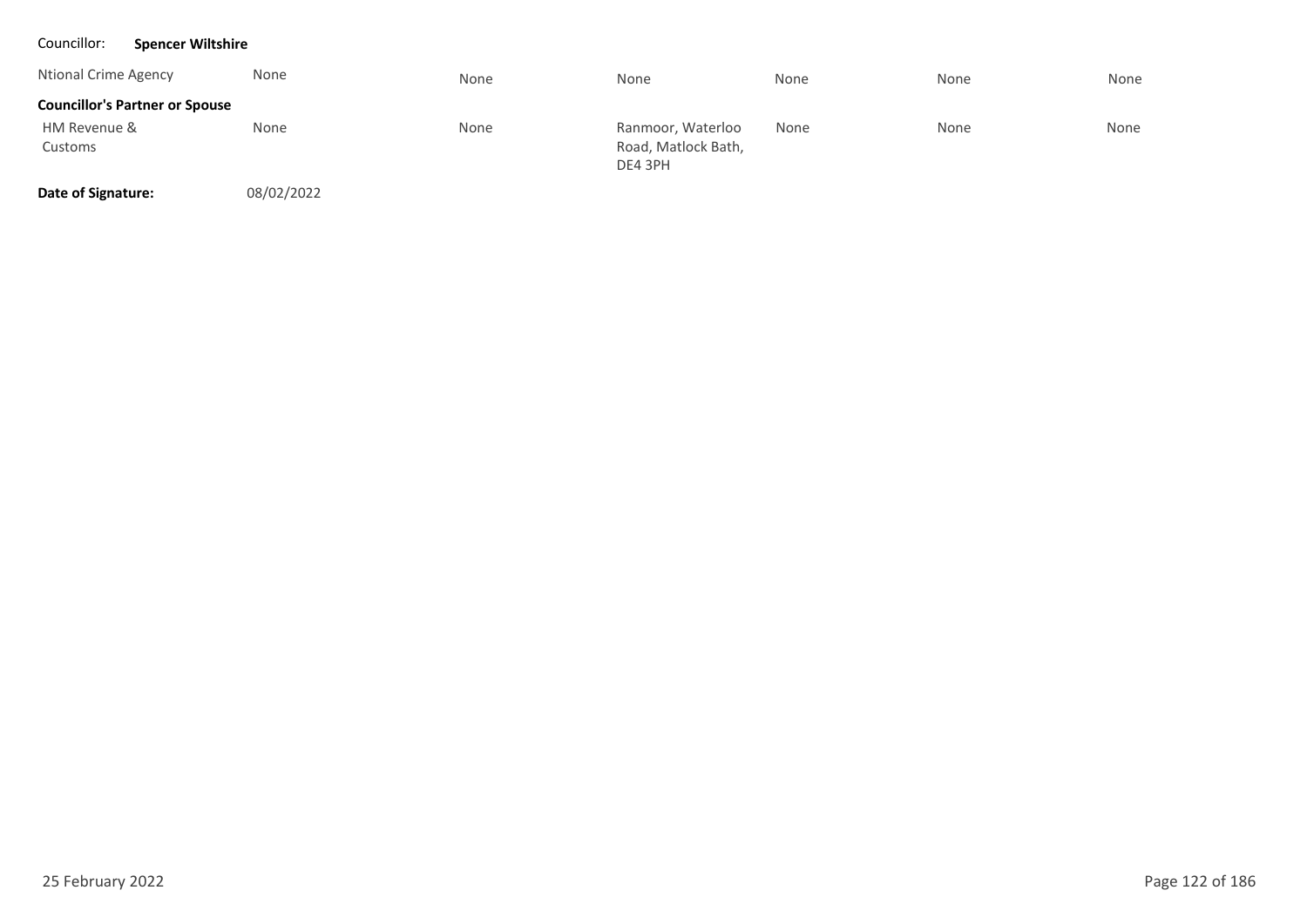# **Matlock Town Council**

| Employment                            | Sponsorships             | <b>Contracts</b> | <b>Land Interests</b>                                  | <b>Licences</b> | <b>Corporate Tenancies Securities</b> |      |
|---------------------------------------|--------------------------|------------------|--------------------------------------------------------|-----------------|---------------------------------------|------|
| Councillor:<br><b>Brian Smith</b>     |                          |                  |                                                        |                 |                                       |      |
| Retired                               | None                     | None             | 9 Derwent Gardens,<br>Derwent Ave, DE4<br>3LK (rented) | None            | None                                  | None |
| <b>Councillor's Partner or Spouse</b> |                          |                  |                                                        |                 |                                       |      |
| N/A                                   | None                     | None             | None                                                   | None            | None                                  | None |
| Date of Signature:                    | 29/05/2019               |                  |                                                        |                 |                                       |      |
| <b>Employment</b>                     | Sponsorships             | <b>Contracts</b> | <b>Land Interests</b>                                  | <b>Licences</b> | <b>Corporate Tenancies Securities</b> |      |
| Councillor:<br><b>David Elsworth</b>  |                          |                  |                                                        |                 |                                       |      |
| None                                  | <b>Liberal Democrats</b> | None             | 31 Moorfield,<br>Matlock, DE4 3HF                      | None            | None                                  | None |
| <b>Councillor's Partner or Spouse</b> |                          |                  |                                                        |                 |                                       |      |
| None                                  | <b>Liberal Democrats</b> | None             | 31 Moorfield,<br>Matlock, DE4 3HF                      | None            | None                                  | None |
| Date of Signature:                    | 12/05/2019               |                  |                                                        |                 |                                       |      |
| Employment                            | Sponsorships             | <b>Contracts</b> | <b>Land Interests</b>                                  | <b>Licences</b> | <b>Corporate Tenancies Securities</b> |      |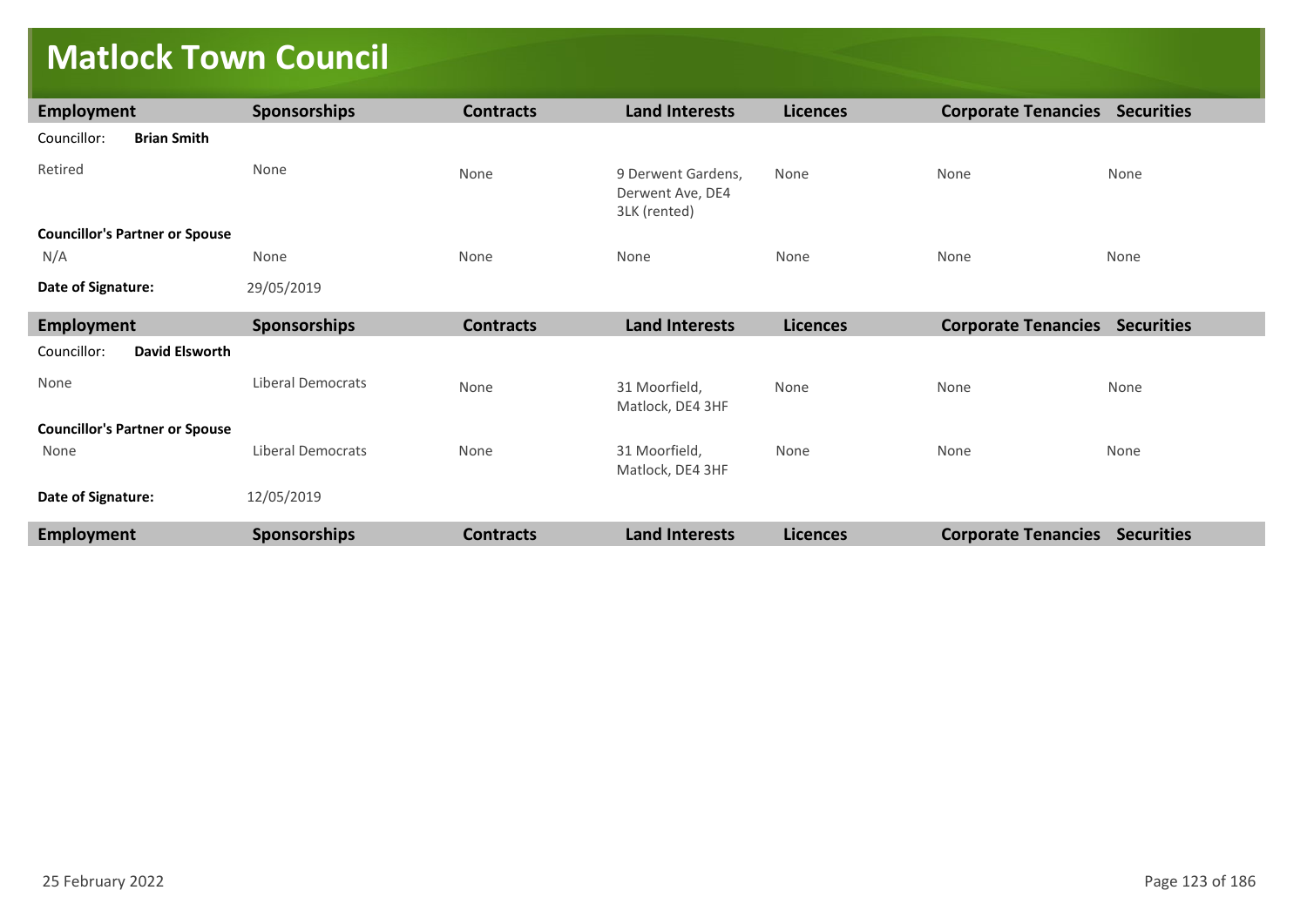### Councillor: **David Hughes**

| Consultant, Intercai<br>Mondiale Ltd, Sara's<br>Cottage, Freeth,<br>Henley on Thames,<br>RG9 6PN. United<br><b>Nations Committee</b><br>on Trade and<br>Development,<br>Geneva,<br>Switzerland -<br>occasional<br>consultancy contracts | Derbyshire Dales<br><b>Liberal Democrats</b> | None | 1 Rockside Steps,<br>Matlock, DE4 3HB | None                                                                     | None | None |
|-----------------------------------------------------------------------------------------------------------------------------------------------------------------------------------------------------------------------------------------|----------------------------------------------|------|---------------------------------------|--------------------------------------------------------------------------|------|------|
| <b>Councillor's Partner or Spouse</b>                                                                                                                                                                                                   |                                              |      |                                       |                                                                          |      |      |
| Kip McGrath Matlock<br>and Chesterfield -<br>Owner                                                                                                                                                                                      | None                                         | None | None                                  | <b>Renting Basement</b><br>Unit - The Old English,<br>Dale Road, Matlock | None | None |

13/05/2019 **Date of Signature:**

| Employment                                                         | <b>Sponsorships</b> | <b>Contracts</b> | <b>Land Interests</b>                                        | <b>Licences</b> | <b>Corporate Tenancies Securities</b> |                   |
|--------------------------------------------------------------------|---------------------|------------------|--------------------------------------------------------------|-----------------|---------------------------------------|-------------------|
| Councillor:<br><b>Helen Legood</b>                                 |                     |                  |                                                              |                 |                                       |                   |
| Trustee Friends of<br>Hurst Farm, Flat on<br><b>Smedley Street</b> | Liberal Democrats   | <b>None</b>      | 126 Hurst Rise, 3<br>Malvern House,<br><b>Smedley Street</b> | None            | None                                  | None              |
| <b>Councillor's Partner or Spouse</b>                              |                     |                  |                                                              |                 |                                       |                   |
| BT pensioner,<br>Derwent and Dove<br>Scouts                        | None                | None             | 126 Hurst Rise, 3<br>Malvern House,<br><b>Smedley Street</b> | None            | None                                  | None              |
| Date of Signature:                                                 | 26/05/2019          |                  |                                                              |                 |                                       |                   |
| Employment                                                         | <b>Sponsorships</b> | <b>Contracts</b> | <b>Land Interests</b>                                        | <b>Licences</b> | <b>Corporate Tenancies</b>            | <b>Securities</b> |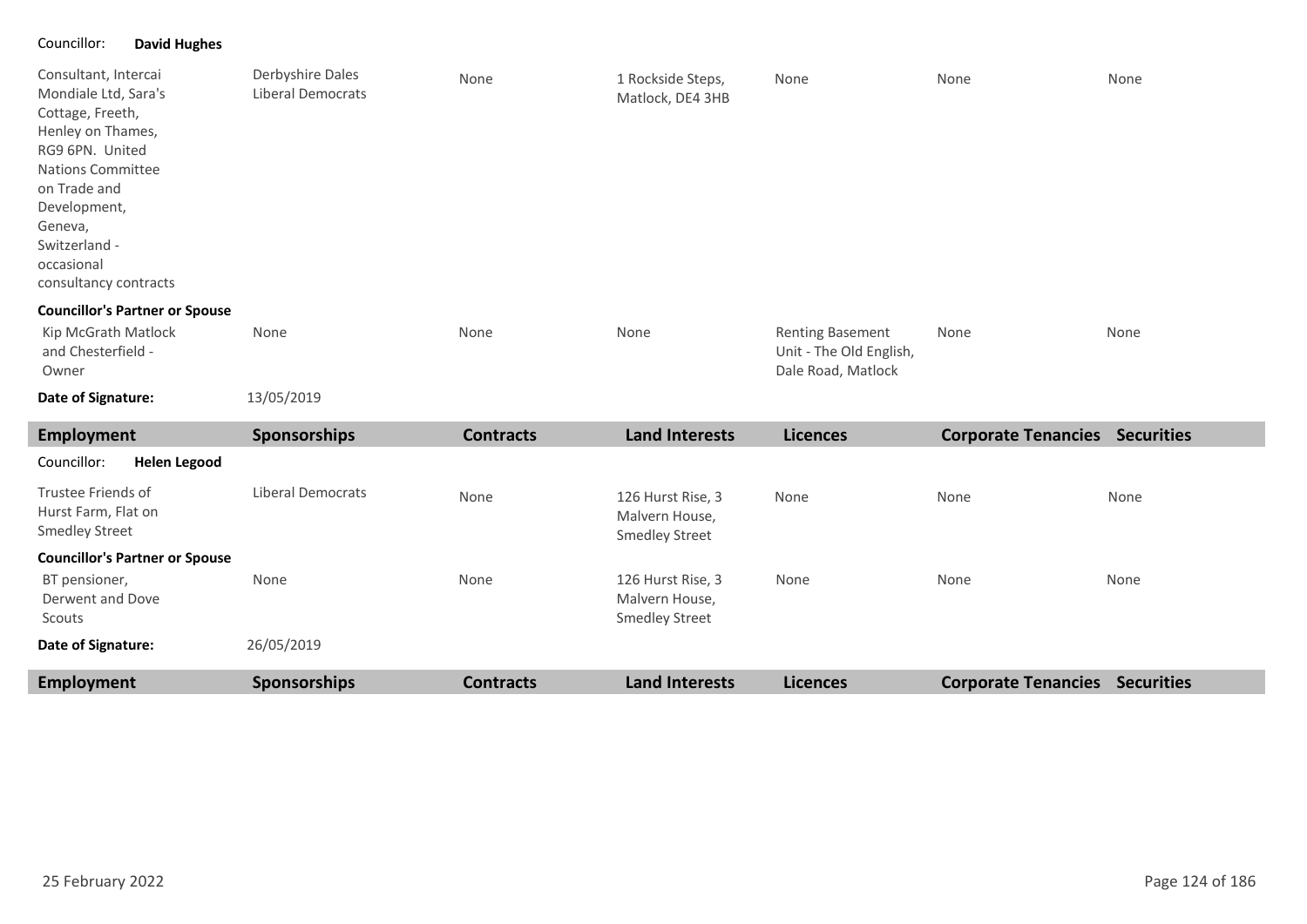| <b>Margaret Elsworth</b><br>Councillor:                                    |                                              |                  |                                                        |                 |                                       |      |
|----------------------------------------------------------------------------|----------------------------------------------|------------------|--------------------------------------------------------|-----------------|---------------------------------------|------|
| None                                                                       | Liberal Democrats                            | None             | 31 Moorfield,<br>Matlock, DE4 3HF                      | None            | None                                  | None |
| <b>Councillor's Partner or Spouse</b>                                      |                                              |                  |                                                        |                 |                                       |      |
| None                                                                       | <b>Liberal Democrats</b>                     | None             | 31 Moorfield,<br>Matlock, DE4 3HF                      | None            | None                                  | None |
| Date of Signature:                                                         | 09/05/2019                                   |                  |                                                        |                 |                                       |      |
| <b>Employment</b>                                                          | Sponsorships                                 | <b>Contracts</b> | <b>Land Interests</b>                                  | <b>Licences</b> | <b>Corporate Tenancies Securities</b> |      |
| Councillor:<br><b>Matthew Buckler</b>                                      |                                              |                  |                                                        |                 |                                       |      |
| <b>Regional Manager</b><br>(Trent Valley),<br>Derbyshire Wildlife<br>Trust | None                                         | None             | 173 Starkholmes<br>Road, Matlock, DE4<br>5JA           | None            | None                                  | None |
| <b>Councillor's Partner or Spouse</b>                                      |                                              |                  |                                                        |                 |                                       |      |
| Director of<br>Consultancy,<br>Bunnyfoot, Sheffield                        | None                                         | None             | 173 Starkholmes<br>Road, Matlock, DE4<br>5JA           | None            | None                                  | None |
| Date of Signature:                                                         | 12/05/2019                                   |                  |                                                        |                 |                                       |      |
| <b>Employment</b>                                                          | Sponsorships                                 | <b>Contracts</b> | <b>Land Interests</b>                                  | <b>Licences</b> | <b>Corporate Tenancies Securities</b> |      |
| <b>Michael Crapper</b><br>Councillor:                                      |                                              |                  |                                                        |                 |                                       |      |
| Retired                                                                    | Derbyshire Dales<br><b>Liberal Democrats</b> | None             | The Folly, Blind Lane,<br>Hackney, Matlock,<br>DE4 2QE | None            | None                                  | None |
| <b>Councillor's Partner or Spouse</b>                                      |                                              |                  |                                                        |                 |                                       |      |
| Retired                                                                    | None                                         | None             | The Folly, Blind Lane,<br>Hackney, Matlock,<br>DE4 2QE | None            | None                                  | None |
| Date of Signature:                                                         | 29/05/2019                                   |                  |                                                        |                 |                                       |      |
| <b>Employment</b>                                                          | Sponsorships                                 | <b>Contracts</b> | <b>Land Interests</b>                                  | <b>Licences</b> | <b>Corporate Tenancies Securities</b> |      |

л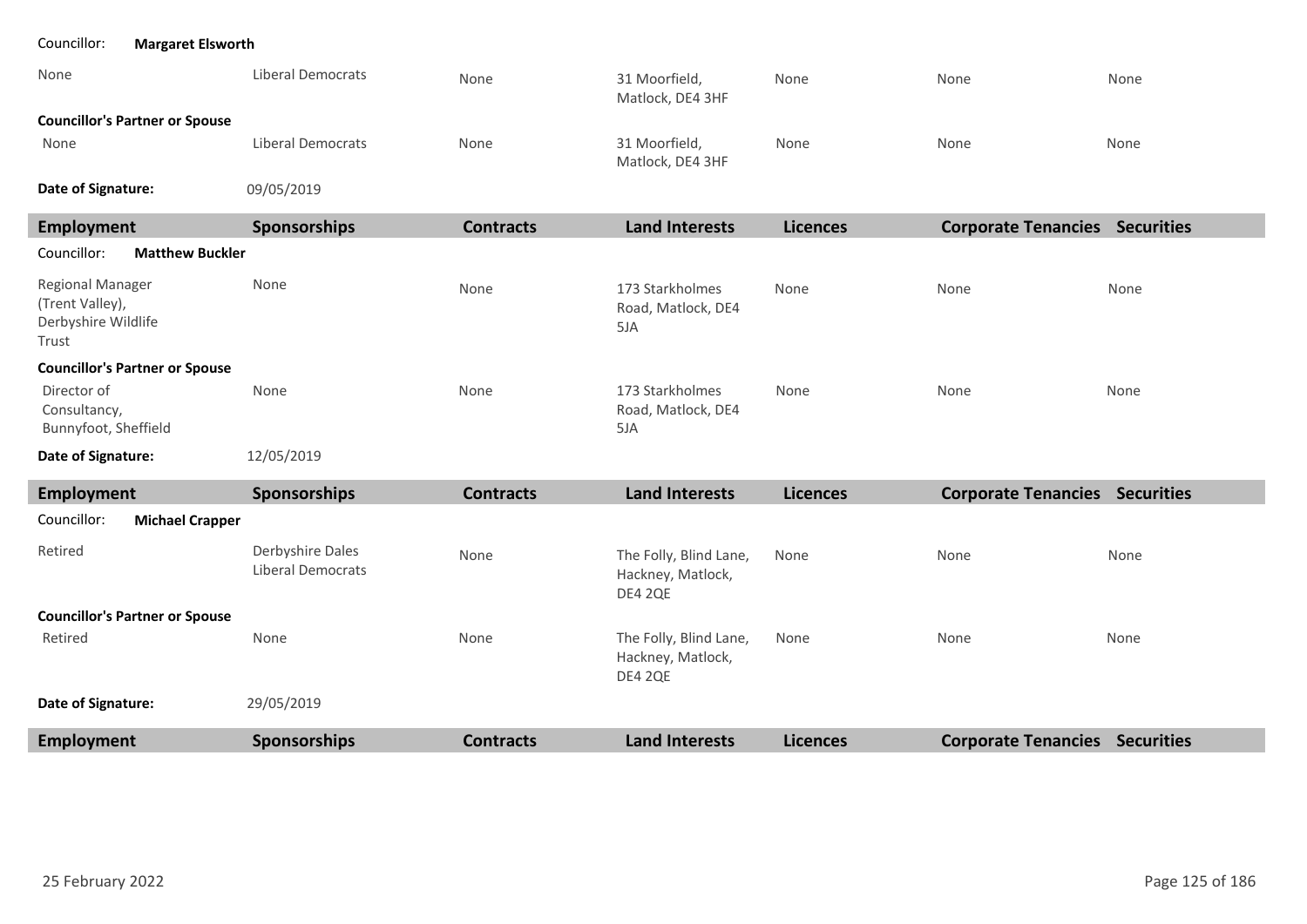Councillor: **Paul Cruise**

п

| Employment                                                                                  | Snonsorching                                           | Contracts | <b>Land Interacts</b>            | Licancas | Cornorate Tenancies Securities |      |
|---------------------------------------------------------------------------------------------|--------------------------------------------------------|-----------|----------------------------------|----------|--------------------------------|------|
| Date of Signature:                                                                          | 13/05/2019                                             |           |                                  |          |                                |      |
| <b>Councillor's Partner or Spouse</b><br>Highfields School,<br>Derbyshire County<br>Council | None                                                   | None      | 70 Wellington Street,<br>Matlock | None     | None                           | None |
| Rolls Royce Plc, Derby                                                                      | Derbyshire Liberal<br>Democrats - election<br>material | None      | 70 Wellington Street,<br>Matlock | None     | None                           | None |

| Employment                                    | <b>Sponsorships</b>                   | <b>Contracts</b> | <b>Land Interests</b>                             | <b>Licences</b> | <b>Corporate Tenancies</b> | <b>Securities</b>                                           |
|-----------------------------------------------|---------------------------------------|------------------|---------------------------------------------------|-----------------|----------------------------|-------------------------------------------------------------|
| Councillor:<br><b>Stephen Flitter</b>         |                                       |                  |                                                   |                 |                            |                                                             |
| Retired                                       | Derbyshire Dales<br>Liberal Democrats | None             | 14 Hurst Rise,<br>Matlock, Derbyshire,<br>DE4 3EP | None            | None                       | <b>Matlock Properties</b><br>Ltd, 135 Dale Road,<br>Matlock |
| <b>Councillor's Partner or Spouse</b>         |                                       |                  |                                                   |                 |                            |                                                             |
| Sales Assistant,<br>Sewing Corner,<br>Matlock | None                                  | None             | 14 Hurst Rise,<br>Matlock, Derbyshire,<br>DE4 3EP | None            | None                       | None                                                        |
| Date of Signature:                            | 14/05/2019                            |                  |                                                   |                 |                            |                                                             |

| Employment                                                                                         | <b>Sponsorships</b>                                                 | <b>Contracts</b> | <b>Land Interests</b>                                | <b>Licences</b> | <b>Corporate Tenancies</b> | <b>Securities</b> |
|----------------------------------------------------------------------------------------------------|---------------------------------------------------------------------|------------------|------------------------------------------------------|-----------------|----------------------------|-------------------|
| Councillor:<br><b>Stephen Wain</b>                                                                 |                                                                     |                  |                                                      |                 |                            |                   |
| Groundsman &<br>Committee Member,<br>Cavendish Fields<br>Sports Association,<br>Bent Lane, Matlock | Derbyshire Liberal<br>Democrats for<br>Canvassing and<br>Literature | None             | 37 Rockside View,<br>Matlock, Derbyshire,<br>DE4 3GP | None            | None                       | None              |
| <b>Councillor's Partner or Spouse</b>                                                              |                                                                     |                  |                                                      |                 |                            |                   |
| Alison Wain<br>Consultancy, 37<br>Rockside View,<br>Matlock, DE4 3GP                               | None                                                                | None             | 37 Rockside View,<br>Matlock, Derbyshire,<br>DE4 3GP | None            | None                       | None              |
| Date of Signature:                                                                                 | 13/05/2019                                                          |                  |                                                      |                 |                            |                   |
| <b>Employment</b>                                                                                  | <b>Sponsorships</b>                                                 | <b>Contracts</b> | <b>Land Interests</b>                                | <b>Licences</b> | <b>Corporate Tenancies</b> | <b>Securities</b> |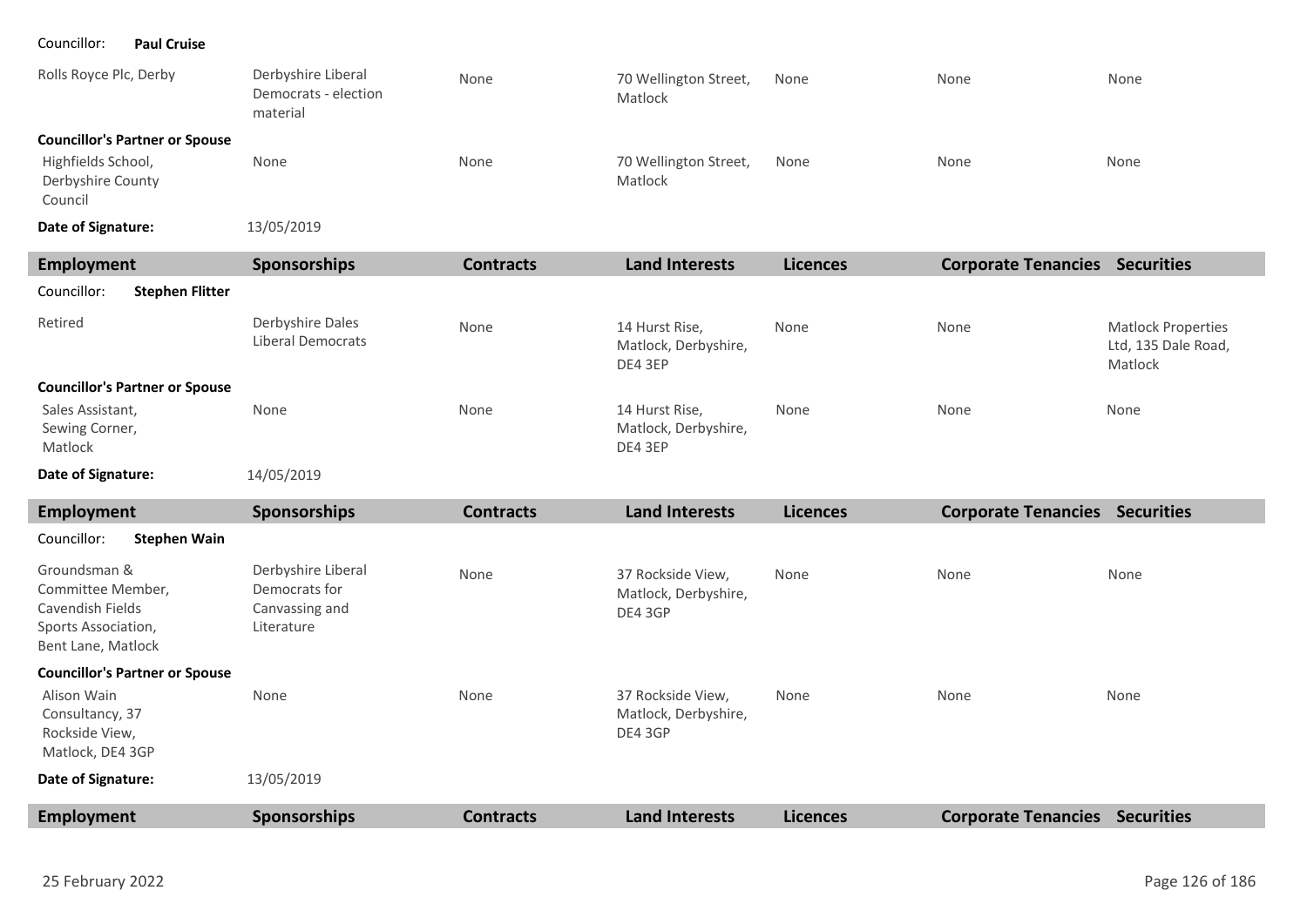### Councillor: **Susan Burfoot**

| llor: | <b>Susan Burfoot</b> |  |
|-------|----------------------|--|
|-------|----------------------|--|

| DCC - Elected<br>Councillor. DDDC -<br>Elected Councillor.<br>DFRA - Member of<br>Derbyshire Fire &<br>Rescue Authority | Derbyshire Dales<br>Liberal Democrats | None | 12 Megdale, Sherriff<br>Fields, Matlock, DE4<br>3JW | None | Wellfield Allotments | None |
|-------------------------------------------------------------------------------------------------------------------------|---------------------------------------|------|-----------------------------------------------------|------|----------------------|------|
| <b>Councillor's Partner or Spouse</b>                                                                                   |                                       |      |                                                     |      |                      |      |
| DDDC - Elected<br>Councillor                                                                                            | Derbyshire Dales<br>Liberal Democrats | None | 12 Megdale, Sherriff<br>Fields, Matlock, DE4<br>3JW | None | Wellfield Allotments | None |
|                                                                                                                         |                                       |      |                                                     |      |                      |      |

**Date of Signature:**

30/05/2019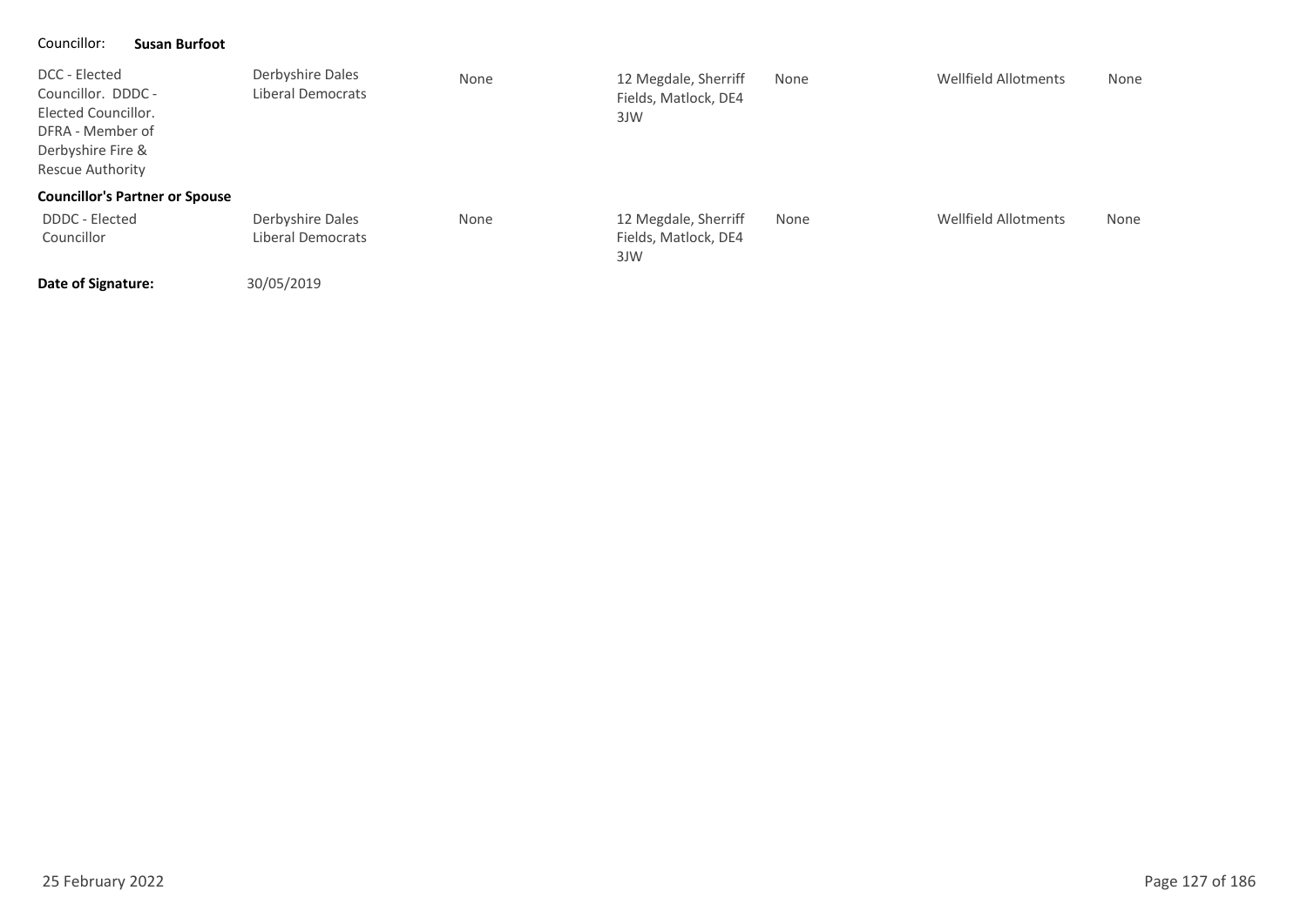## **Middleton and Smerrill Parish Council**

| <b>Employment</b>                                 | <b>Sponsorships</b> | <b>Contracts</b> | <b>Land Interests</b>                                                     | <b>Licences</b> | <b>Corporate Tenancies Securities</b> |      |
|---------------------------------------------------|---------------------|------------------|---------------------------------------------------------------------------|-----------------|---------------------------------------|------|
| <b>David Mallaband</b><br>Councillor:             |                     |                  |                                                                           |                 |                                       |      |
| Semi Retired - Self<br><b>Employed Consultant</b> | None                | None             | Woodside Farm,<br>Middleton by<br>Youlgrave                               | None            | None                                  | None |
| <b>Councillor's Partner or Spouse</b>             |                     |                  |                                                                           |                 |                                       |      |
| Farmer                                            | None                | None             | Woodside Farm,<br>Middleton by<br>Youlgrave                               | None            | None                                  | None |
| Date of Signature:                                | 08/05/2019          |                  |                                                                           |                 |                                       |      |
| <b>Employment</b>                                 | Sponsorships        | <b>Contracts</b> | <b>Land Interests</b>                                                     | <b>Licences</b> | <b>Corporate Tenancies Securities</b> |      |
| Councillor:<br><b>Dianne Jeremy</b>               |                     |                  |                                                                           |                 |                                       |      |
| None                                              | None                | None             | Factory House,<br>Middleton by<br>Youlgrave, Bakewell,<br><b>DE45 1LS</b> | None            | None                                  | None |
| <b>Councillor's Partner or Spouse</b>             |                     |                  |                                                                           |                 |                                       |      |
| None                                              | None                | None             | Factory House,<br>Middleton by<br>Youlgrave, Bakewell,<br><b>DE45 1LS</b> | None            | None                                  | None |
| Date of Signature:                                | 17/05/2019          |                  |                                                                           |                 |                                       |      |
| <b>Employment</b>                                 | <b>Sponsorships</b> | <b>Contracts</b> | <b>Land Interests</b>                                                     | <b>Licences</b> | <b>Corporate Tenancies Securities</b> |      |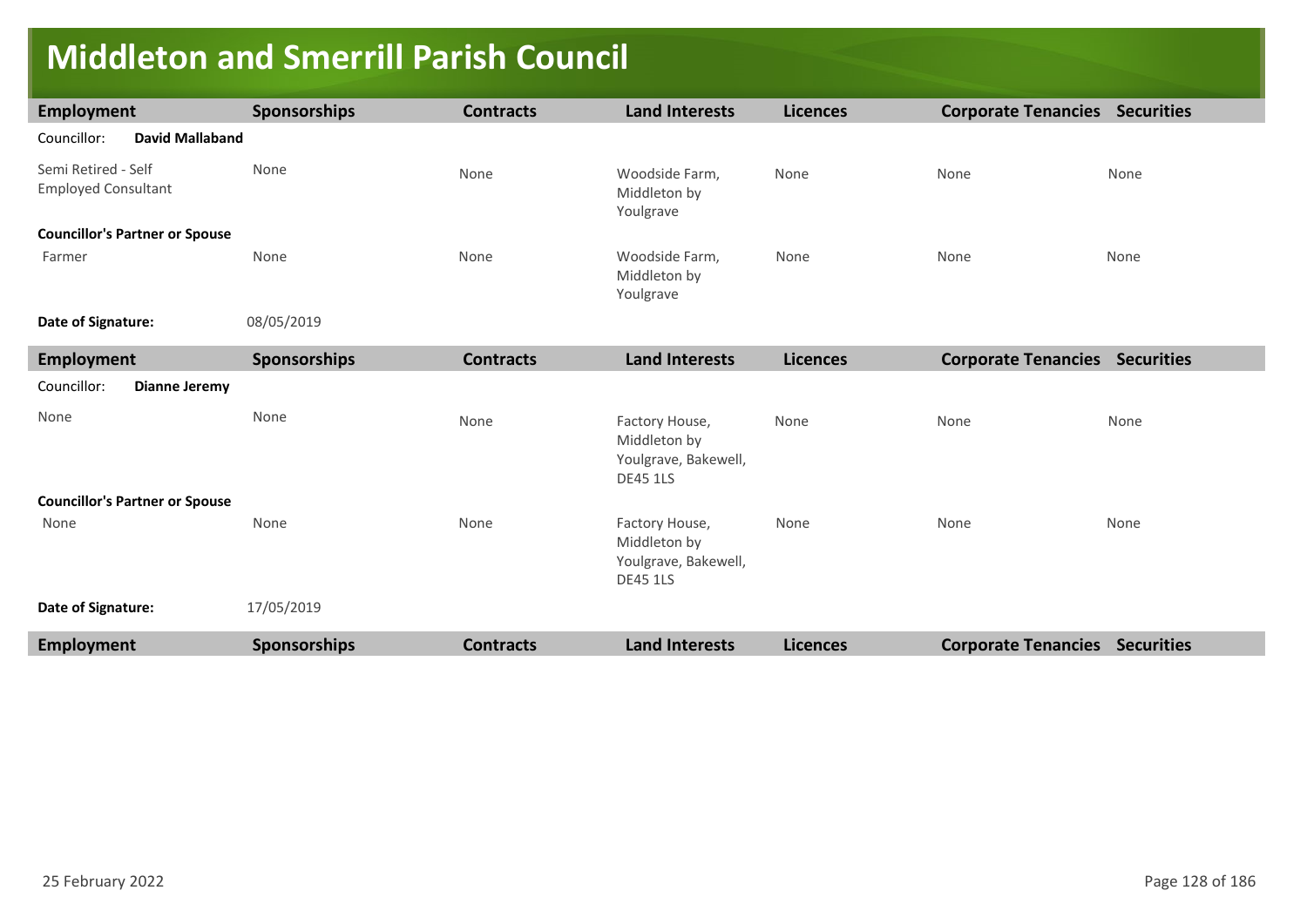Councillor: **Helen Brocklehurst**

| None                                   | None                | None             | 7 The Pinfold,<br>Middleton by<br>Youlgrave, Bakewell,<br><b>DE45 1LS</b>  | None            | None | None                                  |
|----------------------------------------|---------------------|------------------|----------------------------------------------------------------------------|-----------------|------|---------------------------------------|
| <b>Councillor's Partner or Spouse</b>  |                     |                  |                                                                            |                 |      |                                       |
| None                                   | None                | None             | 7 The Pinfold,<br>Middleton by<br>Youlgrave, Bakewell,<br><b>DE45 1LS</b>  | None            | None | None                                  |
| Date of Signature:                     | 22/05/2019          |                  |                                                                            |                 |      |                                       |
| <b>Employment</b>                      | <b>Sponsorships</b> | <b>Contracts</b> | <b>Land Interests</b>                                                      | <b>Licences</b> |      | <b>Corporate Tenancies Securities</b> |
| Councillor:<br><b>Patrick Musgrave</b> |                     |                  |                                                                            |                 |      |                                       |
| None                                   | None                | None             | Castle Farm,<br>Middleton by<br>Youlgrave, Bakewell                        | None            | None | None                                  |
| <b>Councillor's Partner or Spouse</b>  |                     |                  |                                                                            |                 |      |                                       |
| N/A                                    | None                | None             | None                                                                       | None            | None | None                                  |
| Date of Signature:                     | 27/05/2019          |                  |                                                                            |                 |      |                                       |
| <b>Employment</b>                      | Sponsorships        | <b>Contracts</b> | <b>Land Interests</b>                                                      | <b>Licences</b> |      | <b>Corporate Tenancies Securities</b> |
| <b>William Wigley</b><br>Councillor:   |                     |                  |                                                                            |                 |      |                                       |
| Farmer                                 | None                | None             | Greencroft Farm,<br>Middleton by<br>Youlgrave, Bakewell<br><b>DE45 1LS</b> | None            | None | None                                  |
| <b>Councillor's Partner or Spouse</b>  |                     |                  |                                                                            |                 |      |                                       |
| N/A                                    | None                | None             | None                                                                       | None            | None | None                                  |
| Date of Signature:                     | 28/05/2019          |                  |                                                                            |                 |      |                                       |

п ٠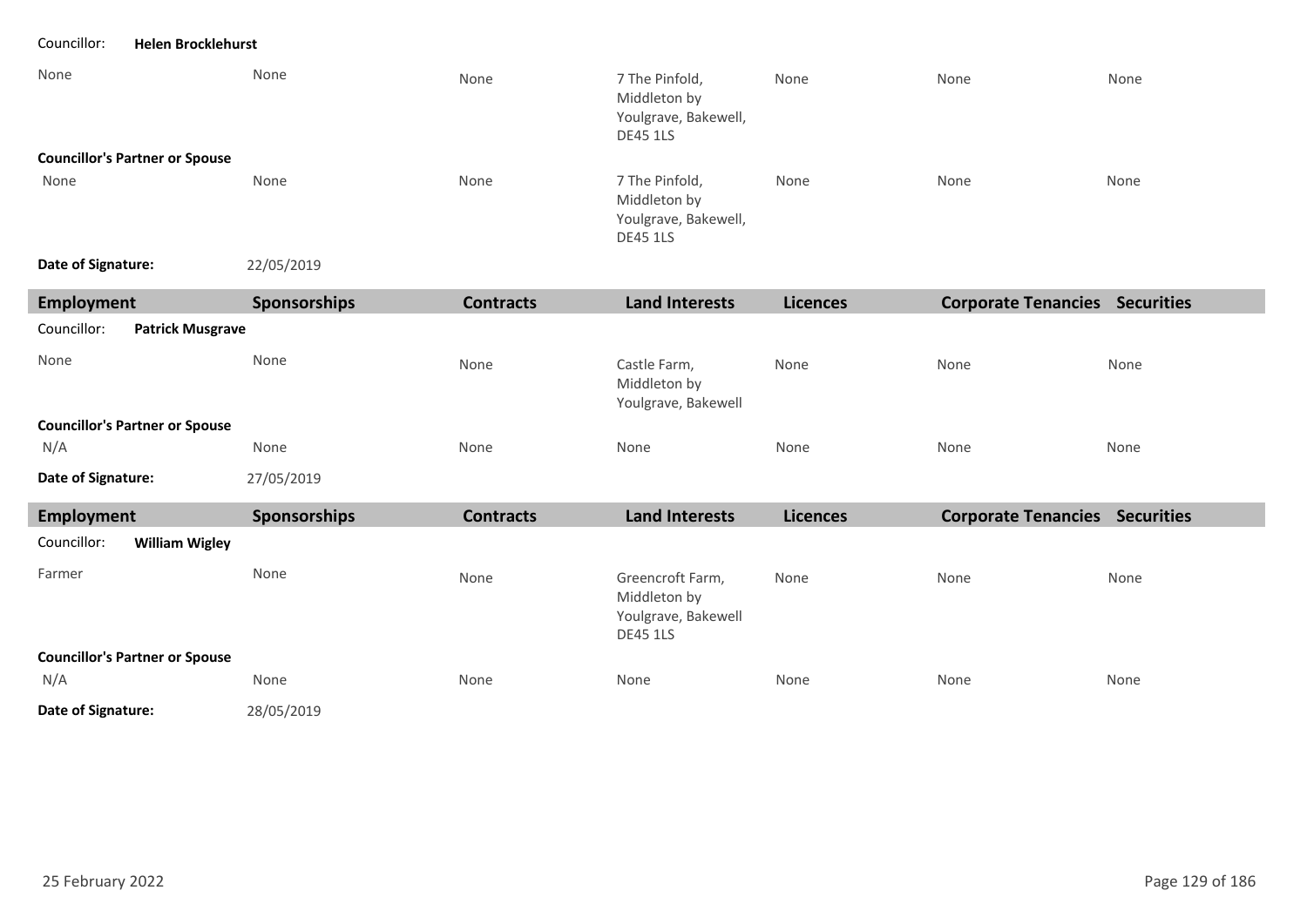### **Middleton by Wirksworth Parish Council**

| Employment                                                                     | <b>Sponsorships</b> | <b>Contracts</b> | <b>Land Interests</b>                            | <b>Licences</b> | <b>Corporate Tenancies Securities</b> |      |
|--------------------------------------------------------------------------------|---------------------|------------------|--------------------------------------------------|-----------------|---------------------------------------|------|
| Councillor:<br><b>Dawn Greatorex</b>                                           |                     |                  |                                                  |                 |                                       |      |
| Teaching Assistant,<br>Anthony Gell School,<br>Wood St,<br>Wirksworth, DE4 4DX | None                | None             | 6 King Street,<br>Middleton, Matlock,<br>DE4 4ND | None            | None                                  | None |
| <b>Councillor's Partner or Spouse</b>                                          |                     |                  |                                                  |                 |                                       |      |
| Self employed<br>builder/Waller                                                | None                | None             | 6 King Street,<br>Middleton, Matlock,<br>DE4 4ND | None            | None                                  | None |
| Date of Signature:                                                             | 13/05/2019          |                  |                                                  |                 |                                       |      |
| Employment                                                                     | <b>Sponsorships</b> | <b>Contracts</b> | <b>Land Interests</b>                            | <b>Licences</b> | <b>Corporate Tenancies Securities</b> |      |
| Councillor:<br><b>Derek Renshaw</b>                                            |                     |                  |                                                  |                 |                                       |      |
| Farmer                                                                         | None                | None             | Long Load Lane<br>(Land Owner)                   | None            | None                                  | None |
| <b>Councillor's Partner or Spouse</b>                                          |                     |                  |                                                  |                 |                                       |      |
| <b>Housing Manager</b>                                                         | None                | None             | Long Load Lane (Land<br>Owner)                   | None            | None                                  | None |
| Date of Signature:                                                             | 15/02/2021          |                  |                                                  |                 |                                       |      |
| <b>Employment</b>                                                              | Sponsorships        | <b>Contracts</b> | <b>Land Interests</b>                            | <b>Licences</b> | <b>Corporate Tenancies Securities</b> |      |
| Councillor:<br><b>Glynis Spencer</b>                                           |                     |                  |                                                  |                 |                                       |      |
| Longcliffe Quarries,<br><b>Brassington Moor</b><br>Quarry, Longcliffe          | None                | None             | 3 Main Street,<br>Middleton, DE4 4LQ             | None            | None                                  | None |
| <b>Councillor's Partner or Spouse</b>                                          |                     |                  |                                                  |                 |                                       |      |
| N/A                                                                            | None                | None             | None                                             | None            | None                                  | None |
| Date of Signature:                                                             | 13/05/2019          |                  |                                                  |                 |                                       |      |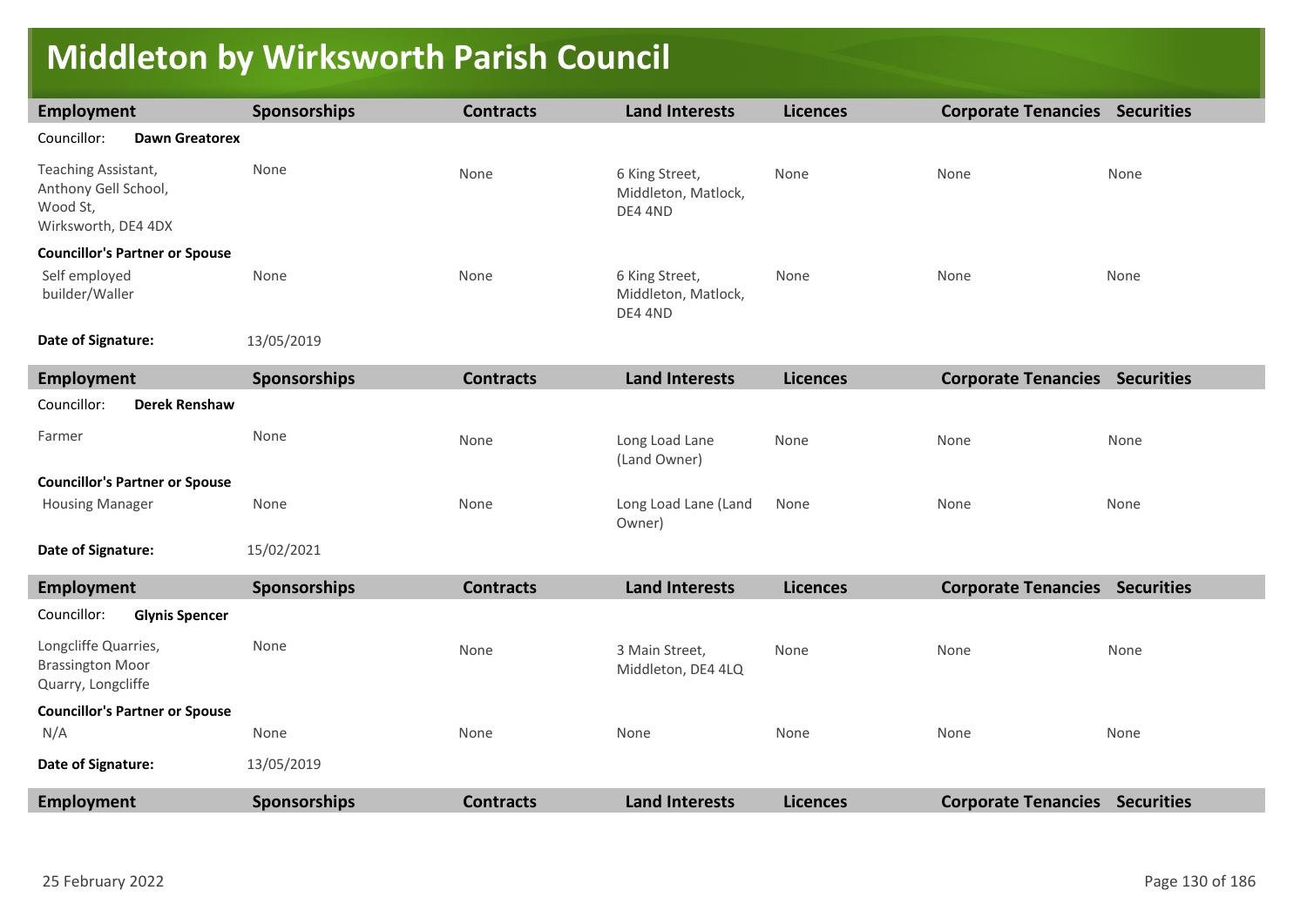#### Councillor: **Peter Slack**

| Retired. Charity<br>Plant Seller      | None       | None | 31 Chapel Lane,<br>Middleton, Matlock,<br>Derbyshire, DE4 4NF | None | None | None |
|---------------------------------------|------------|------|---------------------------------------------------------------|------|------|------|
| <b>Councillor's Partner or Spouse</b> |            |      |                                                               |      |      |      |
| N/A                                   | None       | None | None                                                          | None | None | None |
| Date of Signature:                    | 13/05/2019 |      |                                                               |      |      |      |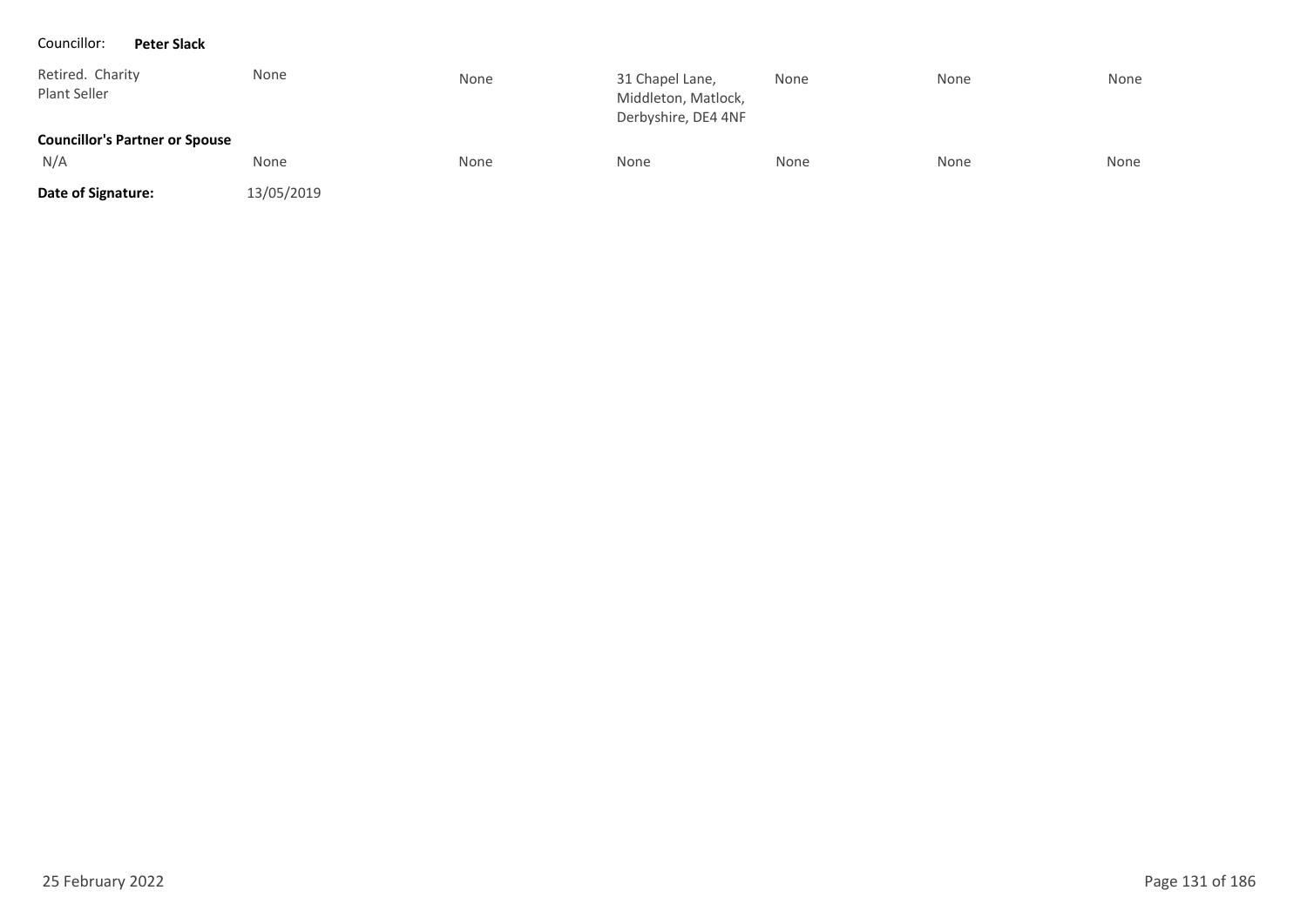# **Monyash Parish Council**

| Employment                            | Sponsorships | <b>Contracts</b> | <b>Land Interests</b>                                  | <b>Licences</b> | <b>Corporate Tenancies Securities</b> |                   |
|---------------------------------------|--------------|------------------|--------------------------------------------------------|-----------------|---------------------------------------|-------------------|
| Councillor:<br><b>Jo Scoggins</b>     |              |                  |                                                        |                 |                                       |                   |
| None                                  | None         | None             | Highlow Farm, The<br>Rake, Monyash,<br><b>DE45 1JR</b> | None            | None                                  | None              |
| <b>Councillor's Partner or Spouse</b> |              |                  |                                                        |                 |                                       |                   |
| None                                  | None         | None             | Highlow Farm, The<br>Rake, Monyash, DE45<br>$1$ J $R$  | None            | None                                  | None              |
| Date of Signature:                    | 03/06/2019   |                  |                                                        |                 |                                       |                   |
| <b>Employment</b>                     | Sponsorships | <b>Contracts</b> | <b>Land Interests</b>                                  | <b>Licences</b> | <b>Corporate Tenancies</b>            | <b>Securities</b> |
| Councillor:<br><b>Paula Riley</b>     |              |                  |                                                        |                 |                                       |                   |
| None                                  | None         | None             | The Whim, Tagg<br>Lane, Monyash, DE45<br>1JP           | None            | None                                  | None              |
| <b>Councillor's Partner or Spouse</b> |              |                  |                                                        |                 |                                       |                   |
| None                                  | None         | None             | The Whim, Tagg Lane,<br>Monyash, DE45 1JP              | None            | None                                  | None              |
| Date of Signature:                    | 03/06/2019   |                  |                                                        |                 |                                       |                   |
| <b>Employment</b>                     | Sponsorships | <b>Contracts</b> | <b>Land Interests</b>                                  | <b>Licences</b> | <b>Corporate Tenancies Securities</b> |                   |

| <b>Employment</b>                     | <b>Sponsorsnips</b> | contracts        | Land Interests                                        | Licences        | Corporate Tenancies        | <b>Securities</b> |
|---------------------------------------|---------------------|------------------|-------------------------------------------------------|-----------------|----------------------------|-------------------|
| Councillor:<br><b>Rachel Tarr</b>     |                     |                  |                                                       |                 |                            |                   |
| None                                  | None                | None             | Chandlers, Rakes<br>Road, Monyash,<br><b>DE45 1JL</b> | None            | None                       | None              |
| <b>Councillor's Partner or Spouse</b> |                     |                  |                                                       |                 |                            |                   |
| None                                  | None                | None             | Chandlers, Rakes<br>Road, Monyash, DE45<br>$1$ J $L$  | None            | None                       | None              |
| Date of Signature:                    | 03/06/2019          |                  |                                                       |                 |                            |                   |
| <b>Employment</b>                     | <b>Sponsorships</b> | <b>Contracts</b> | <b>Land Interests</b>                                 | <b>Licences</b> | <b>Corporate Tenancies</b> | <b>Securities</b> |
|                                       |                     |                  |                                                       |                 |                            |                   |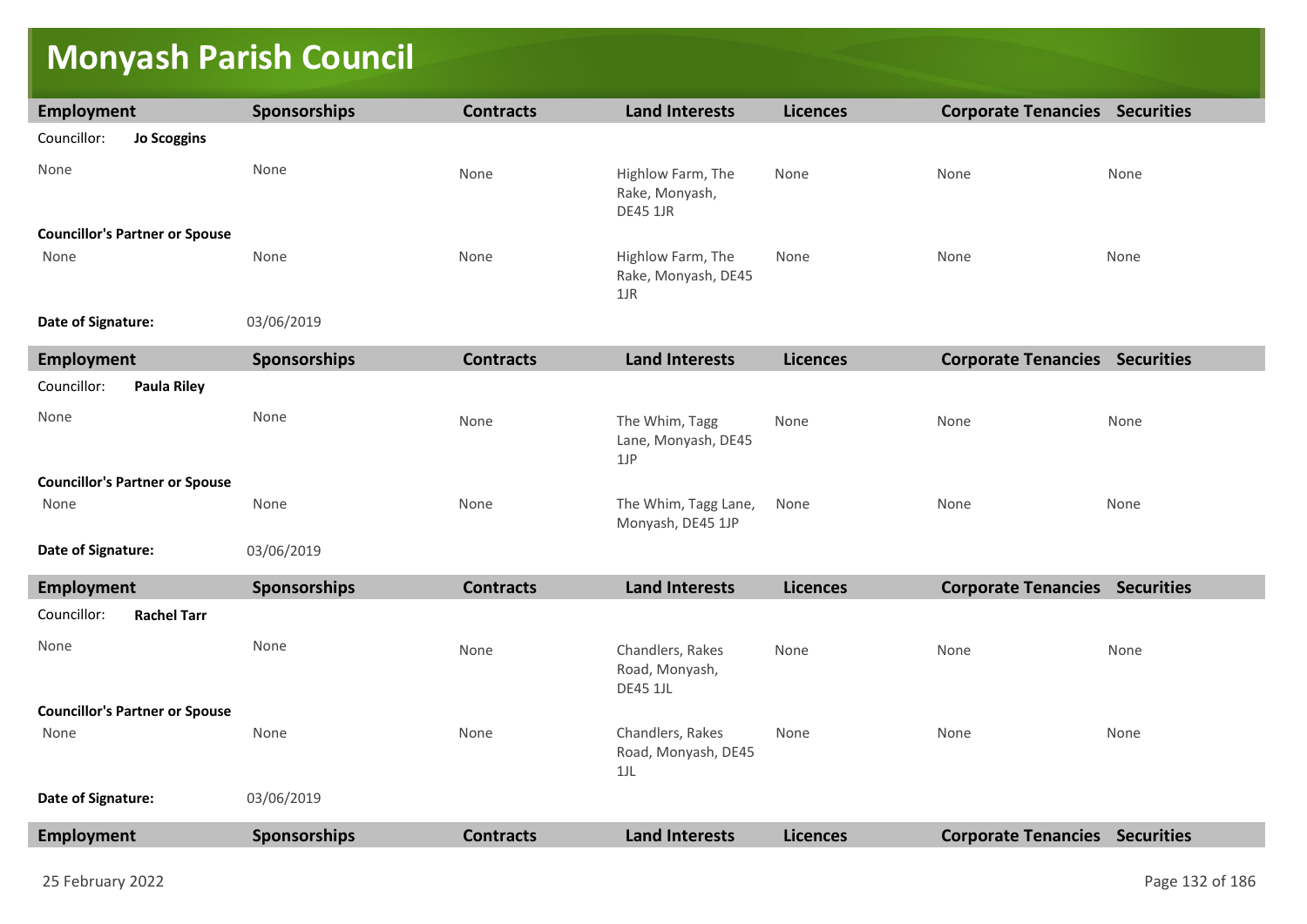| <b>Ruth Yarwood</b><br>Councillor:     |              |                  |                                    |                 |                                       |      |
|----------------------------------------|--------------|------------------|------------------------------------|-----------------|---------------------------------------|------|
| None                                   | None         | None             | Mere Croft, Rakes<br>Road, Monyash | None            | None                                  | None |
| <b>Councillor's Partner or Spouse</b>  |              |                  |                                    |                 |                                       |      |
| None                                   | None         | None             | Mere Croft, Rakes<br>Road, Monyash | None            | None                                  | None |
| Date of Signature:                     | 15/05/2019   |                  |                                    |                 |                                       |      |
|                                        |              |                  |                                    |                 |                                       |      |
| <b>Employment</b>                      | Sponsorships | <b>Contracts</b> | <b>Land Interests</b>              | <b>Licences</b> | <b>Corporate Tenancies Securities</b> |      |
| <b>Sheenagh Mudford</b><br>Councillor: |              |                  |                                    |                 |                                       |      |
| None                                   | None         | None             | Home - The Grange,<br>Monyash      | None            | None                                  | None |
| <b>Councillor's Partner or Spouse</b>  |              |                  |                                    |                 |                                       |      |
| N/A                                    | None         | None             | None                               | None            | None                                  | None |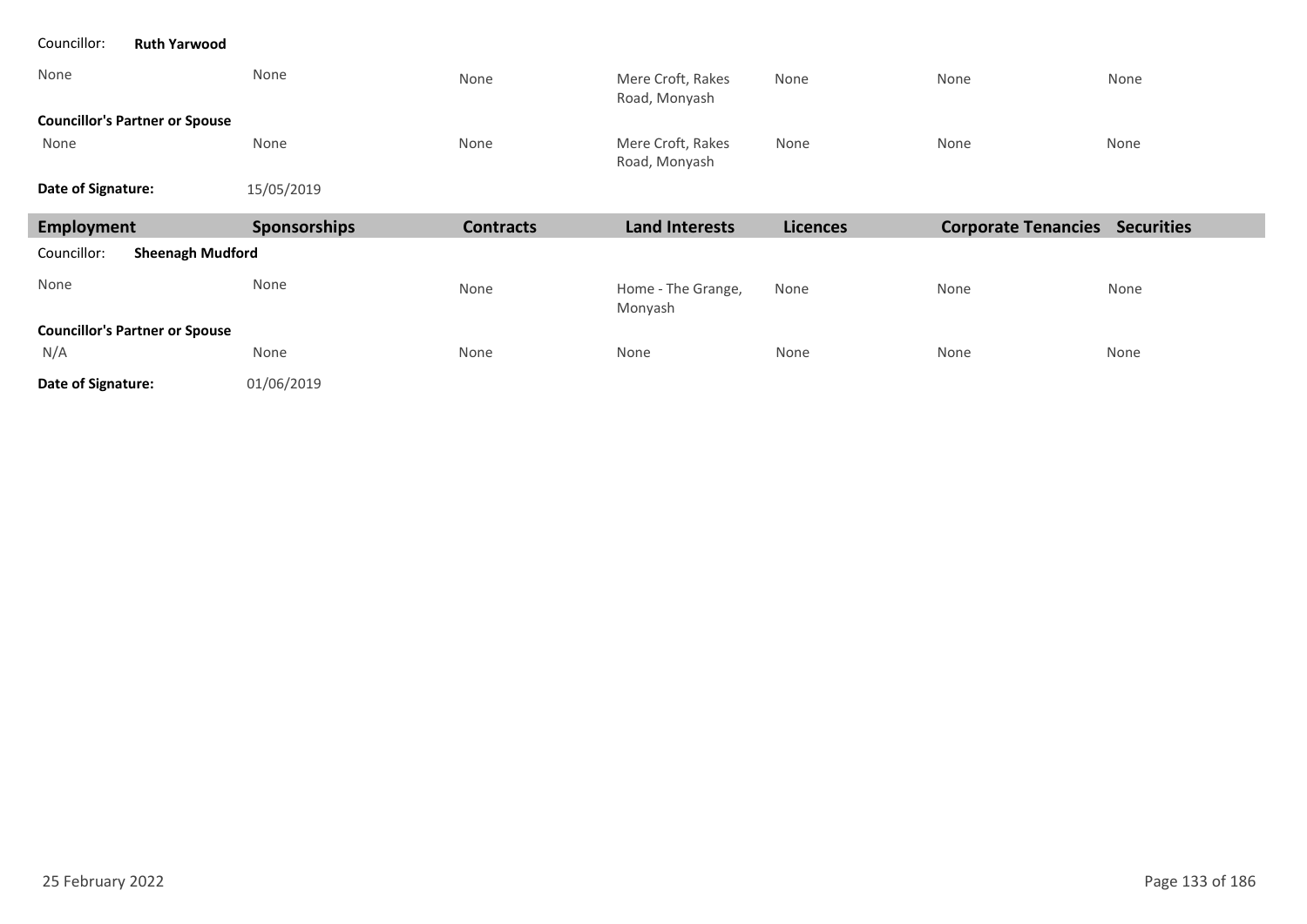# **Norbury and Roston Parish Council**

| Employment                            | Sponsorships | <b>Contracts</b> | <b>Land Interests</b>                                                                         | <b>Licences</b> | <b>Corporate Tenancies Securities</b> |      |
|---------------------------------------|--------------|------------------|-----------------------------------------------------------------------------------------------|-----------------|---------------------------------------|------|
| Councillor:<br><b>Anne Lewis</b>      |              |                  |                                                                                               |                 |                                       |      |
| None                                  | None         | None             | 5 acres of<br>agricultural land,<br>Shields Lane, Roston                                      | None            | None                                  | None |
| <b>Councillor's Partner or Spouse</b> |              |                  |                                                                                               |                 |                                       |      |
| N/A                                   | None         | None             | None                                                                                          | None            | None                                  | None |
| Date of Signature:                    | 15/05/2019   |                  |                                                                                               |                 |                                       |      |
| <b>Employment</b>                     | Sponsorships | <b>Contracts</b> | <b>Land Interests</b>                                                                         | <b>Licences</b> | <b>Corporate Tenancies Securities</b> |      |
| Councillor:<br><b>David Moseley</b>   |              |                  |                                                                                               |                 |                                       |      |
| Retired                               | None         | None             | Brooklyn, Shields<br>Lane, Roston, DE6<br>2EF with adjoining<br>1.5 acre (approx.)<br>Paddock | None            | None                                  | None |
| <b>Councillor's Partner or Spouse</b> |              |                  |                                                                                               |                 |                                       |      |
| Retired                               | None         | None             | Brooklyn, Shields<br>Lane, Roston, DE6 2EF<br>with adjoining 1.5<br>acre (approx.)<br>Paddock | None            | None                                  | None |
| Date of Signature:                    | 29/07/2019   |                  |                                                                                               |                 |                                       |      |
| Employment                            | Sponsorships | <b>Contracts</b> | <b>Land Interests</b>                                                                         | <b>Licences</b> | <b>Corporate Tenancies Securities</b> |      |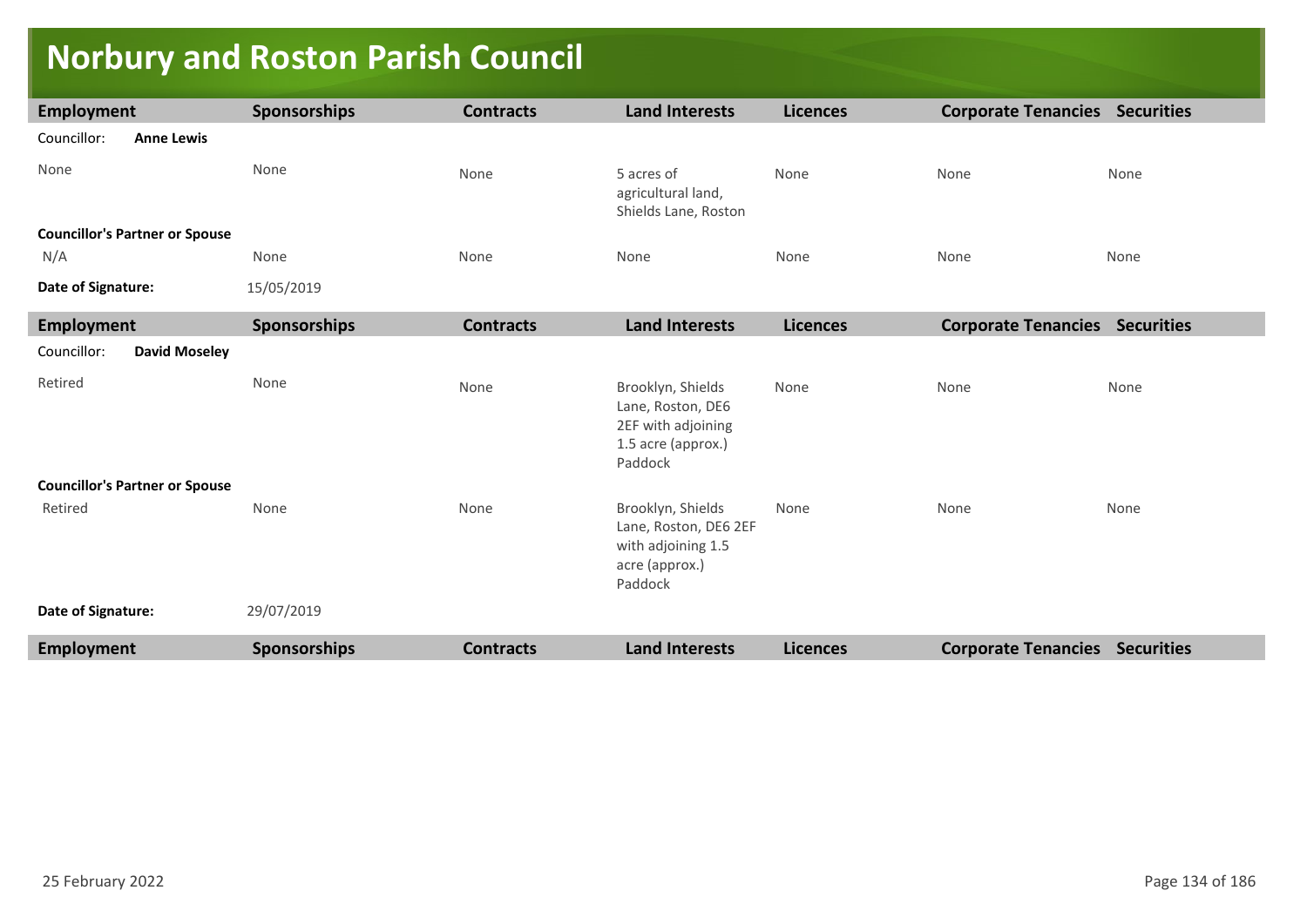### Councillor: **Janet Carrington**

| None                                  | None       | None | 5 acres Grassland,<br>Roston Dows,<br>Greenhome, DE6 2EL | None | None | None |
|---------------------------------------|------------|------|----------------------------------------------------------|------|------|------|
| <b>Councillor's Partner or Spouse</b> |            |      |                                                          |      |      |      |
| Dairy Man                             | None       | None | 5 acres Grassland,<br>Roston Dows,<br>Greenhome, DE6 2EL | None | None | None |
| Date of Signature:                    | 15/05/2019 |      |                                                          |      |      |      |

| Employment                                                                                                                  | <b>Sponsorships</b> | <b>Contracts</b> | <b>Land Interests</b>                      | <b>Licences</b> | <b>Corporate Tenancies Securities</b> |      |
|-----------------------------------------------------------------------------------------------------------------------------|---------------------|------------------|--------------------------------------------|-----------------|---------------------------------------|------|
| Councillor:<br>Karena Freeman                                                                                               |                     |                  |                                            |                 |                                       |      |
| Executive Partner,<br>Gartner (A research<br>and Advisory<br>Group). Director,<br>HyReach Ltd,<br><b>Executive Coaching</b> | None                | None             | The Stables, Roston,<br>Ashbourne, DE6 2EF | None            | None                                  | None |
| <b>Councillor's Partner or Spouse</b>                                                                                       |                     |                  |                                            |                 |                                       |      |
| Engineer, Customer<br>Service and Field<br>Warranty,<br>Bombardier                                                          | None                | None             | The Stables, Roston,<br>Ashbourne, DE6 2EF | None            | None                                  | None |
| Date of Signature:                                                                                                          | 19/07/2019          |                  |                                            |                 |                                       |      |

| Employment                                                              |                      | <b>Sponsorships</b> | <b>Contracts</b> | <b>Land Interests</b>                                                          | <b>Licences</b>            | <b>Corporate Tenancies</b> | <b>Securities</b> |
|-------------------------------------------------------------------------|----------------------|---------------------|------------------|--------------------------------------------------------------------------------|----------------------------|----------------------------|-------------------|
| Councillor:                                                             | <b>Stephen Davis</b> |                     |                  |                                                                                |                            |                            |                   |
| Farmer                                                                  |                      | None                | None             | The Walsage, Mill<br>Lane, Roston the site<br>of our house totallin<br>3 acres | 50 Acres of land<br>rented | None                       | None              |
| <b>Councillor's Partner or Spouse</b>                                   |                      |                     |                  |                                                                                |                            |                            |                   |
| <b>Fleet Commercial</b><br>Manager, Derbyshire<br><b>County Council</b> |                      | None                | None             | The Walsage, Mill<br>Lane, Roston the site<br>of our house totallin 3<br>acres | None                       | None                       | None              |
| Date of Signature:                                                      |                      | 17/11/2021          |                  |                                                                                |                            |                            |                   |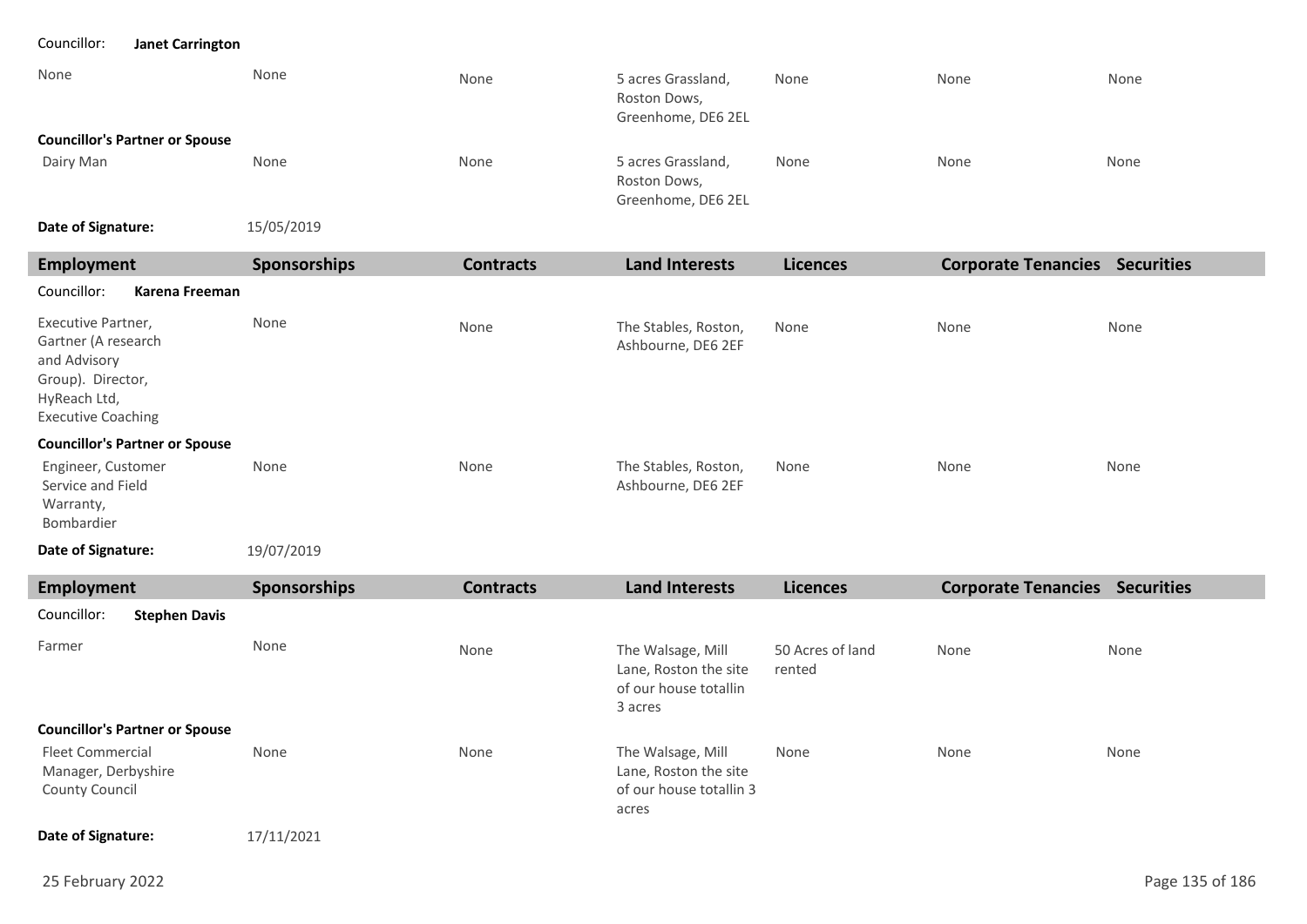# **Northwood and Tinkersley Parish Council**

| Employment                             | Sponsorships        | <b>Contracts</b> | <b>Land Interests</b>                          | <b>Licences</b>                                                                   | <b>Corporate Tenancies Securities</b> |                                                                                   |
|----------------------------------------|---------------------|------------------|------------------------------------------------|-----------------------------------------------------------------------------------|---------------------------------------|-----------------------------------------------------------------------------------|
| Councillor:<br>Alan Palfreyman         |                     |                  |                                                |                                                                                   |                                       |                                                                                   |
| None                                   | None                | None             | 2 Grafton Terrace,<br>Dale Road North          | None                                                                              | None                                  | None                                                                              |
| <b>Councillor's Partner or Spouse</b>  |                     |                  |                                                |                                                                                   |                                       |                                                                                   |
| N/A                                    | None                | None             | None                                           | None                                                                              | None                                  | None                                                                              |
| Date of Signature:                     | 09/10/2019          |                  |                                                |                                                                                   |                                       |                                                                                   |
| Employment                             | <b>Sponsorships</b> | <b>Contracts</b> | <b>Land Interests</b>                          | <b>Licences</b>                                                                   | <b>Corporate Tenancies Securities</b> |                                                                                   |
| Councillor:<br><b>Christopher Ragg</b> |                     |                  |                                                |                                                                                   |                                       |                                                                                   |
| None                                   | None                | None             | Yew Tree Grange,<br>Northwood Lane,<br>DE4 2HS | None                                                                              | None                                  | None                                                                              |
| <b>Councillor's Partner or Spouse</b>  |                     |                  |                                                |                                                                                   |                                       |                                                                                   |
| N/A                                    | None                | None             | None                                           | None                                                                              | None                                  | None                                                                              |
| Date of Signature:                     | 20/09/2021          |                  |                                                |                                                                                   |                                       |                                                                                   |
| <b>Employment</b>                      | <b>Sponsorships</b> | <b>Contracts</b> | <b>Land Interests</b>                          | <b>Licences</b>                                                                   | <b>Corporate Tenancies Securities</b> |                                                                                   |
| <b>Colin Wragg</b><br>Councillor:      |                     |                  |                                                |                                                                                   |                                       |                                                                                   |
| Garage Proprietor                      | None                | None             | 41/43 Northwood<br>Lane. 2 Northwood<br>Lane   | Darley Dale Garage,<br>Unity Complex, Dale<br>Road North, Darley<br>Dale, DE4 2HX | None                                  | Darley Dale Garage,<br>Unity Complex, Dale<br>Road North, Darley<br>Dale, DE4 2HX |
| <b>Councillor's Partner or Spouse</b>  |                     |                  |                                                |                                                                                   |                                       |                                                                                   |
| Housewife                              | None                | None             | 41/43 Northwood<br>Lane. 2 Northwood<br>Lane   | None                                                                              | None                                  | None                                                                              |
| Date of Signature:                     | 08/06/2019          |                  |                                                |                                                                                   |                                       |                                                                                   |
| <b>Employment</b>                      | <b>Sponsorships</b> | <b>Contracts</b> | <b>Land Interests</b>                          | <b>Licences</b>                                                                   | <b>Corporate Tenancies Securities</b> |                                                                                   |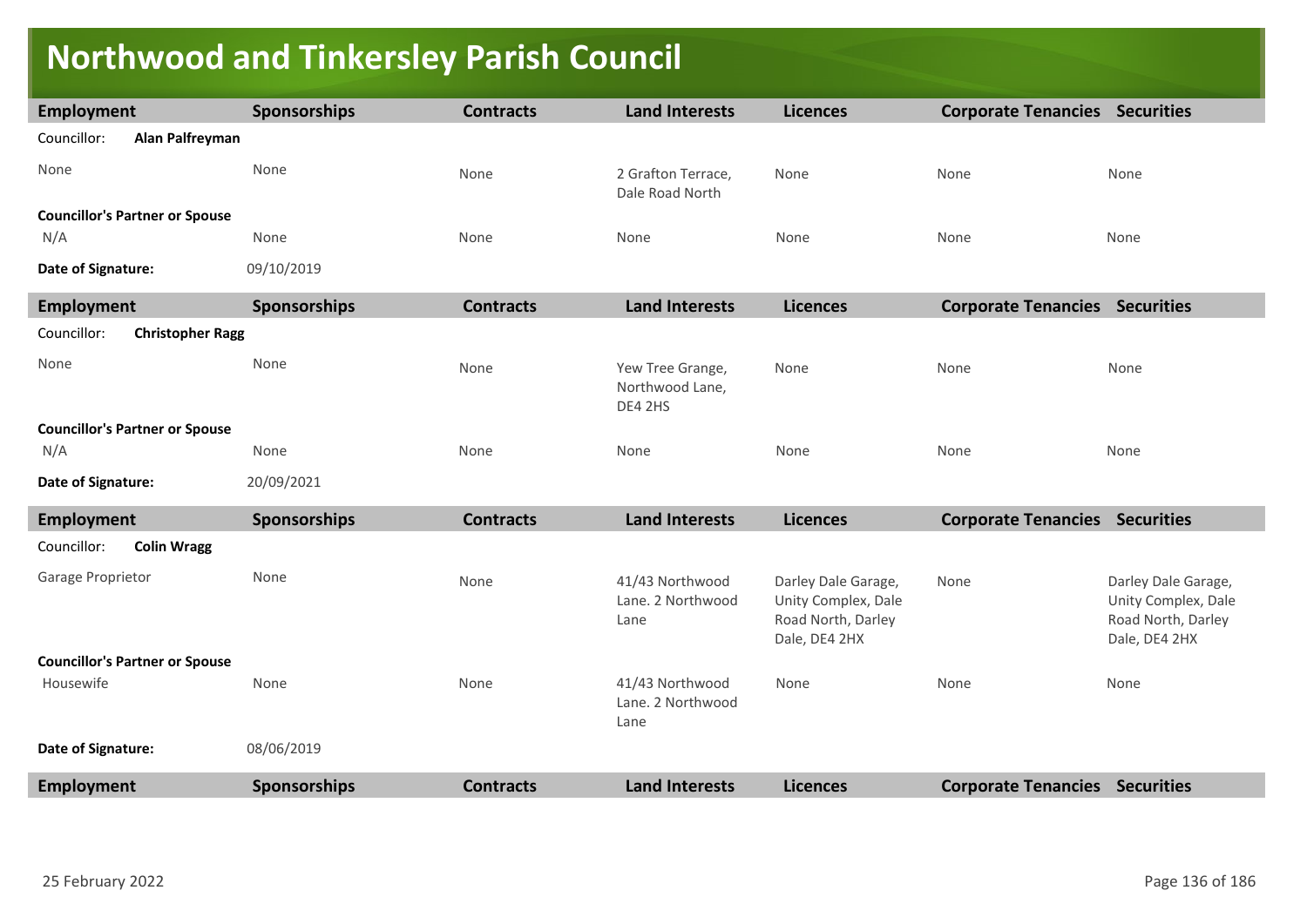| <b>Employment</b>                       | <b>Sponsorships</b> | <b>Contracts</b> | <b>Land Interests</b>                       | <b>Licences</b> | <b>Corporate Tenancies Securities</b> |                         |
|-----------------------------------------|---------------------|------------------|---------------------------------------------|-----------------|---------------------------------------|-------------------------|
| Date of Signature:                      | 17/03/2020          |                  |                                             |                 |                                       |                         |
| <b>Education Facilitator</b>            | None                | None             | None                                        | None            | None                                  | IT Consultant - does so |
| <b>Councillor's Partner or Spouse</b>   |                     |                  |                                             |                 |                                       |                         |
| <b>Relief Teaching</b><br>Assistant     | None                | None             | None                                        | None            | None                                  | None                    |
| Councillor:<br><b>Tessa Lindebaum</b>   |                     |                  |                                             |                 |                                       |                         |
| <b>Employment</b>                       | Sponsorships        | <b>Contracts</b> | <b>Land Interests</b>                       | <b>Licences</b> | <b>Corporate Tenancies Securities</b> |                         |
| Date of Signature:                      | 01/06/2019          |                  |                                             |                 |                                       |                         |
| None                                    | None                | None             | 125 Northwood Lane                          | None            | None                                  | None                    |
| <b>Councillor's Partner or Spouse</b>   |                     |                  |                                             |                 |                                       |                         |
| None                                    | None                | None             | 125 Northwood Lane                          | None            | None                                  | None                    |
| Councillor:<br><b>Sharlaine Fincham</b> |                     |                  |                                             |                 |                                       |                         |
| <b>Employment</b>                       | <b>Sponsorships</b> | <b>Contracts</b> | <b>Land Interests</b>                       | <b>Licences</b> | <b>Corporate Tenancies Securities</b> |                         |
| Date of Signature:                      | 25/09/2019          |                  |                                             |                 |                                       |                         |
| Retired                                 | None                | None             | 34 Thorncliffe Ave,<br>Darley Dale, DE4 2HU | None            | None                                  | None                    |
| <b>Councillor's Partner or Spouse</b>   |                     |                  |                                             |                 |                                       |                         |
| Semi-retired Sales<br>Consultant        | None                | None             | 34 Thorncliffe Ave,<br>Darley Dale, DE4 2HU | None            | None                                  | None                    |
| Councillor:<br>Janet Iles               |                     |                  |                                             |                 |                                       |                         |
| <b>Employment</b>                       | Sponsorships        | <b>Contracts</b> | <b>Land Interests</b>                       | <b>Licences</b> | <b>Corporate Tenancies Securities</b> |                         |
| Date of Signature:                      | 03/08/2019          |                  |                                             |                 |                                       |                         |
| None                                    | None                | None             | 33 Northwood Lane                           | None            | None                                  | None                    |
| <b>Councillor's Partner or Spouse</b>   |                     | None             |                                             | None            | None                                  | None                    |
| None                                    | None                |                  | 33 Northwood Lane                           |                 |                                       |                         |
| Councillor:<br><b>David Hempshall</b>   |                     |                  |                                             |                 |                                       |                         |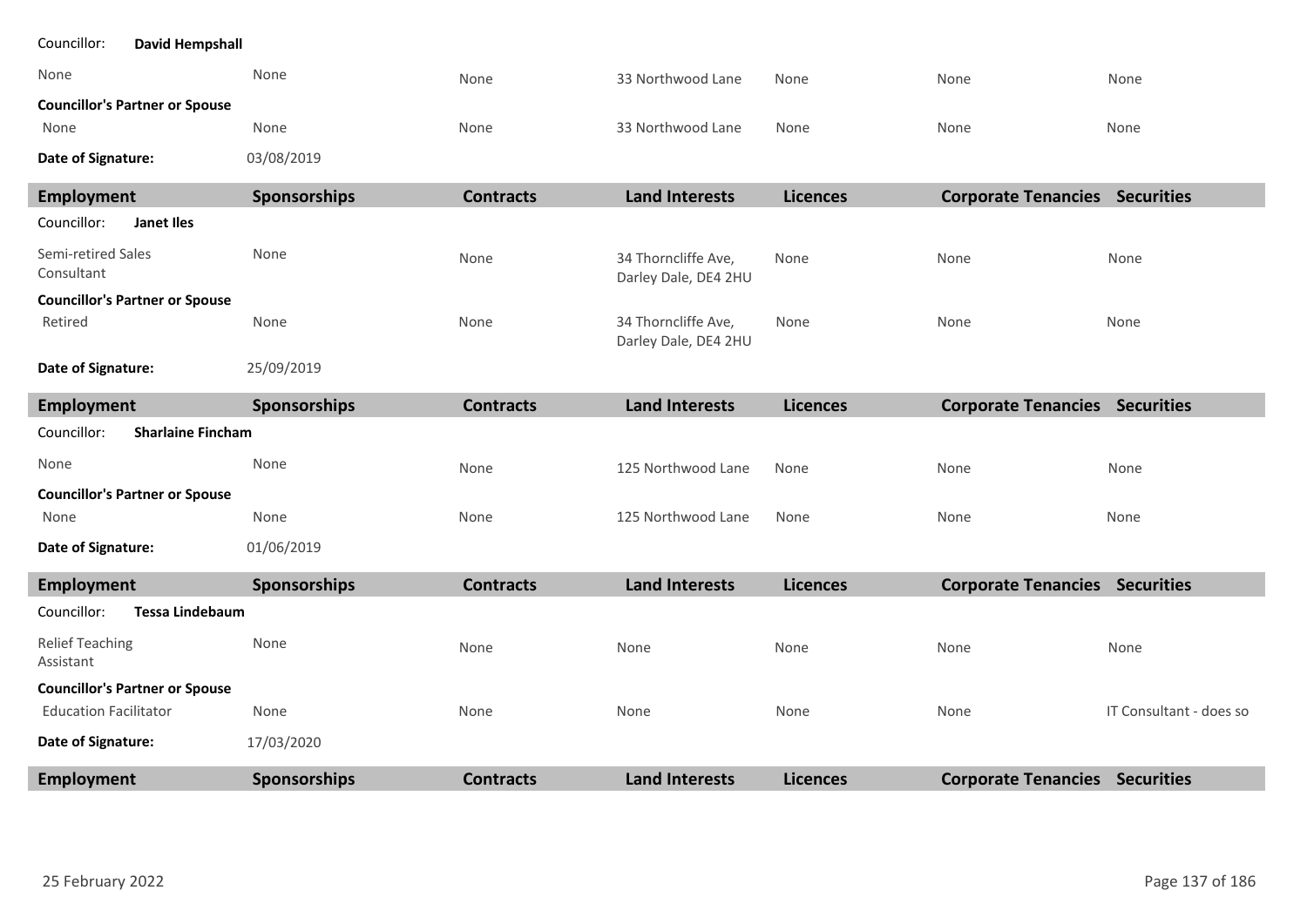#### Councillor: **Trevor Lane**

| None                                  | None       | None | None | None | None | None |
|---------------------------------------|------------|------|------|------|------|------|
| <b>Councillor's Partner or Spouse</b> |            |      |      |      |      |      |
| None                                  | None       | None | None | None | None | None |
| Date of Signature:                    | 25/09/2019 |      |      |      |      |      |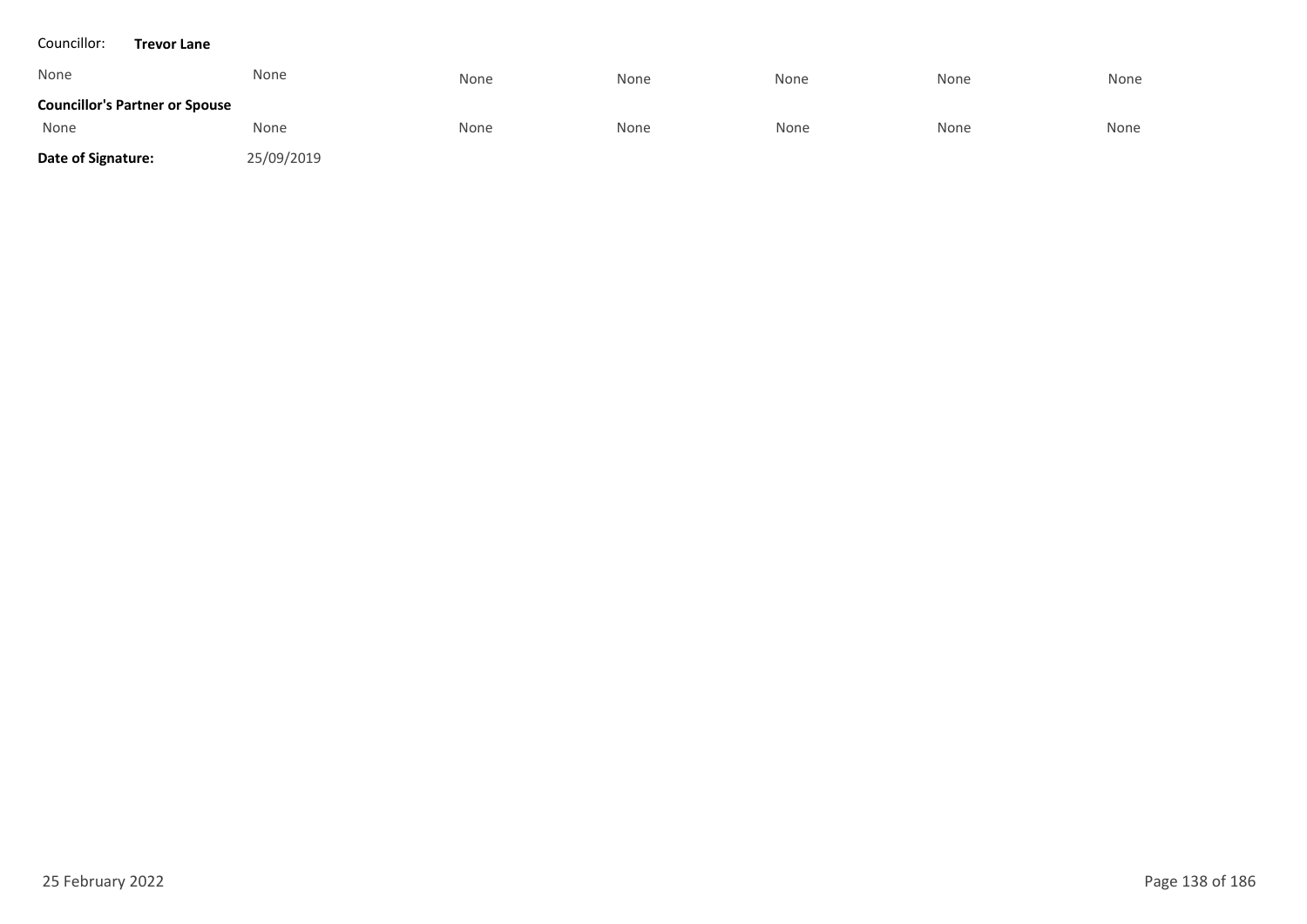# **Offcote and Underwood Parish Council**

| Employment                               | <b>Sponsorships</b> | <b>Contracts</b> | <b>Land Interests</b>                                  | <b>Licences</b> | <b>Corporate Tenancies Securities</b> |                            |
|------------------------------------------|---------------------|------------------|--------------------------------------------------------|-----------------|---------------------------------------|----------------------------|
| Councillor:<br><b>Christopher Walker</b> |                     |                  |                                                        |                 |                                       |                            |
| Hotelier                                 | None                | None             | Offcote Grange                                         | None            | None                                  | Offcote Grange             |
| <b>Councillor's Partner or Spouse</b>    |                     |                  |                                                        |                 |                                       |                            |
| Hotelier                                 | None                | None             | Offcote Grange                                         | None            | None                                  | Offcote Grange             |
| Date of Signature:                       | 21/06/2019          |                  |                                                        |                 |                                       |                            |
| <b>Employment</b>                        | <b>Sponsorships</b> | <b>Contracts</b> | <b>Land Interests</b>                                  | <b>Licences</b> | <b>Corporate Tenancies Securities</b> |                            |
| Councillor:<br><b>Elizabeth Dykes</b>    |                     |                  |                                                        |                 |                                       |                            |
| Finance Director.<br>Associate Lecturer  | None                | None             | Live in Parish - Agnes<br>Meadow, dwelling<br>and Land | None            | None                                  | Home (private<br>dwelling) |
| <b>Councillor's Partner or Spouse</b>    |                     |                  |                                                        |                 |                                       |                            |
| Site Forman                              | None                | None             | Live in Parish - Agnes<br>Meadow, dwelling<br>and Land | None            | None                                  | Home (private dwellin      |
| Date of Signature:                       | 21/06/2019          |                  |                                                        |                 |                                       |                            |
| <b>Employment</b>                        | Sponsorships        | <b>Contracts</b> | <b>Land Interests</b>                                  | <b>Licences</b> | <b>Corporate Tenancies Securities</b> |                            |
| Councillor:<br><b>Roger Stevenson</b>    |                     |                  |                                                        |                 |                                       |                            |
| None                                     | None                | None             | Land @ Paper House<br>Farm                             | None            | None                                  | None                       |
| <b>Councillor's Partner or Spouse</b>    |                     |                  |                                                        |                 |                                       |                            |
| N/A                                      | None                | None             | None                                                   | None            | None                                  | None                       |
| Date of Signature:                       | 21/06/2019          |                  |                                                        |                 |                                       |                            |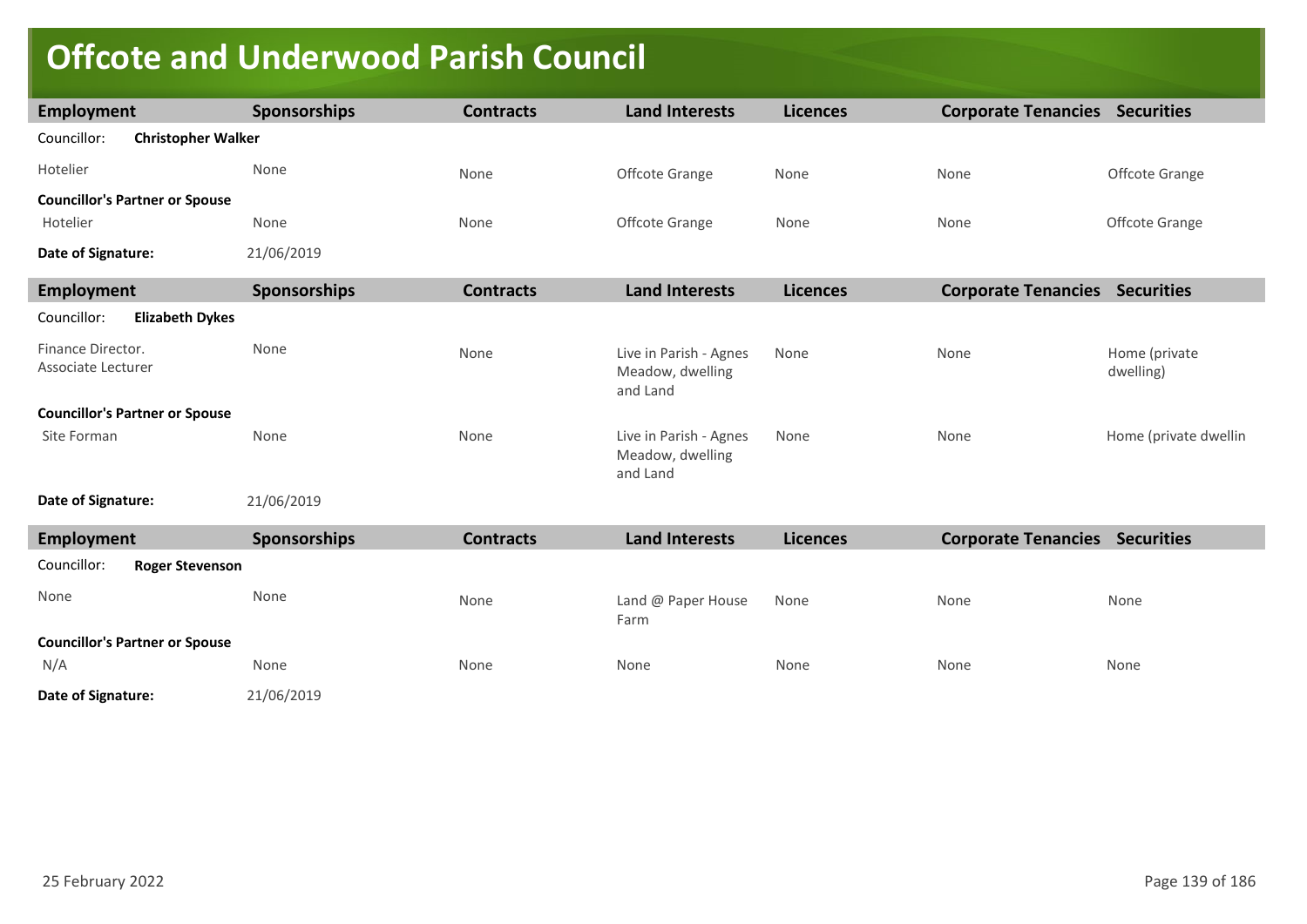# **Osmaston and Yeldersley Parish Council**

| <b>Employment</b>                     | <b>Sponsorships</b> | <b>Contracts</b> | <b>Land Interests</b>                           | <b>Licences</b> | <b>Corporate Tenancies Securities</b> |      |
|---------------------------------------|---------------------|------------------|-------------------------------------------------|-----------------|---------------------------------------|------|
| Councillor:<br><b>Daniel Wright</b>   |                     |                  |                                                 |                 |                                       |      |
| Architectual Designer                 | None                | None             | 7 Lower Pingle Road,<br>Ashbourne, DE6 1TE      | None            | None                                  | None |
| <b>Councillor's Partner or Spouse</b> |                     |                  |                                                 |                 |                                       |      |
| None                                  | None                | None             | 7 Lower Pingle Road,<br>Ashbourne, DE6 1TE      | None            | None                                  | None |
| Date of Signature:                    | 21/05/2019          |                  |                                                 |                 |                                       |      |
| <b>Employment</b>                     | Sponsorships        | <b>Contracts</b> | <b>Land Interests</b>                           | <b>Licences</b> | <b>Corporate Tenancies Securities</b> |      |
| Councillor:<br><b>John Naylor</b>     |                     |                  |                                                 |                 |                                       |      |
| Retired                               | None                | None             | The Court,<br>Yeldersley,<br>Ashbourne          | None            | None                                  | None |
| <b>Councillor's Partner or Spouse</b> |                     |                  |                                                 |                 |                                       |      |
| Retired                               | None                | None             | The Court, Yeldersley,<br>Ashbourne             | None            | None                                  | None |
| Date of Signature:                    | 21/05/2019          |                  |                                                 |                 |                                       |      |
| <b>Employment</b>                     | Sponsorships        | <b>Contracts</b> | <b>Land Interests</b>                           | <b>Licences</b> | <b>Corporate Tenancies Securities</b> |      |
| Councillor:<br><b>Paul Cranstone</b>  |                     |                  |                                                 |                 |                                       |      |
| Publican                              | None                | None             | The Shoulder of<br>Mutton, Asmaston,<br>DE6 1LU | None            | None                                  | None |
| <b>Councillor's Partner or Spouse</b> |                     |                  |                                                 |                 |                                       |      |
| Publican/Postmistress                 | None                | None             | The Shoulder of<br>Mutton, Asmaston,<br>DE6 1LU | None            | None                                  | None |
| Date of Signature:                    | 21/05/2019          |                  |                                                 |                 |                                       |      |
| <b>Employment</b>                     | <b>Sponsorships</b> | <b>Contracts</b> | <b>Land Interests</b>                           | <b>Licences</b> | <b>Corporate Tenancies Securities</b> |      |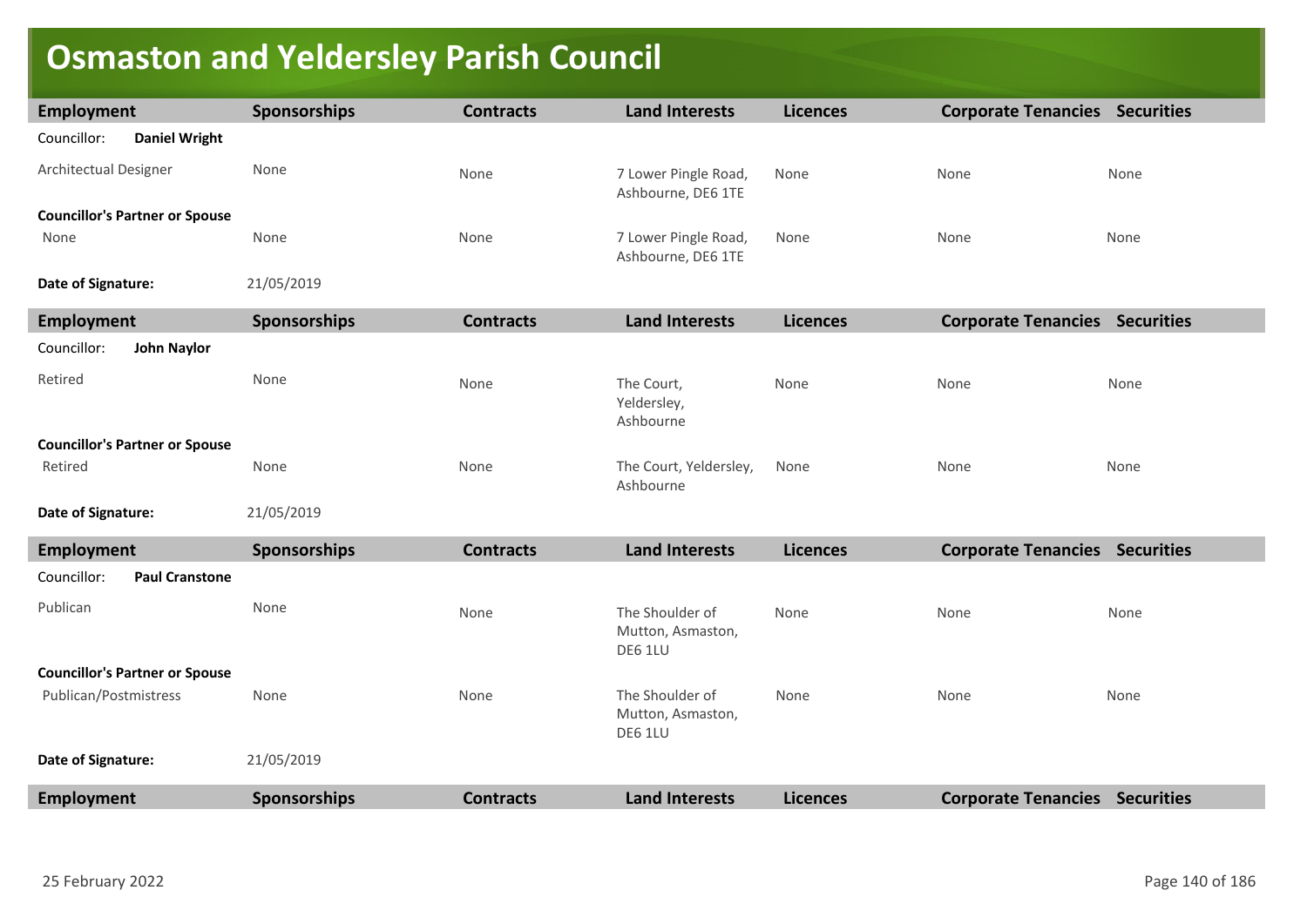### Councillor: **Steven Millward**

| None                                  | None | None | 1 Osmaston Lane<br>End, Yeldersley,<br>Ashbourne, DE6 1LS | None | None | None |
|---------------------------------------|------|------|-----------------------------------------------------------|------|------|------|
| <b>Councillor's Partner or Spouse</b> |      |      |                                                           |      |      |      |
| Teacher, Osmaston C<br>of E School    | None | None | 1 Osmaston Lane End,<br>Yeldersley,<br>Ashbourne, DE6 1LS | None | None | None |

22/09/2019 **Date of Signature:**

| Employment                            | <b>Sponsorships</b> | <b>Contracts</b> | <b>Land Interests</b>                                                     | <b>Licences</b> | <b>Corporate Tenancies</b> | <b>Securities</b> |
|---------------------------------------|---------------------|------------------|---------------------------------------------------------------------------|-----------------|----------------------------|-------------------|
| Councillor:<br><b>Trevor Hall</b>     |                     |                  |                                                                           |                 |                            |                   |
| Retired                               | None                | None             | <b>Osmaston Fields</b><br>Cottage, Wyaston<br>Road, Ashbourne,<br>DE6 1NB | None            | None                       | None              |
| <b>Councillor's Partner or Spouse</b> |                     |                  |                                                                           |                 |                            |                   |
| N/A                                   | None                | None             | None                                                                      | None            | None                       | None              |
| Date of Signature:                    | 21/05/2019          |                  |                                                                           |                 |                            |                   |

| Employment                            | <b>Sponsorships</b> | <b>Contracts</b> | <b>Land Interests</b>                                       | <b>Licences</b> | <b>Corporate Tenancies</b> | <b>Securities</b> |
|---------------------------------------|---------------------|------------------|-------------------------------------------------------------|-----------------|----------------------------|-------------------|
| Councillor:<br><b>Yvonne Moseley</b>  |                     |                  |                                                             |                 |                            |                   |
| <b>Quantity Surveyor</b>              | None                | None             | Park View, Derby<br>Road, Yeldersley,<br>Ashbourne, DE6 1LS | None            | None                       | None              |
| <b>Councillor's Partner or Spouse</b> |                     |                  |                                                             |                 |                            |                   |
| Decorator                             | None                | None             | Park View, Derby<br>Road, Yeldersley,<br>Ashbourne, DE6 1LS | None            | None                       | None              |

16/07/2019 **Date of Signature:**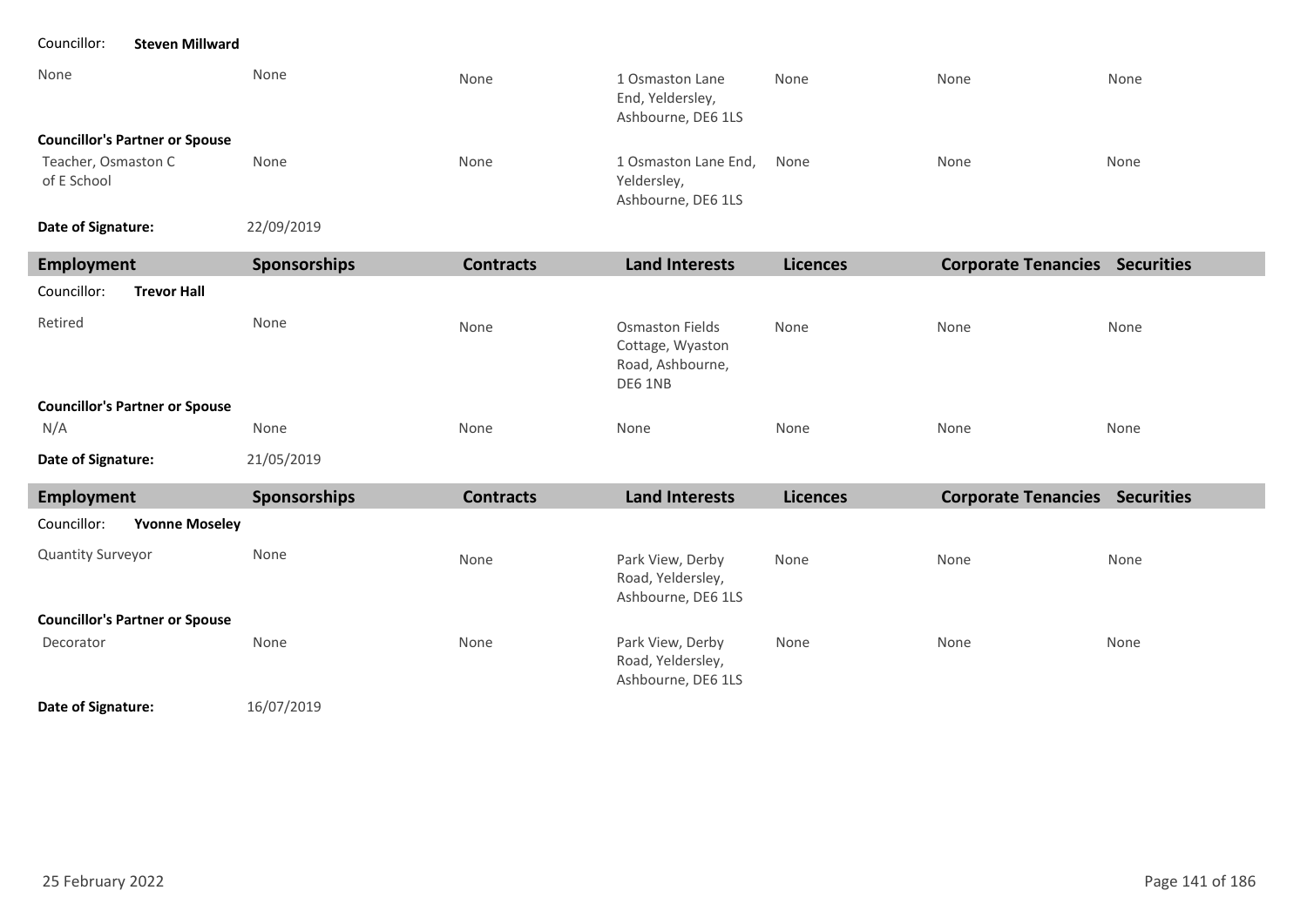# **Over Haddon Parish Council**

| <b>Employment</b>                     | <b>Sponsorships</b> | <b>Contracts</b> | <b>Land Interests</b>                                                             | <b>Licences</b> | <b>Corporate Tenancies Securities</b> |      |
|---------------------------------------|---------------------|------------------|-----------------------------------------------------------------------------------|-----------------|---------------------------------------|------|
| Councillor:<br><b>Penelope Aitken</b> |                     |                  |                                                                                   |                 |                                       |      |
| None                                  | None                | None             | Lathkill Bank<br>Cottage, Dale Road,<br>Over Haddon,<br>Bakewell, DE45 1JE        | None            | None                                  | None |
| <b>Councillor's Partner or Spouse</b> |                     |                  |                                                                                   |                 |                                       |      |
| None                                  | None                | None             | Lathkill Bank Cottage,<br>Dale Road, Over<br>Haddon, Bakewell,<br><b>DE45 1JE</b> | None            | None                                  | None |
| Date of Signature:                    | 13/05/2019          |                  |                                                                                   |                 |                                       |      |
| <b>Employment</b>                     | <b>Sponsorships</b> | <b>Contracts</b> | <b>Land Interests</b>                                                             | <b>Licences</b> | <b>Corporate Tenancies Securities</b> |      |
| Councillor:<br><b>Roger Truscott</b>  |                     |                  |                                                                                   |                 |                                       |      |
| None                                  | None                | None             | Corncroft, Bakewell                                                               | None            | None                                  | None |
|                                       |                     |                  | Road, Over Haddon,<br><b>DE45 1JE</b>                                             |                 |                                       |      |
| <b>Councillor's Partner or Spouse</b> |                     |                  |                                                                                   |                 |                                       |      |
| None                                  | None                | None             | Corncroft, Bakewell<br>Road, Over Haddon,<br><b>DE45 1JE</b>                      | None            | None                                  | None |
| Date of Signature:                    | 13/05/2019          |                  |                                                                                   |                 |                                       |      |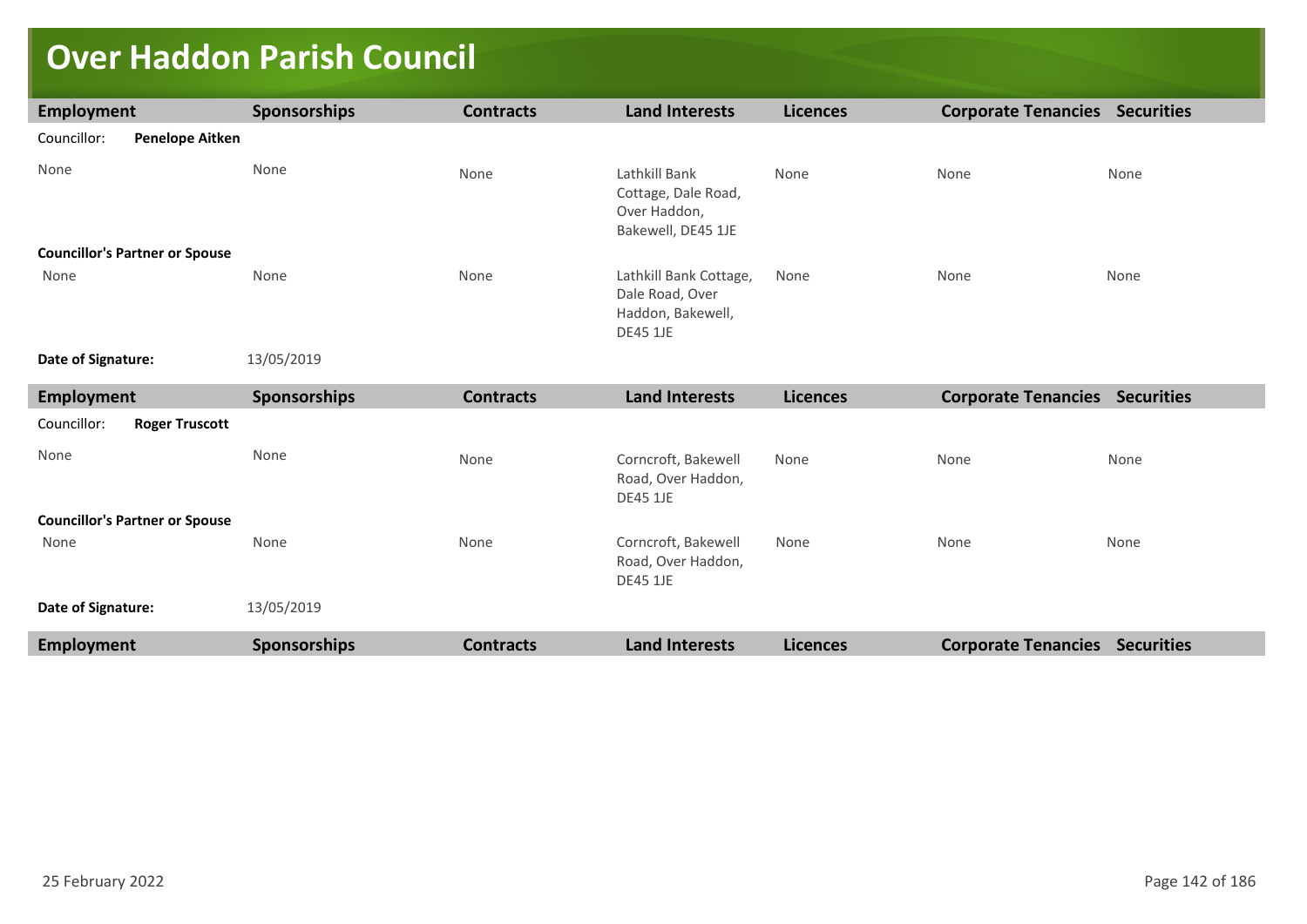### Councillor: **Sally Mosley**

| Visitor Centre<br>Assistant, PDNPA.<br>Writer, Derbyshire<br>Life and Peak<br>Advertiser<br>(Freelance). Public<br>Speaking | None                | None             | 1 Old Orchard, Over<br>Haddon, DE45 1JE                       | None                                             | None                                  | None |
|-----------------------------------------------------------------------------------------------------------------------------|---------------------|------------------|---------------------------------------------------------------|--------------------------------------------------|---------------------------------------|------|
| <b>Councillor's Partner or Spouse</b>                                                                                       |                     |                  |                                                               |                                                  |                                       |      |
| Retired                                                                                                                     | None                | None             | 1 Old Orchard, Over<br>Haddon, DE45 1JE                       | None                                             | None                                  | None |
| Date of Signature:                                                                                                          | 08/07/2019          |                  |                                                               |                                                  |                                       |      |
| <b>Employment</b>                                                                                                           | <b>Sponsorships</b> | <b>Contracts</b> | <b>Land Interests</b>                                         | <b>Licences</b>                                  | <b>Corporate Tenancies Securities</b> |      |
| Councillor:<br><b>Stephen Pope</b>                                                                                          |                     |                  |                                                               |                                                  |                                       |      |
| Self employed<br>freelance writer and<br>editor                                                                             | None                | None             | Branksby Close, Over<br>Haddon and adjacent<br>0.5ha field    | Field (CPH<br>09/099/0167) for<br>grazing horses | None                                  | None |
| <b>Councillor's Partner or Spouse</b>                                                                                       |                     |                  |                                                               |                                                  |                                       |      |
| <b>Retired Civil Servant</b>                                                                                                | None                | None             | Branksby Close, Over<br>Haddon and adjacent<br>0.5ha field    | Field (CPH<br>09/099/0167) for<br>grazing horses | None                                  | None |
| Date of Signature:                                                                                                          | 19/11/2019          |                  |                                                               |                                                  |                                       |      |
| <b>Employment</b>                                                                                                           | <b>Sponsorships</b> | <b>Contracts</b> | <b>Land Interests</b>                                         | <b>Licences</b>                                  | <b>Corporate Tenancies Securities</b> |      |
| Councillor:<br>Zena Hawley                                                                                                  |                     |                  |                                                               |                                                  |                                       |      |
| None                                                                                                                        | None                | None             | Rose Cottage, Main<br>Street, Over Haddon,<br><b>DE45 1JE</b> | None                                             | None                                  | None |
| <b>Councillor's Partner or Spouse</b>                                                                                       |                     |                  |                                                               |                                                  |                                       |      |
| N/A                                                                                                                         | None                | None             | None                                                          | None                                             | None                                  | None |
| Date of Signature:                                                                                                          | 13/05/2019          |                  |                                                               |                                                  |                                       |      |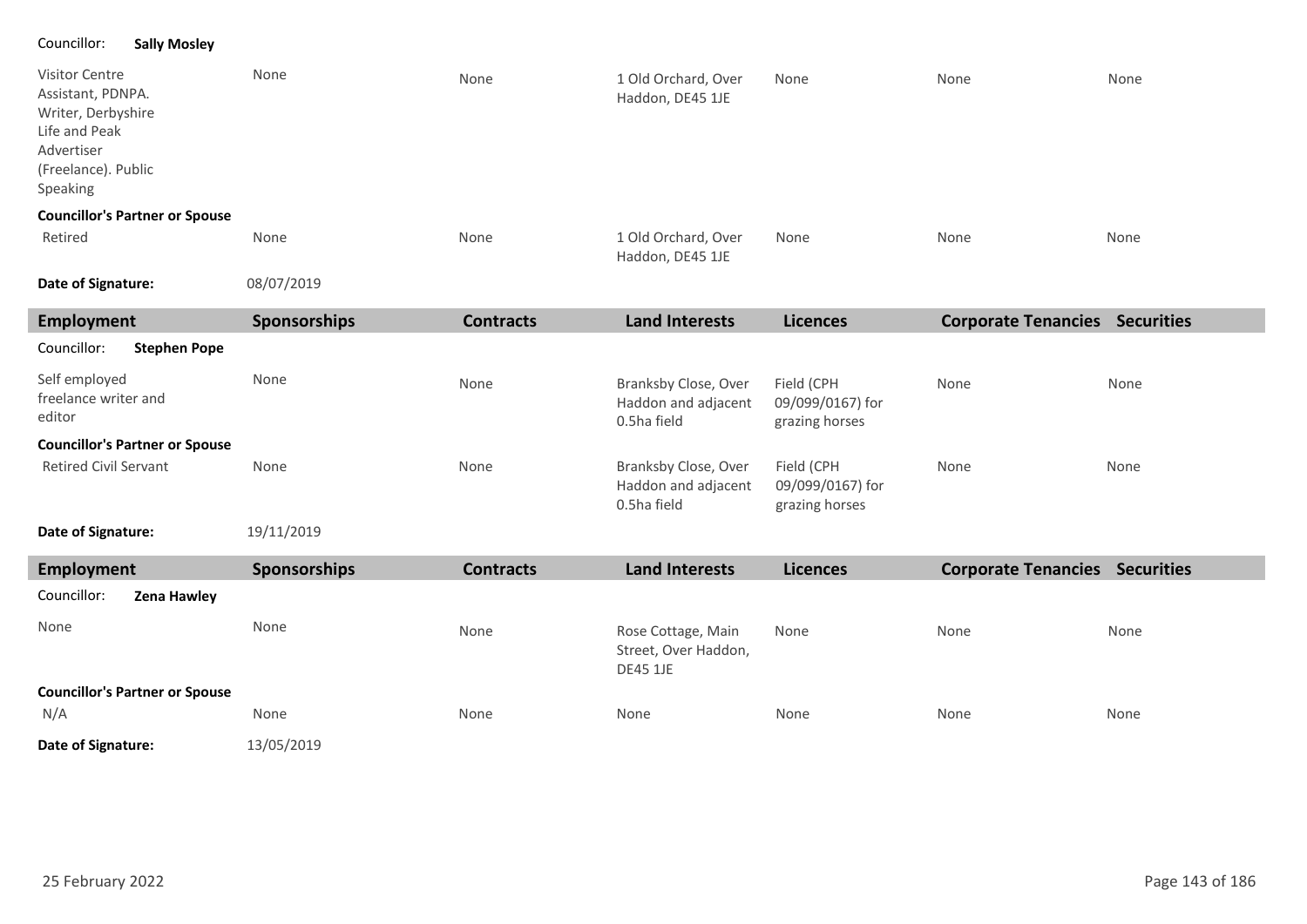### **Parwich Parish Council**

| <b>Employment</b>                     | Sponsorships        | <b>Contracts</b> | <b>Land Interests</b>                                                                              | <b>Licences</b> | <b>Corporate Tenancies Securities</b> |      |
|---------------------------------------|---------------------|------------------|----------------------------------------------------------------------------------------------------|-----------------|---------------------------------------|------|
| Councillor:<br><b>Jim Turnbull</b>    |                     |                  |                                                                                                    |                 |                                       |      |
| None                                  | None                | None             | 4 West View,<br>Creamery Lane,<br>Parwich, DE6 1QA                                                 | None            | None                                  | None |
| <b>Councillor's Partner or Spouse</b> |                     |                  |                                                                                                    |                 |                                       |      |
| None                                  | None                | None             | 4 West View,<br>Creamery Lane,<br>Parwich, DE6 1QA                                                 | None            | None                                  | None |
| Date of Signature:<br>31/05/2019      |                     |                  |                                                                                                    |                 |                                       |      |
| <b>Employment</b>                     | <b>Sponsorships</b> | <b>Contracts</b> | <b>Land Interests</b>                                                                              | <b>Licences</b> | <b>Corporate Tenancies Securities</b> |      |
| Councillor:<br><b>Lynette Coyne</b>   |                     |                  |                                                                                                    |                 |                                       |      |
| Retired                               | None                | None             | Home: Church<br>Cottage, The Green,<br>Parwich. Shed: The<br>Egg Depot, Creamery<br>Lane, Parwich. | None            | None                                  | None |
| <b>Councillor's Partner or Spouse</b> |                     |                  |                                                                                                    |                 |                                       |      |
| Retired                               | None                | None             | None                                                                                               | None            | None                                  | None |
| Date of Signature:                    | 15/05/2019          |                  |                                                                                                    |                 |                                       |      |
| <b>Employment</b>                     | <b>Sponsorships</b> | <b>Contracts</b> | <b>Land Interests</b>                                                                              | <b>Licences</b> | <b>Corporate Tenancies Securities</b> |      |
| Councillor:<br><b>Martin Compton</b>  |                     |                  |                                                                                                    |                 |                                       |      |
| None                                  | None                | None             | 1 Gibbons Bank,<br>Parwich, Ashbourne,<br>DE6 1QB                                                  | None            | None                                  | None |
| <b>Councillor's Partner or Spouse</b> |                     |                  |                                                                                                    |                 |                                       |      |
| None                                  | None                | None             | None                                                                                               | None            | None                                  | None |
| Date of Signature:                    | 13/06/2019          |                  |                                                                                                    |                 |                                       |      |
| <b>Employment</b>                     | Sponsorships        | <b>Contracts</b> | <b>Land Interests</b>                                                                              | <b>Licences</b> | <b>Corporate Tenancies Securities</b> |      |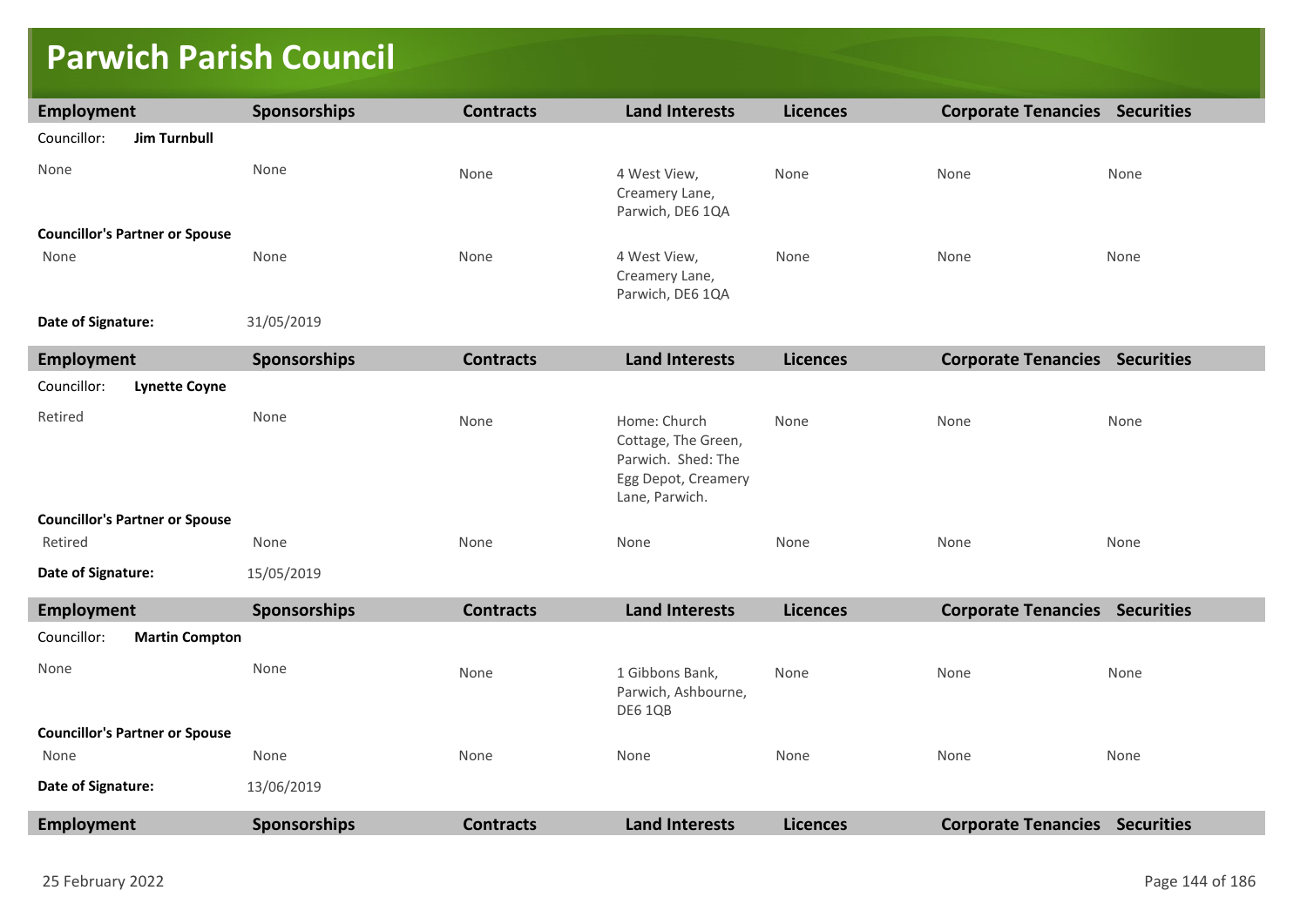#### Councillor: **Michael Edge**

| Quantity Surveyor                                                  | None         | None             | 2 Gibbons Bank,<br>Parwich, DE6 1QB.<br>Parcel of land<br>adjacent to Fairoak,<br>Parwich, DE6 1QB.<br>Committee member<br>of Parwich United<br>Charities - interest in<br>all land owned by<br>them | None            | None                                  | None                                          |
|--------------------------------------------------------------------|--------------|------------------|------------------------------------------------------------------------------------------------------------------------------------------------------------------------------------------------------|-----------------|---------------------------------------|-----------------------------------------------|
| <b>Councillor's Partner or Spouse</b><br>Primary School<br>Teacher | None         | None             | 2 Gibbons Bank,<br>Parwich, Ashbourne,<br>DE6 1QB                                                                                                                                                    | None            | None                                  | None                                          |
| Date of Signature:                                                 | 24/05/2019   |                  |                                                                                                                                                                                                      |                 |                                       |                                               |
| <b>Employment</b>                                                  | Sponsorships | <b>Contracts</b> | <b>Land Interests</b>                                                                                                                                                                                | <b>Licences</b> | <b>Corporate Tenancies Securities</b> |                                               |
| Councillor:<br><b>Philip Kirkham</b>                               |              |                  |                                                                                                                                                                                                      |                 |                                       |                                               |
| Self employed<br>Mechanic, Parwich                                 | None         | None             | The Orchards,<br>Parwich, DE6 1QB.<br>Committee member<br>of the Parwich<br>United Charities and<br>interest in all land<br>owned by them                                                            | None            | None                                  | Director/Owner of<br>PMK Services,<br>Parwich |
| <b>Councillor's Partner or Spouse</b>                              |              |                  |                                                                                                                                                                                                      |                 |                                       |                                               |
| Administrator/Sales<br>Assistant, Carsington<br>Water              | None         | None             | The Orchards,<br>Parwich, DE6 1QB.<br>Committee member<br>of the Parwich United<br>Charities and interest<br>in all land owned by<br>them                                                            | None            | None                                  | None                                          |
| Date of Signature:                                                 | 24/05/2019   |                  |                                                                                                                                                                                                      |                 |                                       |                                               |
| <b>Employment</b>                                                  | Sponsorships | <b>Contracts</b> | <b>Land Interests</b>                                                                                                                                                                                | <b>Licences</b> | <b>Corporate Tenancies Securities</b> |                                               |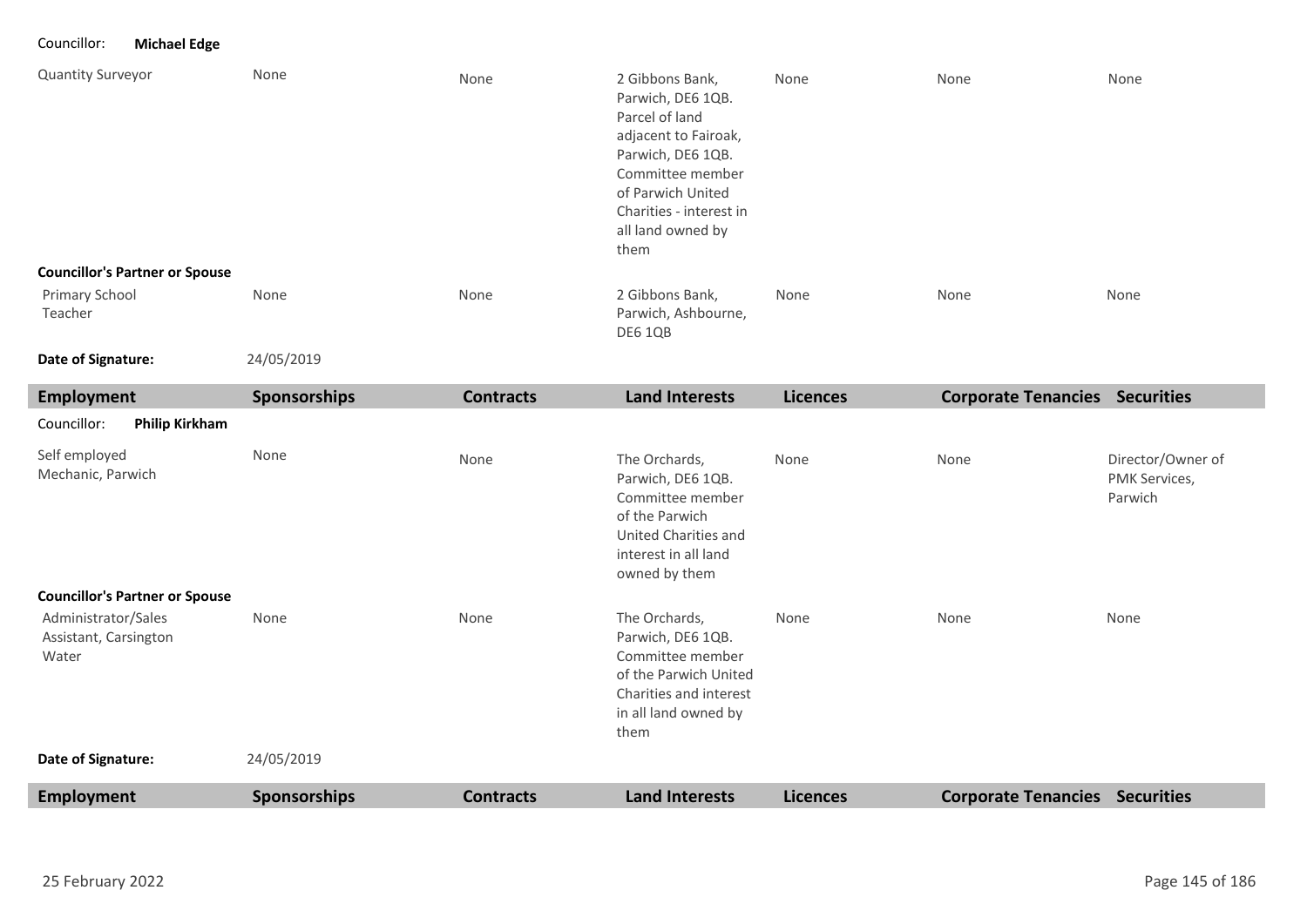| Councillor:<br><b>Stuart Chambers</b> |            |      |                                                  |      |      |      |
|---------------------------------------|------------|------|--------------------------------------------------|------|------|------|
| <b>Chartered Accountant</b>           | None       | None | Close Farm, Parwich<br>with 12 acres, DE6<br>1QD | None | None | None |
| <b>Councillor's Partner or Spouse</b> |            |      |                                                  |      |      |      |
| Retired                               | None       | None | Close Farm, Parwich<br>with 12 acres, DE6<br>1QD | None | None | None |
| Date of Signature:                    | 25/09/2020 |      |                                                  |      |      |      |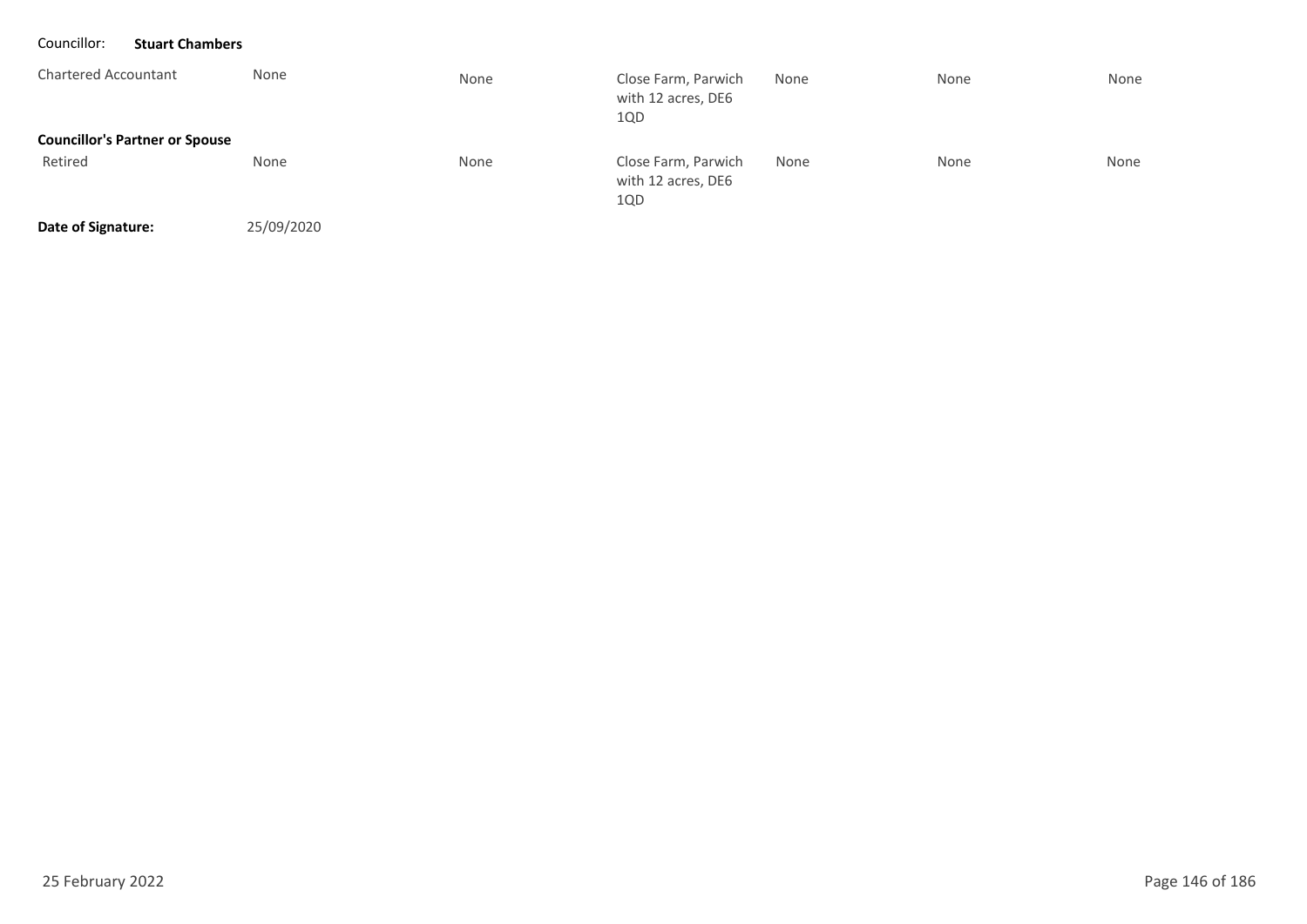# **Rodsley and Yeaveley Parish Council**

| <b>Employment</b>                     | <b>Sponsorships</b> | <b>Contracts</b> | <b>Land Interests</b>                                  | <b>Licences</b> | <b>Corporate Tenancies Securities</b> |      |
|---------------------------------------|---------------------|------------------|--------------------------------------------------------|-----------------|---------------------------------------|------|
| Councillor:<br><b>Anthony Higgins</b> |                     |                  |                                                        |                 |                                       |      |
| Retired                               | None                | None             | Carr Wood House,<br>Rodsley Lane,<br>Yeaveley, DE6 2DT | None            | None                                  | None |
| <b>Councillor's Partner or Spouse</b> |                     |                  |                                                        |                 |                                       |      |
| Antiques Dealer                       | None                | None             | Carr Wood House,<br>Rodsley Lane,<br>Yeaveley, DE6 2DT | None            | None                                  | None |
| Date of Signature:                    | 13/04/2020          |                  |                                                        |                 |                                       |      |
| <b>Employment</b>                     | <b>Sponsorships</b> | <b>Contracts</b> | <b>Land Interests</b>                                  | <b>Licences</b> | <b>Corporate Tenancies Securities</b> |      |
| Councillor:<br><b>David Walsh</b>     |                     |                  |                                                        |                 |                                       |      |
| None                                  | None                | None             | Home address and In-<br>laws' address                  | None            | None                                  | None |
| <b>Councillor's Partner or Spouse</b> |                     |                  |                                                        |                 |                                       |      |
| None                                  | None                | None             | Home address and<br>parents' address                   | None            | None                                  | None |
| Date of Signature:                    | 03/11/2019          |                  |                                                        |                 |                                       |      |
| <b>Employment</b>                     | <b>Sponsorships</b> | <b>Contracts</b> | <b>Land Interests</b>                                  | <b>Licences</b> | <b>Corporate Tenancies Securities</b> |      |
| <b>Freda Sills</b><br>Councillor:     |                     |                  |                                                        |                 |                                       |      |
| Dairy Farmer                          | None                | None             | Ash Tree Farm,<br>Rodsley                              | None            | None                                  | None |
| <b>Councillor's Partner or Spouse</b> |                     |                  |                                                        |                 |                                       |      |
| N/A                                   | None                | None             | None                                                   | None            | None                                  | None |
| Date of Signature:                    | 13/05/2019          |                  |                                                        |                 |                                       |      |
| <b>Employment</b>                     | <b>Sponsorships</b> | <b>Contracts</b> | <b>Land Interests</b>                                  | <b>Licences</b> | <b>Corporate Tenancies Securities</b> |      |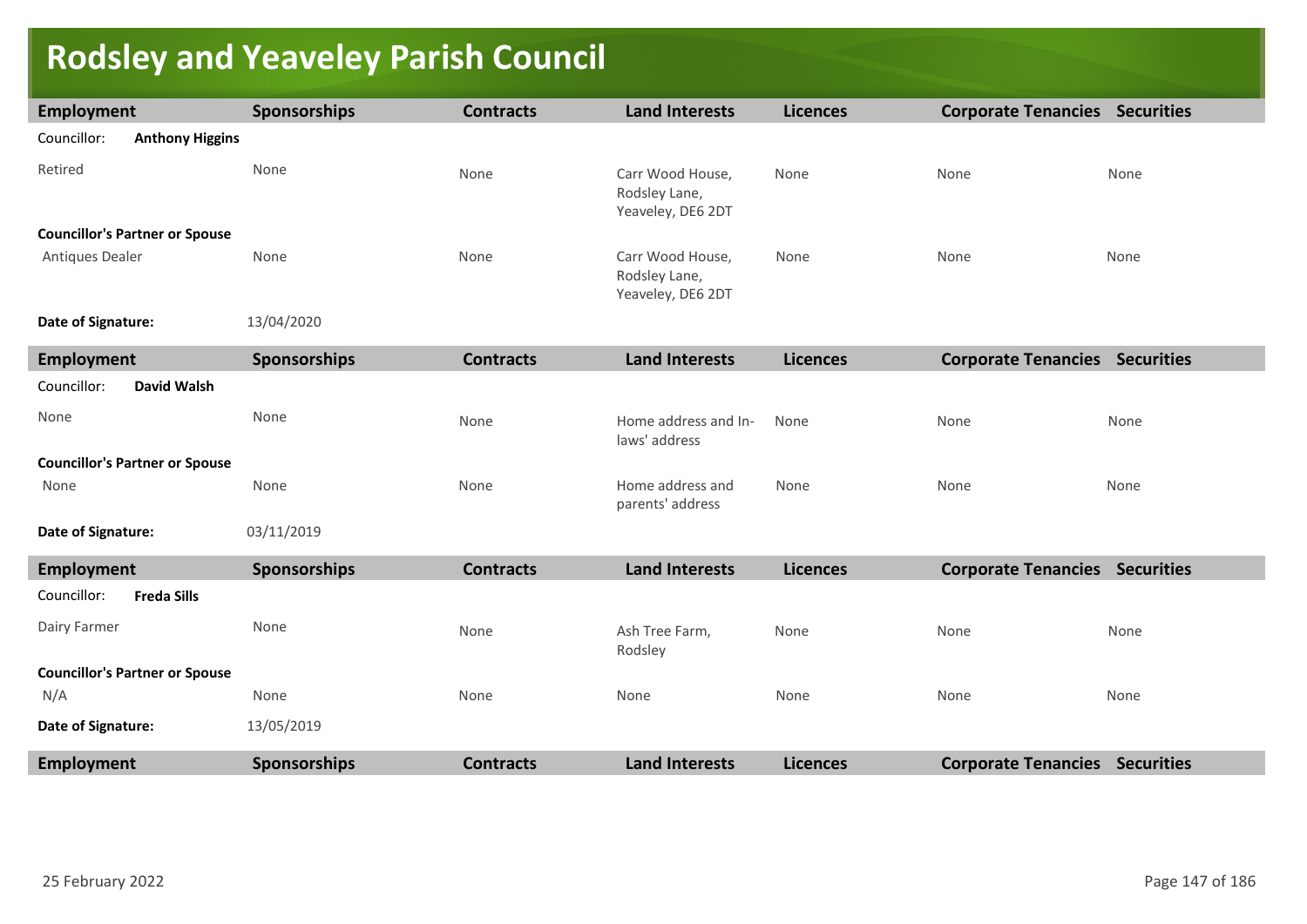#### Councillor: **Heather Watson**

| Cover Supervisor,<br>Queen Elizabeth's<br>Grammar School | None       | None | The Old Post Office,<br>Leapley Lane,<br>Yeaveley, DE6 2DU | None | None | None |
|----------------------------------------------------------|------------|------|------------------------------------------------------------|------|------|------|
| <b>Councillor's Partner or Spouse</b>                    |            |      |                                                            |      |      |      |
| Civilian Investigator,<br>Derbyshire<br>Constabulary     | None       | None | The Old Post Office,<br>Leapley Lane,<br>Yeaveley, DE6 2DU | None | None | None |
| Date of Signature:                                       | 12/05/2019 |      |                                                            |      |      |      |

| Employment                            | <b>Sponsorships</b> | <b>Contracts</b> | <b>Land Interests</b>                            | <b>Licences</b> | <b>Corporate Tenancies</b> | <b>Securities</b> |
|---------------------------------------|---------------------|------------------|--------------------------------------------------|-----------------|----------------------------|-------------------|
| Councillor:<br>John Fitzakerley       |                     |                  |                                                  |                 |                            |                   |
| Lecturer, Derby<br>College            | None                | None             | Brookview, Rodsley<br>Lane, Yeaveley, DE6<br>2DT | None            | None                       | None              |
| <b>Councillor's Partner or Spouse</b> |                     |                  |                                                  |                 |                            |                   |
| None                                  | None                | None             | Brookview, Rodsley<br>Lane, Yeaveley, DE6<br>2DT | None            | None                       | None              |

#### **Date of Signature:**

12/05/2019

| Employment                                           | <b>Sponsorships</b> | <b>Contracts</b> | <b>Land Interests</b>                                 | <b>Licences</b> | <b>Corporate Tenancies</b> | <b>Securities</b> |
|------------------------------------------------------|---------------------|------------------|-------------------------------------------------------|-----------------|----------------------------|-------------------|
| Councillor:<br><b>Lindsey Schroeter</b>              |                     |                  |                                                       |                 |                            |                   |
| Retired                                              | None                | None             | Swallow Tail Byre,<br>Yeaveley, Ashbourne,<br>DE6 2DT | None            | None                       | None              |
| <b>Councillor's Partner or Spouse</b>                |                     |                  |                                                       |                 |                            |                   |
| Picture Framer,<br>Acorn Country Store,<br>Ashbourne | None                | None             | Swallow Tail Byre,<br>Yeaveley, Ashbourne,<br>DE6 2DT | None            | None                       | None              |
| Date of Signature:                                   | 12/05/2019          |                  |                                                       |                 |                            |                   |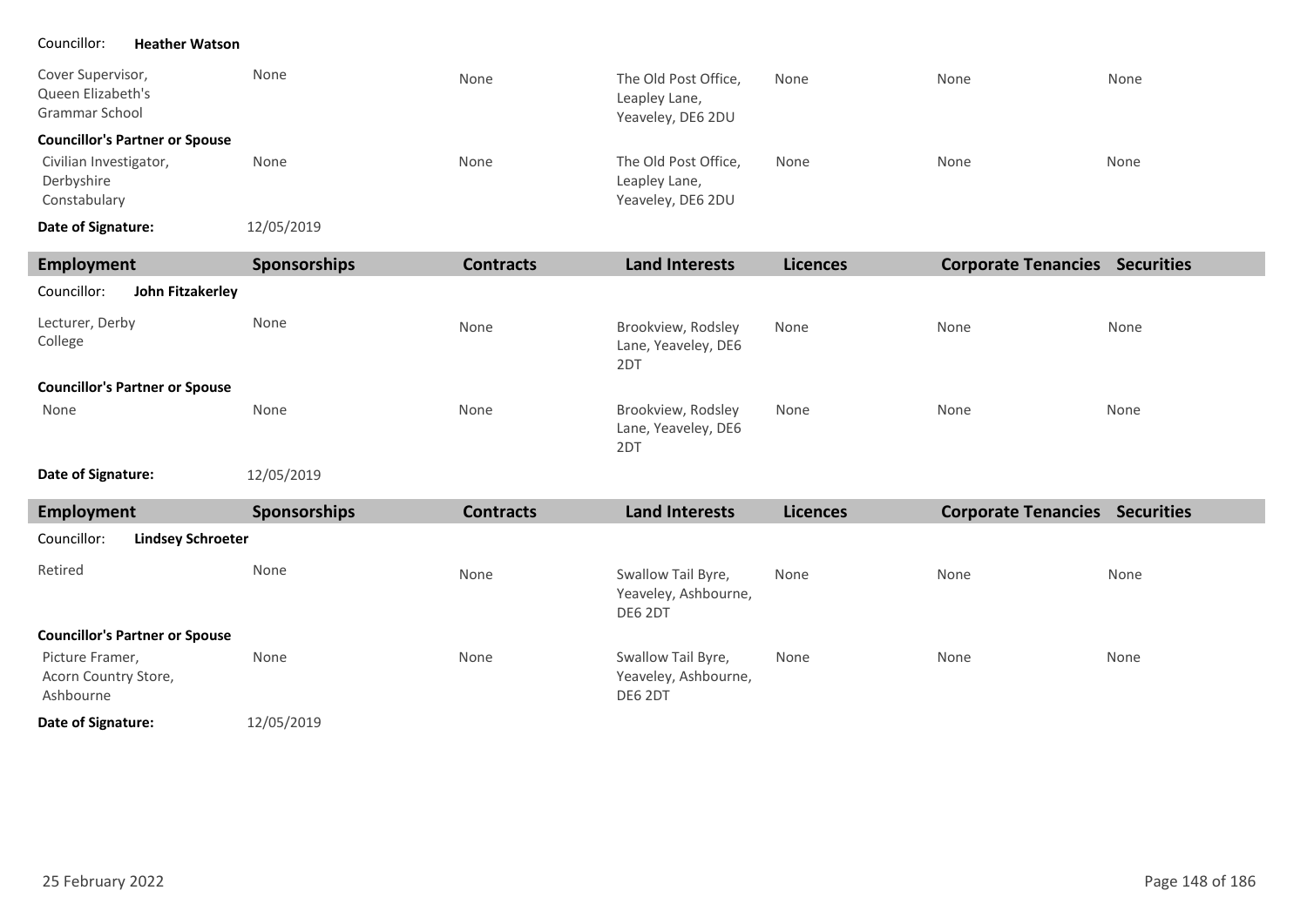### **Rowsley Parish Council**

| Employment                                                                                                   | <b>Sponsorships</b> | <b>Contracts</b> | <b>Land Interests</b>                              | <b>Licences</b> | <b>Corporate Tenancies</b> | <b>Securities</b> |
|--------------------------------------------------------------------------------------------------------------|---------------------|------------------|----------------------------------------------------|-----------------|----------------------------|-------------------|
| Councillor:<br>Jo-Ann Wildgoose                                                                              |                     |                  |                                                    |                 |                            |                   |
| Administrator, NR<br>Bates & Son, 535<br>Richmond Road,<br>Sheffield, S13 8LX                                | None                | None             | Eastfield, Chatsworth<br>Road, Rowsley, DE4<br>2EH | None            | Allotment Plot 8           | None              |
| <b>Councillor's Partner or Spouse</b>                                                                        |                     |                  |                                                    |                 |                            |                   |
| <b>Business</b><br>Development<br>Manager, MG Cars<br>UK Ltd, 139-151<br>Marylebone Road,<br>London, NW1 5QE | None                | None             | Eastfield, Chatsworth<br>Road, Rowsley, DE4<br>2EH | None            | None                       | None              |
| Date of Signature:                                                                                           | 26/04/2021          |                  |                                                    |                 |                            |                   |

| <b>Employment</b>                     | <b>Sponsorships</b>                           | <b>Contracts</b> | <b>Land Interests</b>                                                                                            | <b>Licences</b> | <b>Corporate Tenancies Securities</b> |                   |
|---------------------------------------|-----------------------------------------------|------------------|------------------------------------------------------------------------------------------------------------------|-----------------|---------------------------------------|-------------------|
| Councillor:<br>Kathleen Potter        |                                               |                  |                                                                                                                  |                 |                                       |                   |
| Retired                               | Member of PDNPA &<br>received member's<br>pay | None             | Woodside, Stanton<br>Lees, Matlock, DE4<br>2LQ. Approx 12<br>Acres (some given<br>over to Bumble Bee<br>Charity) | None            | None                                  | None              |
| <b>Councillor's Partner or Spouse</b> |                                               |                  |                                                                                                                  |                 |                                       |                   |
| Retired                               | None                                          | None             | Woodside, Stanton<br>Lees, Matlock, DE4<br>2LQ                                                                   | None            | None                                  | None              |
| Date of Signature:                    | 20/05/2019                                    |                  |                                                                                                                  |                 |                                       |                   |
| <b>Employment</b>                     | <b>Sponsorships</b>                           | <b>Contracts</b> | <b>Land Interests</b>                                                                                            | <b>Licences</b> | <b>Corporate Tenancies</b>            | <b>Securities</b> |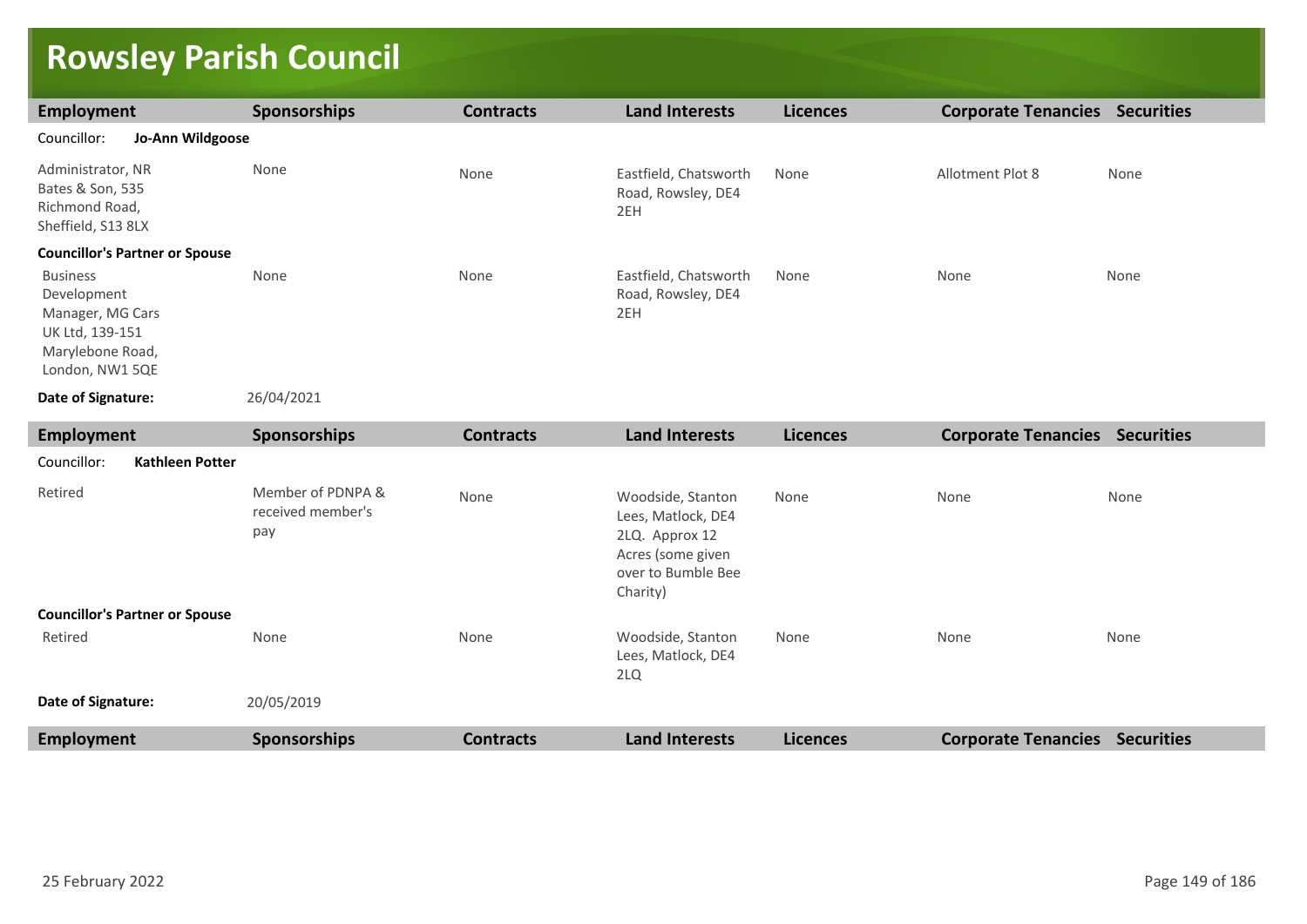#### Councillor: **Richard Bean**

| Director/Shareholder<br>of Natural Stone<br>Sales Ltd, Mandale<br>Stone Co. Ltd. Old<br>Station Close,<br>Rowsley, DE4 2EL | None                | None             | 1-2 Midland<br>Cottages, Chatsworth<br>Rd, Rowsley, DE4 2EL | None            | None                       | Shares in Mandale<br>Stone Co. Ltd. Old<br>Station Close,<br>Rowsley, DE4 2EL |
|----------------------------------------------------------------------------------------------------------------------------|---------------------|------------------|-------------------------------------------------------------|-----------------|----------------------------|-------------------------------------------------------------------------------|
| <b>Councillor's Partner or Spouse</b><br>Office Worker,<br>Turners Arts, Old<br>Station Close,<br>Rowsley, DE4 2EL         | None                | None             | Plot C, Old Station<br>Close, Rowsley, DE4<br>2EL           | None            | None                       | Shares in Natural Ston                                                        |
| Date of Signature:                                                                                                         | 20/05/2019          |                  |                                                             |                 |                            |                                                                               |
| <b>Employment</b>                                                                                                          | <b>Sponsorships</b> | <b>Contracts</b> | <b>Land Interests</b>                                       | <b>Licences</b> | <b>Corporate Tenancies</b> | <b>Securities</b>                                                             |
| Councillor:<br><b>Robert Hockley</b>                                                                                       |                     |                  |                                                             |                 |                            |                                                                               |
| Lecturer,<br>Construction,<br>Chesterfield College                                                                         | None                | None             | 56 Chatsworth Road,<br>DE4 2EJ                              | None            | None                       | None                                                                          |
| <b>Councillor's Partner or Spouse</b>                                                                                      |                     |                  |                                                             |                 |                            |                                                                               |
| Retired                                                                                                                    | None                | None             | 56 Chatsworth Road,<br>DE4 2EJ                              | None            | None                       | None                                                                          |
| Date of Signature:                                                                                                         | 20/05/2019          |                  |                                                             |                 |                            |                                                                               |

| Employment                            | <b>Sponsorships</b> | <b>Contracts</b> | <b>Land Interests</b>                    | <b>Licences</b>                                                               | <b>Corporate Tenancies</b> | <b>Securities</b> |
|---------------------------------------|---------------------|------------------|------------------------------------------|-------------------------------------------------------------------------------|----------------------------|-------------------|
| Councillor:<br><b>Victoria Friend</b> |                     |                  |                                          |                                                                               |                            |                   |
| B&B Owner, home<br>address            | None                | None             | 4 Chatsworth Road,<br>Rowsley and garden | <b>Tenancy Agreement</b><br>to occupy land for<br>garden from Peak<br>Village | None                       | None              |
| <b>Councillor's Partner or Spouse</b> |                     |                  |                                          |                                                                               |                            |                   |
| N/A                                   | None                | None             | None                                     | None                                                                          | None                       | None              |
| Date of Signature:                    | 20/05/2019          |                  |                                          |                                                                               |                            |                   |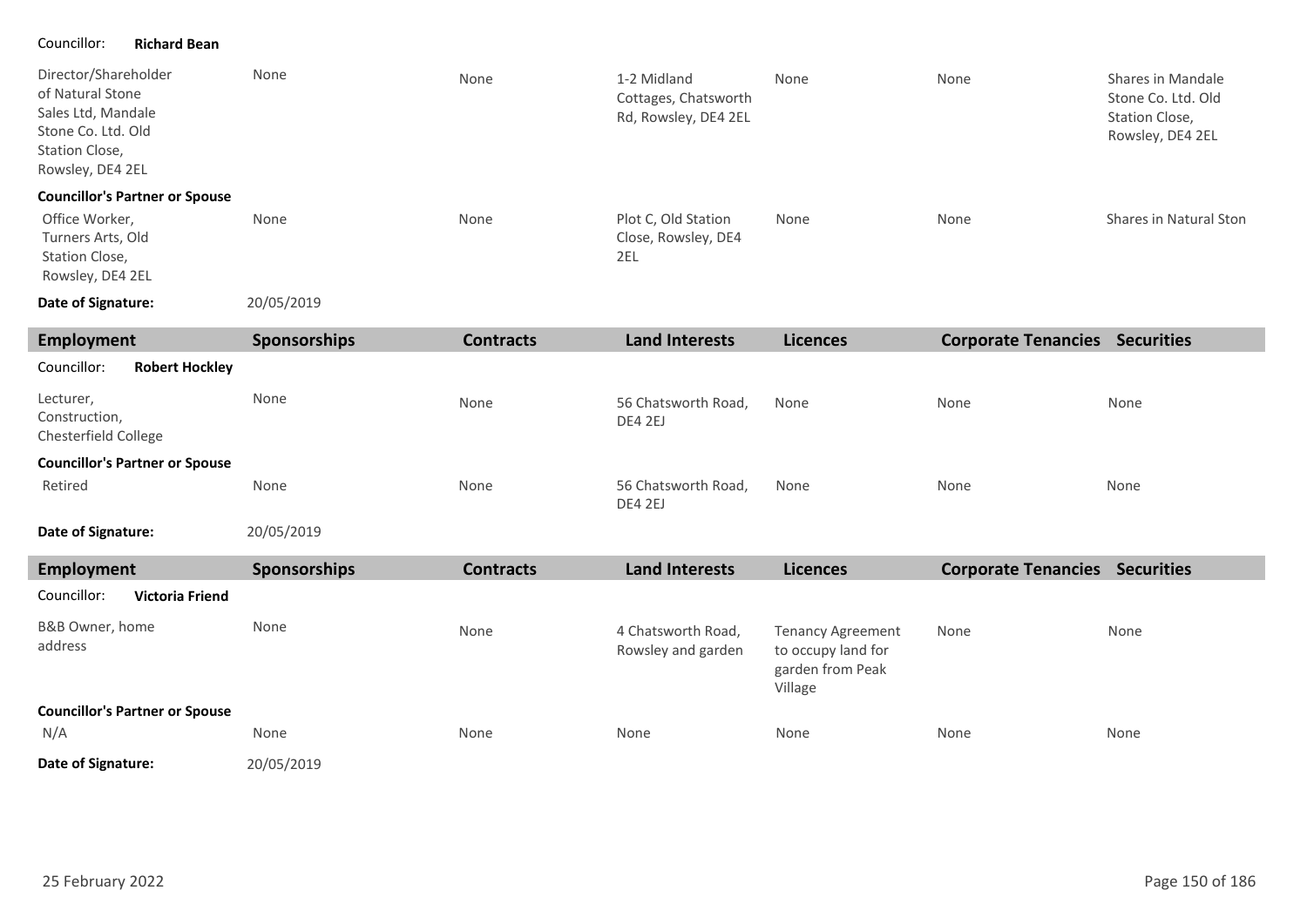## **Shirley Parish Council**

| <b>Employment</b>                                                          | <b>Sponsorships</b> | <b>Contracts</b> | <b>Land Interests</b>                       | <b>Licences</b> | <b>Corporate Tenancies Securities</b> |      |
|----------------------------------------------------------------------------|---------------------|------------------|---------------------------------------------|-----------------|---------------------------------------|------|
| Councillor:<br><b>Alvin Baker</b>                                          |                     |                  |                                             |                 |                                       |      |
| Self-employed<br><b>Business Consultant,</b><br><b>Alcoholic Beverages</b> | None                | None             | The Stables, Shirley,<br>Ashbourne, DE6 3AS | None            | None                                  | None |
| <b>Councillor's Partner or Spouse</b>                                      |                     |                  |                                             |                 |                                       |      |
| None                                                                       | None                | None             | The Stables, Shirley,<br>Ashbourne, DE6 3AS | None            | None                                  | None |
| Date of Signature:                                                         | 13/05/2019          |                  |                                             |                 |                                       |      |
| Employment                                                                 | Sponsorships        | <b>Contracts</b> | <b>Land Interests</b>                       | <b>Licences</b> | <b>Corporate Tenancies Securities</b> |      |
| <b>Anthony Taylor</b><br>Councillor:                                       |                     |                  |                                             |                 |                                       |      |
| Retired                                                                    | None                | None             | 3 Mill Lane, Shirley                        | None            | None                                  | None |
| <b>Councillor's Partner or Spouse</b>                                      |                     |                  |                                             |                 |                                       |      |
| None                                                                       | None                | None             | 3 Mill Lane, Shirley                        | None            | None                                  | None |
| Date of Signature:                                                         | 13/05/2019          |                  |                                             |                 |                                       |      |
| Employment                                                                 | <b>Sponsorships</b> | <b>Contracts</b> | <b>Land Interests</b>                       | <b>Licences</b> | <b>Corporate Tenancies Securities</b> |      |
| <b>Hugh Tyler</b><br>Councillor:                                           |                     |                  |                                             |                 |                                       |      |
| None                                                                       | None                | None             | The Long Shed,<br>Shirley, DE6 3AR          | None            | None                                  | None |
| <b>Councillor's Partner or Spouse</b>                                      |                     |                  |                                             |                 |                                       |      |
| None                                                                       | None                | None             | The Long Shed,<br>Shirley, DE6 3AR          | None            | None                                  | None |
| Date of Signature:                                                         | 13/05/2019          |                  |                                             |                 |                                       |      |
| Employment                                                                 | Sponsorships        | <b>Contracts</b> | <b>Land Interests</b>                       | <b>Licences</b> | <b>Corporate Tenancies Securities</b> |      |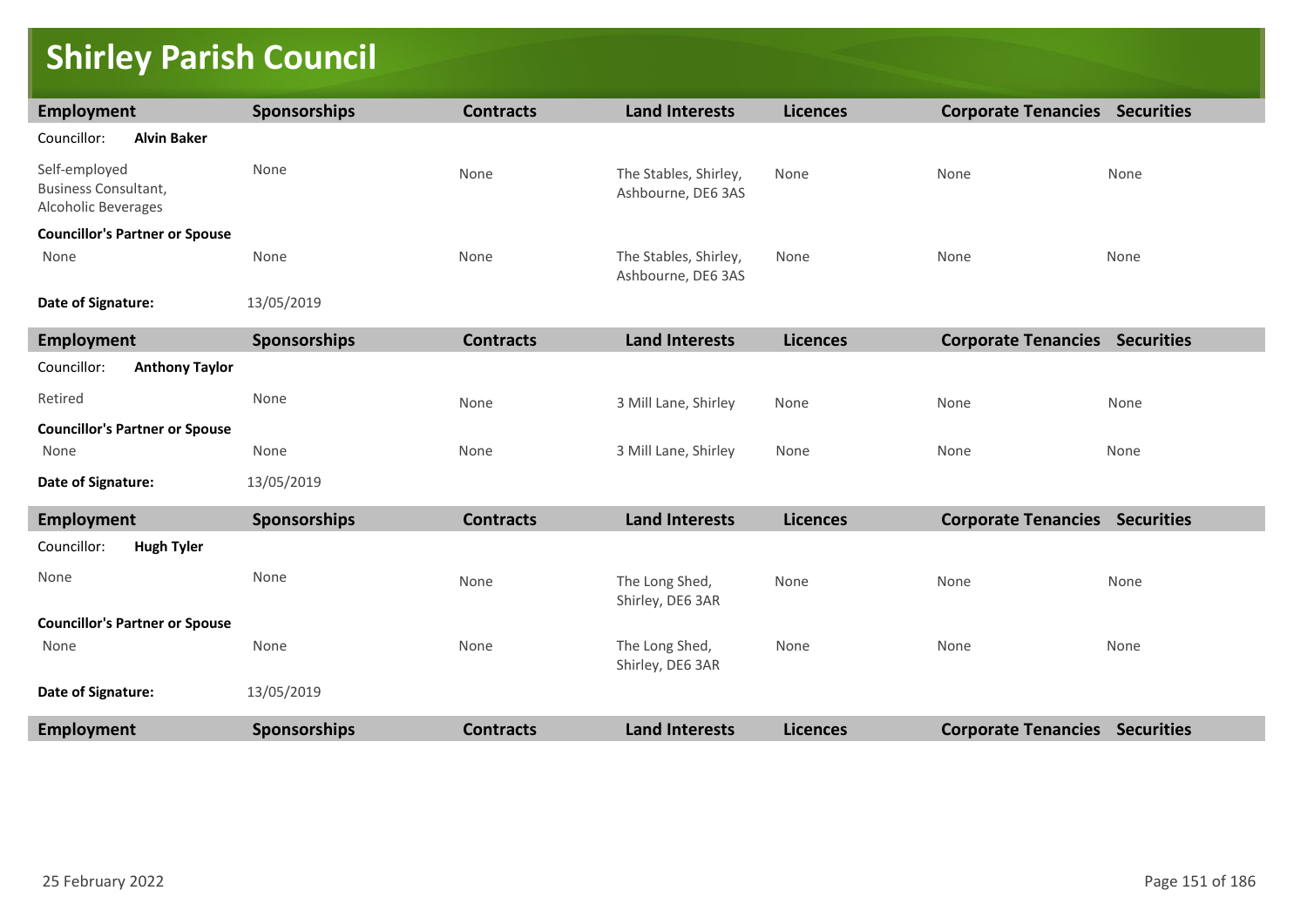Councillor: **Ian Crabtree**

| Self-employed<br>Farmer, Joint        | None | None | Shirley Hall Farm,<br>Shirley, Ashbourne,<br>DE6 3AT. Hall Farm<br>Bungalow, Shirley,<br>Ashbounre, DE6 3AT | None | None | None |
|---------------------------------------|------|------|-------------------------------------------------------------------------------------------------------------|------|------|------|
| <b>Councillor's Partner or Spouse</b> |      |      |                                                                                                             |      |      |      |
| Self-employed<br>Farmer, Joint        | None | None | Shirley Hall Farm,<br>Shirley, Ashbourne,<br>DE6 3AT. Hall Farm<br>Bungalow, Shirley,<br>Ashbourne, DE6 3AT | None | None | None |

**Date of Signature:**

05/06/2019

| <b>Employment</b>                               | <b>Sponsorships</b> | <b>Contracts</b> | <b>Land Interests</b>                                      | <b>Licences</b> | <b>Corporate Tenancies</b> | <b>Securities</b> |
|-------------------------------------------------|---------------------|------------------|------------------------------------------------------------|-----------------|----------------------------|-------------------|
| Councillor:<br><b>Suzanne Walker</b>            |                     |                  |                                                            |                 |                            |                   |
| Practice Manager,<br>Independent Vetcare<br>Ltd | None                | None             | The Old Byre, Mill<br>Lane, Shirley,<br>Ashbourne, DE6 3AS | None            | None                       | None              |
| <b>Councillor's Partner or Spouse</b>           |                     |                  |                                                            |                 |                            |                   |
| Air Safety<br>Investigator, Rolls<br>Royce      | None                | None             | The Old Byre, Mill<br>Lane, Shirley,<br>Ashbourne, DE6 3AS | None            | None                       | None              |
| Date of Signature:                              | 24/05/2019          |                  |                                                            |                 |                            |                   |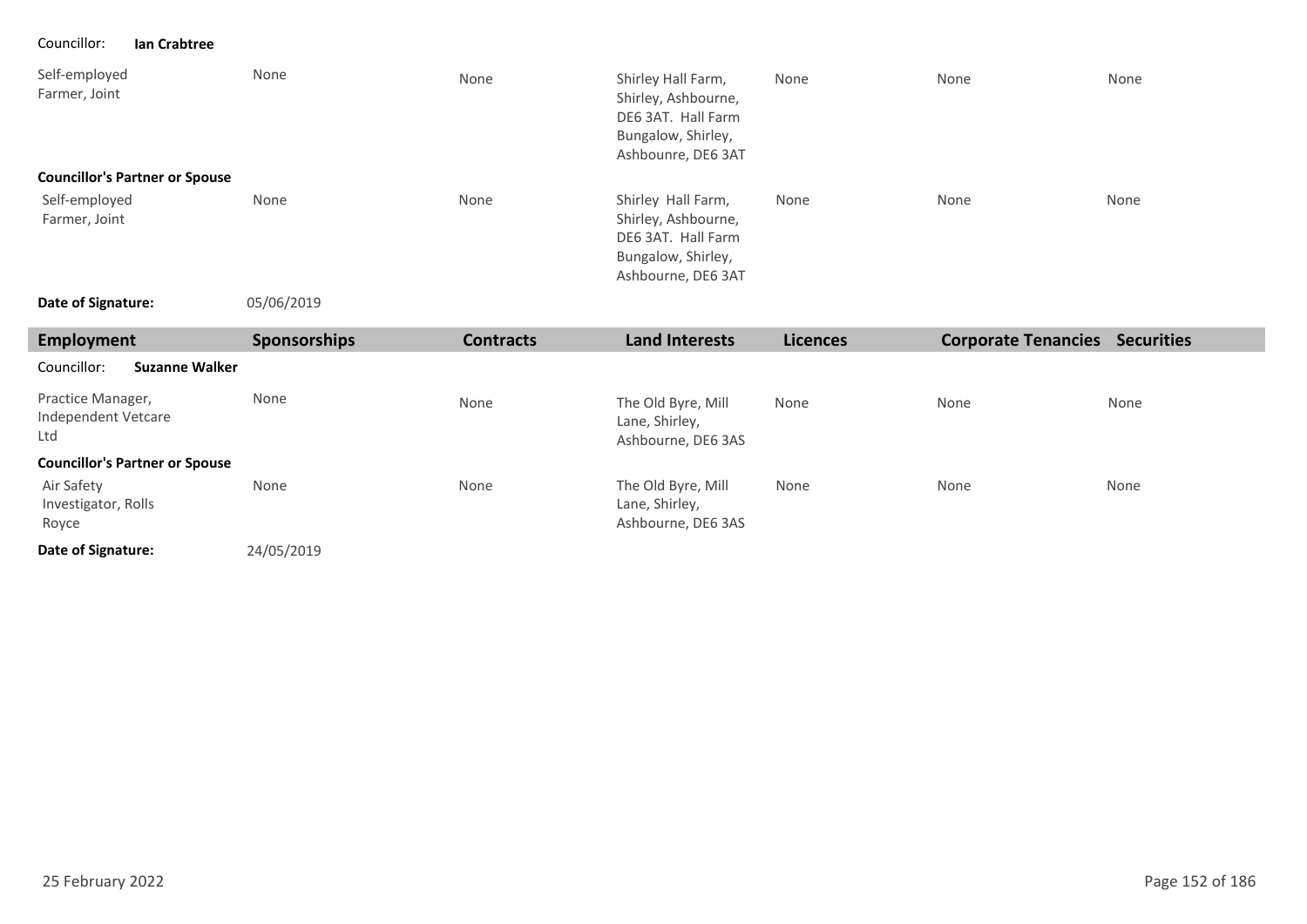### **South Darley Parish Council**

| Employment                                       | <b>Sponsorships</b> | <b>Contracts</b> | <b>Land Interests</b>                                              | <b>Licences</b> | <b>Corporate Tenancies Securities</b> |      |
|--------------------------------------------------|---------------------|------------------|--------------------------------------------------------------------|-----------------|---------------------------------------|------|
| <b>Barbara Glasson</b><br>Councillor:            |                     |                  |                                                                    |                 |                                       |      |
| <b>Methodist Minister</b><br>& College Tutor     | None                | None             | None                                                               | None            | None                                  | None |
| <b>Councillor's Partner or Spouse</b><br>Retired | None                | None             | None                                                               | None            | None                                  | None |
| Date of Signature:                               | 15/01/2021          |                  |                                                                    |                 |                                       |      |
| Employment                                       | Sponsorships        | <b>Contracts</b> | <b>Land Interests</b>                                              | <b>Licences</b> | <b>Corporate Tenancies Securities</b> |      |
| Councillor:<br><b>Brian Haymes</b>               |                     |                  |                                                                    |                 |                                       |      |
| None                                             | None                | None             | 5 St Marys View,<br>Darley Bridge,<br>Matlock, DE4 2JR             | None            | None                                  | None |
| <b>Councillor's Partner or Spouse</b>            |                     |                  |                                                                    |                 |                                       |      |
| N/A                                              | None                | None             | None                                                               | None            | None                                  | None |
| Date of Signature:                               | 30/05/2019          |                  |                                                                    |                 |                                       |      |
| Employment                                       | <b>Sponsorships</b> | <b>Contracts</b> | <b>Land Interests</b>                                              | <b>Licences</b> | <b>Corporate Tenancies Securities</b> |      |
| <b>Edwin Wallbank</b><br>Councillor:             |                     |                  |                                                                    |                 |                                       |      |
| None                                             | None                | None             | <b>Bullring Cottage,</b><br>Snitterton, Matlock,<br><b>DE4 2JG</b> | None            | None                                  | None |
| <b>Councillor's Partner or Spouse</b>            |                     |                  |                                                                    |                 |                                       |      |
| None                                             | None                | None             | <b>Bullring Cottage,</b><br>Snitterton, Matlock,<br><b>DE4 2JG</b> | None            | None                                  | None |
| Date of Signature:                               | 09/05/2019          |                  |                                                                    |                 |                                       |      |
| <b>Employment</b>                                | Sponsorships        | <b>Contracts</b> | <b>Land Interests</b>                                              | <b>Licences</b> | <b>Corporate Tenancies Securities</b> |      |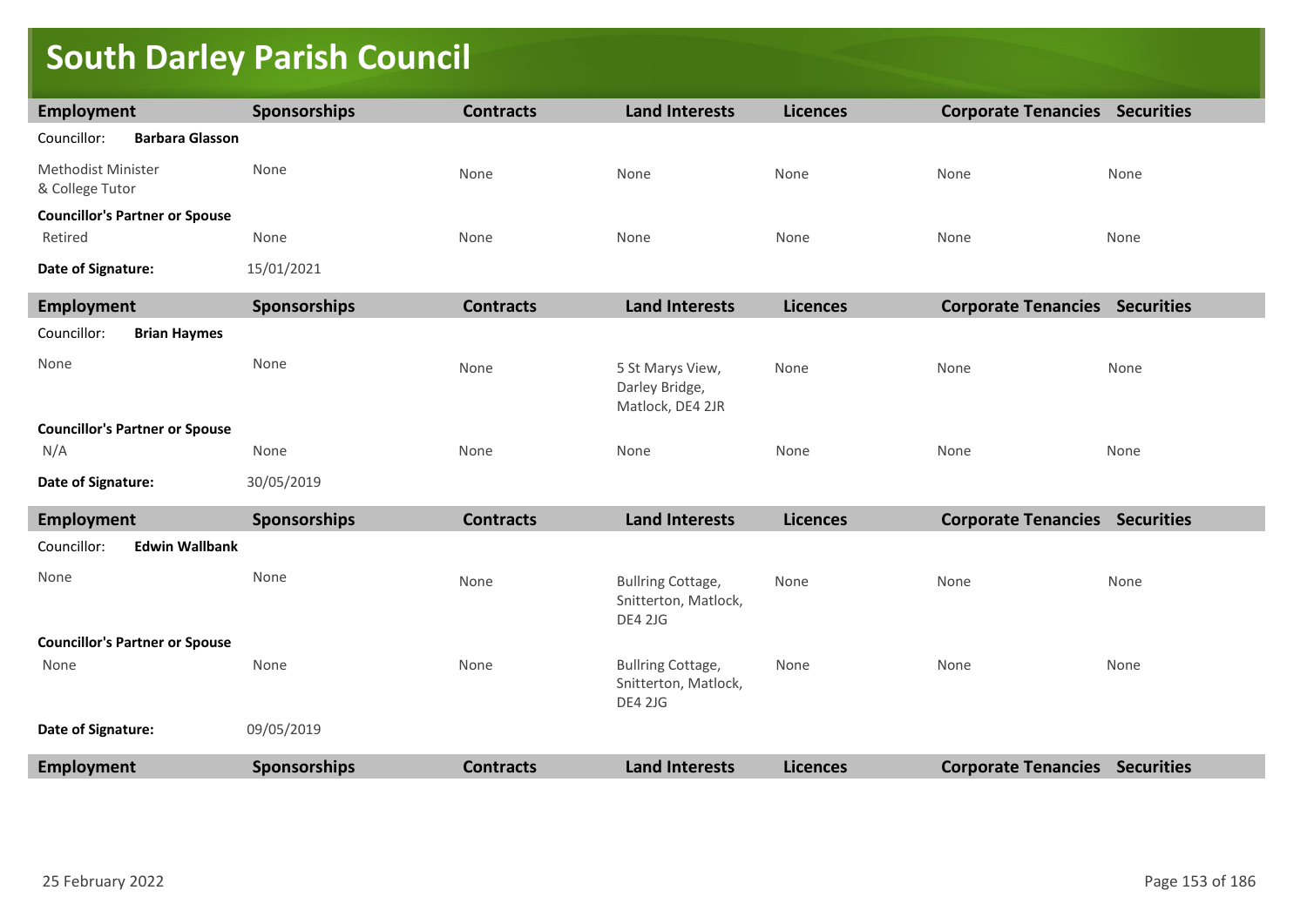### Councillor: **Jeremy Higham**

п

| University of Leeds:<br>Emeritus Professor of<br><b>Education Policy</b><br>(honorary title).<br>University of Leeds:<br>PhD Supervision. | None                | None             | The Old Vicarage,<br>Cross Green, Darley<br>Bridge, DE4 2JT | None            | None                       | 500 Peak Rail PLC £1<br>shares |
|-------------------------------------------------------------------------------------------------------------------------------------------|---------------------|------------------|-------------------------------------------------------------|-----------------|----------------------------|--------------------------------|
| <b>Councillor's Partner or Spouse</b><br>Birkdale Senior<br>School, Sheffield:<br>Head of Modern<br>Languages                             | None                | None             | The Old Vicarage,<br>Cross Green, Darley<br>Bridge, DE4 2JT | None            | None                       | None                           |
| Date of Signature:                                                                                                                        | 17/03/2021          |                  |                                                             |                 |                            |                                |
| Employment                                                                                                                                | <b>Sponsorships</b> | <b>Contracts</b> | <b>Land Interests</b>                                       | <b>Licences</b> | <b>Corporate Tenancies</b> | <b>Securities</b>              |
| Councillor:<br>Julie Wayman                                                                                                               |                     |                  |                                                             |                 |                            |                                |

| None                                  | None       | None | Clifton House, Main<br>Road, Wensley. Red<br>Lion Inn, Main Road<br>Wensley. Cambridge<br>Woods, Wensley.<br>The Orchard<br>(opposite the Red<br>Lion Inn), Main Road,<br>Wensley | None | None | None |
|---------------------------------------|------------|------|-----------------------------------------------------------------------------------------------------------------------------------------------------------------------------------|------|------|------|
| <b>Councillor's Partner or Spouse</b> |            |      |                                                                                                                                                                                   |      |      |      |
| N/A                                   | None       | None | None                                                                                                                                                                              | None | None | None |
| Date of Signature:                    | 09/07/2019 |      |                                                                                                                                                                                   |      |      |      |

| Employment                            | <b>Sponsorships</b> | <b>Contracts</b> | Land Interests                                                  | <b>Licences</b> | <b>Corporate Tenancies</b> | <b>Securities</b> |
|---------------------------------------|---------------------|------------------|-----------------------------------------------------------------|-----------------|----------------------------|-------------------|
| Councillor:<br>Lydia Judson           |                     |                  |                                                                 |                 |                            |                   |
| None                                  | None                | None             | 7 Flint Lane, Darley<br>Bridge, Matlock,<br>Derbyshire, DE4 2JU | None            | None                       | None              |
| <b>Councillor's Partner or Spouse</b> |                     |                  |                                                                 |                 |                            |                   |
| None                                  | None                | None             | None                                                            | None            | None                       | None              |
| Date of Signature:                    | 14/05/2019          |                  |                                                                 |                 |                            |                   |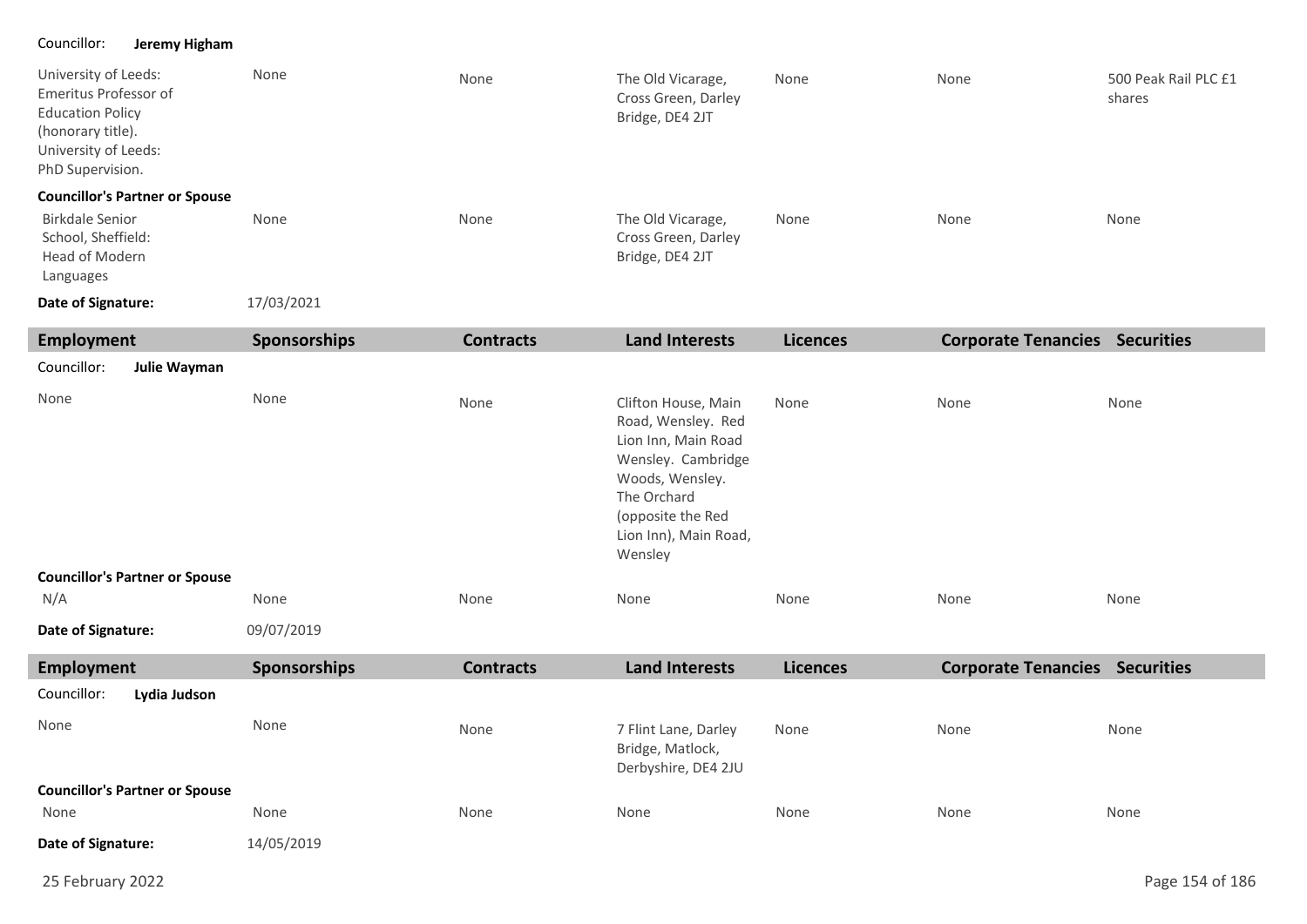| <b>Employment</b>                                                                      | <b>Sponsorships</b> | <b>Contracts</b> | <b>Land Interests</b>                               | <b>Licences</b> | <b>Corporate Tenancies</b> | <b>Securities</b> |
|----------------------------------------------------------------------------------------|---------------------|------------------|-----------------------------------------------------|-----------------|----------------------------|-------------------|
| Nicola Fuller<br>Councillor:                                                           |                     |                  |                                                     |                 |                            |                   |
| Retail Shop Manager,<br>Orinda Outdoors,<br>Rohan, 5 King Street,<br>Bakewell, DE4 2LL | None                | None             | Honeybee Cottage,<br>Main Road, Wensley,<br>DE4 2LL | None            | None                       | None              |
| <b>Councillor's Partner or Spouse</b><br>N/A                                           | None                | None             | None                                                | None            | None                       | None              |
| Date of Signature:                                                                     | 12/06/2019          |                  |                                                     |                 |                            |                   |

п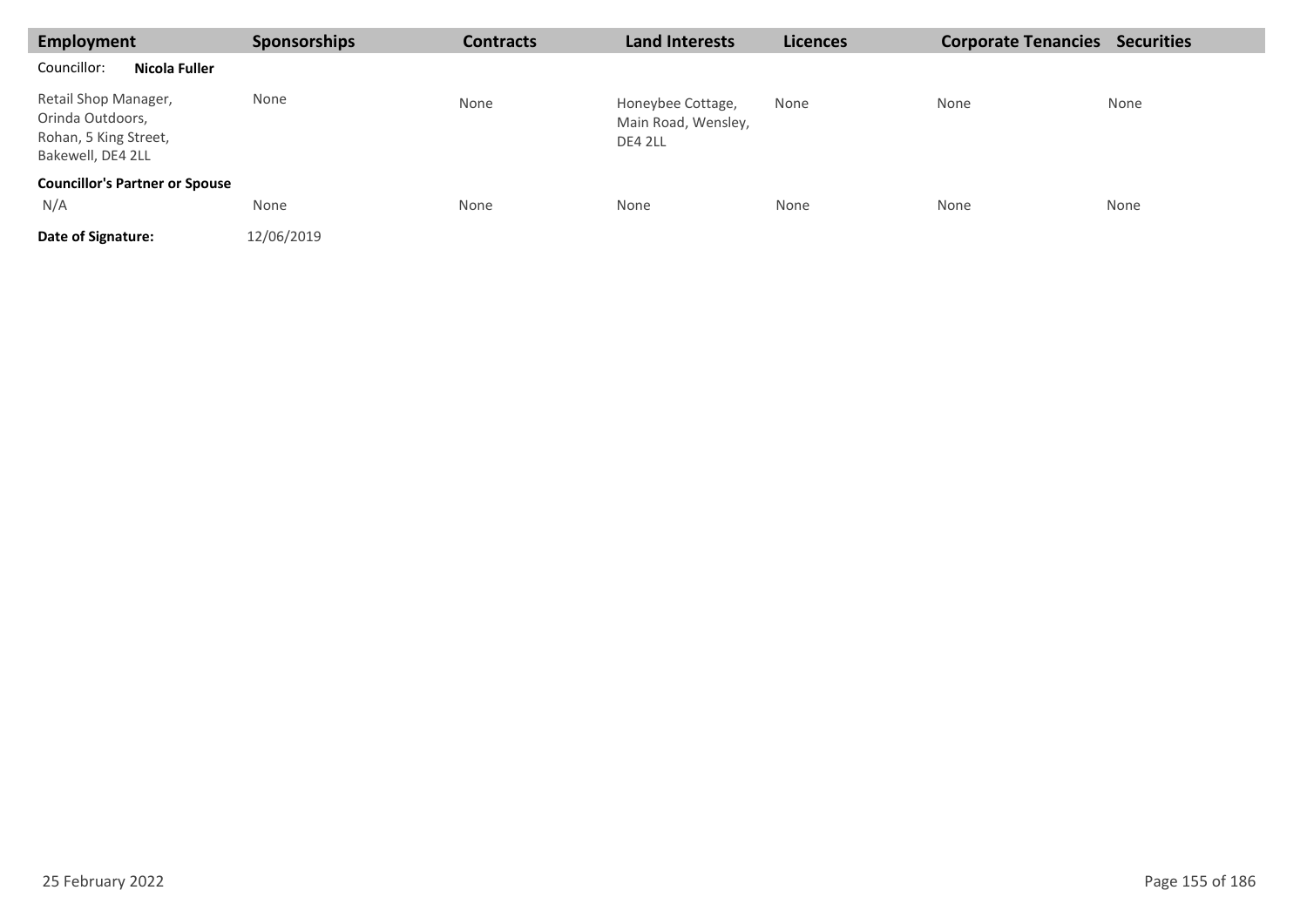### **Stanton in Peak Parish Council**

| Employment                            | <b>Sponsorships</b> | <b>Contracts</b> | <b>Land Interests</b>                              | <b>Licences</b> | <b>Corporate Tenancies Securities</b> |      |
|---------------------------------------|---------------------|------------------|----------------------------------------------------|-----------------|---------------------------------------|------|
| Councillor:<br>Ian Mortimore          |                     |                  |                                                    |                 |                                       |      |
| Goldsmith                             | None                | None             | The Byers, Main Rd,<br>Stanton in Peak, DE4<br>2LX | None            | None                                  | None |
| <b>Councillor's Partner or Spouse</b> |                     |                  |                                                    |                 |                                       |      |
| None                                  | None                | None             | The Byers, Main Rd,<br>Stanton in Peak, DE4<br>2LX | None            | None                                  | None |
| Date of Signature:                    | 22/05/2019          |                  |                                                    |                 |                                       |      |
| <b>Employment</b>                     | <b>Sponsorships</b> | <b>Contracts</b> | <b>Land Interests</b>                              | <b>Licences</b> | <b>Corporate Tenancies Securities</b> |      |
| Councillor:<br><b>Mark Hopkinson</b>  |                     |                  |                                                    |                 |                                       |      |
| None                                  | None                | None             | Stone Leigh, Stanton<br>Lees, DE4 2LQ              | None            | None                                  | None |
| <b>Councillor's Partner or Spouse</b> |                     |                  |                                                    |                 |                                       |      |
| None                                  | None                | None             | Stone Leigh, Stanton<br>Lees, DE4 2LQ              | None            | None                                  | None |
| Date of Signature:                    | 20/02/2021          |                  |                                                    |                 |                                       |      |
| <b>Employment</b>                     | <b>Sponsorships</b> | <b>Contracts</b> | <b>Land Interests</b>                              | <b>Licences</b> | <b>Corporate Tenancies Securities</b> |      |
| <b>Paul Morris</b><br>Councillor:     |                     |                  |                                                    |                 |                                       |      |
| None                                  | None                | None             | High Bend, Stanton<br>Lees, DE4 2LQ                | None            | None                                  | None |
| <b>Councillor's Partner or Spouse</b> |                     |                  |                                                    |                 |                                       |      |
| None                                  | None                | None             | High Bend, Stanton<br>Lees, DE4 2LQ                | None            | None                                  | None |
| Date of Signature:                    | 22/05/2019          |                  |                                                    |                 |                                       |      |
| <b>Employment</b>                     | <b>Sponsorships</b> | <b>Contracts</b> | <b>Land Interests</b>                              | <b>Licences</b> | <b>Corporate Tenancies Securities</b> |      |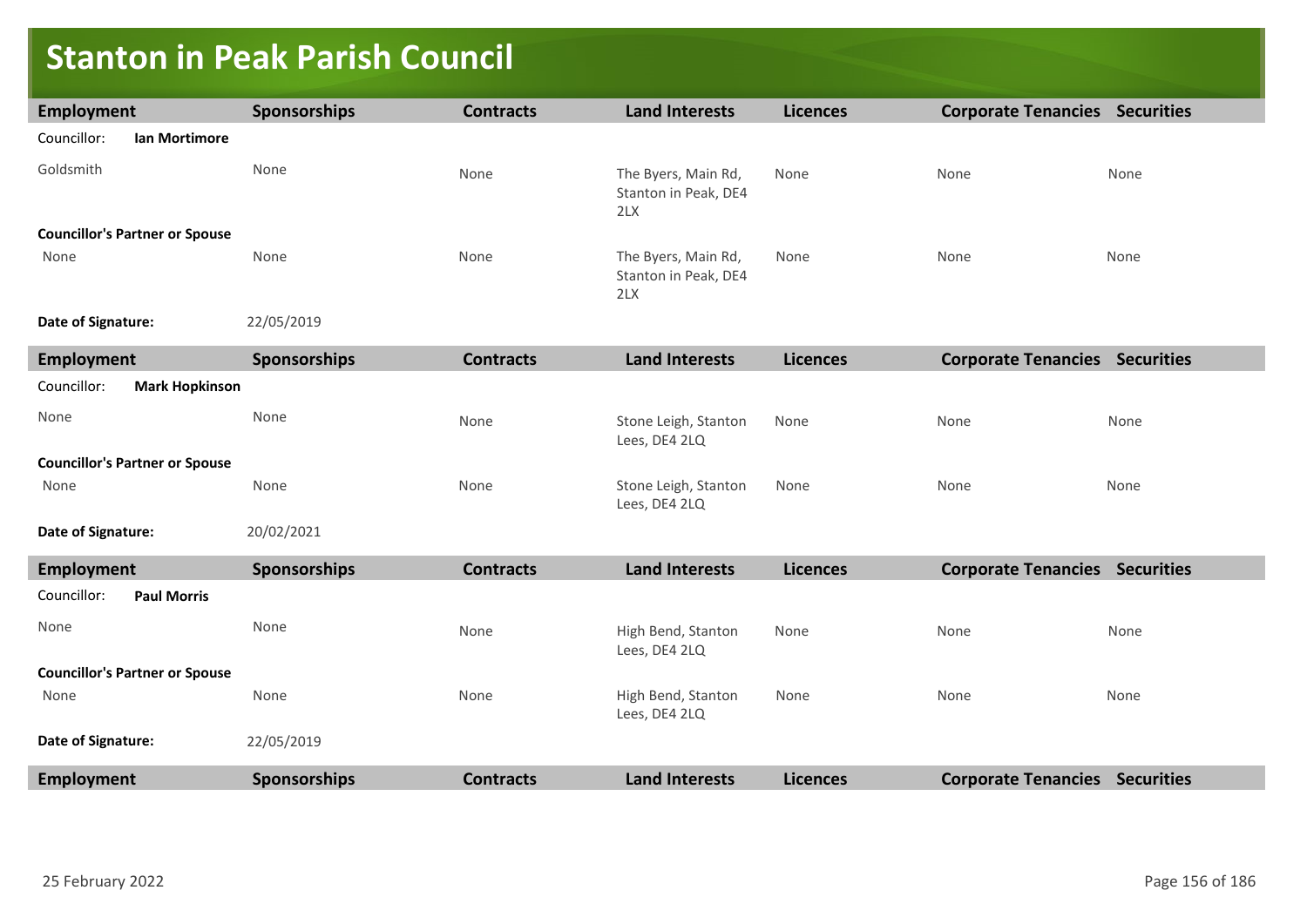| Councillor:        | <b>Sue Fogg</b>                       |            |      |                                                           |      |      |      |
|--------------------|---------------------------------------|------------|------|-----------------------------------------------------------|------|------|------|
| Retired            | None                                  |            | None | Laburnum Cottage,<br>Congreave Lane,<br>Pilhough, DE4 2NF | None | None | None |
|                    | <b>Councillor's Partner or Spouse</b> |            |      |                                                           |      |      |      |
| Retired            | None                                  |            | None | Laburnum Cottage,<br>Congreave Lane,<br>Pilhough, DE4 2NF | None | None | None |
| Date of Signature: |                                       | 22/05/2019 |      |                                                           |      |      |      |

25 February 2022 Page 157 of 186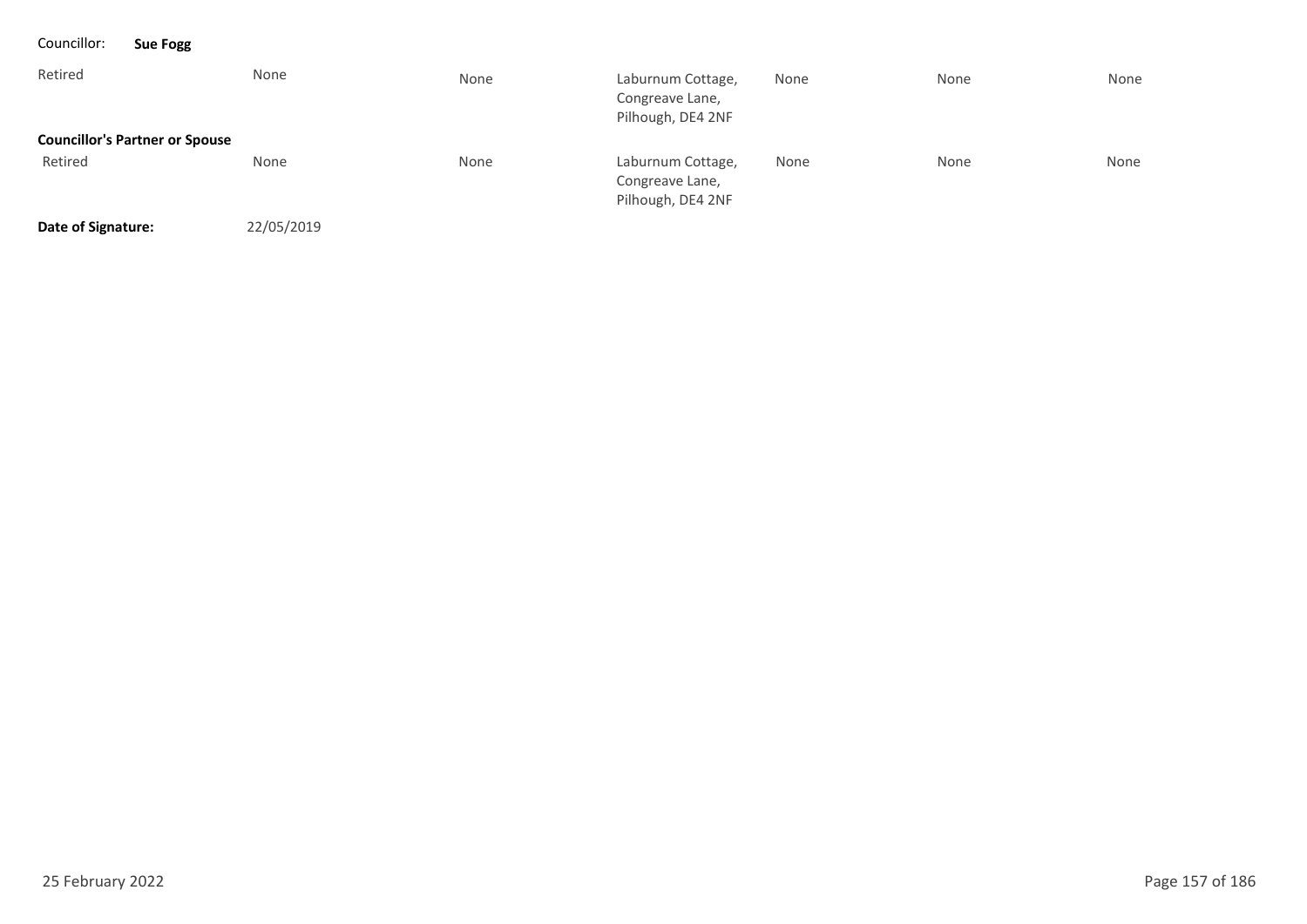### **Stoney Middleton Parish Council**

| Employment                                                                 | <b>Sponsorships</b> | <b>Contracts</b> | <b>Land Interests</b> | <b>Licences</b> | <b>Corporate Tenancies</b> | <b>Securities</b> |
|----------------------------------------------------------------------------|---------------------|------------------|-----------------------|-----------------|----------------------------|-------------------|
| Councillor:<br>Angela Cottle                                               |                     |                  |                       |                 |                            |                   |
| Primary School<br>Teaching Assistant &<br>After School Club<br>Play Leader | None                | None             | None                  | None            | None                       | None              |
| <b>Councillor's Partner or Spouse</b><br>Health & Safety<br>Instructor     | None                | None             | None                  | None            | None                       | None              |
| Date of Signature:                                                         | 01/11/2021          |                  |                       |                 |                            |                   |

| <b>Employment</b>                     | <b>Sponsorships</b> | <b>Contracts</b> | <b>Land Interests</b>                                                                                                                            | <b>Licences</b> | <b>Corporate Tenancies Securities</b> |                   |
|---------------------------------------|---------------------|------------------|--------------------------------------------------------------------------------------------------------------------------------------------------|-----------------|---------------------------------------|-------------------|
| Councillor:<br><b>Colin Hall</b>      |                     |                  |                                                                                                                                                  |                 |                                       |                   |
| Management<br>Consultant              | None                | None             | <b>Rock Mill Business</b><br>Park and former<br>Hargreaves offices,<br>both located at: The<br>Dale Stoney<br>Middleton, Hope<br>Valley, S32 4TF | None            | None                                  | None              |
| <b>Councillor's Partner or Spouse</b> |                     |                  |                                                                                                                                                  |                 |                                       |                   |
| Partner in same<br>business           | None                | None             | <b>Rock Mill Business</b><br>Park and former<br>Hargreaves offices,<br>both located at: The<br>Dale Stoney<br>Middleton, Hope<br>Valley, S32 4TF | None            | None                                  | None              |
| Date of Signature:                    | 15/05/2019          |                  |                                                                                                                                                  |                 |                                       |                   |
| <b>Employment</b>                     | <b>Sponsorships</b> | <b>Contracts</b> | <b>Land Interests</b>                                                                                                                            | <b>Licences</b> | <b>Corporate Tenancies</b>            | <b>Securities</b> |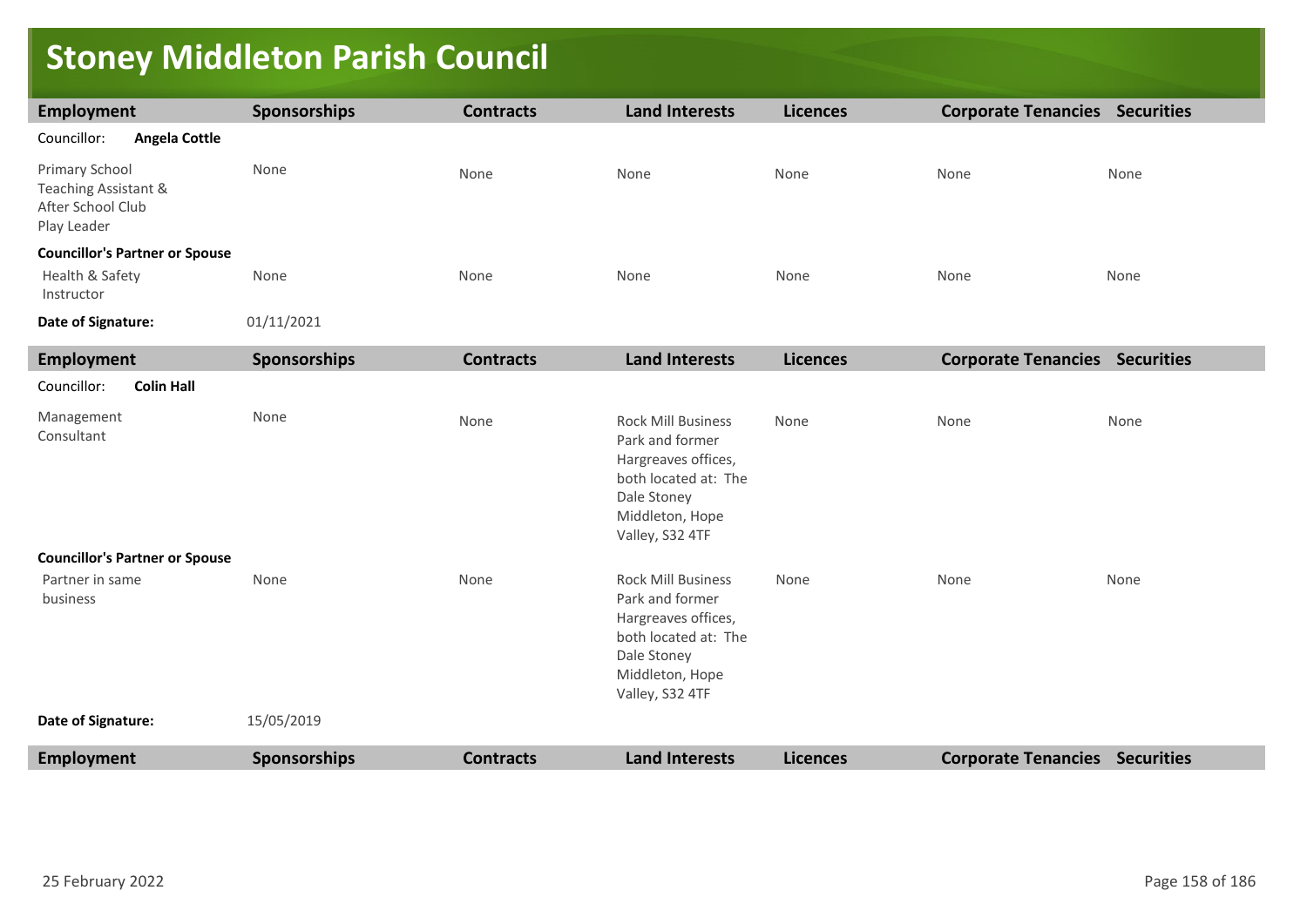#### Retired None None None None Braeside, Mill Lane None None None None None None None  $1/05/2019$ **Councillor's Partner or Spouse Date of Signature:** Councillor: **Lawrence Flint** Clerk to Stoney Middleton Parish Council

| 13/05/2019 |
|------------|
|            |

| Employment                            | <b>Sponsorships</b> | <b>Contracts</b> | <b>Land Interests</b>                                                     | <b>Licences</b> | <b>Corporate Tenancies</b> | <b>Securities</b> |
|---------------------------------------|---------------------|------------------|---------------------------------------------------------------------------|-----------------|----------------------------|-------------------|
| Councillor:<br><b>Paul Spooner</b>    |                     |                  |                                                                           |                 |                            |                   |
| Retired                               | None                | None             | Bottom Cottage,<br>Middleton Lane,<br>Stoney Middleton,<br>S32 4TL        | None            | None                       | None              |
| <b>Councillor's Partner or Spouse</b> |                     |                  |                                                                           |                 |                            |                   |
| Cook                                  | None                | None             | Bottom Cottage,<br>Middleton Lane,<br>Stoney Middleton,<br><b>S32 4TL</b> | None            | None                       | None              |

30/05/2019 **Date of Signature:**

| Employment                            | <b>Sponsorships</b> | <b>Contracts</b> | <b>Land Interests</b>                                                       | <b>Licences</b> | <b>Corporate Tenancies Securities</b> |                   |
|---------------------------------------|---------------------|------------------|-----------------------------------------------------------------------------|-----------------|---------------------------------------|-------------------|
| Councillor:<br><b>Reuben Thorpe</b>   |                     |                  |                                                                             |                 |                                       |                   |
| None                                  | None                | None             | Perfect House, High<br>Street, Stoney<br>Middleton, Hope<br>Valley, S32 4TL | None            | None                                  | None              |
| <b>Councillor's Partner or Spouse</b> |                     |                  |                                                                             |                 |                                       |                   |
| None                                  | None                | None             | Perfect House, High<br>Street, Stoney<br>Middleton, Hope<br>Valley, S32 4TL | None            | None                                  | None              |
| Date of Signature:                    | 29/05/2019          |                  |                                                                             |                 |                                       |                   |
| Employment                            | <b>Sponsorships</b> | <b>Contracts</b> | <b>Land Interests</b>                                                       | <b>Licences</b> | <b>Corporate Tenancies</b>            | <b>Securities</b> |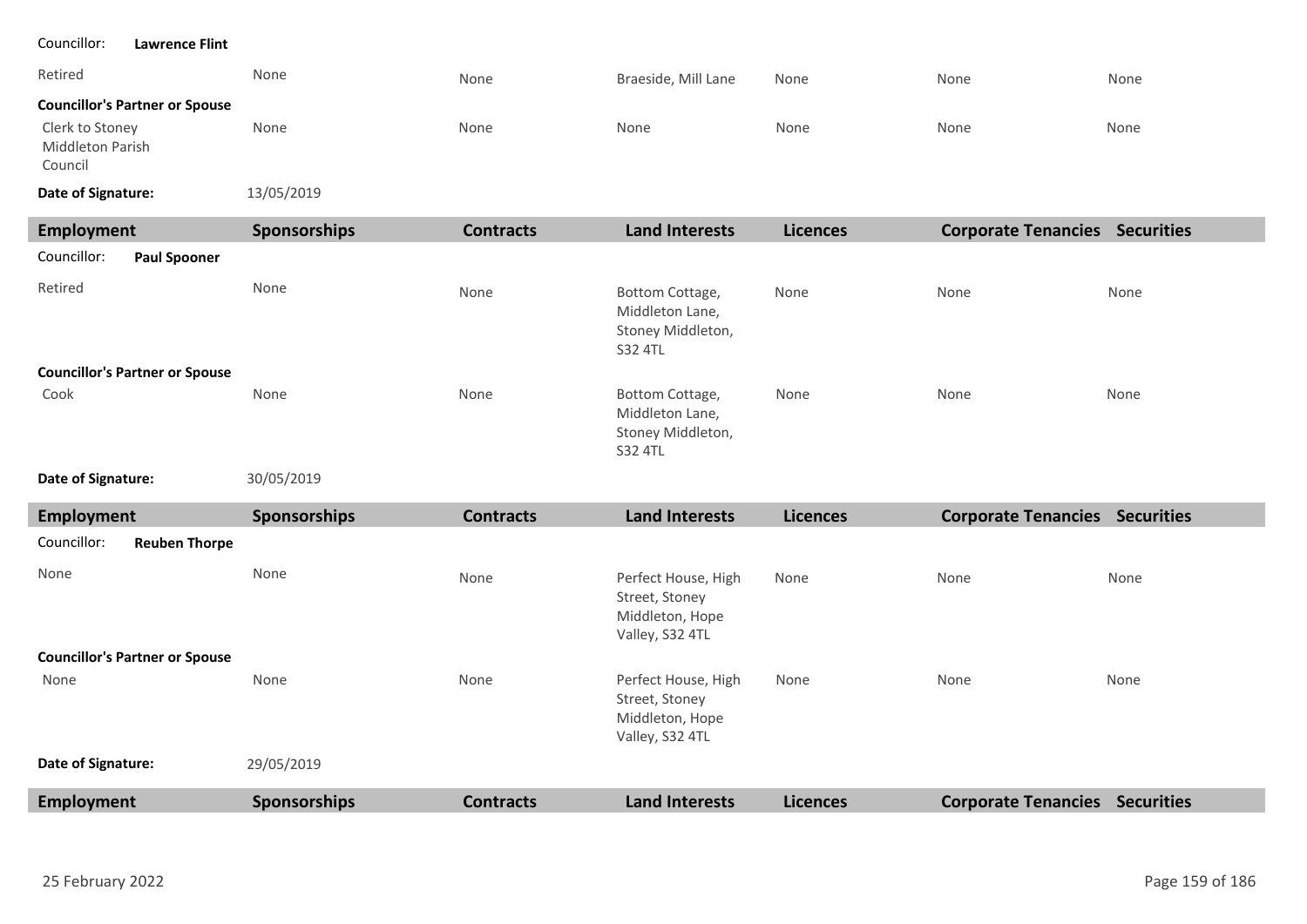#### Councillor: **Savvas Tsielepi**

| Sales Manager,<br>Cyclepods Ltd, 2<br>Betsoms Barn,<br>Pilgrims Way,<br>Westerham, Kent,<br><b>TN16 2DS</b> | None                | None             | Jasmin Cottage, 1<br>High Street, Stoney<br>Middleton, S32 4TL                            | None            | None                                  | None |
|-------------------------------------------------------------------------------------------------------------|---------------------|------------------|-------------------------------------------------------------------------------------------|-----------------|---------------------------------------|------|
| <b>Councillor's Partner or Spouse</b>                                                                       |                     |                  |                                                                                           |                 |                                       |      |
| Retired                                                                                                     | None                | None             | Jasmin Cottage, 1<br>High Street, Stoney<br>Middleton, S32 4TL                            | None            | None                                  | None |
| Date of Signature:                                                                                          | 13/05/2019          |                  |                                                                                           |                 |                                       |      |
| <b>Employment</b>                                                                                           | <b>Sponsorships</b> | <b>Contracts</b> | <b>Land Interests</b>                                                                     | <b>Licences</b> | <b>Corporate Tenancies Securities</b> |      |
| Councillor:<br><b>Susan Bettney</b>                                                                         |                     |                  |                                                                                           |                 |                                       |      |
|                                                                                                             |                     |                  |                                                                                           |                 |                                       |      |
| Retired                                                                                                     | None                | None             | Rose Cottage, High<br>Street, Stoney<br>Middleton, Hope<br>Valley, Derbyshire,<br>S32 4TL | None            | None                                  | None |
| <b>Councillor's Partner or Spouse</b>                                                                       |                     |                  |                                                                                           |                 |                                       |      |
| N/A                                                                                                         | None                | None             | None                                                                                      | None            | None                                  | None |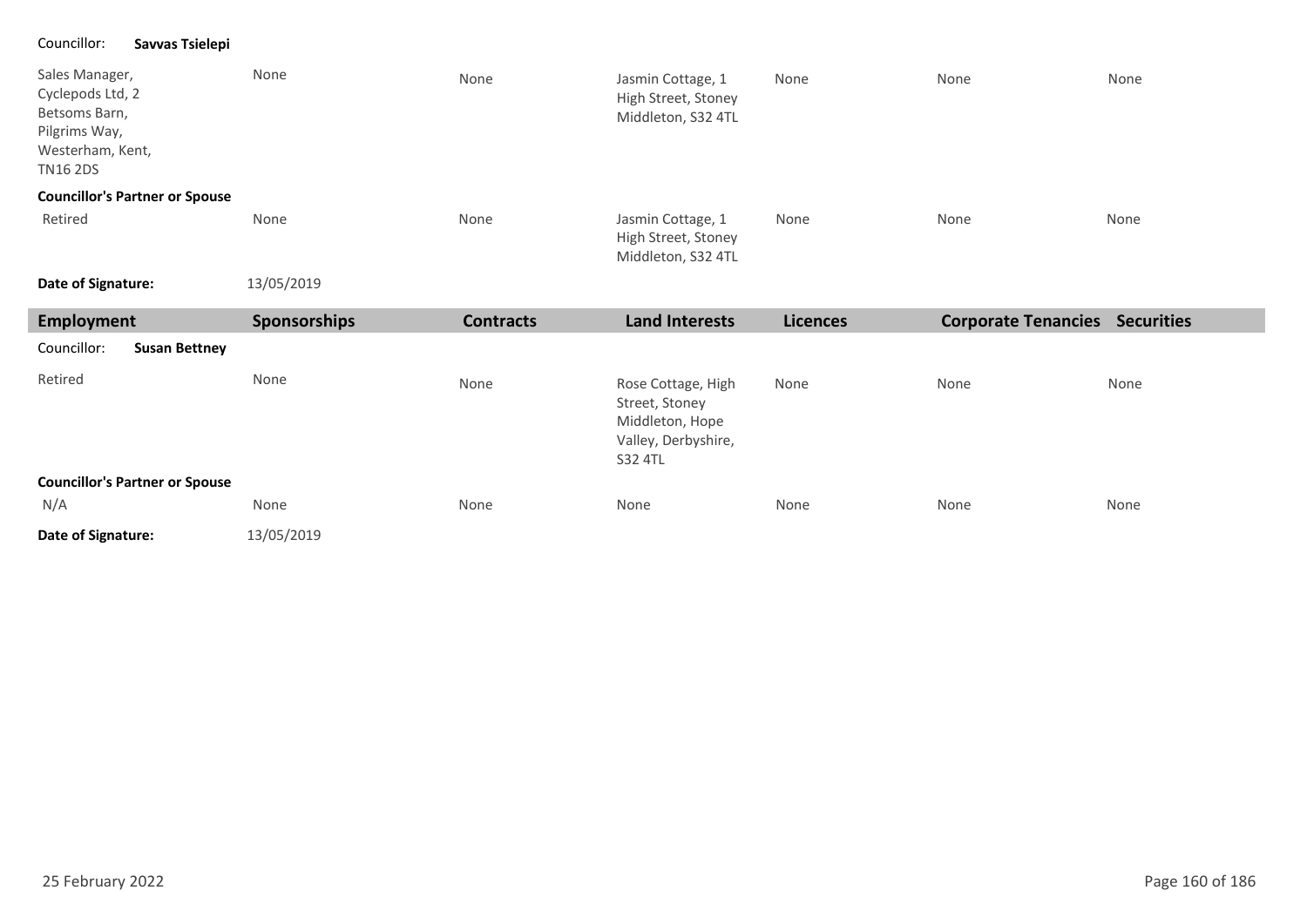### **Sudbury Parish Council**

| Employment                            | Sponsorships        | <b>Contracts</b> | <b>Land Interests</b>                              | <b>Licences</b> | <b>Corporate Tenancies Securities</b> |      |
|---------------------------------------|---------------------|------------------|----------------------------------------------------|-----------------|---------------------------------------|------|
| Councillor:<br><b>Brice Bozier</b>    |                     |                  |                                                    |                 |                                       |      |
| Engineer                              | None                | None             | 45 Sudbury Park,<br>Sudbury, Ashbourne,<br>DE6 5HU | None            | None                                  | None |
| <b>Councillor's Partner or Spouse</b> |                     |                  |                                                    |                 |                                       |      |
| N/A                                   | None                | None             | None                                               | None            | None                                  | None |
| Date of Signature:                    | 02/09/2019          |                  |                                                    |                 |                                       |      |
| Employment                            | Sponsorships        | <b>Contracts</b> | <b>Land Interests</b>                              | <b>Licences</b> | <b>Corporate Tenancies Securities</b> |      |
| Councillor:<br><b>Duncan West</b>     |                     |                  |                                                    |                 |                                       |      |
| Retired                               | None                | None             | 53 Sudbury Park,<br>Sudbury, Ashbourne,<br>DE6 5HU | None            | None                                  | None |
| <b>Councillor's Partner or Spouse</b> |                     |                  |                                                    |                 |                                       |      |
| Retired                               | None                | None             | 53 Sudbury Park,<br>Sudbury, Ashbourne,<br>DE6 5HU | None            | None                                  | None |
| Date of Signature:                    | 20/05/2019          |                  |                                                    |                 |                                       |      |
| <b>Employment</b>                     | Sponsorships        | <b>Contracts</b> | <b>Land Interests</b>                              | <b>Licences</b> | <b>Corporate Tenancies Securities</b> |      |
| Councillor:<br><b>Jay Beeston</b>     |                     |                  |                                                    |                 |                                       |      |
| None                                  | None                | None             | Elmtree Cottage, Oak<br>Lane, Sudbury, DE6<br>5HL  | None            | None                                  | None |
| <b>Councillor's Partner or Spouse</b> |                     |                  |                                                    |                 |                                       |      |
| N/A                                   | None                | None             | None                                               | None            | None                                  | None |
| Date of Signature:                    | 15/07/2019          |                  |                                                    |                 |                                       |      |
| <b>Employment</b>                     | <b>Sponsorships</b> | <b>Contracts</b> | <b>Land Interests</b>                              | <b>Licences</b> | <b>Corporate Tenancies Securities</b> |      |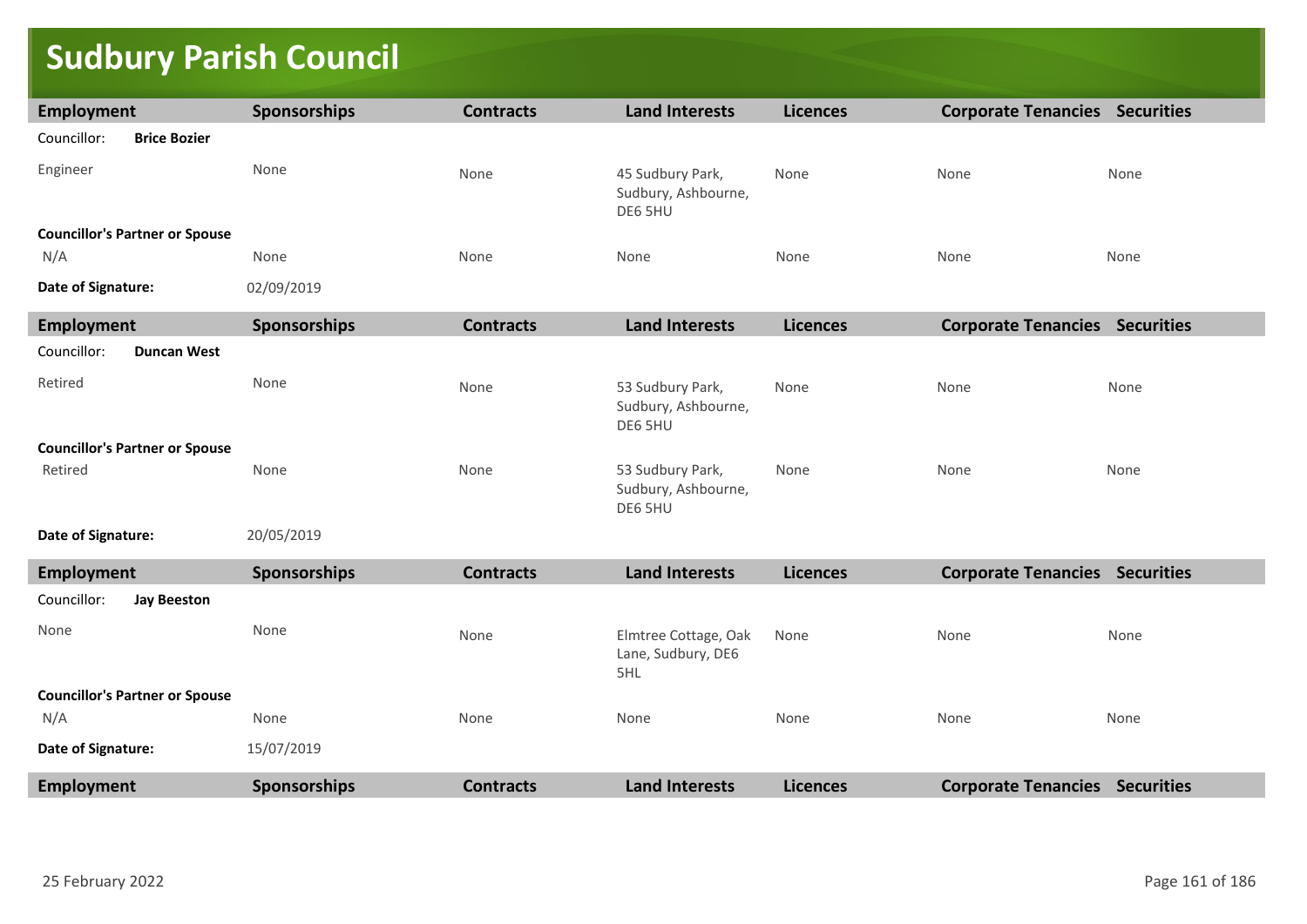#### Councillor: **John Ingram**

| Retired                               | None | None | Yew Tree House, Old<br>Aston Lane, Sudbury,<br>DE6 5HG | None | None | None |
|---------------------------------------|------|------|--------------------------------------------------------|------|------|------|
| <b>Councillor's Partner or Spouse</b> |      |      |                                                        |      |      |      |
| Cleaner, Derbyshire<br>County Council | None | None | Yew Tree House, Old<br>Aston Lane, Sudbury,<br>DE6 5HG | None | None | None |

20/05/2019 **Date of Signature:**

| Employment                            | <b>Sponsorships</b> | <b>Contracts</b> | <b>Land Interests</b>                | <b>Licences</b> | <b>Corporate Tenancies</b> | <b>Securities</b> |
|---------------------------------------|---------------------|------------------|--------------------------------------|-----------------|----------------------------|-------------------|
| Councillor:<br><b>Susanne Harvey</b>  |                     |                  |                                      |                 |                            |                   |
| Retired                               | None                | None             | 47 Sudbury Park,<br>Sudbury, DE6 5HU | None            | None                       | None              |
| <b>Councillor's Partner or Spouse</b> |                     |                  |                                      |                 |                            |                   |
| Retired                               | None                | None             | 47 Sudbury Park,<br>Sudbury, DE6 5HU | None            | None                       | None              |
| Date of Signature:                    | 13/06/2019          |                  |                                      |                 |                            |                   |

| Employment                            | <b>Sponsorships</b> | <b>Contracts</b> | <b>Land Interests</b>                              | <b>Licences</b> | <b>Corporate Tenancies</b> | <b>Securities</b> |
|---------------------------------------|---------------------|------------------|----------------------------------------------------|-----------------|----------------------------|-------------------|
| Councillor:<br><b>Terence Harvey</b>  |                     |                  |                                                    |                 |                            |                   |
| Retired                               | None                | None             | 47 Sudbury Park,<br>Sudbury, Ashbourne,<br>DE6 5HU | None            | None                       | None              |
| <b>Councillor's Partner or Spouse</b> |                     |                  |                                                    |                 |                            |                   |
| Retired                               | None                | None             | 47 Sudbury Park,<br>Sudbury, Ashbourne,<br>DE6 5HU | None            | None                       | None              |

**Date of Signature:**

20/05/2019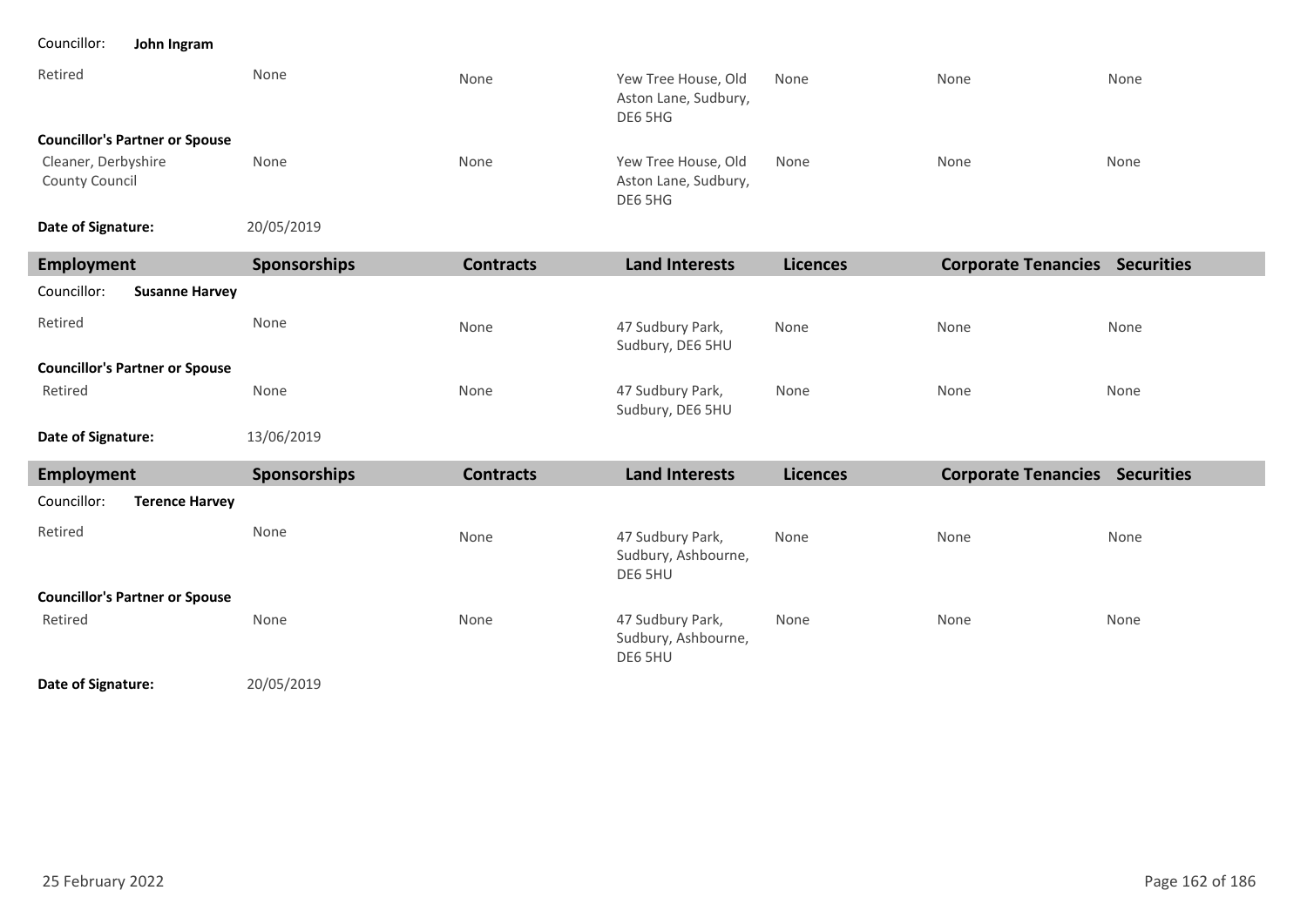### **Taddington and Priestcliffe Parish Council**

| <b>Employment</b>                              | <b>Sponsorships</b> | <b>Contracts</b> | <b>Land Interests</b>                                                   | <b>Licences</b> | <b>Corporate Tenancies Securities</b> |      |
|------------------------------------------------|---------------------|------------------|-------------------------------------------------------------------------|-----------------|---------------------------------------|------|
| Councillor:<br><b>Graham Towers</b>            |                     |                  |                                                                         |                 |                                       |      |
| Retired                                        | None                | None             | 2 Houses & a Croft (2<br>Church View &<br>Croftside)                    | None            | None                                  | None |
| <b>Councillor's Partner or Spouse</b>          |                     |                  |                                                                         |                 |                                       |      |
| Retired                                        | None                | None             | 2 Houses & a Croft (2<br>Church View &<br>Croftside)                    | None            | None                                  | None |
| Date of Signature:                             | 14/05/2019          |                  |                                                                         |                 |                                       |      |
| <b>Employment</b>                              | Sponsorships        | <b>Contracts</b> | <b>Land Interests</b>                                                   | <b>Licences</b> | <b>Corporate Tenancies Securities</b> |      |
| Councillor:<br><b>Joy Saynor</b>               |                     |                  |                                                                         |                 |                                       |      |
| Holiday Cottage,<br>Church Farm,<br>Taddington | None                | None             | 10 Acres of land<br>attached to Church<br>Farm, Taddington,<br>SK17 9TU | None            | None                                  | None |
| <b>Councillor's Partner or Spouse</b>          |                     |                  |                                                                         |                 |                                       |      |
| Holiday Cottage,<br>Church Farm,<br>Taddington | None                | None             | None                                                                    | None            | None                                  | None |
| Date of Signature:                             | 24/05/2019          |                  |                                                                         |                 |                                       |      |
| <b>Employment</b>                              | Sponsorships        | <b>Contracts</b> | <b>Land Interests</b>                                                   | <b>Licences</b> | <b>Corporate Tenancies Securities</b> |      |
| Councillor:<br><b>Neil Walsh</b>               |                     |                  |                                                                         |                 |                                       |      |
| None                                           | None                | None             | Holme Grange,<br>Priestcliffe Road,<br>Priestcliffe, SK17 9TN           | None            | None                                  | None |
| <b>Councillor's Partner or Spouse</b>          |                     |                  |                                                                         |                 |                                       |      |
| None                                           | None                | None             | Holme Grange,<br>Priestcliffe Road,<br>Priestcliffe, SK17 9TN           | None            | None                                  | None |
| Date of Signature:                             | 25/05/2019          |                  |                                                                         |                 |                                       |      |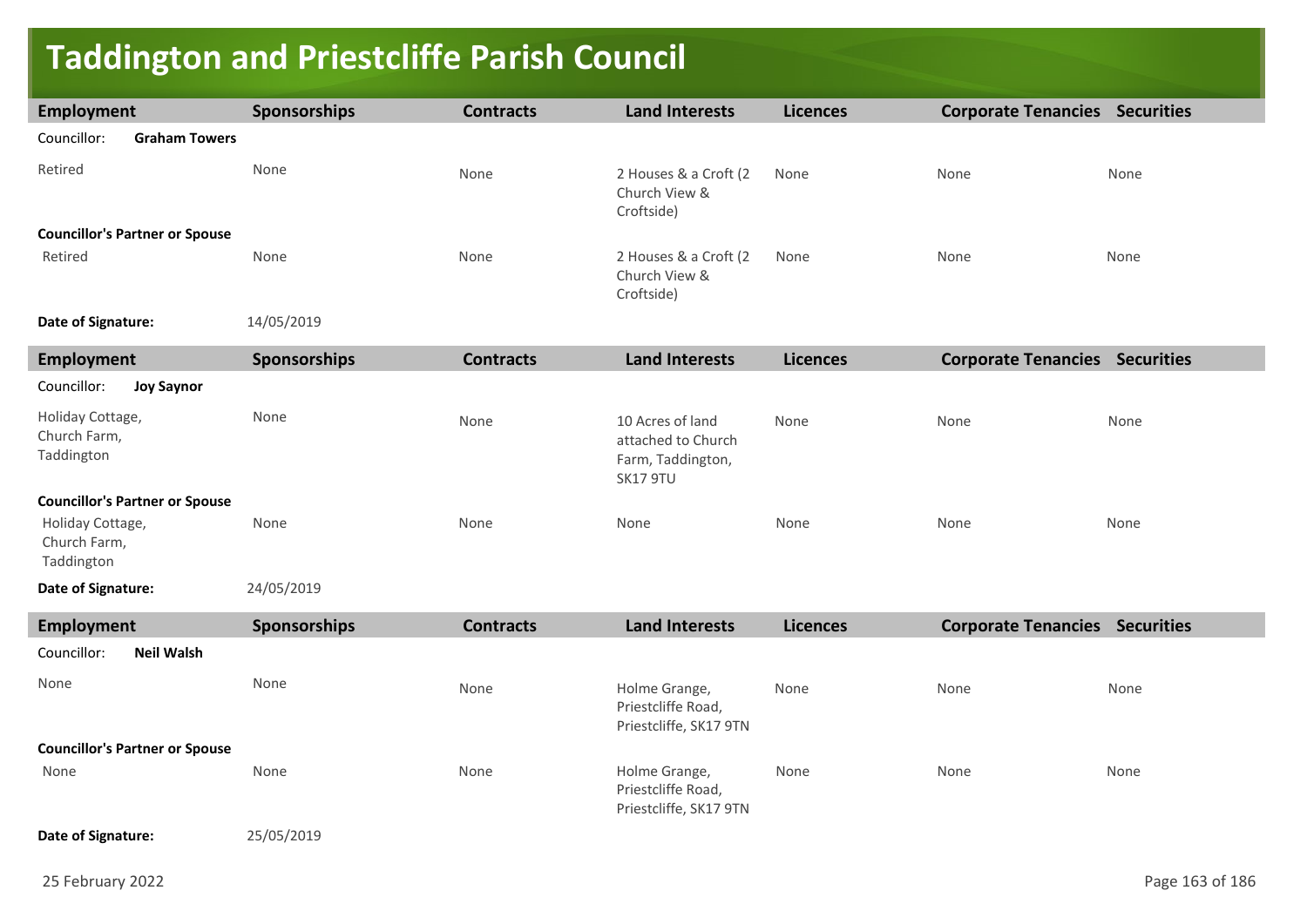| <b>Employment</b>                             | Sponsorships        | <b>Contracts</b> | <b>Land Interests</b>                                       | <b>Licences</b> | <b>Corporate Tenancies</b> | <b>Securities</b> |
|-----------------------------------------------|---------------------|------------------|-------------------------------------------------------------|-----------------|----------------------------|-------------------|
| Councillor:<br><b>Patrick Brady</b>           |                     |                  |                                                             |                 |                            |                   |
| Member, Peak<br><b>District National Park</b> | None                | None             | Half share, Ades<br>Croft, Lower Smithy<br>Lane, Taddington | None            | None                       | None              |
| <b>Councillor's Partner or Spouse</b>         |                     |                  |                                                             |                 |                            |                   |
| None                                          | None                | None             | Half share, Ades<br>Croft, Lower Smithy<br>Lane, Taddington | None            | None                       | None              |
| Date of Signature:                            | 13/08/2019          |                  |                                                             |                 |                            |                   |
| <b>Employment</b>                             | <b>Sponsorships</b> | <b>Contracts</b> | <b>Land Interests</b>                                       | <b>Licences</b> | <b>Corporate Tenancies</b> | <b>Securities</b> |
| Councillor:<br><b>Trevor Ride</b>             |                     |                  |                                                             |                 |                            |                   |
| None                                          | None                | None             | Lilacs Cottage, Main<br>Street, Taddington,                 | None            | None                       | None              |

|                                       |      |      | <b>SK17 9UD</b>                                                |      |      |      |
|---------------------------------------|------|------|----------------------------------------------------------------|------|------|------|
| <b>Councillor's Partner or Spouse</b> |      |      |                                                                |      |      |      |
| None                                  | None | None | Lilacs Cottage, Main<br>Street, Taddington,<br><b>SK17 9UD</b> | None | None | None |
|                                       |      |      |                                                                |      |      |      |

22/05/2019 **Date of Signature:**

25 February 2022 Page 164 of 186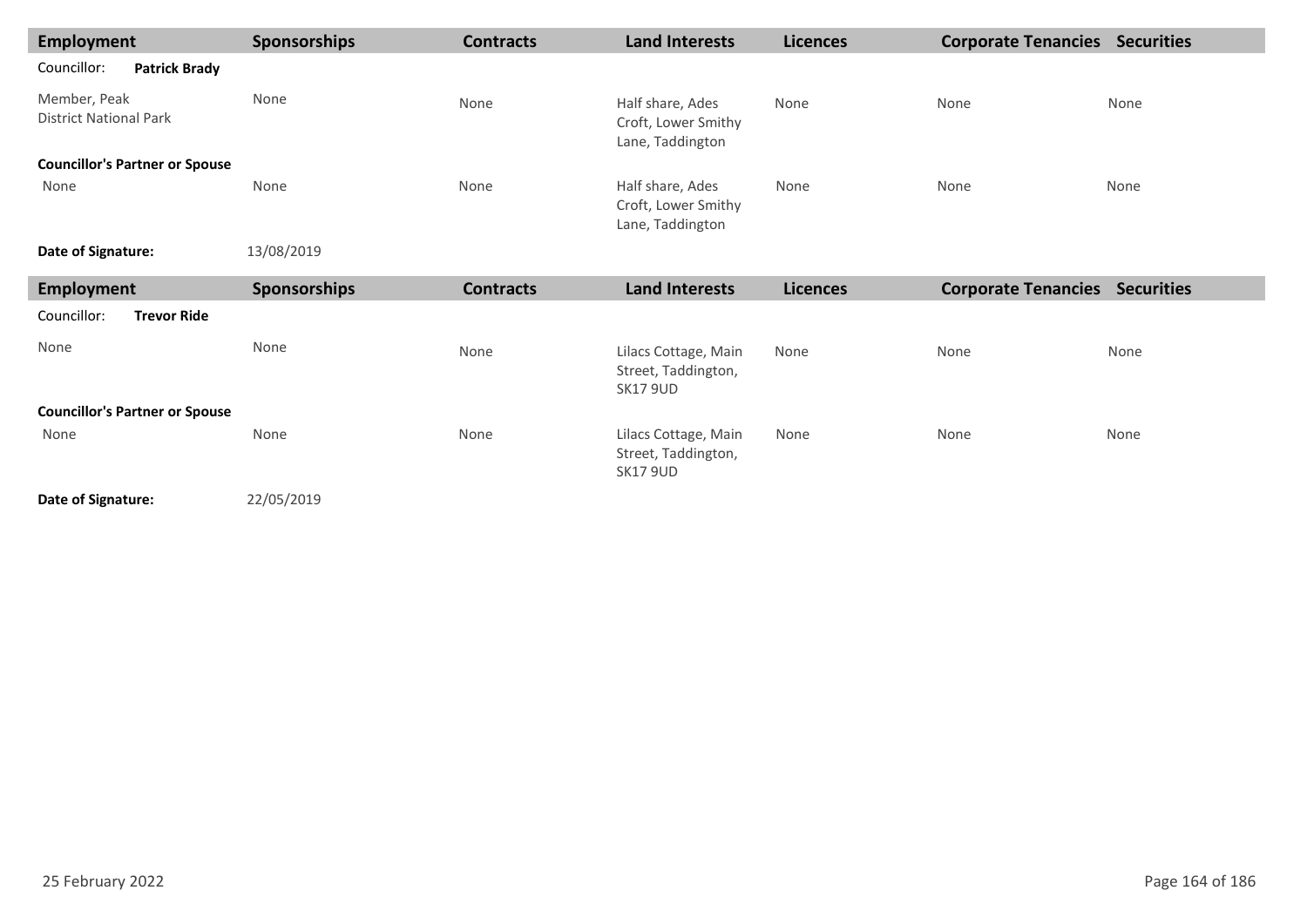### **Tansley Parish Council**

| Employment                            | Sponsorships        | <b>Contracts</b> | <b>Land Interests</b> | <b>Licences</b> | <b>Corporate Tenancies Securities</b> |      |
|---------------------------------------|---------------------|------------------|-----------------------|-----------------|---------------------------------------|------|
| <b>Brian Taylor</b><br>Councillor:    |                     |                  |                       |                 |                                       |      |
| None                                  | None                | None             | None                  | None            | None                                  | None |
| <b>Councillor's Partner or Spouse</b> |                     |                  |                       |                 |                                       |      |
| None                                  | None                | None             | None                  | None            | None                                  | None |
| Date of Signature:                    | 26/10/2021          |                  |                       |                 |                                       |      |
| <b>Employment</b>                     | Sponsorships        | <b>Contracts</b> | <b>Land Interests</b> | <b>Licences</b> | <b>Corporate Tenancies Securities</b> |      |
| <b>David Smith</b><br>Councillor:     |                     |                  |                       |                 |                                       |      |
| None                                  | None                | None             | Yes                   | None            | None                                  | None |
| <b>Councillor's Partner or Spouse</b> |                     |                  |                       |                 |                                       |      |
| None                                  | None                | None             | Yes                   | None            | None                                  | None |
| Date of Signature:                    | 20/05/2019          |                  |                       |                 |                                       |      |
| <b>Employment</b>                     | Sponsorships        | <b>Contracts</b> | <b>Land Interests</b> | <b>Licences</b> | <b>Corporate Tenancies Securities</b> |      |
| <b>David Toplis</b><br>Councillor:    |                     |                  |                       |                 |                                       |      |
| <b>Builder</b>                        | None                | None             | None                  | None            | None                                  | None |
| <b>Councillor's Partner or Spouse</b> |                     |                  |                       |                 |                                       |      |
| <b>Bar Manager</b>                    | None                | None             | None                  | None            | None                                  | None |
| Date of Signature:                    |                     |                  |                       |                 |                                       |      |
| <b>Employment</b>                     | <b>Sponsorships</b> | <b>Contracts</b> | <b>Land Interests</b> | <b>Licences</b> | <b>Corporate Tenancies Securities</b> |      |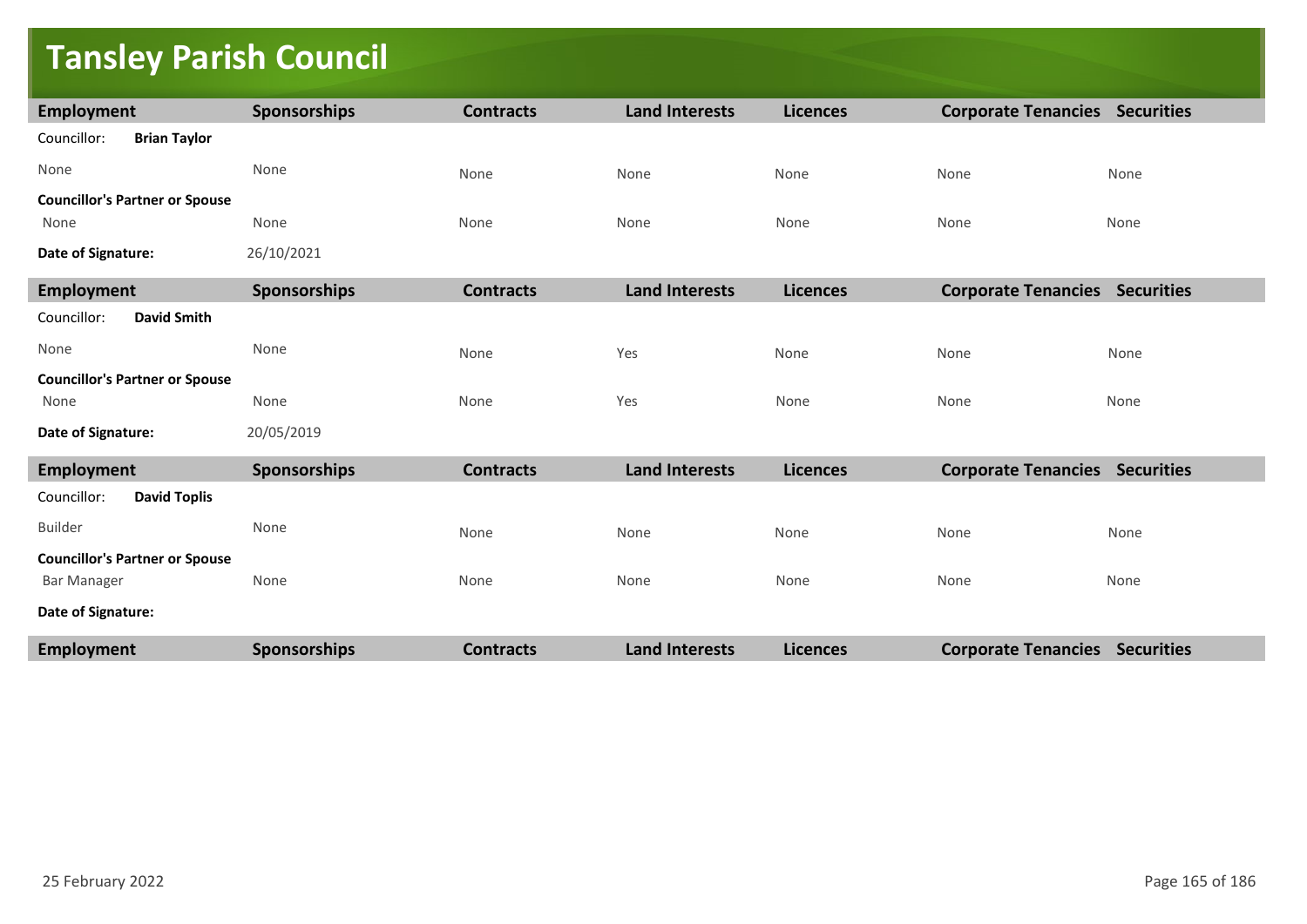Councillor: **Ian Strange**

| Director, Le Strange<br>Services (unpaid)<br><b>Councillor's Partner or Spouse</b> | None                | None             | Warehouse,<br>Thatchers Lane,<br>Tansley. The<br>Cottage, Holly Lane.<br>The Hollies, Holly<br>Lane. That-II-do,<br>Holly Lane.<br>Brookfield Depot,<br>Old Coach Road | None            | None                       | Le Strange Services<br>Ltd - £400,000 |
|------------------------------------------------------------------------------------|---------------------|------------------|------------------------------------------------------------------------------------------------------------------------------------------------------------------------|-----------------|----------------------------|---------------------------------------|
| None                                                                               | None                | None             | Warehouse,<br>Thatchers Lane,<br>Tansley. The Cottage,<br>Holly Lane. The<br>Hollies, Holly Lane.<br>That-II-do, Holly<br>Lane. Brookfield<br>Depot, Old Coach<br>Road | None            | None                       | Le Strange Services Ltd               |
| Date of Signature:                                                                 | 26/10/2021          |                  |                                                                                                                                                                        |                 |                            |                                       |
| Employment                                                                         | <b>Sponsorships</b> | <b>Contracts</b> | <b>Land Interests</b>                                                                                                                                                  | <b>Licences</b> | <b>Corporate Tenancies</b> | <b>Securities</b>                     |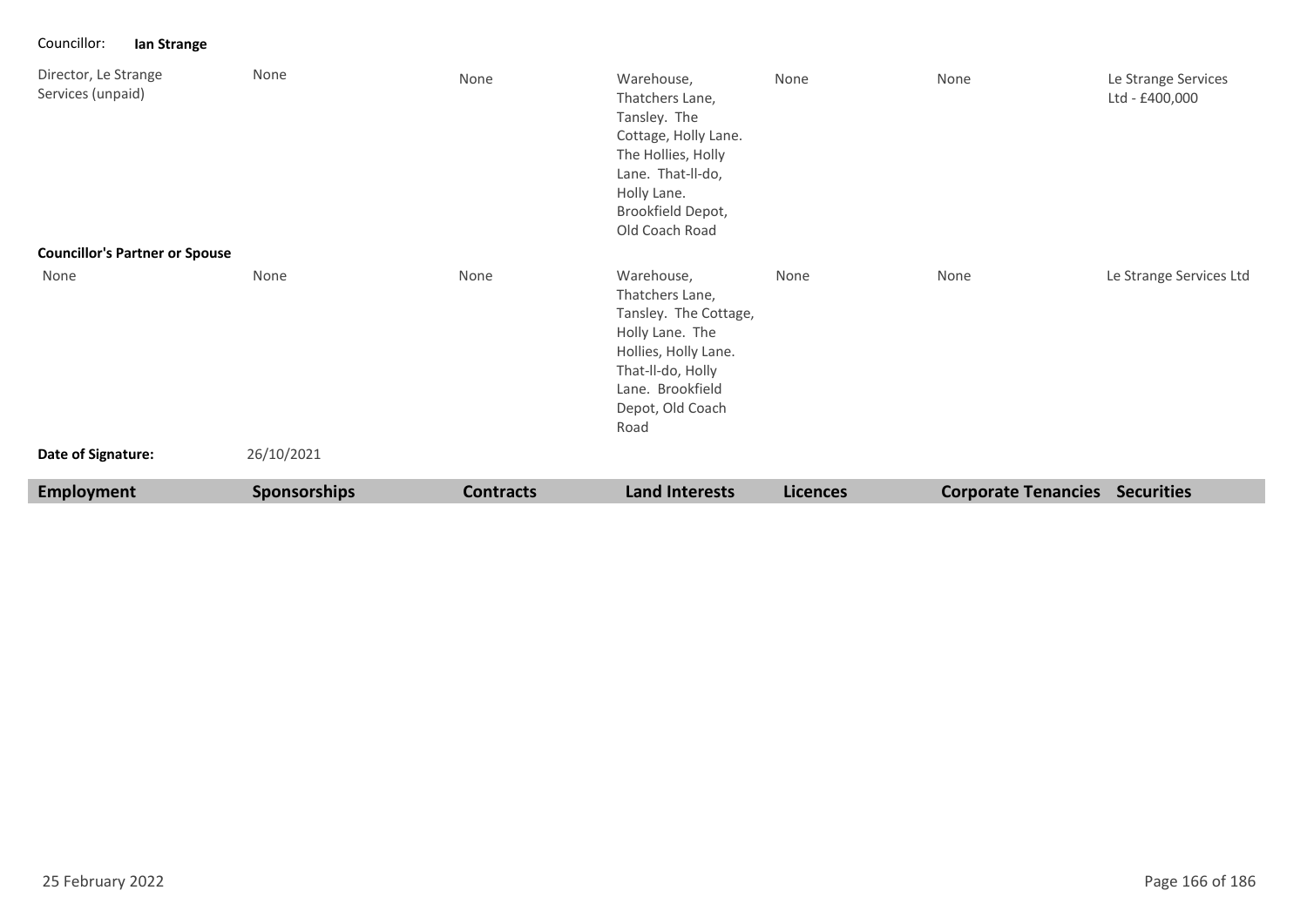#### Councillor: **James Neville**

| Property Developer,<br>Publican, Company<br>Director        | None | None | Thatchers Croft,<br>Tansley. Gate Inn,<br>The Knoll, Tansley.<br>Orchard Cottage,<br>Jackhill Farm,<br>Tansley. The Stable,<br>Jackhill Farm,<br>Tansley. 13 Oaktree<br>Gardens, Tansley. 77<br>Dale Road, Matlock.<br>96 Smedley St,<br>Matlock. The Vaults,<br>Wirksworth | None | None | None |
|-------------------------------------------------------------|------|------|-----------------------------------------------------------------------------------------------------------------------------------------------------------------------------------------------------------------------------------------------------------------------------|------|------|------|
| <b>Councillor's Partner or Spouse</b>                       |      |      |                                                                                                                                                                                                                                                                             |      |      |      |
| House wife,<br>Company Director,<br><b>Property Manager</b> | None | None | Thatchers Croft,<br>Tansley. Orchard<br>Cottage, Jackhill<br>Farm, Tansley. 96<br>Smedley St, Matlock.<br>The Vaults,<br>Wirksworth                                                                                                                                         | None | None | None |

**Date of Signature:**

26/10/2021

| Employment                            | <b>Sponsorships</b> | <b>Contracts</b> | <b>Land Interests</b>                        | <b>Licences</b> | <b>Corporate Tenancies</b> | <b>Securities</b> |
|---------------------------------------|---------------------|------------------|----------------------------------------------|-----------------|----------------------------|-------------------|
| Councillor:<br>John Hopkinson         |                     |                  |                                              |                 |                            |                   |
| Retired                               | None                | None             | Tenant of Platform<br>Housing Limited        | None            | None                       | None              |
| <b>Councillor's Partner or Spouse</b> |                     |                  |                                              |                 |                            |                   |
| Retired                               | None                | None             | <b>Tenant of Platform</b><br>Housing Limited | None            | None                       | None              |
| Date of Signature:                    |                     |                  |                                              |                 |                            |                   |
| <b>Employment</b>                     | <b>Sponsorships</b> | <b>Contracts</b> | <b>Land Interests</b>                        | <b>Licences</b> | <b>Corporate Tenancies</b> | <b>Securities</b> |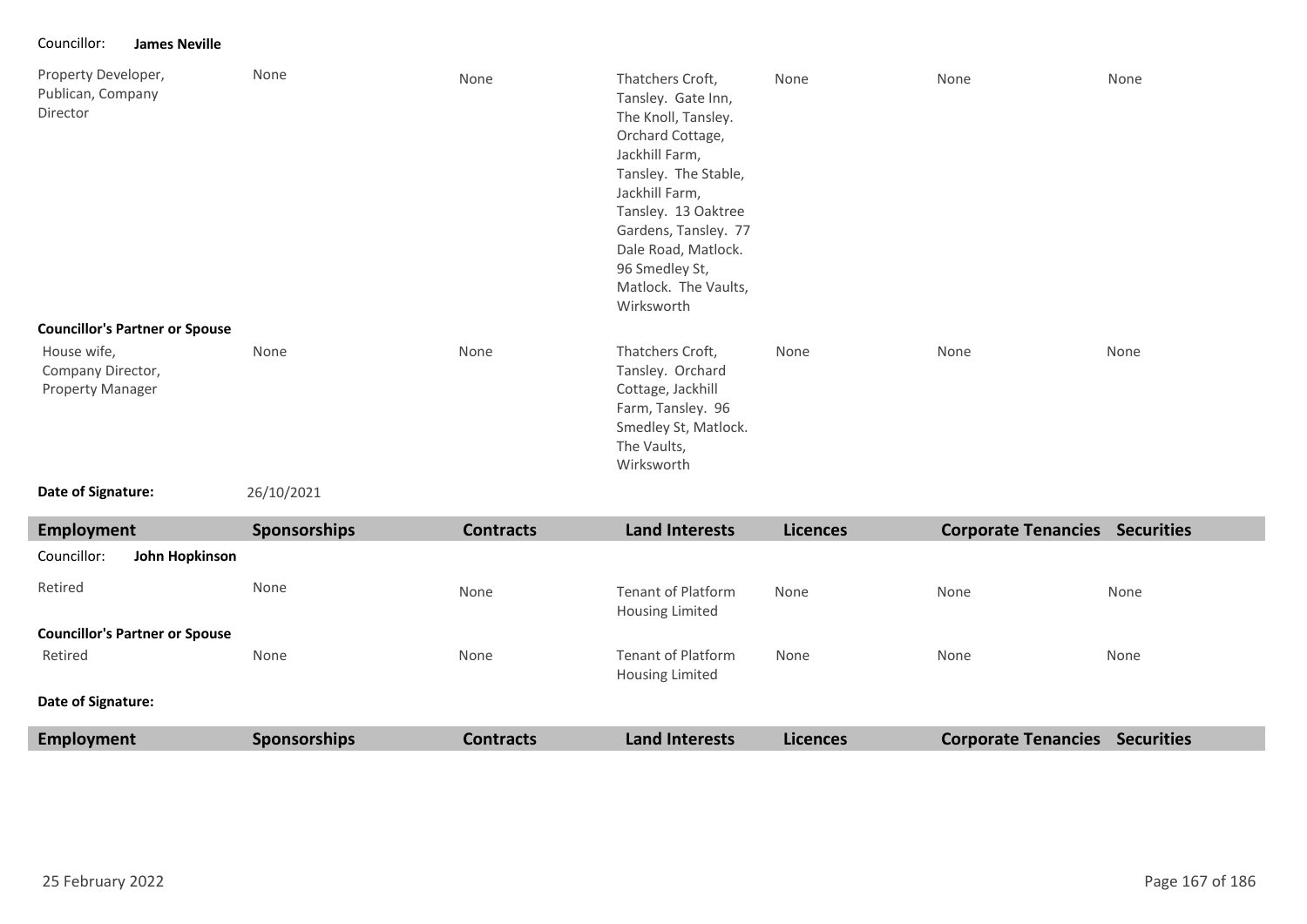| Councillor:<br><b>Kenneth Gray</b>               |                     |                  |                                                                                                                                 |                 |                                       |      |
|--------------------------------------------------|---------------------|------------------|---------------------------------------------------------------------------------------------------------------------------------|-----------------|---------------------------------------|------|
| Retired                                          | None                | None             | None                                                                                                                            | None            | None                                  | None |
| <b>Councillor's Partner or Spouse</b><br>Retired | None                | None             | None                                                                                                                            | None            | None                                  | None |
| Date of Signature:                               | 25/10/2021          |                  |                                                                                                                                 |                 |                                       |      |
| Employment                                       | <b>Sponsorships</b> | <b>Contracts</b> | <b>Land Interests</b>                                                                                                           | <b>Licences</b> | <b>Corporate Tenancies Securities</b> |      |
| Councillor:<br><b>Russel Lane</b>                |                     |                  |                                                                                                                                 |                 |                                       |      |
| None                                             | None                | None             | 3 Cliff Terrace, The<br>Cliff, Tansley, DE4 5FY                                                                                 | None            | None                                  | None |
| <b>Councillor's Partner or Spouse</b>            |                     |                  |                                                                                                                                 |                 |                                       |      |
| None                                             | None                | None             | 3 Cliff Terrace, The<br>Cliff, Tansley, DE4 5FY                                                                                 | None            | None                                  | None |
| Date of Signature:                               | 24/10/2021          |                  |                                                                                                                                 |                 |                                       |      |
|                                                  |                     |                  |                                                                                                                                 |                 |                                       |      |
| <b>Employment</b>                                | Sponsorships        | <b>Contracts</b> | <b>Land Interests</b>                                                                                                           | <b>Licences</b> | <b>Corporate Tenancies Securities</b> |      |
| Councillor:<br><b>Victoria Raynes</b>            |                     |                  |                                                                                                                                 |                 |                                       |      |
| None                                             | None                | None             | Rogan Cottage, Holly<br>Lane. Church Street,<br>Tansley, DE4 5FE. 4<br>Thatchers Lane,<br>Tansley. 5 Thatchers<br>Lane, Tansley | None            | None                                  | None |
| <b>Councillor's Partner or Spouse</b>            |                     |                  |                                                                                                                                 |                 |                                       |      |
| None                                             | None                | None             | Rogan Cottage, Holly<br>Lane. Church Street,<br>Tansley, DE4 5FE. 4<br>Thatchers Lane,<br>Tansley. 5 Thatchers<br>Lane, Tansley | None            | None                                  | None |

п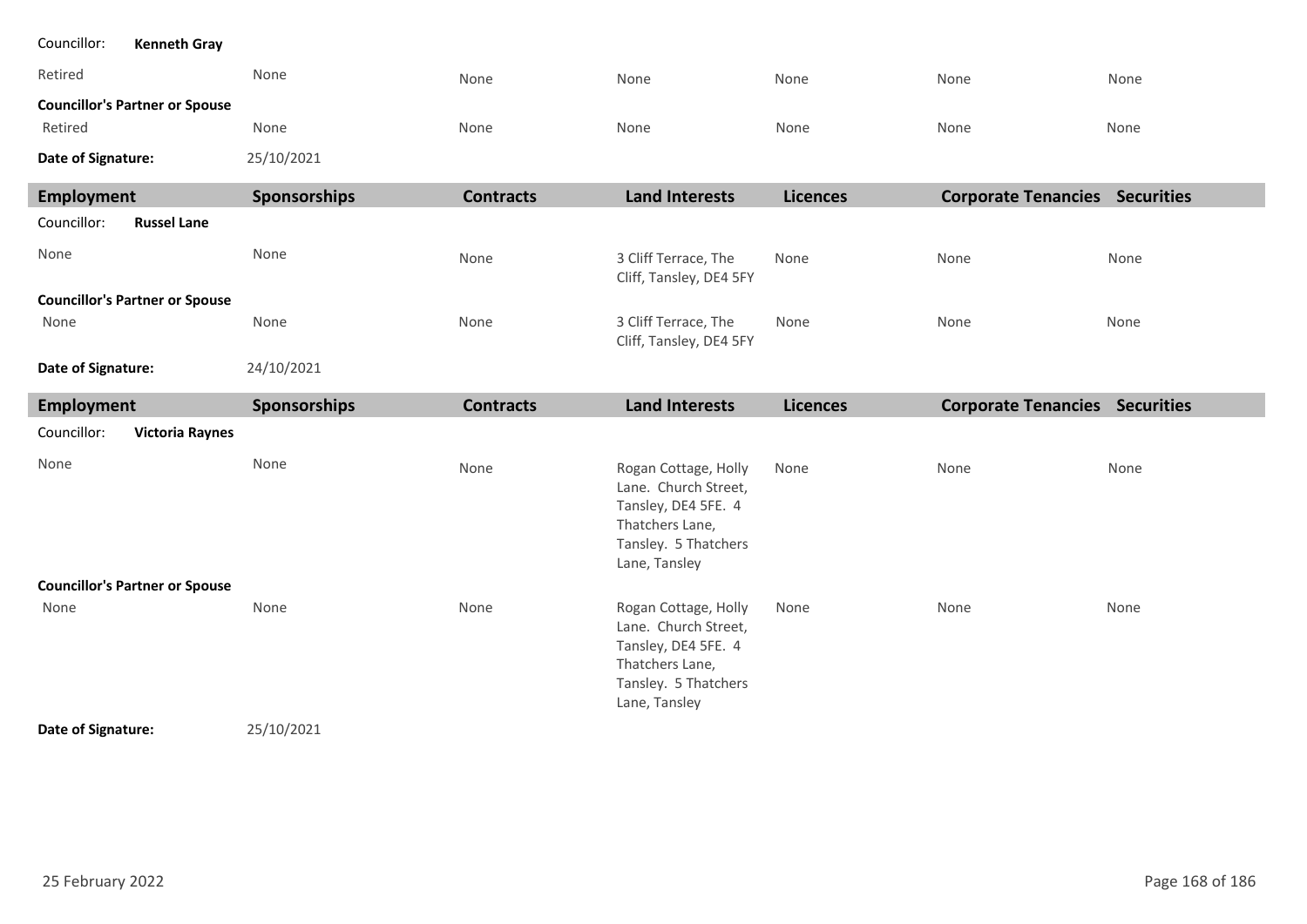## **Thorpe Parish Council**

| <b>Employment</b>                                                               | Sponsorships | <b>Contracts</b> | <b>Land Interests</b>                                 | <b>Licences</b> | <b>Corporate Tenancies Securities</b> |                                                            |  |  |
|---------------------------------------------------------------------------------|--------------|------------------|-------------------------------------------------------|-----------------|---------------------------------------|------------------------------------------------------------|--|--|
| Councillor:<br><b>Andrew Bock</b>                                               |              |                  |                                                       |                 |                                       |                                                            |  |  |
| Director, Paisley<br><b>Grove Developments</b><br>Ltd                           | None         | None             | The Old Rectory,<br>Church Lane, Thorpe,<br>Ashbourne | None            | None                                  | None                                                       |  |  |
| <b>Councillor's Partner or Spouse</b>                                           |              |                  |                                                       |                 |                                       |                                                            |  |  |
| Company Secretary,<br>Paisley Grove<br>Developments Ltd                         | None         | None             | The Old Rectory,<br>Church Lane, Thorpe,<br>Ashbourne | None            | None                                  | None                                                       |  |  |
| Date of Signature:                                                              | 07/05/2019   |                  |                                                       |                 |                                       |                                                            |  |  |
| <b>Employment</b>                                                               | Sponsorships | <b>Contracts</b> | <b>Land Interests</b>                                 | <b>Licences</b> | <b>Corporate Tenancies Securities</b> |                                                            |  |  |
| Councillor:<br><b>Catherine Garrett</b>                                         |              |                  |                                                       |                 |                                       |                                                            |  |  |
| Solicitor (non<br>practicing), Justice of<br>the Peace, Derby<br>Justice Centre | None         | None             | Green Gables,<br>Thorpe, Ashbourne,<br>DE6 2AW        | None            | None                                  | None                                                       |  |  |
| <b>Councillor's Partner or Spouse</b>                                           |              |                  |                                                       |                 |                                       |                                                            |  |  |
| Rolls Royce, Engine<br>Leasing and Parts<br>Trading, Sinfin, Derby              | None         | None             | Green Gables,<br>Thorpe, Ashbourne,<br>DE6 2AW        | None            | None                                  | None                                                       |  |  |
| Date of Signature:                                                              | 07/05/2019   |                  |                                                       |                 |                                       |                                                            |  |  |
| <b>Employment</b>                                                               | Sponsorships | <b>Contracts</b> | <b>Land Interests</b>                                 | <b>Licences</b> | <b>Corporate Tenancies Securities</b> |                                                            |  |  |
| Councillor:<br><b>Ian Franks</b>                                                |              |                  |                                                       |                 |                                       |                                                            |  |  |
| Owner/Director<br><b>Amplify Results</b><br>Consulting Ltd                      | None         | None             | Netherfield, Church<br>Lane, Thorpe,<br>Ashbourne     | None            | None                                  | Owner/Director<br><b>Amplify Results</b><br>Consulting Ltd |  |  |
| <b>Councillor's Partner or Spouse</b>                                           |              |                  |                                                       |                 |                                       |                                                            |  |  |
| N/A                                                                             | None         | None             | None                                                  | None            | None                                  | None                                                       |  |  |
| Date of Signature:                                                              | 08/02/2022   |                  |                                                       |                 |                                       |                                                            |  |  |
| <b>Employment</b>                                                               | Sponsorships | <b>Contracts</b> | <b>Land Interests</b>                                 | <b>Licences</b> | <b>Corporate Tenancies Securities</b> |                                                            |  |  |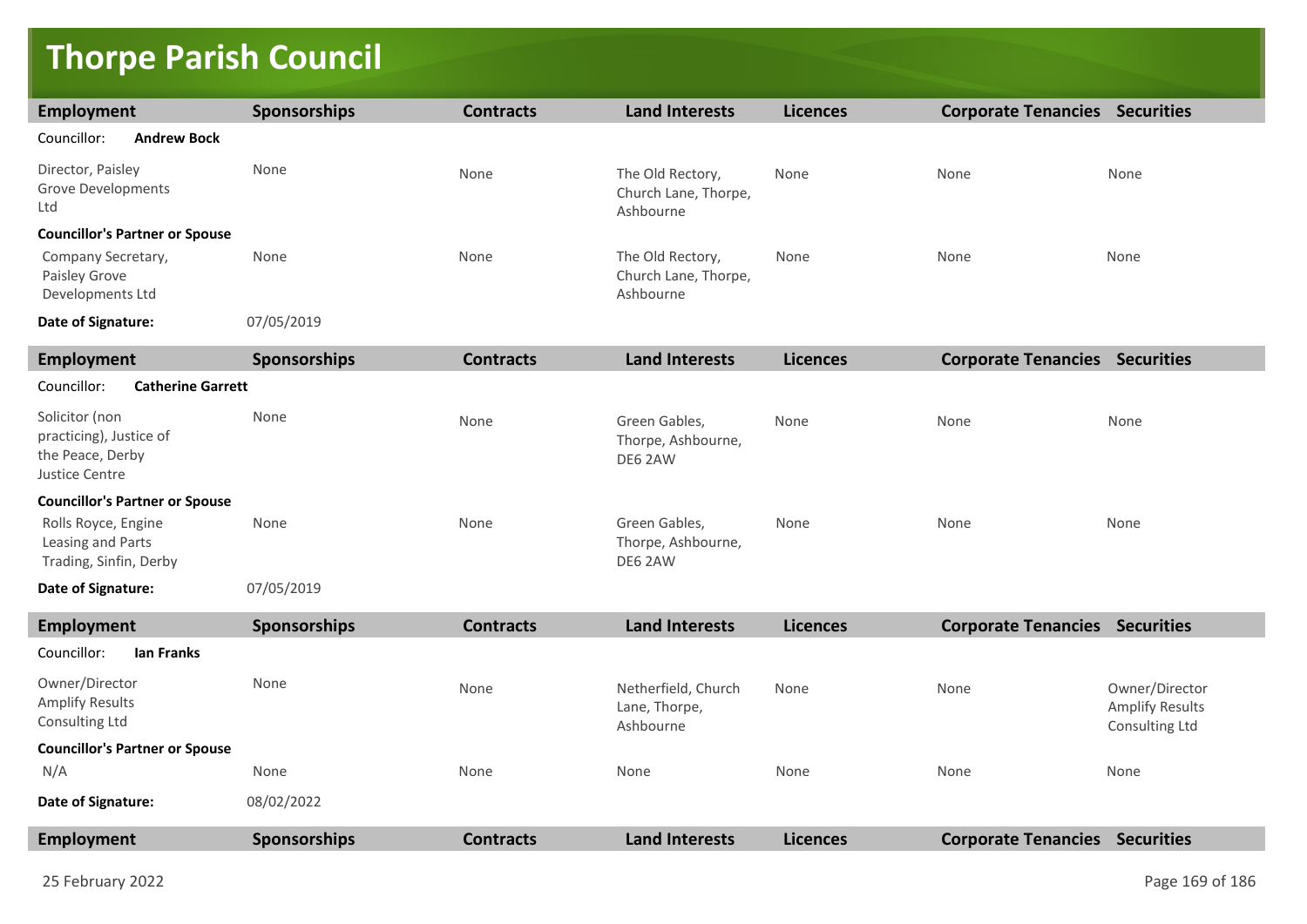#### Councillor: **Louise Frith**

| TA, Brassington<br>Primary School,<br>Derbyshire County<br>Council | None         | None             | Lismore House,<br>Thorpe, Ashbourne,<br>DE6 2AW | None            | None                                  | None |
|--------------------------------------------------------------------|--------------|------------------|-------------------------------------------------|-----------------|---------------------------------------|------|
| <b>Councillor's Partner or Spouse</b>                              |              |                  |                                                 |                 |                                       |      |
| Farmer, Thorpe Mill<br>Farm                                        | None         | None             | Lismore House,<br>Thorpe, Ashbourne,<br>DE6 2AW | None            | None                                  | None |
| Date of Signature:                                                 | 07/05/2019   |                  |                                                 |                 |                                       |      |
|                                                                    |              |                  |                                                 |                 |                                       |      |
| Employment                                                         | Sponsorships | <b>Contracts</b> | <b>Land Interests</b>                           | <b>Licences</b> | <b>Corporate Tenancies Securities</b> |      |
| Councillor:<br><b>Philip Lee</b>                                   |              |                  |                                                 |                 |                                       |      |
| Retired                                                            | None         | None             | Silver Howe, Church<br>Lane, Thorpe             | None            | None                                  | None |
| <b>Councillor's Partner or Spouse</b>                              |              |                  |                                                 |                 |                                       |      |
| N/A                                                                | None         | None             | None                                            | None            | None                                  | None |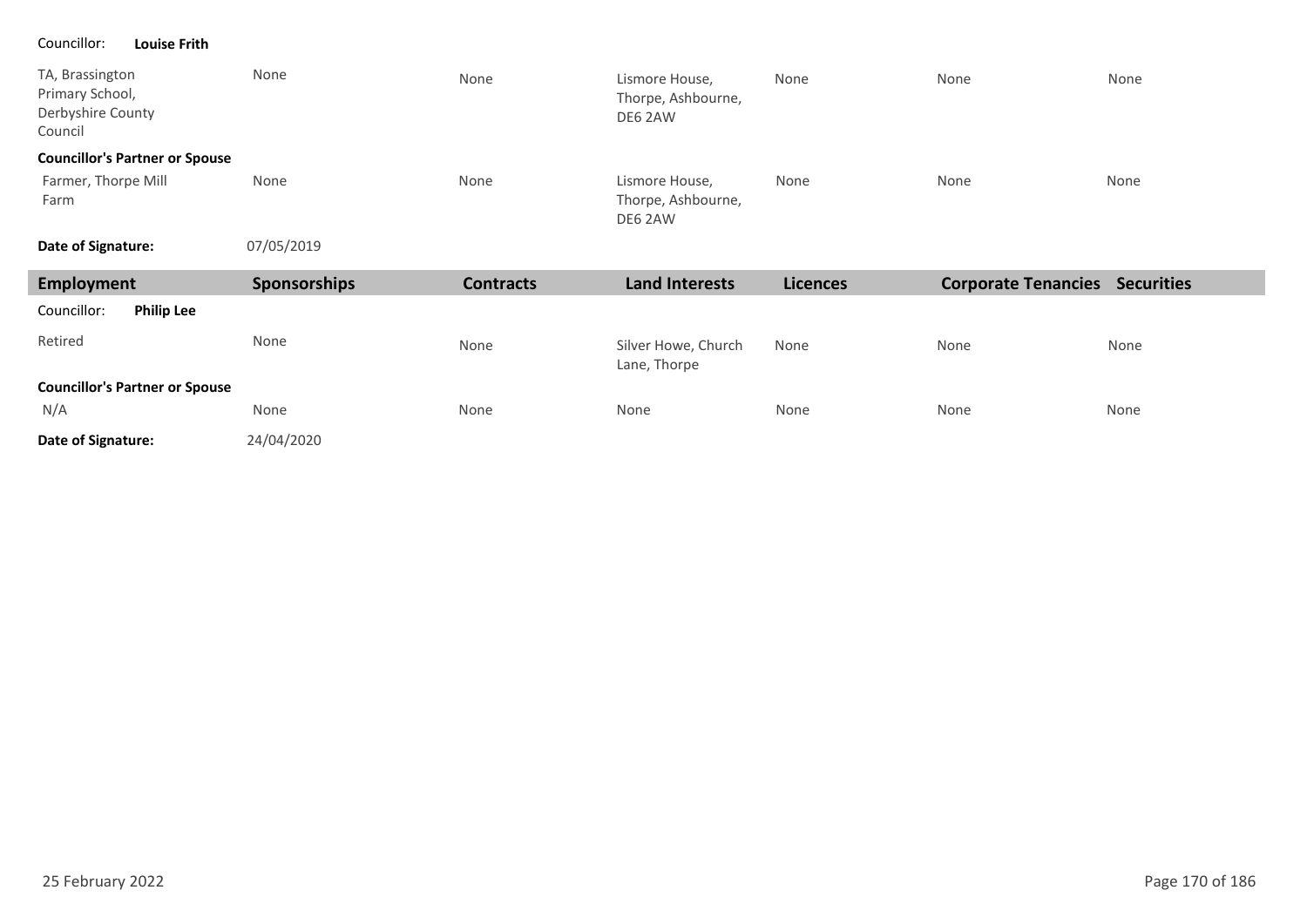### **Tideswell Parish Council**

| <b>Employment</b>                                   | <b>Sponsorships</b> | <b>Contracts</b> | <b>Land Interests</b>                                                      | <b>Licences</b> | <b>Corporate Tenancies Securities</b> |      |
|-----------------------------------------------------|---------------------|------------------|----------------------------------------------------------------------------|-----------------|---------------------------------------|------|
| Councillor:<br><b>Alison Daniels</b>                |                     |                  |                                                                            |                 |                                       |      |
| Self employed<br>Private Cleaner -<br>Personal Care | None                | None             | 9 Chantry Lane,<br>Tideswell. Tuppenny<br>Jims, Queen Street,<br>Tideswell | None            | None                                  | None |
| <b>Councillor's Partner or Spouse</b>               |                     |                  |                                                                            |                 |                                       |      |
| N/A                                                 | None                | None             | None                                                                       | None            | None                                  | None |
| Date of Signature:                                  | 07/05/2019          |                  |                                                                            |                 |                                       |      |
| <b>Employment</b>                                   | <b>Sponsorships</b> | <b>Contracts</b> | <b>Land Interests</b>                                                      | <b>Licences</b> | <b>Corporate Tenancies Securities</b> |      |
| <b>David Horne</b><br>Councillor:                   |                     |                  |                                                                            |                 |                                       |      |
| Compliance Officer<br>and Freelance<br>Consultant   | None                | None             | Lane Head House,<br>Whitecross Road,<br>Tideswell                          | None            | None                                  | None |
| <b>Councillor's Partner or Spouse</b>               |                     |                  |                                                                            |                 |                                       |      |
| None                                                | None                | None             | Lane Head House,<br>Whitecross Road,<br>Tideswell                          | None            | None                                  | None |
| Date of Signature:                                  | 07/05/2019          |                  |                                                                            |                 |                                       |      |
| <b>Employment</b>                                   | <b>Sponsorships</b> | <b>Contracts</b> | <b>Land Interests</b>                                                      | <b>Licences</b> | <b>Corporate Tenancies Securities</b> |      |
| Councillor:<br><b>Dorothy Whitehouse</b>            |                     |                  |                                                                            |                 |                                       |      |
| None                                                | None                | None             | 2 Monksdale Close,<br>Tideswell, SK17 8JG                                  | None            | None                                  | None |
| <b>Councillor's Partner or Spouse</b>               |                     |                  |                                                                            |                 |                                       |      |
| None                                                | None                | None             | 2 Monksdale Close,<br>Tideswell, SK17 8JG                                  | None            | None                                  | None |
| Date of Signature:                                  | 07/05/2019          |                  |                                                                            |                 |                                       |      |
| <b>Employment</b>                                   | <b>Sponsorships</b> | <b>Contracts</b> | <b>Land Interests</b>                                                      | <b>Licences</b> | <b>Corporate Tenancies Securities</b> |      |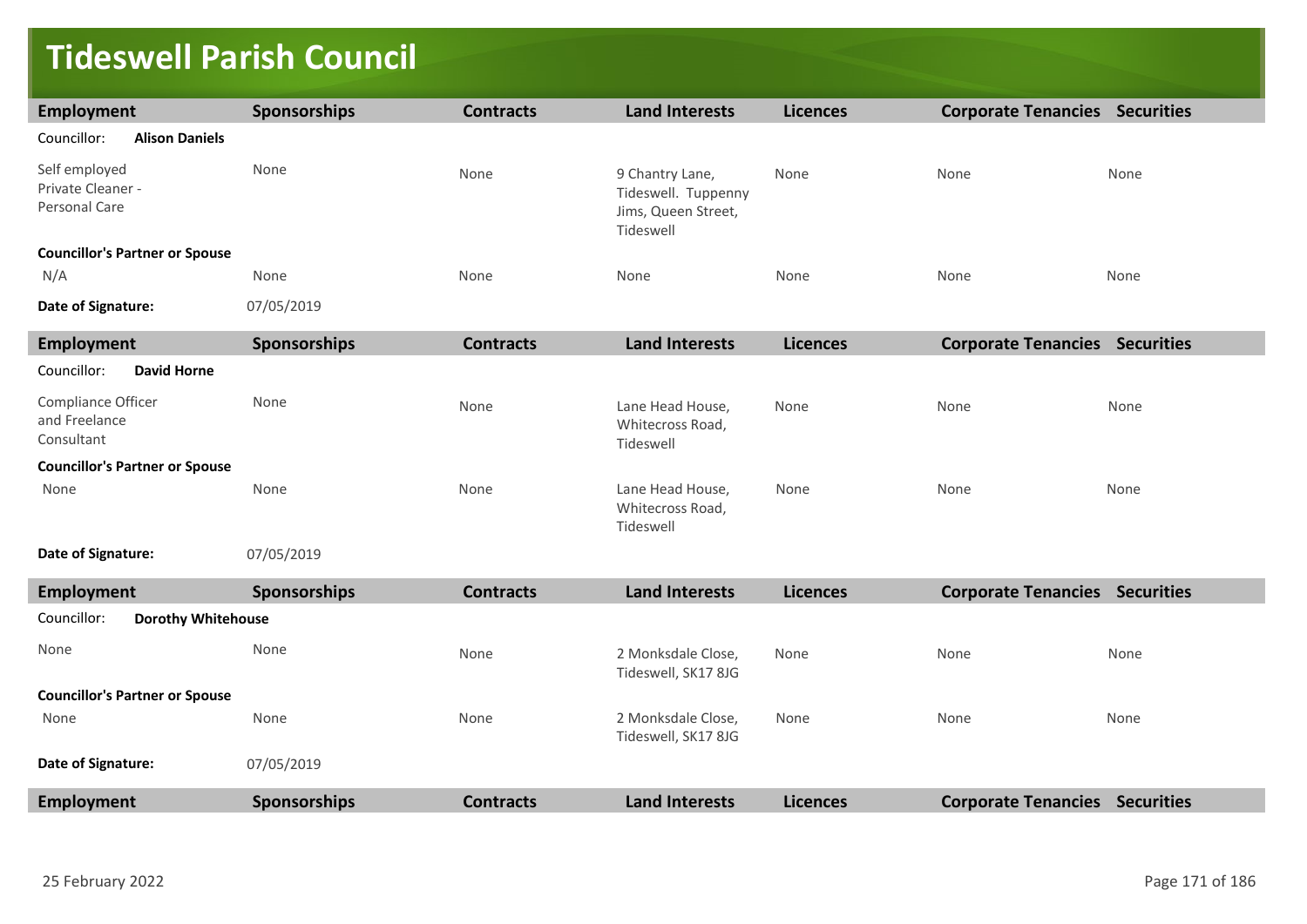Councillor: **John Chapman**

| None<br><b>Councillor's Partner or Spouse</b> | None               | None | Conaught House,<br>Summercross,<br>Tideswell, SK17 8HU.<br>Field No. 8471<br>(identified as<br>possible building<br>land by Derbyshire<br>Dales) | None | None | None |
|-----------------------------------------------|--------------------|------|--------------------------------------------------------------------------------------------------------------------------------------------------|------|------|------|
| None<br>Date of Signature:                    | None<br>07/05/2019 | None | Conaught House,<br>Summercross,<br>Tideswell, SK17 8HU.<br>Field No. 8471<br>(identified as possible<br>building land by<br>Derbyshire Dales)    | None | None | None |

**Date of Signature:**

| Employment                            | Sponsorships        | <b>Contracts</b> | <b>Land Interests</b>                                    | <b>Licences</b> | <b>Corporate Tenancies Securities</b> |                   |
|---------------------------------------|---------------------|------------------|----------------------------------------------------------|-----------------|---------------------------------------|-------------------|
| Josephine Kilner<br>Councillor:       |                     |                  |                                                          |                 |                                       |                   |
| Domestic Gardener                     | None                | None             | Brook Cottage,<br>Mancheter Road,<br>Tideswell, SK17 8LL | None            | None                                  | None              |
| <b>Councillor's Partner or Spouse</b> |                     |                  |                                                          |                 |                                       |                   |
| N/A                                   | None                | None             | None                                                     | None            | None                                  | None              |
| Date of Signature:                    | 20/09/2019          |                  |                                                          |                 |                                       |                   |
| Employment                            | <b>Sponsorships</b> | <b>Contracts</b> | <b>Land Interests</b>                                    | <b>Licences</b> | <b>Corporate Tenancies</b>            | <b>Securities</b> |
| Councillor:<br><b>Melissa Motley</b>  |                     |                  |                                                          |                 |                                       |                   |
| Nestle Waters UK Ltd                  | None                | None             | 4 Whitecross Ave,<br>Tideswell, SK17 8NZ                 | None            | None                                  | None              |
| <b>Councillor's Partner or Spouse</b> |                     |                  |                                                          |                 |                                       |                   |
| <b>RSS Solutions Ltd</b>              | None                | None             | 4 Whitecross Ave,<br>Tideswell, SK17 8NZ                 | None            | None                                  | None              |

10/06/2019 **Date of Signature:**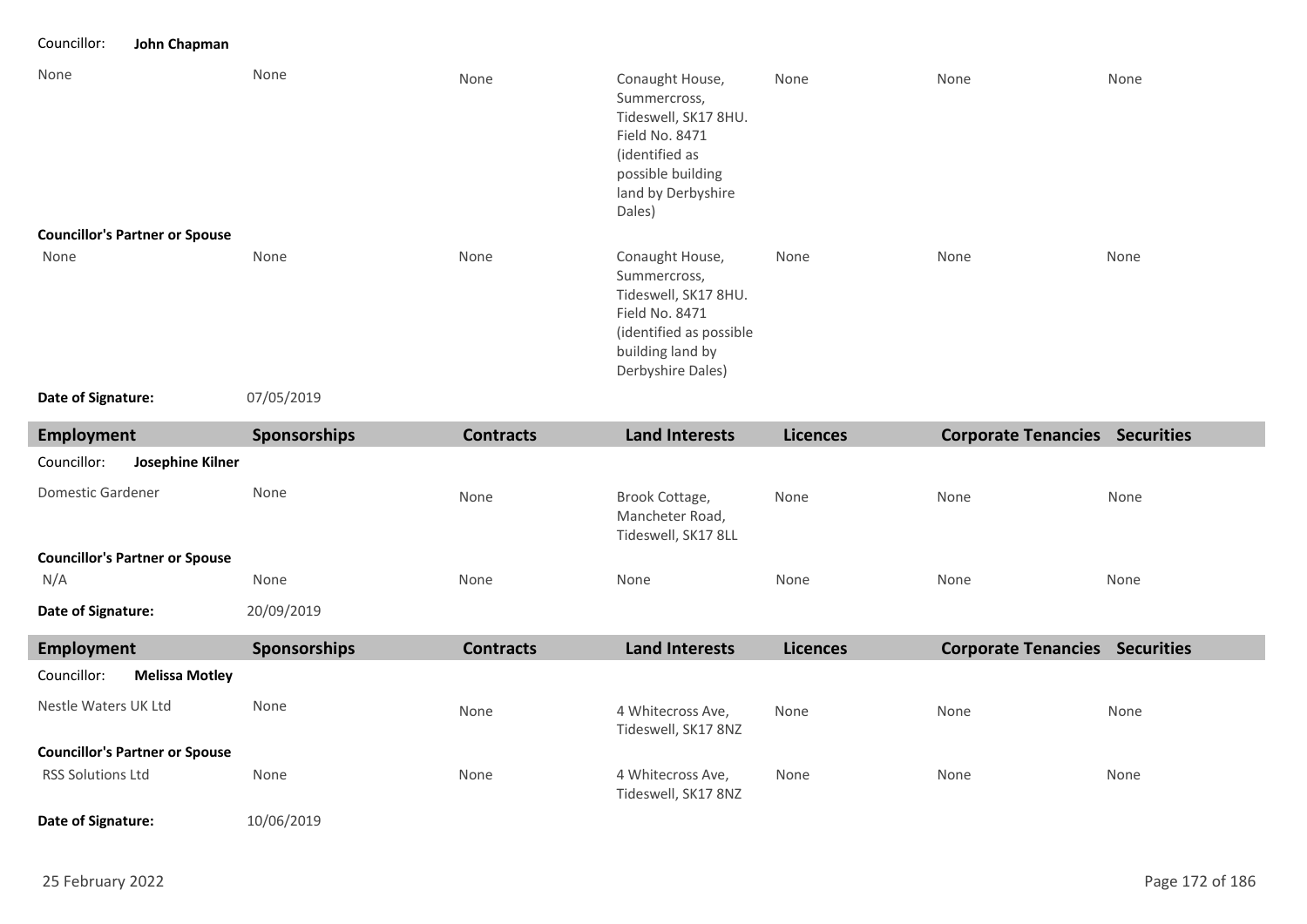| <b>Employment</b>                                              |                                       | <b>Sponsorships</b> | <b>Contracts</b> | <b>Land Interests</b>                                      | <b>Licences</b> | <b>Corporate Tenancies Securities</b> |      |
|----------------------------------------------------------------|---------------------------------------|---------------------|------------------|------------------------------------------------------------|-----------------|---------------------------------------|------|
| Councillor:                                                    | <b>Peter Lawrence</b>                 |                     |                  |                                                            |                 |                                       |      |
| Inova8 Plc (solo<br>prop). Computer<br>Software<br>development |                                       | None                | None             | Foxlowe House,<br>Sherwood Road,<br>Tideswell              | None            | None                                  | None |
|                                                                | <b>Councillor's Partner or Spouse</b> |                     |                  |                                                            |                 |                                       |      |
| None                                                           |                                       | None                | None             | None                                                       | None            | None                                  | None |
| Date of Signature:                                             |                                       | 07/05/2019          |                  |                                                            |                 |                                       |      |
| <b>Employment</b>                                              |                                       | Sponsorships        | <b>Contracts</b> | <b>Land Interests</b>                                      | <b>Licences</b> | <b>Corporate Tenancies Securities</b> |      |
| Councillor:                                                    | <b>Russell Andrew</b>                 |                     |                  |                                                            |                 |                                       |      |
| Andrews of Tideswell<br>Ltd. RR Andrew Ltd                     |                                       | None                | None             | Waterhole Farm, The<br>Moor, Tideswell,<br><b>SK17 8LR</b> | None            | None                                  | None |
|                                                                | <b>Councillor's Partner or Spouse</b> |                     |                  |                                                            |                 |                                       |      |
| <b>RR Andrew Ltd</b>                                           |                                       | None                | None             | Waterhole Farm, The<br>Moor, Tideswell, SK17<br>8LR        | None            | None                                  | None |
| Date of Signature:                                             |                                       | 26/09/2019          |                  |                                                            |                 |                                       |      |
| <b>Employment</b>                                              |                                       | Sponsorships        | <b>Contracts</b> | <b>Land Interests</b>                                      | <b>Licences</b> | <b>Corporate Tenancies Securities</b> |      |
| Councillor:                                                    | <b>Ruth Moore</b>                     |                     |                  |                                                            |                 |                                       |      |
| None                                                           |                                       | None                | None             | Skidmore, Queen<br>Street, Tideswell,<br><b>SK17 8JT</b>   | None            | None                                  | None |
|                                                                | <b>Councillor's Partner or Spouse</b> |                     |                  |                                                            |                 |                                       |      |
| N/A                                                            |                                       | None                | None             | None                                                       | None            | None                                  | None |
| Date of Signature:                                             |                                       | 07/05/2019          |                  |                                                            |                 |                                       |      |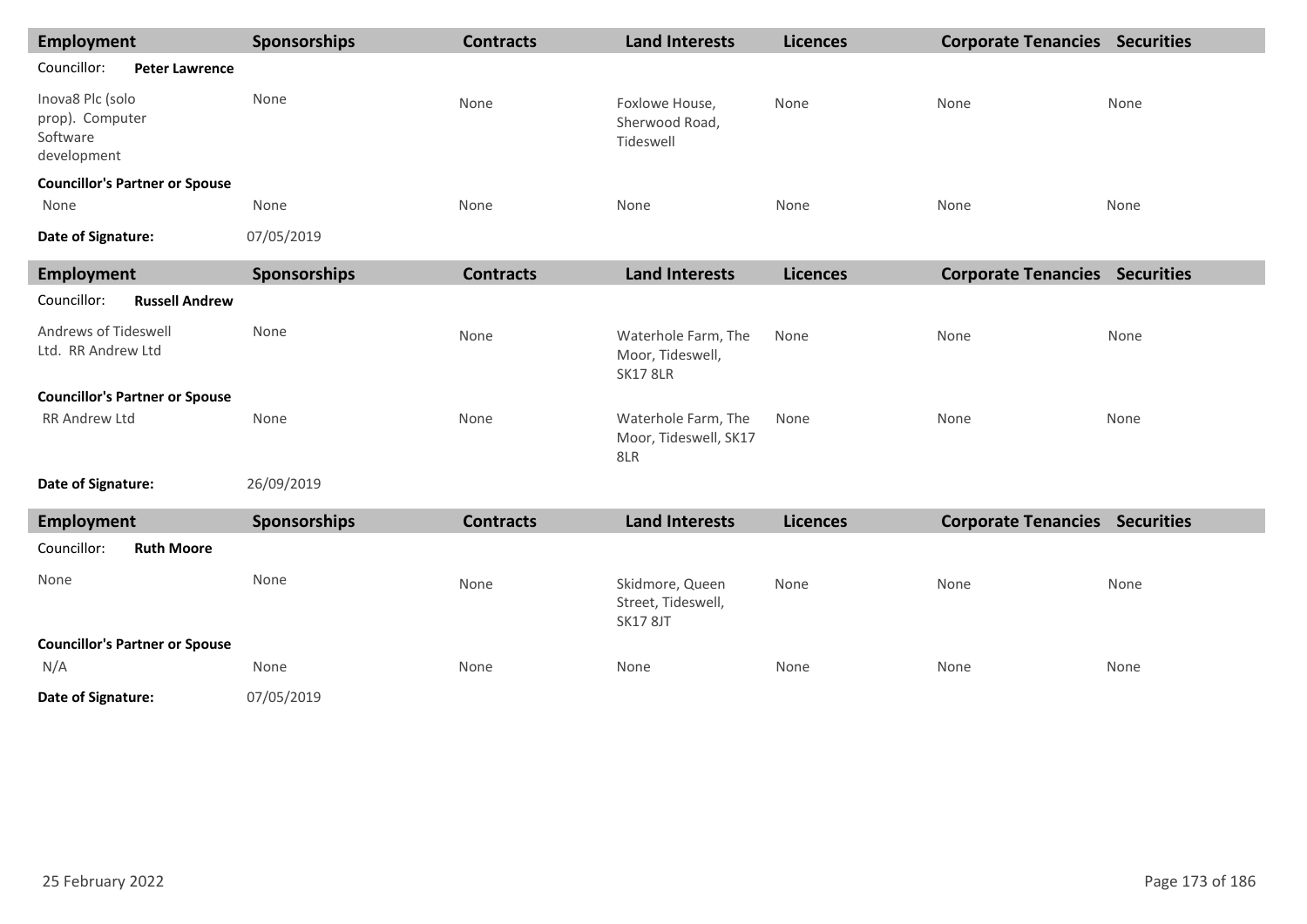### **Tissington and Lea Hall Parish Council**

| Employment                                 | <b>Sponsorships</b> | <b>Contracts</b> | <b>Land Interests</b>                    | <b>Licences</b> | <b>Corporate Tenancies Securities</b> |      |
|--------------------------------------------|---------------------|------------------|------------------------------------------|-----------------|---------------------------------------|------|
| Councillor:<br><b>Chris Carr</b>           |                     |                  |                                          |                 |                                       |      |
| Retired                                    | None                | None             | Town Head Farm,<br>Tissington, DE6 1RA   | None            | None                                  | None |
| <b>Councillor's Partner or Spouse</b>      |                     |                  |                                          |                 |                                       |      |
| None                                       | None                | None             | Town Head Farm,<br>Tissington, DE6 1RA   | None            | None                                  | None |
| Date of Signature:                         | 10/06/2019          |                  |                                          |                 |                                       |      |
| <b>Employment</b>                          | <b>Sponsorships</b> | <b>Contracts</b> | <b>Land Interests</b>                    | <b>Licences</b> | <b>Corporate Tenancies Securities</b> |      |
| Councillor:<br>John Etches                 |                     |                  |                                          |                 |                                       |      |
| Farmer                                     | None                | None             | Wibbern Hill Farm,<br>Tissington DE6 1RA | None            | None                                  | None |
| <b>Councillor's Partner or Spouse</b>      |                     |                  |                                          |                 |                                       |      |
| Housewife                                  | None                | None             | Wibbern Hill Farm,<br>Tissington DE6 1RA | None            | None                                  | None |
| Date of Signature:                         | 10/06/2019          |                  |                                          |                 |                                       |      |
| <b>Employment</b>                          | <b>Sponsorships</b> | <b>Contracts</b> | <b>Land Interests</b>                    | <b>Licences</b> | <b>Corporate Tenancies Securities</b> |      |
| <b>Nigel Edwards Walker</b><br>Councillor: |                     |                  |                                          |                 |                                       |      |
| Retired                                    | None                | None             | Green Farm,<br>Tissington, DE6 1RA       | None            | None                                  | None |
| <b>Councillor's Partner or Spouse</b>      |                     |                  |                                          |                 |                                       |      |
| None                                       | None                | None             | Green Farm,<br>Tissington, DE6 1RA       | None            | None                                  | None |
| Date of Signature:                         | 10/06/2019          |                  |                                          |                 |                                       |      |
| <b>Employment</b>                          | <b>Sponsorships</b> | <b>Contracts</b> | <b>Land Interests</b>                    | <b>Licences</b> | <b>Corporate Tenancies Securities</b> |      |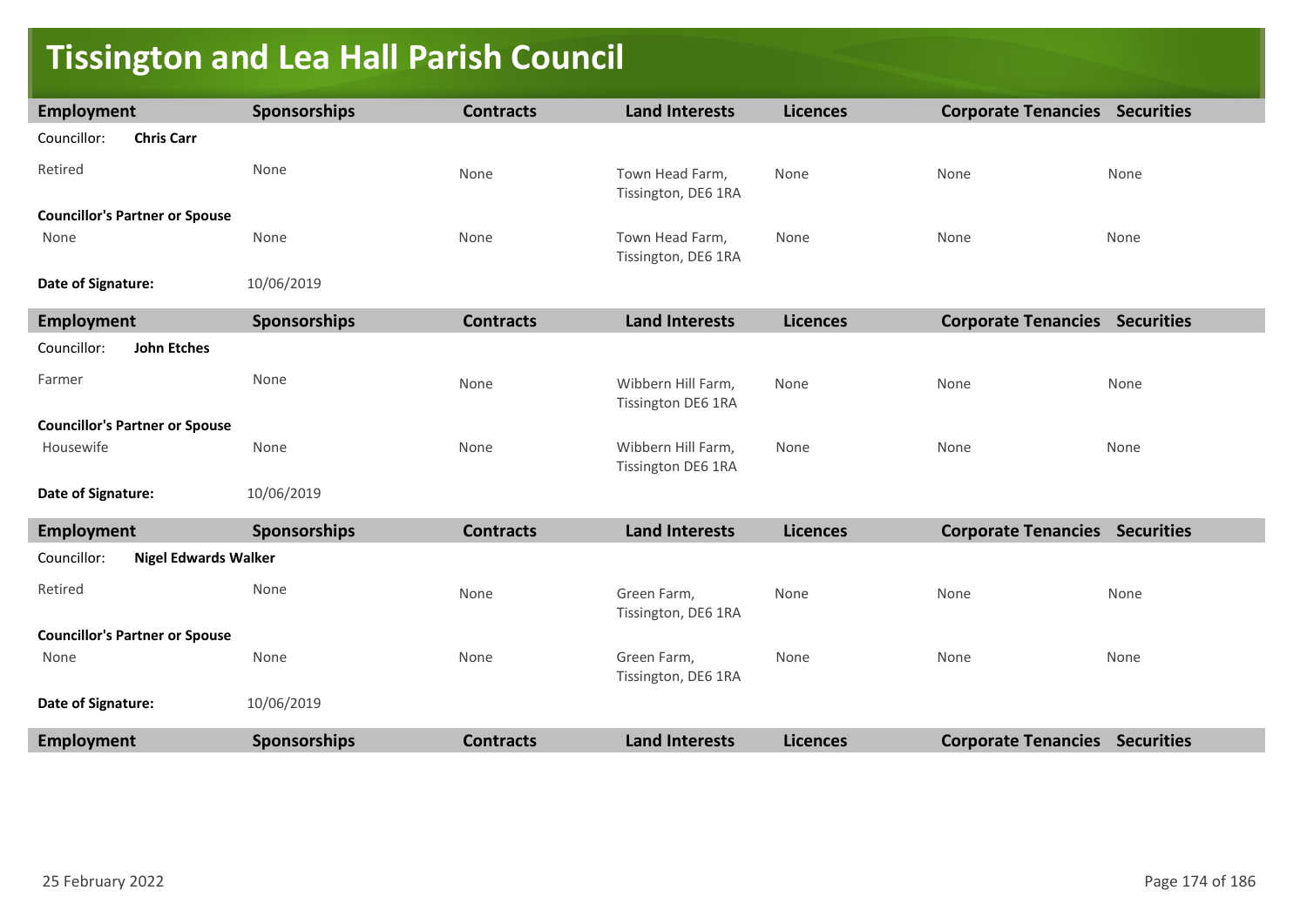| <b>Richard Fitzherbert (Sir)</b><br>Councillor: |              |                  |                                      |                 |                                       |      |  |  |
|-------------------------------------------------|--------------|------------------|--------------------------------------|-----------------|---------------------------------------|------|--|--|
| Self-employed,<br><b>Tissington Estate</b>      | None         | None             | <b>Tissington Estate</b>             | None            | None                                  | None |  |  |
| <b>Councillor's Partner or Spouse</b>           |              |                  |                                      |                 |                                       |      |  |  |
| Self-employed                                   | None         | None             | None                                 | None            | None                                  | None |  |  |
| Date of Signature:                              | 10/06/2019   |                  |                                      |                 |                                       |      |  |  |
| <b>Employment</b>                               | Sponsorships | <b>Contracts</b> | <b>Land Interests</b>                | <b>Licences</b> | <b>Corporate Tenancies Securities</b> |      |  |  |
| <b>Stuart Naylor</b><br>Councillor:             |              |                  |                                      |                 |                                       |      |  |  |
| Self-employed<br>Excavations<br>Contractor      | None         | None             | Fern Cottage,<br>Tissington, DE6 1RA | None            | None                                  | None |  |  |
| <b>Councillor's Partner or Spouse</b>           |              |                  |                                      |                 |                                       |      |  |  |
| Self-employed                                   | None         | None             | None                                 | None            | None                                  | None |  |  |
| Date of Signature:                              | 10/06/2019   |                  |                                      |                 |                                       |      |  |  |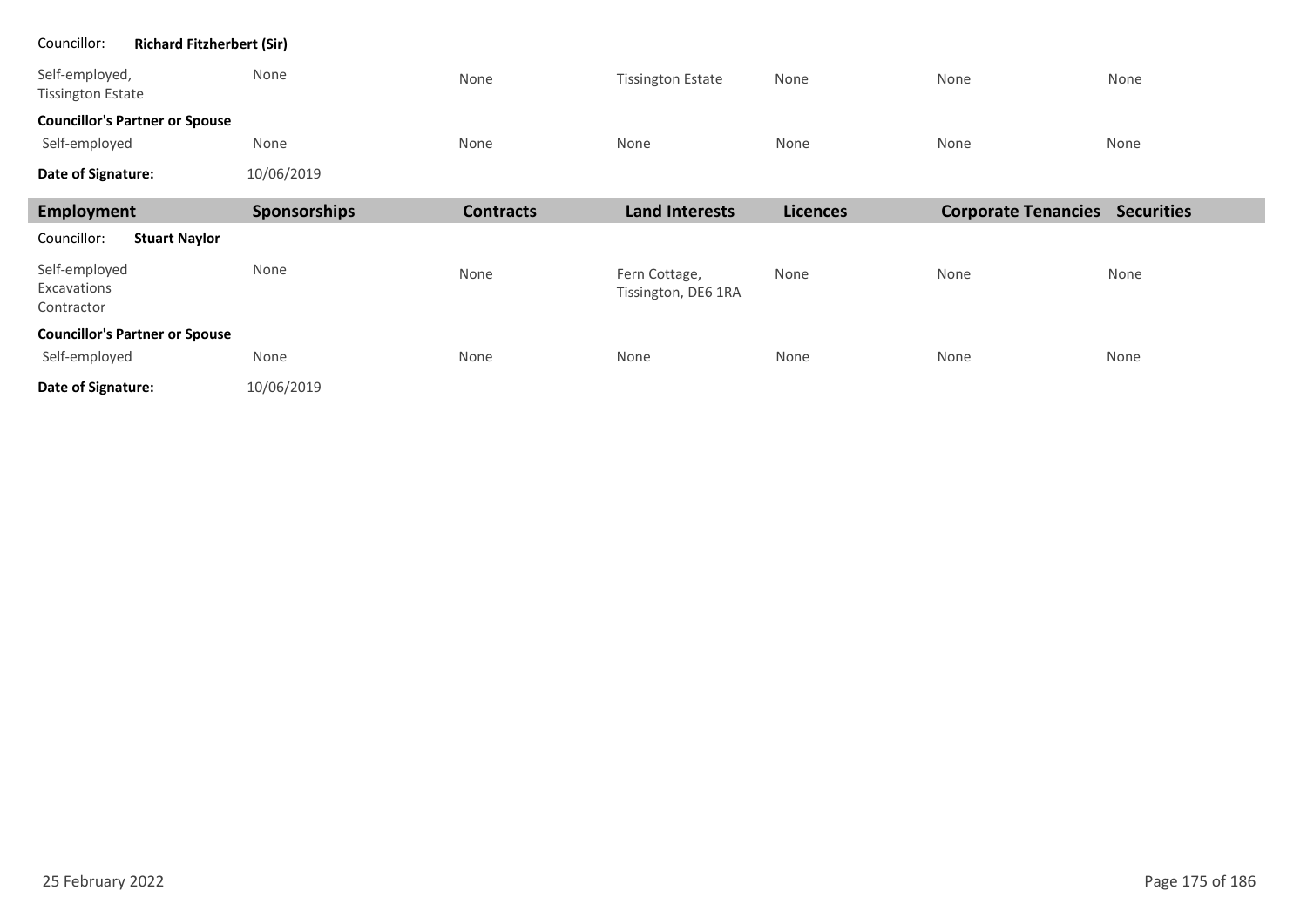### **Winster Parish Council**

| <b>Employment</b>                                                                                                 | Sponsorships        | <b>Contracts</b> | <b>Land Interests</b>                            | <b>Licences</b> | <b>Corporate Tenancies Securities</b> |      |
|-------------------------------------------------------------------------------------------------------------------|---------------------|------------------|--------------------------------------------------|-----------------|---------------------------------------|------|
| Councillor:<br><b>David Brown</b>                                                                                 |                     |                  |                                                  |                 |                                       |      |
| Self-employed,<br>Property/Energy<br>Surveys). Director<br>Peak Surveys Ltd<br>(Dec & Stock<br>Condition Surveys) | None                | None             | 39 Leacroft Road,<br>Winster, DE4 2DL            | None            | None                                  | None |
| <b>Councillor's Partner or Spouse</b>                                                                             |                     |                  |                                                  |                 |                                       |      |
| <b>NHS</b>                                                                                                        | None                | None             | 39 Leacroft Road,<br>Winster, DE4 2DL            | None            | None                                  | None |
| Date of Signature:                                                                                                | 04/06/2021          |                  |                                                  |                 |                                       |      |
| <b>Employment</b>                                                                                                 | Sponsorships        | <b>Contracts</b> | <b>Land Interests</b>                            | <b>Licences</b> | <b>Corporate Tenancies Securities</b> |      |
| Councillor:<br><b>David Frederickson</b>                                                                          |                     |                  |                                                  |                 |                                       |      |
| <b>Professional Actor</b><br>and Chair of<br><b>Midlands Rural</b><br><b>Housing Board</b>                        | None                | None             | Stanton House, West<br>Bank, Winster, DE4<br>2DQ | None            | None                                  | None |
| <b>Councillor's Partner or Spouse</b>                                                                             |                     |                  |                                                  |                 |                                       |      |
| None                                                                                                              | None                | None             | Stanton House, West<br>Bank, Winster, DE4<br>2DQ | None            | None                                  | None |
| Date of Signature:                                                                                                | 07/06/2021          |                  |                                                  |                 |                                       |      |
| <b>Employment</b>                                                                                                 | <b>Sponsorships</b> | <b>Contracts</b> | <b>Land Interests</b>                            | <b>Licences</b> | <b>Corporate Tenancies Securities</b> |      |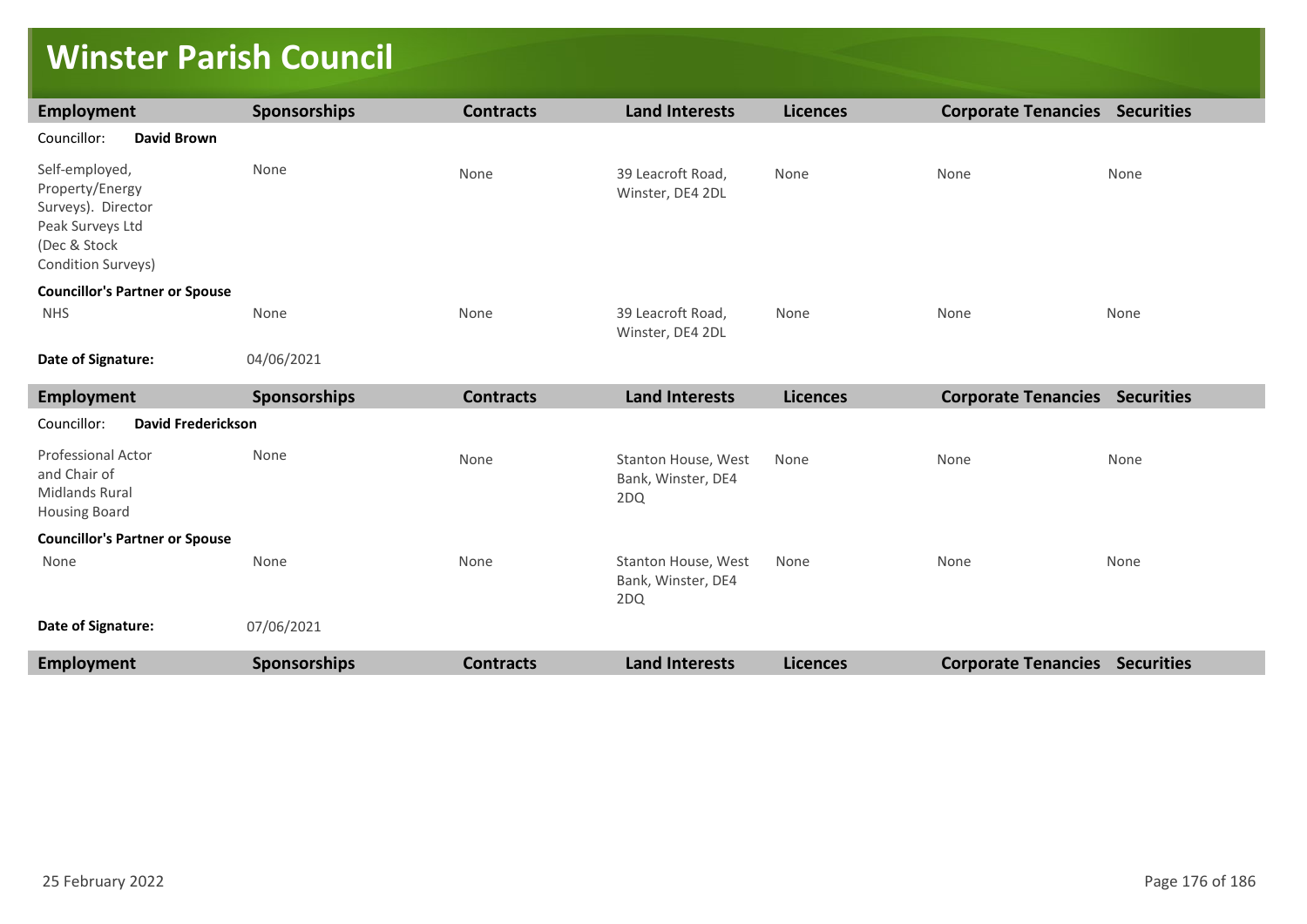#### Councillor: **David Robinson**

| Operations Director,<br>Thompson Tree<br>Services (Midlands)<br>Ltd | None                | None             | 17 Leacroft Road,<br>Winster, DE4 2DL | None            | None                       | None              |
|---------------------------------------------------------------------|---------------------|------------------|---------------------------------------|-----------------|----------------------------|-------------------|
| <b>Councillor's Partner or Spouse</b>                               |                     |                  |                                       |                 |                            |                   |
| Trainee Solicitor,<br>Derbyshire County<br>Council                  | None                | None             | 17 Leacroft Road,<br>Winster, DE4 2DL | None            | None                       | None              |
| Date of Signature:                                                  | 07/06/2021          |                  |                                       |                 |                            |                   |
| Employment                                                          | <b>Sponsorships</b> | <b>Contracts</b> | <b>Land Interests</b>                 | <b>Licences</b> | <b>Corporate Tenancies</b> | <b>Securities</b> |
| <b>Gethin Michael Hatfield</b><br>Councillor:                       |                     |                  |                                       |                 |                            |                   |
| None                                                                | None                | None             | None                                  | None            | None                       | None              |

None

None

None

None

None

**Councillor's Partner or Spouse**

None 07/06/2021 **Date of Signature:** None

| Employment                                  | Sponsorships | <b>Contracts</b>                                                                                                                                                                    | <b>Land Interests</b>                               | <b>Licences</b>                      | <b>Corporate Tenancies Securities</b> |      |
|---------------------------------------------|--------------|-------------------------------------------------------------------------------------------------------------------------------------------------------------------------------------|-----------------------------------------------------|--------------------------------------|---------------------------------------|------|
| Councillor:<br><b>Moira Randles</b>         |              |                                                                                                                                                                                     |                                                     |                                      |                                       |      |
| <b>Retired Clinical</b><br>Project Director | None         | None                                                                                                                                                                                | Old Bank House,<br>Main Street, Winster,<br>DE4 2DH | None                                 | None                                  | None |
| <b>Councillor's Partner or Spouse</b>       |              |                                                                                                                                                                                     |                                                     |                                      |                                       |      |
| Keynote Speaker /<br>Trainer                | None         | Undertakes public<br>speaking<br>engagements for<br>various organisations<br>in Derbyshire, eg:<br>County Council,<br>Educational<br>Establishments, NHS,<br>Police, Radio Stations | Old Bank House, Main<br>Street, Winster, DE4<br>2DH | Applying for<br>allotment in Winster | None                                  | None |
| Date of Signature:                          | 10/09/2021   |                                                                                                                                                                                     |                                                     |                                      |                                       |      |
| Employment                                  | Sponsorships | <b>Contracts</b>                                                                                                                                                                    | <b>Land Interests</b>                               | <b>Licences</b>                      | <b>Corporate Tenancies Securities</b> |      |

٠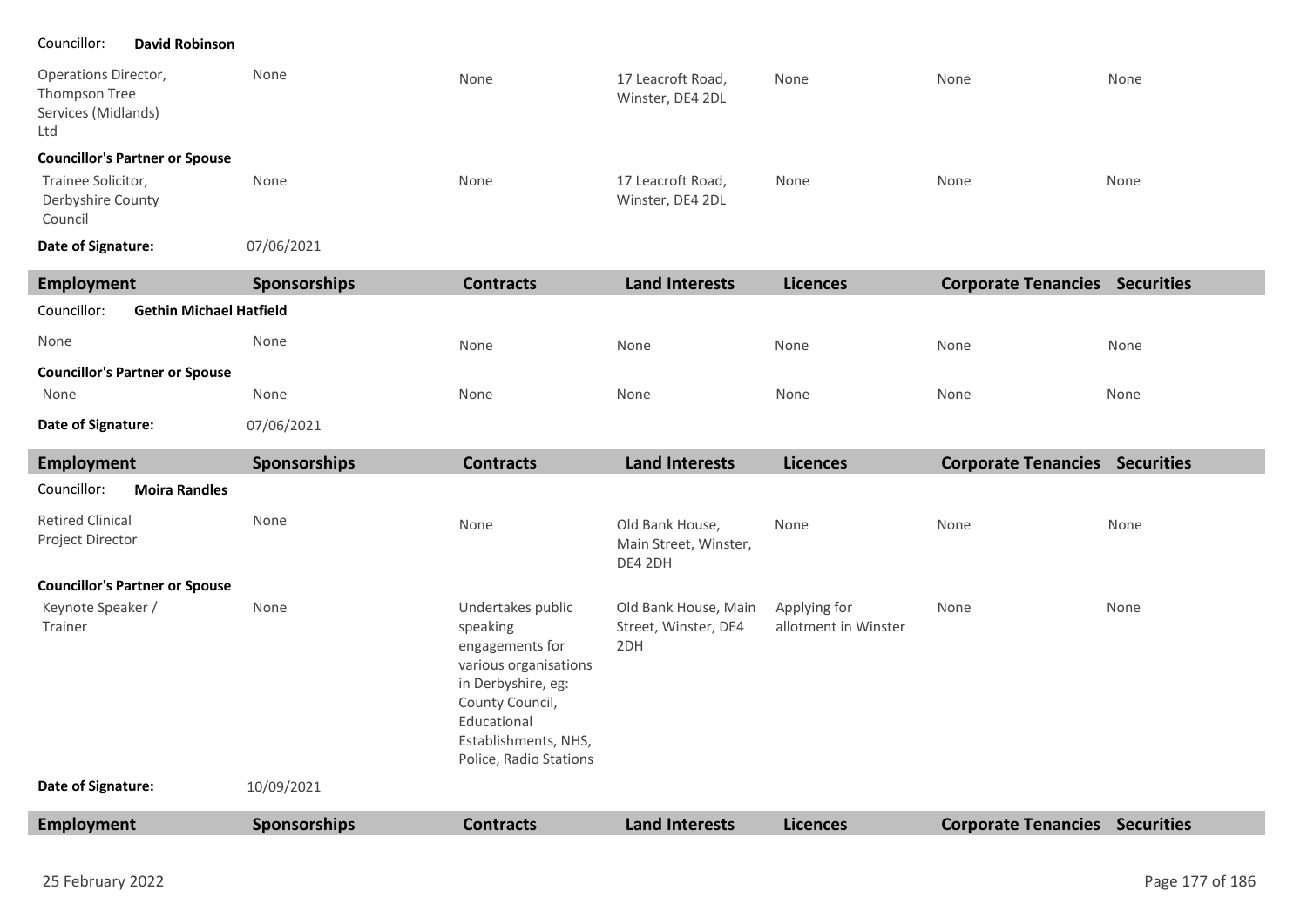#### Councillor: **Rebecca Edwards Gill**

| Teacher                                          | None | None | Orchard View<br>Cottage, Winster. Ivy<br>Cottage, Winster.<br>Field behind Orchard<br>View Cottage. Land<br>at side of Ivy<br>Cottage. Land behind<br>Orchard View.<br>Entrance Drive,<br>Manor, Winster | None | None | Matthew Gill<br>Properties Ltd. |
|--------------------------------------------------|------|------|----------------------------------------------------------------------------------------------------------------------------------------------------------------------------------------------------------|------|------|---------------------------------|
| <b>Councillor's Partner or Spouse</b><br>Builder | None | None | Orchard View<br>Cottage, Winster. Ivy<br>Cottage, Winster.<br>Field behind Orchard<br>View Cottage. Land<br>at side of Ivy Cottage.<br>Land behind Orchard<br>View. Entrance Drive,<br>Manor, Winster    | None | None | Matthew Gill Propertie          |

```
Date of Signature:
```
07/06/2021

| <b>Employment</b>                     |            | <b>Sponsorships</b> | <b>Contracts</b> | <b>Land Interests</b>                                                                                           | <b>Licences</b>                                | <b>Corporate Tenancies Securities</b> |      |
|---------------------------------------|------------|---------------------|------------------|-----------------------------------------------------------------------------------------------------------------|------------------------------------------------|---------------------------------------|------|
| Councillor:                           | Simon Wood |                     |                  |                                                                                                                 |                                                |                                       |      |
| Self Employed                         |            | None                | None             | 23 Leacroft Road,<br>Winster, DE4 2DL.<br>Land for grazing,<br>about 2 acres at<br>Painter Way Lane,<br>Winster | Ashmore Pingle,<br>Grizle Hill, Kings<br>Grove | None                                  | None |
| <b>Councillor's Partner or Spouse</b> |            |                     |                  |                                                                                                                 |                                                |                                       |      |
| N/A                                   |            | None                | None             | None                                                                                                            | None                                           | None                                  | None |
| Date of Signature:                    |            | 16/05/2019          |                  |                                                                                                                 |                                                |                                       |      |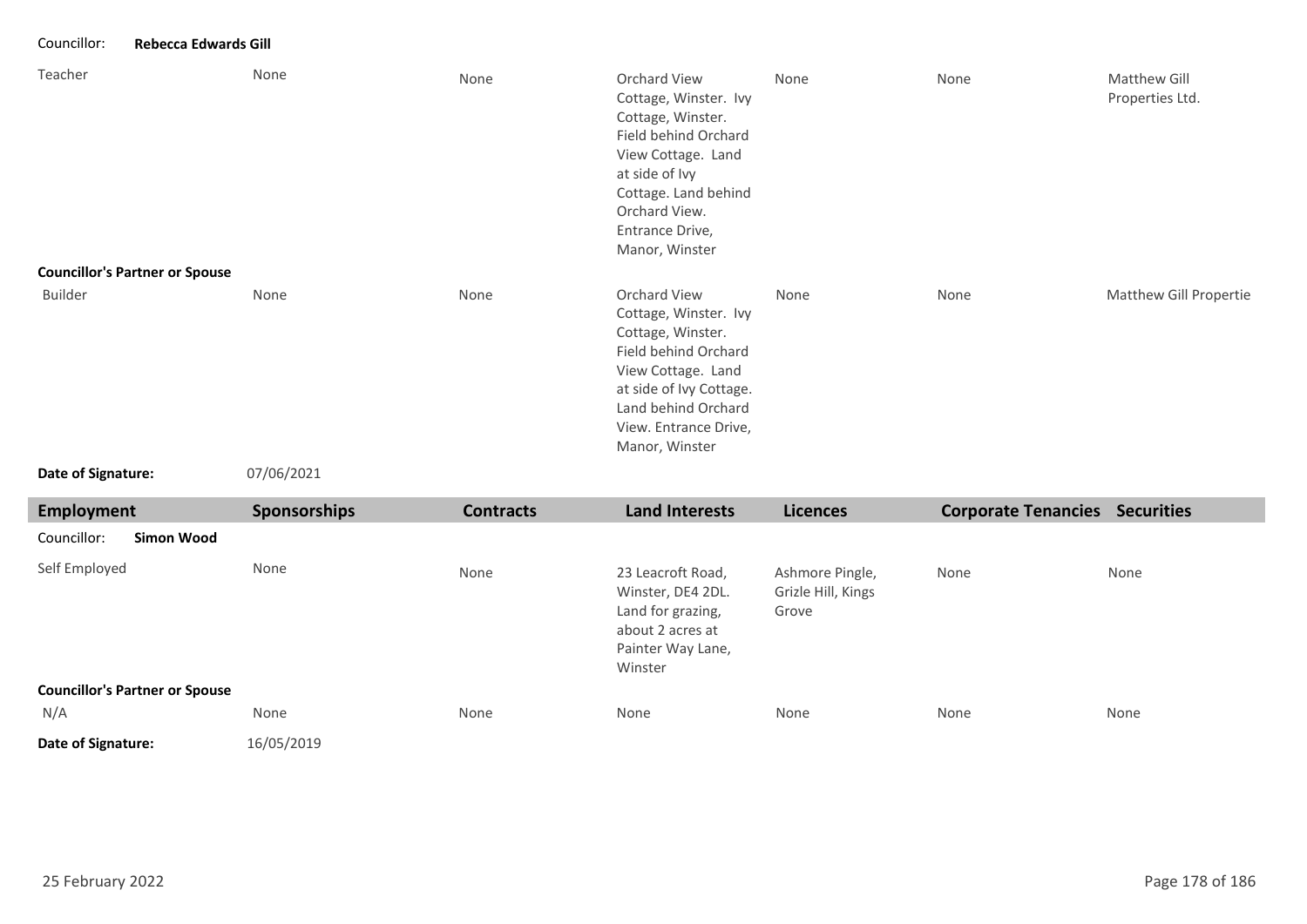### **Wirksworth Town Council**

| <b>Employment</b>                                 | Sponsorships        | <b>Contracts</b>                                                      | <b>Land Interests</b>                  | <b>Licences</b>                                                       | <b>Corporate Tenancies Securities</b> |      |
|---------------------------------------------------|---------------------|-----------------------------------------------------------------------|----------------------------------------|-----------------------------------------------------------------------|---------------------------------------|------|
| Councillor:<br><b>Alison Clamp</b>                |                     |                                                                       |                                        |                                                                       |                                       |      |
| Area Manager,<br><b>Midlands Rural</b><br>Housing | None                | None                                                                  | 23 Yokecliffe Avenue                   | None                                                                  | None                                  | None |
| <b>Councillor's Partner or Spouse</b>             |                     |                                                                       |                                        |                                                                       |                                       |      |
| N/A                                               | None                | None                                                                  | None                                   | None                                                                  | None                                  | None |
| Date of Signature:                                | 09/05/2019          |                                                                       |                                        |                                                                       |                                       |      |
| Employment                                        | <b>Sponsorships</b> | <b>Contracts</b>                                                      | <b>Land Interests</b>                  | <b>Licences</b>                                                       | <b>Corporate Tenancies Securities</b> |      |
| Councillor:<br><b>Andrew Jordan</b>               |                     |                                                                       |                                        |                                                                       |                                       |      |
| Retired                                           | None                | None                                                                  | 4 Blind Lane,<br>Wirksworth, DE4 4DE   | None                                                                  | None                                  | None |
| <b>Councillor's Partner or Spouse</b>             |                     |                                                                       |                                        |                                                                       |                                       |      |
| Retired                                           | None                | Rental of Studio at<br>Newbridge Works,<br>Coldwell St,<br>Wirksworth | 4 Blind Lane,<br>Wirksworth, DE4 4DE   | Rental of Studio at<br>Newbridge Works,<br>Coldwell St,<br>Wirksworth | None                                  | None |
| Date of Signature:                                | 07/06/2019          |                                                                       |                                        |                                                                       |                                       |      |
| Employment                                        | <b>Sponsorships</b> | <b>Contracts</b>                                                      | <b>Land Interests</b>                  | <b>Licences</b>                                                       | <b>Corporate Tenancies Securities</b> |      |
| Councillor:<br><b>Andrew Pollock</b>              |                     |                                                                       |                                        |                                                                       |                                       |      |
| None                                              | None                | None                                                                  | 15 Gorsey Bank,<br>Wirksworth, DE4 4AD | None                                                                  | None                                  | None |
| <b>Councillor's Partner or Spouse</b>             |                     |                                                                       |                                        |                                                                       |                                       |      |
| None                                              | None                | None                                                                  | 15 Gorsey Bank,<br>Wirksworth, DE4 4AD | None                                                                  | None                                  | None |
| Date of Signature:                                | 13/05/2019          |                                                                       |                                        |                                                                       |                                       |      |
| Employment                                        | <b>Sponsorships</b> | <b>Contracts</b>                                                      | <b>Land Interests</b>                  | <b>Licences</b>                                                       | <b>Corporate Tenancies Securities</b> |      |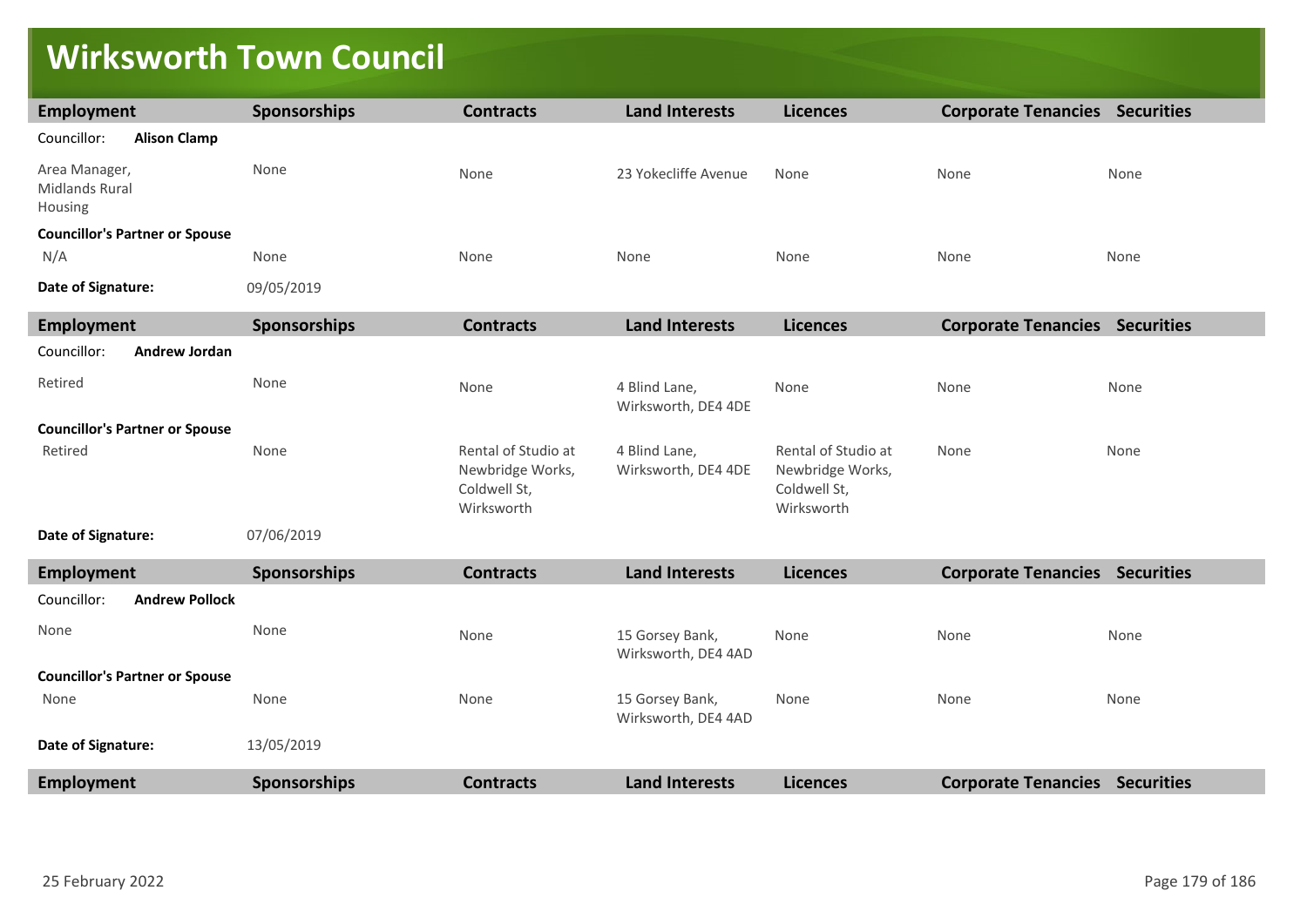#### Councillor: **Charlotte-Fern Foster Phillips**

| University of Derby -<br>Government Funded<br>Project. Sole Trader -<br>Health & Wellbeing<br><b>Councillor's Partner or Spouse</b> | None       | None | None | 1 King Edward Street,<br>Wirksworth, DE4<br>4FE. Rental<br>property - 43 West<br>End, Wirksworth,<br>DE4 4EG | None | None |
|-------------------------------------------------------------------------------------------------------------------------------------|------------|------|------|--------------------------------------------------------------------------------------------------------------|------|------|
| Teacher,<br>Nottinghamshire<br>Primary School. Sole<br>Trader -<br>Author/Children's<br>writer                                      | None       | None | None | 31 King Edward<br>Street, Wirksworth,<br>DE4 4FE                                                             | None | None |
| Date of Signature:                                                                                                                  | 14/05/2019 |      |      |                                                                                                              |      |      |

**Employment Sponsorships Contracts Land Interests Licences Corporate Tenancies Securities** Retired None None None None Fern House, 23 Cromford Road, Wirksworth, DE4 4FH Fern House, 23 Cromford Road, Wirksworth, DE4 4FH None None None None None None 08/05/2019 **Councillor's Partner or Spouse Date of Signature:** Councillor: **Christopher Whittall** Retired **Employment Sponsorships Contracts Land Interests Licences Corporate Tenancies Securities**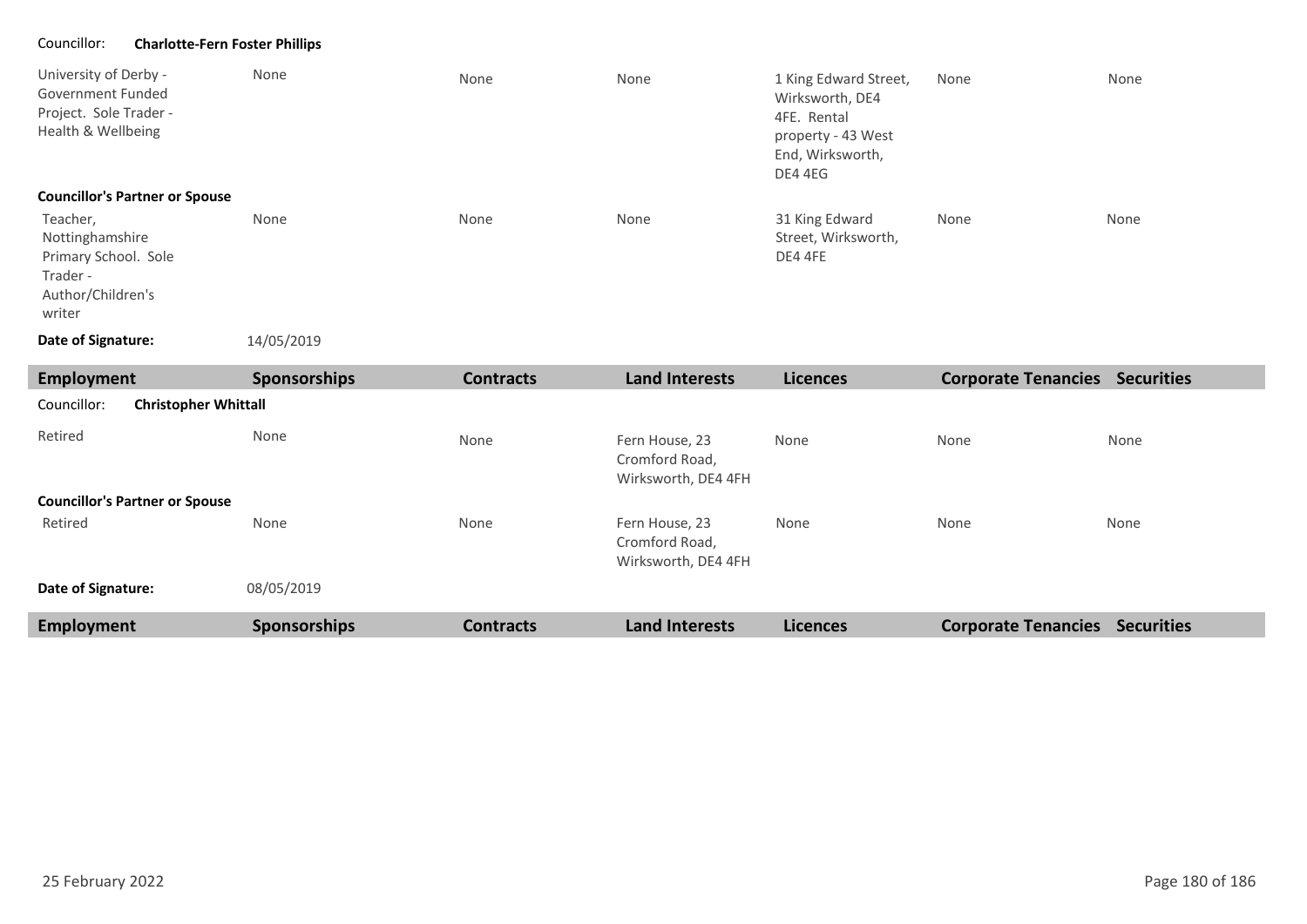## Councillor: **Elisa McDonagh**

I

I

| <b>Customer Care</b><br>Assistant, Derbyshire<br>County Council,<br>County Hall, Matlock | None         | None             | Freehold Property<br>(Home) Jointly<br>owned with partner<br>in Wirksworth | None                                                    | None                                  | None |
|------------------------------------------------------------------------------------------|--------------|------------------|----------------------------------------------------------------------------|---------------------------------------------------------|---------------------------------------|------|
| <b>Councillor's Partner or Spouse</b><br>Retired                                         | None         | None             | Freehold Property<br>(Home) Jointly owned<br>with partner in<br>Wirksworth | None                                                    | None                                  | None |
| Date of Signature:                                                                       | 20/05/2019   |                  |                                                                            |                                                         |                                       |      |
| <b>Employment</b>                                                                        | Sponsorships | <b>Contracts</b> | <b>Land Interests</b>                                                      | <b>Licences</b>                                         | <b>Corporate Tenancies Securities</b> |      |
| Councillor:<br><b>Gladwyn Gratton</b>                                                    |              |                  |                                                                            |                                                         |                                       |      |
| <b>Retired Director</b>                                                                  | None         | None             | 5 Ian Ave,<br>Wirksworth, DE4 4AZ                                          | None                                                    | None                                  | None |
| <b>Councillor's Partner or Spouse</b>                                                    |              |                  |                                                                            |                                                         |                                       |      |
| Administrator,<br>Derbyshire Dales<br><b>District Council</b>                            | None         | None             | 5 Ian Ave,<br>Wirksworth, DE4 4AZ                                          | None                                                    | None                                  | None |
| Date of Signature:                                                                       | 13/05/2019   |                  |                                                                            |                                                         |                                       |      |
| <b>Employment</b>                                                                        | Sponsorships | <b>Contracts</b> | <b>Land Interests</b>                                                      | <b>Licences</b>                                         | <b>Corporate Tenancies Securities</b> |      |
| Councillor:<br><b>Josh Stockell</b>                                                      |              |                  |                                                                            |                                                         |                                       |      |
| Self-employed Joiner<br>at Curiossa Ltd and<br>The Northern Light<br>Cinema              | None         | None             | None                                                                       | 2 Gatehouse,<br>Gatehouse Drive,<br>Wirksworth, DE4 4FD | None                                  | None |
| <b>Councillor's Partner or Spouse</b>                                                    |              |                  |                                                                            |                                                         |                                       |      |
| N/A                                                                                      | None         | None             | None                                                                       | None                                                    | None                                  | None |
| Date of Signature:                                                                       | 28/05/2019   |                  |                                                                            |                                                         |                                       |      |

**Employment Sponsorships Contracts Land Interests Licences Corporate Tenancies Securities**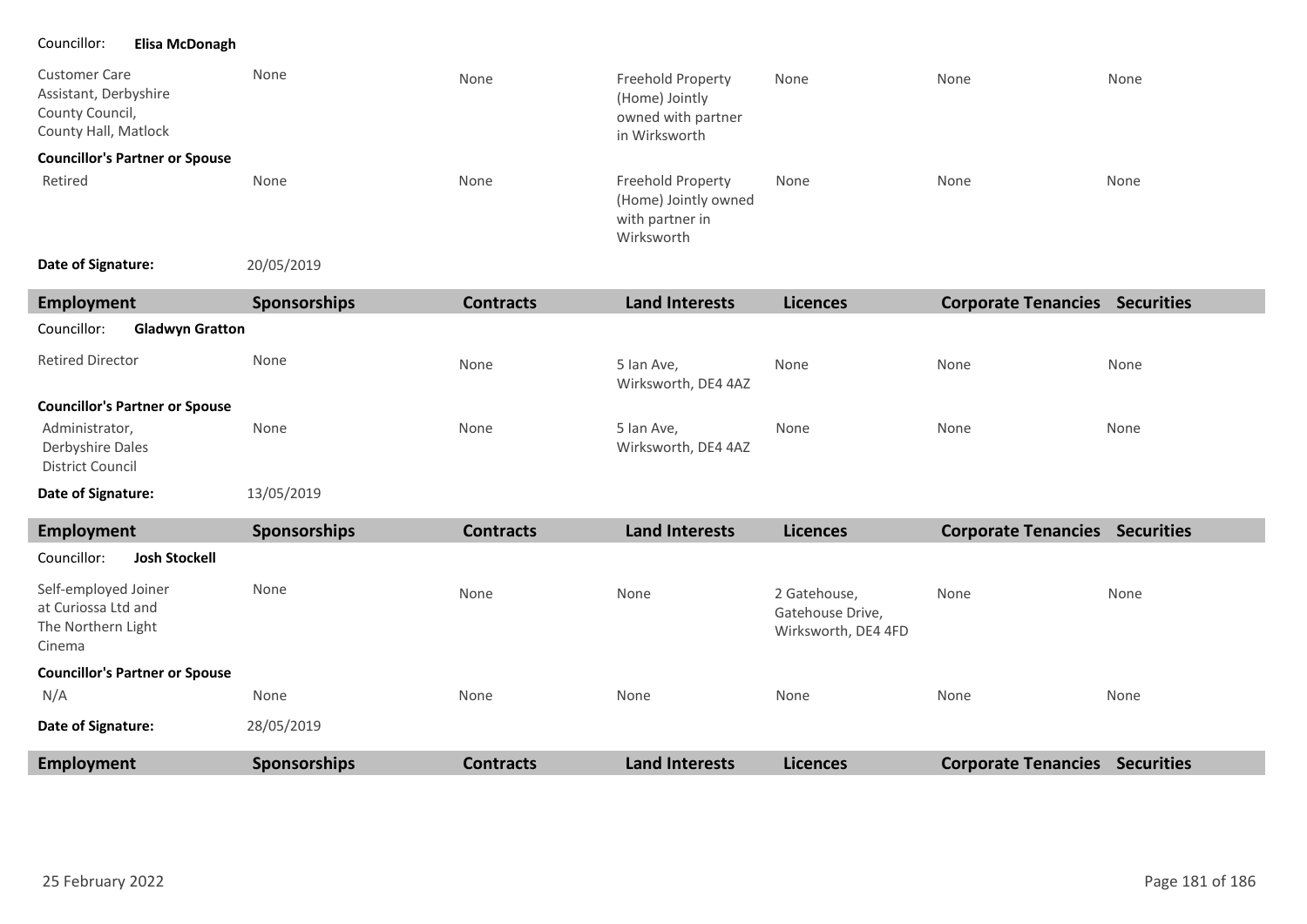Councillor: **Michael Casselden**

| None                                  | None | None | 3 The Hawthorns,<br>Wirksworth,<br>Matlock, Derbyshire,<br>DE4 4AL | None | None | None |
|---------------------------------------|------|------|--------------------------------------------------------------------|------|------|------|
| <b>Councillor's Partner or Spouse</b> |      |      |                                                                    |      |      |      |
| None                                  | None | None | 3 The Hawthorns,<br>Wirksworth, Matlock,<br>Derbyshire, DE4 4AL    | None | None | None |

20/05/2019 **Date of Signature:**

| Employment                                        | <b>Sponsorships</b> | <b>Contracts</b> | Land Interests                                     | <b>Licences</b> | <b>Corporate Tenancies</b> | <b>Securities</b> |
|---------------------------------------------------|---------------------|------------------|----------------------------------------------------|-----------------|----------------------------|-------------------|
| Councillor:<br>Pamela Taylor                      |                     |                  |                                                    |                 |                            |                   |
| Retired Teacher,<br>Supply Teacher,<br>Home Tutor | None                | None             | 1 Alton View, Wash<br>Green, Wirkswoth,<br>DE4 4FD | None            | None                       | None              |
| <b>Councillor's Partner or Spouse</b>             |                     |                  |                                                    |                 |                            |                   |
| Retired Librarian                                 | None                | None             | 1 Alton View, Wash<br>Green, Wirkswoth,<br>DE4 4FD | None            | None                       | None              |

10/06/2019 **Date of Signature:**

| Employment                            | Sponsorships | <b>Contracts</b> | <b>Land Interests</b>                                                    | <b>Licences</b> | <b>Corporate Tenancies Securities</b> |      |
|---------------------------------------|--------------|------------------|--------------------------------------------------------------------------|-----------------|---------------------------------------|------|
| Councillor:<br>Sean Barker            |              |                  |                                                                          |                 |                                       |      |
| Retired, Author                       | None         | None             | 2 Little Bolehill, as<br>owner occupier,<br>including attached<br>field. | None            | None                                  | None |
| <b>Councillor's Partner or Spouse</b> |              |                  |                                                                          |                 |                                       |      |
| Carer                                 | None         | None             | 2 Little Bolehill, as<br>owner occupier,<br>including attached<br>field. | None            | None                                  | None |

## **Date of Signature:**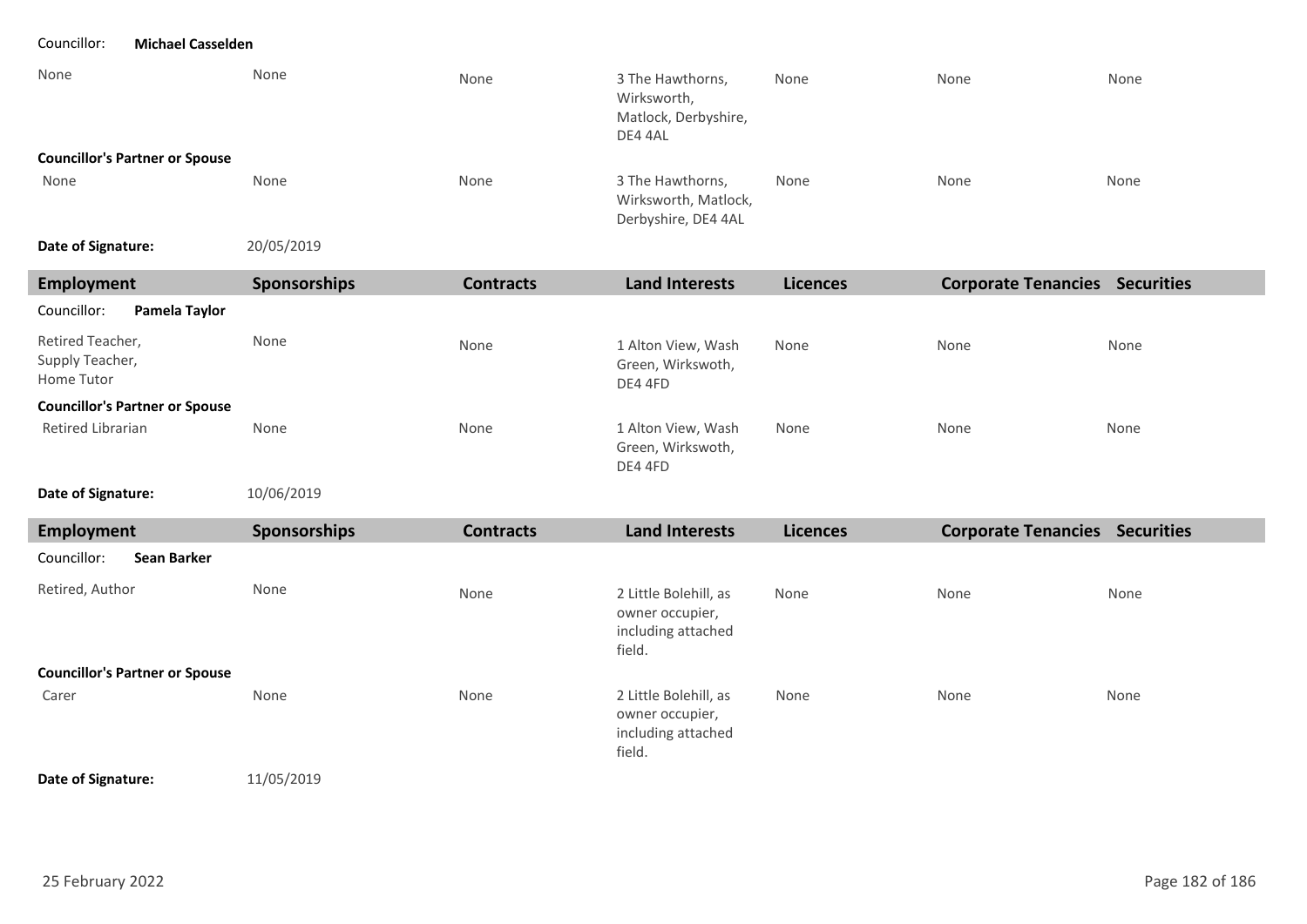## **Youlgrave Parish Council**

| <b>Employment</b>                     | <b>Sponsorships</b> | <b>Contracts</b> | <b>Land Interests</b>                            | <b>Licences</b> | <b>Corporate Tenancies Securities</b> |      |
|---------------------------------------|---------------------|------------------|--------------------------------------------------|-----------------|---------------------------------------|------|
| Councillor:<br><b>Andrew McCloy</b>   |                     |                  |                                                  |                 |                                       |      |
| None                                  | None                | None             | Englemere,<br>Brookleton,<br>Youlgrave, DE45 1UT | None            | None                                  | None |
| <b>Councillor's Partner or Spouse</b> |                     |                  |                                                  |                 |                                       |      |
| None                                  | None                | None             | Englemere,<br>Brookleton,<br>Youlgrave, DE45 1UT | None            | None                                  | None |
| Date of Signature:                    | 21/05/2019          |                  |                                                  |                 |                                       |      |
| <b>Employment</b>                     | <b>Sponsorships</b> | <b>Contracts</b> | <b>Land Interests</b>                            | <b>Licences</b> | <b>Corporate Tenancies Securities</b> |      |
| Councillor:<br><b>Elaine Bacon</b>    |                     |                  |                                                  |                 |                                       |      |
| None                                  | None                | None             | 7 Mawstone Lane,<br>Youlgrave, DE45 1WJ          | None            | None                                  | None |
| <b>Councillor's Partner or Spouse</b> |                     |                  |                                                  |                 |                                       |      |
| N/A                                   | None                | None             | None                                             | None            | None                                  | None |
| Date of Signature:                    | 20/10/2020          |                  |                                                  |                 |                                       |      |
| <b>Employment</b>                     | <b>Sponsorships</b> | <b>Contracts</b> | <b>Land Interests</b>                            | <b>Licences</b> | <b>Corporate Tenancies Securities</b> |      |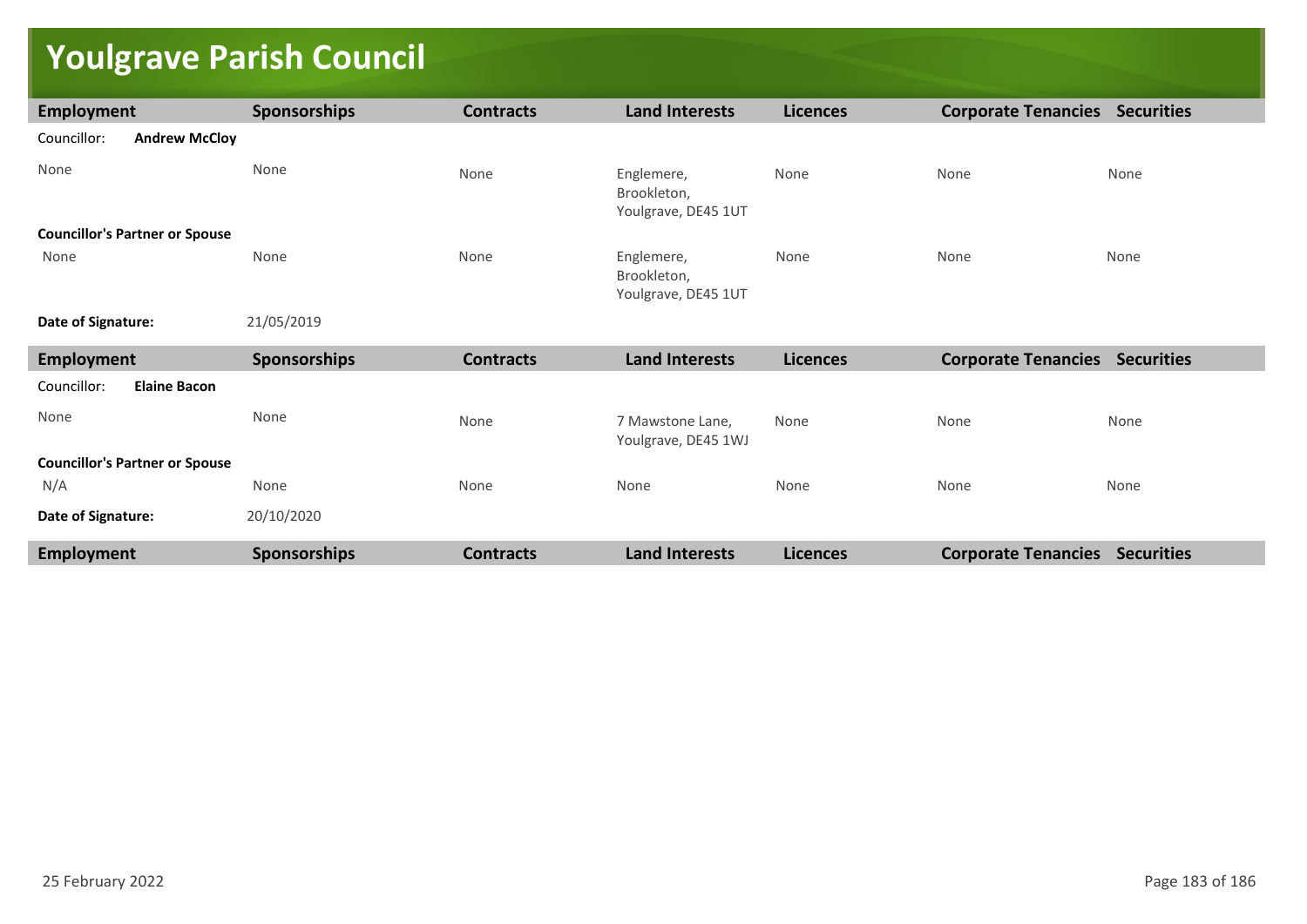Councillor: **Graham Elliott**

| Retired Owner of<br>Youlgrave Garage  | None | Director Youlgrave<br>Waterworks Ltd | Sunnyside,<br>Conksbury Ave,<br>Youlgrave, DE45<br>1WQ. Youlgrave<br>Garage, Alport Lane,<br>Youlgrave, DE45 1WN | None | None | None |
|---------------------------------------|------|--------------------------------------|------------------------------------------------------------------------------------------------------------------|------|------|------|
| <b>Councillor's Partner or Spouse</b> |      |                                      |                                                                                                                  |      |      |      |
| Retired Owner of<br>Youlgrave Garage  | None | None                                 | Sunnyside, Conksbury<br>Ave, Youlgrave, DE45<br>1WQ. Youlgrave<br>Garage, Alport Lane,<br>Youlgrave, DE45 1WN    | None | None | None |

**Date of Signature:**

15/05/2019

| Employment                            | <b>Sponsorships</b> | <b>Contracts</b> | <b>Land Interests</b>                                     | <b>Licences</b> | <b>Corporate Tenancies</b> | <b>Securities</b> |
|---------------------------------------|---------------------|------------------|-----------------------------------------------------------|-----------------|----------------------------|-------------------|
| Councillor:<br><b>Jenny Cooper</b>    |                     |                  |                                                           |                 |                            |                   |
| None                                  | None                | None             | Easter Cottage,<br>Conksbury Lane,<br>Youlgrave, DE45 1WR | None            | None                       | None              |
| <b>Councillor's Partner or Spouse</b> |                     |                  |                                                           |                 |                            |                   |
| None                                  | None                | None             | Birdsfield, Conksbury<br>Ave, Youlgrave, DE45<br>1WQ      | None            | None                       | None              |
|                                       |                     |                  |                                                           |                 |                            |                   |

26/07/2021 **Date of Signature:**

| <b>Employment</b>                     | <b>Sponsorships</b> | <b>Contracts</b> | <b>Land Interests</b>                             | <b>Licences</b> | <b>Corporate Tenancies</b> | <b>Securities</b> |
|---------------------------------------|---------------------|------------------|---------------------------------------------------|-----------------|----------------------------|-------------------|
| Councillor:<br>Leah Goodwin           |                     |                  |                                                   |                 |                            |                   |
| None                                  | None                | None             | Aingarth, Coldwell<br>End, Youlgrave, DE45<br>1WB | None            | None                       | None              |
| <b>Councillor's Partner or Spouse</b> |                     |                  |                                                   |                 |                            |                   |
| None                                  | None                | None             | Aingarth, Coldwell<br>End, Youlgrave, DE45<br>1WB | None            | None                       | None              |
| Date of Signature:                    | 21/05/2019          |                  |                                                   |                 |                            |                   |
| <b>Employment</b>                     | <b>Sponsorships</b> | <b>Contracts</b> | <b>Land Interests</b>                             | <b>Licences</b> | <b>Corporate Tenancies</b> | <b>Securities</b> |
| 25 February 2022                      |                     |                  |                                                   |                 |                            | Page 184 of 186   |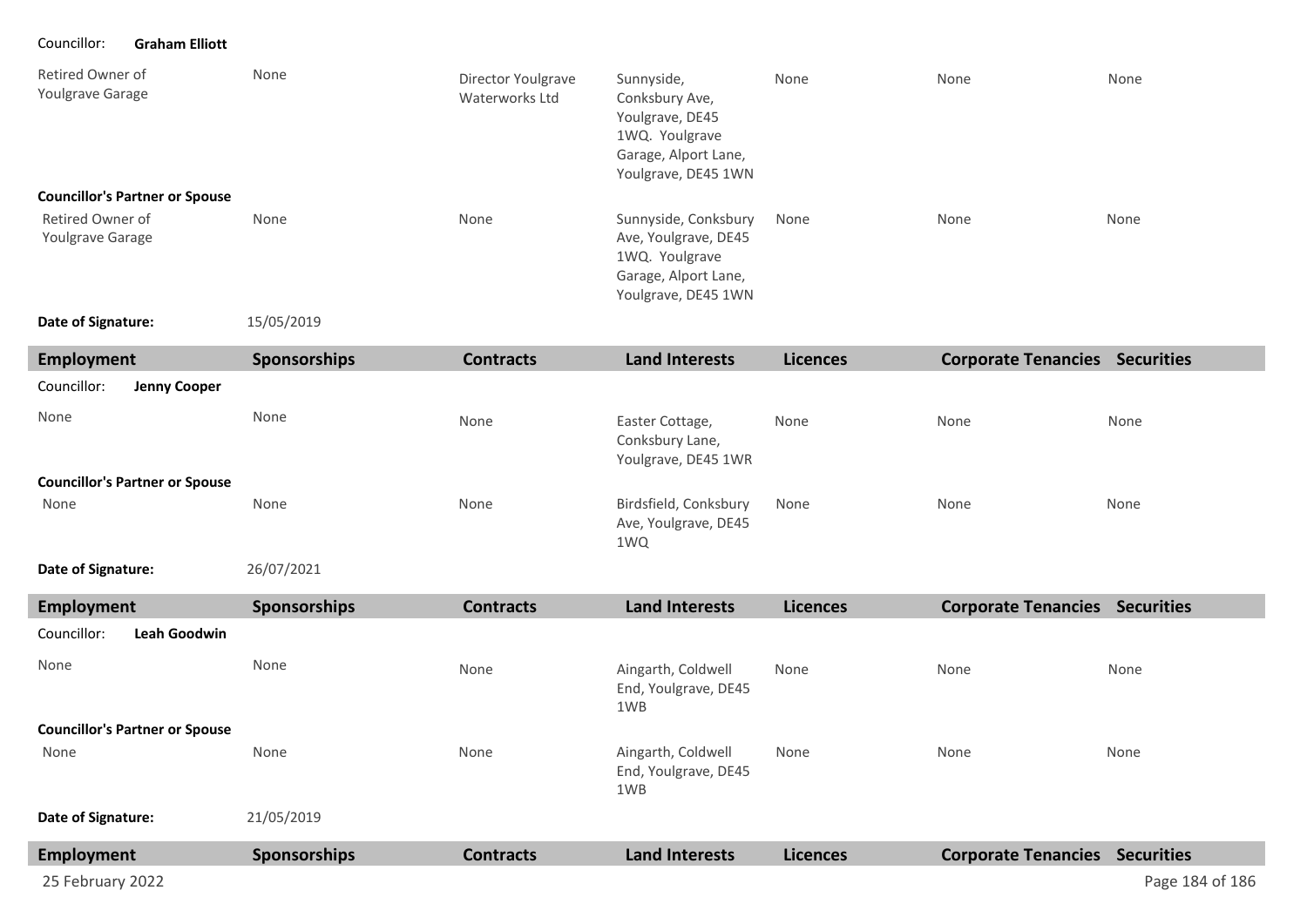| Retired                               | None       | None | 2 Birley House,<br>Brookleton                                                       | None | None | None |
|---------------------------------------|------------|------|-------------------------------------------------------------------------------------|------|------|------|
| <b>Councillor's Partner or Spouse</b> |            |      |                                                                                     |      |      |      |
| None                                  | None       | None | 1 Birley House,<br>Brookleton. Far End,<br>Coldwell End. The<br>Workshop, Moor Lane | None | None | None |
| Date of Signature:                    | 21/05/2019 |      |                                                                                     |      |      |      |

| Employment                                                      | <b>Sponsorships</b> | <b>Contracts</b> | <b>Land Interests</b>                                         | <b>Licences</b> | <b>Corporate Tenancies</b> | <b>Securities</b> |
|-----------------------------------------------------------------|---------------------|------------------|---------------------------------------------------------------|-----------------|----------------------------|-------------------|
| Councillor:<br>Nicola Humphreys                                 |                     |                  |                                                               |                 |                            |                   |
| Guide at Haddon<br>Hall. Invigilator at<br>Lady Manners' School | None                | None             | Over Haddon View,<br>Conksbury,<br>Youlgrave, DE45 1WQ        | None            | None                       | None              |
| <b>Councillor's Partner or Spouse</b>                           |                     |                  |                                                               |                 |                            |                   |
| Self-employed<br><b>Private Hire Driver</b>                     | None                | None             | Over Haddon View,<br>Conksbury, Youlgrave,<br><b>DE45 1WQ</b> | None            | None                       | None              |

**Date of Signature:**

21/05/2019

| <b>Employment</b>                     | <b>Sponsorships</b> | <b>Contracts</b> | <b>Land Interests</b>                     | <b>Licences</b> | <b>Corporate Tenancies</b> | <b>Securities</b> |
|---------------------------------------|---------------------|------------------|-------------------------------------------|-----------------|----------------------------|-------------------|
| Councillor:<br><b>Ralph Wilson</b>    |                     |                  |                                           |                 |                            |                   |
| Peak District Deli                    | None                | None             | Croft Barn,<br>Youlgrave, DE45 1LZ        | None            | None                       | None              |
| <b>Councillor's Partner or Spouse</b> |                     |                  |                                           |                 |                            |                   |
| Peak District Deli                    | None                | None             | Croft Barn, Youlgrave,<br><b>DE45 1LZ</b> | None            | None                       | None              |
| Date of Signature:                    | 21/05/2019          |                  |                                           |                 |                            |                   |
| <b>Employment</b>                     | <b>Sponsorships</b> | <b>Contracts</b> | <b>Land Interests</b>                     | <b>Licences</b> | <b>Corporate Tenancies</b> | <b>Securities</b> |